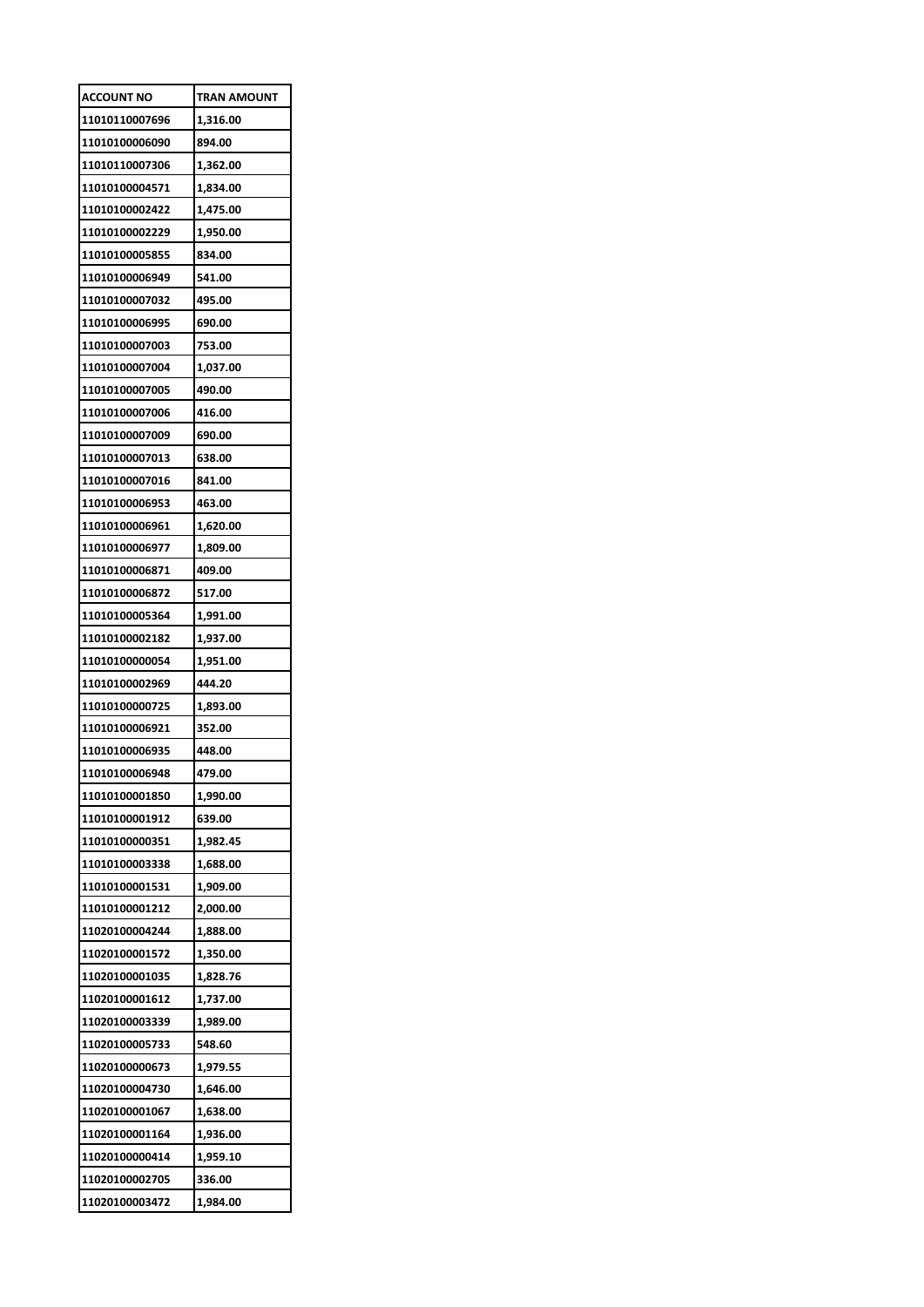| 11020100003976 | 1,992.00 |
|----------------|----------|
| 11020100005181 | 834.00   |
| 11020100005183 | 505.00   |
| 11020100001509 | 1,932.00 |
| 11020100002082 | 1,540.50 |
| 11020100005287 | 620.00   |
| 11020100000259 | 1,677.05 |
| 11020100001395 | 1,952.67 |
| 11020100000640 | 1,834.40 |
| 11020100005415 | 567.00   |
| 11020110006569 | 1,404.00 |
| 11020100003564 | 1,722.00 |
| 11020100000906 | 1,722.00 |
| 11030100001735 | 1,828.00 |
| 11030100002000 | 1,875.00 |
| 11030100001394 | 1,975.00 |
| 11030100004095 | 1,663.00 |
| 11030100002975 | 1,865.00 |
| 11030100000513 | 1,992.00 |
| 11030100000514 | 1,448.00 |
| 11030100001424 | 1,884.00 |
| 11030100002062 | 1,737.00 |
| 11030100002080 | 344.00   |
| 11030100003428 | 1,801.00 |
| 11030100001629 | 1,412.00 |
| 11030100000760 | 1,911.00 |
| 11030100001642 | 1,528.00 |
| 11030100002180 | 1,791.00 |
| 11030100001458 | 1,917.00 |
| 11030100002257 | 1,912.00 |
| 11030100002270 | 1,885.00 |
| 11030100000646 | 1,730.00 |
| 11030100001663 | 1,668.00 |
| 11030100002458 | 250.00   |
| 11030100000388 | 1,527.00 |
| 11030100000912 | 1,961.00 |
| 11030100002533 | 1,519.00 |
| 11030100004018 | 1,646.00 |
| 11030100002703 | 267.00   |
| 11030100002711 | 348.00   |
| 11030100000474 | 1,260.00 |
| 11030100005684 | 276.00   |
| 11030100004603 | 772.00   |
| 11030100004931 | 369.00   |
| 11030100003518 | 1,336.00 |
| 11030100005183 | 516.00   |
| 11030100005303 | 890.00   |
| 11030100005958 | 344.00   |
| 11030100005903 | 814.00   |
| 11030100006757 | 1,936.00 |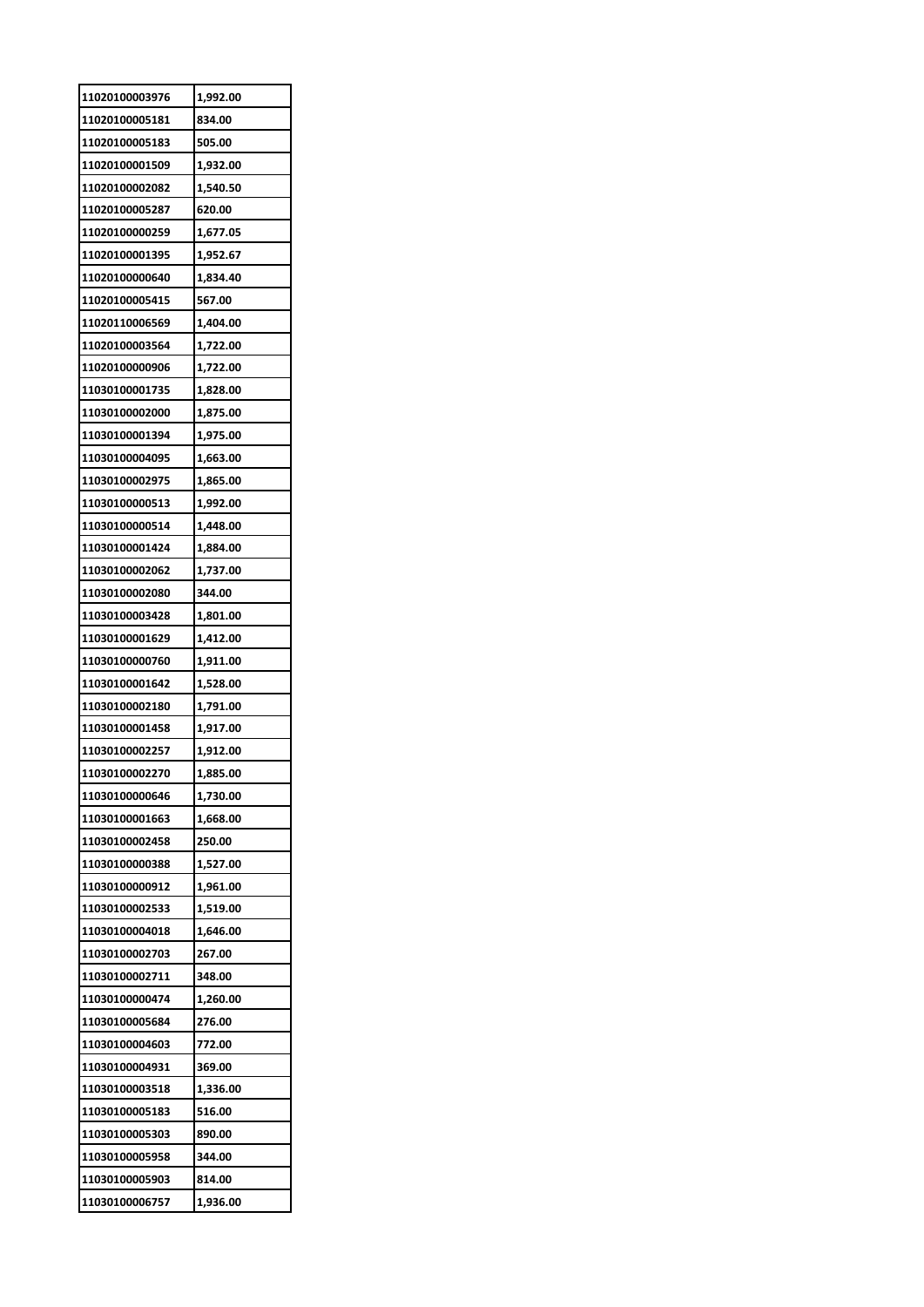| 11030100006265 | 247.00   |
|----------------|----------|
| 11030100006523 | 566.59   |
| 11030100007087 | 1,522.00 |
| 11030100006798 | 1,972.00 |
| 11030100007131 | 1,305.00 |
| 11030100007151 | 301.00   |
| 11030100007152 | 1,914.00 |
| 11030100007155 | 1,261.00 |
| 11030100007158 | 862.00   |
| 11030100006824 | 1,470.00 |
| 11030100005594 | 616.00   |
| 11040100002854 | 1,399.52 |
| 11040100001512 | 1,688.00 |
| 11040100004792 | 1,572.00 |
| 11040100004793 | 1,716.00 |
| 11040100004817 | 336.00   |
| 11040100003246 | 365.00   |
| 11040100001934 | 1,305.00 |
| 11040100002277 | 1,987.00 |
| 11050100005657 | 402.00   |
| 11050100005182 | 352.00   |
| 11050100005675 | 402.00   |
| 11050100009537 | 944.00   |
|                | 402.00   |
| 11050100005672 |          |
| 11050100003964 | 1,816.00 |
| 11050100003611 | 1,932.00 |
| 11050100003419 | 1,596.00 |
| 11050100003300 | 1,852.00 |
| 11050100002004 | 1,933.00 |
| 11050100003551 | 1,604.91 |
| 11050100002193 | 1,945.00 |
| 11050100004109 | 674.00   |
| 11050100006179 | 338.00   |
| 11050100005259 | 352.00   |
| 11050100001885 | 1,530.00 |
| 11050100000218 | 1,906.00 |
| 11050100002836 | 1,886.00 |
| 11050100010889 | 365.00   |
| 11050100001267 | 1,884.00 |
| 11050100010993 | 655.00   |
| 11050100011026 | 490.00   |
| 11050100000937 | 1,922.00 |
| 11050100000865 | 1,830.00 |
| 11050100007300 | 274.00   |
| 11050100007677 | 768.00   |
| 11050100003849 | 1,855.00 |
| 11050100001591 | 1,867.00 |
| 11050100003853 | 1,855.00 |
| 11050100007038 | 466.00   |
| 11050100007823 | 256.00   |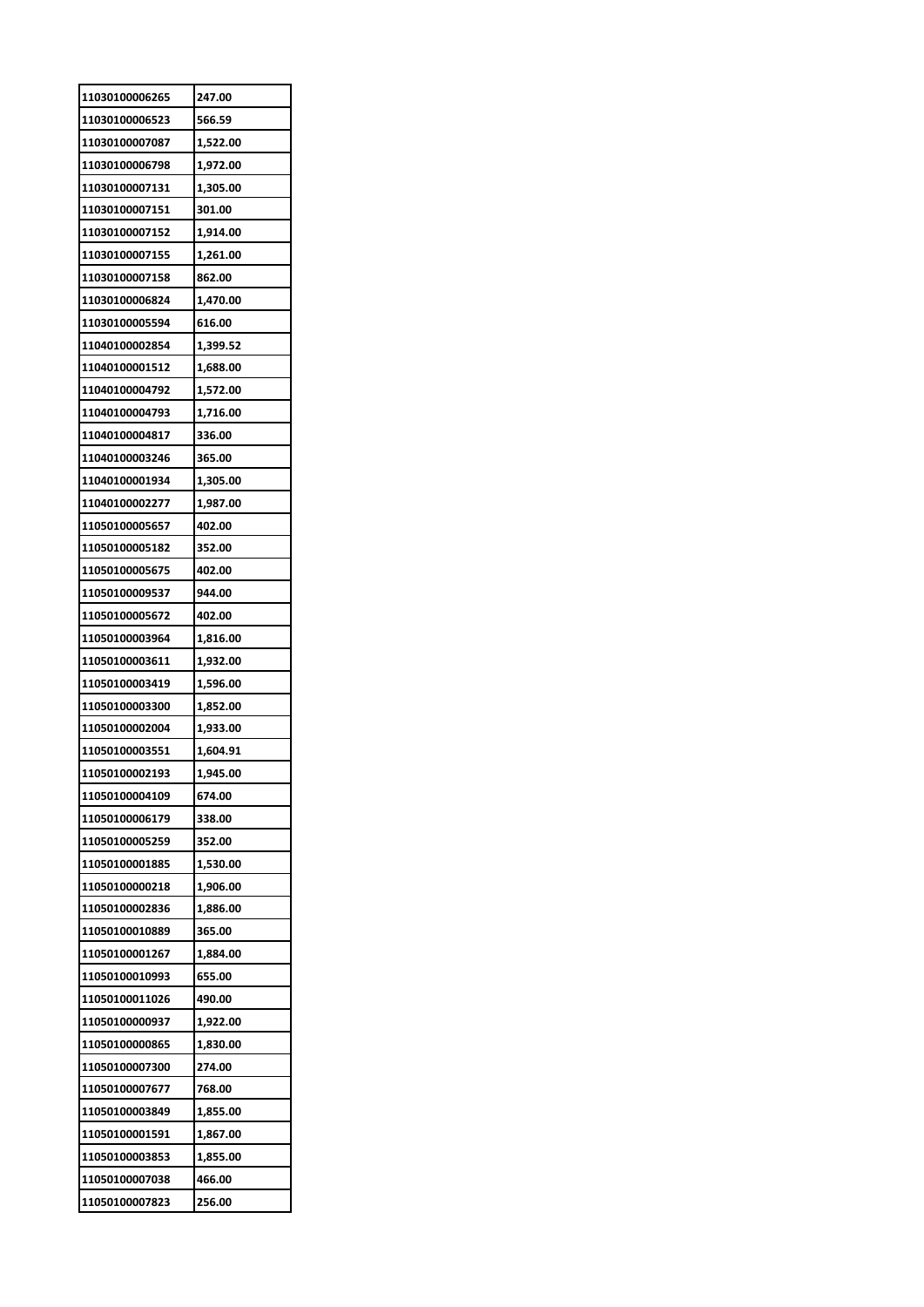| 11050100004688 | 1,902.00 |
|----------------|----------|
| 11050100005252 | 352.00   |
| 11050100005257 | 352.00   |
| 11050100005818 | 732.00   |
| 11050100005263 | 352.00   |
| 11050100002936 | 1,998.00 |
| 11050100005567 | 595.00   |
| 11050100004130 | 1,834.00 |
| 11050100001324 | 1,847.00 |
| 11050100005645 | 555.00   |
| 11050100009889 | 332.00   |
| 11050100000394 | 1,967.00 |
| 11050100010897 | 599.00   |
| 11050100010899 | 932.00   |
| 11050100006517 | 636.00   |
| 11060100001135 | 1,905.40 |
| 11060100000607 | 1,266.00 |
| 11060100005104 | 264.00   |
| 11060100003674 | 1,988.00 |
| 11060100005153 | 397.00   |
| 11060100005155 | 258.00   |
| 11060100004679 | 421.00   |
| 11060100001882 | 1,931.00 |
| 11060100002545 | 1,569.50 |
| 11060100005269 | 1,604.00 |
| 11060100001333 | 1,985.00 |
| 11060100005374 | 370.00   |
| 11060100002358 | 1,946.00 |
| 11060100005289 | 1,694.00 |
| 11060100004256 | 1,706.00 |
| 11060100004754 | 254.00   |
| 11060100001695 | 1,987.00 |
| 11060100005177 | 381.00   |
| 11060100002991 | 360.00   |
| 11060100004593 | 459.00   |
| 11060100002781 | 1,379.00 |
| 11060110007214 | 492.00   |
| 11060110009232 | 638.52   |
| 11070110008587 | 409.00   |
| 11070110007955 | 274.00   |
| 11070110007740 | 350.00   |
| 11070100005573 | 1,950.00 |
| 11070100005395 | 1,412.00 |
| 11070100004276 | 1,696.00 |
| 11070100002832 | 1,979.00 |
| 11070100004164 | 1,952.00 |
| 11070100002494 | 1,953.00 |
| 11070100001720 | 1,444.00 |
| 11070100001185 | 1,905.00 |
| 11070100003078 | 1,998.00 |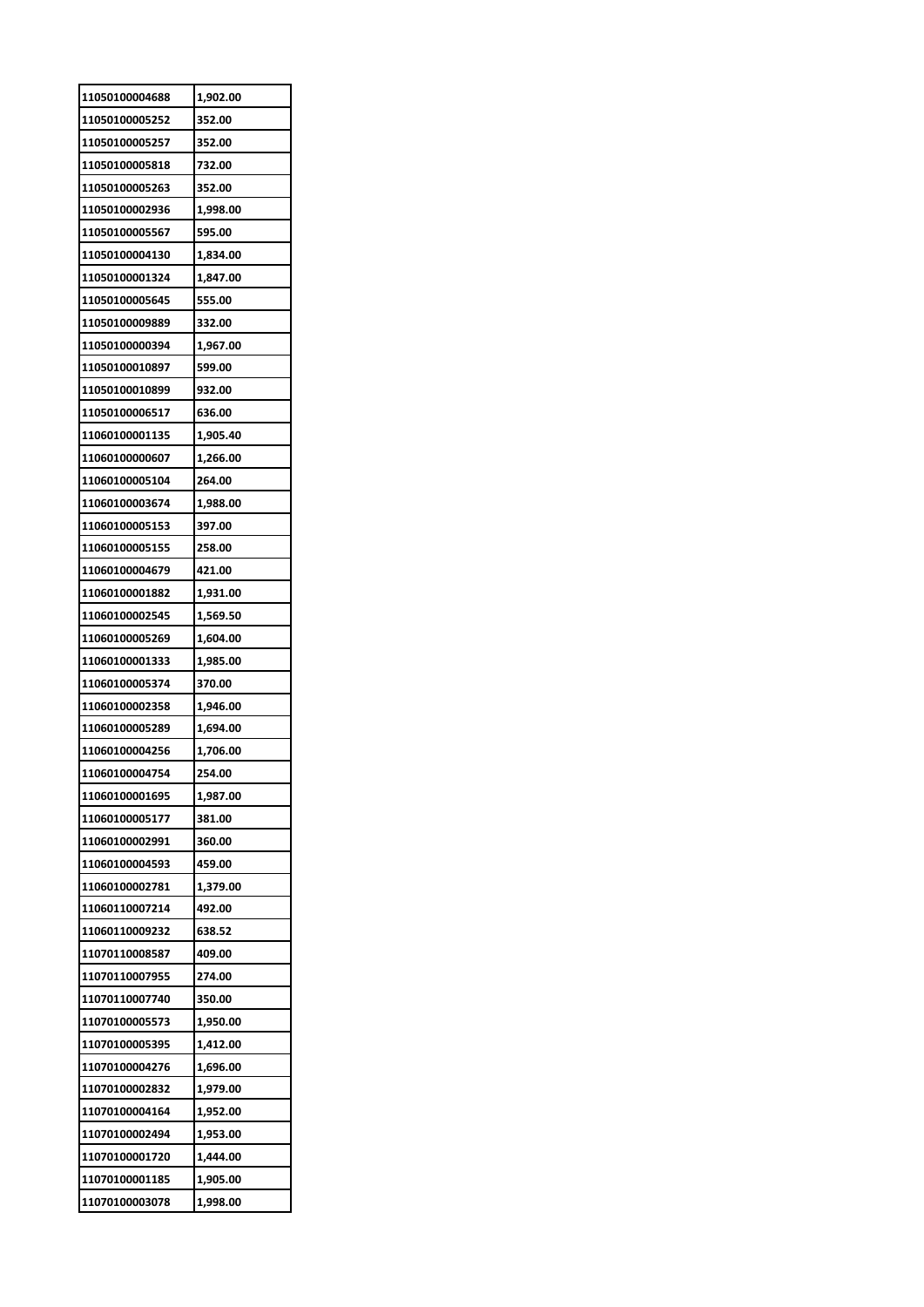| 11070100004414 | 1,823.00           |
|----------------|--------------------|
| 11070100002124 | 524.00             |
| 11070100002703 | 1,886.00           |
| 11070100004210 | 1,933.00           |
| 11070100005224 | 1,938.00           |
| 11070100005071 | 1,801.00           |
| 11070100006596 | 1,841.00           |
| 11070100007293 | 252.00             |
| 11070100006028 | 1,273.00           |
| 11070100000667 | 1,407.00           |
| 11070100001956 | 1,886.00           |
| 11070100002337 | 1,908.00           |
| 11070100006857 | 1,464.00           |
| 11070100006934 | 1,144.28           |
| 11070100007242 | 698.00             |
| 11070100003717 | 1,702.00           |
| 11070100001737 | 1,653.00           |
| 11090100005105 | 321.00             |
| 11090100005511 | 368.00             |
| 11090100005934 | 376.00             |
| 11090100007622 | 424.00             |
| 11090100007842 | 437.00             |
| 11090110011884 | 1,918.00           |
| 11090100005256 | 500.00             |
| 11090100007138 | 458.00             |
| 11090100007223 | 1,501.00           |
| 11090100000712 | 1,819.00           |
| 11090100002476 | 1,962.00           |
| 11090100002481 | 1,961.00           |
| 11090100007257 | 511.00             |
| 11090100001845 | 1.418.00           |
| 11090100004872 | 651.00             |
| 11090100005083 | 311.00             |
| 11090100004796 | 791.00             |
| 11090100006413 | 276.00             |
| 11090100006417 | 275.00             |
| 11090100006631 | 298.00             |
| 11090100003408 | 1,936.00           |
| 11090100007913 | 422.00             |
| 11090100003005 | 1,950.00           |
| 11090100005248 | 647.00             |
| 11090100004855 | 640.00             |
| 11090100004856 | 366.00             |
| 11090100005263 | 461.00             |
| 11090100006301 | 612.00             |
| 11090100000278 | 257.00             |
| 11090100003517 |                    |
| 11090100005979 | 1,387.00<br>529.00 |
| 11090100006331 |                    |
|                | 339.00<br>384.00   |
| 11090100006339 |                    |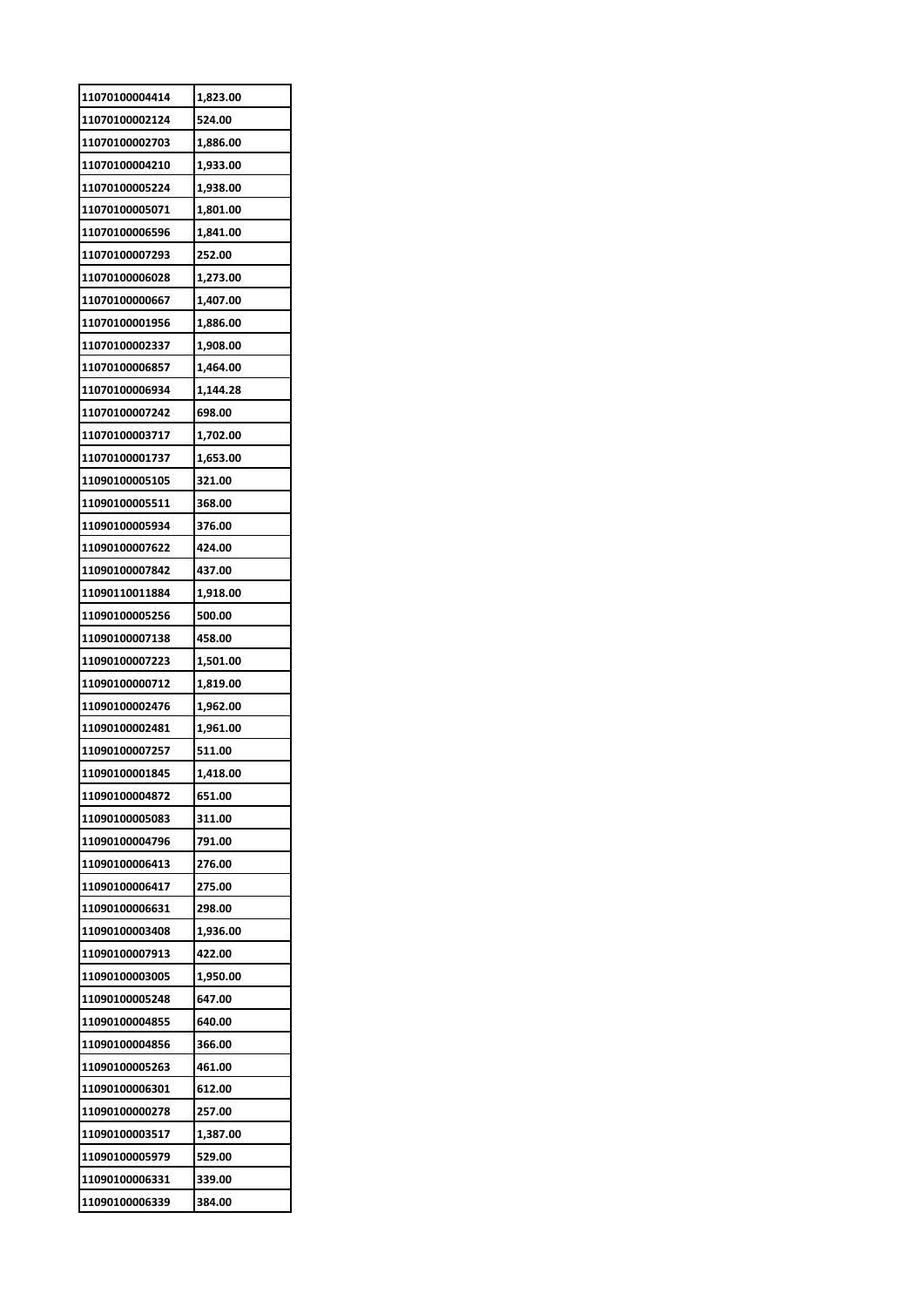| 11090100006340 | 280.00   |
|----------------|----------|
| 11090100004809 | 402.00   |
| 11090100004810 | 486.00   |
| 11090100005228 | 439.00   |
| 11090100006641 | 331.00   |
| 11090100006642 | 410.00   |
| 11090100006733 | 453.00   |
| 11090100006271 | 368.00   |
| 11090100008873 | 336.00   |
| 11090100008874 | 935.00   |
| 11090100009058 | 522.00   |
| 11090100008881 | 875.00   |
| 11090100008897 | 289.00   |
| 11090100009090 | 599.00   |
| 11090100008921 | 800.00   |
| 11090100001219 | 1,902.00 |
| 11090100002543 | 1,854.00 |
| 11090100004770 | 492.00   |
| 11090100004771 | 298.00   |
| 11090100004776 | 567.00   |
| 11090100008756 | 1,903.00 |
| 11090100009142 | 447.00   |
| 11090100009143 | 265.00   |
| 11090100008963 | 968.00   |
| 11090100008966 | 389.00   |
| 11090100008976 | 943.00   |
| 11090100008981 | 1,531.00 |
| 11090100003720 | 1,844.00 |
| 11090100009167 | 357.00   |
| 11090100008988 | 382.00   |
| 11090100009004 | 295.00   |
| 11090100009211 | 381.00   |
| 11090100008421 | 584.00   |
| 11090100009022 | 565.00   |
| 11090100009026 | 800.00   |
| 11090100009027 | 555.00   |
| 11090100008649 | 1,670.00 |
| 11100100003176 | 1,439.00 |
| 11100100003177 | 1,439.00 |
| 11100100003178 | 1,439.00 |
| 11100100003179 | 1,439.00 |
| 11100100003604 | 677.00   |
| 11100100003180 | 1,439.00 |
| 11100100003181 | 1,439.00 |
| 11100100003483 | 1,412.52 |
| 11100100003307 | 1,781.00 |
| 11100100003616 | 1,307.00 |
| 11100100003637 | 770.00   |
| 11100100004862 | 1,818.00 |
| 11100100003401 | 1,804.00 |
|                |          |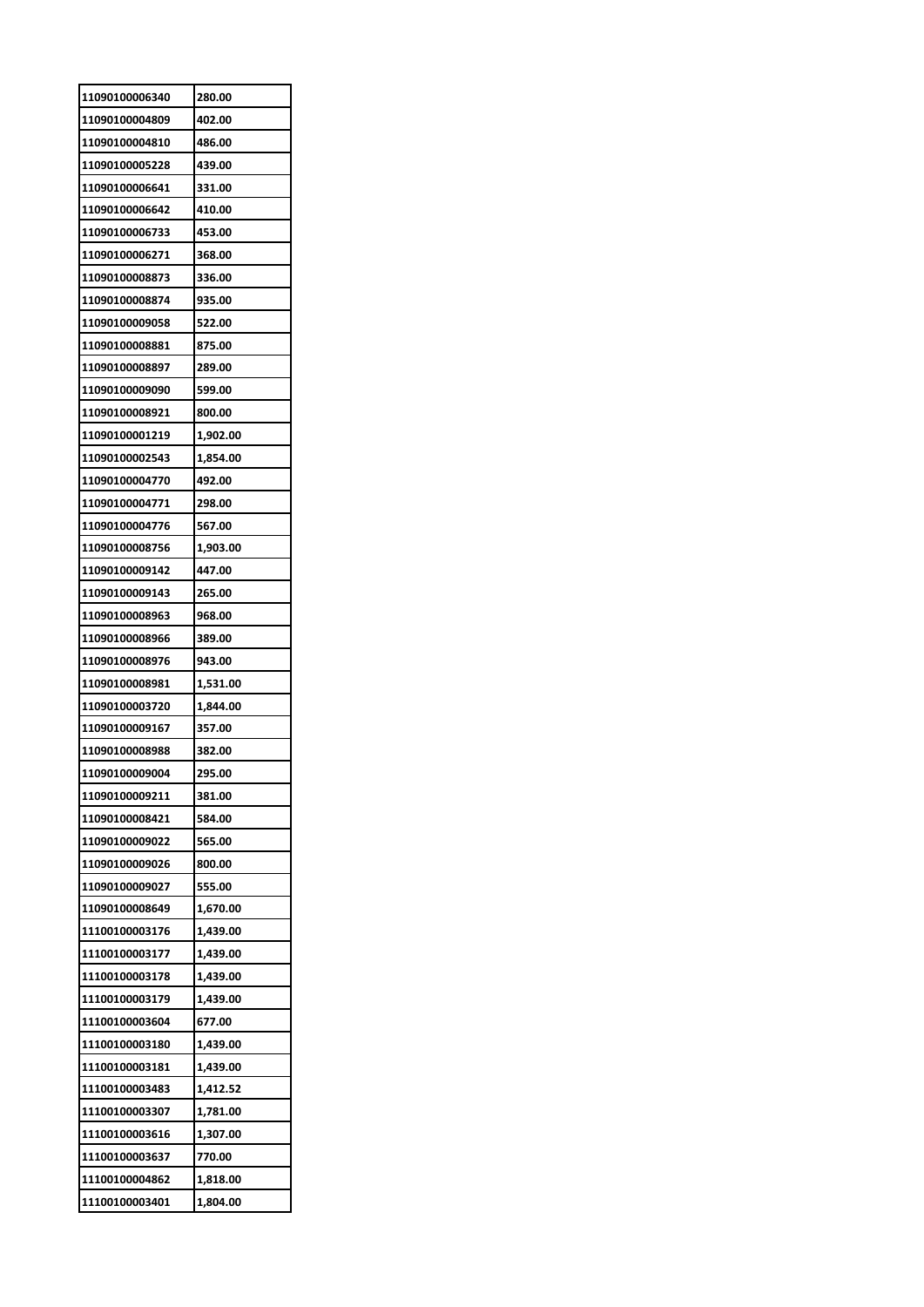| 11100100003232 | 1,607.00 |
|----------------|----------|
| 11100100003564 | 1,362.00 |
| 11100100004949 | 462.00   |
| 11100100002903 | 1,852.00 |
| 11100100002586 | 1,867.00 |
| 11100100002661 | 1,499.00 |
| 11100100000973 | 1,844.00 |
| 11100100001446 | 1,903.00 |
| 11100100001776 | 1,965.00 |
| 11100110007771 | 1,333.00 |
| 11100100001936 | 1,715.00 |
| 11100100000929 | 1,366.00 |
| 11100100001405 | 1,424.00 |
| 11100100001011 | 1,835.00 |
| 11100100004821 | 1,128.80 |
| 11110100001129 | 291.00   |
| 11110100001151 | 1,996.00 |
| 11110100002109 | 1,818.00 |
| 11110110007337 | 1,816.00 |
|                | 260.00   |
| 11110110007702 |          |
| 11110110006903 | 1,128.00 |
| 11110100005057 | 328.00   |
| 11110100003945 | 469.00   |
| 11110100003552 | 269.00   |
| 11110100003553 | 269.00   |
| 11110100003554 | 269.00   |
| 11110100003555 | 530.00   |
| 11110100004890 | 512.00   |
| 11110100001805 | 1,939.00 |
| 11110100003584 | 269.00   |
| 11110100003841 | 294.00   |
| 11110100001283 | 1,911.00 |
| 11110100003740 | 448.00   |
| 11110100003541 | 253.00   |
| 11110100002187 | 1,957.00 |
| 11110100000297 | 1,399.00 |
| 11110100001353 | 1,966.00 |
| 11110100002434 | 627.00   |
| 11110100004983 | 414.00   |
| 11110100003086 | 841.00   |
| 11110100003618 | 253.00   |
| 11110100003667 | 570.00   |
| 11110100003699 | 1,136.00 |
| 11110100003700 | 1,091.00 |
| 11110100003756 | 249.00   |
| 11110100003760 | 937.00   |
| 11110100001994 | 1,737.20 |
| 11110100003646 | 1,967.00 |
| 11110100003709 | 777.00   |
| 11110100003711 | 986.00   |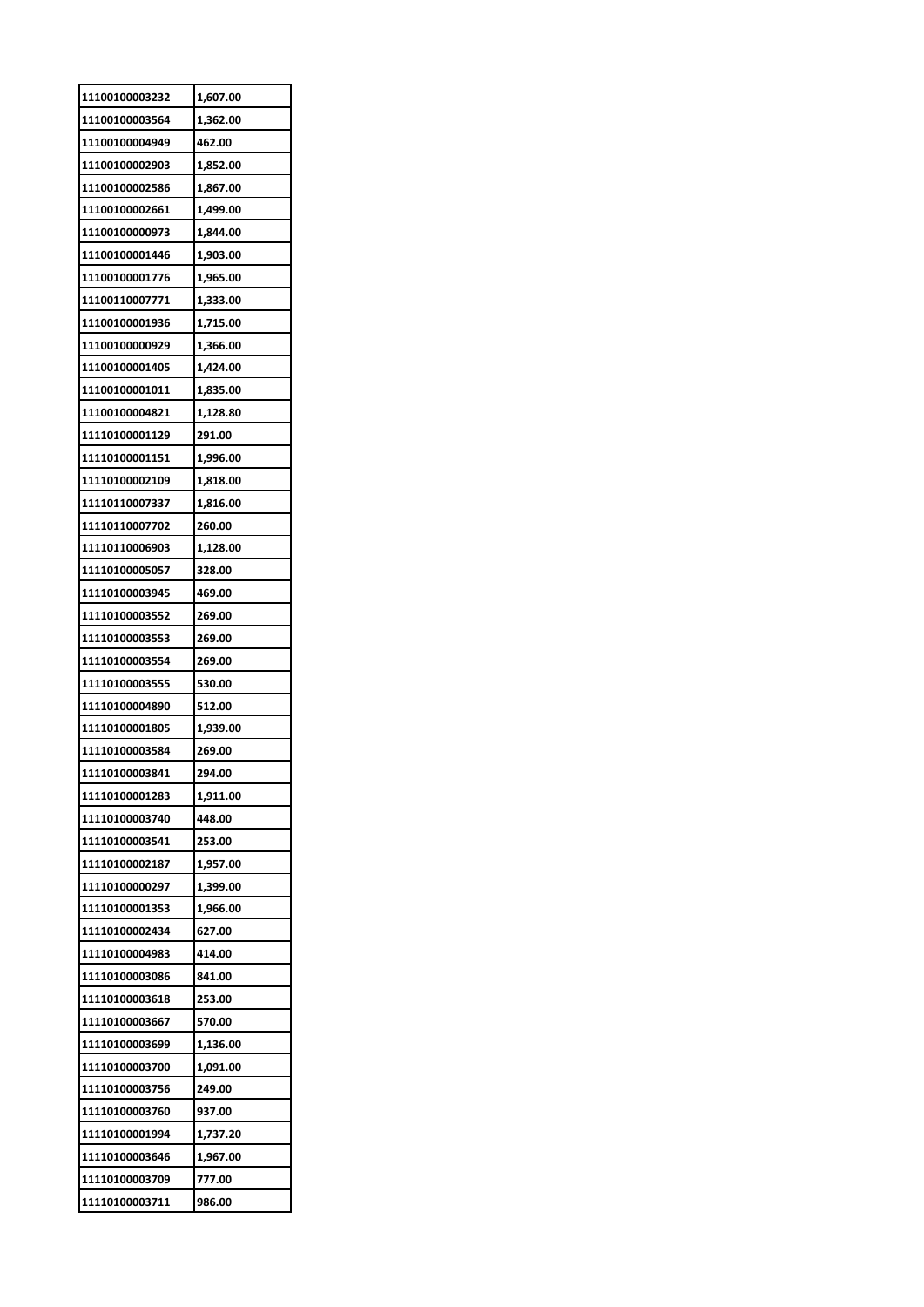| 11110100003719 | 1,331.00 |
|----------------|----------|
| 11110100003764 | 803.00   |
| 11110100003767 | 246.00   |
| 11110100003769 | 252.00   |
| 11110100003835 | 294.00   |
| 11110100004954 | 285.00   |
| 11110100003688 | 491.00   |
| 11110100003734 | 342.00   |
| 11120100004545 | 567.00   |
| 11120100004557 | 252.00   |
| 11120110006934 | 1,346.00 |
| 11130100007529 | 637.00   |
| 11130100007663 | 883.00   |
| 11130110000736 | 634.00   |
| 11130100002704 | 1,933.00 |
| 11130100003542 | 1,580.00 |
| 11130100002980 | 1,444.00 |
| 11130100003250 | 267.00   |
| 11130100002872 | 1,886.94 |
| 11130100003632 | 1,442.00 |
| 11130100004238 | 1,241.00 |
| 11130100006146 | 1,832.80 |
| 11130100003641 | 1,440.00 |
| 11130100007514 | 1,568.00 |
| 11130100007618 | 710.00   |
|                |          |
| 11130100006266 | 1,778.00 |
| 11130100007719 | 367.00   |
| 11130100007656 | 284.00   |
| 11130100007475 | 1,941.00 |
| 11130100006231 | 1,936.10 |
| 11130100006065 | 1,477.10 |
| 11130100001290 | 1,917.00 |
| 11130100001299 | 1,980.00 |
| 11130100002526 | 333.00   |
| 11130100001501 | 1,962.00 |
| 11130100000374 | 338.00   |
| 11130100005824 | 1,822.04 |
| 11140100007047 | 308.00   |
| 11140100006450 | 358.00   |
| 11140100006050 | 270.00   |
| 11140100006672 | 1,943.00 |
| 11140100007078 | 381.00   |
| 11140100007079 | 1,609.00 |
| 11140100004608 | 1,384.00 |
| 11140100006275 | 526.00   |
| 11140110008242 | 1,245.80 |
|                |          |
| 11140110007917 | 1,331.00 |
| 11140110009249 | 1,644.00 |
| 11140110010609 | 642.00   |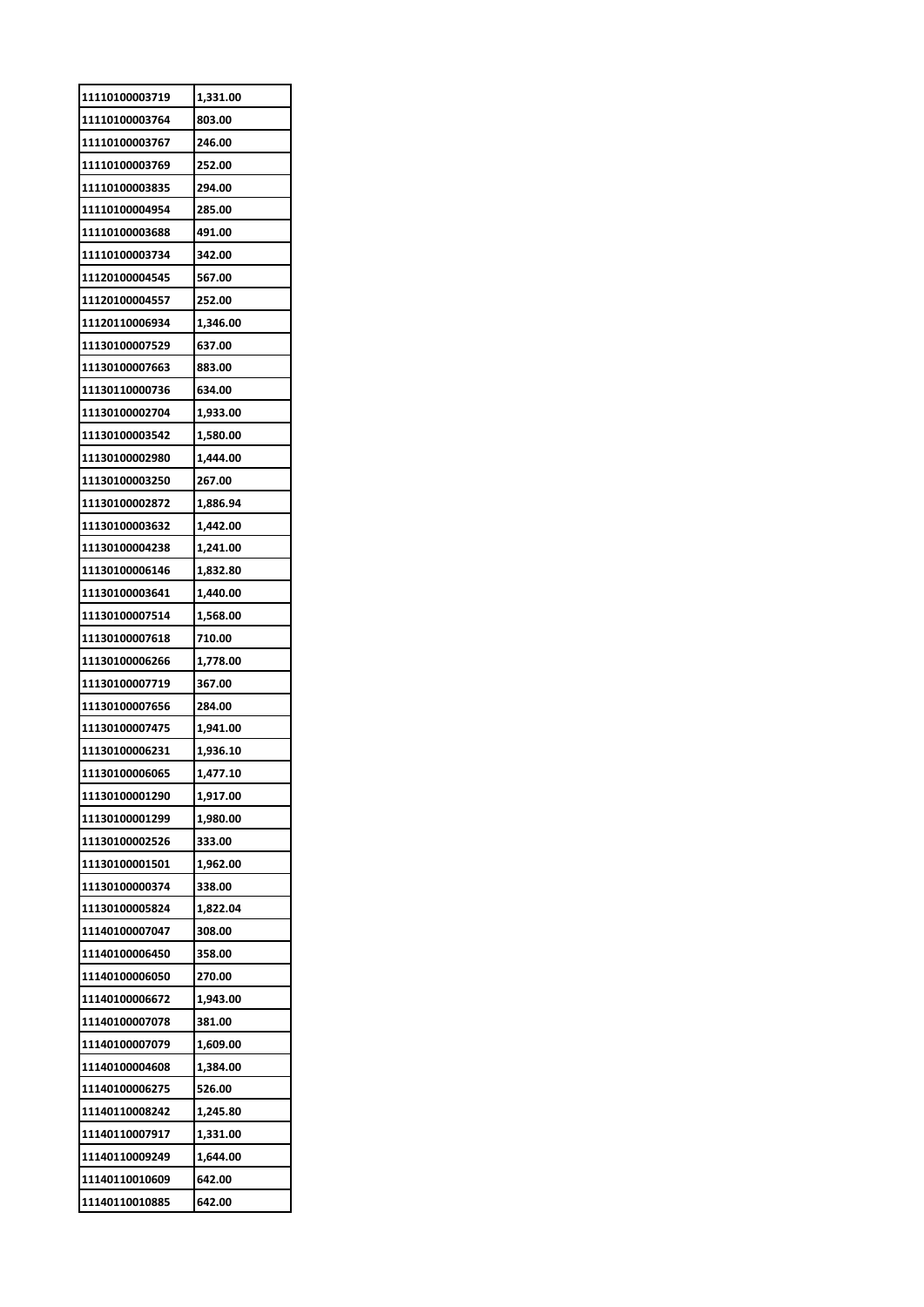| 11140110013624 | 346.00   |
|----------------|----------|
| 11140110012935 | 348.00   |
| 11140110013299 | 1,341.00 |
| 11140110013004 | 1,353.00 |
| 11140100006703 | 1,826.35 |
| 11140100006707 | 1,953.00 |
| 11140100004636 | 1,965.00 |
| 11140100007126 | 315.00   |
| 11140100004649 | 1,609.00 |
| 11140100005525 | 1,927.00 |
| 11140100007159 | 1,650.00 |
| 11140100005529 | 1,322.00 |
| 11140100006769 | 1,534.00 |
| 11140100006174 | 283.00   |
| 11140100006804 | 1,522.00 |
| 11140100007019 | 1,708.00 |
| 11140100007037 | 1,560.00 |
| 11140100001127 | 1,887.00 |
| 11140100000105 | 1,991.05 |
| 11140100001143 | 1,923.00 |
| 11140100001185 | 1,720.00 |
| 11140100000765 | 1,564.00 |
| 11140100000974 | 1,854.00 |
| 11140100000995 | 1,901.00 |
| 11140100003371 | 1,947.00 |
| 11140100002897 | 1,865.00 |
| 11140100001041 | 1,733.00 |
| 11140100002339 | 1,915.00 |
| 11140100001728 | 1,410.00 |
| 11140100002554 | 1,834.00 |
| 11140100000285 | 1,816.50 |
| 11150100004504 | 1,932.92 |
| 11150100004335 | 1,957.00 |
| 11150100004909 | 1,501.00 |
| 11150100004913 | 1,675.00 |
| 11150100008027 | 1,957.00 |
| 11150100005444 | 1,290.00 |
| 11150100008041 | 1,911.00 |
| 11150100005460 | 1,902.00 |
| 11150100007770 | 1,949.00 |
| 11150100007590 | 1,952.00 |
| 11150100007205 | 1,350.00 |
| 11150100007397 | 1,653.00 |
| 11150100007409 | 1,857.00 |
| 11150100006460 | 1,706.00 |
| 11150100007872 | 1,834.00 |
| 11150100008147 | 1,593.00 |
| 11150100007718 | 1,903.00 |
| 11150100001143 | 1,463.85 |
| 11150100001719 | 295.00   |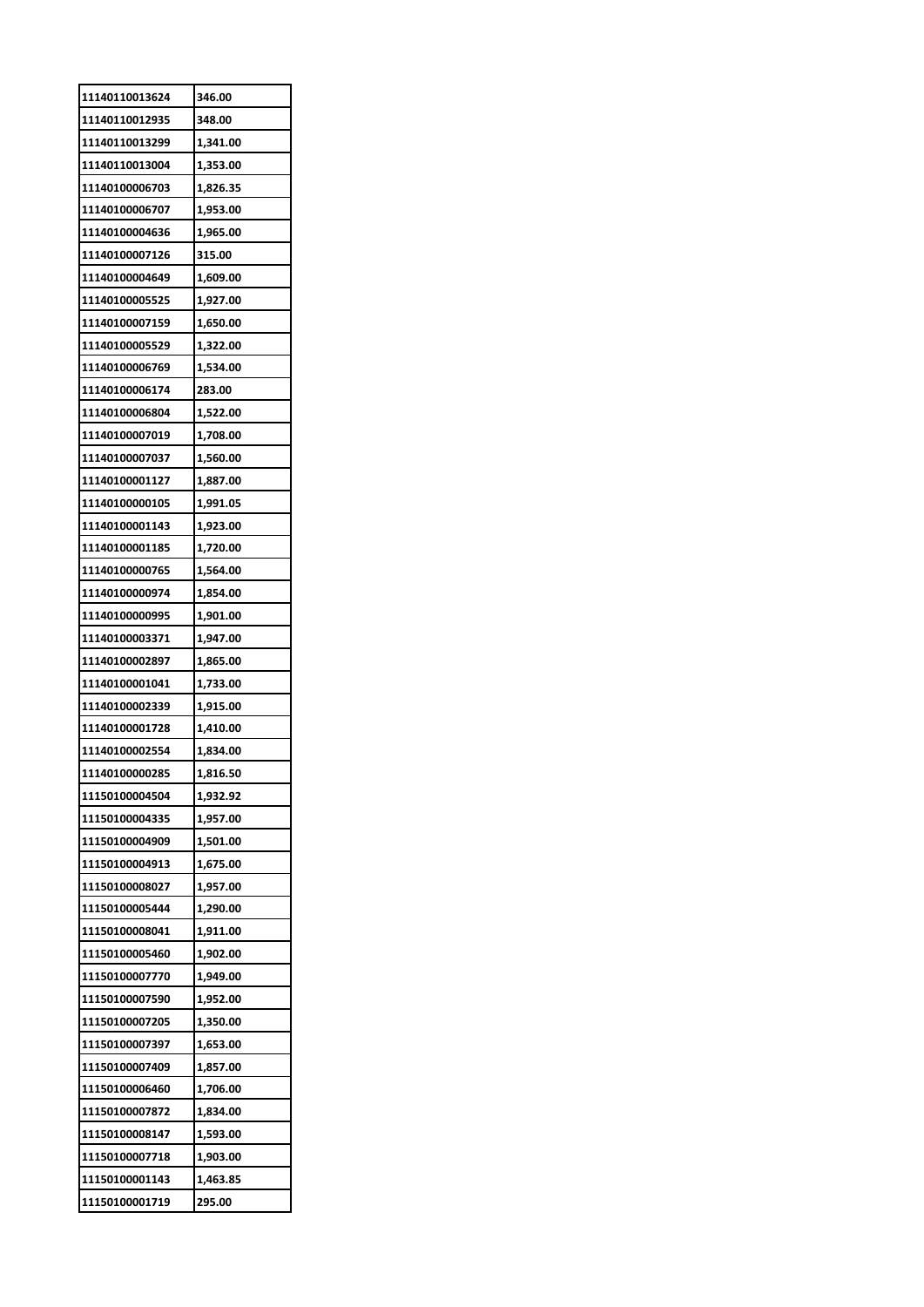| 11150100000195 | 1,301.65 |
|----------------|----------|
| 11150100000387 | 1,948.35 |
| 11150100000255 | 1,300.83 |
| 11150100000694 | 1,231.45 |
| 11150100002529 | 1,829.00 |
| 11150100000125 | 1,667.40 |
| 11150100005474 | 1,070.52 |
| 11150100004452 | 1,940.00 |
| 11150100008631 | 1,374.52 |
| 11150100008684 | 1,652.00 |
| 11150100008751 | 1,930.00 |
| 11150100010003 | 818.00   |
| 11150100010038 | 1,331.00 |
| 11150100008619 | 1,154.00 |
| 11150100009641 | 1,953.52 |
| 11150100007908 | 1,917.00 |
| 11150100006134 | 1,852.00 |
| 11150100007705 | 1,874.12 |
| 11160100008007 | 530.00   |
|                |          |
| 11160100009163 | 917.00   |
| 11160100005085 | 1,666.00 |
| 11160100001176 | 1,904.00 |
| 11160100008161 | 656.00   |
| 11160100006867 | 476.00   |
| 11160100007109 | 713.00   |
| 11160100005733 | 302.00   |
| 11160110010575 | 1,098.52 |
| 11160110009898 | 1,377.00 |
| 11160100008953 | 1,581.52 |
| 11160100008959 | 1,089.52 |
| 11160100009267 | 493.00   |
| 11160100005704 | 1,422.00 |
| 11160100005717 | 1,488.00 |
| 11160100006753 | 318.00   |
| 11160100004826 | 1,787.52 |
| 11160100007812 | 341.00   |
| 11160100007817 | 760.29   |
| 11160100007835 | 1,779.00 |
| 11160100008052 | 803.00   |
| 11160100001996 | 1,893.13 |
| 11160100006331 | 503.00   |
| 11160100009177 | 430.00   |
| 11160100006580 | 1,831.00 |
| 11160100007281 | 700.00   |
| 11160100008913 | 1,336.52 |
| 11160100008178 | 669.00   |
| 11160100006177 | 477.00   |
| 11160100007643 | 404.00   |
| 11160100006082 | 320.00   |
| 11160100009088 | 398.00   |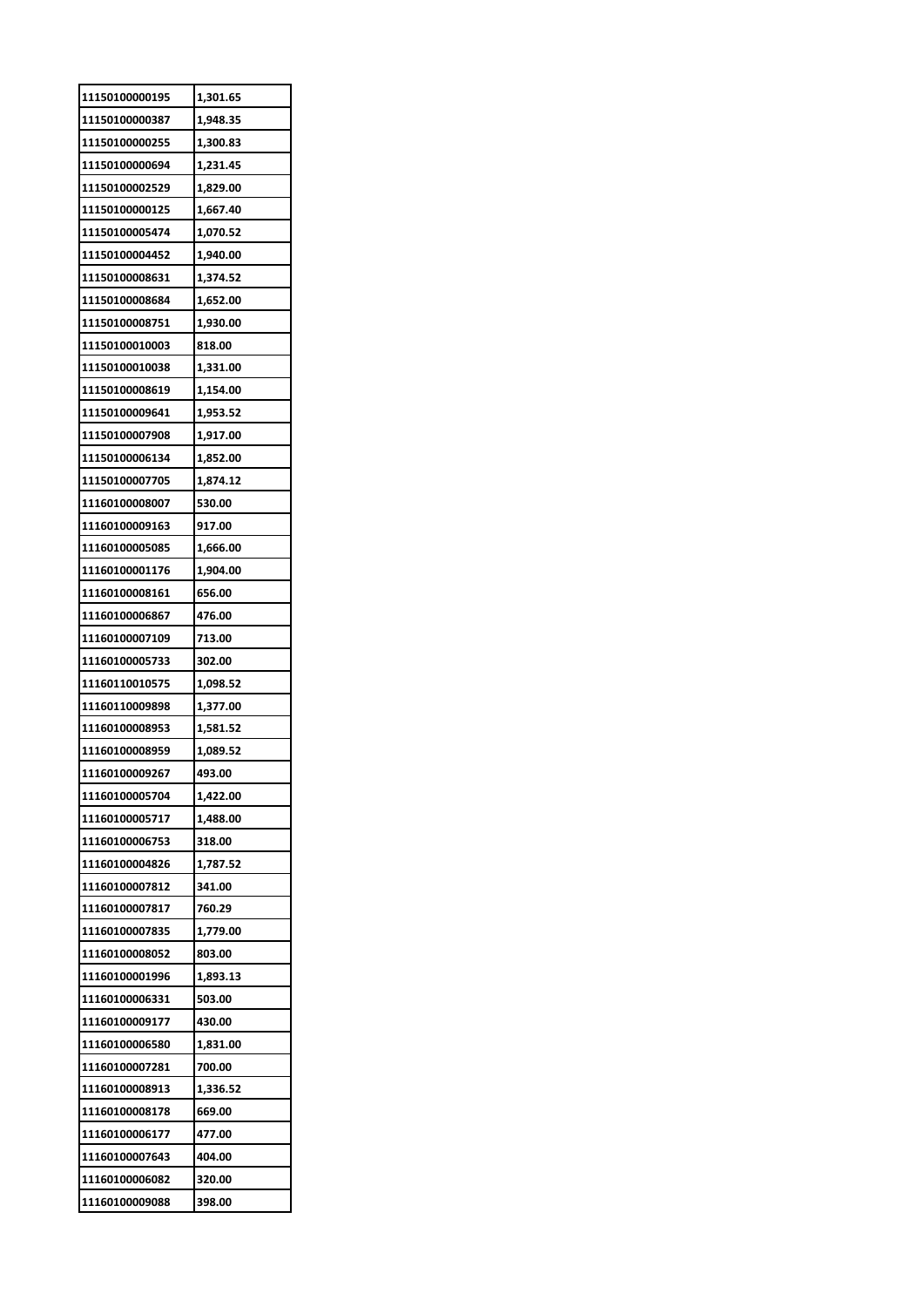| 11160100005745 | 1,918.00 |
|----------------|----------|
| 11160100002077 | 1,822.00 |
| 11160100005252 | 1,699.00 |
| 11160100005311 | 1,288.52 |
| 11160100009150 | 682.00   |
| 11160100008525 | 314.00   |
| 11160100008927 | 1,628.00 |
| 11160100007899 | 257.00   |
| 11160100008432 | 568.00   |
| 11160100008884 | 1,734.00 |
| 11160100002596 | 1,909.00 |
| 11160100005833 | 262.00   |
| 11160100006490 | 632.00   |
| 11160100005799 | 602.00   |
| 11160100004134 | 1,982.00 |
| 11160100008640 | 1,703.00 |
| 11160100002776 | 1,812.00 |
| 11160100003506 | 1,852.00 |
| 11160100004380 | 1,596.00 |
| 11160100005736 | 326.16   |
| 11160100005737 | 384.00   |
| 11160100005738 | 422.00   |
| 11160100002421 | 1,845.00 |
| 11160100006079 | 604.00   |
| 11160100009192 | 289.00   |
| 11160100003824 | 1,970.00 |
| 11160100008576 | 1,385.00 |
| 11160100008773 | 1,400.00 |
| 11160100005788 | 806.52   |
| 11160100000995 | 1,696.00 |
| 11160100003433 | 1,568.00 |
| 11160100008812 | 1,904.00 |
| 11160100003391 | 1,813.00 |
| 11160100002193 | 1,955.00 |
| 11160100009239 | 840.00   |
| 11160100001326 | 1,669.00 |
| 11160100006107 | 258.00   |
| 11160100009255 | 1,840.00 |
| 11160100009116 | 1,740.00 |
| 11160100009119 | 1,736.00 |
| 11160100002687 | 1,333.00 |
| 11160100009125 | 883.00   |
| 11160100004709 | 1,916.00 |
| 11160100001160 | 1,910.00 |
| 11160100003194 | 1,851.00 |
| 11160100009207 | 1,917.00 |
| 11160100009186 | 1,834.00 |
| 11160100009225 | 912.00   |
| 11170100004512 | 271.00   |
| 11170100004515 | 663.00   |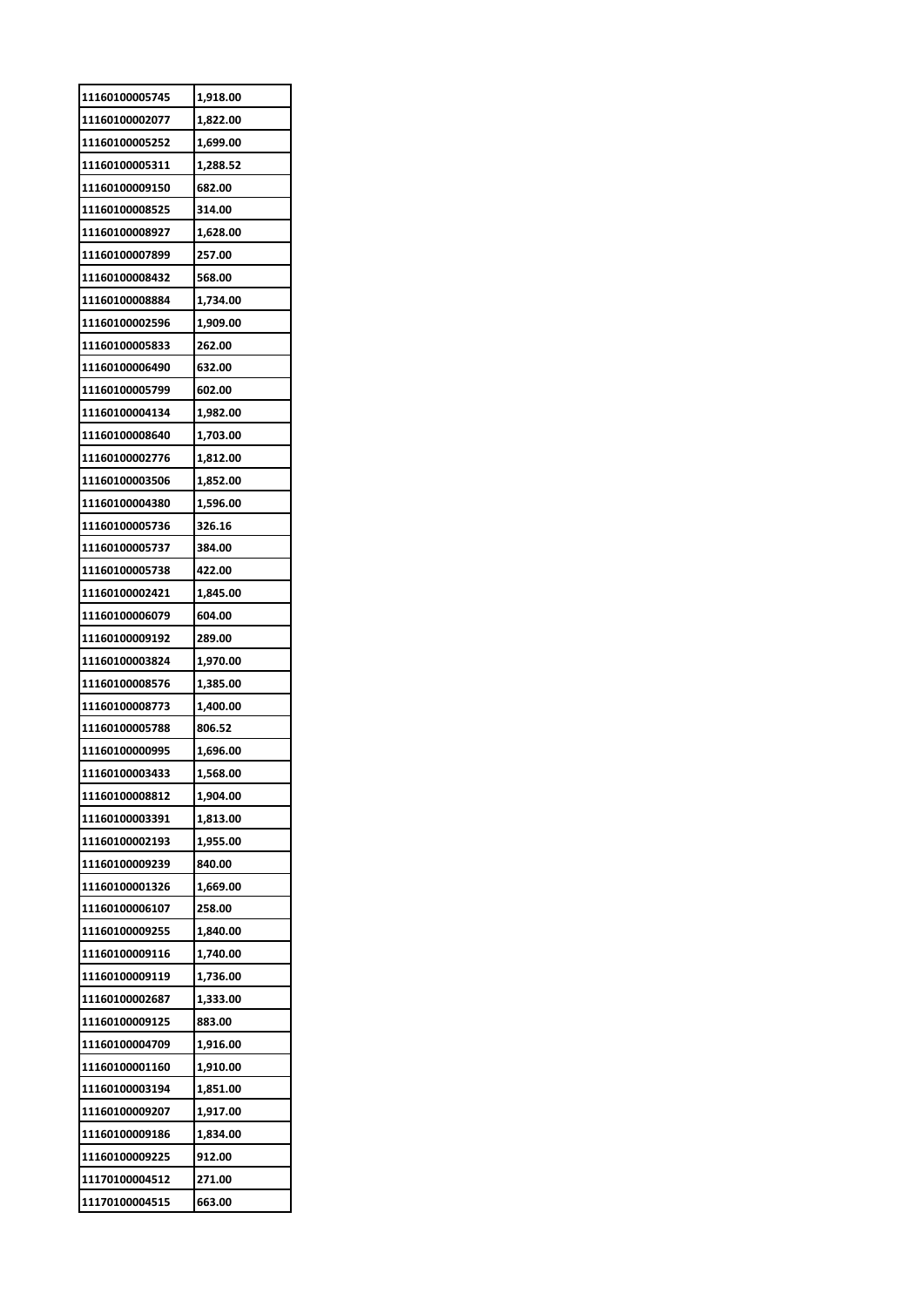| 11170100001399 | 1,946.00 |
|----------------|----------|
| 11170100002644 | 1,938.00 |
| 11170100002649 | 1,916.00 |
| 11170100002862 | 1,938.00 |
| 11170110004831 | 1,234.52 |
| 11170100003474 | 1,819.00 |
| 11170100004534 | 267.00   |
| 11170100003584 | 1,720.00 |
| 11170100004212 | 1,234.52 |
| 11170100004628 | 667.00   |
| 11170100004633 | 1,280.00 |
| 11170100004634 | 960.00   |
| 11170100004635 | 1,610.00 |
| 11170110005210 | 1,130.40 |
| 11170110005159 | 1,269.40 |
| 11170100002922 | 1,953.00 |
| 11170100004390 | 1,157.52 |
| 11170100004597 | 1,061.00 |
| 11170100004395 | 504.23   |
| 11170100001712 | 1,913.00 |
| 11170100001098 | 1,818.00 |
| 11170100001722 | 1,339.22 |
| 11170100004638 | 959.00   |
| 11170100004232 | 1,335.52 |
| 11170100004665 | 932.00   |
| 11170100003208 | 1,738.00 |
| 11170100003825 | 1,512.00 |
| 11170100003828 | 1,626.00 |
| 11170100004033 | 1,798.00 |
| 11170100004036 | 1,297.52 |
| 11170100003638 | 1,825.00 |
| 11170100003030 | 1,528.00 |
| 11170100001982 | 1,676.00 |
| 11170100001983 | 1,939.00 |
| 11170100002609 | 2,000.52 |
| 11170100001436 | 1,902.52 |
| 11170100001851 | 1,922.00 |
| 11170100001203 | 1,908.00 |
| 11170100004538 | 549.00   |
| 11170100004547 | 518.00   |
| 11170100004130 | 1,976.00 |
| 11170100004555 | 404.52   |
| 11170100004557 | 263.00   |
| 11170100004140 | 1,276.52 |
| 11170100003739 | 1,539.00 |
| 11170100001870 | 1,606.00 |
| 11170100000627 | 1,749.00 |
| 11170100002307 | 1,825.00 |
| 11170100001702 | 1,987.00 |
| 11170100001358 | 1,585.52 |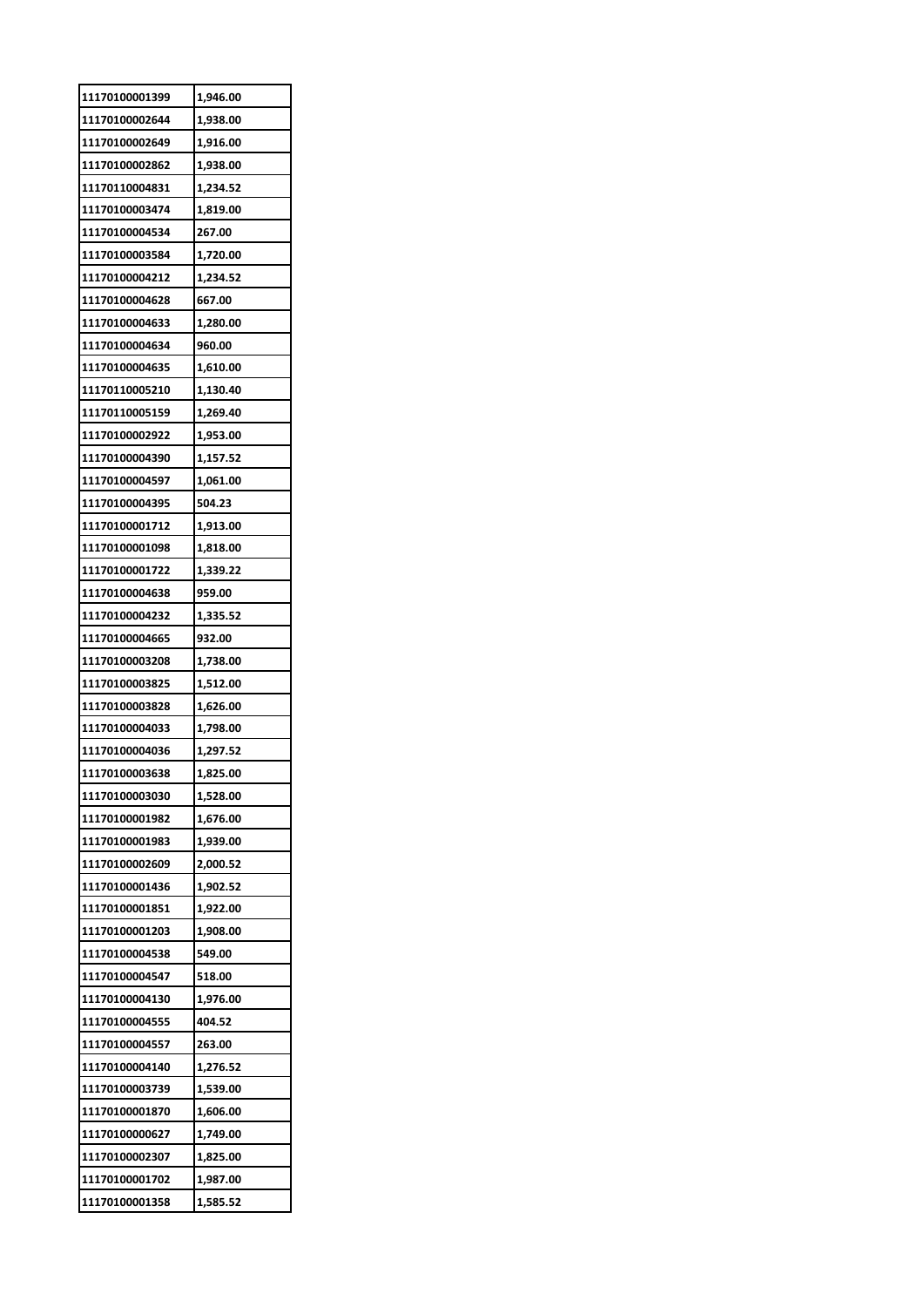| 11180110008204                   | 277.00   |
|----------------------------------|----------|
| 11180100003999                   | 1,364.00 |
| 11180100003263                   | 1,884.00 |
| 11180100002981                   | 1,316.00 |
| 11180100004027                   | 1,214.00 |
| 11180100003878                   | 708.00   |
| 11180100004706                   | 1,829.00 |
| 11180100004824                   | 1,513.00 |
| 11180100005131                   | 1,353.00 |
| 11180100004091                   | 1,819.00 |
| 11180100005349                   | 638.00   |
| 11180100005687                   | 260.00   |
| 11180100005678                   | 330.00   |
| 11180100005124                   | 1,513.00 |
| 11180100001685                   | 1,838.00 |
| 11180100000279                   | 1,875.50 |
| 11180100005626                   | 937.00   |
|                                  |          |
| 11180100000066<br>11180100003373 | 1,912.45 |
|                                  | 1,709.00 |
| 11180110006712                   | 1,398.00 |
| 11180110007696                   | 1,375.00 |
| 11180110007849                   | 1,399.00 |
| 11180110009676                   | 1,353.00 |
| 11180110008549                   | 277.00   |
| 11180110008303                   | 277.00   |
| 11180110008341                   | 277.00   |
| 11180100001998                   | 1,715.00 |
| 11180100002545                   | 1,790.00 |
| 11180100002042                   | 1,407.00 |
| 11180100001429                   | 1,853.00 |
| 11180100000692                   | 1.702.50 |
| 11180100000859                   | 1,465.00 |
| 11180100000781                   | 474.00   |
| 11180100000259                   | 1,570.70 |
| 11180100003350                   | 1,849.00 |
| 11190100000987                   | 1,876.00 |
| 11190100004729                   | 1,459.00 |
| 11190100004125                   | 1,991.00 |
| 11190110010496                   | 1,333.00 |
| 11190100001990                   | 463.00   |
| 11190100002800                   | 1,400.00 |
| 11190100007020                   | 266.00   |
| 11190100006572                   | 639.00   |
| 11190100003506                   | 1,775.00 |
| 11190100001694                   | 1,912.00 |
| 11190100004588                   | 1,677.00 |
| 11190100002923                   | 1,936.00 |
| 11190100005383                   | 587.00   |
| 11190100006481                   | 1,531.00 |
| 11190100001457                   | 1,605.40 |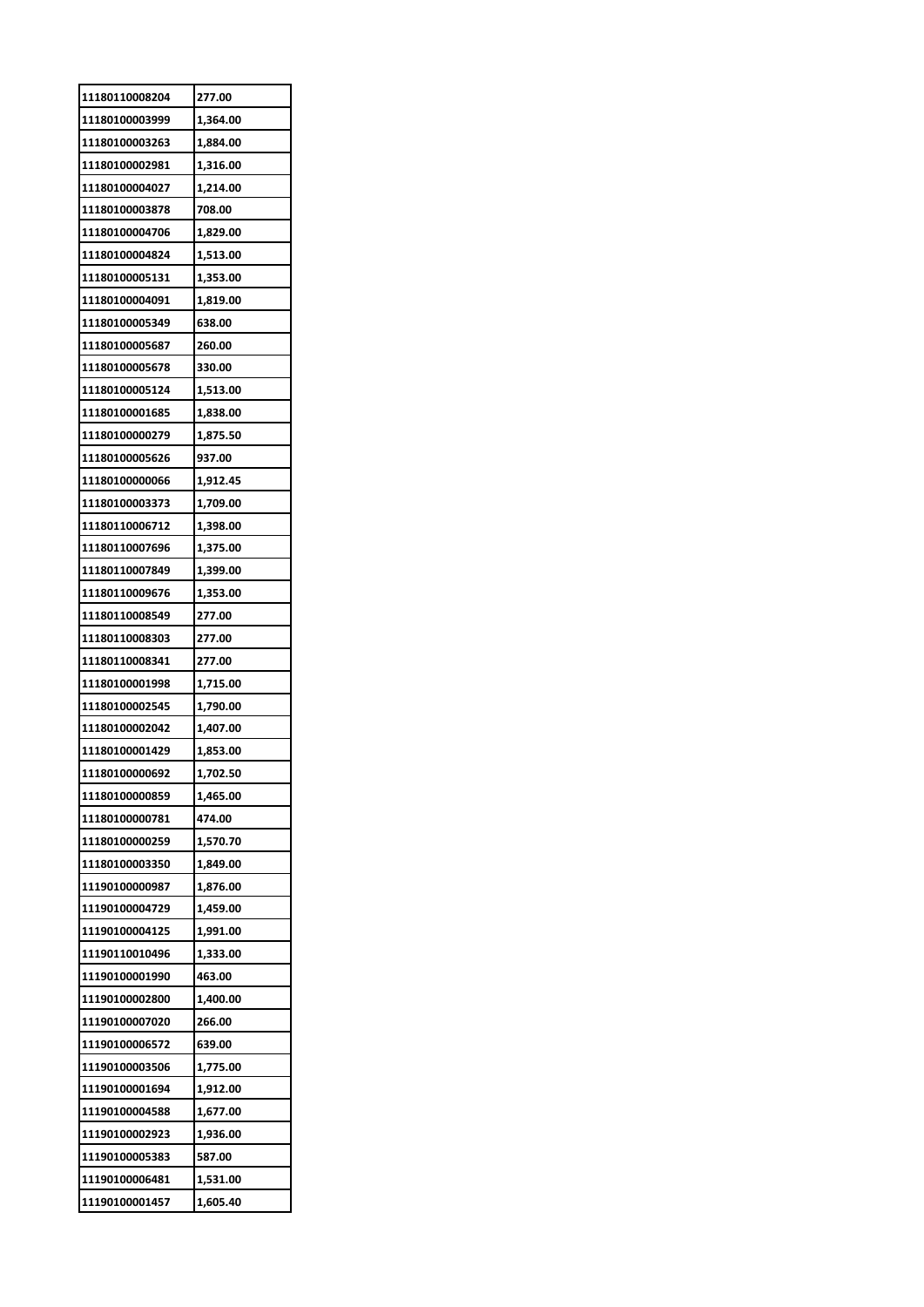| 11190100007338 | 1,883.00 |
|----------------|----------|
| 11190100003762 | 1,855.00 |
| 11190100006484 | 549.00   |
| 11190100007284 | 1,613.00 |
| 11190100003994 | 1,590.00 |
| 11190100005995 | 485.00   |
| 11190100006171 | 273.00   |
| 11190100008005 | 473.00   |
| 11190100008006 | 269.00   |
| 11200100005393 | 1,580.00 |
| 11200100005389 | 341.00   |
| 11200100005055 | 250.00   |
| 11200100005378 | 419.00   |
| 11200100000360 | 1,533.00 |
| 11200100002568 | 1,965.00 |
| 11200100005092 | 381.00   |
| 11200100004636 | 1,904.00 |
| 11200100004640 | 1,967.00 |
| 11200100001684 | 1,433.00 |
| 11200100001895 | 1,601.00 |
| 11200100002080 | 2,000.00 |
| 11200100003334 | 1,697.00 |
| 11200100004678 | 1,658.00 |
| 11200100005084 | 306.00   |
| 11200100004750 | 308.00   |
| 11200100005403 | 334.00   |
| 11200100005368 | 334.00   |
| 11200100005044 | 250.00   |
| 11200100005041 | 315.00   |
| 11200100004845 | 278.00   |
| 11200100005510 | 343.00   |
| 11200100005503 | 371.00   |
| 11200100005156 | 319.00   |
| 11200100004968 | 588.00   |
| 11200100004967 | 422.00   |
| 11200100005474 | 656.00   |
| 11200100005449 | 350.00   |
| 11200100004775 | 854.00   |
| 11200100005442 | 366.00   |
| 11210100006427 | 359.00   |
| 11210100002695 | 1,854.00 |
| 11210100003222 | 1,779.00 |
| 11210100002025 | 1,991.00 |
| 11210100006026 | 255.00   |
| 11210100003147 | 1,943.00 |
| 11210100006048 | 256.00   |
| 11210100006049 | 310.00   |
| 11210100003646 | 1,885.00 |
| 11210100001233 |          |
|                | 1,916.00 |
| 11210100000373 | 1,976.00 |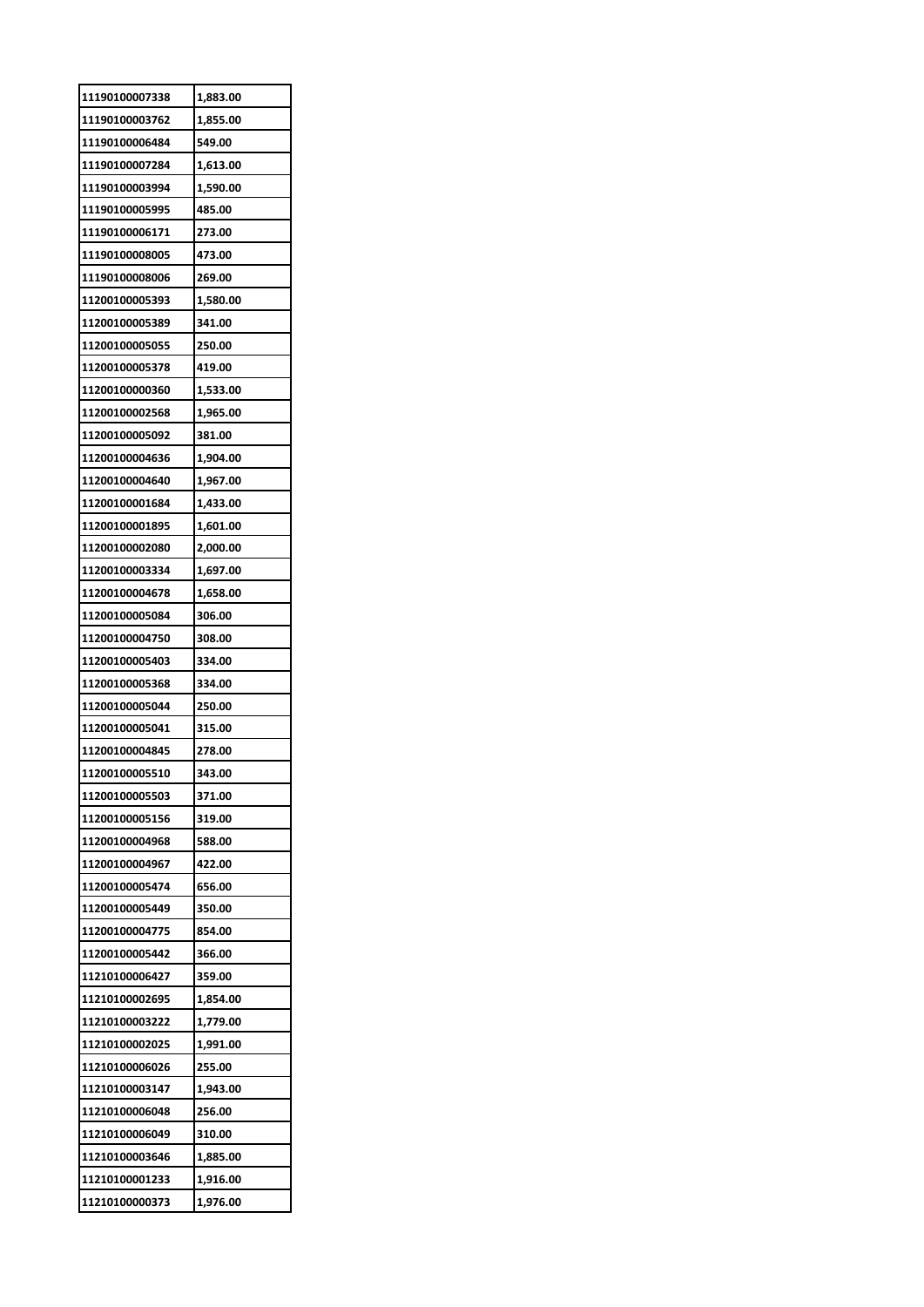| 11210100004295 | 1,913.00 |
|----------------|----------|
| 11210100007482 | 684.00   |
| 11210100006479 | 1,519.00 |
| 11210100000336 | 1,879.00 |
| 11210100002519 | 1,794.00 |
| 11210100000322 | 1,961.00 |
| 11210100000504 | 1,997.00 |
| 11210100000529 | 1,904.00 |
| 11210100005988 | 896.00   |
| 11210100002828 | 1,821.00 |
| 11210100000672 | 1,966.00 |
| 11210100005986 | 250.00   |
| 11210100000575 | 1,861.00 |
| 11210100007189 | 929.00   |
| 11210100007255 | 314.00   |
| 11210100006641 | 378.00   |
| 11210100001379 | 1,450.00 |
| 11210100006134 | 464.00   |
| 11210100006104 | 1,153.00 |
| 11210100006105 | 259.00   |
| 11210100004773 | 1,996.00 |
| 11210100004772 | 1,888.00 |
| 11210100002622 | 1,906.00 |
| 11210100004689 | 1,905.00 |
| 11210100000109 | 1,942.00 |
| 11210100007455 | 734.00   |
| 11210100004710 | 1,921.00 |
| 11210100006732 | 249.00   |
| 11210100001995 | 1,927.00 |
| 11210100004233 | 1,844.00 |
| 11210100006624 | 2,000.00 |
| 11220100001687 | 1,997.00 |
| 11220100008461 | 385.00   |
| 11220100008464 | 406.00   |
| 11220110008570 | 1,320.00 |
| 11220110008532 | 1,362.00 |
| 11220100000567 | 1,720.00 |
| 11220100001933 | 1,725.00 |
| 11220100005207 | 1,992.00 |
| 11220100001943 | 1,704.00 |
| 11220100005228 | 1,662.00 |
| 11220100004328 | 1,919.00 |
| 11220100004750 | 1,827.00 |
| 11220100004160 | 1,825.00 |
| 11220100005494 | 1,384.00 |
| 11220100002853 | 1,353.00 |
| 11220100001527 | 1,658.00 |
| 11220100002406 | 1,828.00 |
| 11220100005866 | 1,812.00 |
| 11220100004222 | 1,824.00 |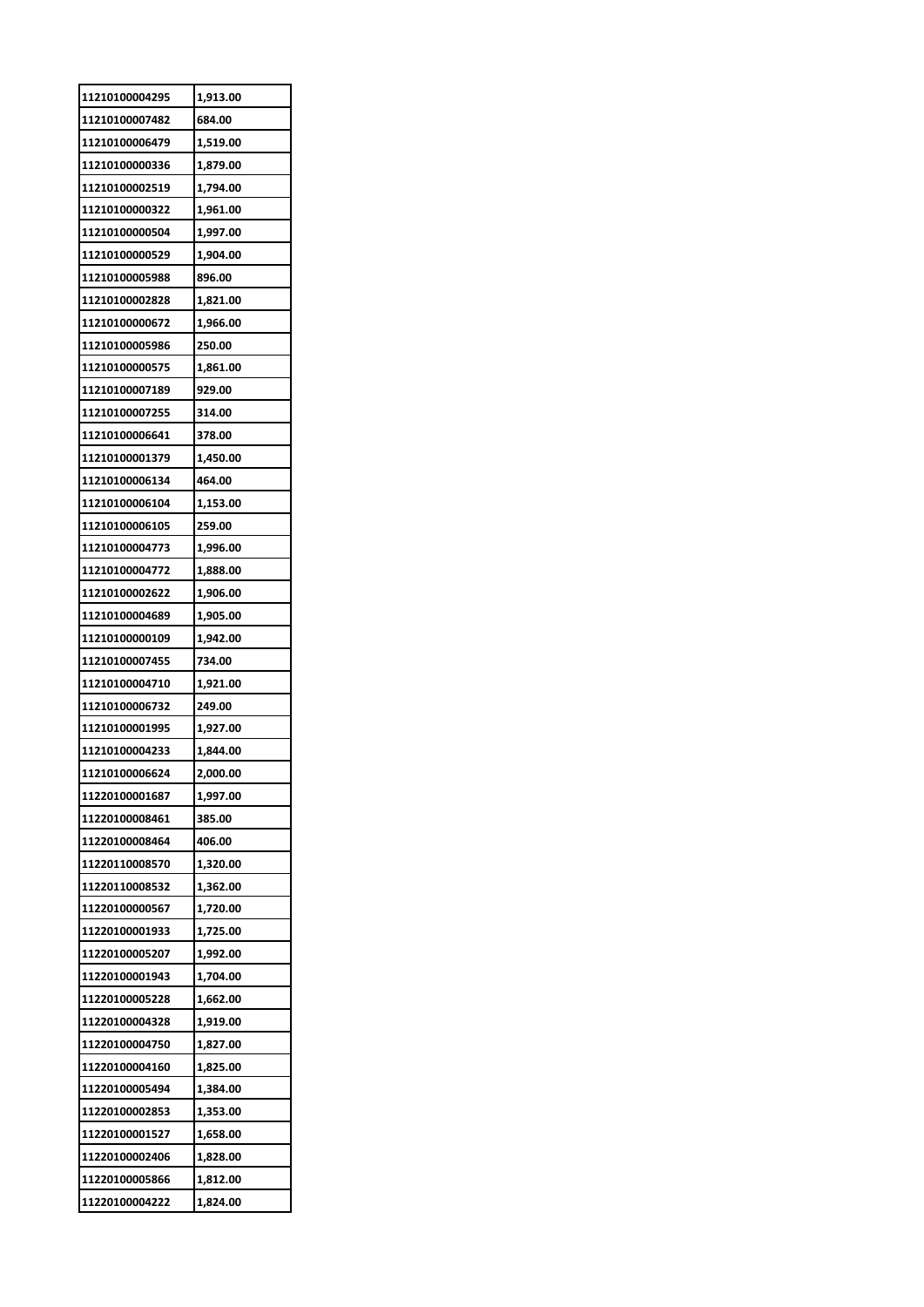| 11220100004884 | 1,440.00           |
|----------------|--------------------|
| 11220100007373 | 666.00             |
| 11220100008355 | 1,841.00           |
| 11220100007826 | 341.00             |
| 11220100007426 | 1,830.00           |
| 11220100008236 | 1,952.50           |
| 11220100008481 | 1,465.00           |
| 11220100007070 | 1,589.00           |
| 11220100000416 | 1,346.00           |
| 11220100002422 | 1,655.00           |
| 11220100000116 | 1,986.00           |
| 11220100002719 | 1,388.00           |
| 11220100005170 | 1,773.00           |
| 11220100005595 | 1,382.00           |
| 11220100001642 | 1,944.00           |
| 11220100005198 | 1,403.00           |
| 11230100003041 | 352.00             |
| 11230100002408 | 463.00             |
| 11230100003481 | 903.50             |
| 11230100002564 | 408.00             |
| 11230100001948 | 1,393.00           |
| 11230100002752 | 543.00             |
| 11230100002098 | 916.00             |
| 11230100001308 | 1,810.00           |
| 11230100002444 | 399.00             |
| 11230100001520 | 1,791.00           |
| 11230100004085 | 295.00             |
| 11230100000424 | 384.00             |
| 11230100002480 | 475.00             |
| 11230100002057 |                    |
| 11230100002472 | 1,990.00<br>328.00 |
|                |                    |
| 11230100002639 | 1,242.00           |
| 11230100004094 | 392.00             |
| 11230100004076 | 1,775.00           |
| 11230100000516 | 1,798.00           |
| 11240100004209 | 310.00             |
| 11240100004210 | 314.00             |
| 11240100005161 | 490.00             |
| 11240100001925 | 1,672.00           |
| 11240100005084 | 822.00             |
| 11240100004785 | 1,829.00           |
| 11240100003857 | 273.00             |
| 11240100003858 | 273.00             |
| 11240100004068 | 250.00             |
| 11240100003951 | 476.00             |
| 11240100004074 | 411.00             |
| 11240100005224 | 988.00             |
| 11240100003956 | 371.00             |
| 11240100004255 | 406.00             |
| 11240100004140 | 658.00             |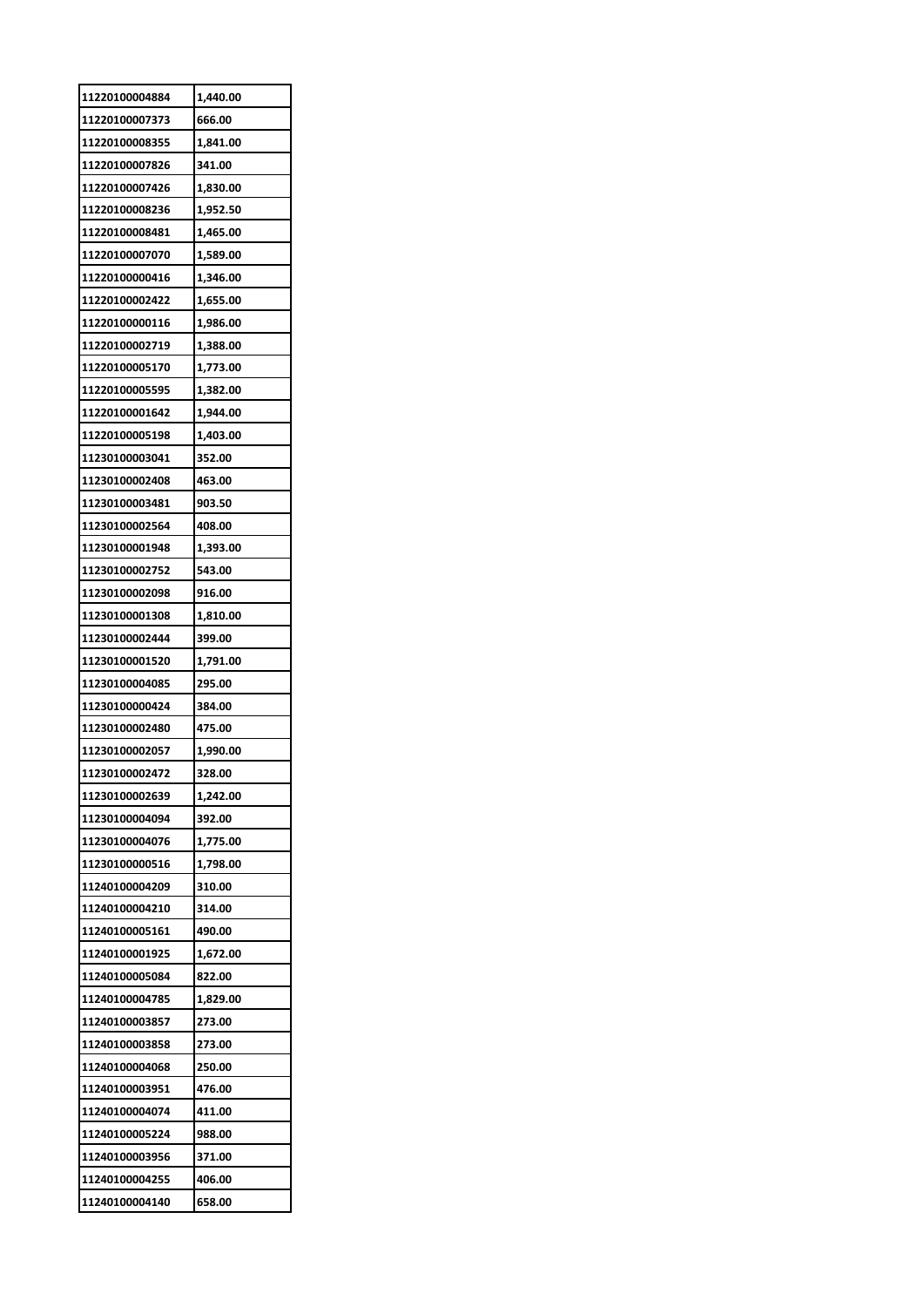| 11240100004285 | 1,604.00 |
|----------------|----------|
| 11240100004146 | 363.00   |
| 11240100004147 | 363.00   |
| 11240100004151 | 363.00   |
| 11240100004152 | 363.00   |
| 11240100004153 | 363.00   |
| 11240100004166 | 314.00   |
| 11240100004167 | 310.00   |
| 11240100004168 | 310.00   |
| 11240100004169 | 310.00   |
| 11240100004172 | 314.00   |
| 11240100004173 | 314.00   |
| 11240100004174 | 310.00   |
| 11240100004175 | 310.00   |
| 11240100004176 | 314.00   |
| 11240100004177 | 310.00   |
| 11240100004178 | 310.00   |
| 11240100005189 | 527.00   |
| 11240100005096 | 710.00   |
| 11240100005098 | 476.00   |
| 11240100005204 | 1,604.00 |
| 11240100003253 | 1,976.00 |
| 11240100003969 | 432.00   |
| 11240100003931 | 768.00   |
| 11240100003991 | 443.50   |
| 11240100004000 | 296.00   |
| 11240100004001 | 321.00   |
| 11240100004094 | 615.00   |
| 11240100005159 | 1,021.00 |
| 11240100004004 | 252.00   |
| 11240100004005 | 728.00   |
| 11240100002766 | 1,518.00 |
| 11240100004097 | 259.00   |
| 11240100004102 | 369.00   |
| 11240100004014 | 462.00   |
| 11240100001699 | 1,262.00 |
| 11240100003492 | 1,790.00 |
| 11240100004044 | 246.00   |
| 11240100004050 | 386.00   |
| 11240100004052 | 421.00   |
| 11240100005183 | 1,719.00 |
| 11240100005186 | 409.00   |
| 11240100001207 | 1,886.00 |
| 11240100004816 | 1,818.00 |
| 11240100005143 | 261.00   |
| 11240100002139 | 1,228.00 |
| 11240100003071 | 1,528.00 |
|                |          |
| 11240100002793 | 1,602.00 |
| 11240100005208 | 790.00   |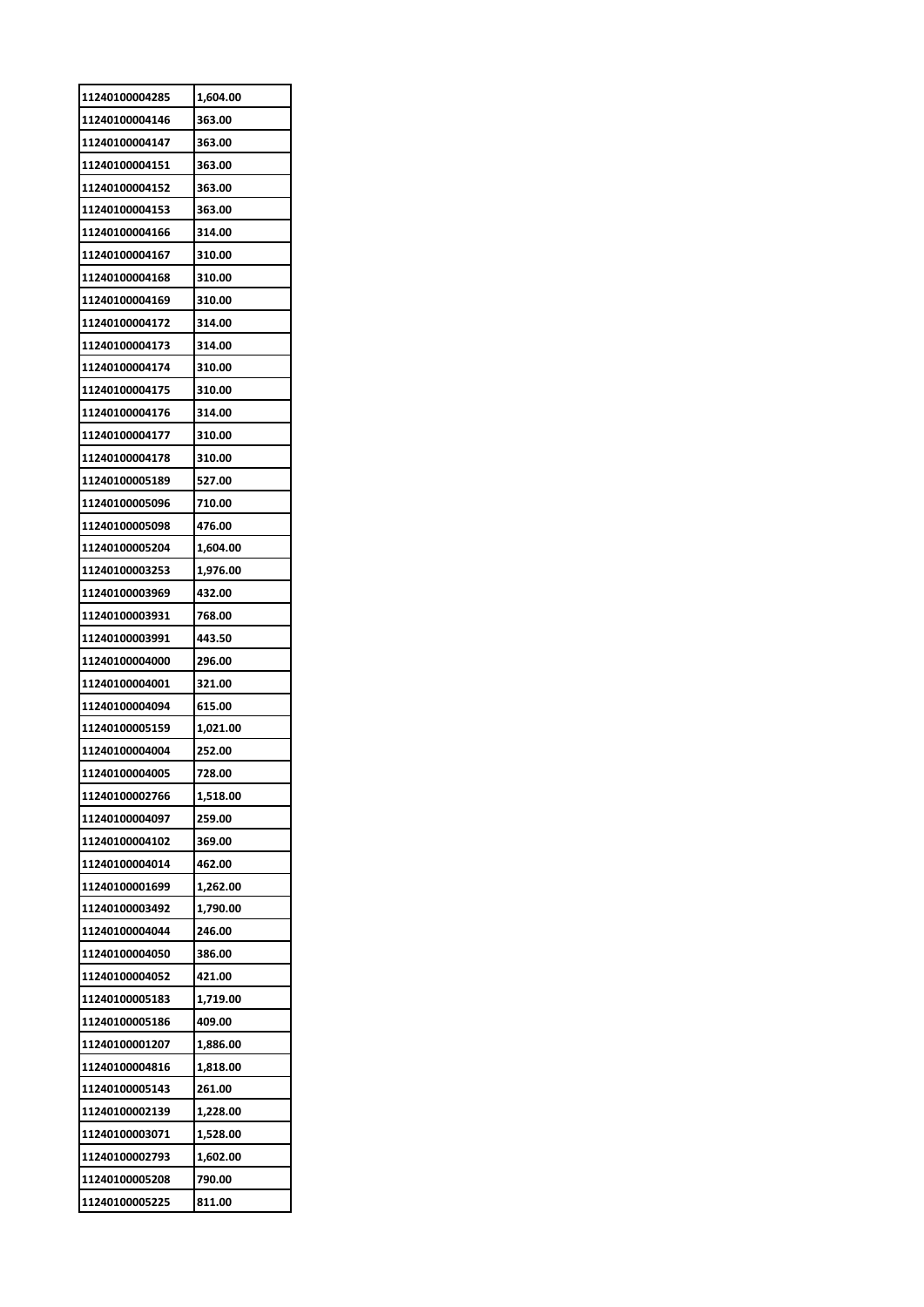| 11240100005232 | 726.00   |
|----------------|----------|
| 11240100005233 | 509.00   |
| 11250100006337 | 1,317.00 |
| 11250100009993 | 810.00   |
| 11250100009998 | 650.00   |
| 11250100010002 | 485.00   |
| 11250100006295 | 479.00   |
| 11250100006342 | 278.00   |
| 11250100009571 | 1,325.00 |
| 11250100006301 | 575.00   |
| 11250100005121 | 1,855.00 |
| 11250110011990 | 1,381.00 |
| 11250110011839 | 1,366.00 |
| 11250110010344 | 1,366.00 |
| 11250100006314 | 713.00   |
| 11250100006315 | 1,193.00 |
| 11250100006317 | 466.00   |
| 11250100006318 | 508.00   |
| 11250100006320 | 1,262.00 |
| 11250100006321 | 308.00   |
| 11250100009696 |          |
|                | 1,981.00 |
| 11250100006296 | 429.00   |
| 11250100005715 | 1,395.00 |
| 11250100005865 | 1,979.00 |
| 11250100006300 | 373.00   |
| 11250100002428 | 1,840.00 |
| 11250100005385 | 1,496.00 |
| 11250100003651 | 1,834.00 |
| 11250100000870 | 1,442.00 |
| 11250100001068 | 1,884.51 |
| 11250100002074 | 1,901.00 |
| 11250100006050 | 493.00   |
| 11250100006058 | 629.00   |
| 11250100002297 | 1,816.00 |
| 11250100003282 | 1,905.00 |
| 11250100002609 | 1,449.00 |
| 11250100002965 | 1,352.00 |
| 11250100009905 | 680.00   |
| 11250100009913 | 515.00   |
| 11250100004194 | 1,612.00 |
| 11250100001082 | 1,922.00 |
| 11250100006176 | 546.00   |
| 11250100003935 | 1,626.00 |
| 11250100001774 | 1,843.00 |
| 11250100004349 | 1,956.00 |
| 11250100006124 | 440.00   |
| 11250100002533 | 1,946.00 |
| 11250100006134 | 248.00   |
| 11260100002202 | 1,656.00 |
| 11260100002207 | 1,731.00 |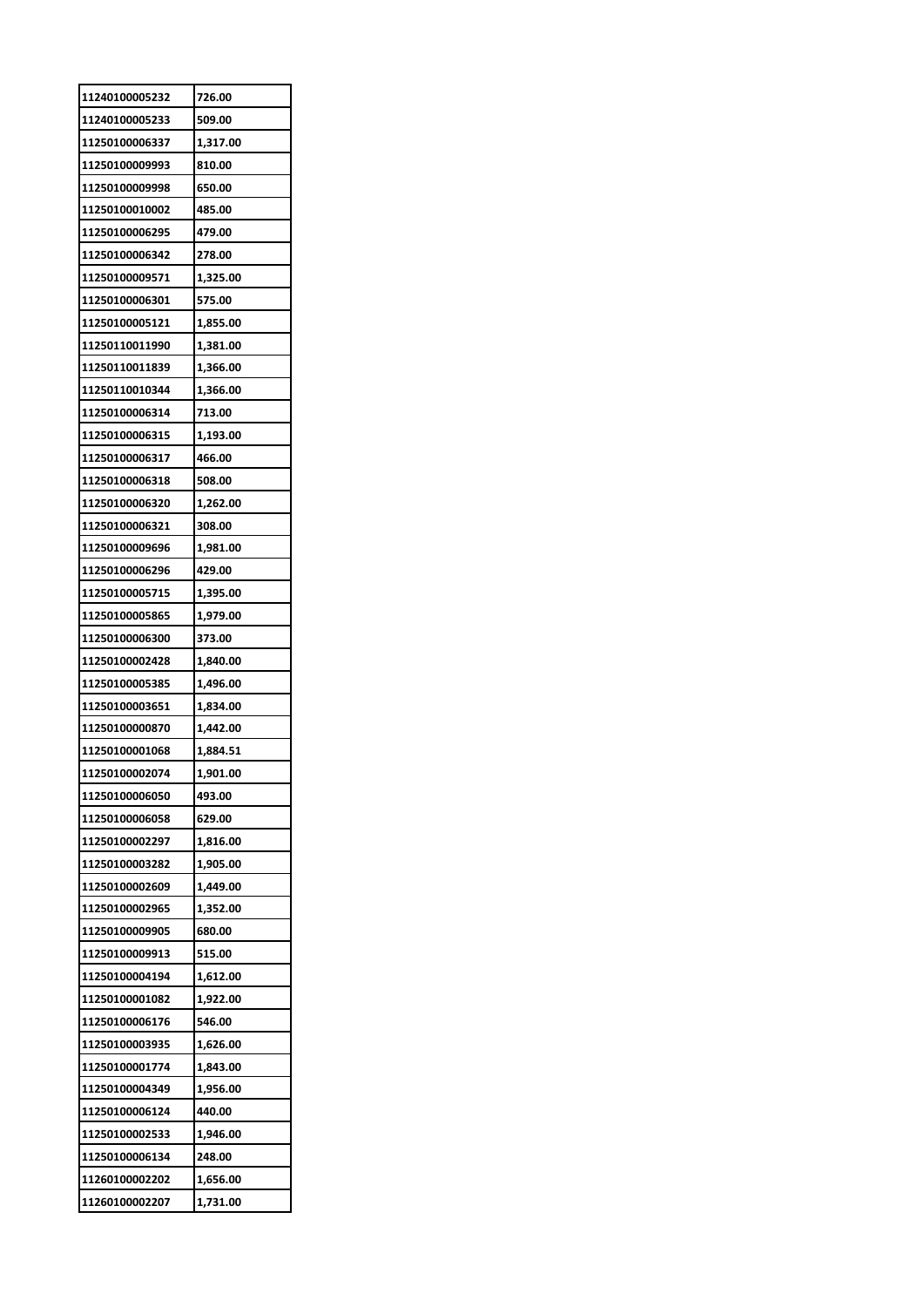| 11260100002475 | 1,895.00 |
|----------------|----------|
| 11260100005016 | 1,854.00 |
| 11260100000835 | 1,828.00 |
| 11260100001930 | 1,846.00 |
| 11260100004673 | 1,818.00 |
| 11260100004160 | 1,547.00 |
| 11260100002385 | 1,580.00 |
| 11260100004348 | 1,622.00 |
| 11260100004369 | 1,502.00 |
| 11260100004123 | 1,647.00 |
| 11260100004544 | 1,658.40 |
| 11260100004547 | 1,955.00 |
| 11260100004005 | 1,530.00 |
| 11260100006156 | 279.00   |
| 11260100000759 | 1,441.00 |
| 11260100004896 | 1,870.00 |
| 11260100003225 | 1,823.00 |
| 11260100006735 | 395.88   |
| 11260100004606 | 1,996.00 |
| 11260100006717 | 409.00   |
| 11260100004462 | 1,386.40 |
| 11260100005067 | 1,860.00 |
| 11260100003991 | 524.00   |
| 11260100004309 | 1,691.00 |
| 11260100001220 | 1,830.00 |
| 11260100003463 | 1,850.00 |
| 11260100001269 | 1,938.80 |
| 11260100001709 | 1,944.00 |
| 11260100006875 | 515.00   |
| 11260100006877 | 1,902.00 |
| 11260100005109 | 364.00   |
| 11260100004879 | 1,836.00 |
| 11260100004882 | 1,836.00 |
| 11260100005184 | 784.00   |
| 11260100002860 | 1,974.00 |
| 11260100004947 | 1,959.00 |
| 11260100004887 | 1,836.00 |
| 11260100004888 | 1,836.00 |
| 11260100003118 | 1,943.00 |
| 11260100001307 | 1,872.00 |
| 11260100003374 | 1,321.00 |
| 11260100006074 | 1,772.00 |
| 11260100006397 | 1,438.52 |
| 11260100002080 | 1,813.00 |
| 11260100000804 | 1,830.00 |
| 11260100006754 | 1,543.00 |
| 11260100001818 | 417.00   |
| 11260100001338 | 1,917.00 |
| 11260100000220 | 1,472.00 |
| 11260100002211 | 1,742.00 |
|                |          |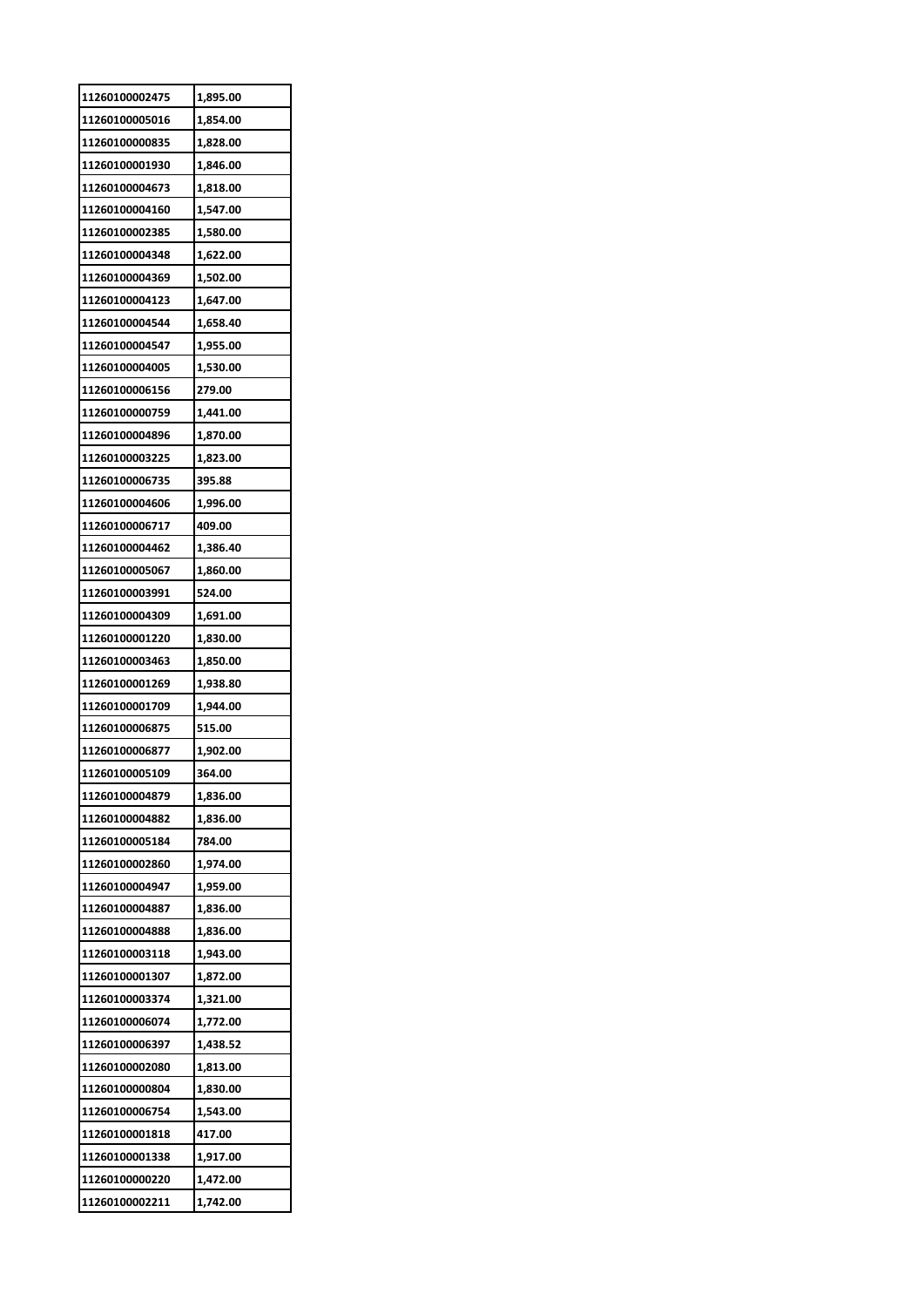| 11260100002217 | 1,911.00 |
|----------------|----------|
| 11260100005159 | 273.00   |
| 11260100003409 | 1,917.00 |
| 11260100004958 | 1,828.00 |
| 11260100004956 | 1,828.00 |
| 11260100002255 | 1,990.00 |
| 11260100006731 | 942.00   |
| 11260100002910 | 1,976.00 |
| 11260100004728 | 1,587.00 |
| 11260100006863 | 966.00   |
| 11260100006866 | 262.00   |
| 11260100002520 | 1,895.00 |
| 11260100003419 | 1,544.00 |
| 11260100006776 | 337.00   |
| 11270110008617 | 462.00   |
| 11270110009133 | 512.00   |
| 11270110008259 | 1,313.00 |
| 11270110006903 | 804.00   |
| 11270100000932 | 459.00   |
| 11270100000726 | 1,992.00 |
| 11270100005355 | 684.00   |
| 11270100000183 | 1,879.96 |
| 11270100000128 | 1,945.15 |
| 11270100000202 | 1,825.67 |
| 11270100004190 | 1,314.00 |
| 11270100004207 | 1,446.00 |
| 11270100004448 | 1,840.00 |
| 11270100004365 | 1,409.00 |
| 11270100004389 | 1,409.00 |
| 11270100000859 | 1,961.00 |
| 11270100003299 | 1,360.00 |
| 11270100005443 | 405.00   |
| 11270100002727 | 1,870.00 |
| 11270100005384 | 279.00   |
| 11270100002244 | 2,000.00 |
| 11270100003477 | 1,612.00 |
| 11270100004633 | 1,341.00 |
| 11270100005335 | 908.00   |
| 11270100002402 | 1,913.00 |
| 11270100004647 | 1,320.00 |
| 11270100005330 | 906.00   |
| 11270100003167 | 1,830.00 |
| 11270100004675 | 1,803.00 |
| 11270100003172 | 1,837.00 |
| 11270100003814 | 1,823.00 |
| 11280100003845 | 1,434.00 |
| 11280100001633 | 1,725.00 |
| 11280100003876 | 267.00   |
| 11280100001899 | 1,882.00 |
| 11280100002340 | 1,383.00 |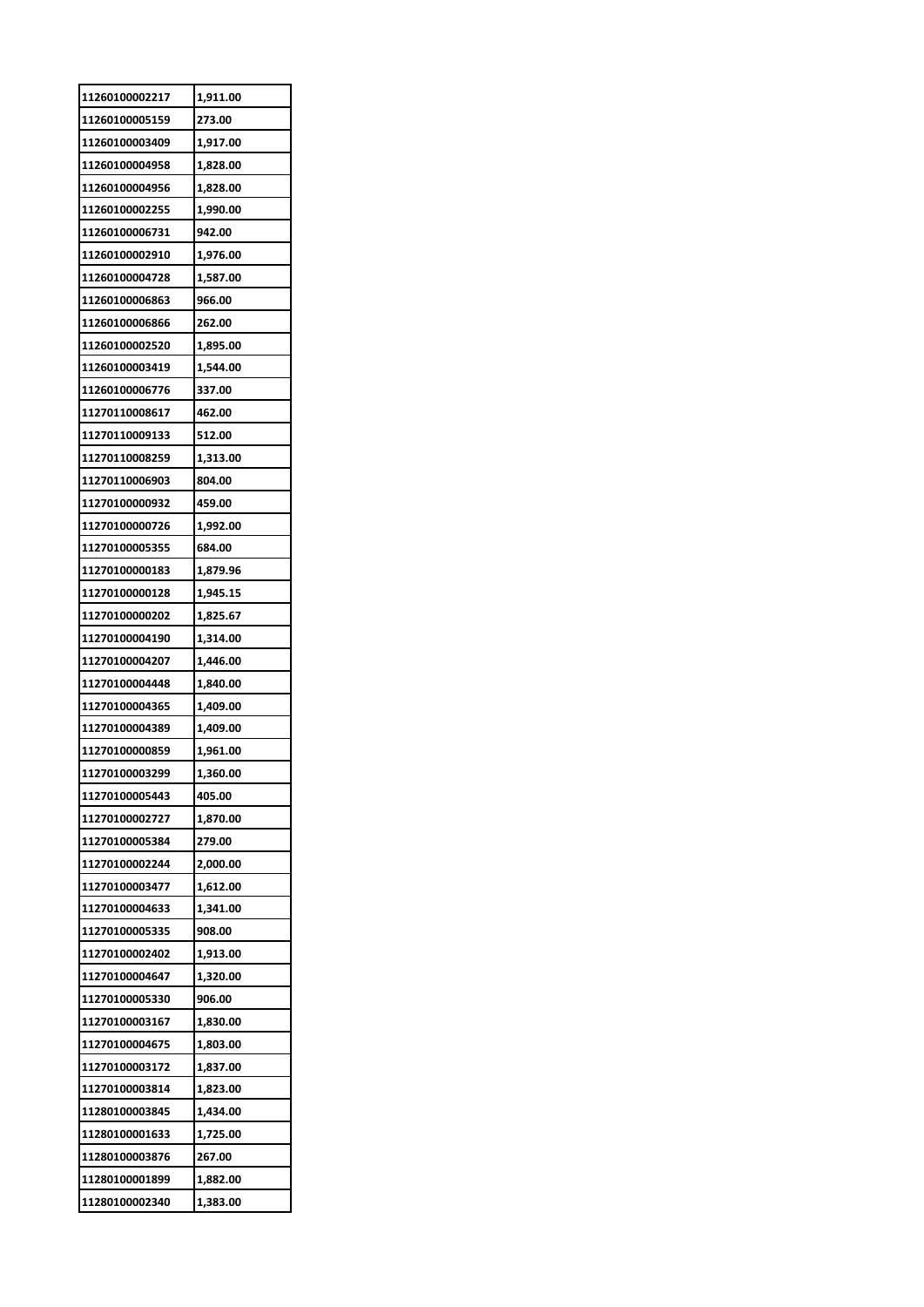| 11280100004255 | 661.00   |
|----------------|----------|
| 11280100001514 | 1,814.00 |
| 11280100004222 | 981.00   |
| 11280100004226 | 337.00   |
| 11280100004039 | 1,371.00 |
| 11280100001531 | 1,669.00 |
| 11280100004054 | 1,437.00 |
| 11280100004055 | 1,407.00 |
| 11280100001157 | 1,680.20 |
| 11280100002658 | 482.00   |
| 11280100003078 | 1,522.00 |
| 11280100002690 | 673.00   |
| 11280100002529 | 1,179.00 |
| 11280100002549 | 1,839.00 |
| 11280100003654 | 1,990.00 |
| 11280100003000 | 792.00   |
| 11290100004920 | 311.00   |
| 11290100004861 | 257.00   |
| 11290100004863 | 408.00   |
| 11290100004895 | 998.00   |
| 11290100004906 | 523.00   |
| 11290100004805 | 1,402.00 |
| 11290110005081 | 308.00   |
| 11290110005005 | 278.00   |
| 11290110005067 | 348.00   |
| 11290100004695 | 347.00   |
| 11290100002600 | 1,216.28 |
| 11290100001361 | 1,940.00 |
| 11290100001549 | 1,850.00 |
| 11290100002398 | 1,824.00 |
| 11290100000776 | 1,872.00 |
| 11290100001125 | 1,943.00 |
| 11290100002938 | 275.00   |
| 11290100001139 | 1,991.00 |
|                |          |
| 11290100001619 | 1,917.00 |
| 11290100002872 | 774.00   |
| 11290100000152 | 1,321.00 |
| 11290100002908 | 276.00   |
| 11290100001473 | 1,996.00 |
| 11290100000109 | 1,945.00 |
| 11290100004657 | 807.00   |
| 11290100000808 | 1,422.00 |
| 11300100007354 | 674.00   |
| 11300110009102 | 1,407.00 |
| 11300100001618 | 1,824.00 |
| 11300100003409 | 1,709.00 |
| 11300100001448 | 1,754.00 |
| 11300100003634 | 1,572.00 |
| 11300100000577 | 1,855.00 |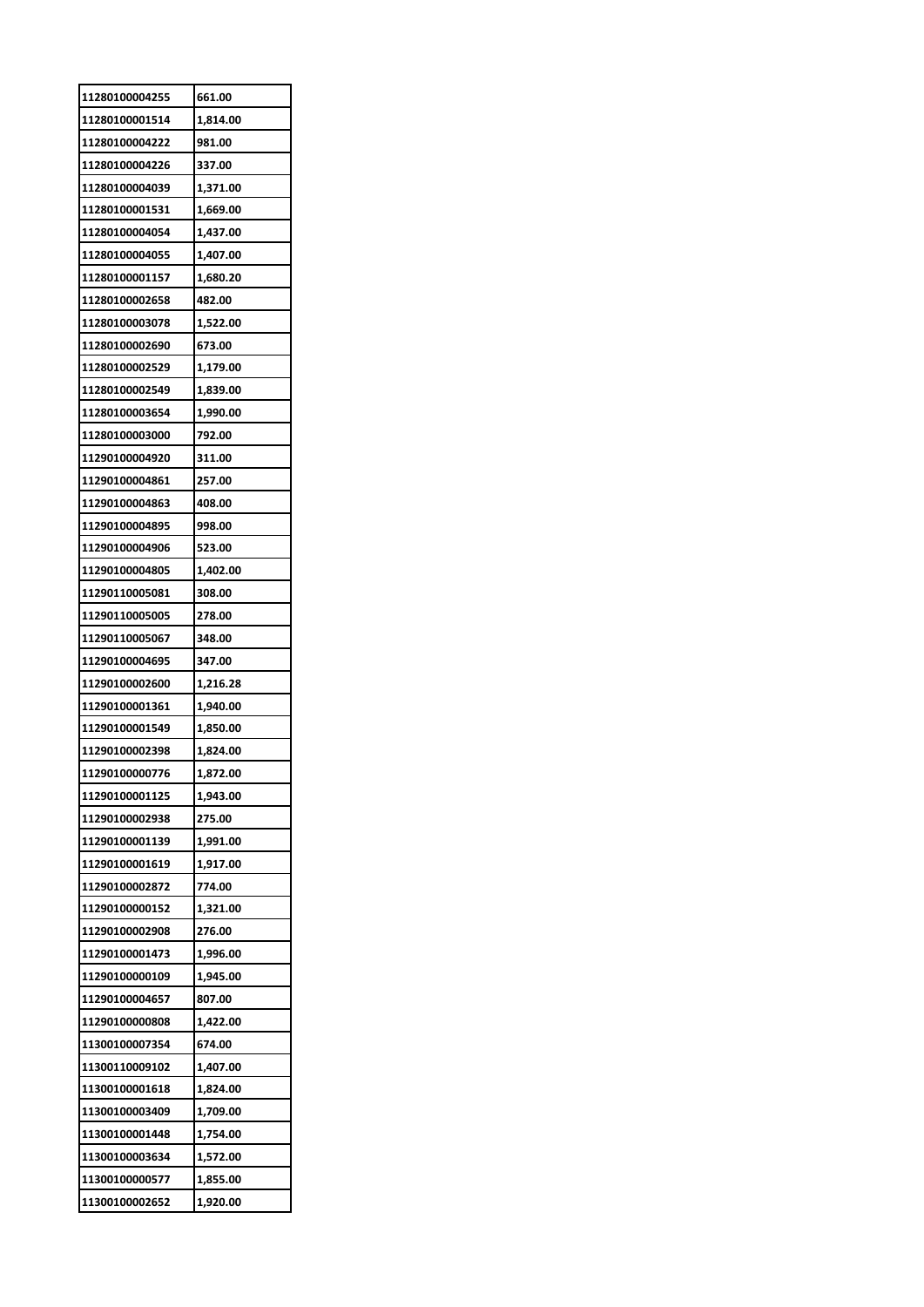| 11300100003444 | 1,732.00 |
|----------------|----------|
| 11300100006330 | 529.00   |
| 11300100000710 | 1,955.00 |
| 11300100001485 | 1,609.00 |
| 11300100002269 | 1,854.00 |
| 11300100007221 | 874.00   |
| 11300100007470 | 420.00   |
| 11300100007473 | 341.00   |
| 11300100000242 | 1,975.85 |
| 11300100007542 | 357.00   |
| 11300100007363 | 402.00   |
| 11300100007487 | 932.00   |
| 11300100007489 | 778.00   |
| 11300100007373 | 1,788.00 |
| 11300100001042 | 1,636.00 |
| 11300100000167 | 1,991.15 |
| 11300100000357 | 1,824.55 |
| 11300100000947 | 1,832.00 |
| 11300100007053 | 1,849.00 |
| 11300100007416 | 388.00   |
| 11300100007417 | 328.00   |
|                |          |
| 11300100007420 | 1,547.00 |
| 11300100007299 | 376.00   |
| 11300100007427 | 851.00   |
| 11300100007577 | 345.00   |
| 11300100007580 | 345.00   |
| 11300100007581 | 345.00   |
| 11300100005536 | 276.00   |
| 11300100003729 | 1,850.00 |
| 11300100005580 | 829.00   |
| 11300100007590 | 341.00   |
| 11300100007592 | 406.00   |
| 11300100000010 | 1,973.00 |
| 11300100000203 | 1,905.20 |
| 11300100001169 | 1,797.00 |
| 11300100001564 | 1,819.00 |
| 11300100002732 | 1,879.00 |
| 11300100007594 | 341.00   |
| 11300100006744 | 1,996.00 |
| 11300100007533 | 360.00   |
| 11300100005938 | 875.00   |
| 11310100006384 | 328.00   |
| 11310100006385 | 387.00   |
| 11310100006387 | 328.00   |
| 11310100001058 | 1,812.00 |
| 11310100006351 | 426.00   |
| 11310110009928 | 261.00   |
| 11310110009782 | 269.00   |
| 11310110009836 | 261.00   |
| 11310110009713 | 272.00   |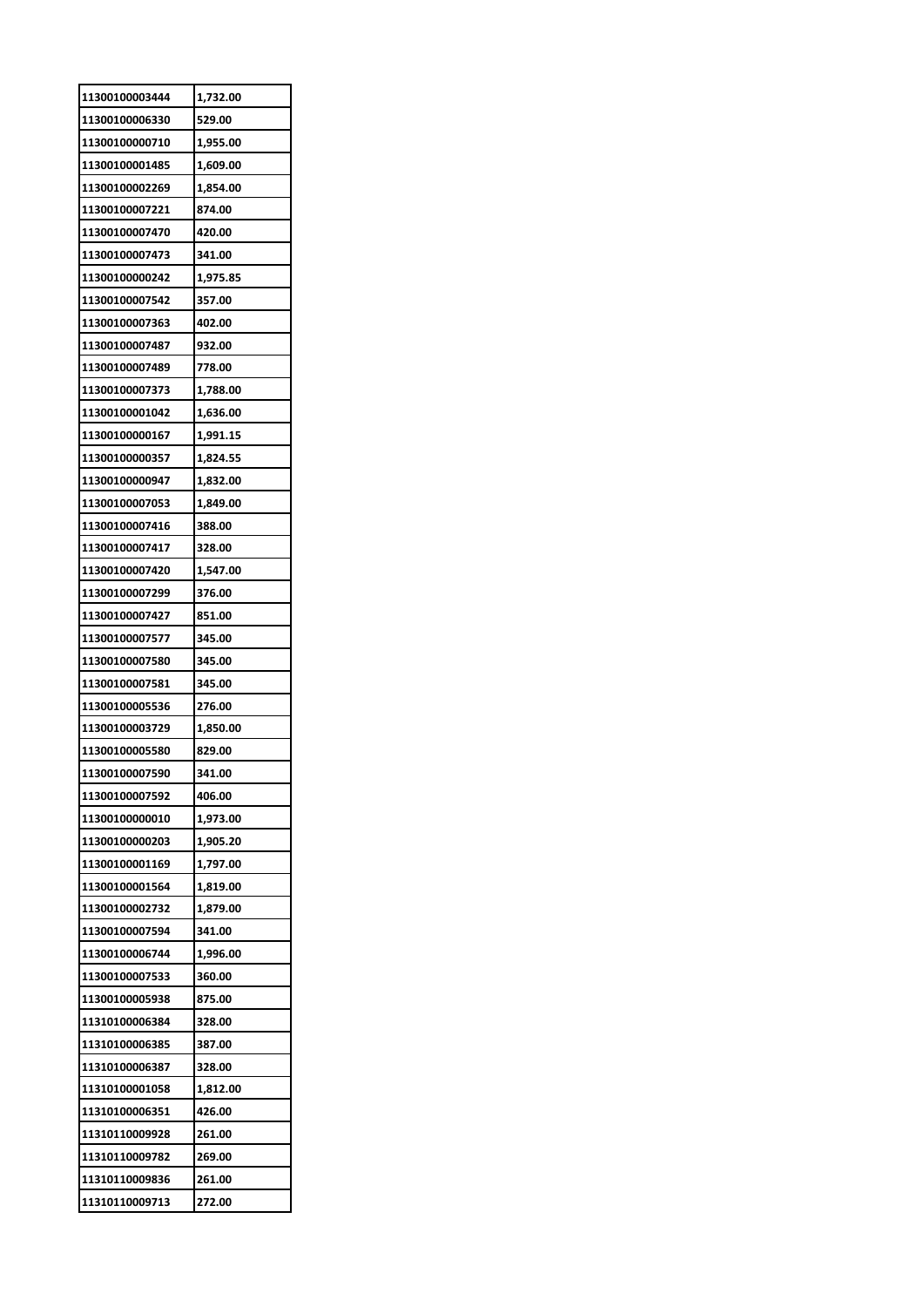| 11310110009737 | 272.00   |
|----------------|----------|
| 11310110009768 | 271.00   |
| 11310110009751 | 271.00   |
| 11310110006422 | 1,528.00 |
| 11310110006514 | 1,904.00 |
| 11310100000437 | 1,519.00 |
| 11310100006238 | 605.00   |
| 11310100006363 | 423.00   |
| 11310100001580 | 2,000.00 |
| 11310100006376 | 345.00   |
| 11310100002012 | 1,427.00 |
| 11310100006366 | 1,780.00 |
| 11310100006368 | 419.00   |
| 11310100001034 | 1,837.00 |
| 11310100006319 | 942.00   |
| 11310100003059 | 1,393.00 |
| 11310100003241 | 1,496.00 |
| 11310100003243 | 1,413.00 |
| 11310100003246 | 1,371.00 |
| 11310100006397 | 703.00   |
| 11310100000641 | 1,462.00 |
| 11310100004075 | 552.00   |
| 11310100005766 | 1,027.00 |
| 11310100001095 | 1,830.00 |
| 11310100001555 | 1,852.00 |
| 11310100006375 | 553.00   |
| 11310100006393 | 1,398.00 |
| 11310100006200 | 307.00   |
| 11310100006347 | 250.00   |
| 11310100006346 | 306.00   |
| 11310100005137 | 290.00   |
| 11310100000693 | 1,864.00 |
| 11310100001221 | 1,895.00 |
| 11310100003105 | 1,709.00 |
| 11310100006340 | 269.00   |
| 11320100004295 | 770.00   |
| 11320100004296 | 672.00   |
| 11320100002600 | 1,915.00 |
| 11320100004211 | 1,836.00 |
| 11320100004520 | 527.00   |
| 11320100004304 | 356.00   |
| 11320100000199 | 1,640.30 |
| 11320100002822 | 1,988.00 |
| 11320100004333 | 872.00   |
| 11320100004529 | 688.00   |
| 11320100004324 | 714.00   |
| 11320100004547 | 869.00   |
| 11320100004770 | 391.00   |
| 11320100004477 | 334.00   |
| 11320100004548 | 722.00   |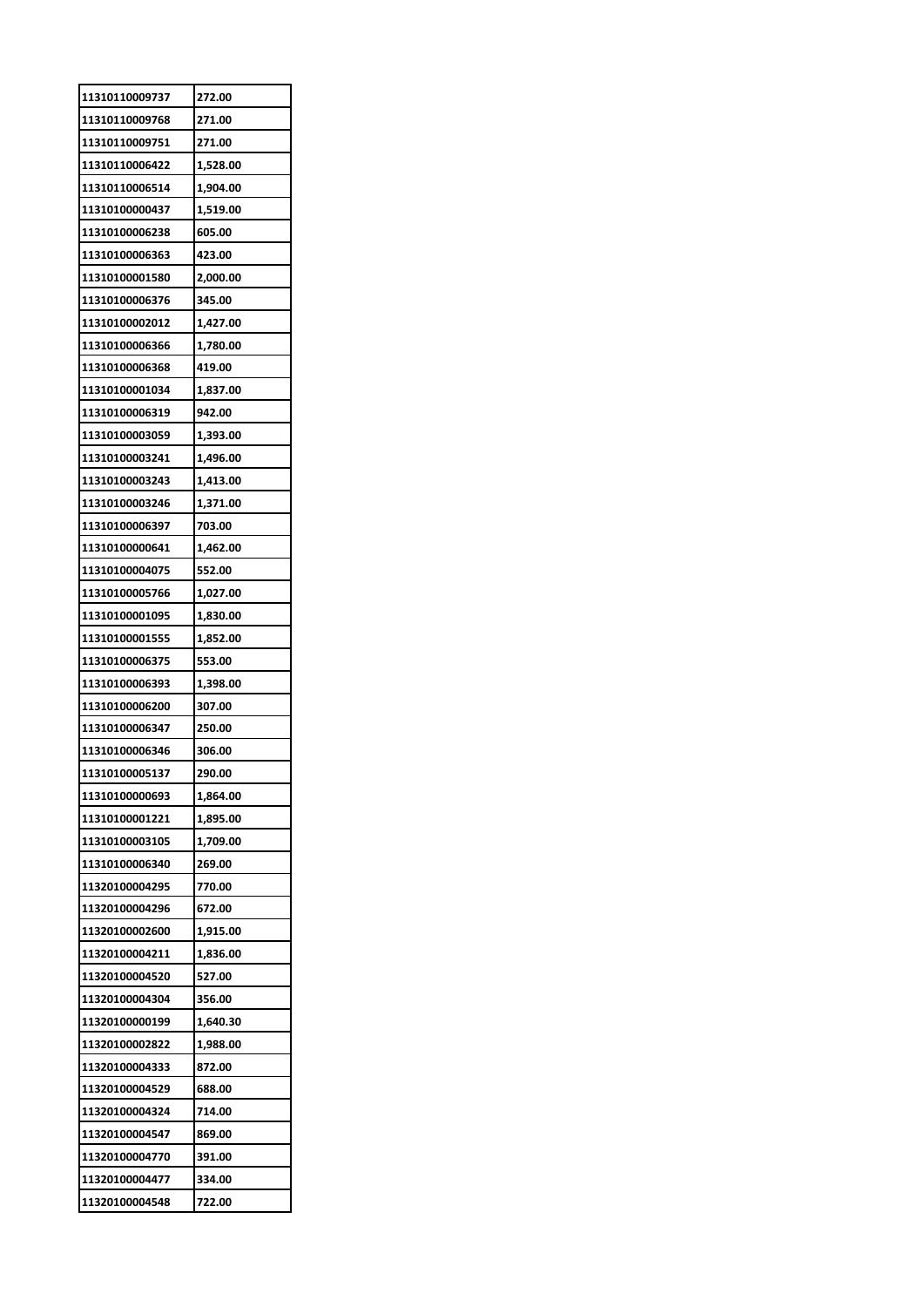| 11320100004555 | 430.00   |
|----------------|----------|
| 11320100004552 | 309.00   |
| 11320100004553 | 304.00   |
| 11320100004560 | 714.00   |
| 11320100004259 | 404.00   |
| 11320100004264 | 432.00   |
| 11320100004499 | 485.00   |
| 11320100004660 | 419.00   |
| 11320100004664 | 1,162.00 |
| 11320100004666 | 403.00   |
| 11320100004667 | 275.00   |
| 11320100004482 | 684.00   |
| 11320100004995 | 1,780.00 |
| 11320100005039 | 1,539.00 |
| 11320100002640 | 1,986.00 |
| 11320100004412 | 389.00   |
| 11320100004507 | 248.00   |
| 11320100004282 | 424.00   |
| 11320100004508 | 424.00   |
|                |          |
| 11320100001271 | 1,105.00 |
| 11320100004882 | 1,477.00 |
| 11320100001448 | 1,925.52 |
| 11320100005001 | 1,691.00 |
| 11320100004051 | 1,392.00 |
| 11320100004515 | 496.00   |
| 11320100003668 | 1,962.00 |
| 11320100005084 | 283.00   |
| 11320100005041 | 889.00   |
| 11320100004345 | 260.00   |
| 11320100004489 | 777.00   |
| 11320100004615 | 475.00   |
| 11320100003454 | 1,932.00 |
| 11320100004602 | 807.00   |
| 11320100001883 | 1,568.00 |
| 11320100004855 | 1,722.00 |
| 11330100000088 | 1,872.30 |
| 11330100000891 | 1,975.00 |
| 11330100001456 | 1,780.00 |
| 11330100001076 | 1,976.00 |
| 11330100001472 | 1,879.00 |
| 11330100001233 | 1,343.00 |
| 11330100002958 | 1,507.00 |
| 11330100001217 | 1,923.00 |
| 11330100004138 | 1,911.00 |
| 11330100001365 | 1,734.00 |
| 11330100001655 | 1,940.00 |
| 11330100001530 | 1,887.00 |
| 11330100001680 | 1,817.00 |
| 11330100003824 | 432.00   |
| 11330100003512 | 636.00   |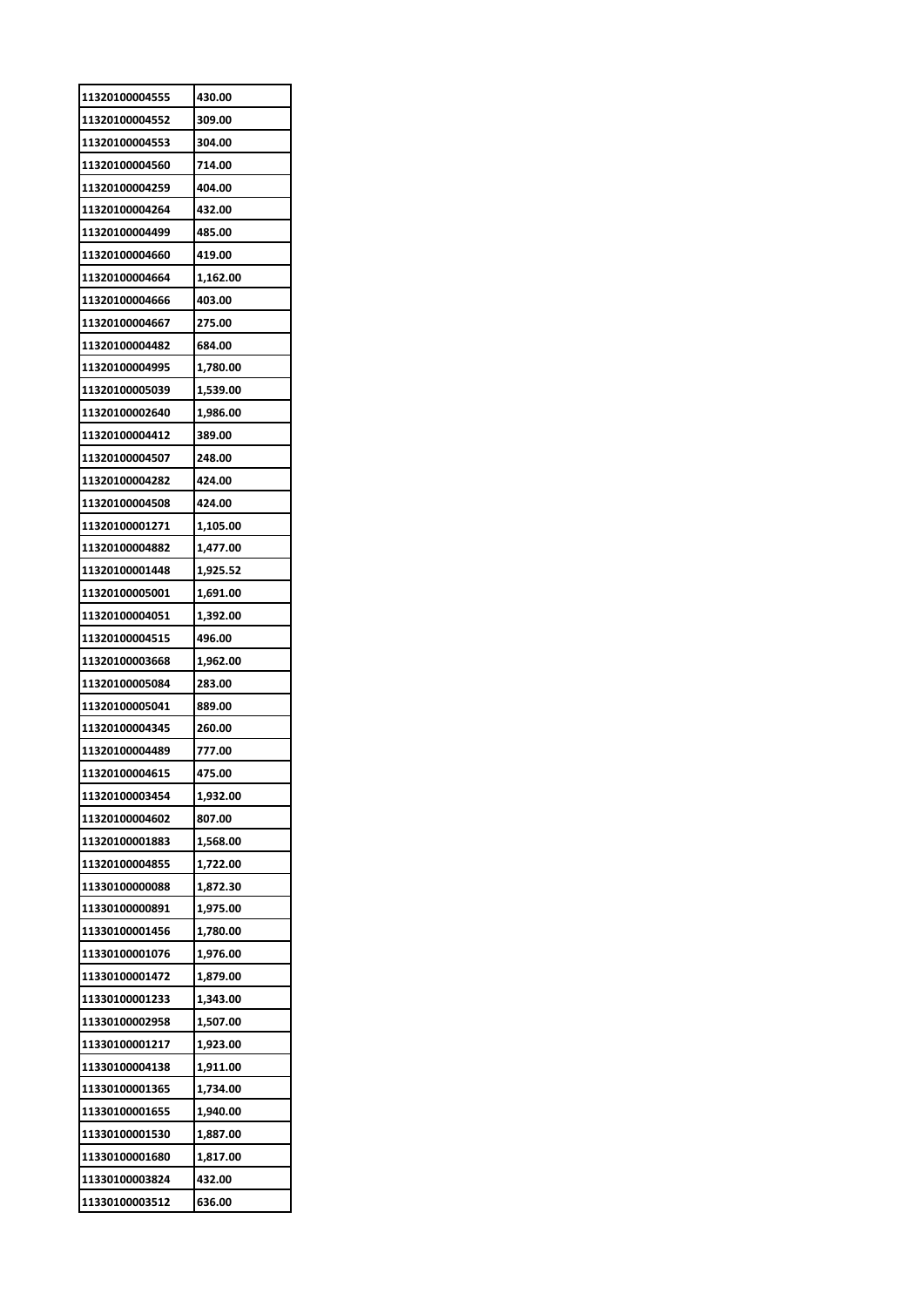| 11330100004362 | 1,631.00 |
|----------------|----------|
| 11330100003162 | 813.00   |
| 11330100004346 | 269.00   |
| 11330100004352 | 253.00   |
| 11330100004348 | 920.00   |
| 11330100003802 | 1,982.00 |
| 11330100003948 | 1,634.00 |
| 11330100003786 | 849.00   |
| 11330100002104 | 1,936.00 |
| 11330100003482 | 719.00   |
| 11330100003477 | 817.00   |
| 11330100000946 | 1,793.52 |
| 11330100001786 | 1,405.00 |
| 11330100000086 | 1,330.75 |
| 11330100003809 | 328.00   |
| 11330100003811 | 989.00   |
| 11330100003062 | 884.00   |
| 11330100003083 | 332.00   |
| 11330100004172 | 1,656.00 |
| 11330100004161 | 1,903.00 |
| 11330100004224 | 1,912.00 |
| 11330100004212 | 1,625.00 |
| 11330100004105 | 1,550.00 |
| 11330100004095 | 1,321.00 |
| 11330100004044 | 1,410.52 |
| 11330110005944 | 1,345.00 |
| 11340100003804 | 1,620.00 |
| 11340100002107 | 1,772.00 |
| 11340100006351 | 602.00   |
| 11340100002147 | 1,401.00 |
| 11340100006075 | 1,024.00 |
| 11340100006735 | 447.00   |
| 11340100006740 | 256.00   |
| 11340100004556 | 500.00   |
| 11340100006796 | 636.00   |
| 11340100006797 | 1,647.00 |
| 11340100004598 | 1,436.00 |
| 11340100006803 | 876.00   |
| 11340100006817 | 1,772.00 |
| 11340100006832 | 317.00   |
| 11340110006941 | 1,956.00 |
| 11340100001300 | 1,901.00 |
| 11340100001548 | 1,902.00 |
| 11340100006630 | 1,465.00 |
| 11340100005406 | 393.00   |
| 11340100005622 | 1,261.00 |
| 11340100006693 | 653.00   |
| 11340100006699 | 463.00   |
| 11340100001176 | 1,833.00 |
| 11340100001594 | 1,670.00 |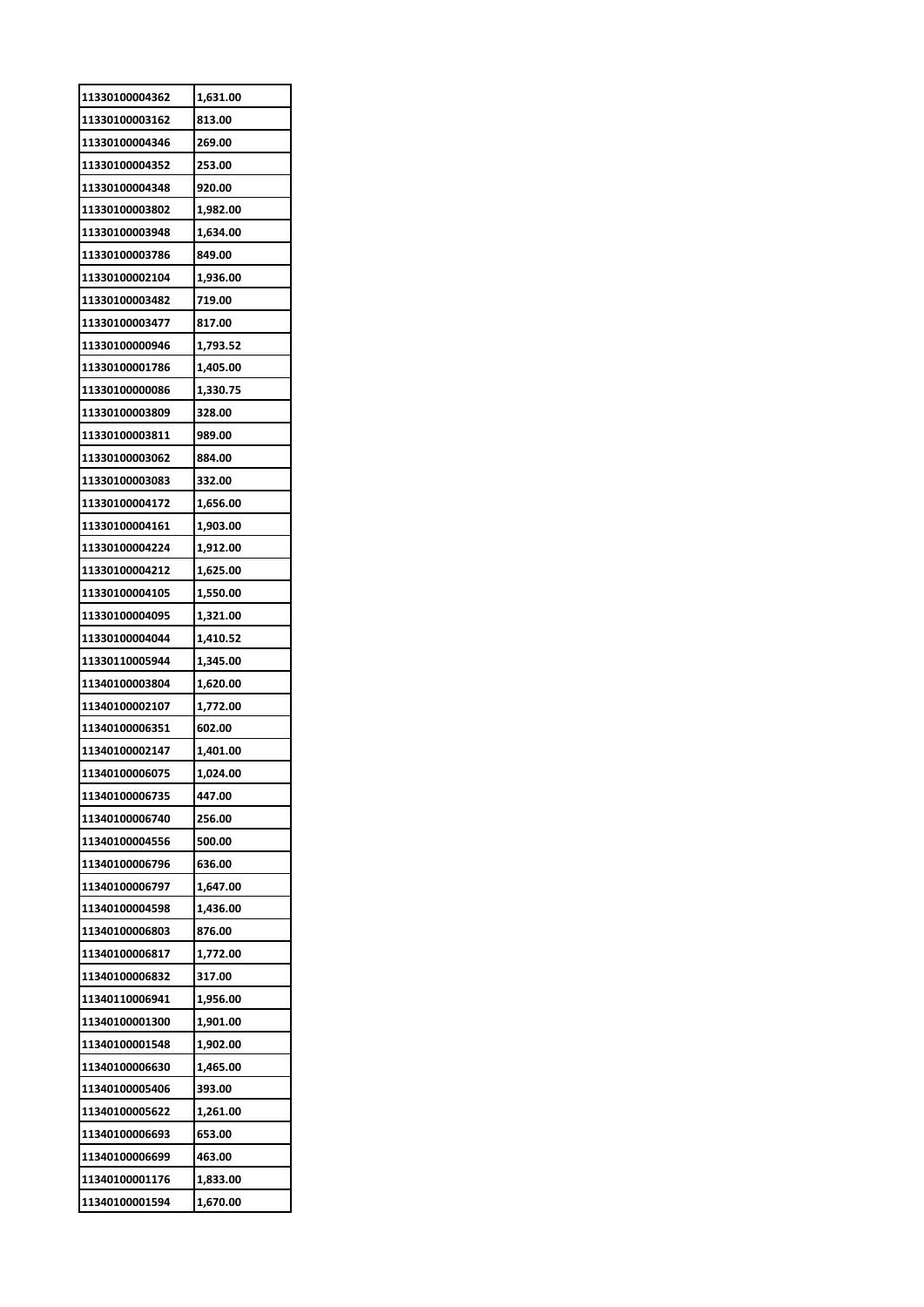| 11340100002384 | 1,737.00 |
|----------------|----------|
| 11340100003959 | 1,179.00 |
| 11340100001857 | 1,879.00 |
| 11340100002050 | 1,962.00 |
| 11340100002485 | 1,987.00 |
| 11340100006440 | 302.00   |
| 11340100001189 | 1,439.00 |
| 11340100002924 | 1,757.00 |
| 11340100001162 | 1,823.00 |
| 11340100002939 | 1,479.00 |
| 11340100006771 | 282.00   |
| 11340100006777 | 760.00   |
| 11340100004583 | 421.00   |
| 11340100006791 | 713.00   |
| 11340100000608 | 1,855.31 |
| 11340100001414 | 1,865.00 |
| 11340100000870 | 1,886.00 |
| 11340100000871 | 1,945.00 |
| 11340100001499 | 1,920.00 |
| 11350100003322 | 1,314.00 |
| 11350100005134 | 1,567.00 |
| 11350100005232 | 1,727.00 |
| 11350100004977 | 303.00   |
| 11350100003978 | 1,377.00 |
| 11350100003991 | 1,592.00 |
| 11350100003552 | 1,944.00 |
| 11350100004416 | 1,836.00 |
| 11350100003575 | 1,823.00 |
| 11350100002770 | 1,185.00 |
| 11350100003158 | 1,916.00 |
| 11350100005130 | 1,471.00 |
| 11350100000214 | 1,762.00 |
| 11350100000522 | 311.00   |
| 11350100003601 | 1,654.00 |
| 11350100005119 | 1,379.00 |
| 11350100001768 | 1,985.00 |
| 11350100003167 | 1,957.00 |
| 11350100001844 | 1,845.00 |
| 11350100001251 | 1,895.00 |
| 11350100003370 | 1,438.00 |
| 11350100005231 | 1,879.00 |
| 11350100001502 | 1,912.00 |
| 11350100003368 | 1,836.00 |
| 11350100002248 | 1,873.00 |
| 11350100005217 | 718.00   |
| 11350100002588 | 1,851.60 |
| 11350100005165 | 1,534.00 |
| 11350100002999 | 1,843.00 |
| 11350100002353 | 1,509.20 |
| 11350100002328 | 1,890.00 |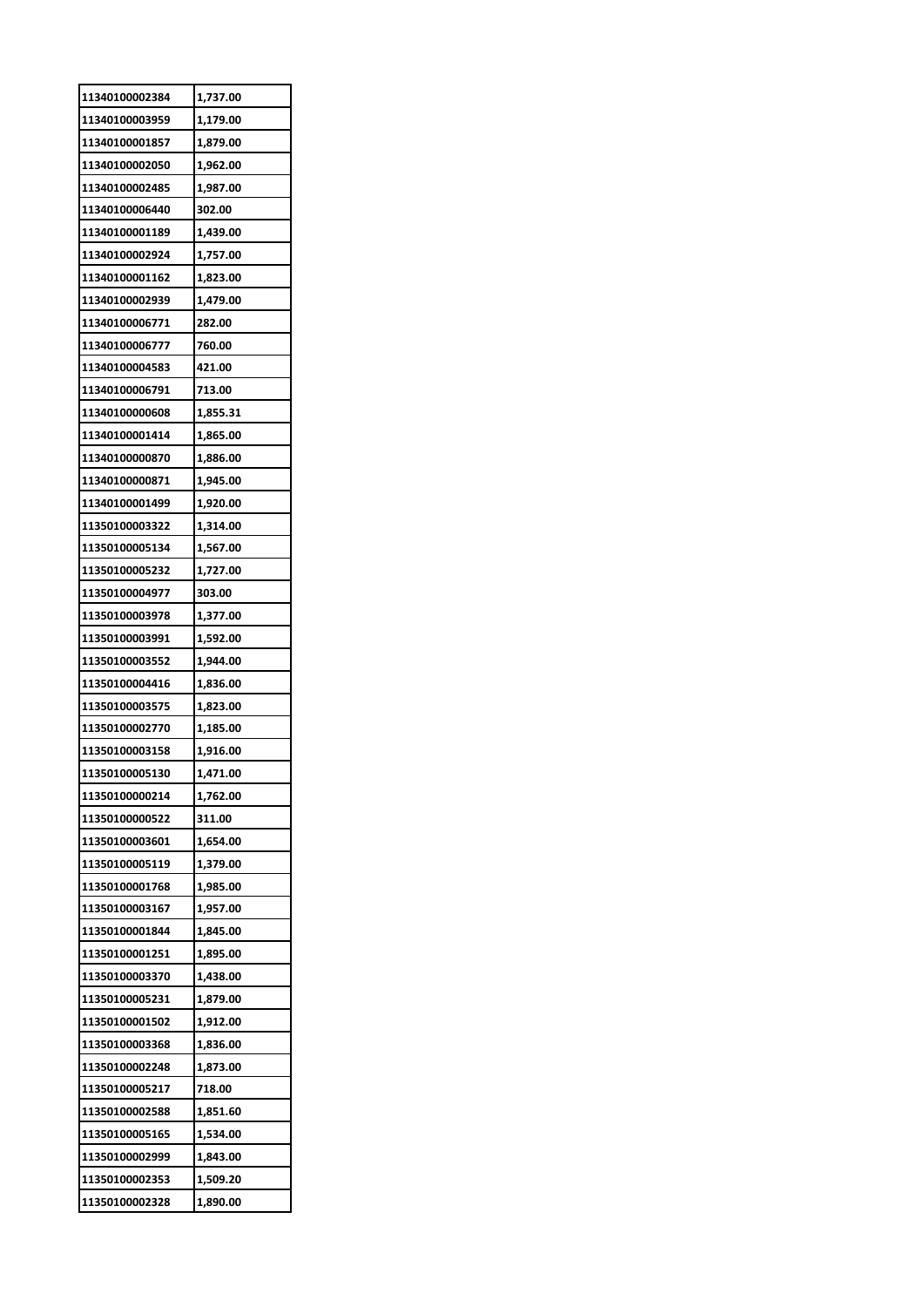| 11350100001876 | 1,913.00 |
|----------------|----------|
| 11350100005221 | 1,490.00 |
| 11360100002837 | 834.00   |
| 11360100003107 | 1,622.52 |
| 11360100003114 | 1,173.52 |
| 11360100001063 | 1,965.00 |
| 11360100000755 | 1,583.00 |
| 11360100001562 | 1,838.00 |
| 11360100001415 | 1,996.00 |
| 11360100001295 | 1,715.87 |
| 11360100001927 | 1,917.00 |
| 11360100002546 | 260.00   |
| 11360100002747 | 361.00   |
| 11360100003336 | 1,319.00 |
| 11360100002040 | 1,946.00 |
| 11360100003200 | 402.00   |
| 11360100002264 | 1,429.00 |
| 11360100003222 | 1,433.00 |
| 11360100003401 | 1,424.00 |
| 11360100002825 | 330.00   |
| 11360100000966 | 1,643.40 |
| 11360100000836 | 1,997.00 |
| 11360100000684 | 1,936.86 |
| 11360100001029 | 1,950.00 |
| 11360100001316 | 1,335.00 |
| 11360100001356 | 1,907.00 |
| 11360100003149 | 1,687.52 |
| 11360100002902 | 355.00   |
| 11360100000705 | 1,834.62 |
| 11360100001058 | 1,997.00 |
| 11360100000414 | 1,813.00 |
| 11370100001760 | 1,875.00 |
| 11370100002153 | 548.00   |
| 11370100000555 | 1,619.00 |
| 11370100000971 | 1,813.00 |
| 11370100002024 | 1,336.00 |
| 11380110004961 | 273.00   |
| 11380100000498 | 1,855.00 |
| 11380100003350 | 250.00   |
| 11380100000748 | 1,826.00 |
| 11380100003001 | 822.00   |
| 11380100002525 | 1,981.00 |
| 11380100001340 | 1,651.00 |
| 11380100001423 | 1,876.00 |
| 11380100004262 | 909.00   |
| 11380100001547 | 1,826.00 |
| 11380100003666 | 456.00   |
| 11380100000606 | 1,965.00 |
| 11380100000779 | 1,891.00 |
| 11380100000919 | 1,981.00 |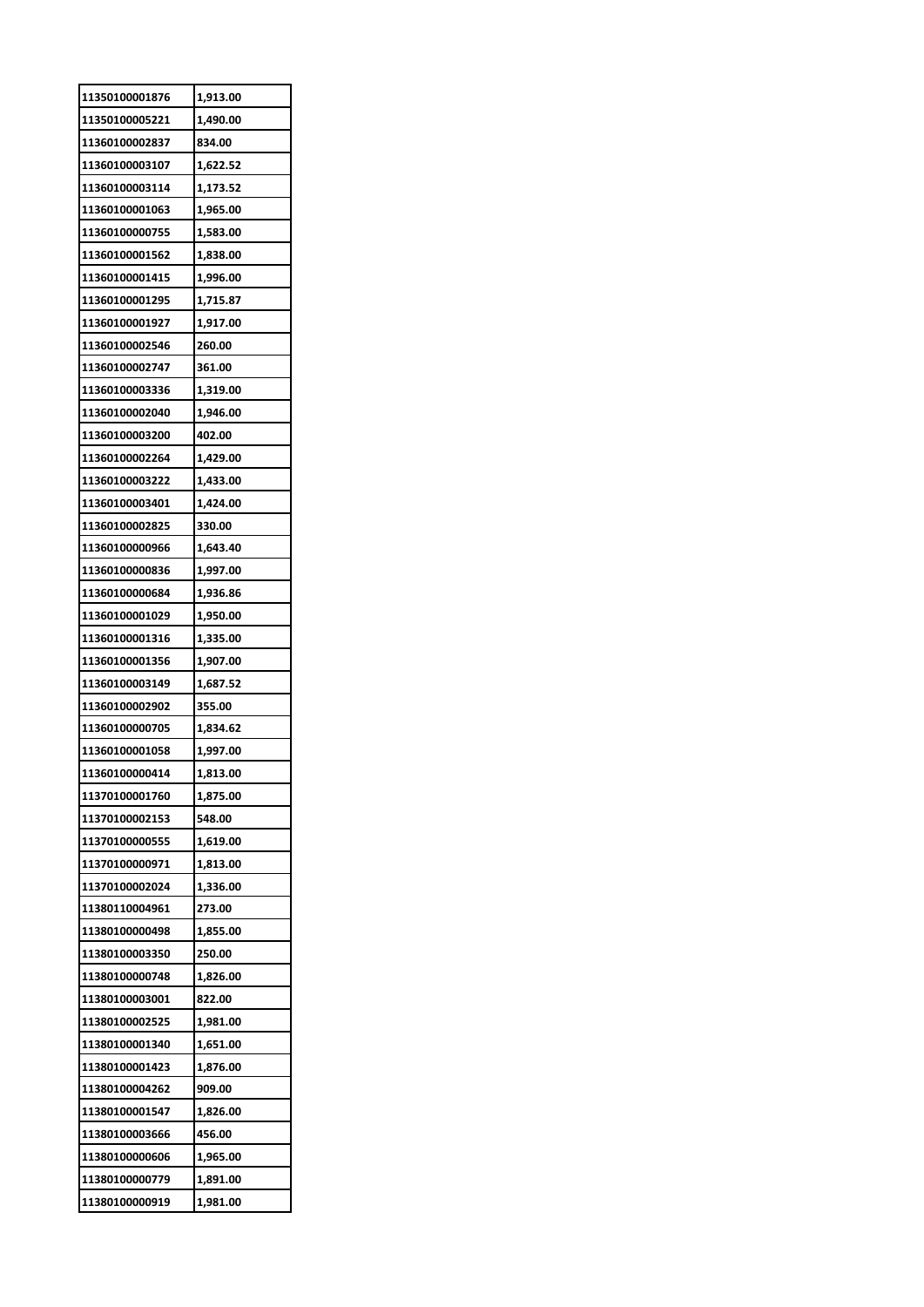| 11380100001647 | 1,987.00 |
|----------------|----------|
| 11380100002820 | 258.00   |
| 11380100002974 | 1,408.00 |
| 11380100002662 | 331.00   |
| 11390100001710 | 1,836.00 |
| 11390100001589 | 1,291.00 |
| 11390100000601 | 1,578.46 |
| 11390100001420 | 1,446.00 |
| 11390100000919 | 1,849.00 |
| 11390100001454 | 1,441.00 |
| 11390100000345 | 1,408.00 |
| 11390100000419 | 1,697.00 |
| 11390100001481 | 1,988.00 |
| 11390110005593 | 400.00   |
| 11390100002034 | 1,708.00 |
| 11390100002941 | 1,422.00 |
| 11390100004378 | 1,981.00 |
| 11390100002322 | 1,622.00 |
| 11390100002764 | 1,489.00 |
| 11390100002750 | 1,559.00 |
| 11390100002766 | 1,413.00 |
| 11390100004621 | 1,731.00 |
| 11390100003998 | 313.00   |
| 11390100001180 | 1,559.10 |
| 11390100003323 | 1,376.00 |
| 11390100000745 | 1,778.00 |
| 11390100001539 | 330.00   |
| 11400100003525 | 1,361.00 |
| 11400100009862 | 414.00   |
| 11400100002907 | 1,903.00 |
| 11400100006856 | 256.79   |
| 11400100002919 | 1,603.00 |
| 11400100003113 | 1,358.00 |
| 11400100003303 | 1,868.00 |
| 11400110012032 | 1,101.28 |
| 11400100005646 | 1,802.00 |
| 11400100005853 | 1,609.00 |
| 11400100001137 | 1,849.00 |
| 11400100002356 | 1,910.00 |
| 11400100003702 | 1,998.08 |
| 11400100006070 | 1,378.00 |
| 11400100004246 | 1,314.00 |
| 11400100006422 | 647.00   |
| 11400100006636 | 918.00   |
| 11400100007417 | 289.00   |
| 11400100000042 | 1,933.70 |
| 11400100001502 | 1,981.50 |
| 11400100003397 | 1,609.00 |
| 11400100004759 |          |
| 11400100003415 | 1,983.00 |
|                | 1,945.00 |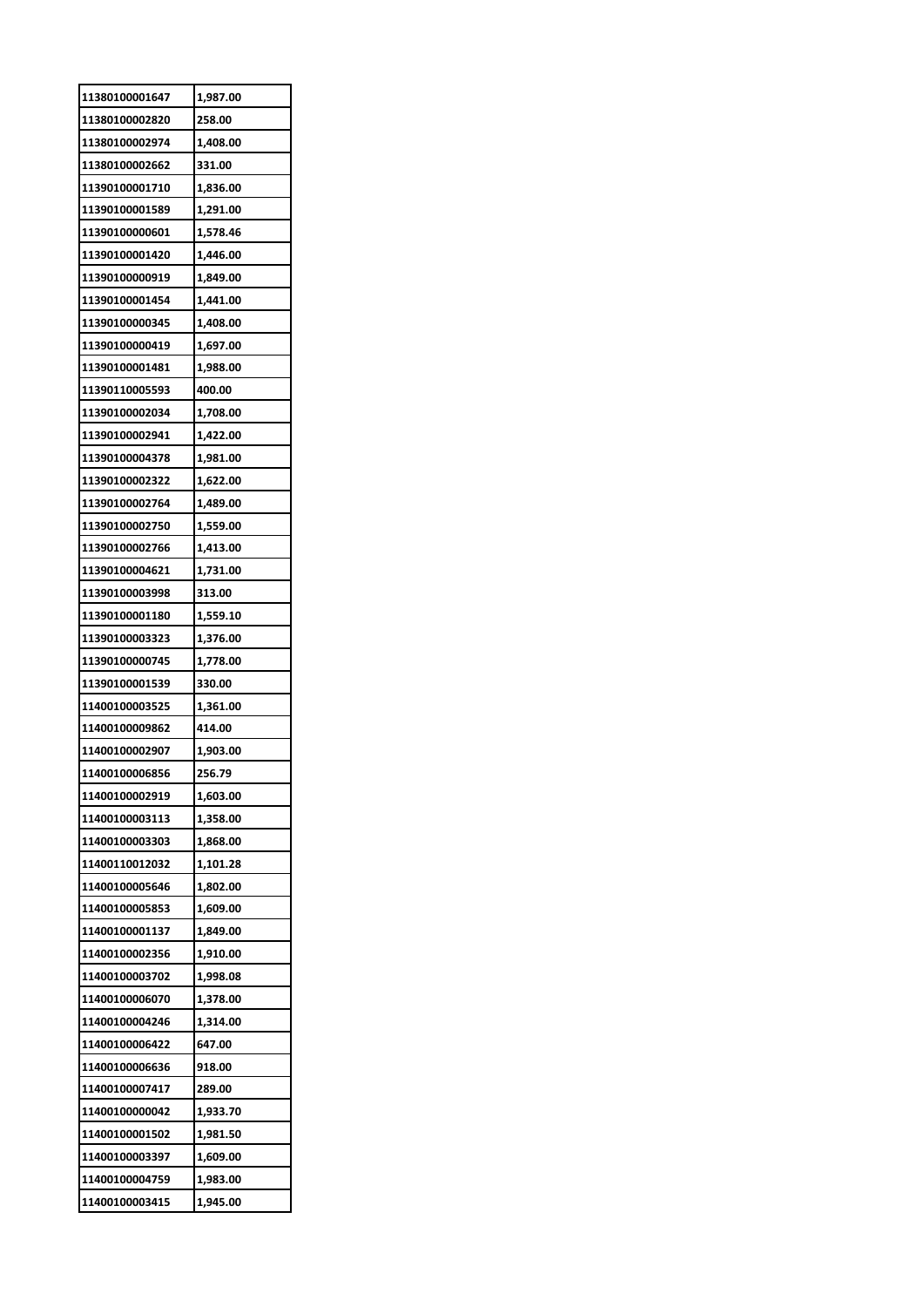| 11400100003997 | 1,883.00 |
|----------------|----------|
| 11400100005165 | 1,849.00 |
| 11400100009273 | 1,492.00 |
| 11400100002672 | 1,957.00 |
| 11400100004415 | 1,916.00 |
| 11400100006392 | 542.00   |
| 11400100006600 | 256.00   |
| 11400100007021 | 299.00   |
| 11400100008401 | 1,915.00 |
| 11400100005084 | 1,855.00 |
| 11400100008907 | 1,417.00 |
| 11400100002779 | 1,829.00 |
| 11400100006301 | 335.00   |
| 11400100007218 | 568.00   |
| 11400100004154 | 1,843.00 |
| 11400100004733 | 1,923.00 |
| 11400100002432 | 1,382.00 |
| 11400100003194 | 1,890.00 |
| 11400100000648 | 1,424.00 |
| 11410100003909 | 868.00   |
| 11410110009966 | 335.00   |
| 11410100004132 | 261.34   |
| 11410100006075 | 559.00   |
| 11410100003976 | 354.00   |
| 11410100002871 | 1,453.00 |
| 11410100002501 | 1,957.00 |
| 11410100002939 | 1,476.00 |
| 11410100004257 | 366.00   |
| 11410100004275 | 557.00   |
| 11410100002553 | 1,980.00 |
| 11410100003662 | 1,888.40 |
| 11410100003894 | 307.00   |
| 11410100001128 | 1,606.00 |
| 11410100003415 | 1,495.00 |
| 11410100006209 | 1,765.30 |
| 11410100005439 | 960.00   |
| 11410100005993 | 1,571.00 |
| 11410100006317 | 265.00   |
| 11410100000273 | 1,831.65 |
| 11410100000113 | 1,571.10 |
| 11410100002026 | 1,834.00 |
| 11410100000844 | 1,853.00 |
| 11410100000845 | 1,911.00 |
| 11420100000767 | 1,968.00 |
| 11420100006396 | 654.00   |
| 11420100006404 | 503.00   |
| 11420100006224 | 1,392.00 |
| 11420100006427 | 445.00   |
| 11420100006434 | 854.00   |
| 11420100006298 | 897.00   |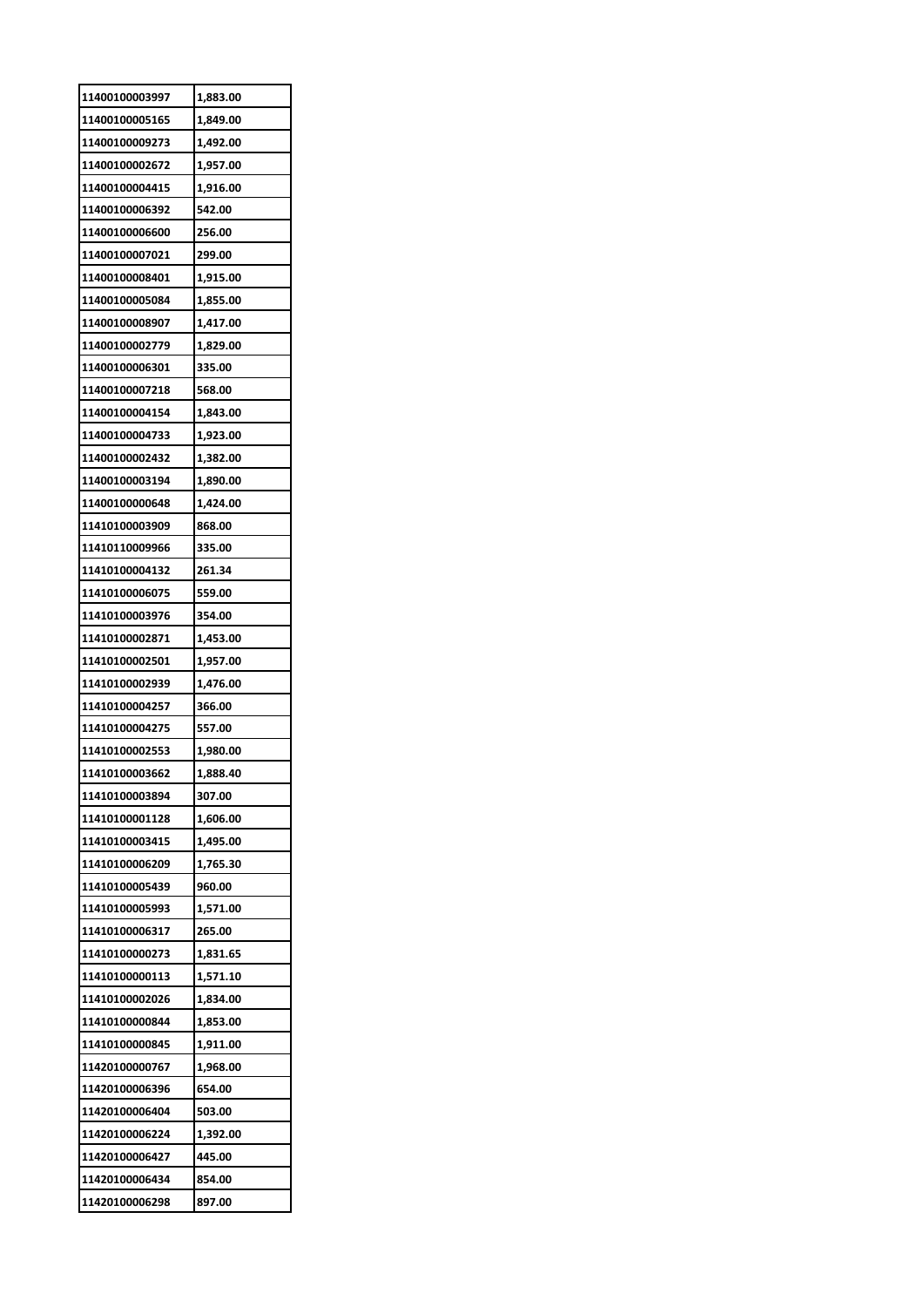| 11420100000704 | 1,299.00 |
|----------------|----------|
| 11420100001739 | 1,841.00 |
| 11420100006317 | 1,800.00 |
| 11420100006318 | 748.00   |
| 11420100006525 | 554.00   |
| 11420100005777 | 767.00   |
| 11420100004900 | 1,216.00 |
| 11420100004559 | 478.00   |
| 11420100004976 | 469.00   |
| 11420100002171 | 1,195.00 |
| 11420100002601 | 1,947.00 |
| 11420100001578 | 1,838.00 |
| 11420100001791 | 1,841.00 |
| 11420100001999 | 1,905.00 |
| 11420100003262 | 1,835.00 |
| 11420100003487 | 1,349.00 |
| 11420100001423 | 1,458.00 |
| 11420100002247 | 1,755.00 |
| 11420100000807 | 1,311.00 |
| 11420100002278 | 1,640.00 |
| 11420100002937 | 575.94   |
| 11420100001507 | 1,769.00 |
| 11420100002985 | 1,573.00 |
| 11430100005107 | 1,981.00 |
| 11430100005129 | 360.00   |
| 11430100004670 | 638.00   |
| 11430100004689 | 724.00   |
| 11430100005045 | 360.00   |
| 11430100007196 | 1,526.00 |
| 11430100007016 | 293.00   |
| 11430100007023 | 437.00   |
| 11430100007025 | 593.00   |
| 11430100006850 | 304.00   |
| 11430100007534 | 275.00   |
| 11430110008280 | 290.00   |
| 11430100001935 | 1,494.00 |
| 11430100002215 | 2,000.00 |
| 11430100000064 | 1,658.65 |
| 11430100001259 | 1,471.00 |
| 11430100002998 | 1,982.00 |
| 11430100003479 | 351.00   |
| 11430100003909 | 1,678.00 |
| 11430100003018 | 1,557.00 |
| 11430100000903 | 1,942.00 |
| 11430100000728 | 1,573.00 |
| 11430100003171 | 1,704.00 |
| 11440100002542 | 935.00   |
| 11440100002545 | 646.00   |
| 11440100000788 | 1,903.00 |
| 11440100001401 | 1,676.00 |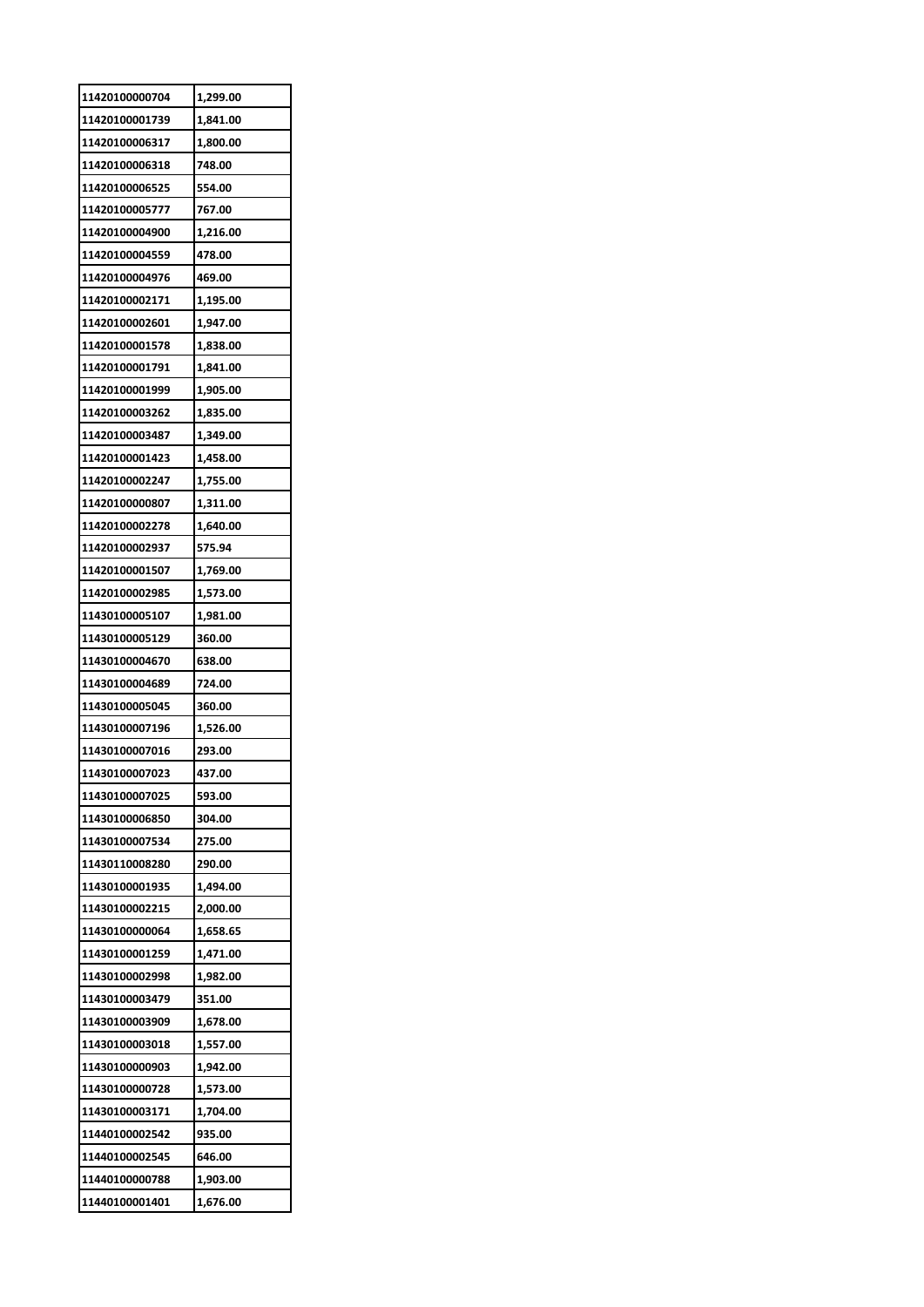| 11440100003992 | 1,597.00 |
|----------------|----------|
| 11440100004000 | 622.00   |
| 11440110004626 | 336.00   |
| 11440100001017 | 1,898.00 |
| 11440100001619 | 1,713.00 |
| 11440100001692 | 342.00   |
| 11440100001974 | 759.00   |
| 11440100004002 | 606.00   |
| 11440100001338 | 1,910.00 |
| 11440100003094 | 399.00   |
| 11440100004009 | 662.00   |
| 11440100004010 | 1,075.16 |
| 11440100004013 | 1,484.00 |
| 11440100002134 | 1,816.00 |
| 11440100004021 | 1,430.00 |
| 11440100001099 | 486.00   |
| 11440100001703 | 355.00   |
| 11440100002085 | 779.00   |
| 11440100001055 | 1,939.00 |
| 11440100002110 | 1,816.00 |
| 11440100003981 | 1,430.00 |
| 11440100003982 | 913.00   |
| 11450100005661 | 1,418.00 |
| 11450100005672 | 1,845.00 |
| 11450100005874 | 777.00   |
| 11450100005884 | 1,636.00 |
| 11450100001043 | 1,547.00 |
| 11450100004685 | 897.00   |
| 11450100005753 | 314.00   |
| 11450100005761 | 283.00   |
| 11450100005774 | 456.00   |
| 11450100005186 | 458.00   |
| 11450100005626 | 1,541.00 |
| 11450100001693 | 1,707.00 |
| 11460100000446 | 1,316.00 |
| 11460100001330 | 1,908.00 |
| 11460100003014 | 611.00   |
| 11460100001545 | 1,384.00 |
| 11460100002697 | 603.50   |
| 11460100000953 | 1,588.00 |
| 11460100001351 | 1,863.00 |
| 11460100002160 | 460.00   |
| 11460100000607 | 1,778.00 |
| 11460100002184 | 461.00   |
| 11460100000538 | 1,974.00 |
| 11460100002902 | 1,690.00 |
| 11460100001110 | 1,495.00 |
| 11460100002822 | 1,997.00 |
| 11460100001130 | 1,726.00 |
| 11460100002219 | 566.00   |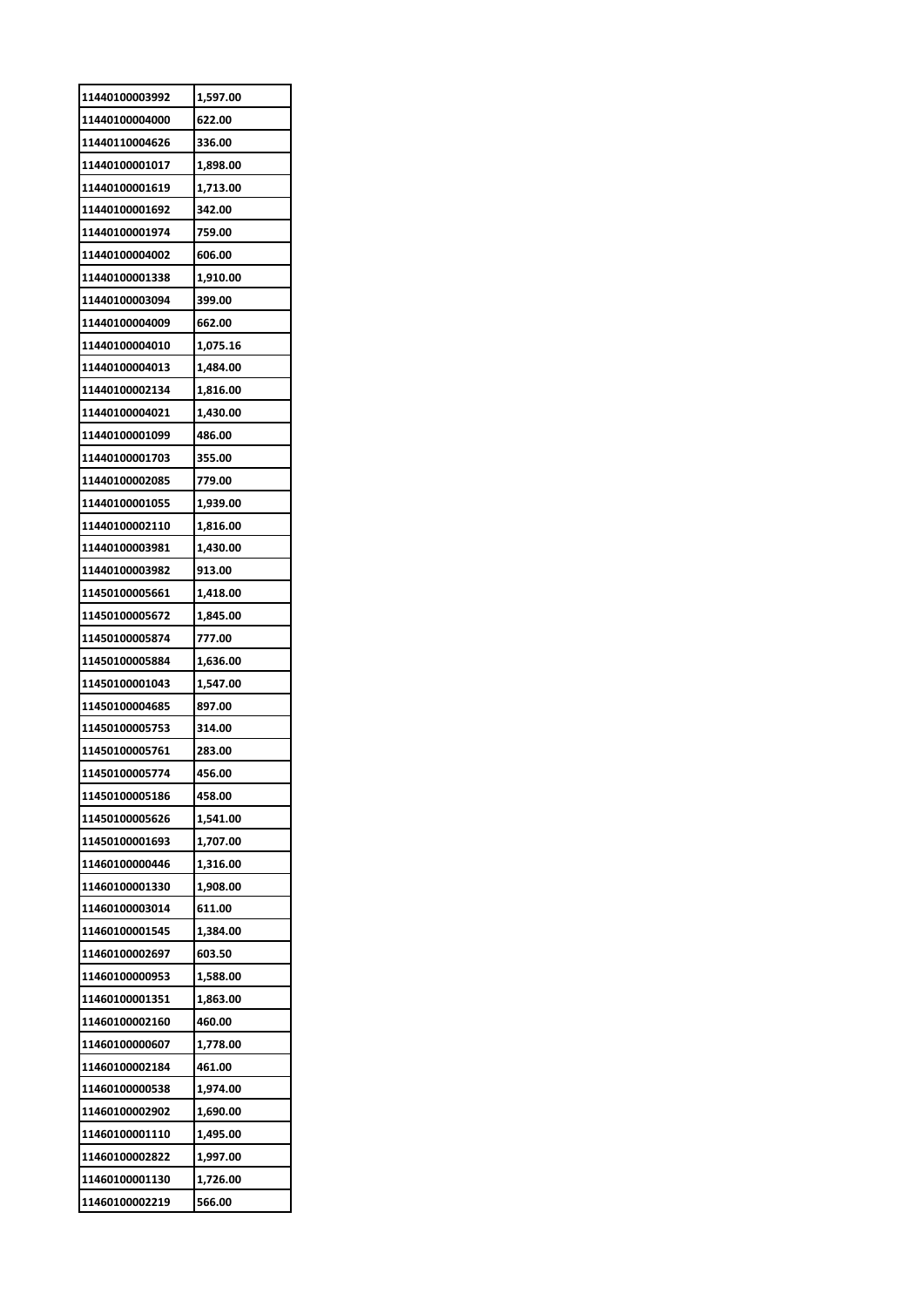| 11460100001881 | 1,413.00             |
|----------------|----------------------|
| 11460100002211 | 469.00               |
| 11470110003711 | 260.00               |
| 11470110003315 | 348.00               |
| 11470100003053 | 911.00               |
| 11470100000630 | 1,998.00             |
| 11470100001648 | 1,460.00             |
| 11470100001720 | 1,567.00             |
| 11470100001723 | 488.00               |
| 11480100000422 | 1,855.00             |
| 11480100002716 | 266.00               |
| 11480100001781 | 1,437.00             |
| 11480100000512 | 1,371.00             |
| 11480100000705 | 1,879.00             |
| 11480100002188 | 334.00               |
| 11480100001602 | 1,632.00             |
| 11480100002197 | 419.00               |
| 11480100003356 | 1,980.00             |
| 11480100002900 | 477.00               |
| 11480110004015 |                      |
| 11480100003176 | 1,587.00<br>1,755.00 |
| 11480110005531 | 275.00               |
| 11490100002878 | 1,790.00             |
|                |                      |
| 11490110010247 | 296.00               |
| 11490100001546 | 1,407.00             |
|                |                      |
| 11490100001601 | 1,704.00             |
| 11490100001817 | 1,319.00             |
| 11490100003614 | 595.00               |
| 11490100006527 | 774.00               |
| 11490100005117 | 1,357.00             |
| 11490100006612 | 522.00               |
| 11490100006619 | 514.00               |
| 11490100006620 | 824.00               |
| 11490100006657 | 459.00               |
| 11490100006725 | 514.00               |
| 11490100006724 | 1,791.00             |
| 11490100006744 | 365.00               |
| 11490100006714 | 258.00               |
| 11490100006715 | 484.00               |
| 11490100005953 | 620.00               |
| 11490100003831 | 1,612.00             |
| 11490100002487 | 1,545.00             |
| 11490100003389 | 1,915.00             |
| 11490100003410 | 1,330.00             |
| 11490100000777 | 1,884.00             |
| 11490100000795 | 1,561.00             |
| 11490100002959 | 1,410.00             |
| 11490100000012 | 1,816.00             |
| 11490100000843 | 1,991.00             |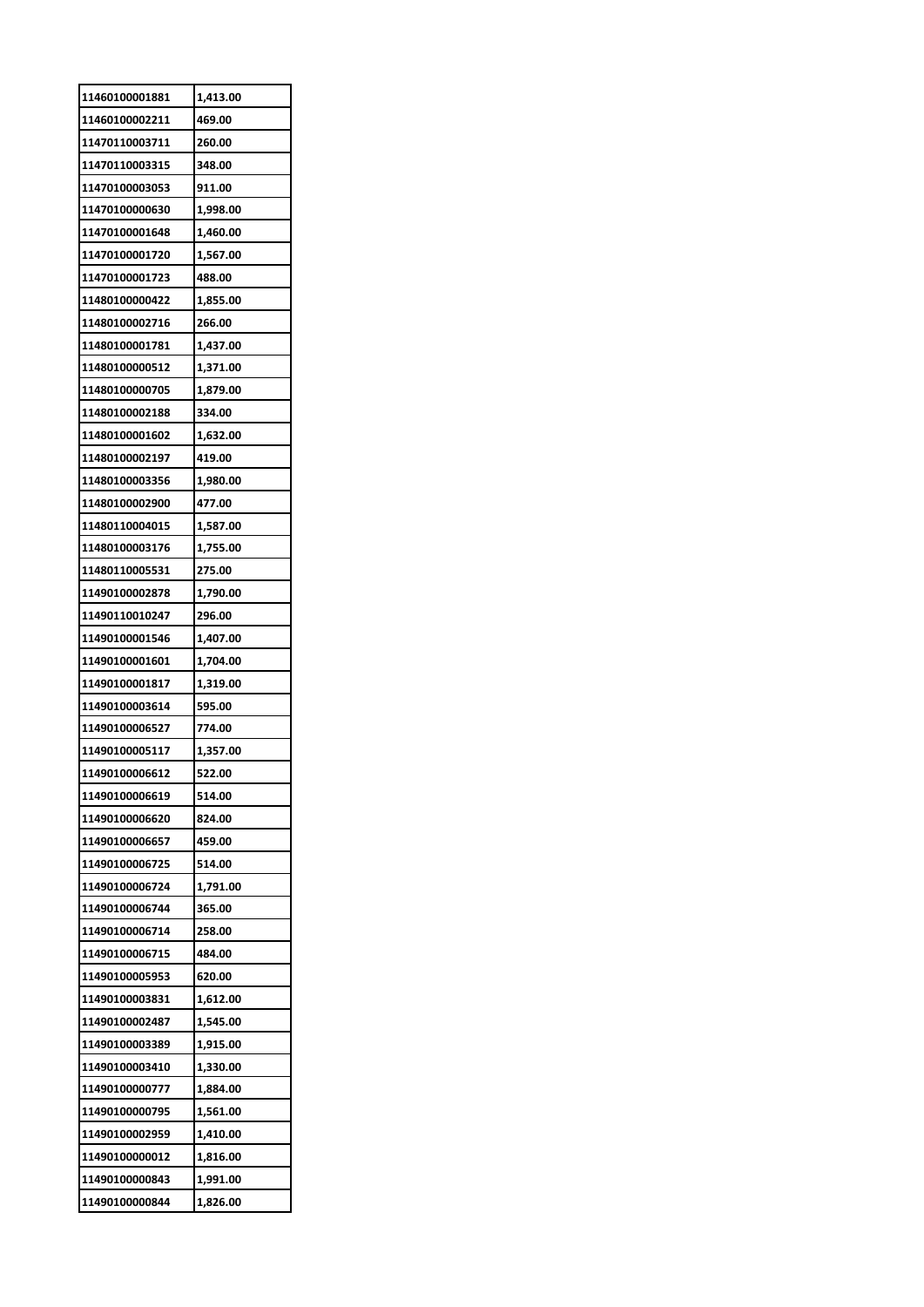| 11490100000873 | 1,922.00 |
|----------------|----------|
| 11490100003044 | 1,563.00 |
| 11490100003324 | 1,453.00 |
| 11490100000288 | 1,965.00 |
| 11490100006501 | 425.00   |
| 11490100003975 | 776.00   |
| 11490100006174 | 344.00   |
| 11490100006178 | 610.00   |
| 11500100005606 | 1,593.00 |
| 11500100005608 | 448.00   |
| 11500110009379 | 856.00   |
| 11500110011176 | 1,383.00 |
| 11500110010274 | 694.00   |
| 11500110010539 | 1,329.44 |
| 11500100004942 | 841.00   |
| 11500100005142 | 480.00   |
| 11500100005543 | 481.00   |
| 11500100005165 | 554.00   |
| 11500100005356 | 251.00   |
| 11500100005175 | 258.00   |
| 11500100005373 | 543.00   |
| 11500100003533 | 1,446.00 |
| 11500100004617 | 276.00   |
| 11500100004618 | 278.00   |
| 11500100005397 | 864.00   |
| 11500100005399 | 930.00   |
| 11500100004633 | 336.00   |
| 11500100004598 | 276.00   |
| 11500100004601 | 325.00   |
| 11500100005384 | 1,126.00 |
| 11500100004656 | 254.00   |
| 11500100004659 | 336.00   |
| 11500100004849 | 308.00   |
| 11500100005047 | 635.00   |
| 11500100004662 | 337.00   |
| 11500100004668 | 255.00   |
| 11500100005063 | 881.00   |
| 11500100005445 | 473.00   |
| 11500100005643 | 583.00   |
| 11500100004686 | 419.00   |
| 11500100005068 | 519.00   |
| 11500100005260 | 312.00   |
| 11500100005654 | 1,303.00 |
| 11500100005670 | 335.88   |
| 11500100004710 | 503.00   |
| 11500100005090 | 725.00   |
| 11500100004348 | 1,549.00 |
| 11500100000191 | 1,611.75 |
| 11500100004396 | 1,688.00 |
| 11500100004422 | 1,229.88 |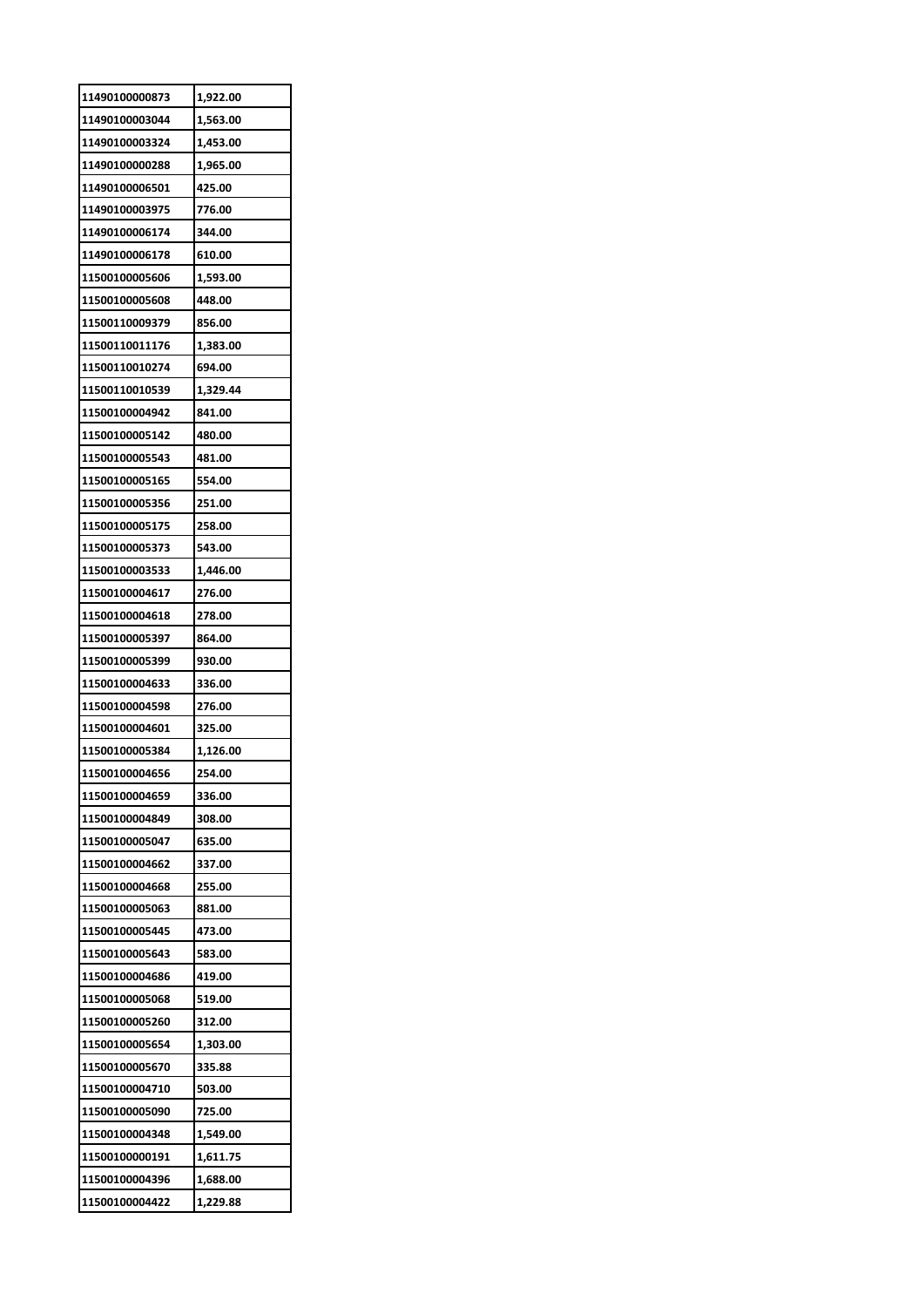| 11500100007752 | 1,472.00             |
|----------------|----------------------|
| 11500100007845 | 404.00               |
| 11500100007852 | 570.00               |
| 11500100007914 | 1,857.00             |
| 11500100004636 | 276.00               |
| 11500100004637 | 325.00               |
| 11500100004838 | 917.00               |
| 11500100005416 | 1,010.00             |
| 11500100005417 | 777.00               |
| 11500100000988 | 1,843.28             |
| 11500100002927 | 1,895.00             |
| 11500100000999 | 1,912.00             |
| 11500100001902 | 1,828.00             |
| 11500100002090 | 1,825.00             |
| 11500100001401 | 1,524.00             |
| 11500100001058 | 1,908.00             |
| 11500100002174 | 1,990.00             |
| 11500100002359 | 1,657.00             |
| 11500100003847 | 1,866.00             |
| 11500100003694 |                      |
| 11500100000972 | 1,301.00<br>1,883.00 |
|                |                      |
| 11500100001317 | 1,923.00             |
| 11500100002771 | 1,569.00             |
| 11510100002868 | 435.00               |
| 11510100000432 | 1,974.17             |
| 11510100003829 | 854.00               |
| 11510100000275 | 1,396.00             |
| 11510100003065 | 762.00               |
| 11510100003847 | 288.00               |
| 11510100000590 | 250.00               |
| 11510100003871 | 758.00               |
| 11510100002499 | 1,421.00             |
| 11510100002064 | 1,861.00             |
| 11510100000867 | 1,972.00             |
| 11510100001271 | 1,510.00             |
| 11510100001276 | 260.00               |
| 11510100002447 | 1,630.00             |
| 11510100002876 | 354.00               |
| 11510100002878 | 512.00               |
| 11510100002115 | 1,847.00             |
| 11510100002118 | 1,294.00             |
| 11510100000263 | 1,780.00             |
| 11510100004774 | 1,535.00             |
| 11510100004777 | 1,528.00             |
| 11510100004780 | 469.00               |
| 11510100004781 | 1,822.00             |
| 11510100004794 | 514.00               |
| 11510100004802 | 1,614.00             |
| 11510100004810 | 1,796.00             |
|                |                      |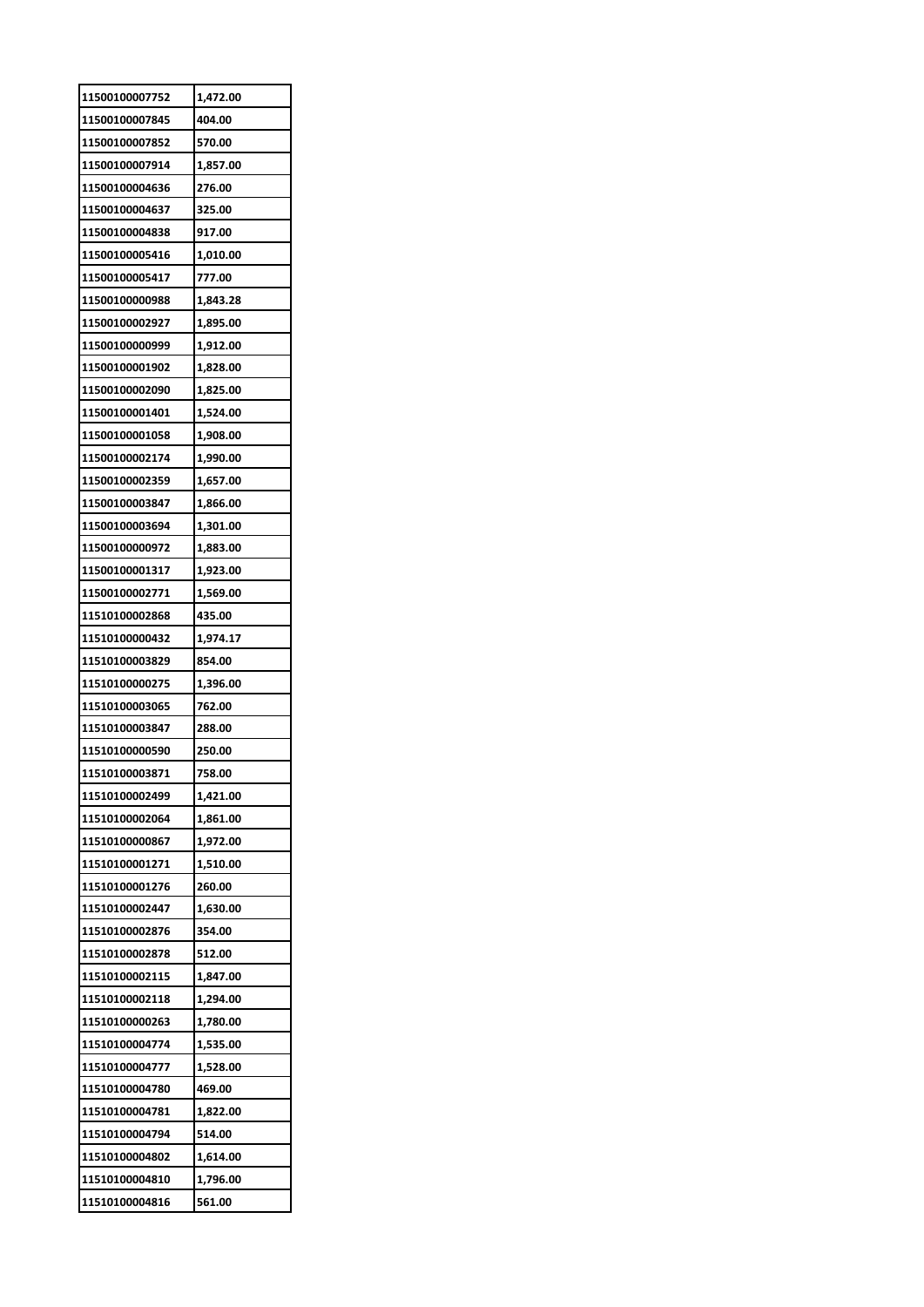| 11510100002198 | 1,832.00 |
|----------------|----------|
| 11520100002744 | 423.00   |
| 11520100002746 | 257.00   |
| 11520100003233 | 256.00   |
| 11520100002844 | 782.00   |
| 11520100002908 | 399.00   |
| 11520100001977 | 1,387.00 |
| 11520100002594 | 1,987.00 |
| 11520100002621 | 282.00   |
| 11520100002951 | 342.00   |
| 11520100002259 | 470.00   |
| 11520100001580 | 1,892.00 |
| 11520100002841 | 281.00   |
| 11520110003766 | 1,505.40 |
| 11520100001851 | 1,980.00 |
| 11520100002016 | 1,923.00 |
| 11520100000681 | 388.00   |
| 11520100003483 | 1,285.40 |
| 11520100002856 | 802.00   |
| 11520100002860 | 320.00   |
| 11520100002824 | 1,315.00 |
| 11520100002827 | 1,940.00 |
| 11520100002866 | 335.00   |
| 11520100002940 | 290.00   |
| 11520100002712 | 1,967.00 |
| 11520100002818 | 1,471.00 |
| 11520100002893 | 289.00   |
| 11520100002736 | 409.00   |
| 11520100002740 | 708.00   |
| 11520110003926 | 913.00   |
| 11520100002360 | 1,390.40 |
| 11520100002947 | 261.00   |
| 11520110005555 | 301.00   |
| 11550100003903 | 251.00   |
| 11550100004206 | 547.00   |
| 11550100002306 | 1,408.00 |
| 11550100002313 | 1,412.00 |
| 11550100004287 | 789.00   |
| 11550100001021 | 1,609.00 |
| 11550100003730 | 251.00   |
| 11550100003873 | 1,773.00 |
| 11550100004240 | 364.00   |
| 11550100004528 | 1,920.00 |
| 11550100001446 | 1,384.00 |
| 11550100003736 | 251.00   |
| 11550100003882 | 251.00   |
| 11550110004848 | 287.00   |
| 11550100002374 | 1,371.00 |
| 11550100002056 | 1,568.00 |
| 11550100002759 | 1,394.00 |
|                |          |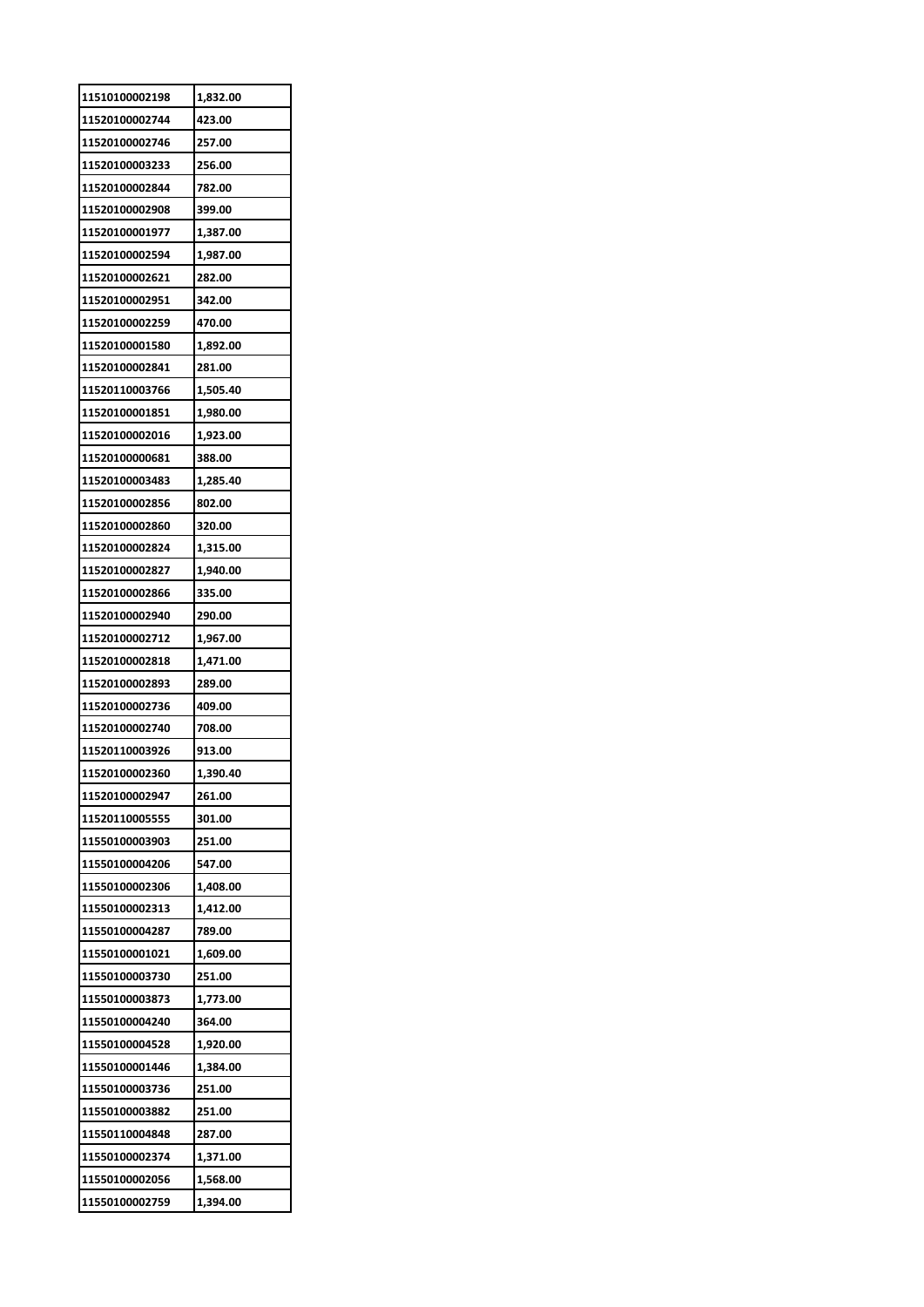| 11550100004468 | 1,767.00 |
|----------------|----------|
| 11550100000707 | 1,887.78 |
| 11550100000709 | 1,341.00 |
| 11550100003527 | 1,976.00 |
| 11550100003692 | 401.00   |
| 11550100001358 | 1,923.00 |
| 11550100003829 | 251.00   |
| 11550100003843 | 251.00   |
| 11550100003845 | 251.00   |
| 11550100002268 | 1,569.00 |
| 11550100000975 | 1,583.00 |
| 11550100001340 | 1,462.00 |
| 11580100003342 | 1,720.00 |
| 11580100002902 | 1,902.00 |
| 11580100001565 | 1,365.00 |
| 11580100002279 | 1,956.00 |
| 11580100002122 | 1,615.00 |
| 11580100008250 | 388.00   |
| 11580100008253 | 465.00   |
| 11580100008262 | 748.00   |
| 11580100004318 | 662.00   |
| 11580100004312 | 1,771.00 |
| 11580100007405 | 326.00   |
| 11580100005552 | 252.00   |
| 11580100008342 | 665.00   |
| 11580100008348 | 1,468.00 |
| 11580100008352 | 1,812.00 |
| 11580100008369 | 1,603.00 |
| 11580100008370 | 1,587.00 |
| 11580100006023 | 645.00   |
| 11580100008218 | 589.00   |
| 11580100001785 | 1,709.00 |
| 11580100002116 | 1,999.00 |
| 11580100002428 | 1,973.00 |
| 11580100003328 | 1,394.00 |
| 11580100008395 | 499.00   |
| 11580100008396 | 570.00   |
| 11580100008398 | 246.00   |
| 11580100007334 | 490.00   |
| 11580100007463 | 1,249.00 |
| 11580100005403 | 421.00   |
| 11580100005404 | 1,443.00 |
| 11580100005406 | 395.00   |
| 11580100005410 | 1,549.00 |
| 11580100005421 | 795.00   |
| 11580100005426 | 665.00   |
| 11580100005437 | 662.00   |
| 11580100005272 |          |
|                | 376.00   |
| 11580100005280 | 484.00   |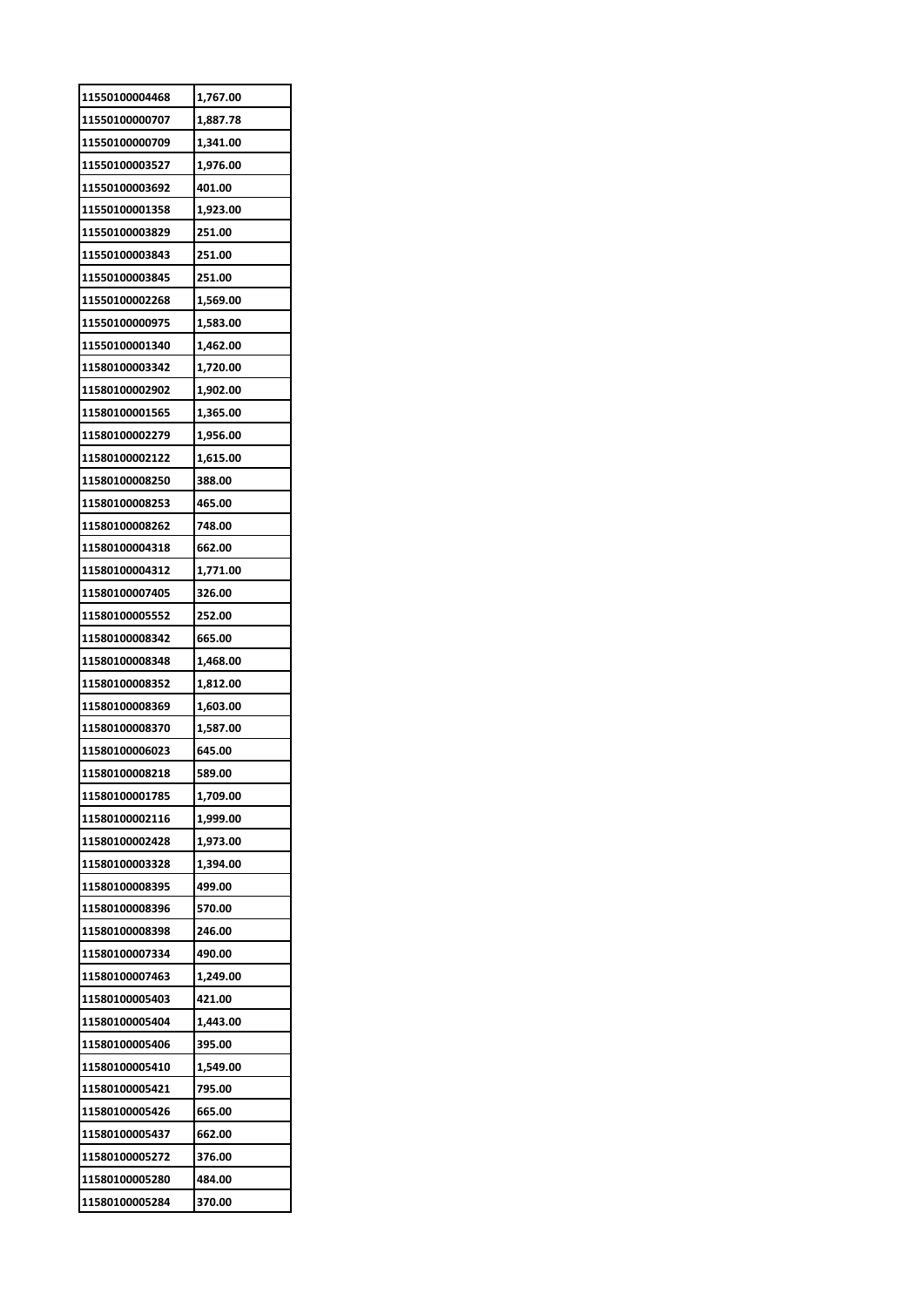| 11580100005300 | 384.00   |
|----------------|----------|
| 11580100005306 | 368.00   |
| 11580100005308 | 367.00   |
| 11580100001743 | 1,738.00 |
| 11580100001451 | 1,662.00 |
| 11580100002953 | 1,394.00 |
| 11580100002534 | 1,295.00 |
| 11580100003663 | 1,825.00 |
| 11580100005373 | 414.00   |
| 11580100005375 | 507.00   |
| 11580100005389 | 444.00   |
| 11580100005390 | 454.00   |
| 11580100005396 | 393.00   |
| 11580100000940 | 1,989.00 |
| 11580100001647 | 1,754.00 |
| 11580100008236 | 676.00   |
| 11580100006959 | 458.00   |
| 11580100008240 | 1,039.00 |
| 11580100006149 | 369.00   |
| 11580100005314 | 361.00   |
| 11580100005317 | 366.00   |
| 11580100005318 | 373.00   |
| 11580100005323 | 390.00   |
| 11580100001106 | 1,997.00 |
| 11580100005251 | 376.00   |
| 11580100005256 | 247.00   |
| 11580100005329 | 364.00   |
| 11580100005349 | 449.00   |
| 11580100005350 | 461.00   |
| 11580100007510 | 612.00   |
| 11580100005361 | 421.00   |
| 11580100005363 | 421.00   |
| 11580100008378 | 680.00   |
| 11580100008384 | 750.00   |
| 11580100004593 | 278.00   |
| 11590100002020 | 1,701.00 |
| 11590100000990 | 1,305.00 |
| 11590100002596 | 1,691.00 |
| 11590100001037 | 1,944.00 |
| 11590100002515 | 1,966.00 |
| 11590100001285 | 1,622.00 |
| 11590100001083 | 1,509.00 |
| 11590100003196 | 946.00   |
| 11590100003137 | 493.00   |
| 11590110004305 | 853.00   |
| 11590110004220 | 1,144.40 |
| 11590100003815 | 819.00   |
| 11590100003844 | 302.00   |
| 11590100003871 | 402.00   |
| 11590100000877 | 1,915.50 |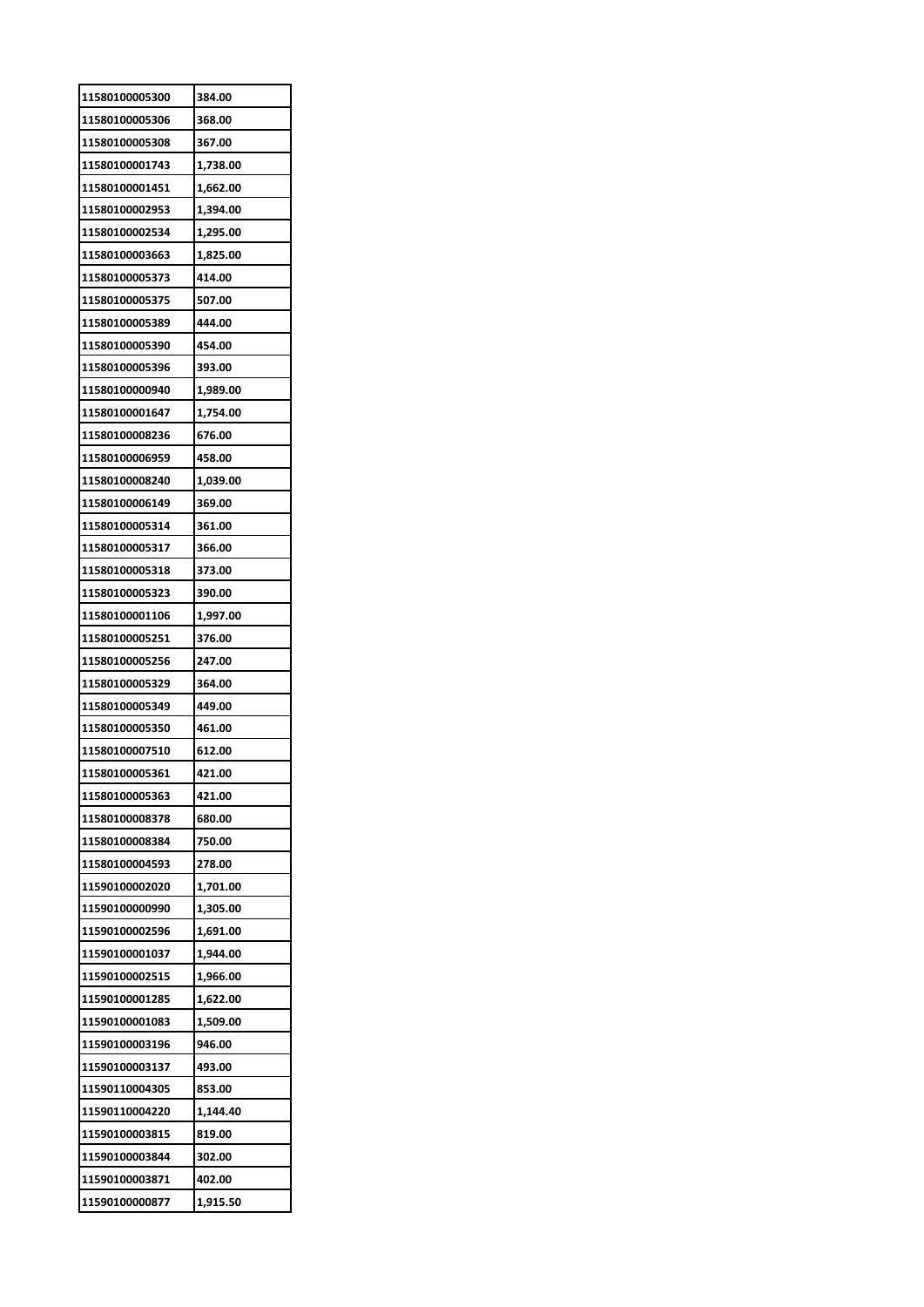| 11590100002136 | 1,953.00 |
|----------------|----------|
| 11590100000645 | 1,988.00 |
| 11590100000900 | 1,912.00 |
| 11590100003161 | 712.00   |
| 11590100003169 | 384.00   |
| 11590100003174 | 274.00   |
| 11590100003181 | 366.00   |
| 11590100003188 | 656.00   |
| 11590100003190 | 930.00   |
| 11590100003193 | 599.00   |
| 11590100003194 | 930.00   |
| 11590100003772 | 531.00   |
| 11590100000701 | 1,367.00 |
| 11590100000254 | 1,552.75 |
| 11590100001598 | 1,884.00 |
| 11600100002898 | 1,942.00 |
| 11600100002701 | 267.00   |
| 11600100002705 | 485.00   |
| 11600100001047 | 1,943.00 |
| 11600100002772 | 605.00   |
| 11600100004673 | 738.20   |
| 11600100002181 | 614.00   |
| 11600100001985 | 881.00   |
| 11600100002399 | 1,789.00 |
| 11600100004647 | 390.65   |
| 11600100004988 | 828.00   |
| 11600100004808 | 359.00   |
| 11600100000131 | 1,815.85 |
| 11600100000139 | 1,950.00 |
| 11600100000178 | 1,931.25 |
| 11600100004691 | 834.00   |
| 11600100004878 | 758.00   |
| 11600100004882 | 1,131.00 |
| 11600100000977 | 1,961.00 |
| 11600100002645 | 320.00   |
| 11600100002037 | 460.00   |
| 11600100002249 | 1,551.00 |
| 11600100006569 | 477.00   |
| 11600100006571 | 477.00   |
| 11600100006053 | 1,423.00 |
| 11600100006591 | 1,886.07 |
| 11600100005351 | 394.00   |
| 11600100006307 | 1,866.00 |
| 11600100006309 | 1,921.00 |
| 11600100001848 | 1,784.30 |
| 11600100001442 | 1,826.00 |
| 11600100001867 |          |
|                | 1,856.00 |
| 11600100003089 | 1,703.00 |
| 11600100002713 | 1,635.00 |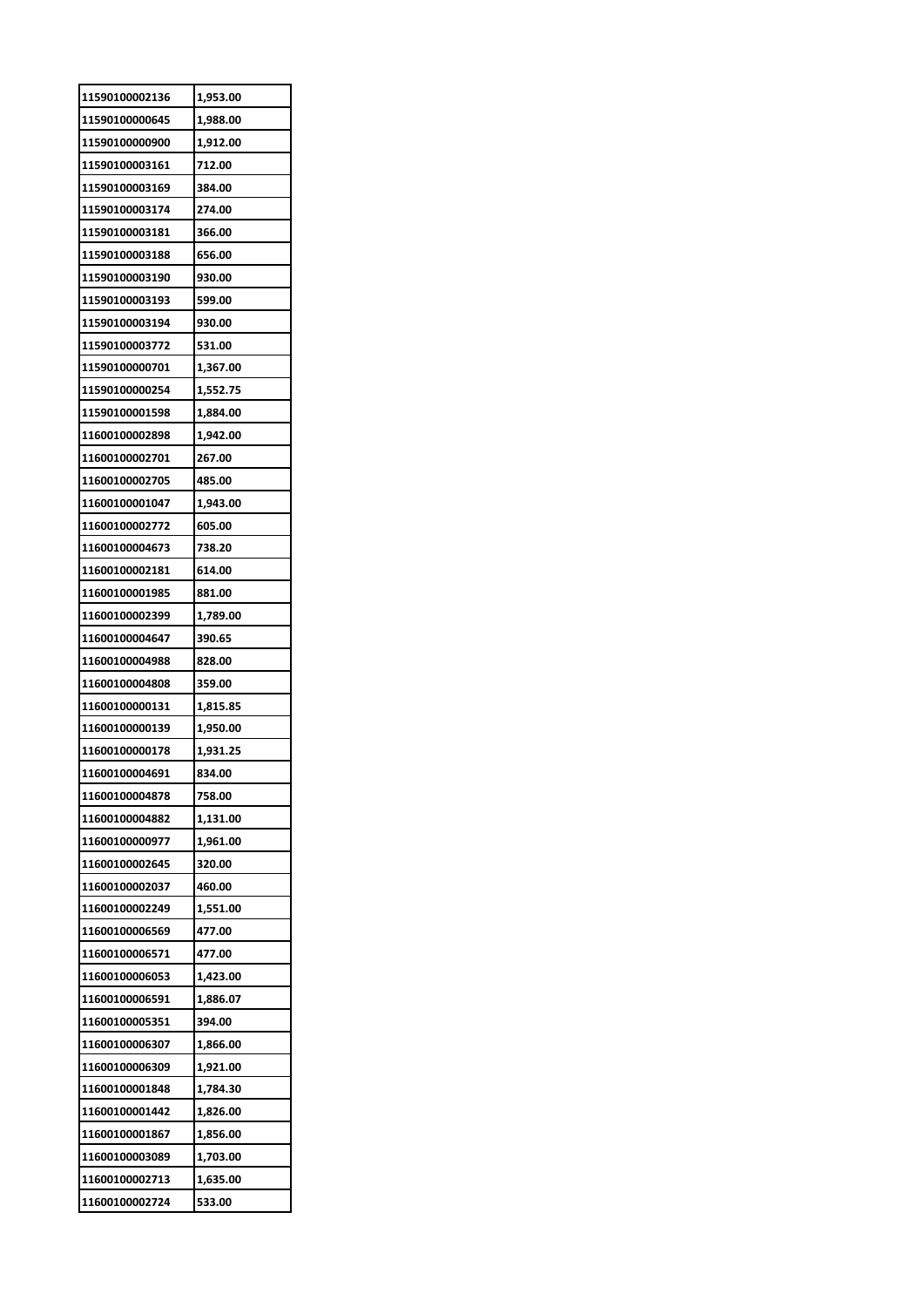| 11600100000616 | 1,356.00 |
|----------------|----------|
| 11600100001278 | 2,000.00 |
| 11600100002117 | 1,944.43 |
| 11600100002321 | 438.00   |
| 11600100002944 | 498.00   |
| 11600100004618 | 688.12   |
| 11600100000639 | 1,446.00 |
| 11600100002135 | 1,607.00 |
| 11600100002334 | 1,828.00 |
| 11600100002747 | 1,720.00 |
| 11600100003159 | 1,691.00 |
| 11600100004633 | 638.49   |
| 11600100004804 | 628.00   |
| 11600100002151 | 1,880.00 |
| 11600100004201 | 1,382.00 |
| 11600100004271 | 249.00   |
| 11600100004301 | 1,459.00 |
| 11600100003544 | 1,669.00 |
| 11600100004369 | 1,896.00 |
| 11600100003378 | 1,840.00 |
| 11610100003109 | 273.00   |
| 11610100003153 | 345.00   |
| 11610100003369 | 443.00   |
|                |          |
| 11610100006227 | 1,749.00 |
| 11610100006277 | 971.00   |
| 11610100003409 | 273.00   |
| 11610100003246 | 665.00   |
| 11610100001892 | 1,229.00 |
| 11610100001893 | 1,229.00 |
| 11610100001894 | 1,229.00 |
| 11610100001898 | 584.00   |
| 11610100001900 | 1,547.00 |
| 11610100001901 | 1,547.00 |
| 11610100004576 | 767.00   |
| 11610100001903 | 1,651.00 |
| 11610100001905 | 1,557.00 |
| 11610100000946 | 383.00   |
| 11610100002920 | 1,697.00 |
| 11610100002922 | 434.00   |
| 11620110009461 | 835.00   |
| 11620110010478 | 642.00   |
| 11620110013457 | 344.00   |
| 11620110013493 | 628.00   |
| 11620110012500 | 275.00   |
| 11620100005804 | 1,372.00 |
| 11620100003904 | 1,927.00 |
| 11620100004957 | 1,410.00 |
| 11620100003499 | 1,982.00 |
| 11620100003729 | 1,904.00 |
| 11620100005210 | 1,912.00 |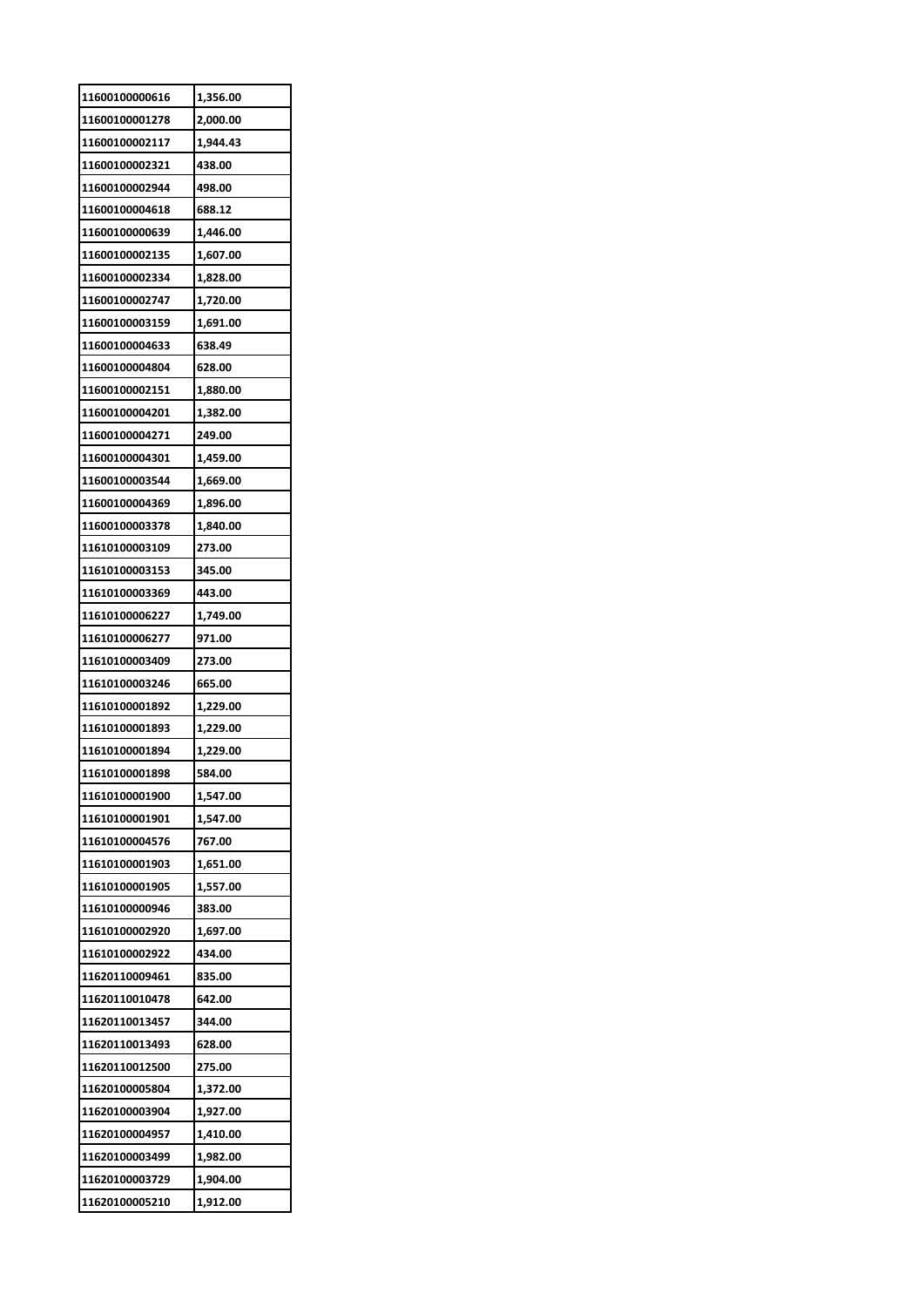| 11620100008034 | 1,502.00 |
|----------------|----------|
| 11620100003821 | 1,835.00 |
| 11620100004388 | 1,841.00 |
| 11620100001605 | 1,623.00 |
| 11620100004414 | 1,620.00 |
| 11620100007857 | 1,929.00 |
| 11620100002718 | 1,906.00 |
| 11620100006814 | 1,911.00 |
| 11620100008067 | 261.00   |
| 11620100008843 | 553.00   |
| 11620100004885 | 1,608.00 |
| 11620100005962 | 1,961.00 |
| 11620100003879 | 1,945.00 |
| 11620100007721 | 1,387.00 |
| 11620100007544 | 1,835.52 |
| 11620100008857 | 275.00   |
| 11620100008902 | 1,529.00 |
| 11620100008714 | 570.00   |
| 11620100008720 | 509.00   |
| 11620100008721 | 509.00   |
| 11620100008722 | 509.00   |
| 11620100008723 | 509.00   |
| 11620100008925 | 765.00   |
| 11620100008756 | 473.00   |
| 11620100002237 | 1,828.00 |
| 11620100000392 | 1,907.00 |
| 11620100000727 | 1,969.00 |
| 11620100006255 | 1,888.00 |
| 11620100006676 | 1,744.00 |
| 11620100001138 | 1,818.00 |
| 11620100001160 | 1.847.00 |
| 11620100006479 | 1,893.00 |
| 11620100001316 | 1,936.00 |
| 11620100006910 | 1,468.00 |
| 11620100001774 | 1,668.00 |
| 11620100001948 | 1,814.00 |
| 11620100006942 | 1,818.00 |
| 11620100007148 | 1,643.40 |
| 11620100006339 | 1,407.00 |
| 11620100006357 | 1,940.00 |
| 11620100006770 | 1,528.00 |
| 11630100007792 | 628.00   |
| 11630100007799 | 804.00   |
| 11630100007955 | 1,658.00 |
| 11630100004338 | 1,827.00 |
| 11630100005981 | 866.00   |
| 11630100003315 | 1,955.00 |
| 11630100005656 | 1,557.00 |
| 11630110008518 | 351.00   |
| 11630110008730 | 896.00   |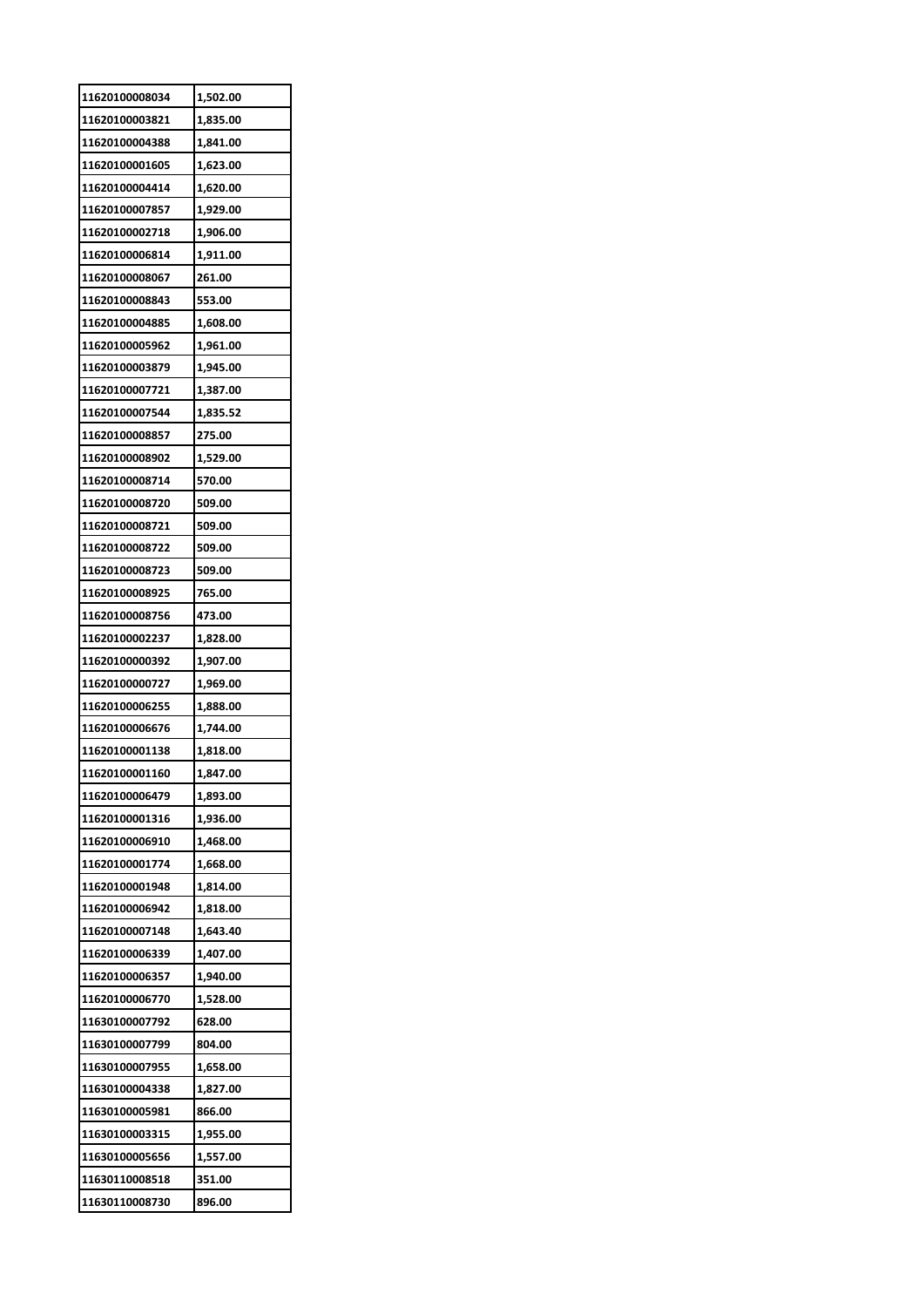| 11630110010867 | 341.00   |
|----------------|----------|
| 11630110011264 | 404.00   |
| 11630100004604 | 1,573.00 |
| 11630100006052 | 855.00   |
| 11630100003374 | 1,829.00 |
| 11630100005235 | 1,111.76 |
| 11630100006057 | 543.00   |
| 11630100006461 | 308.00   |
| 11630100003396 | 1,500.00 |
| 11630100005061 | 1,766.00 |
| 11630100005463 | 1,569.00 |
| 11630100004245 | 1,337.00 |
| 11630100004883 | 1,521.00 |
| 11630100005289 | 1,498.00 |
| 11630100003649 | 1,747.00 |
| 11630100005709 | 297.00   |
| 11630100005928 | 1,002.05 |
| 11630100004707 | 1,470.00 |
| 11630100005326 | 1,389.00 |
| 11630100006158 | 362.00   |
| 11630100003683 | 1,867.00 |
| 11630100006351 | 501.00   |
| 11630100007641 | 363.00   |
| 11630100007809 | 666.00   |
| 11630100007961 | 1,943.00 |
| 11630100006376 | 274.00   |
| 11630100006785 | 922.00   |
| 11630100007972 | 1,817.00 |
| 11630100006594 | 679.00   |
| 11630100006816 | 932.00   |
| 11630100007180 | 920.00   |
| 11630100005993 | 844.00   |
| 11630100006202 | 760.00   |
| 11630100005807 | 516.00   |
| 11630100003337 | 1,709.00 |
| 11630100006872 | 363.00   |
| 11630100007869 | 815.00   |
| 11630100002037 | 1,893.00 |
| 11630100001238 | 1,901.00 |
| 11630100000848 | 1,382.00 |
| 11630100001859 | 1,432.00 |
| 11630100001862 | 1,863.00 |
| 11630100006479 | 446.00   |
| 11630100007760 | 1,919.00 |
| 11630100007768 | 879.00   |
| 11630100006943 | 433.00   |
| 11630100006747 | 927.00   |
| 11630100007624 | 610.00   |
| 11630100001880 | 1,966.00 |
|                |          |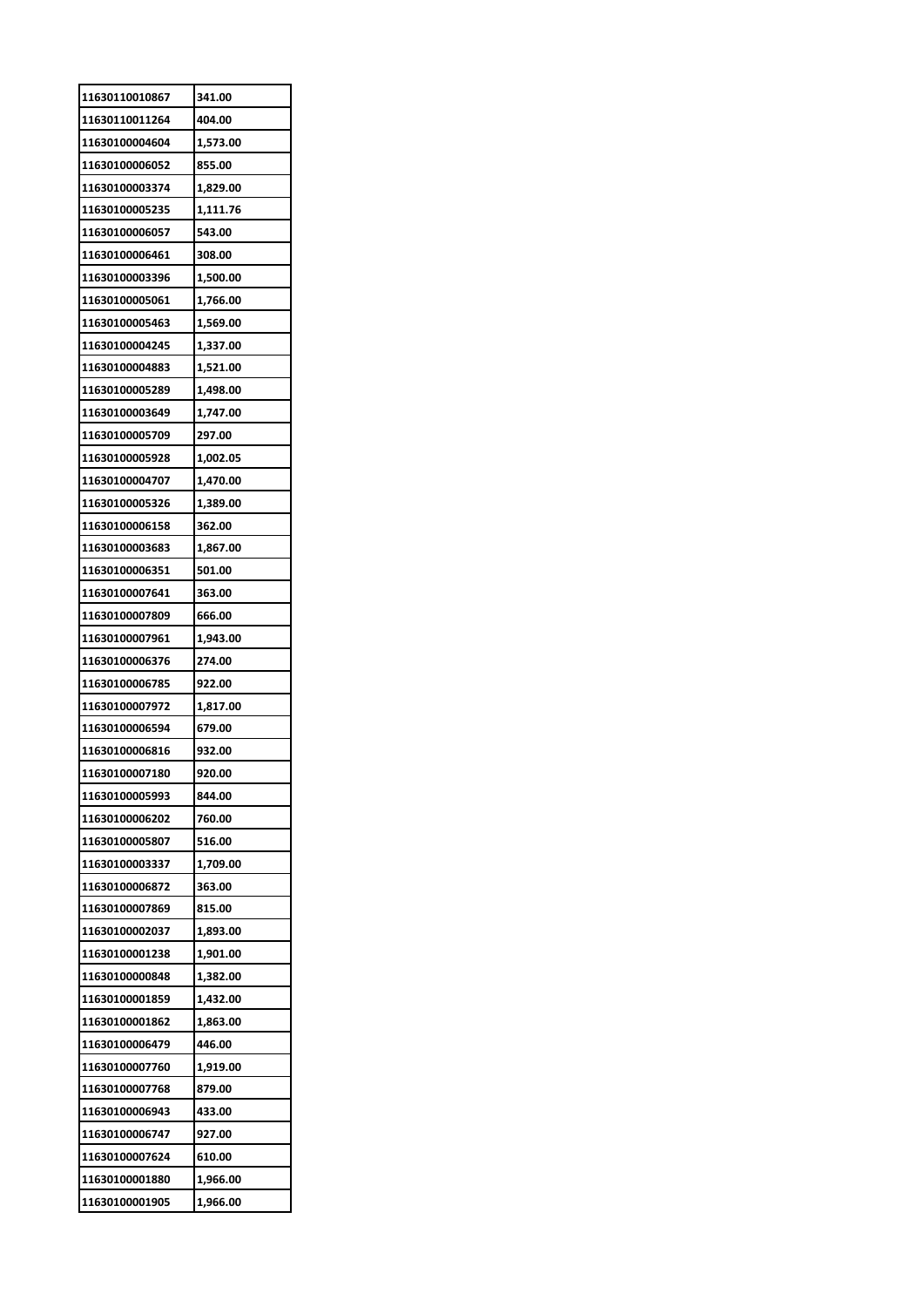| 11630100001719 | 1,696.00 |
|----------------|----------|
| 11630100001728 | 2,000.00 |
| 11630100001404 | 1,961.00 |
| 11630100002007 | 1,928.00 |
| 11630100007677 | 998.00   |
| 11630100007692 | 382.00   |
| 11630100007697 | 1,997.00 |
| 11630100006444 | 290.00   |
| 11630100007861 | 468.00   |
| 11630100007863 | 1,900.00 |
| 11630100006239 | 285.00   |
| 11630100006654 | 946.00   |
| 11640100004901 | 542.00   |
| 11640100004902 | 913.00   |
| 11640100011343 | 655.00   |
| 11640100003070 | 502.00   |
| 11640100004322 | 276.00   |
| 11640100004324 | 649.00   |
| 11640100004327 | 784.00   |
| 11640100003896 | 641.00   |
| 11640100000220 | 723.00   |
| 11640100002036 | 338.00   |
| 11640100005584 | 1,021.00 |
| 11640100005585 | 1,045.00 |
| 11640100000258 | 434.00   |
| 11640100001776 | 1,563.00 |
| 11640100000414 | 354.00   |
| 11640100010186 | 1,567.00 |
| 11640100010187 | 1,673.00 |
| 11640100003962 | 363.00   |
| 11640100000355 | 609.00   |
| 11640100006420 | 673.00   |
| 11640100010951 | 1,453.00 |
| 11640100006508 | 893.00   |
| 11640100000211 | 515.00   |
| 11640100007272 | 924.00   |
| 11640100000230 | 251.00   |
| 11640100002326 | 751.00   |
| 11640100005477 | 2,000.00 |
| 11640100000134 | 315.00   |
| 11640100005641 | 373.00   |
| 11640100011196 | 1,097.00 |
| 11640100010988 | 372.00   |
| 11640100002372 | 666.00   |
| 11640100006328 | 275.00   |
| 11640100003700 | 300.00   |
| 11640100003701 | 1,336.00 |
| 11640100004930 | 341.00   |
| 11640100006650 | 1,590.00 |
| 11640100002058 | 577.00   |
|                |          |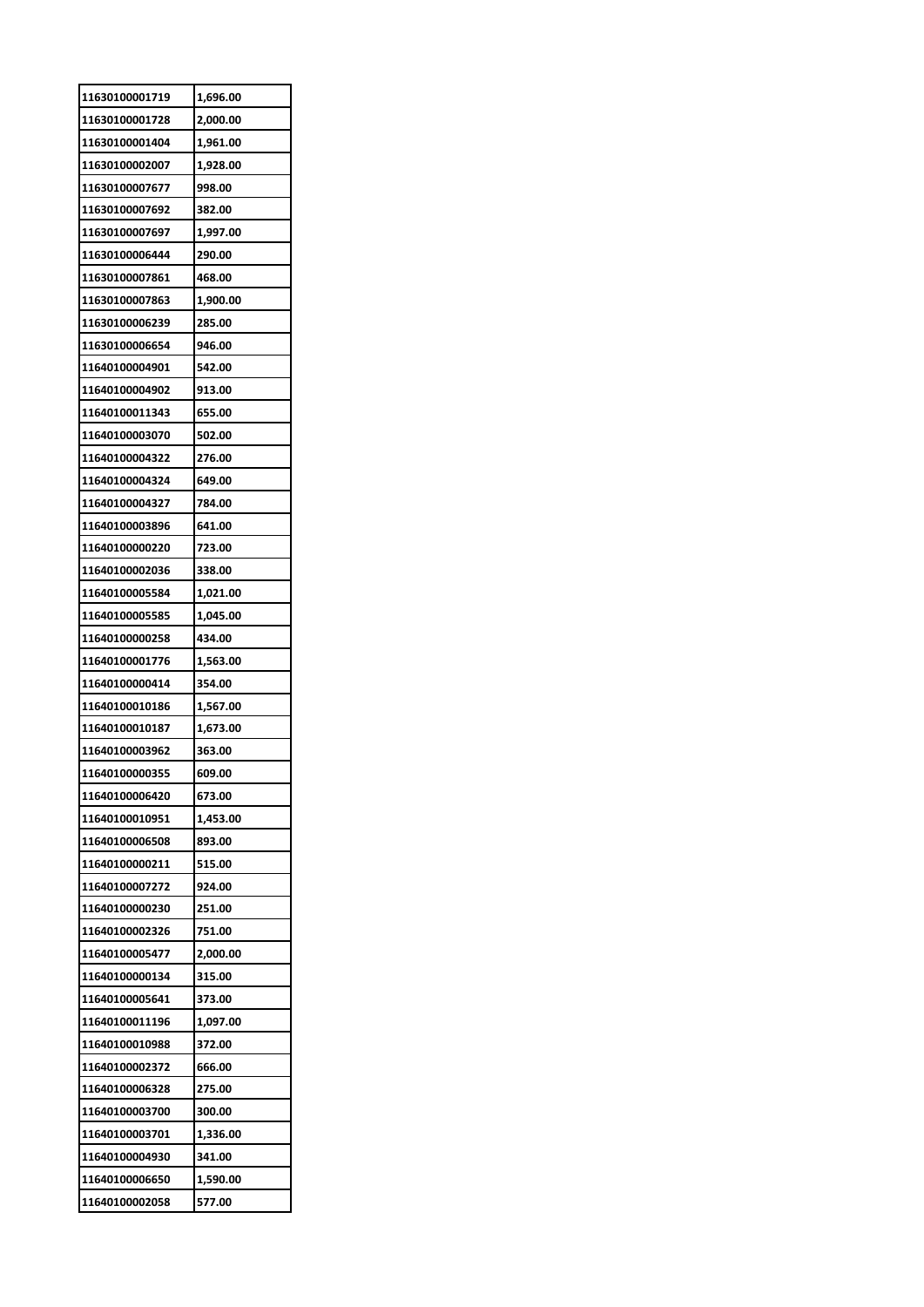| 11640100000588 | 1,587.00 |
|----------------|----------|
| 11640100004070 | 432.00   |
| 11640100004071 | 1,853.00 |
| 11640100001388 | 1,014.00 |
| 11640100005296 | 1,239.00 |
| 11640100008820 | 570.00   |
| 11640100004594 | 1,951.00 |
| 11640100004596 | 254.00   |
| 11640100004001 | 793.00   |
| 11640100003859 | 642.00   |
| 11640100003661 | 1,780.00 |
| 11640100005037 | 340.00   |
| 11640100006406 | 853.00   |
| 11640100000527 | 1,418.00 |
| 11640100001754 | 356.00   |
| 11640100005590 | 688.00   |
| 11640100001148 | 771.00   |
| 11640100010181 | 466.00   |
| 11640100000341 | 424.00   |
| 11640100008605 | 342.00   |
| 11640100010253 | 1,049.28 |
| 11640100000114 | 496.00   |
| 11640100003358 | 753.00   |
| 11640100010269 | 1,163.00 |
|                |          |
| 11640100010270 | 1,201.00 |
| 11640100007089 | 1,290.00 |
| 11640100007091 | 1,010.00 |
| 11640100007631 | 787.36   |
| 11640100003850 | 694.00   |
| 11640100000214 | 302.00   |
| 11640100003973 | 332.00   |
| 11640100000265 | 806.00   |
| 11640100000012 | 818.00   |
| 11640100006950 | 846.00   |
| 11640100002806 | 663.00   |
| 11640100011092 | 612.00   |
| 11640100003976 | 283.00   |
| 11640100004738 | 277.00   |
| 11640100004744 | 263.00   |
| 11640100005560 | 349.00   |
| 11640100005561 | 1,148.00 |
| 11640100005452 | 312.00   |
| 11640100003365 | 1,836.00 |
| 11640100003368 | 439.00   |
| 11640100005540 | 658.00   |
| 11640100001659 | 385.00   |
| 11640100004861 | 389.00   |
| 11640100004863 | 857.00   |
| 11640100000340 | 622.00   |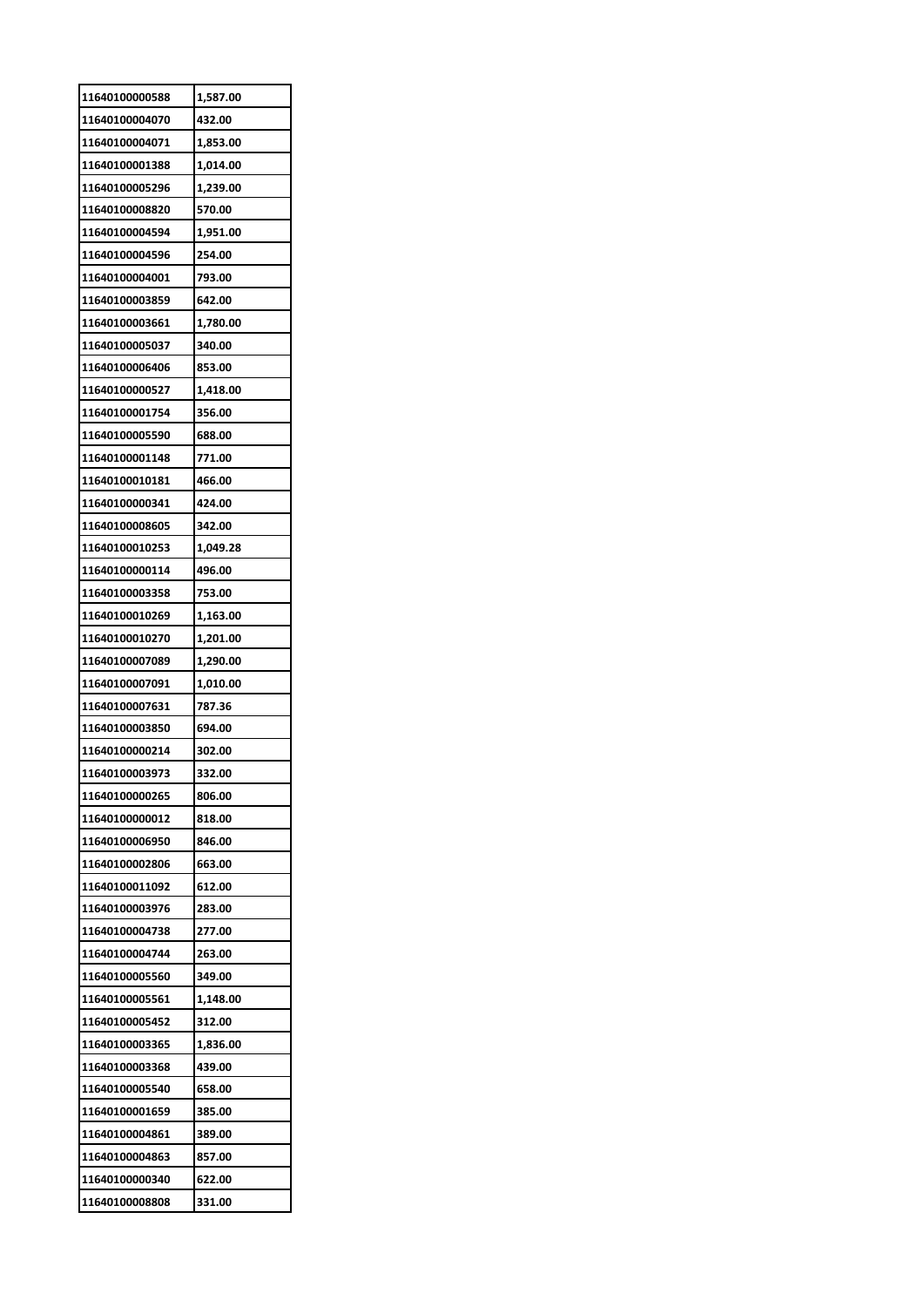| 300.00   |
|----------|
| 327.00   |
| 269.00   |
| 394.00   |
| 1,472.00 |
| 390.00   |
| 646.00   |
| 425.00   |
| 321.00   |
| 1,953.00 |
| 1,870.00 |
| 1,145.00 |
| 283.00   |
| 519.00   |
| 1,885.00 |
| 1,852.00 |
| 956.00   |
| 727.00   |
| 568.00   |
|          |
| 1,095.00 |
| 317.00   |
| 315.00   |
| 285.00   |
| 1,728.00 |
| 591.00   |
| 527.00   |
| 287.00   |
| 747.00   |
| 310.00   |
| 422.00   |
| 422.00   |
| 259.00   |
| 354.00   |
| 692.80   |
| 702.00   |
| 279.00   |
| 780.00   |
| 290.00   |
| 391.00   |
| 733.00   |
|          |
| 981.00   |
| 688.00   |
| 260.00   |
| 261.00   |
| 634.00   |
| 288.00   |
| 1,020.00 |
| 765.00   |
| 414.00   |
|          |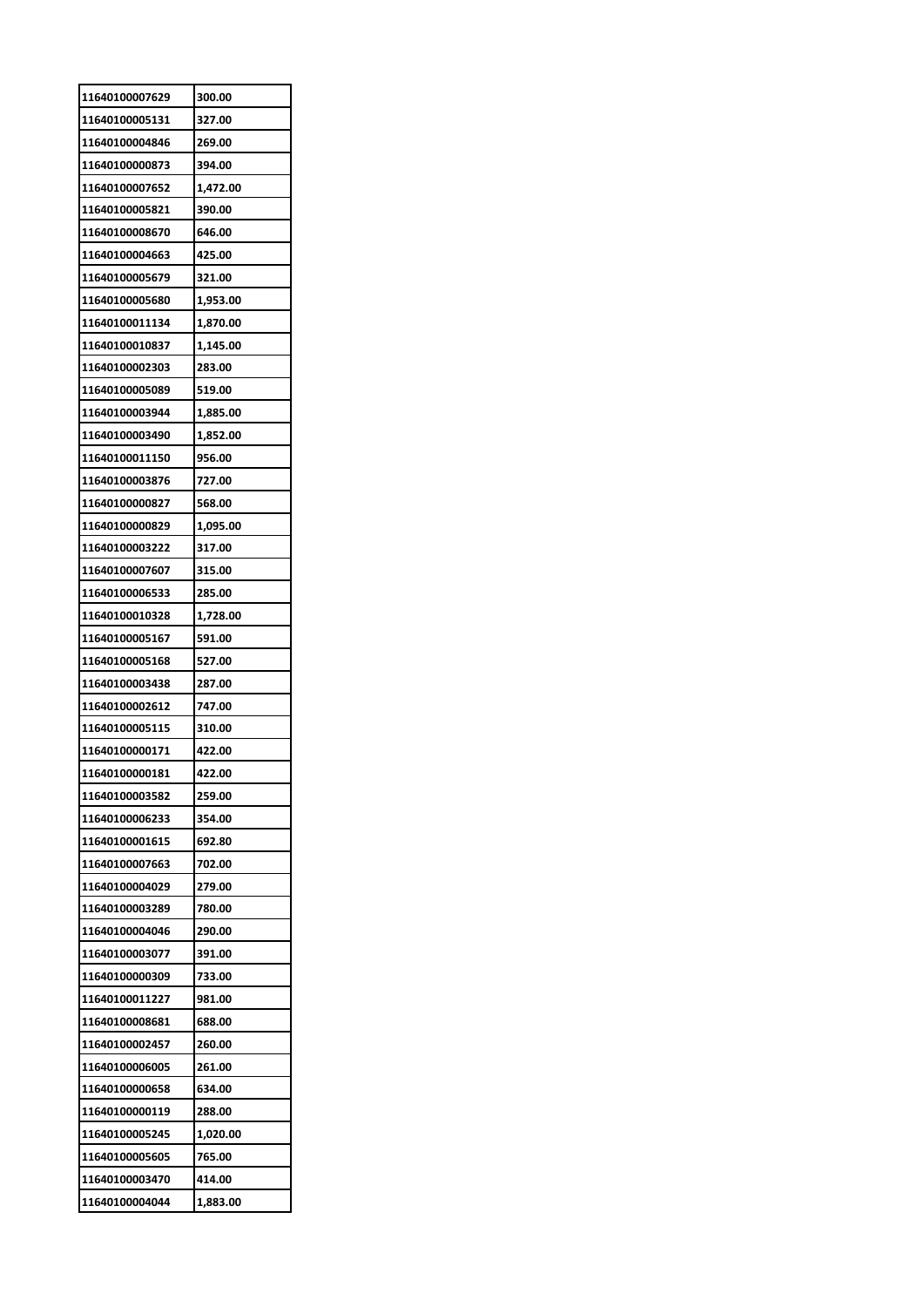| 11640100011014 | 439.00   |
|----------------|----------|
| 11640100005105 | 614.00   |
| 11640100005110 | 302.00   |
| 11640100005111 | 1,330.00 |
| 11640100004660 | 579.00   |
| 11640100011024 | 1,091.00 |
| 11640100004829 | 796.00   |
| 11640100001213 | 411.00   |
| 11640100004319 | 457.00   |
| 11640100005314 | 1,915.00 |
| 11640100001578 | 392.00   |
| 11640100010870 | 344.00   |
| 11640100011026 | 1,312.00 |
| 11640100011028 | 363.00   |
| 11640100011130 | 782.00   |
| 11640100003811 | 432.00   |
| 11640100006774 | 255.00   |
| 11640100000732 | 375.00   |
| 11640100006851 | 312.00   |
| 11640100006854 | 409.00   |
| 11640100006855 | 534.00   |
| 11640100010824 | 329.00   |
| 11640100004605 | 619.00   |
| 11640100002586 | 1,294.00 |
| 11640100002526 | 319.00   |
| 11640100002002 | 446.00   |
| 11640100004557 | 619.00   |
| 11640100002972 | 828.00   |
| 11640100001486 | 280.00   |
| 11640100001488 | 305.00   |
| 11640100002336 | 307.00   |
| 11640100003427 | 417.00   |
| 11640100004917 | 1,826.00 |
| 11640100003612 | 341.00   |
| 11640100010881 | 1,665.00 |
| 11640100010884 | 271.00   |
| 11640100000200 | 451.00   |
| 11640100003109 | 437.00   |
| 11640100005502 | 284.00   |
| 11640100003672 | 1,826.00 |
| 11640100003679 | 619.00   |
| 11640100005598 | 753.00   |
| 11640100005361 | 1,938.00 |
| 11640100001252 | 475.00   |
| 11640100003466 | 457.00   |
| 11640100010886 | 370.00   |
| 11640100005096 | 273.00   |
| 11640100005100 | 889.00   |
| 11640100003786 | 397.00   |
|                |          |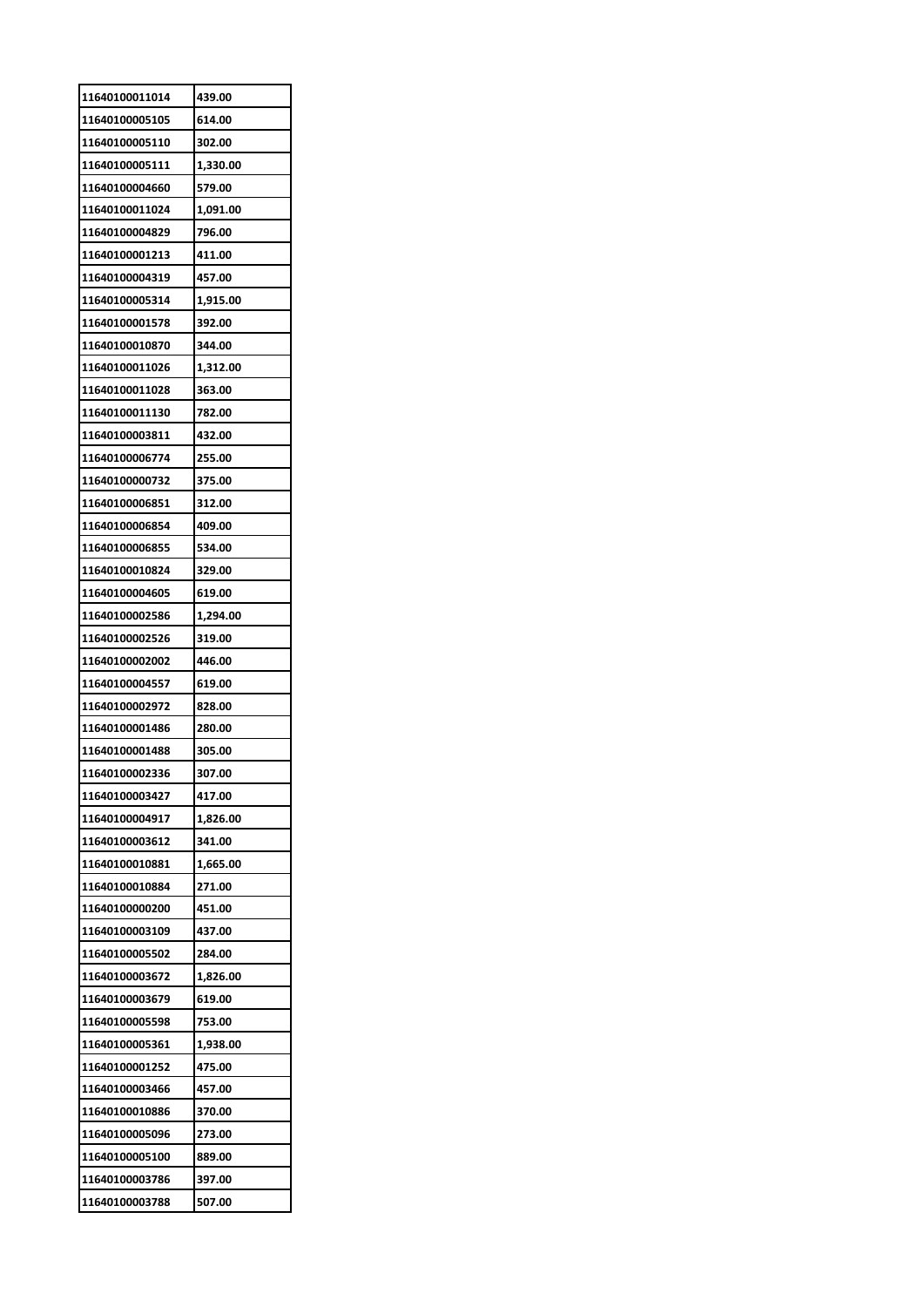| 11640100005397 | 306.00   |
|----------------|----------|
| 11640100010910 | 426.00   |
| 11640100004239 | 657.00   |
| 11640100004650 | 410.00   |
| 11640100002148 | 329.00   |
| 11640100002153 | 360.00   |
| 11640100004219 | 1,006.00 |
| 11640100004442 | 281.00   |
| 11640100004443 | 286.00   |
| 11640100004674 | 1,026.00 |
| 11640100003300 | 456.00   |
| 11640100003301 | 1,903.00 |
| 11640100003216 | 644.00   |
| 11640100010548 | 293.00   |
| 11640100003657 | 882.00   |
| 11640100003480 | 440.00   |
| 11640100004136 | 255.00   |
| 11640100006110 | 1,198.00 |
| 11640100003400 | 870.00   |
| 11640100002603 | 660.00   |
| 11640100003812 | 1,272.00 |
| 11640100004561 | 389.00   |
| 11640100010872 | 1,762.00 |
| 11640100010873 | 377.00   |
| 11640100011156 | 373.00   |
| 11640100002121 | 1,603.00 |
| 11640100006109 | 1,198.00 |
| 11640100010817 | 469.00   |
| 11640100003960 | 308.00   |
| 11640100006285 | 1,912.00 |
| 11640100002726 | 283.00   |
| 11640100002659 | 452.00   |
| 11640100005893 | 651.00   |
| 11640100005737 | 1,875.00 |
| 11640100010079 | 1,262.00 |
| 11640100003693 | 1,885.00 |
| 11640100003697 | 498.00   |
| 11640100002924 | 908.00   |
| 11640100006136 | 363.00   |
| 11640100004298 | 308.00   |
| 11640100004475 | 252.28   |
| 11640100005419 | 416.00   |
| 11640100010268 | 1,271.00 |
| 11640100010862 | 1,961.00 |
| 11640100010864 | 1,963.00 |
| 11640100001596 | 303.00   |
| 11640100008634 | 658.00   |
| 11640100008636 | 362.00   |
| 11640100008640 | 916.00   |
| 11640100002224 | 1,375.00 |
|                |          |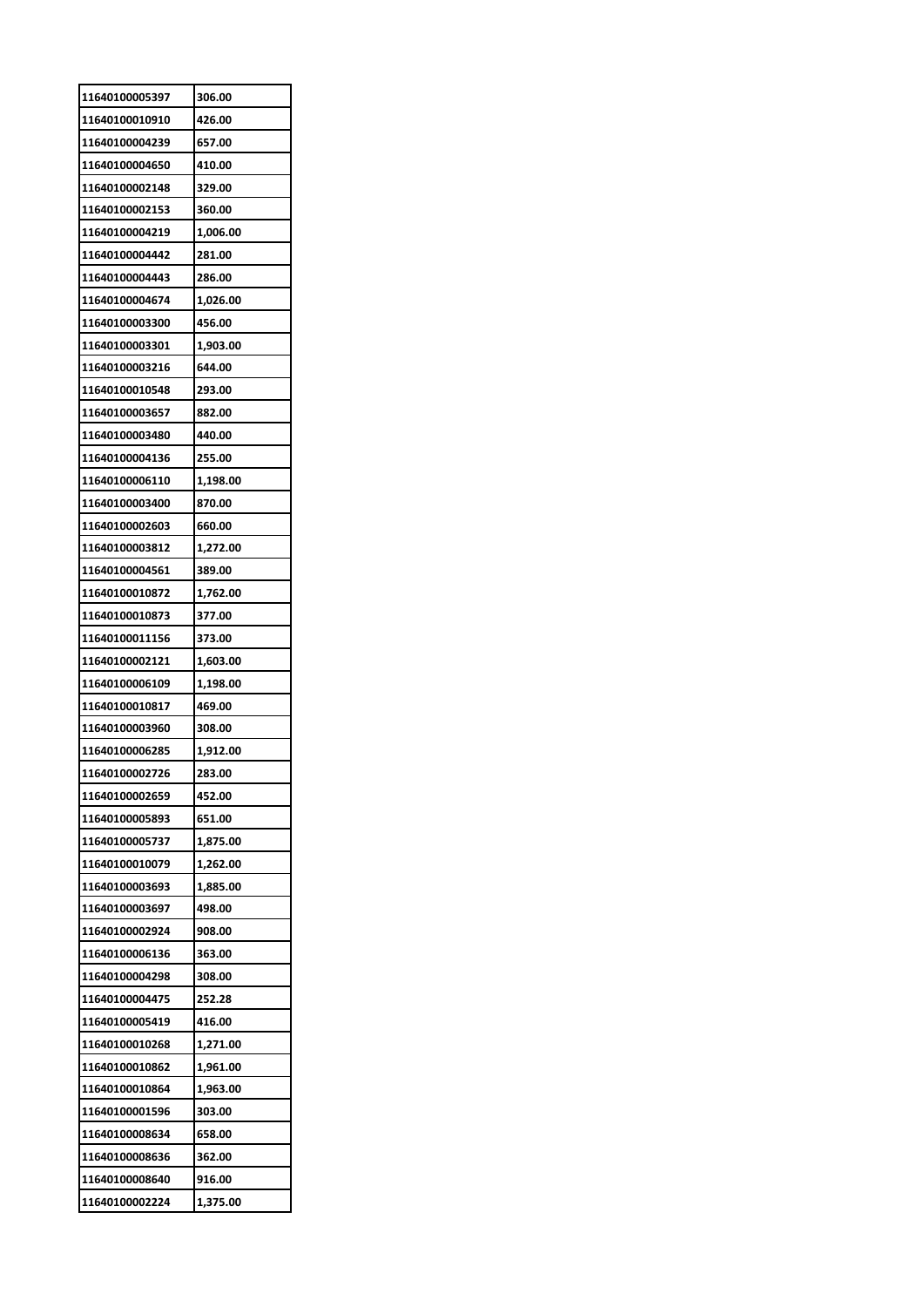| 11640100010897<br>1,458.00<br>11640100003691<br>364.00<br>11640100004439<br>276.00<br>11640100010213<br>257.00<br>11640100006658<br>407.00<br>11640100008746<br>620.00<br>11640100008747<br>704.00<br>11640100003589<br>614.00<br>445.00<br>11640100007017<br>11640100007016<br>691.00<br>11640100011213<br>1,682.00<br>313.00<br>11640100006660<br>11640100006664<br>1,943.00<br>11640100008716<br>310.00<br>11640100010972<br>1,122.00<br>11640100003057<br>423.00<br>11640100004303<br>617.00<br>11640100004690<br>396.00<br>11640100004479<br>384.00<br>11640100003834<br>248.00<br>11640100006142<br>619.00<br>11640100000311<br>700.00<br>11640100002556<br>382.00<br>11640100002566<br>1,116.94<br>11640100010132<br>1,695.00<br>11640100005731<br>261.00<br>11640100000563<br>256.00<br>1,631.00<br>11640100006768<br>11640100007036<br>828.00<br>345.00<br>11640100010629<br>11640100008664<br>686.00<br>11640100007313<br>759.00<br>11640100007559<br>599.00<br>331.00<br>569.00<br>11640100007397<br>920.00<br>11640100006870<br>649.00<br>11640100001145<br>331.00<br>11640100006994<br>260.00<br>11640100000029<br>1,195.00<br>11640100003263<br>457.00<br>1,064.00<br>11640100001197<br>307.00<br>11640100007319<br>591.00<br>11640100011243<br>1,165.00<br>11640100002116<br>395.00<br>1,053.00<br>529.00 | 11640100003120 | 1,452.00 |
|--------------------------------------------------------------------------------------------------------------------------------------------------------------------------------------------------------------------------------------------------------------------------------------------------------------------------------------------------------------------------------------------------------------------------------------------------------------------------------------------------------------------------------------------------------------------------------------------------------------------------------------------------------------------------------------------------------------------------------------------------------------------------------------------------------------------------------------------------------------------------------------------------------------------------------------------------------------------------------------------------------------------------------------------------------------------------------------------------------------------------------------------------------------------------------------------------------------------------------------------------------------------------------------------------------------------------|----------------|----------|
|                                                                                                                                                                                                                                                                                                                                                                                                                                                                                                                                                                                                                                                                                                                                                                                                                                                                                                                                                                                                                                                                                                                                                                                                                                                                                                                          |                |          |
|                                                                                                                                                                                                                                                                                                                                                                                                                                                                                                                                                                                                                                                                                                                                                                                                                                                                                                                                                                                                                                                                                                                                                                                                                                                                                                                          |                |          |
|                                                                                                                                                                                                                                                                                                                                                                                                                                                                                                                                                                                                                                                                                                                                                                                                                                                                                                                                                                                                                                                                                                                                                                                                                                                                                                                          |                |          |
|                                                                                                                                                                                                                                                                                                                                                                                                                                                                                                                                                                                                                                                                                                                                                                                                                                                                                                                                                                                                                                                                                                                                                                                                                                                                                                                          |                |          |
|                                                                                                                                                                                                                                                                                                                                                                                                                                                                                                                                                                                                                                                                                                                                                                                                                                                                                                                                                                                                                                                                                                                                                                                                                                                                                                                          |                |          |
|                                                                                                                                                                                                                                                                                                                                                                                                                                                                                                                                                                                                                                                                                                                                                                                                                                                                                                                                                                                                                                                                                                                                                                                                                                                                                                                          |                |          |
|                                                                                                                                                                                                                                                                                                                                                                                                                                                                                                                                                                                                                                                                                                                                                                                                                                                                                                                                                                                                                                                                                                                                                                                                                                                                                                                          |                |          |
|                                                                                                                                                                                                                                                                                                                                                                                                                                                                                                                                                                                                                                                                                                                                                                                                                                                                                                                                                                                                                                                                                                                                                                                                                                                                                                                          |                |          |
|                                                                                                                                                                                                                                                                                                                                                                                                                                                                                                                                                                                                                                                                                                                                                                                                                                                                                                                                                                                                                                                                                                                                                                                                                                                                                                                          |                |          |
|                                                                                                                                                                                                                                                                                                                                                                                                                                                                                                                                                                                                                                                                                                                                                                                                                                                                                                                                                                                                                                                                                                                                                                                                                                                                                                                          |                |          |
|                                                                                                                                                                                                                                                                                                                                                                                                                                                                                                                                                                                                                                                                                                                                                                                                                                                                                                                                                                                                                                                                                                                                                                                                                                                                                                                          |                |          |
|                                                                                                                                                                                                                                                                                                                                                                                                                                                                                                                                                                                                                                                                                                                                                                                                                                                                                                                                                                                                                                                                                                                                                                                                                                                                                                                          |                |          |
|                                                                                                                                                                                                                                                                                                                                                                                                                                                                                                                                                                                                                                                                                                                                                                                                                                                                                                                                                                                                                                                                                                                                                                                                                                                                                                                          |                |          |
|                                                                                                                                                                                                                                                                                                                                                                                                                                                                                                                                                                                                                                                                                                                                                                                                                                                                                                                                                                                                                                                                                                                                                                                                                                                                                                                          |                |          |
|                                                                                                                                                                                                                                                                                                                                                                                                                                                                                                                                                                                                                                                                                                                                                                                                                                                                                                                                                                                                                                                                                                                                                                                                                                                                                                                          |                |          |
|                                                                                                                                                                                                                                                                                                                                                                                                                                                                                                                                                                                                                                                                                                                                                                                                                                                                                                                                                                                                                                                                                                                                                                                                                                                                                                                          |                |          |
|                                                                                                                                                                                                                                                                                                                                                                                                                                                                                                                                                                                                                                                                                                                                                                                                                                                                                                                                                                                                                                                                                                                                                                                                                                                                                                                          |                |          |
|                                                                                                                                                                                                                                                                                                                                                                                                                                                                                                                                                                                                                                                                                                                                                                                                                                                                                                                                                                                                                                                                                                                                                                                                                                                                                                                          |                |          |
|                                                                                                                                                                                                                                                                                                                                                                                                                                                                                                                                                                                                                                                                                                                                                                                                                                                                                                                                                                                                                                                                                                                                                                                                                                                                                                                          |                |          |
|                                                                                                                                                                                                                                                                                                                                                                                                                                                                                                                                                                                                                                                                                                                                                                                                                                                                                                                                                                                                                                                                                                                                                                                                                                                                                                                          |                |          |
|                                                                                                                                                                                                                                                                                                                                                                                                                                                                                                                                                                                                                                                                                                                                                                                                                                                                                                                                                                                                                                                                                                                                                                                                                                                                                                                          |                |          |
|                                                                                                                                                                                                                                                                                                                                                                                                                                                                                                                                                                                                                                                                                                                                                                                                                                                                                                                                                                                                                                                                                                                                                                                                                                                                                                                          |                |          |
|                                                                                                                                                                                                                                                                                                                                                                                                                                                                                                                                                                                                                                                                                                                                                                                                                                                                                                                                                                                                                                                                                                                                                                                                                                                                                                                          |                |          |
|                                                                                                                                                                                                                                                                                                                                                                                                                                                                                                                                                                                                                                                                                                                                                                                                                                                                                                                                                                                                                                                                                                                                                                                                                                                                                                                          |                |          |
|                                                                                                                                                                                                                                                                                                                                                                                                                                                                                                                                                                                                                                                                                                                                                                                                                                                                                                                                                                                                                                                                                                                                                                                                                                                                                                                          |                |          |
|                                                                                                                                                                                                                                                                                                                                                                                                                                                                                                                                                                                                                                                                                                                                                                                                                                                                                                                                                                                                                                                                                                                                                                                                                                                                                                                          |                |          |
|                                                                                                                                                                                                                                                                                                                                                                                                                                                                                                                                                                                                                                                                                                                                                                                                                                                                                                                                                                                                                                                                                                                                                                                                                                                                                                                          |                |          |
|                                                                                                                                                                                                                                                                                                                                                                                                                                                                                                                                                                                                                                                                                                                                                                                                                                                                                                                                                                                                                                                                                                                                                                                                                                                                                                                          |                |          |
|                                                                                                                                                                                                                                                                                                                                                                                                                                                                                                                                                                                                                                                                                                                                                                                                                                                                                                                                                                                                                                                                                                                                                                                                                                                                                                                          |                |          |
|                                                                                                                                                                                                                                                                                                                                                                                                                                                                                                                                                                                                                                                                                                                                                                                                                                                                                                                                                                                                                                                                                                                                                                                                                                                                                                                          |                |          |
|                                                                                                                                                                                                                                                                                                                                                                                                                                                                                                                                                                                                                                                                                                                                                                                                                                                                                                                                                                                                                                                                                                                                                                                                                                                                                                                          |                |          |
|                                                                                                                                                                                                                                                                                                                                                                                                                                                                                                                                                                                                                                                                                                                                                                                                                                                                                                                                                                                                                                                                                                                                                                                                                                                                                                                          |                |          |
|                                                                                                                                                                                                                                                                                                                                                                                                                                                                                                                                                                                                                                                                                                                                                                                                                                                                                                                                                                                                                                                                                                                                                                                                                                                                                                                          |                |          |
|                                                                                                                                                                                                                                                                                                                                                                                                                                                                                                                                                                                                                                                                                                                                                                                                                                                                                                                                                                                                                                                                                                                                                                                                                                                                                                                          | 11640100007474 |          |
|                                                                                                                                                                                                                                                                                                                                                                                                                                                                                                                                                                                                                                                                                                                                                                                                                                                                                                                                                                                                                                                                                                                                                                                                                                                                                                                          | 11640100008249 |          |
|                                                                                                                                                                                                                                                                                                                                                                                                                                                                                                                                                                                                                                                                                                                                                                                                                                                                                                                                                                                                                                                                                                                                                                                                                                                                                                                          |                |          |
|                                                                                                                                                                                                                                                                                                                                                                                                                                                                                                                                                                                                                                                                                                                                                                                                                                                                                                                                                                                                                                                                                                                                                                                                                                                                                                                          |                |          |
|                                                                                                                                                                                                                                                                                                                                                                                                                                                                                                                                                                                                                                                                                                                                                                                                                                                                                                                                                                                                                                                                                                                                                                                                                                                                                                                          |                |          |
|                                                                                                                                                                                                                                                                                                                                                                                                                                                                                                                                                                                                                                                                                                                                                                                                                                                                                                                                                                                                                                                                                                                                                                                                                                                                                                                          |                |          |
|                                                                                                                                                                                                                                                                                                                                                                                                                                                                                                                                                                                                                                                                                                                                                                                                                                                                                                                                                                                                                                                                                                                                                                                                                                                                                                                          |                |          |
|                                                                                                                                                                                                                                                                                                                                                                                                                                                                                                                                                                                                                                                                                                                                                                                                                                                                                                                                                                                                                                                                                                                                                                                                                                                                                                                          |                |          |
|                                                                                                                                                                                                                                                                                                                                                                                                                                                                                                                                                                                                                                                                                                                                                                                                                                                                                                                                                                                                                                                                                                                                                                                                                                                                                                                          | 11640100011327 |          |
|                                                                                                                                                                                                                                                                                                                                                                                                                                                                                                                                                                                                                                                                                                                                                                                                                                                                                                                                                                                                                                                                                                                                                                                                                                                                                                                          |                |          |
|                                                                                                                                                                                                                                                                                                                                                                                                                                                                                                                                                                                                                                                                                                                                                                                                                                                                                                                                                                                                                                                                                                                                                                                                                                                                                                                          |                |          |
|                                                                                                                                                                                                                                                                                                                                                                                                                                                                                                                                                                                                                                                                                                                                                                                                                                                                                                                                                                                                                                                                                                                                                                                                                                                                                                                          |                |          |
|                                                                                                                                                                                                                                                                                                                                                                                                                                                                                                                                                                                                                                                                                                                                                                                                                                                                                                                                                                                                                                                                                                                                                                                                                                                                                                                          |                |          |
|                                                                                                                                                                                                                                                                                                                                                                                                                                                                                                                                                                                                                                                                                                                                                                                                                                                                                                                                                                                                                                                                                                                                                                                                                                                                                                                          | 11640100006799 |          |
|                                                                                                                                                                                                                                                                                                                                                                                                                                                                                                                                                                                                                                                                                                                                                                                                                                                                                                                                                                                                                                                                                                                                                                                                                                                                                                                          | 11640100008669 |          |
|                                                                                                                                                                                                                                                                                                                                                                                                                                                                                                                                                                                                                                                                                                                                                                                                                                                                                                                                                                                                                                                                                                                                                                                                                                                                                                                          | 11640100008696 | 686.00   |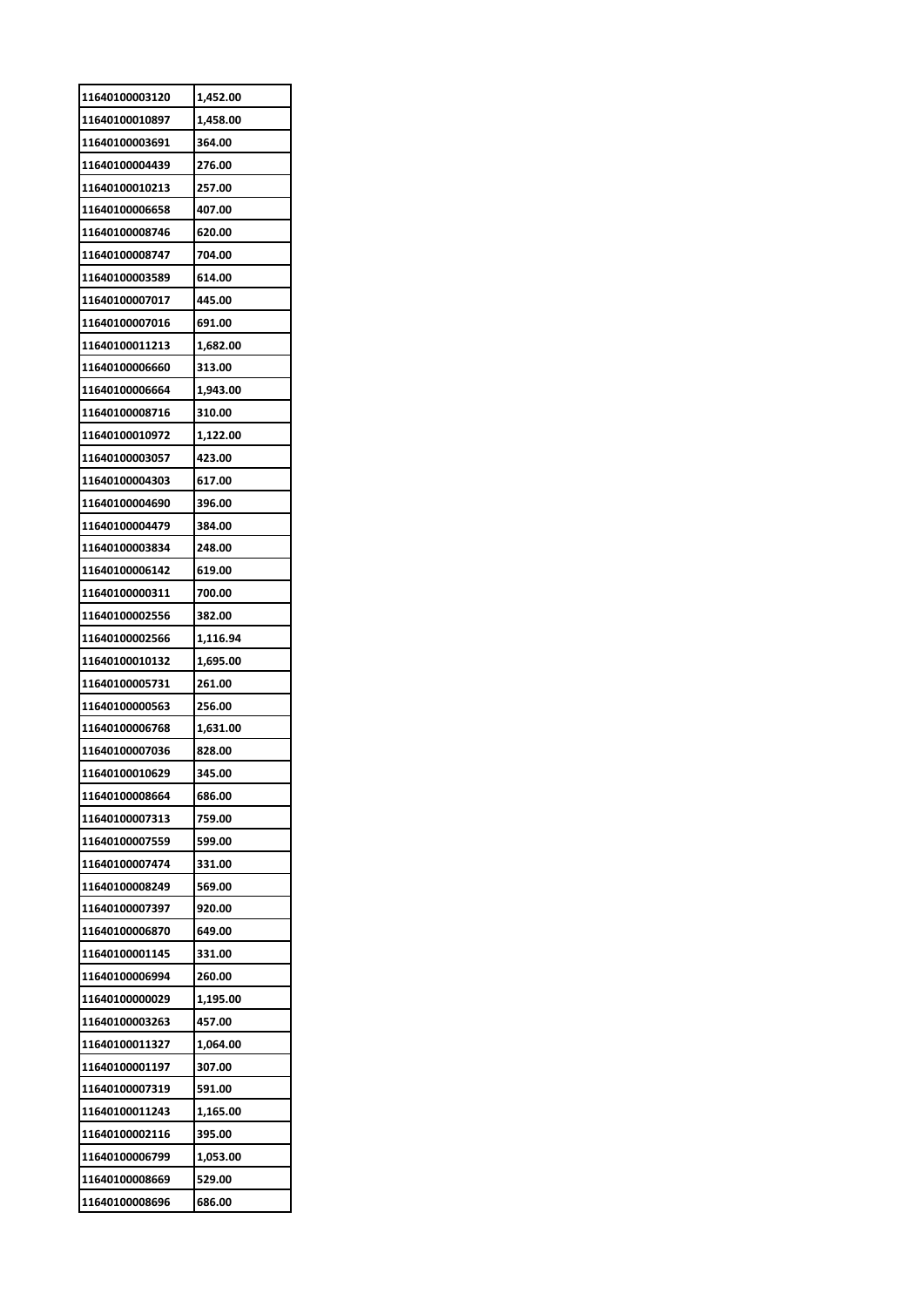| 11640100009024 | 662.00   |
|----------------|----------|
| 11640100005771 | 864.00   |
| 11640100007257 | 622.00   |
| 11640100009587 | 534.00   |
| 11640100008296 | 1,118.00 |
| 11640100006042 | 407.00   |
| 11640100001864 | 354.00   |
| 11640100008694 | 686.00   |
| 11640100000279 | 437.00   |
| 11640100000284 | 921.00   |
| 11640100000304 | 776.00   |
| 11640100000313 | 642.00   |
| 11640100000587 | 257.00   |
| 11640100005859 | 514.00   |
| 11640100002048 | 807.00   |
| 11640100007233 | 629.00   |
| 11640100008689 | 688.00   |
| 11640100009939 | 828.00   |
| 11640100008752 | 358.00   |
| 11640100008753 | 358.00   |
| 11640100006747 | 460.00   |
| 11640100008755 | 704.00   |
| 11640100008776 | 475.00   |
| 11640100007417 | 610.00   |
| 11640100008173 | 700.00   |
| 11640100002275 | 760.00   |
| 11640100006600 | 482.00   |
| 11640100006627 | 391.00   |
| 11640100008317 | 549.00   |
| 11640100008180 | 1,298.00 |
| 11640100008724 | 328.00   |
| 11640100006616 | 330.00   |
| 11640100006634 | 674.00   |
| 11640100006645 | 339.00   |
| 11640100007956 | 1,147.00 |
| 11640100007818 | 1,460.00 |
| 11640100008851 | 814.00   |
| 11640100008853 | 655.00   |
| 11640100008988 | 510.00   |
| 11640100008890 | 646.00   |
| 11640100009105 | 646.00   |
| 11640100007759 | 1,291.00 |
| 11640100008158 | 568.00   |
| 11640100008837 | 646.00   |
| 11640100008838 | 380.00   |
| 11640100008840 | 1,423.00 |
| 11640100008842 | 646.00   |
| 11640100008953 | 652.00   |
| 11670100001884 | 1,281.00 |
| 11670100001295 | 1,447.65 |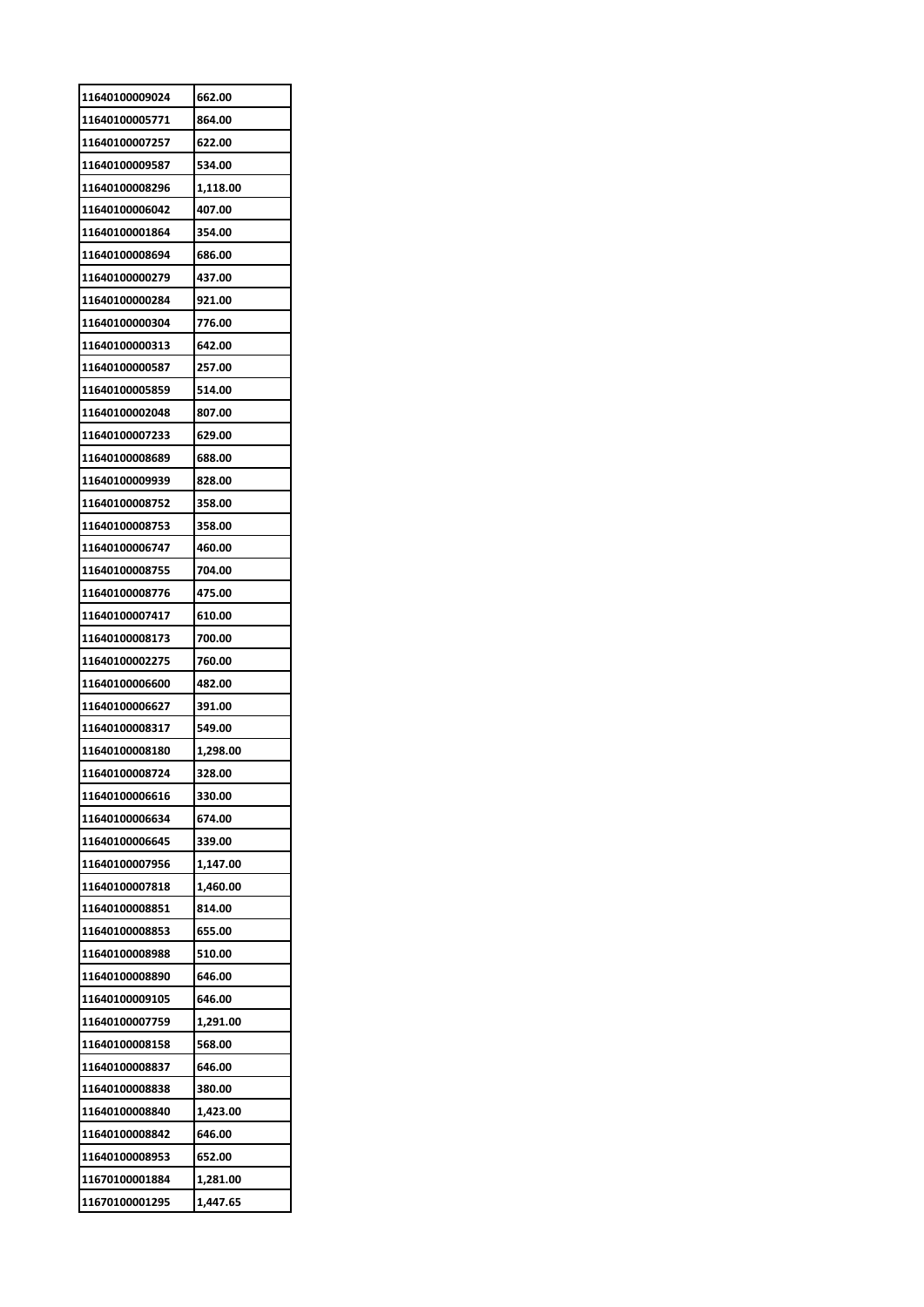| 11670100001511 | 1,818.00 |
|----------------|----------|
| 11670100002524 | 1,459.18 |
| 11670100002346 | 1,884.00 |
| 11670100000851 | 1,592.00 |
| 11670100002159 | 1,905.00 |
| 11670100010145 | 1,096.52 |
| 11670100010146 | 1,479.52 |
| 11670100009221 | 1,529.52 |
| 11670100004299 | 1,902.00 |
| 11670100002621 | 1,612.00 |
| 11670100000933 | 1,455.00 |
| 11670100008762 | 1,774.00 |
| 11670100009666 | 1,830.52 |
| 11670100010080 | 1,949.40 |
| 11670100004337 | 609.00   |
| 11670100004235 | 816.00   |
| 11670100003113 | 1,871.00 |
| 11670100009581 | 441.00   |
| 11670100009891 | 1,167.40 |
| 11670100010103 | 1,438.00 |
| 11670100011448 | 1,337.00 |
| 11670100010505 | 1,341.00 |
| 11670100005713 | 1,843.00 |
| 11670100010348 | 1,177.52 |
| 11670100010867 | 1,281.52 |
| 11670100010355 | 1,707.00 |
| 11670100004835 | 1,877.00 |
| 11670100011502 | 1,207.40 |
| 11670100004720 | 1,427.00 |
| 11670100010142 | 1,242.52 |
| 11670100006366 | 1,700.00 |
| 11670100006872 | 1,905.00 |
| 11670100002908 | 1,949.71 |
| 11670100008743 | 1,620.00 |
| 11670100010260 | 1,393.52 |
| 11670100004480 | 1,929.00 |
| 11670100010452 | 1,335.40 |
| 11670100011434 | 1,594.00 |
| 11670100004492 | 1,791.00 |
| 11670100011523 | 1,635.40 |
| 11670100004901 | 1,950.12 |
| 11670100006972 | 1,923.00 |
| 11670100007383 | 351.00   |
| 11670100007579 | 1,885.00 |
| 11670100007778 | 1,394.00 |
| 11670100007986 | 1,836.00 |
| 11670100004636 | 1,940.00 |
| 11670100004647 | 1,570.00 |
| 11670100010517 | 1,392.00 |
| 11670100005540 | 1,966.00 |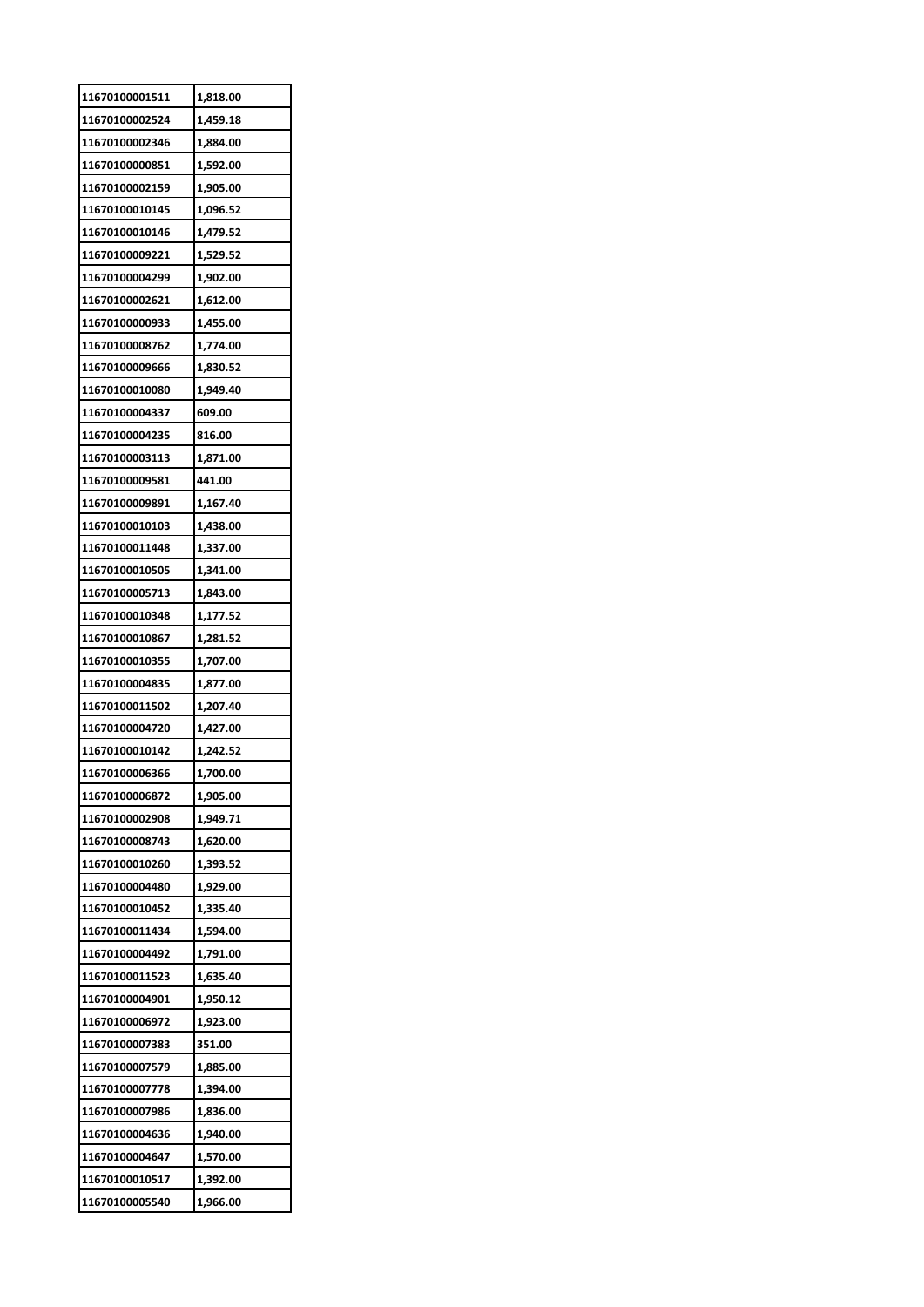| 11670100007015 | 354.00   |
|----------------|----------|
| 11670100007820 | 1,795.00 |
| 11670100006703 | 1,911.00 |
| 11670100007630 | 1,826.00 |
| 11670100007636 | 1,498.00 |
| 11670100006328 | 1,835.00 |
| 11670100006531 | 314.00   |
| 11670100007245 | 1,736.00 |
| 11670100006855 | 1,825.00 |
| 11670100007593 | 1,725.00 |
| 11670100007204 | 1,458.00 |
| 11670100010393 | 1,260.52 |
| 11670100010890 | 1,973.40 |
| 11670100010989 | 1,455.40 |
| 11670100008383 | 1,969.00 |
| 11670100008390 | 1,845.00 |
| 11670100007301 | 565.00   |
| 11670100007306 | 289.00   |
| 11670100007333 | 1,872.00 |
| 11670100007335 | 1,736.00 |
| 11670100007529 | 1,462.00 |
| 11670100008137 | 1,928.00 |
| 11670100008492 | 1,952.00 |
| 11680100008232 | 420.00   |
| 11680110011495 | 321.00   |
| 11680110009973 | 275.00   |
| 11680110009898 | 277.00   |
| 11680110015923 | 273.00   |
| 11680110015880 | 273.00   |
| 11680110013794 | 274.00   |
| 11680110013828 | 274.00   |
| 11680110013660 | 274.00   |
| 11680110014483 | 274.00   |
| 11680110012087 | 273.00   |
| 11680110014623 | 274.00   |
| 11680110014757 | 274.00   |
| 11680110014359 | 274.00   |
| 11680110014340 | 274.00   |
| 11680100004278 | 1,531.00 |
| 11680100007333 | 370.00   |
| 11680100003208 | 1,861.00 |
| 11680100004130 | 1,498.00 |
| 11680100004345 | 1,641.00 |
| 11680100004398 | 1,392.00 |
| 11680100004390 | 1,429.00 |
| 11680100004431 | 1,549.00 |
| 11680100006183 | 285.00   |
| 11680100008383 | 417.00   |
| 11680100003136 | 1,305.00 |
| 11680100008403 | 494.00   |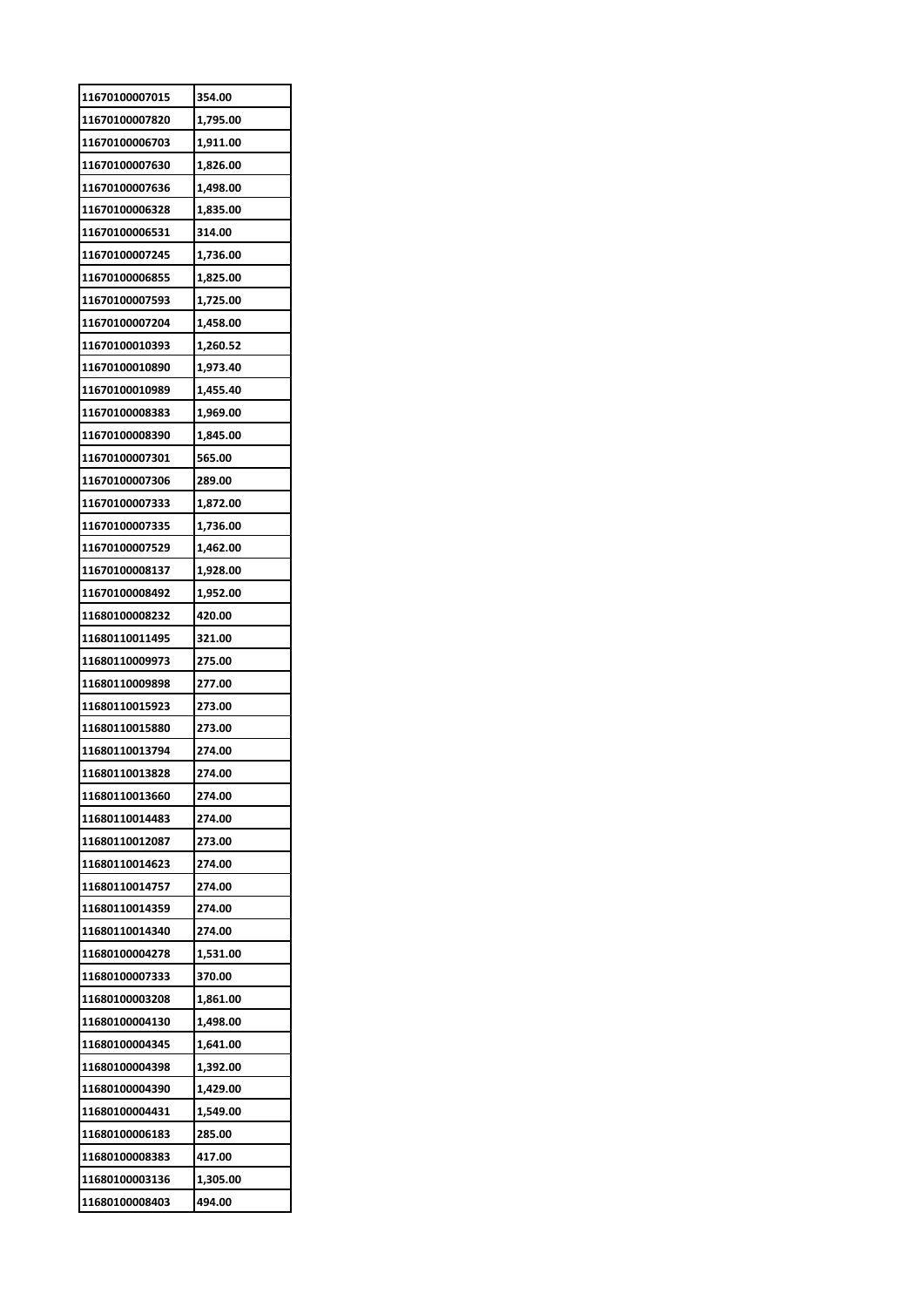|                                  | 260.00               |
|----------------------------------|----------------------|
| 11680100008444                   | 500.00               |
| 11680100008297                   | 254.00               |
| 11680100004162                   | 1,470.00             |
| 11680100008259                   | 536.00               |
| 11680100008177                   | 1,440.00             |
| 11680100006135                   | 247.00               |
| 11680100008302                   | 674.00               |
| 11680100008340                   | 349.00               |
| 11680100003357                   | 1,852.00             |
| 11680100006101                   | 311.00               |
| 11680100001697                   | 1,763.00             |
| 11680100002077                   | 1,972.00             |
| 11680100002338                   | 1,940.00             |
| 11680100002457                   | 1,845.00             |
| 11680100001172                   | 1,893.00             |
| 11680100002781                   | 1,421.00             |
| 11680100002174                   | 1,940.00             |
| 11680100000276                   | 1,299.00             |
| 11680100000030                   | 1,922.00             |
| 11680100000031                   | 1,918.00             |
| 11680100000293                   | 1,468.00             |
| 11680100000886                   | 1,483.00             |
| 11680100002507                   | 1,852.00             |
| 11680100000653                   | 1,922.00             |
| 11680100000333                   | 496.00               |
| 11680100005489                   | 634.00               |
|                                  |                      |
| 11680100001563                   |                      |
| 11680100001971                   | 1,933.00<br>1,713.00 |
| 11680100005611                   | 743.00               |
| 11690100003013                   | 1,817.00             |
| 11690100003433                   | 1,528.00             |
| 11690100000253                   | 1,939.00             |
| 11690100001803                   | 1,726.00             |
| 11690100002403                   | 1,950.00             |
| 11690100001600                   | 1,903.00             |
| 11690100001221                   | 1,901.00             |
| 11690100001651                   | 1,842.00             |
| 11690100001662                   | 1,453.00             |
| 11690100006016                   | 1,710.00             |
| 11690100006031                   | 752.00               |
| 11690100003942                   |                      |
| 11690100004115                   | 1,359.00<br>1,651.00 |
| 11690100006044                   |                      |
|                                  | 1,719.00             |
| 11690100006070                   | 514.00               |
| 11690100000007                   | 1,828.00             |
| 11690100005899                   | 1,715.00             |
| 11690100006077                   | 419.00               |
| 11690100005322<br>11690100006088 | 959.00<br>1,820.00   |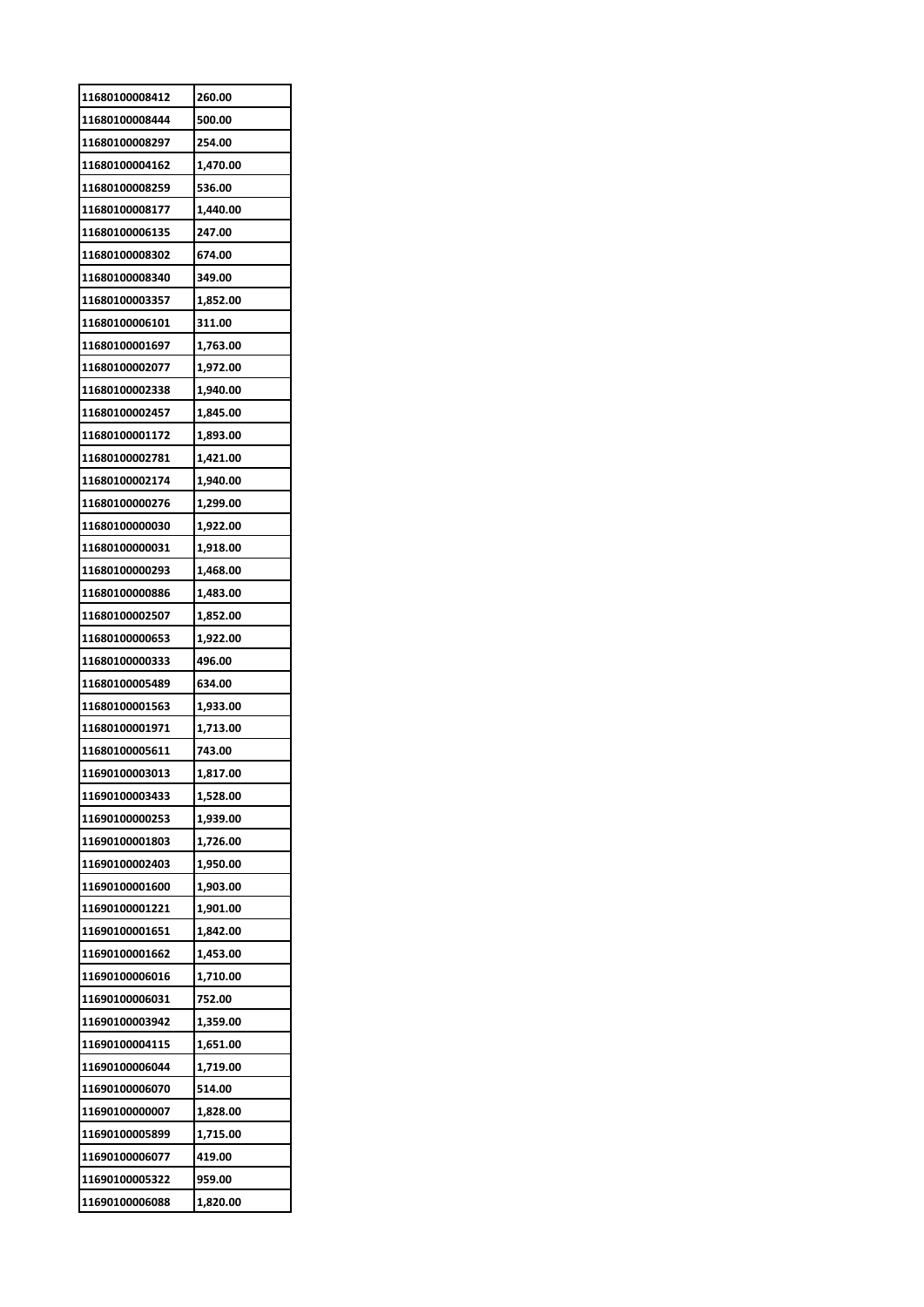| 11690100006090 | 1,817.00 |
|----------------|----------|
| 11690100006102 | 1,888.00 |
| 11690100006103 | 477.00   |
| 11690100006108 | 317.00   |
| 11690100004386 | 1,771.00 |
| 11690100005509 | 1,394.00 |
| 11690100005949 | 479.00   |
| 11690100001302 | 1,972.00 |
| 11690100003414 | 1,912.00 |
| 11690100001121 | 1,588.00 |
| 11700100006684 | 350.00   |
| 11700100005327 | 444.00   |
| 11700100006925 | 420.00   |
| 11700100006927 | 1,045.00 |
| 11700100006141 | 1,294.20 |
| 11700100004839 | 254.00   |
| 11700100006711 | 1,725.00 |
| 11700100006967 | 512.00   |
| 11700100006729 | 763.00   |
| 11700100006954 | 1,736.00 |
| 11700100003135 | 1,220.40 |
| 11700110007252 | 1,530.00 |
| 11700110009034 | 397.00   |
| 11700100000742 | 1,720.00 |
| 11700100001131 | 1,851.00 |
| 11700100000222 | 1,829.50 |
| 11700100000878 | 1,609.40 |
| 11700100001424 | 1,945.00 |
| 11700100002523 | 1,386.00 |
| 11700100001031 | 1,343.00 |
| 11700100002864 | 1,492.00 |
| 11700100005828 | 921.00   |
| 11700100003400 | 1,711.00 |
| 11700100003422 | 1,711.00 |
| 11700100005856 | 489.00   |
| 11700100002955 | 1,167.52 |
| 11700100003460 | 1,711.00 |
| 11700100004942 | 254.00   |
| 11700100001828 | 1,842.00 |
| 11700100001849 | 1,976.00 |
| 11700100006868 | 356.00   |
| 11700100004601 | 1,618.00 |
| 11700100004602 | 624.59   |
| 11700100004605 | 1,618.00 |
| 11700100006679 | 1,962.00 |
| 11700100000361 | 1,866.00 |
| 11700100004544 | 577.00   |
| 11700100002014 | 1,386.00 |
| 11700100006750 | 672.00   |
| 11700100006757 | 1,787.00 |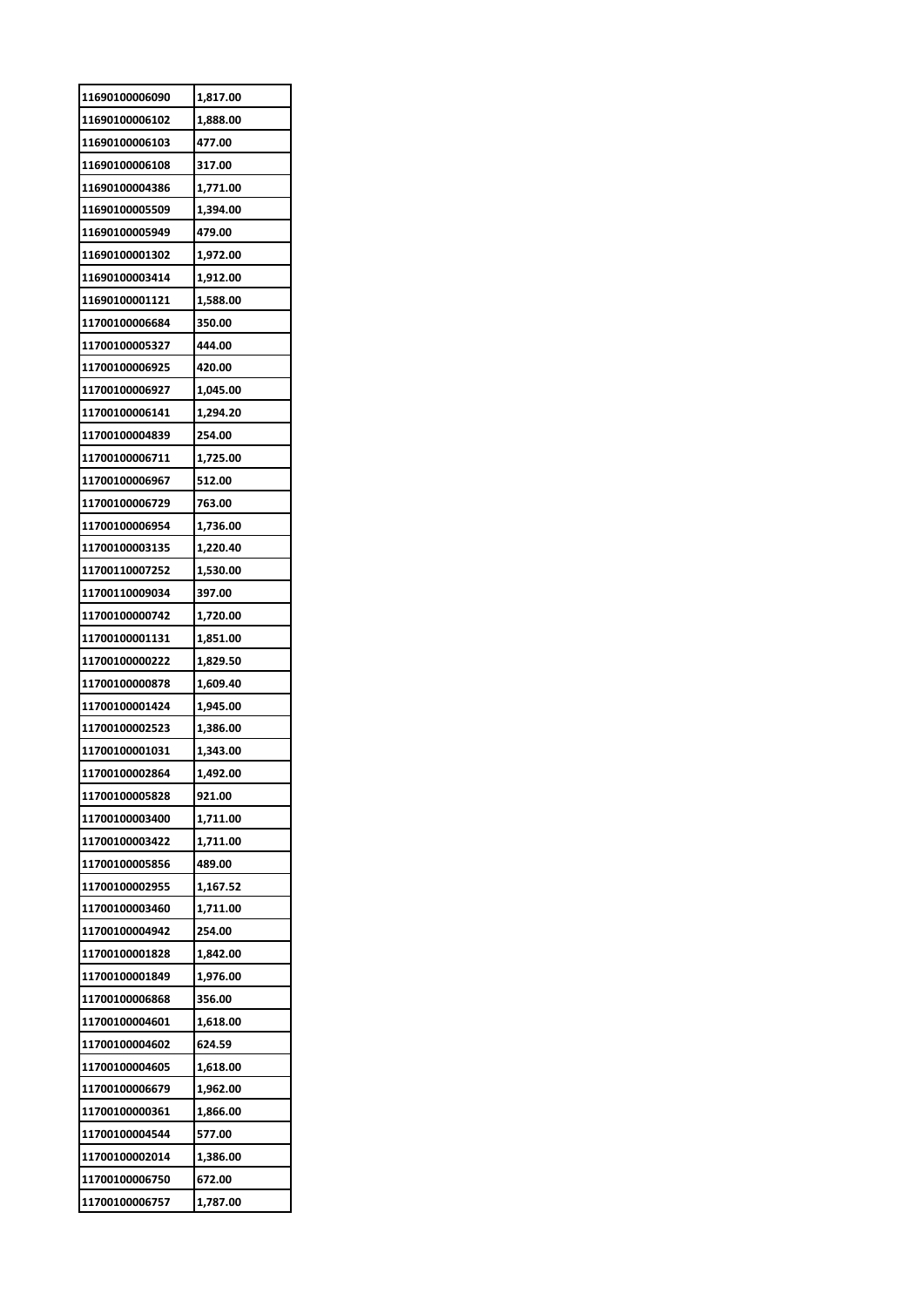| 11700100006758 | 700.00   |
|----------------|----------|
| 11700100003042 | 1,285.40 |
| 11700100006971 | 1,510.00 |
| 11700100000073 | 1,389.40 |
| 11700100000726 | 1,271.40 |
| 11700100006598 | 1,532.00 |
| 11700100000433 | 1,916.00 |
| 11700100002243 | 1,306.00 |
| 11700100002251 | 1,384.00 |
| 11700100001358 | 1,950.00 |
| 11700100000553 | 1,581.00 |
| 11710100001512 | 1,937.00 |
| 11710100001709 | 1,998.00 |
| 11710110013077 | 258.00   |
| 11710110012485 | 262.00   |
| 11710100001412 | 1,927.00 |
| 11710100002506 | 1,817.00 |
| 11710100002084 | 1,550.00 |
| 11710100001055 | 1,777.00 |
| 11710100007408 | 646.00   |
| 11710100004236 | 587.00   |
| 11710100004645 | 1,955.00 |
| 11710100004253 | 475.00   |
| 11710100004873 | 710.00   |
| 11710100007533 | 265.00   |
| 11710100004884 | 710.00   |
| 11710100007556 | 1,017.00 |
| 11710100004870 | 710.00   |
| 11710100004975 | 1,018.00 |
| 11710100007530 | 308.00   |
| 11710100007531 | 307.00   |
| 11710100004766 | 377.00   |
| 11710100005216 | 420.00   |
| 11710100005219 | 287.00   |
| 11710100006325 | 490.00   |
| 11710100003827 | 1,193.00 |
| 11710100005039 | 710.00   |
| 11710100005497 | 269.00   |
| 11710100006266 | 252.00   |
| 11710100006469 | 313.00   |
| 11710100007559 | 1,068.00 |
| 11710100007560 | 517.00   |
| 11710100002609 | 1,980.00 |
| 11710100004596 | 1,944.00 |
| 11710100005715 | 996.00   |
| 11710100006765 | 945.01   |
| 11710100003854 | 1,399.00 |
| 11710100006139 | 767.00   |
| 11710100007473 | 844.00   |
| 11710100007591 | 1,489.00 |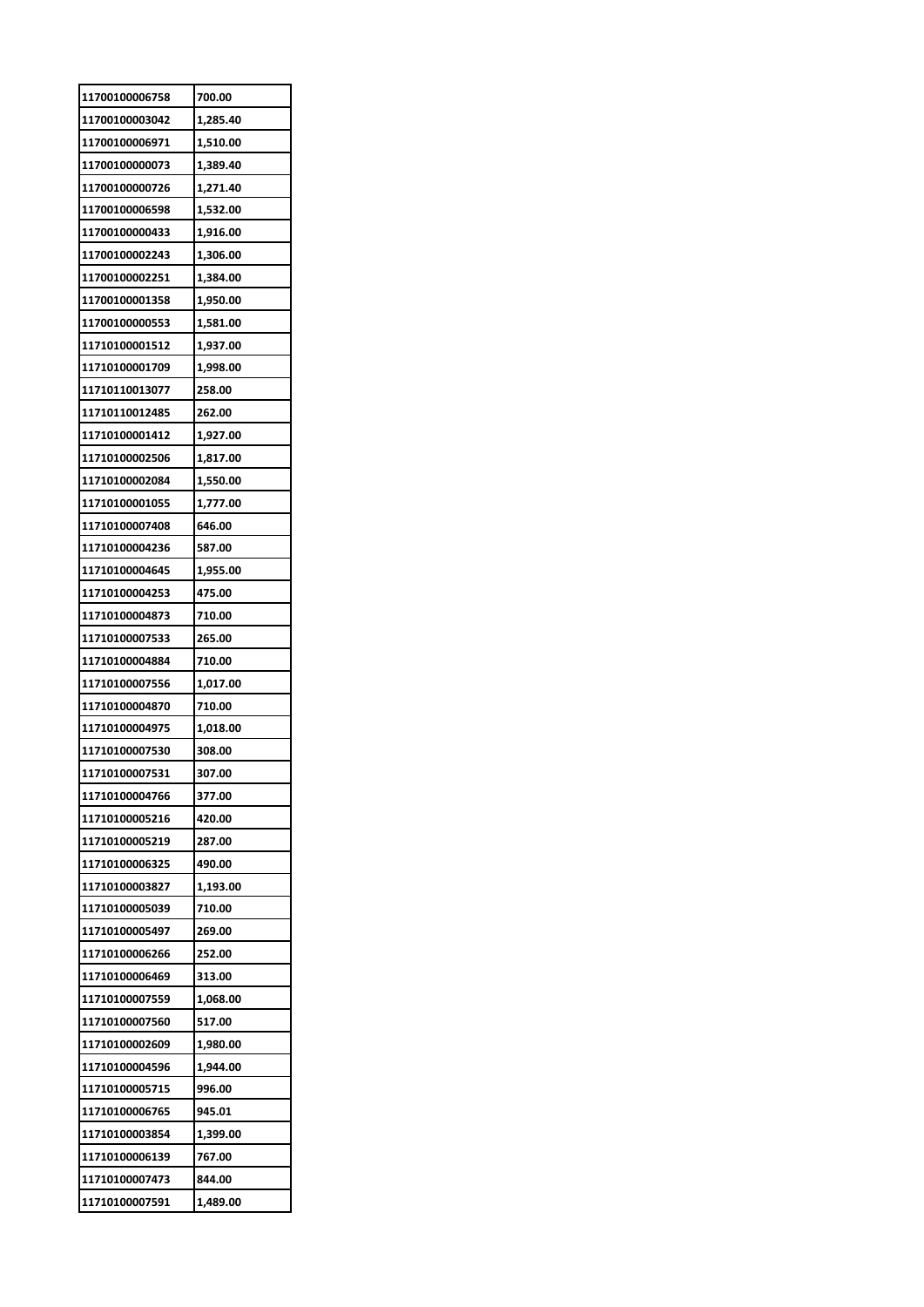| 11720100002955 | 1,591.00 |
|----------------|----------|
| 11720100002958 | 1,590.00 |
| 11720100002959 | 1,590.00 |
| 11720100002965 | 1,590.00 |
| 11720100002968 | 1,590.00 |
| 11720100006124 | 1,934.00 |
| 11720100005325 | 1,612.00 |
| 11720100002956 | 1,590.00 |
| 11720100003026 | 1,583.00 |
| 11720100003795 | 1,443.00 |
| 11720100005776 | 1,354.00 |
| 11720110009713 | 1,300.00 |
| 11720110011848 | 365.00   |
| 11720100005442 | 578.00   |
| 11720100004157 | 527.00   |
| 11720100002984 | 1,916.00 |
| 11720100004340 | 845.00   |
| 11720100004348 | 329.00   |
| 11720100001187 | 1,585.00 |
| 11720100004398 | 601.00   |
| 11720100002952 | 1,593.00 |
| 11720100002969 | 1,590.00 |
| 11720100002975 | 1,590.00 |
| 11720100002982 | 1,588.00 |
| 11720100004192 | 843.00   |
| 11720100004203 | 1,412.00 |
| 11720100001476 | 1,967.00 |
| 11720100001722 | 1,965.77 |
| 11720100004239 | 843.00   |
| 11730100002727 | 1,853.00 |
| 11730100004834 | 731.00   |
| 11730110009560 | 1,428.00 |
| 11730110009744 | 497.00   |
| 11730100003080 | 1,364.00 |
| 11730100003108 | 1,659.00 |
| 11730100001015 | 1,855.00 |
| 11730100001618 | 1,812.00 |
| 11730100006773 | 298.00   |
| 11730100006696 | 1,950.00 |
| 11730100006826 | 313.00   |
| 11730100006827 | 300.00   |
| 11730100006601 | 1,716.00 |
| 11730100006908 | 693.00   |
| 11730100006915 | 417.00   |
| 11730100006731 | 321.00   |
| 11730100002679 | 1,853.00 |
|                |          |
| 11730100001486 | 1,929.00 |
| 11730100001702 | 1,829.00 |
| 11740100000069 | 1,955.95 |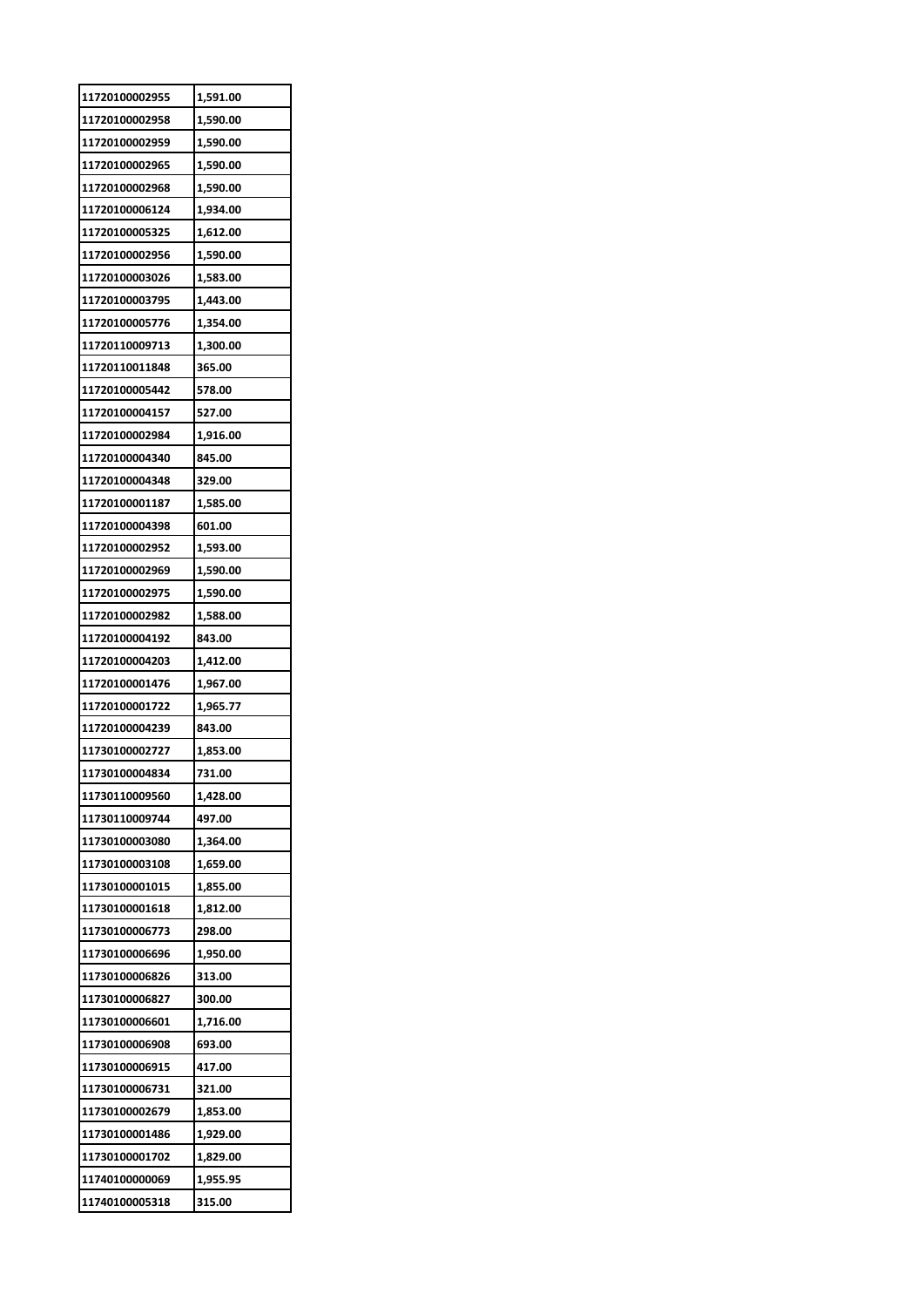| 11740100002366 | 1,809.00 |
|----------------|----------|
| 11740100003449 | 1,857.00 |
| 11740100003638 | 1,906.00 |
| 11740100008454 | 1,756.00 |
| 11740100002717 | 1,412.00 |
| 11740100000670 | 1,955.00 |
| 11740100004103 | 1,523.00 |
| 11740100002055 | 1,439.00 |
| 11740100003734 | 1,346.00 |
| 11740100002614 | 1,885.00 |
| 11740100003068 | 1,978.00 |
| 11740100008372 | 660.00   |
| 11740100004974 | 1,911.00 |
| 11740100001799 | 1,320.00 |
| 11740100008290 | 1,512.00 |
| 11740100008441 | 1,515.00 |
| 11740100008294 | 418.00   |
| 11740100008423 | 1,796.00 |
| 11740100008428 | 1,822.00 |
| 11740100001898 | 1,933.00 |
| 11740100003373 | 1,901.00 |
| 11740100008311 | 297.00   |
| 11740100008140 | 765.00   |
| 11740100008343 | 475.00   |
| 11740100007145 | 1,990.00 |
| 11740100005281 | 381.00   |
| 11740100005283 | 305.00   |
|                |          |
| 11740100005038 | 1,865.00 |
| 11740100003237 | 1,857.00 |
| 11740100003241 | 1,968.00 |
| 11740100001468 | 1,743.00 |
| 11740100002309 | 1,478.00 |
| 11740100000301 | 1,826.55 |
| 11740100002164 | 1,562.00 |
| 11740100008167 | 471.00   |
| 11740100000355 | 1,940.50 |
| 11740100001984 | 1,904.00 |
| 11740100008603 | 248.00   |
| 11740100007294 | 1,392.00 |
| 11740100004877 | 1,923.00 |
| 11740110009263 | 1,542.00 |
| 11740110011538 | 274.00   |
| 11750100003414 | 1,840.00 |
| 11750100004103 | 1,996.00 |
| 11750100005769 | 391.00   |
| 11750100003516 | 1,898.00 |
| 11750100004368 | 1,945.00 |
| 11750100007638 | 378.00   |
| 11750100007228 | 742.00   |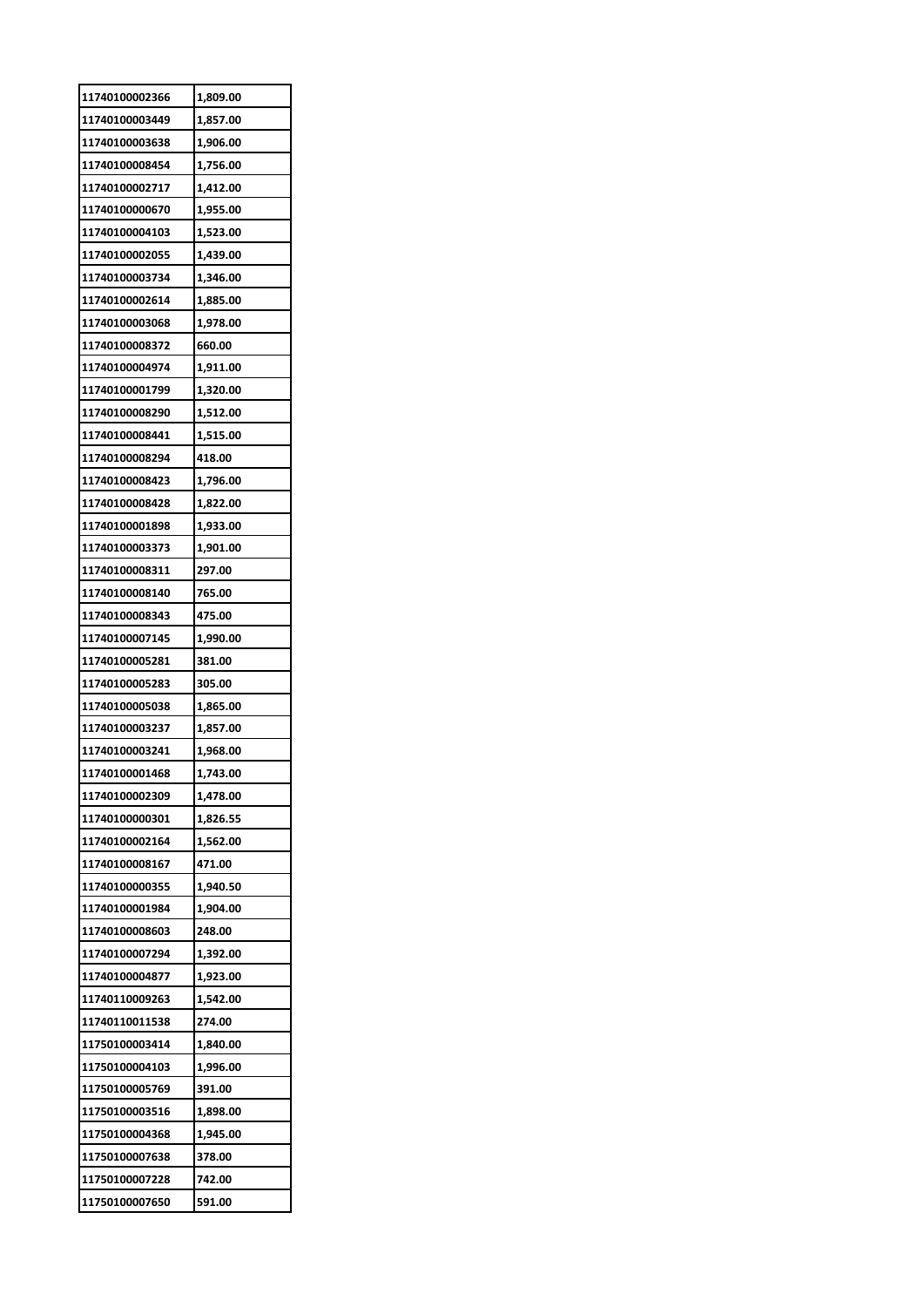| 11750100007651 | 591.00   |
|----------------|----------|
| 11750100005182 | 1,901.00 |
| 11750100007251 | 433.00   |
| 11750100007165 | 308.00   |
| 11750100004720 | 1,421.00 |
| 11750100000459 | 1,343.00 |
| 11750100004679 | 1,755.00 |
| 11750100003413 | 1,380.00 |
| 11750100003859 | 1,915.00 |
| 11750100004743 | 1,361.00 |
| 11750100003246 | 1,861.00 |
| 11750100003154 | 1,756.00 |
| 11750100004569 | 1,930.00 |
| 11750100005785 | 321.00   |
| 11750100003985 | 726.00   |
| 11750100003686 | 1,469.00 |
| 11750100001781 | 1,382.00 |
| 11750100002196 | 1,433.00 |
| 11750100002107 | 1,642.00 |
| 11750100002691 | 391.00   |
| 11750100007170 | 1,140.00 |
| 11750100007543 | 831.00   |
| 11750100007550 | 375.00   |
| 11750100007551 | 376.00   |
| 11750100007389 | 1,146.00 |
| 11750100004912 | 1,578.00 |
| 11750100007599 | 375.00   |
| 11750100003933 | 1,672.00 |
| 11750100001821 | 1,321.00 |
| 11750100002369 | 1,833.00 |
| 11750100002930 | 1,598.00 |
| 11750100001895 | 1,419.76 |
| 11750100003108 | 295.00   |
| 11750100002478 | 1,204.00 |
| 11750100001075 | 2,000.00 |
| 11750100000366 | 1,781.00 |
| 11750100001113 | 1,847.00 |
| 11750100001376 | 1,773.00 |
| 11750100001461 | 1,519.00 |
| 11750100001764 | 1,482.00 |
| 11760110007917 | 1,450.00 |
| 11760100006396 | 256.00   |
| 11760100007034 | 1,484.00 |
| 11760100005492 | 1,284.00 |
| 11760100004622 | 1,861.00 |
| 11760100006536 | 1,903.00 |
| 11760100005706 | 734.00   |
| 11760100002622 | 1,822.00 |
| 11760100001021 | 1,947.00 |
| 11760100001439 | 1,427.00 |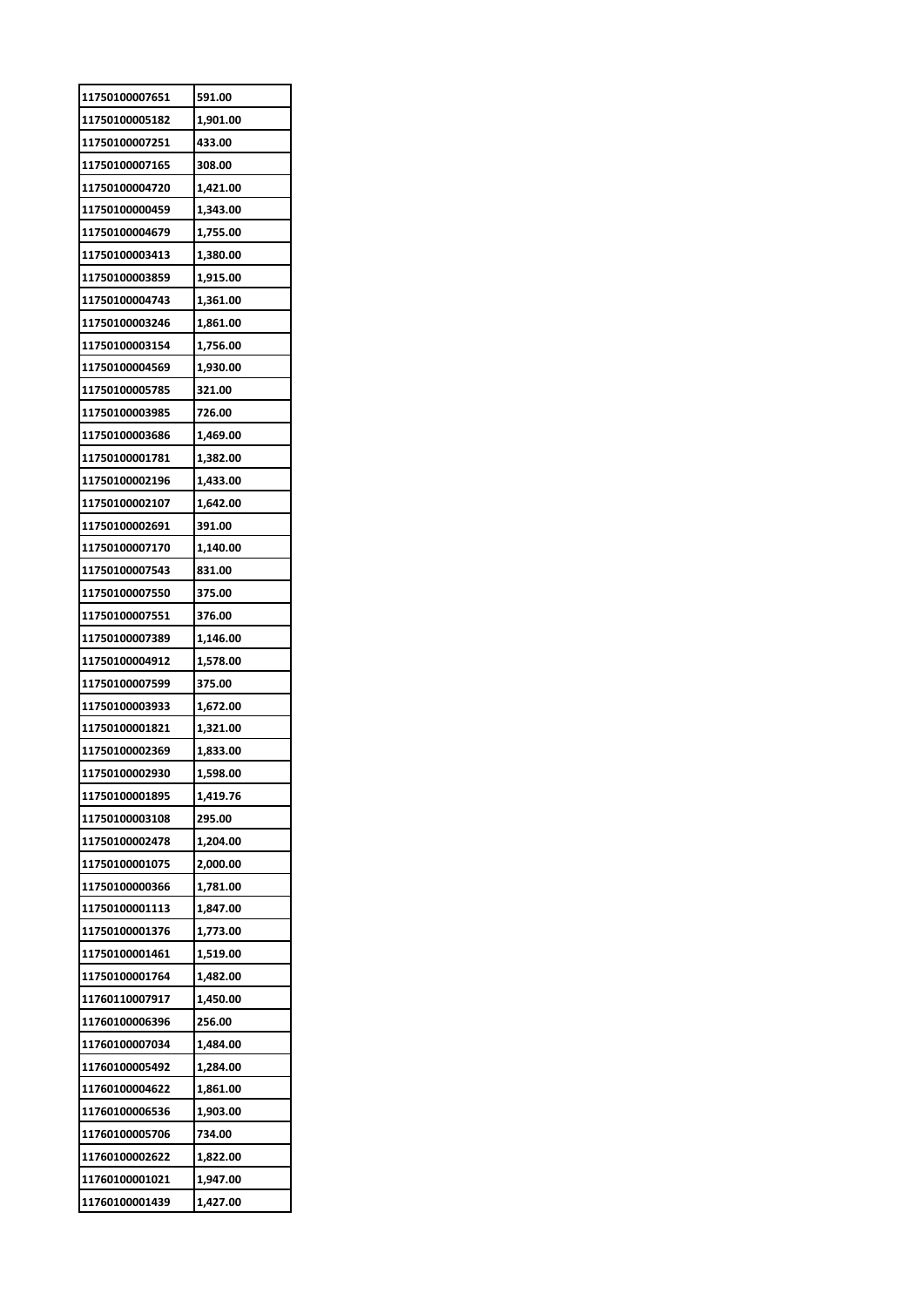| 11760100000536 | 1,281.00 |
|----------------|----------|
| 11760100000547 | 1,310.00 |
| 11760100001324 | 1,904.00 |
| 11760100000933 | 456.00   |
| 11760100004317 | 1,848.52 |
| 11760100005009 | 273.00   |
| 11760100006273 | 451.00   |
| 11760100006941 | 454.00   |
| 11760100006148 | 608.00   |
| 11760100004344 | 1,465.00 |
| 11760100004827 | 1,392.00 |
| 11760100004352 | 1,502.00 |
| 11760100002915 | 1,559.00 |
| 11760100003247 | 1,911.00 |
| 11760100002832 | 1,956.00 |
| 11760100006429 | 1,516.05 |
| 11760100002943 | 1,916.00 |
| 11760100004011 | 1,350.00 |
| 11760100005257 | 1,236.00 |
| 11760100002980 | 1,562.00 |
| 11760100003886 | 1,264.00 |
| 11760100006501 | 1,514.00 |
| 11760100003348 | 1,429.00 |
| 11760100005074 | 337.00   |
| 11760100006882 | 593.00   |
| 11760100006104 | 304.00   |
| 11760100000673 | 1,619.00 |
| 11760100002136 | 1,912.00 |
| 11770100005874 | 551.00   |
| 11770100002188 | 1,642.00 |
| 11770100000671 | 1,401.00 |
| 11770100000141 | 1,852.60 |
| 11770100002238 | 1,863.00 |
| 11770110007214 | 273.00   |
| 11770100003237 | 1,309.00 |
| 11770100002339 | 1,886.00 |
| 11770100005790 | 1,745.00 |
| 11770100003262 | 1,754.00 |
| 11770100002146 | 1,677.00 |
| 11770100002061 | 1,504.00 |
| 11780100001354 | 1,767.00 |
| 11780100000966 | 1,837.00 |
| 11780100000765 | 1,956.00 |
| 11780110003742 | 1,326.00 |
| 11780100003603 | 361.00   |
| 11780100001556 | 1,479.00 |
| 11780100003147 | 256.00   |
| 11780100003639 | 854.00   |
|                |          |
| 11780100003667 | 856.00   |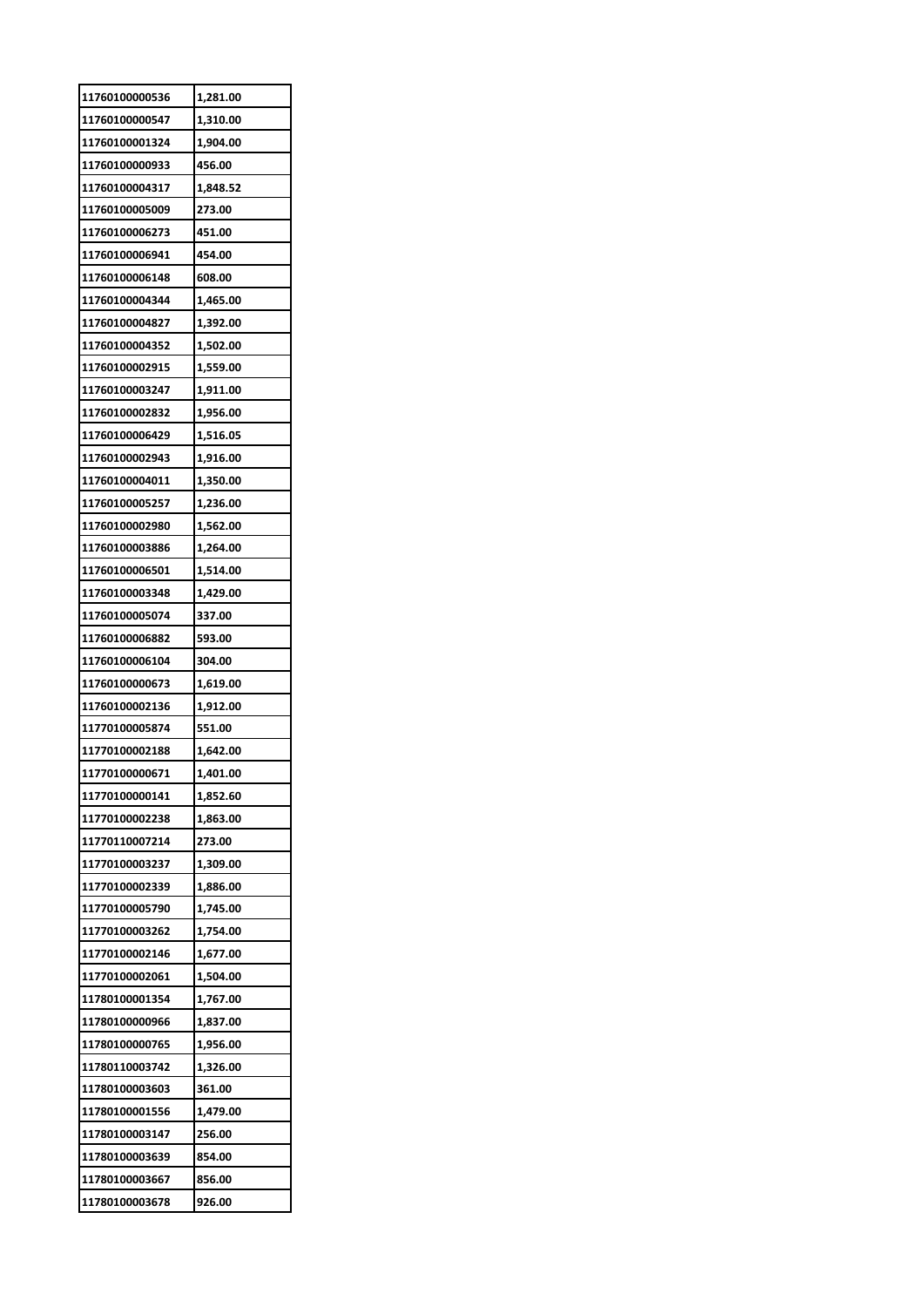| 11780100003679 | 729.00   |
|----------------|----------|
| 11780100003690 | 474.00   |
| 11780100003694 | 1,651.00 |
| 11780100003718 | 469.00   |
| 11780100003502 | 1,556.00 |
| 11780100002261 | 1,922.00 |
| 11780100002145 | 1,827.00 |
| 11780100003559 | 807.00   |
| 11780100003582 | 398.00   |
| 11780100000826 | 1,527.00 |
| 11780100001258 | 1,587.00 |
| 11780100001269 | 1,847.00 |
| 11790100005978 | 601.00   |
| 11790100005982 | 289.00   |
| 11790100003655 | 261.00   |
| 11790100005990 | 288.00   |
| 11790100003453 | 772.00   |
| 11790100003456 | 603.00   |
| 11790110006378 | 1,397.00 |
| 11790100004422 | 328.00   |
| 11790100004426 | 390.00   |
| 11790100003389 | 614.00   |
| 11790100003390 | 334.00   |
| 11790100003396 | 614.00   |
| 11790100003397 | 357.00   |
| 11790100004440 | 288.00   |
| 11790100005946 | 391.00   |
| 11790100003399 | 302.00   |
| 11790100003405 | 605.00   |
| 11790100003406 | 609.00   |
| 11790100003409 | 465.00   |
| 11790100003410 | 612.00   |
| 11790100003411 | 612.00   |
| 11790100000867 | 1,911.00 |
| 11790100001109 | 1,844.00 |
| 11790100005022 | 678.00   |
| 11790100005239 | 588.00   |
| 11790100004630 | 1,503.00 |
| 11790100005966 | 1,742.00 |
| 11790100003425 | 842.00   |
| 11790100003430 | 689.00   |
| 11790100004053 | 281.00   |
| 11790100004473 | 294.00   |
| 11790100006181 | 909.00   |
| 11790100006183 | 623.00   |
| 11790100003526 | 573.00   |
| 11790100004157 | 803.00   |
| 11790100004355 | 249.00   |
| 11790100004360 | 355.00   |
| 11790100004363 | 249.00   |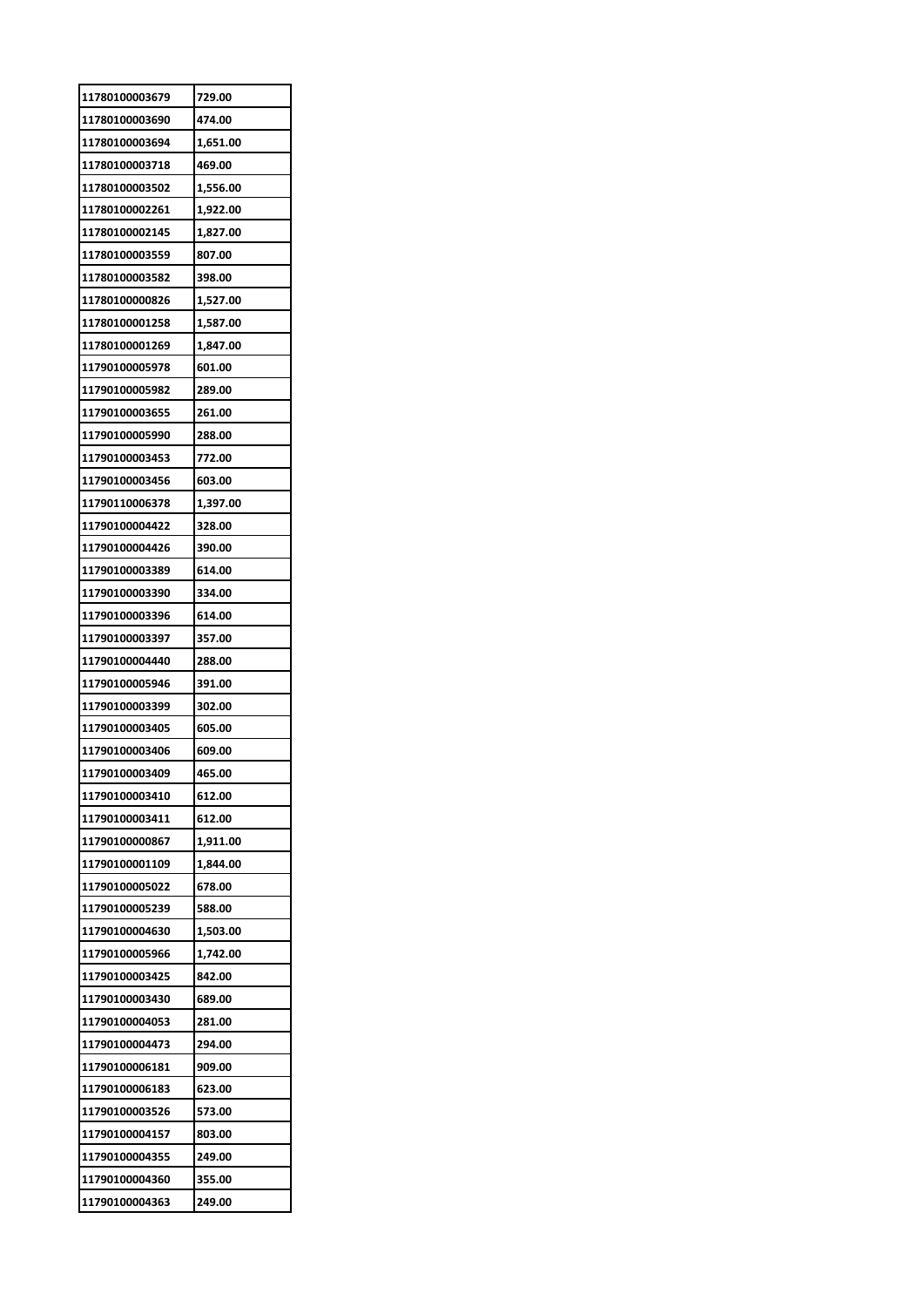| 11790100004365 | 249.00   |
|----------------|----------|
| 11790100001880 | 1,733.00 |
| 11790100006186 | 668.00   |
| 11790100004369 | 611.00   |
| 11790100006201 | 1,414.00 |
| 11790100003552 | 663.00   |
| 11790100005507 | 1,318.00 |
| 11790100003477 | 489.00   |
| 11790100004105 | 1,241.00 |
| 11790100004533 | 254.00   |
| 11790100003573 | 769.00   |
| 11790100004416 | 258.00   |
| 11790100006237 | 692.00   |
| 11790100004215 | 275.00   |
| 11790100004216 | 876.00   |
| 11790100004380 | 706.00   |
| 11790100004390 | 501.00   |
| 11790100004589 | 1,619.00 |
|                |          |
| 11790100003559 | 258.00   |
| 11790100005828 | 1,715.00 |
| 11790100004451 | 857.00   |
| 11790100003413 | 345.00   |
| 11790100003418 | 612.00   |
| 11790100003419 | 465.00   |
| 11790100003420 | 465.00   |
| 11790100003421 | 465.00   |
| 11790100003422 | 465.00   |
| 11790100003424 | 465.00   |
| 11790100003836 | 294.00   |
| 11790100004050 | 389.00   |
| 11790100004465 | 390.00   |
| 11790100004545 | 420.00   |
| 11790100004546 | 806.00   |
| 11790100006171 | 251.00   |
| 11790100004142 | 288.00   |
| 11790100004349 | 258.00   |
| 11800100005881 | 1,424.00 |
| 11800100005263 | 1,687.00 |
| 11800100006309 | 632.00   |
| 11800100006515 | 491.00   |
| 11800100003656 | 1,580.00 |
| 11800100003860 | 1,913.00 |
| 11800100005748 | 1,912.00 |
| 11800100006372 | 608.00   |
| 11800100003455 | 1,967.00 |
| 11800100003877 | 1,839.00 |
| 11800100006390 | 563.50   |
| 11800100003694 | 1,863.00 |
| 11800100003904 |          |
|                | 1,830.00 |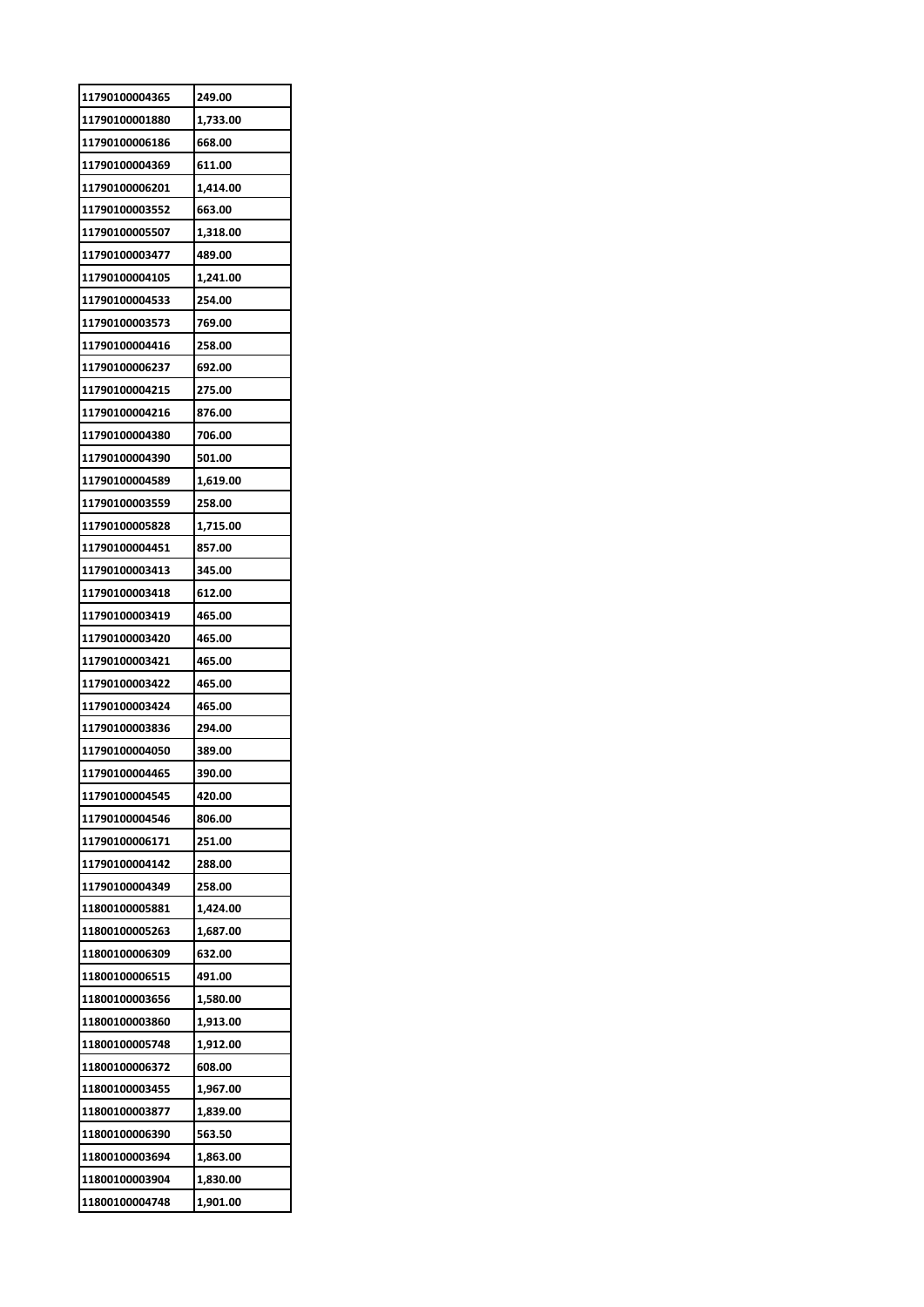| 11800100005165                   | 1,876.00             |
|----------------------------------|----------------------|
| 11800100005577                   | 1,346.00             |
| 11800100006627                   | 378.00               |
| 11800110009386                   | 1,709.00             |
| 11800110010186                   | 1,949.00             |
| 11800100008599                   | 1,931.00             |
| 11800100006986                   | 803.00               |
| 11800100008812                   | 1,541.00             |
| 11800100008819                   | 1,603.00             |
| 11800100006995                   | 399.00               |
| 11800100008824                   | 992.00               |
| 11800100008828                   | 1,005.00             |
| 11800100008829                   | 391.00               |
| 11800100008831                   | 822.00               |
| 11800100007164                   | 401.00               |
| 11800100008845                   | 414.00               |
| 11800100007398                   | 285.00               |
| 11800100006226                   | 843.00               |
| 11800100003528                   | 1,796.00             |
| 11800100004574                   |                      |
| 11800100005407                   | 1,563.00<br>1,613.00 |
| 11800100006459                   | 1,996.50             |
| 11800100003349                   | 1,749.00             |
|                                  |                      |
| 11800100003963<br>11800100006285 | 1,825.00             |
| 11800100006488                   | 433.00               |
|                                  | 393.00               |
| 11800100003579                   | 1,863.00             |
| 11800100008901                   | 647.00               |
| 11800100008916                   | 694.00               |
| 11800100006687                   | 1,664.00             |
| 11800100006887                   | 393.50               |
| 11800100007270                   | 562.00               |
| 11800100008930                   | 492.00               |
| 11800100007286                   | 928.00               |
| 11800100007290                   | 769.00               |
| 11800100007497                   | 1,578.00             |
| 11800100008530                   | 1,532.00             |
| 11800100001616                   | 1,695.00             |
| 11800100001623                   | 1,632.00             |
| 11800100006133                   | 542.00               |
| 11800100006919                   | 293.00               |
| 11800100007097                   | 1,994.00             |
| 11800100007100                   | 588.00               |
| 11800100007541                   | 285.00               |
| 11800100008789                   | 693.00               |
| 11800100008791                   | 1,024.00             |
| 11800100008796                   | 936.00               |
| 11800100002145                   | 1,967.00             |
| 11800100002533                   | 1,464.00             |
| 11800100002775                   | 1,817.00             |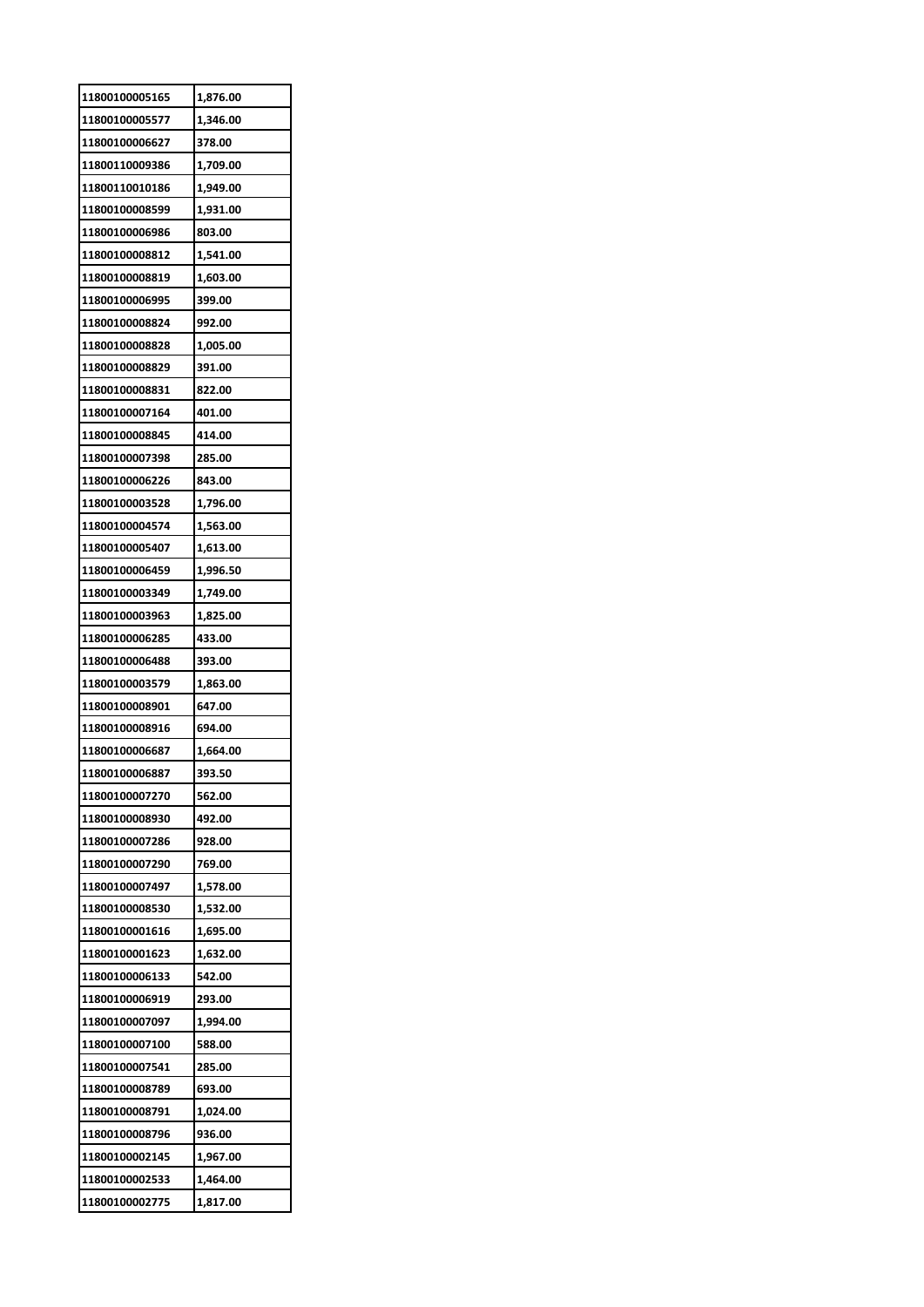| 11800100008848 | 1,008.00 |
|----------------|----------|
| 11800100008855 | 807.00   |
| 11800100006823 | 1,379.00 |
| 11800100007422 | 669.00   |
| 11800100007208 | 711.00   |
| 11800100001575 | 1,818.00 |
| 11800100007428 | 1,983.00 |
| 11800100007436 | 868.00   |
| 11800100008900 | 1,846.00 |
| 11800100001826 | 1,540.00 |
| 11800100003014 | 1,896.00 |
| 11800100002911 | 1,918.00 |
| 11800100003069 | 1,871.00 |
| 11800100003196 | 1,823.00 |
| 11800100002079 | 1,830.00 |
| 11800100002275 | 1,715.00 |
| 11800100002485 | 1,651.00 |
| 11800100000799 | 1,502.00 |
| 11800100001310 | 1,429.00 |
| 11800100001533 | 1,644.00 |
| 11800100001743 | 1,962.00 |
| 11800100000525 | 1,417.00 |
| 11800100003249 | 1,842.00 |
| 11800100002302 | 1,463.00 |
| 11810100002847 | 1,654.00 |
| 11810100002848 | 1,834.00 |
| 11810100002849 | 1,654.00 |
| 11810100005109 | 414.00   |
| 11810100005111 | 896.50   |
| 11810110007818 | 628.00   |
| 11810110006781 | 1,499.00 |
| 11810100001157 | 1,336.00 |
| 11810100003415 | 1,654.00 |
| 11810100000969 | 1,975.00 |
| 11810100001821 | 1,847.00 |
| 11810100002240 | 1,966.39 |
| 11810100003653 | 1,354.00 |
| 11810100001470 | 1,367.00 |
| 11810100003215 | 1,520.00 |
| 11810100002142 | 1,865.00 |
| 11810100003779 | 1,393.00 |
| 11810100001343 | 1,947.00 |
| 11810100000927 | 1,990.00 |
| 11810100001495 | 1,700.00 |
| 11810100001075 | 1,392.00 |
| 11810100001522 | 1,937.00 |
| 11810100003950 | 1,413.00 |
| 11810100001094 | 1,854.00 |
| 11810100001736 | 1,896.00 |
| 11810100001542 | 1,838.00 |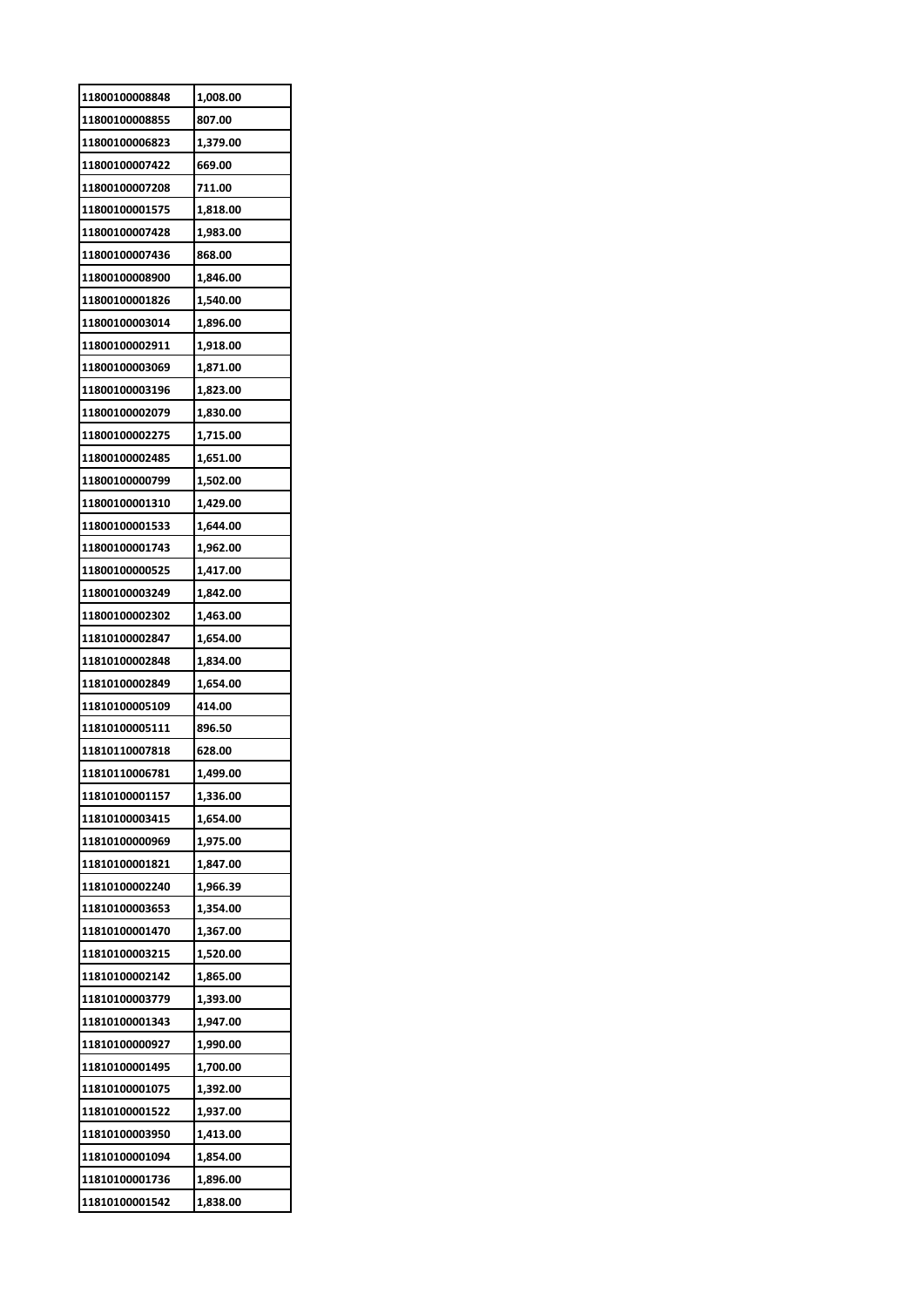| 11810100001544 | 1,812.00 |
|----------------|----------|
| 11810100001545 | 1,768.00 |
| 11810100005175 | 1,679.00 |
| 11810100002542 | 1,824.55 |
| 11810100002563 | 1,810.00 |
| 11820100002002 | 1,853.00 |
| 11820100002961 | 1,718.00 |
| 11820100002966 | 1,825.00 |
| 11820100002968 | 1,816.00 |
| 11820100003346 | 1,687.00 |
| 11820100001158 | 1,809.00 |
| 11820100002118 | 1,390.00 |
| 11820100002493 | 386.00   |
| 11820100001167 | 1,854.00 |
| 11820100001357 | 1,469.00 |
| 11820110007603 | 275.00   |
| 11820110009034 | 271.00   |
| 11820110009041 | 271.00   |
| 11820100002512 | 1,736.00 |
| 11820100001556 | 1,905.00 |
| 11820100002707 | 1,360.00 |
| 11820100002169 | 1,838.00 |
| 11820100002376 | 1,816.00 |
| 11820100003149 | 1,499.00 |
| 11820100004294 | 1,407.00 |
| 11820100005412 | 676.00   |
| 11820100001878 | 1,936.00 |
| 11820100001498 | 1,976.00 |
| 11820100003040 | 1,603.00 |
| 11820100004215 | 1,154.52 |
| 11820100003938 | 1,521.00 |
| 11820100003937 | 1,914.00 |
| 11820100000844 | 1,806.00 |
| 11820100004616 | 298.00   |
| 11820100004515 | 408.00   |
| 11820100004514 | 291.00   |
| 11820100004513 | 271.00   |
| 11820100004511 | 406.50   |
| 11820100004614 | 248.00   |
| 11820100004508 | 1,974.00 |
| 11820100004424 | 503.00   |
| 11820100004691 | 558.00   |
| 11820100004504 | 928.00   |
| 11820100004418 | 908.00   |
| 11820100004498 | 688.00   |
| 11820100004416 | 435.01   |
| 11820100004589 | 507.00   |
| 11820100004491 | 279.00   |
| 11820100004411 | 973.00   |
| 11820100004409 | 552.00   |
|                |          |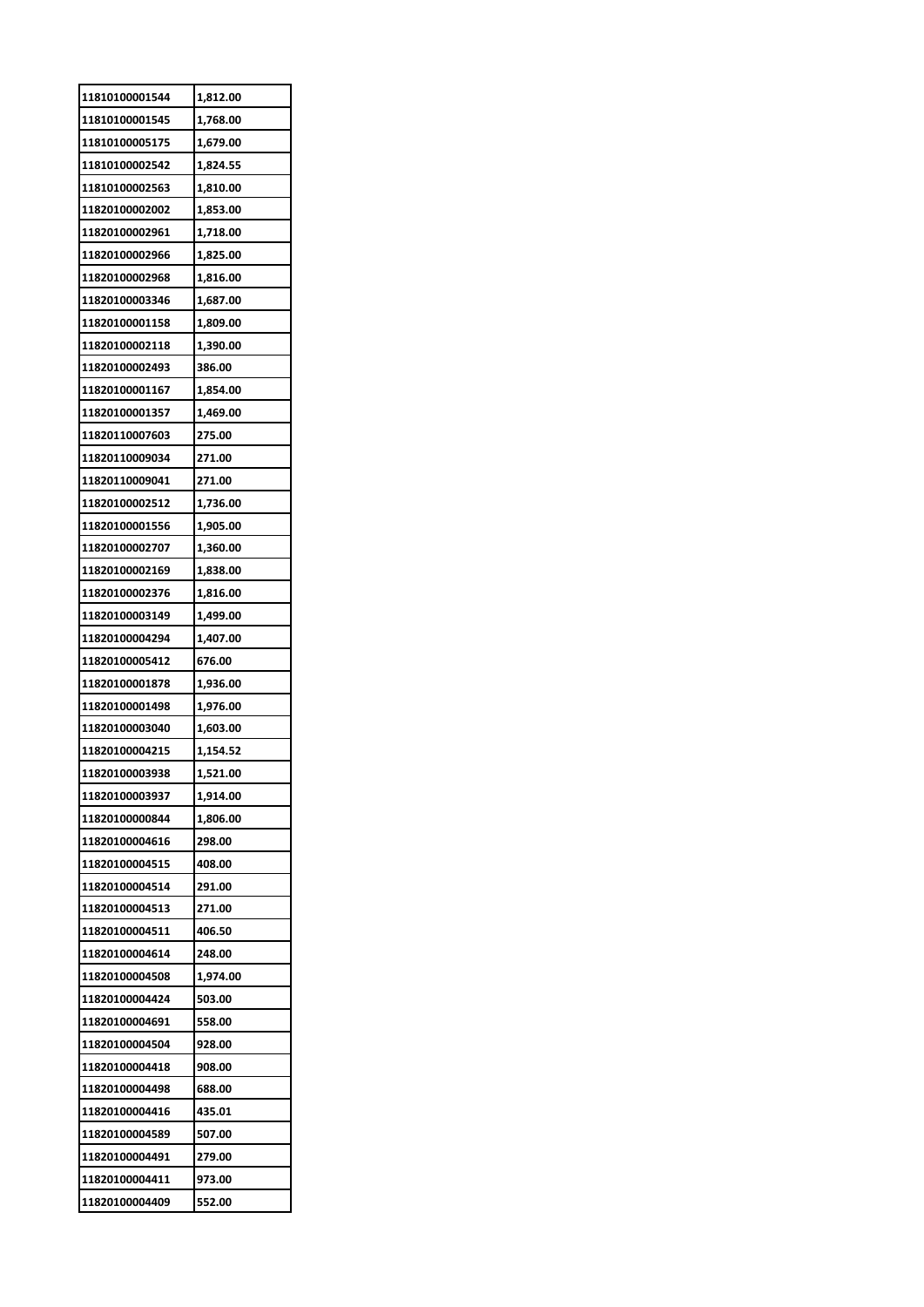| 11820100004408 | 390.00   |
|----------------|----------|
| 11820100004407 | 380.00   |
| 11820100004580 | 1,812.00 |
| 11820100004405 | 345.00   |
| 11820100004639 | 775.00   |
| 11820100004362 | 458.00   |
| 11820100005470 | 520.00   |
| 11820100004633 | 277.00   |
| 11820100004632 | 733.00   |
| 11820100004631 | 495.00   |
| 11820100004537 | 660.00   |
| 11820100004530 | 439.00   |
| 11820100004357 | 261.00   |
| 11820100004714 | 631.00   |
| 11820100004627 | 296.00   |
| 11820100004521 | 360.50   |
| 11820100005558 | 520.00   |
| 11820100004619 | 384.00   |
| 11820100004519 | 631.00   |
| 11820100004517 | 359.00   |
| 11820100004516 | 355.00   |
| 11820100004437 | 808.00   |
| 11820100004433 | 844.25   |
| 11820100004571 | 961.00   |
| 11820100004569 | 932.00   |
| 11820100004478 | 709.00   |
| 11820100004474 | 495.00   |
| 11820100004393 | 667.00   |
| 11820100004661 | 332.00   |
| 11820100004660 | 596.00   |
| 11820100004656 | 461.00   |
| 11820100004566 | 261.00   |
| 11820100004385 | 887.00   |
| 11820100004655 | 258.00   |
| 11820100004559 | 252.00   |
| 11820100004465 | 915.00   |
| 11820100004382 | 363.00   |
| 11820100004371 | 247.00   |
| 11820100004645 | 290.00   |
| 11820100004642 | 1,116.00 |
| 11820100004454 | 467.00   |
| 11830100004321 | 1,851.00 |
| 11830100001264 | 1,846.00 |
| 11830100001466 | 1,884.00 |
| 11830100001277 | 1,643.00 |
| 11830100002251 | 1,870.00 |
| 11830100002280 | 1,877.00 |
| 11830100002477 | 1,915.00 |
| 11830100001759 | 1,837.00 |
| 11830100002139 | 1,710.00 |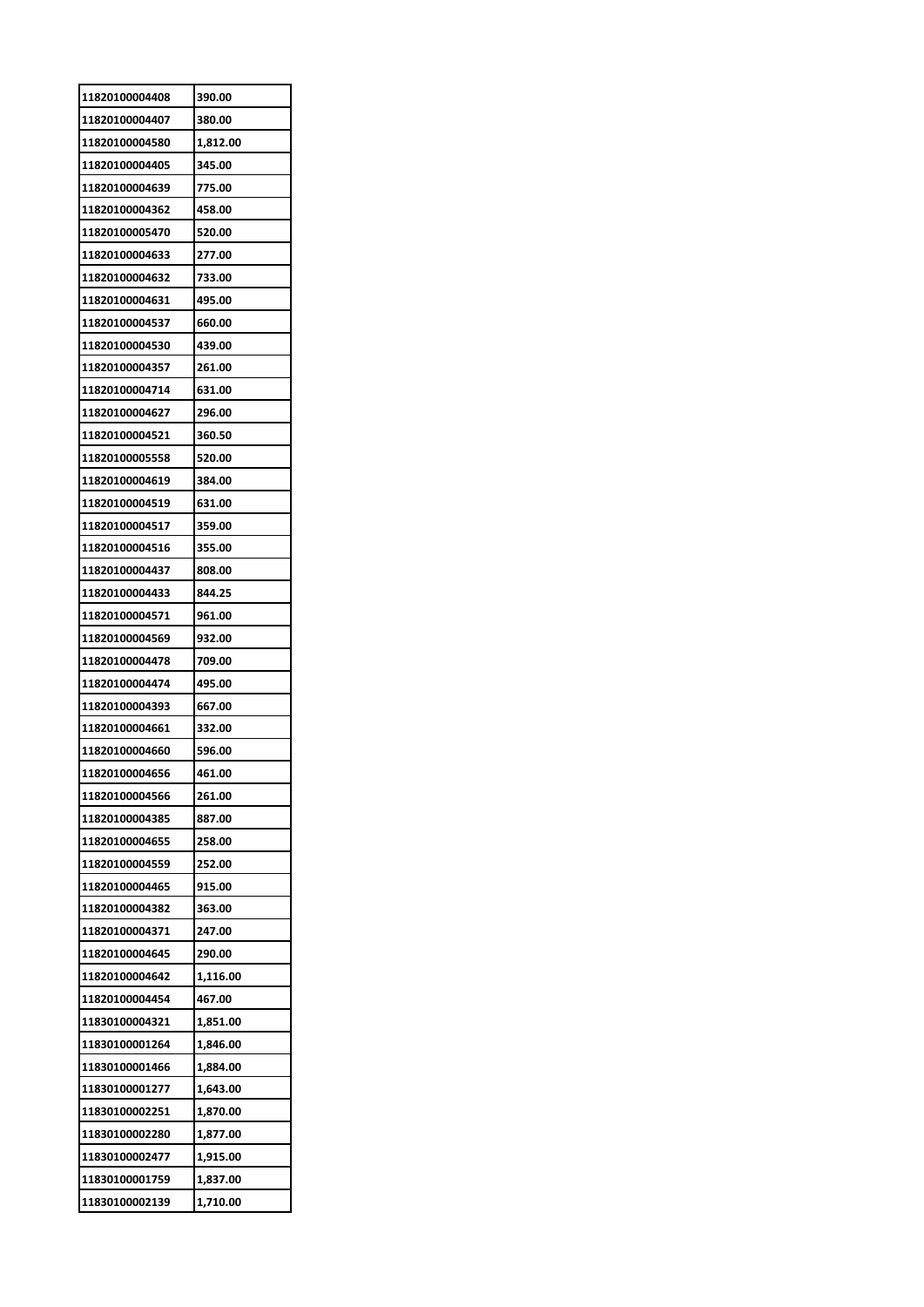| 11830100001570 | 1,852.00 |
|----------------|----------|
| 11830100002907 | 297.00   |
| 11830100002191 | 1,512.00 |
| 11830100002586 | 1,998.00 |
| 11830100000124 | 1,849.00 |
| 11830100001632 | 1,940.00 |
| 11830100003168 | 1,957.00 |
| 11830100005044 | 1,449.00 |
| 11830100005053 | 1,449.00 |
| 11830100005249 | 1,709.00 |
| 11830100004262 | 1,833.00 |
| 11830100005293 | 1,497.00 |
| 11830100003448 | 849.47   |
| 11830100004515 | 1,865.00 |
| 11830100004761 | 1,906.00 |
| 11830100006777 | 890.00   |
| 11830100007409 | 1,346.00 |
| 11830100006870 | 540.00   |
| 11830100007729 | 652.00   |
| 11830100007713 | 961.00   |
| 11830100007626 | 1,825.00 |
| 11830110007825 | 1,688.00 |
| 11830110008266 | 1,123.52 |
| 11830110008075 | 1,366.00 |
| 11840100001134 | 1,397.00 |
| 11840100000697 | 1,998.00 |
| 11840100001962 | 1,959.00 |
| 11840100001594 | 1,816.00 |
| 11840100003413 | 459.00   |
| 11840110006606 | 1,357.00 |
| 11840100003525 | 306.00   |
| 11840100003527 | 556.00   |
| 11840100004486 | 426.00   |
| 11840100005032 | 358.50   |
| 11840100005088 | 276.00   |
| 11840100001669 | 1,816.00 |
| 11840100002266 | 1,440.00 |
| 11840100002698 | 1,319.00 |
| 11840100004101 | 455.00   |
| 11840100001275 | 1,807.00 |
| 11840100002278 | 1,376.00 |
| 11840100005647 | 855.00   |
| 11840100005828 | 1,558.50 |
| 11840100003333 | 313.00   |
| 11840100003336 | 313.00   |
| 11840100003343 | 313.00   |
| 11840100000889 | 1,851.00 |
| 11840100006287 | 926.00   |
| 11840100006244 | 1,004.00 |
| 11840100003460 | 1,958.00 |
|                |          |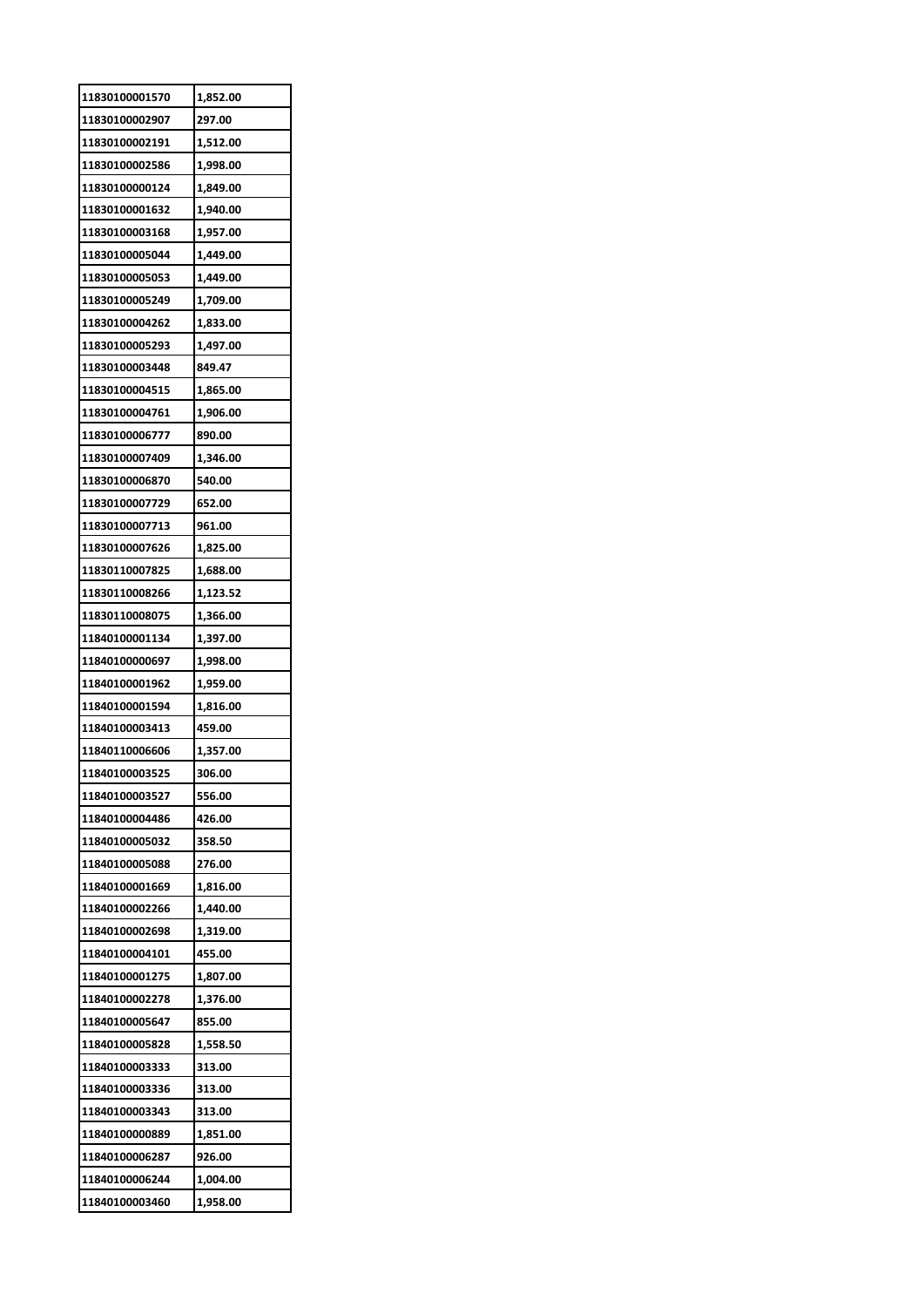| 11840100003513 | 404.00   |
|----------------|----------|
| 11840100001404 | 1,662.00 |
| 11840100003532 | 310.00   |
| 11840100003535 | 301.00   |
| 11840100004008 | 1,349.00 |
| 11840100002940 | 1,398.00 |
| 11840100001799 | 1,661.00 |
| 11840100002958 | 1,403.00 |
| 11840100005835 | 515.00   |
| 11850100003704 | 664.00   |
| 11850100003713 | 669.00   |
| 11850100004667 | 1,515.00 |
| 11850100005165 | 380.00   |
| 11850100004489 | 1,367.00 |
| 11850100004033 | 403.00   |
| 11850100002198 | 1,715.00 |
| 11850100002957 | 1,509.00 |
| 11850110007252 | 363.00   |
| 11850100001385 | 1,847.00 |
| 11850100000992 | 1,602.00 |
| 11850100001000 | 1,635.00 |
| 11850100001413 | 1,898.00 |
| 11850100003038 | 1,901.00 |
| 11850100002421 | 1,706.00 |
| 11850100002261 | 1,963.00 |
| 11850100002869 | 1,991.00 |
| 11850100003458 | 1,694.00 |
| 11850100003478 | 1,764.40 |
| 11850100003392 | 1,542.00 |
| 11850100002194 | 1,923.00 |
| 11860100003462 | 1,733.00 |
| 11860100001739 | 1,938.00 |
| 11860100003966 | 897.00   |
| 11860100001251 | 1,795.00 |
| 11860100007455 | 1,857.00 |
| 11860100001276 | 1,704.00 |
| 11860100008482 | 1,716.00 |
| 11860100001459 | 1,764.00 |
| 11860100004047 | 1,894.00 |
| 11860100004553 | 468.00   |
| 11860100003477 | 1,574.00 |
| 11860100006259 | 572.00   |
| 11860100001918 | 1,634.00 |
| 11860100000233 | 1,302.00 |
| 11860100000649 | 1,116.85 |
| 11860100003100 | 1,935.44 |
| 11860100001439 | 1,952.00 |
| 11860100001485 | 1,840.00 |
| 11860100003959 | 1,894.00 |
| 11860100002016 | 1,823.00 |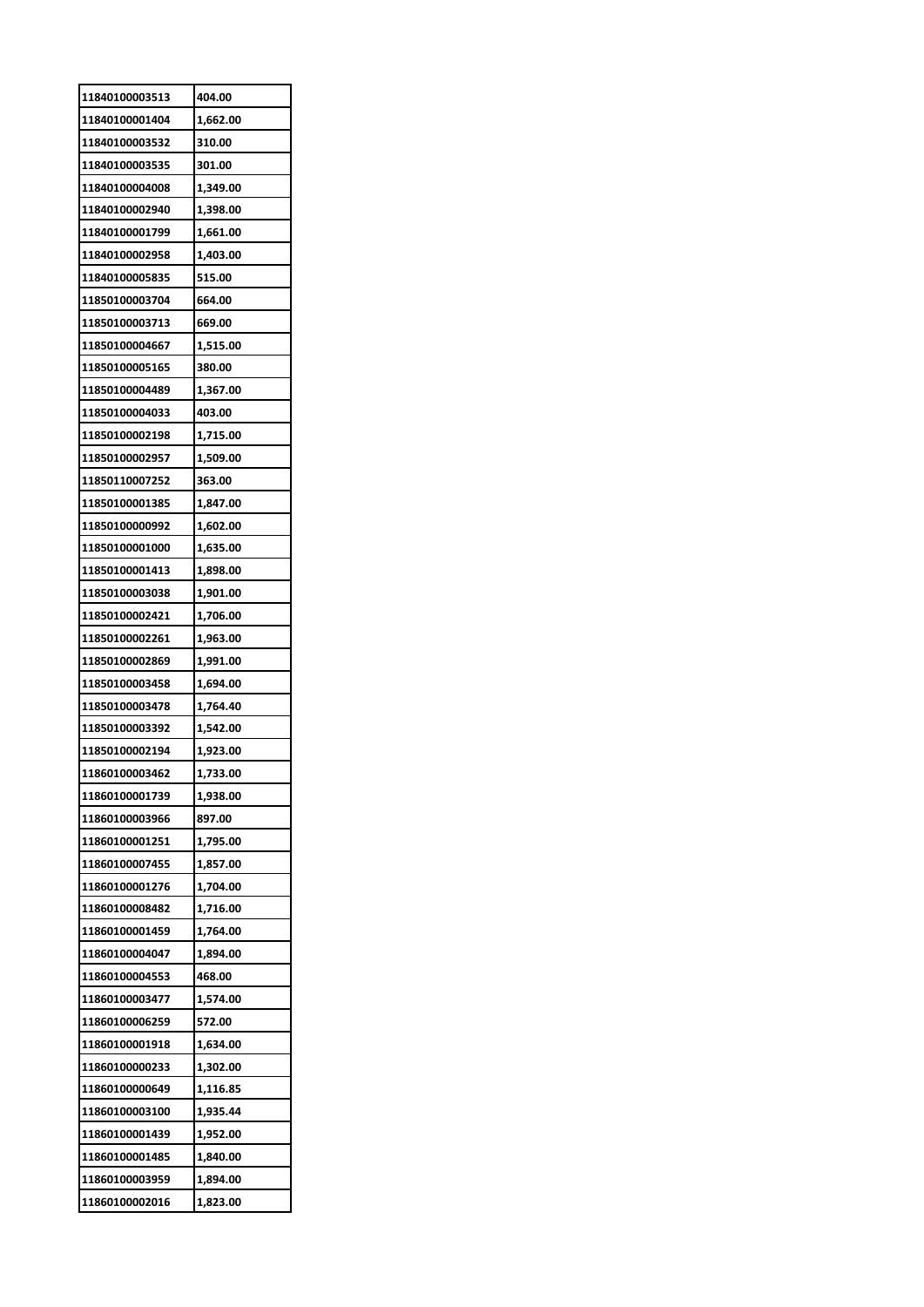| 11860100001180 | 1,824.00 |
|----------------|----------|
| 11860100004447 | 630.00   |
| 11860100002706 | 1,670.00 |
| 11860100000807 | 1,733.00 |
| 11860100001052 | 1,910.00 |
| 11860100004461 | 272.00   |
| 11860100004529 | 637.00   |
| 11860100002650 | 1,938.00 |
| 11860100001080 | 1,677.00 |
| 11870100001877 | 1,450.00 |
| 11870100002096 | 1,684.00 |
| 11870110004947 | 261.00   |
| 11880100004464 | 288.00   |
| 11880100004475 | 1,917.00 |
| 11880100006499 | 1,343.00 |
| 11880100006044 | 285.00   |
| 11880100006532 | 581.00   |
| 11880100004305 | 1,472.00 |
| 11880100007432 | 654.00   |
| 11880100005975 | 1,857.00 |
| 11880100005503 | 958.00   |
| 11880110008891 | 249.00   |
| 11880110008259 | 275.00   |
| 11880110008266 | 275.00   |
| 11880100002548 | 1,852.00 |
| 11880100007361 | 1,621.00 |
| 11880100003924 | 1,408.00 |
| 11880100001868 | 1,810.00 |
| 11880100007410 | 284.00   |
| 11880100006991 | 1,397.00 |
| 11880100007469 | 605.00   |
| 11880100000375 | 1,870.00 |
| 11880100007481 | 494.00   |
| 11880100005919 | 261.00   |
| 11880100004048 | 1,398.00 |
| 11880100004965 | 1,357.00 |
| 11880100005534 | 281.00   |
| 11880100004452 | 583.00   |
| 11880100007375 | 321.00   |
| 11880100007376 | 336.00   |
| 11880100007377 | 1,008.00 |
| 11880100007387 | 1,860.00 |
| 11880100007388 | 896.00   |
| 11880100007390 | 1,951.00 |
| 11880100007407 | 687.00   |
| 11880100007327 | 319.00   |
| 11880100007333 | 345.00   |
| 11880100007334 | 810.00   |
| 11880100007337 |          |
|                | 817.00   |
| 11880100007343 | 1,948.00 |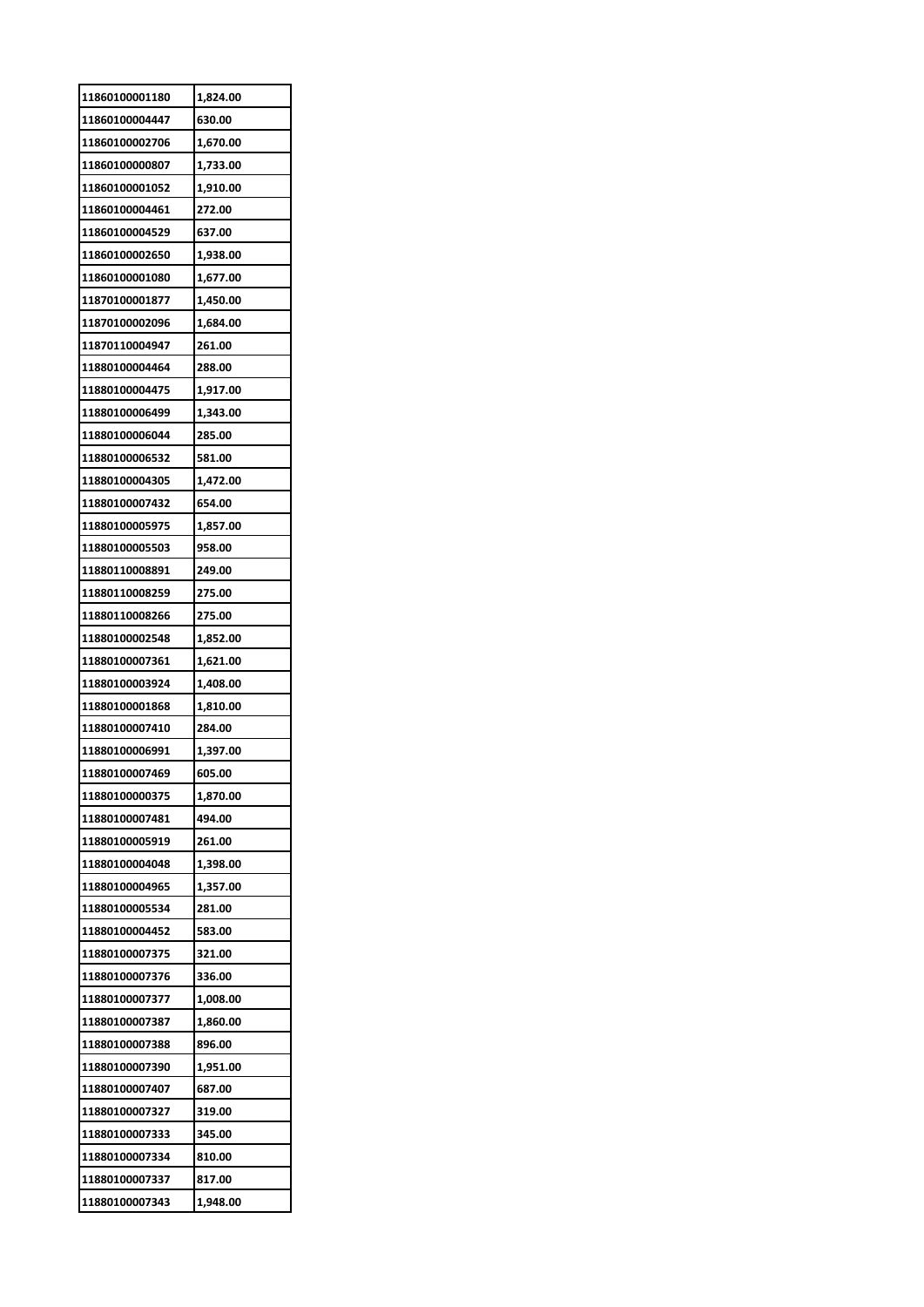| 11880100007383 | 370.00   |
|----------------|----------|
| 11880100007386 | 418.00   |
| 11880100002420 | 1,896.00 |
| 11880100003183 | 1,853.00 |
| 11880100001702 | 1,887.00 |
| 11880100003327 | 1,915.00 |
| 11880100002469 | 1,852.00 |
| 11880100002473 | 1,983.00 |
| 11880100002289 | 1,297.00 |
| 11880100000578 | 1,442.00 |
| 11890100000864 | 1,437.58 |
| 11890100001293 | 1,920.00 |
| 11890110003247 | 637.00   |
| 11890110002950 | 656.00   |
| 11890100001501 | 1,429.00 |
| 11890100000835 | 1,867.00 |
| 11890100000519 | 551.00   |
| 11890100001335 | 1,933.00 |
| 11890100001760 | 1,568.00 |
| 11890100001130 | 1,987.00 |
| 11890100000357 | 1,691.00 |
| 11890100002223 | 1,398.00 |
| 11890100002434 | 1,446.00 |
| 11890100002358 | 595.00   |
| 11900110007375 | 308.00   |
| 11900110006842 | 1,103.00 |
| 11900100001774 | 1,901.00 |
| 11900100002581 | 1,953.00 |
| 11900100000409 | 1,978.00 |
| 11900100002218 | 1,965.00 |
| 11900100000451 | 1,718.00 |
| 11900100005228 | 413.00   |
| 11900100005229 | 413.00   |
| 11900100004875 | 471.00   |
| 11900100003899 | 1,836.00 |
| 11900100001627 | 1,962.00 |
| 11900100002289 | 1,947.00 |
| 11900100002317 | 1,961.00 |
| 11900100003515 | 1,998.00 |
| 11900100001277 | 1,830.00 |
| 11900100004422 | 1,409.00 |
| 11900100004931 | 958.00   |
| 11900100004934 | 614.00   |
| 11900100003467 | 1,934.00 |
| 11900100001547 | 1,943.00 |
| 11900100005119 | 975.00   |
| 11900100005136 | 511.00   |
| 11900100004993 | 1,589.00 |
| 11900100004551 | 1,474.00 |
| 11900100003148 | 1,981.00 |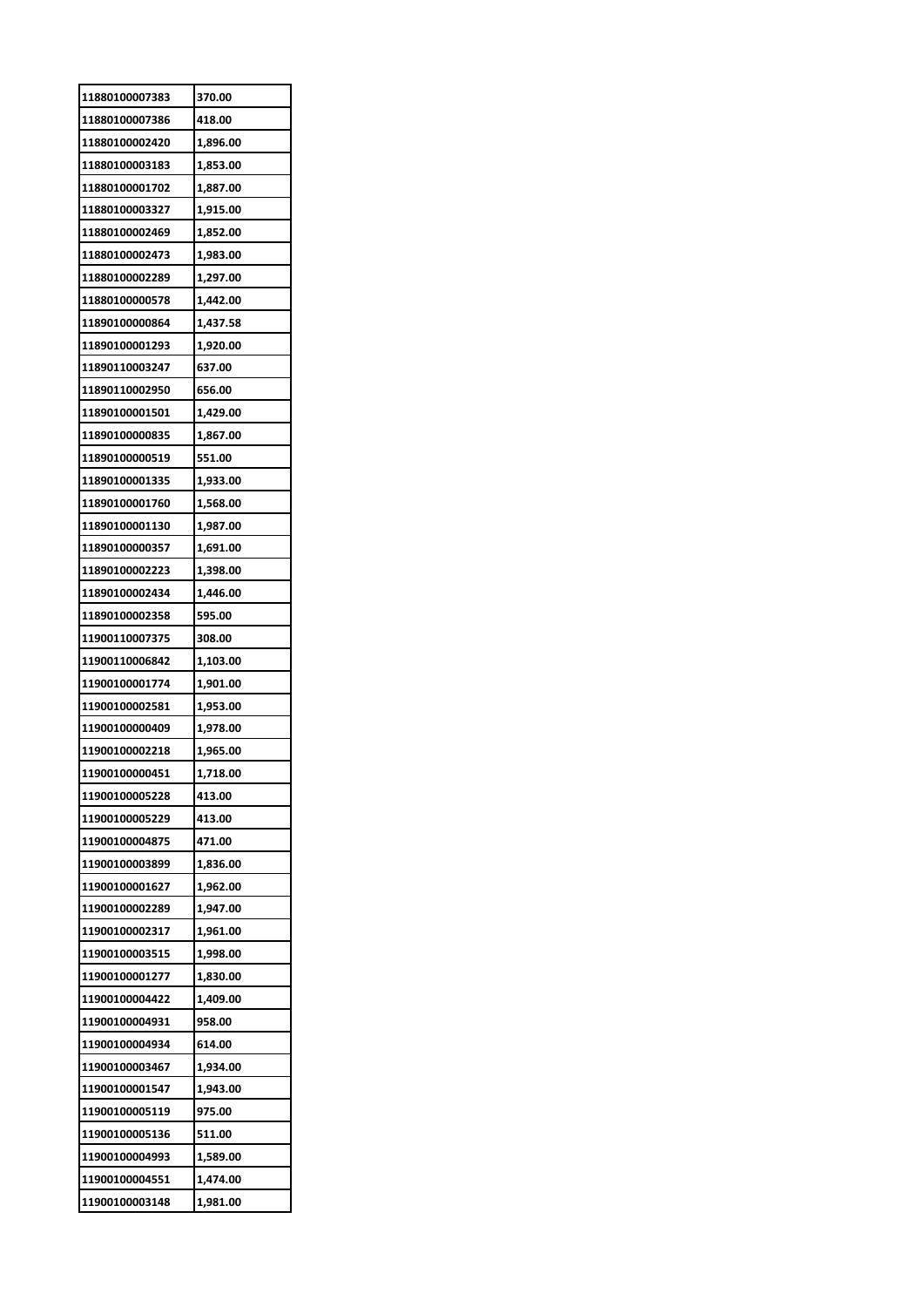| 11900100005021 | 1,700.00 |
|----------------|----------|
| 11900100002796 | 1,512.00 |
| 11900100004872 | 1,028.00 |
| 11900100004906 | 345.00   |
| 11900100003713 | 1,589.00 |
| 11900100001225 | 1,737.00 |
| 11900100001441 | 1,667.00 |
| 11900100001655 | 1,845.00 |
| 11910110009454 | 293.00   |
| 11920100004747 | 246.00   |
| 11920100004673 | 260.00   |
| 11920100003348 | 1,394.00 |
| 11920100004849 | 331.00   |
| 11920100005539 | 663.00   |
| 11920100004308 | 273.00   |
| 11920100005254 | 672.00   |
| 11920100005257 | 490.00   |
| 11920100004542 | 260.00   |
| 11920100004544 | 277.00   |
| 11920100005485 | 255.00   |
| 11920100003156 | 1,671.00 |
| 11920100004596 | 294.00   |
| 11920100004598 | 307.00   |
| 11920100004477 | 341.00   |
| 11920100004520 | 363.00   |
| 11920100001092 | 1,526.00 |
| 11920100005451 | 367.00   |
| 11920100004416 | 252.00   |
| 11920100004420 | 378.00   |
| 11920100004535 | 259.00   |
| 11920100004536 | 585.00   |
| 11920100001774 | 1,470.00 |
| 11920100005455 |          |
|                | 367.00   |
| 11920100005462 | 367.00   |
| 11920100004432 | 611.00   |
| 11920100004537 | 259.00   |
| 11920100004541 | 314.00   |
| 11920100001042 | 412.00   |
| 11920100005469 | 384.00   |
| 11920100005471 | 384.00   |
| 11920100005472 | 384.00   |
| 11920100005383 | 1,570.00 |
| 11920100003963 | 1,377.00 |
| 11920100004559 | 286.00   |
| 11920100001532 | 1,569.00 |
| 11920100004392 | 979.00   |
| 11920100004573 | 256.00   |
| 11920100000441 | 1,884.00 |
| 11920100005429 | 370.00   |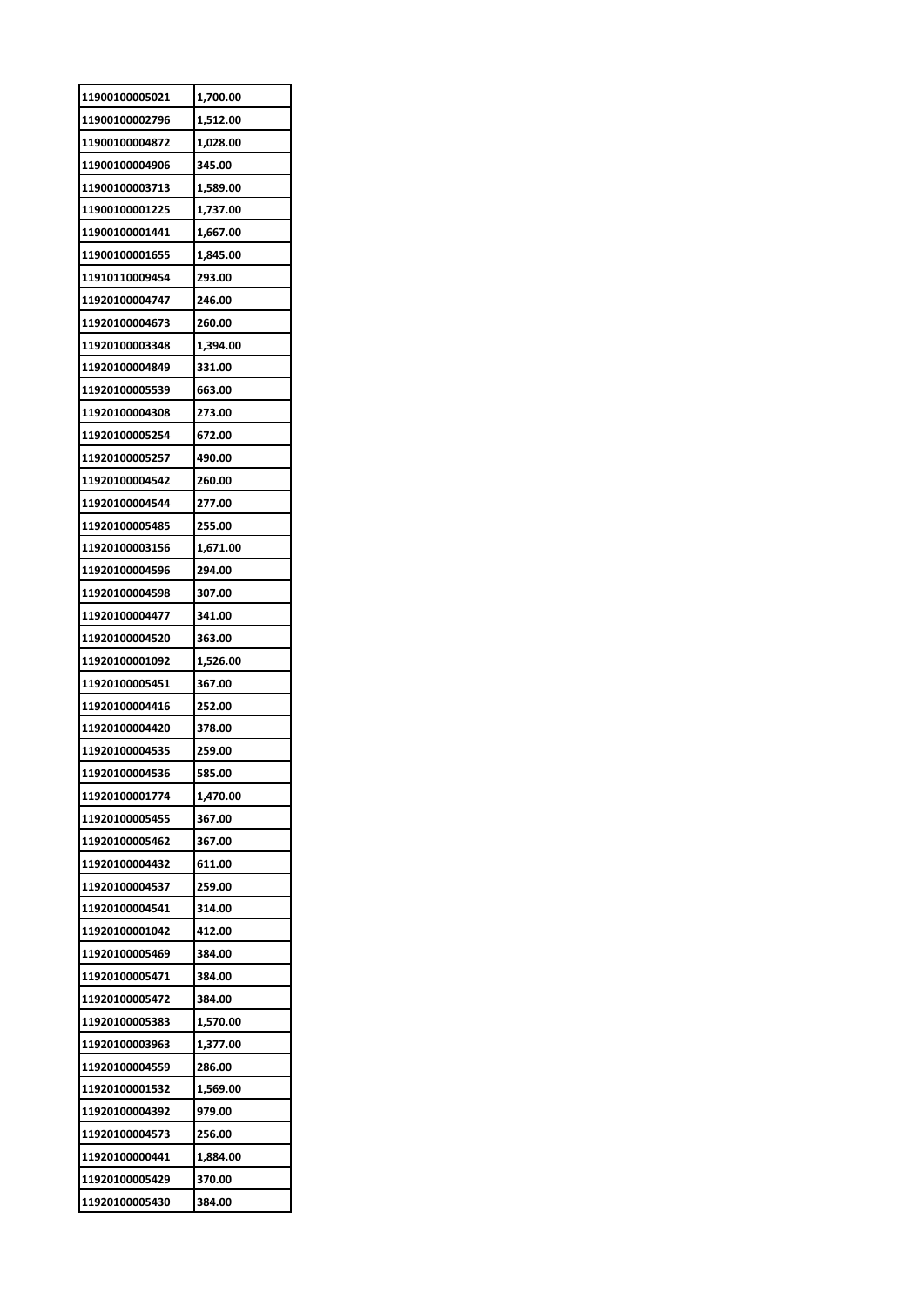| 11920100005431 | 384.00   |
|----------------|----------|
| 11920100005435 | 384.00   |
| 11920100001556 | 1,528.00 |
| 11920100001557 | 1,539.00 |
| 11920100001561 | 1,539.00 |
| 11920100005443 | 384.00   |
| 11920100005445 | 384.00   |
| 11920100005263 | 552.00   |
| 11920100005270 | 1,793.00 |
| 11920100005274 | 523.00   |
| 11920100002275 | 1,842.00 |
| 11920100005460 | 384.00   |
| 11920100005290 | 459.00   |
| 11920100004547 | 340.00   |
| 11920100004548 | 314.00   |
| 11920100005577 | 1,421.00 |
| 11920100004353 | 462.00   |
| 11920100004376 | 449.00   |
| 11920100001536 | 1,539.00 |
| 11920100001537 | 1,529.00 |
| 11930100000681 | 1,461.00 |
| 11930100000296 | 1,936.00 |
| 11930100001816 | 322.00   |
| 11930100000616 | 1,975.00 |
| 11930100001835 | 310.00   |
| 11930100000919 | 1,193.00 |
| 11930100000338 | 1,987.00 |
| 11930100000447 | 1,929.00 |
| 11930100000988 | 1,651.00 |
| 11930100000548 | 1,887.00 |
| 11930100000946 | 1,655.00 |
| 11930100000260 | 1,647.00 |
| 11930100001299 | 1,241.00 |
| 11930100001174 | 1,938.00 |
| 11930100002231 | 1,999.00 |
| 11930100000787 | 1,871.50 |
| 11940100003091 | 438.00   |
| 11940100006322 | 750.00   |
| 11940100002914 | 1,366.00 |
| 11940100001604 | 1,968.00 |
| 11940100002944 | 493.00   |
| 11940100006400 | 1,884.00 |
| 11940100006210 | 1,844.00 |
| 11940100006214 | 625.00   |
| 11940100006240 | 1,757.00 |
| 11940110008983 | 1,345.00 |
| 11940100006257 | 1,813.00 |
| 11940100001473 | 1,832.00 |
| 11940100006268 | 1,876.00 |
| 11940100001486 | 1,949.00 |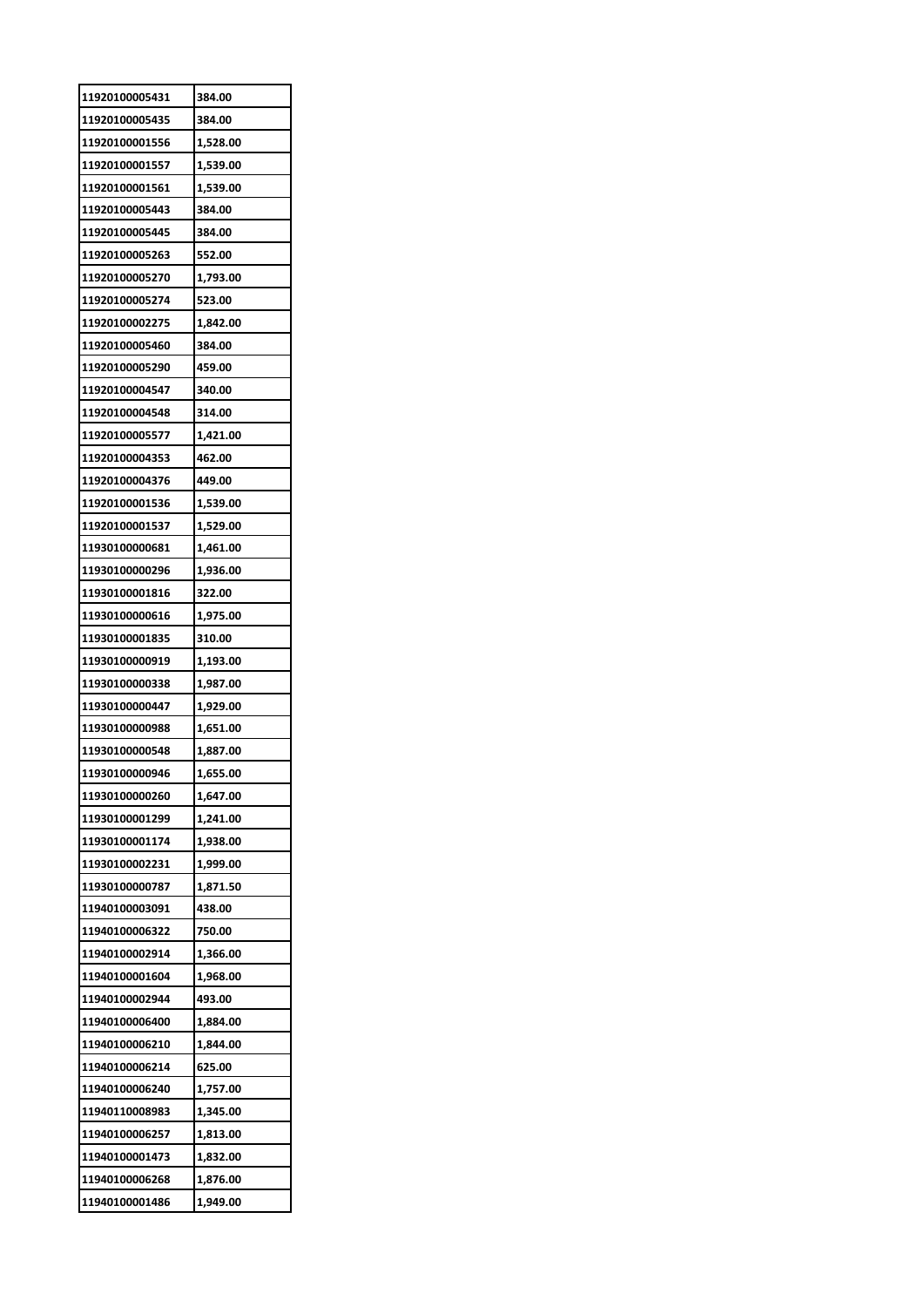| 11940100001696 | 1,978.00 |
|----------------|----------|
| 11940100000389 | 1,388.00 |
| 11940100000827 | 1,816.00 |
| 11940100006308 | 468.00   |
| 11940100002898 | 1,346.00 |
| 11940100006337 | 251.00   |
| 11940100002498 | 1,534.00 |
| 11940100001360 | 1,717.00 |
| 11940100002394 | 1,386.00 |
| 11940100001388 | 1,497.00 |
| 11940100006023 | 248.00   |
| 11940100002472 | 1,418.00 |
| 11950100004251 | 755.00   |
| 11950100004194 | 827.06   |
| 11950100004214 | 343.00   |
| 11950100004219 | 370.00   |
| 11950100007575 | 1,583.00 |
| 11950100004029 | 286.00   |
| 11950100004201 | 370.00   |
| 11950100004166 | 1,541.00 |
| 11950100005696 | 1,320.00 |
| 11950100003264 | 1,941.00 |
| 11950100005836 | 786.00   |
| 11950100008237 | 478.00   |
| 11950100001289 | 1,867.00 |
| 11950110010441 | 310.00   |
| 11950100002165 | 1,944.00 |
| 11950100000351 | 1,321.65 |
| 11950100008193 | 1,792.00 |
| 11950100000536 | 1,525.00 |
| 11950100000546 | 1,876.00 |
| 11950100008017 | 559.00   |
| 11950100008019 | 724.00   |
| 11950100008021 | 1,597.00 |
| 11950100008040 | 411.00   |
| 11950100001527 | 1,915.00 |
| 11950100004154 | 1,543.00 |
| 11950100003776 | 1,634.00 |
| 11950100001105 | 1,765.00 |
| 11950100004248 | 709.00   |
| 11950100004249 | 709.00   |
| 11950100002695 | 1,786.00 |
| 11950100002896 | 1,876.00 |
| 11950100002707 | 1,587.00 |
| 11950100008087 | 455.00   |
| 11950100008127 | 697.00   |
| 11950100002990 | 1,337.00 |
| 11950100008112 | 515.00   |
| 11950100007444 | 1,760.14 |
| 11950100008142 | 434.00   |
|                |          |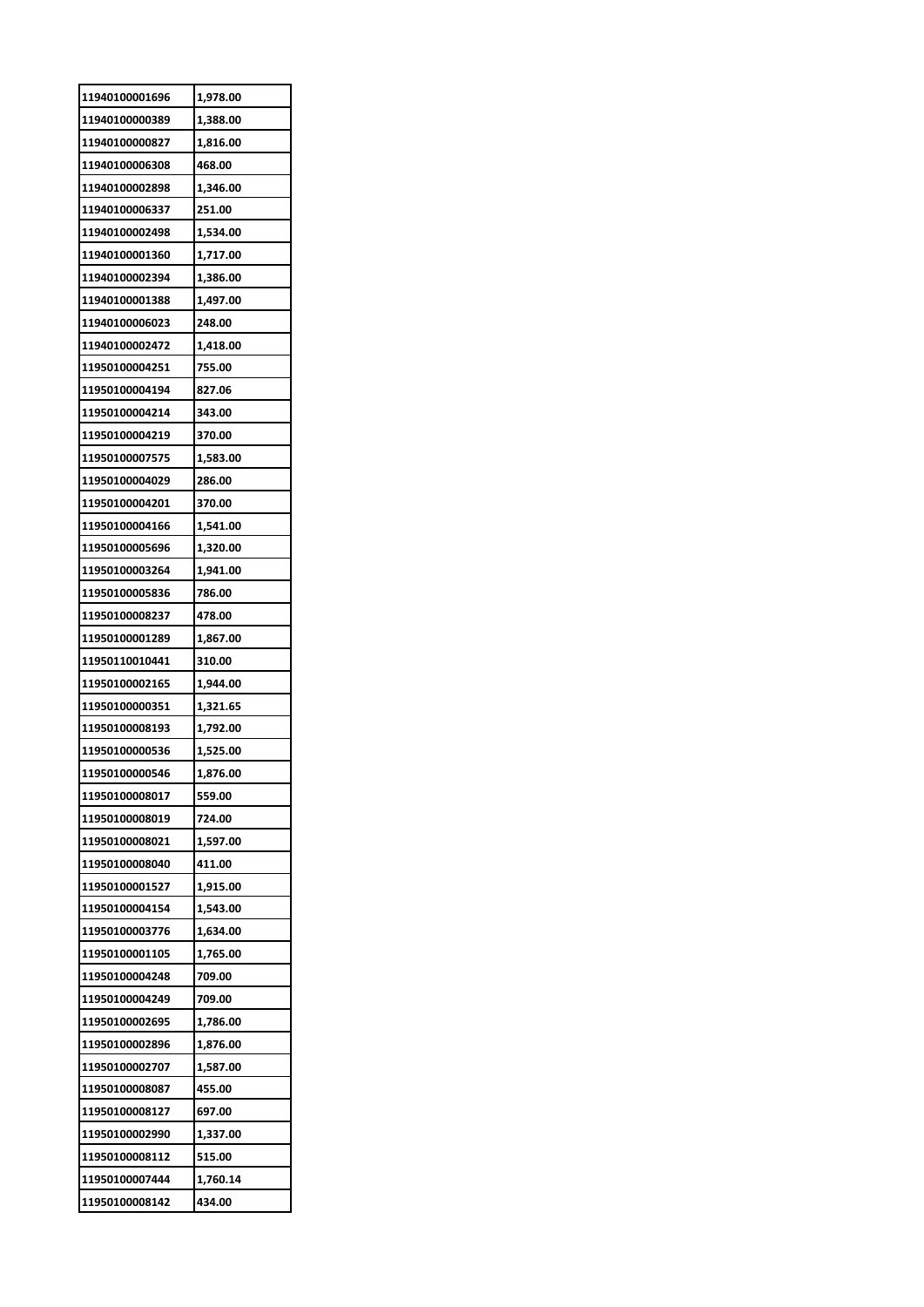| 11950100000340 | 1,400.40 |
|----------------|----------|
| 11950100003988 | 386.00   |
| 11950100002494 | 1,988.00 |
| 11950100008166 | 1,011.00 |
| 11960100005344 | 530.00   |
| 11960100005351 | 463.00   |
| 11960100006763 | 1,204.00 |
| 11960100007505 | 355.00   |
| 11960100003867 | 2,000.00 |
| 11960100003066 | 1,393.00 |
| 11960100004855 | 489.00   |
| 11960100003020 | 1,933.00 |
| 11960100005249 | 1,116.00 |
| 11960100005327 | 547.00   |
| 11960100005329 | 510.00   |
| 11960100005333 | 940.00   |
| 11960100005335 | 510.00   |
| 11960100005339 | 472.00   |
| 11960100005340 | 472.00   |
|                |          |
| 11960100005341 | 510.00   |
| 11960100002473 | 1,380.00 |
| 11960100005343 | 485.00   |
| 11960100003833 | 1,749.00 |
| 11960100004214 | 1,669.00 |
| 11960100007125 | 1,432.00 |
| 11960100007130 | 1,175.40 |
|                |          |
| 11960100007059 | 460.00   |
| 11960100007299 | 557.00   |
| 11960100007326 | 516.00   |
| 11960100006465 | 278.00   |
| 11960100007507 | 344.00   |
| 11960100006008 | 726.00   |
| 11960100007509 | 491.00   |
| 11960100007374 | 538.00   |
| 11960100007518 | 579.00   |
| 11960100007375 | 600.00   |
| 11960100002115 | 1,835.00 |
| 11960100003989 | 1,959.00 |
| 11960100007524 | 1,482.00 |
| 11960100007469 | 344.00   |
| 11960100007396 | 1,858.00 |
| 11960100003759 | 1,349.00 |
| 11960100001023 | 1,549.00 |
| 11960100002440 | 1,695.00 |
| 11960100002913 | 1,927.00 |
| 11960100000010 | 1,345.00 |
| 11960100002983 | 1,403.00 |
| 11960110007696 | 1,394.00 |
| 11960100002689 | 1,974.00 |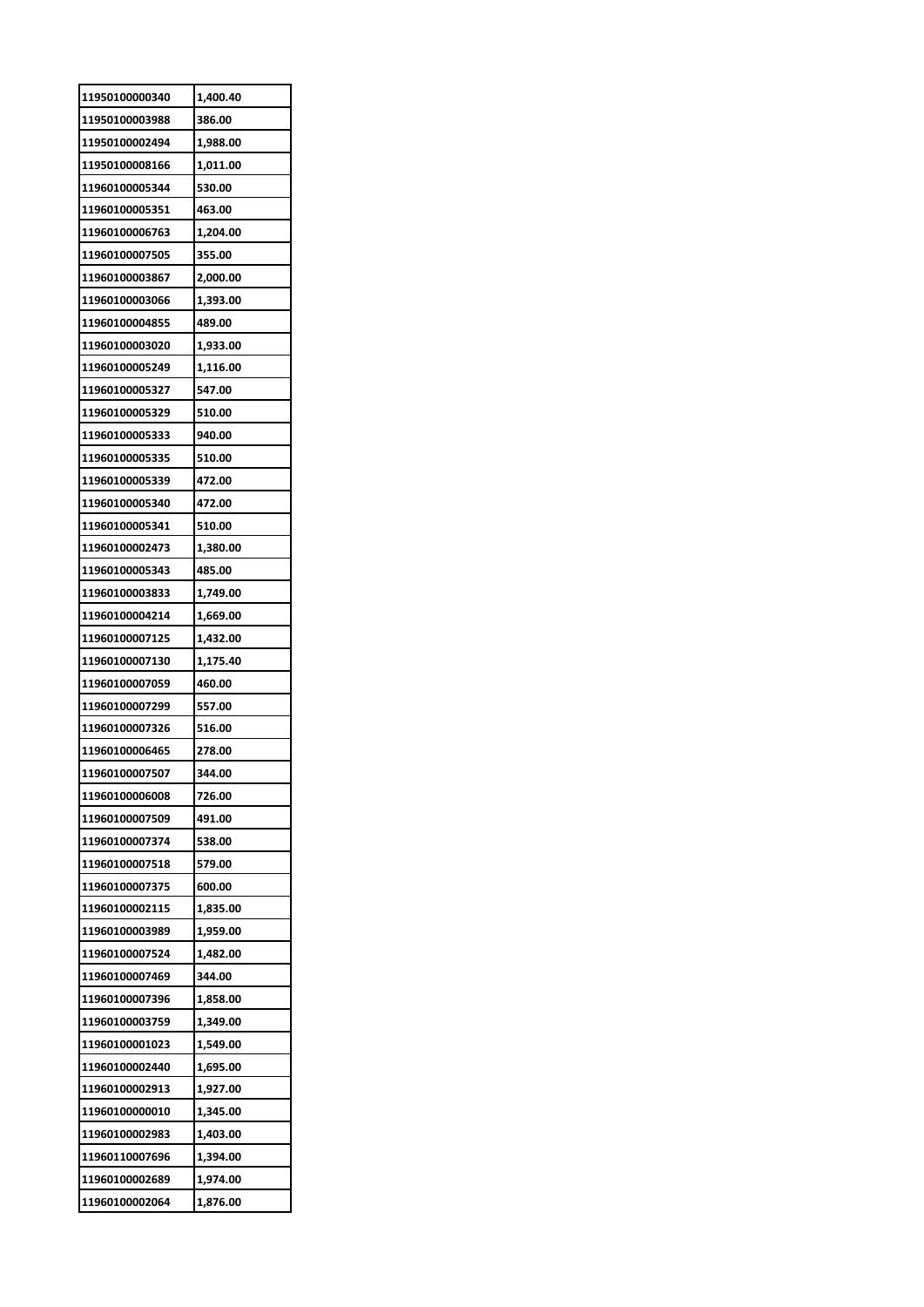| 11960100003040 | 1,974.00 |
|----------------|----------|
| 11960100002353 | 1,324.00 |
| 11960100002598 | 1,910.00 |
| 11960100003270 | 1,919.00 |
| 11960100002831 | 1,991.00 |
| 11960100003421 | 1,893.00 |
| 11960100003643 | 1,841.00 |
| 11960100002846 | 1,910.00 |
| 11960100002140 | 1,810.00 |
| 11960110008761 | 1,361.00 |
| 11960110008747 | 1,943.00 |
| 11960110008891 | 1,794.00 |
| 11960110012652 | 1,708.00 |
| 11970100006767 | 876.00   |
| 11970100007581 | 1,176.28 |
| 11970100007985 | 683.00   |
| 11970100007987 | 705.00   |
| 11970100007993 | 876.00   |
| 11970100008382 | 602.00   |
| 11970100008131 | 473.00   |
| 11970100006949 | 772.00   |
| 11970100001656 | 1,346.00 |
| 11970100002603 | 1,953.00 |
| 11970100004164 | 1,427.00 |
| 11970100004170 | 1,909.00 |
| 11970100004172 | 1,606.00 |
| 11970110010070 | 275.00   |
| 11970100008031 | 900.00   |
| 11970100008234 | 573.00   |
| 11970100006245 | 1,990.00 |
| 11970100008248 | 566.00   |
| 11970100008264 | 393.00   |
| 11970100008080 | 489.00   |
| 11970100000960 | 1,398.00 |
| 11970100000515 | 1,303.75 |
| 11970100003918 | 1,973.00 |
| 11970100001996 | 1,979.00 |
| 11970100002982 | 353.00   |
| 11970100003371 | 1,987.00 |
| 11970100002512 | 1,824.00 |
| 11970100004671 | 1,293.00 |
| 11970100000694 | 1,565.00 |
| 11970100001589 | 1,956.00 |
| 11970100002537 | 1,913.00 |
| 11970100003252 | 1,898.00 |
| 11970100005234 | 753.00   |
| 11970100006175 | 762.00   |
| 11970100005243 | 753.00   |
| 11970100001477 | 1,901.00 |
| 11970100003406 | 1,941.00 |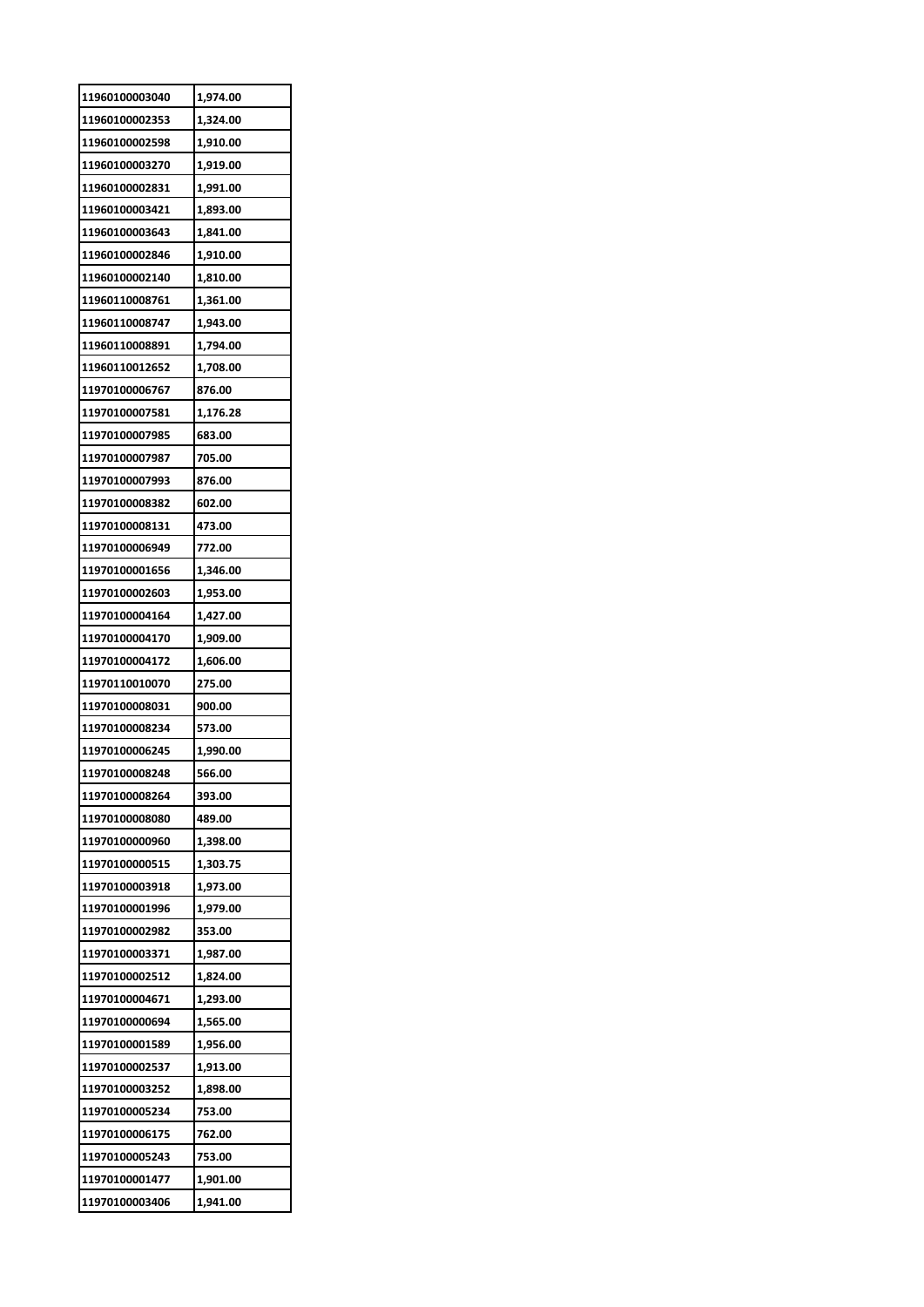| 11970100003436 | 1,847.00 |
|----------------|----------|
| 11970100004175 | 1,998.00 |
| 11970100005181 | 749.00   |
| 11970100001103 | 1,940.80 |
| 11980100005212 | 1,794.00 |
| 11980100000397 | 1,923.00 |
| 11980100002502 | 1,868.00 |
| 11980100007566 | 1,614.00 |
| 11980100004213 | 1,901.00 |
| 11980100005025 | 1,909.00 |
| 11980100005260 | 1,785.00 |
| 11980100001796 | 372.00   |
| 11980100002146 | 1,965.00 |
| 11980100002153 | 1,887.00 |
| 11980100000675 | 1,937.00 |
| 11980100005050 | 787.00   |
| 11980100002451 | 1,927.00 |
| 11980100001525 | 1,444.00 |
| 11980100005686 | 1,699.00 |
| 11980100005178 | 1,859.00 |
| 11980100005056 | 827.00   |
| 11980100005192 | 1,865.00 |
| 11980100005064 | 1,779.00 |
| 11980100005255 | 1,859.00 |
|                |          |
| 11980100002742 | 1,920.00 |
| 11980100000449 | 1,813.00 |
| 11980100005517 | 638.00   |
| 11980100005523 | 1,941.00 |
| 11980100000627 | 1,962.00 |
| 11980100005387 | 1,915.00 |
| 11980100002787 | 1,979.00 |
| 11980100005308 | 542.00   |
| 11980100002256 | 1,857.00 |
| 11980100001963 | 1,731.00 |
| 11980100007481 | 396.00   |
| 11980100000913 | 1,513.00 |
| 11980100005043 | 561.00   |
| 11980100001053 | 1,833.00 |
| 11980100001643 | 1,997.00 |
| 11980100001123 | 1,921.00 |
| 11980100005424 | 1,858.00 |
| 11980100002970 | 1,769.00 |
| 11980100005452 | 554.00   |
| 11980100005220 | 1,699.00 |
| 11980100003562 | 1,981.00 |
| 11980100003258 | 1,572.00 |
| 11980100002357 | 1,715.00 |
| 11980100005245 | 1,900.00 |
| 11980100005111 | 1,859.00 |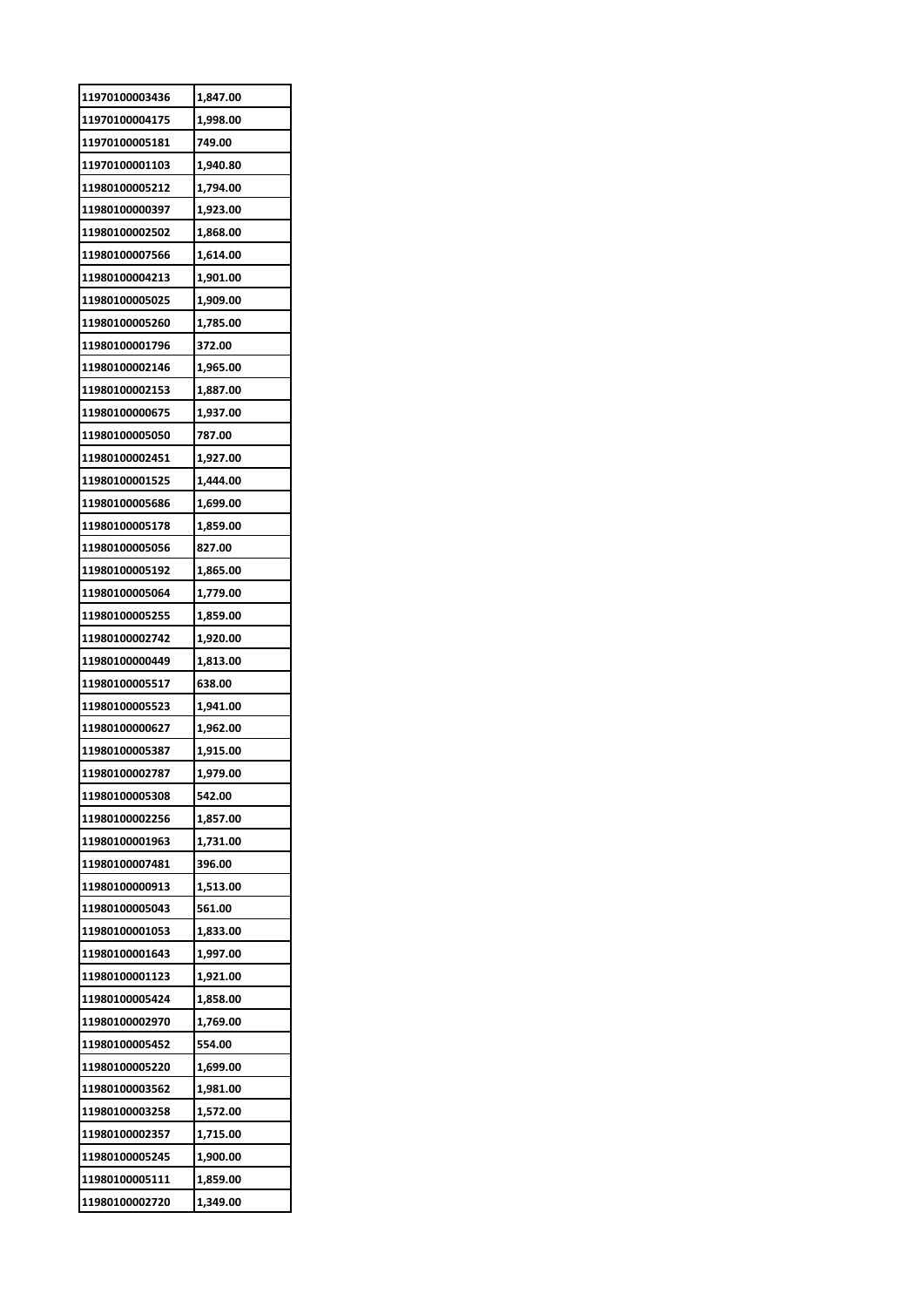| 11980100002728 | 1,871.00 |
|----------------|----------|
| 11980100002887 | 1,141.28 |
| 11980100000431 | 1,853.00 |
| 11980100000970 | 1,455.00 |
| 11980100005346 | 1,858.00 |
| 11980100005485 | 492.00   |
| 11980100002928 | 1,438.00 |
| 11980100000570 | 1,834.00 |
| 11980100007598 | 1,998.00 |
| 11980100007613 | 1,839.00 |
| 11980100001137 | 1,666.00 |
| 11980100006040 | 888.00   |
| 11990100010148 | 1,593.00 |
| 11990100010150 | 638.00   |
| 11990100010157 | 327.00   |
| 11990100008726 | 1,401.00 |
| 11990110012078 | 1,336.00 |
| 11990110010788 | 1,355.00 |
| 11990110011644 | 1,343.00 |
| 11990110010548 | 1,366.00 |
| 11990110010520 | 1,368.00 |
| 11990100007513 | 1,776.00 |
| 11990100010392 | 405.00   |
| 11990100000038 | 1,606.02 |
| 11990100007348 | 1,559.00 |
| 11990100007003 | 1,888.00 |
| 11990100008691 | 1,829.00 |
| 11990100007468 | 1,682.28 |
| 11990100006423 | 1,962.00 |
| 11990100008740 | 1,638.55 |
| 11990100010407 | 405.00   |
| 11990100008600 | 1,701.00 |
| 11990100010139 | 703.00   |
| 11990100006155 | 1,885.00 |
| 11990100002245 | 1,906.33 |
| 11990100002248 | 1,813.00 |
| 11990100001532 | 1,905.00 |
| 11990100008618 | 1,376.00 |
| 11990100007587 | 1,525.00 |
| 11990100003302 | 1,528.00 |
| 11990100006967 | 1,986.00 |
| 11990100008555 | 1,372.08 |
| 11990100006856 | 1,829.15 |
| 11990100002555 | 1,993.00 |
| 11990100004753 | 1,508.00 |
| 11990100010124 | 1,861.00 |
| 11990100010165 | 1,437.00 |
| 11990100002196 | 1,978.00 |
| 11990100000921 | 1,751.00 |
| 11990100008260 | 1,940.00 |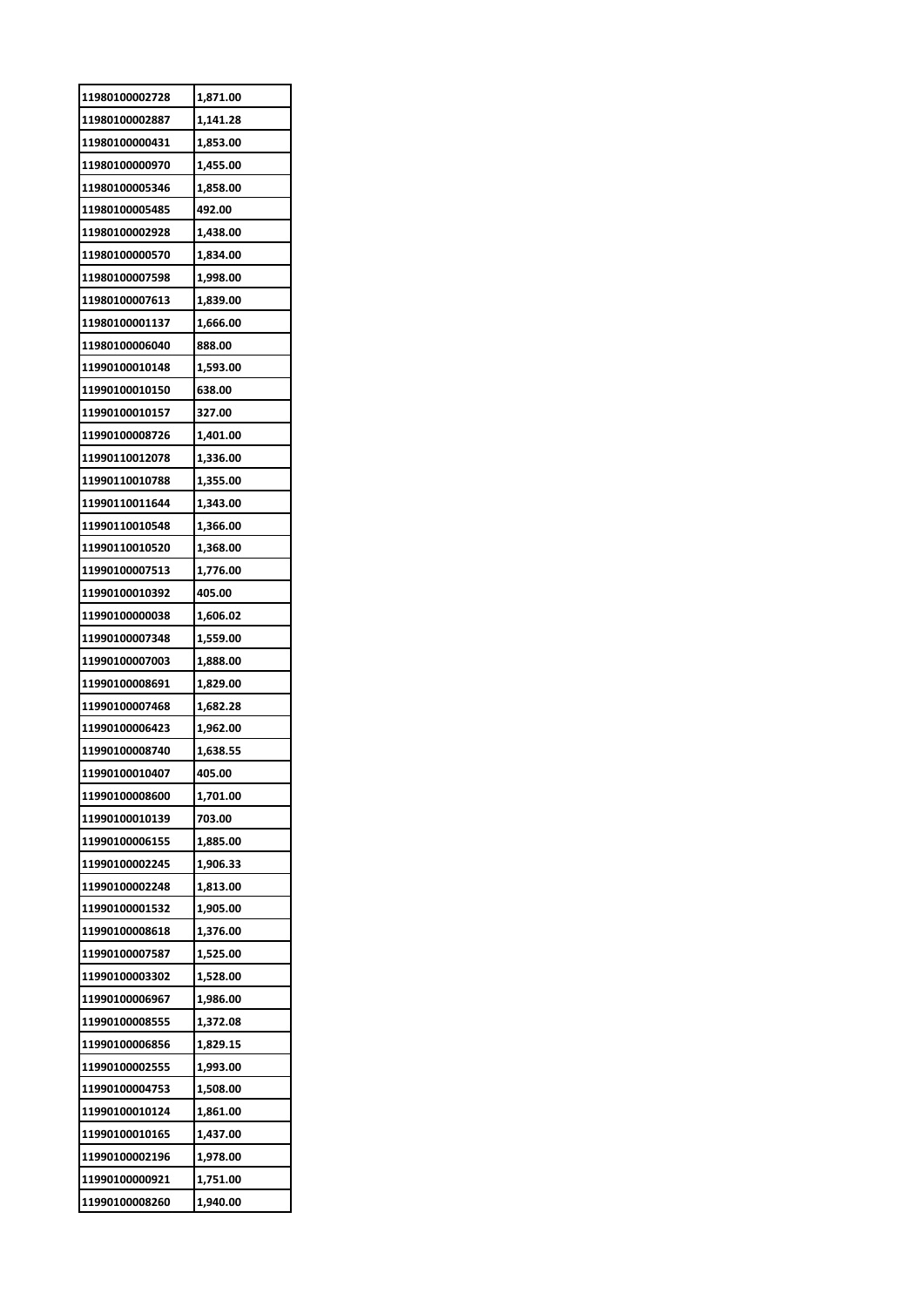| 11990100008074 | 1,930.00 |
|----------------|----------|
| 11990100007541 | 1,875.00 |
| 11990100006682 | 1,922.00 |
| 11990100010077 | 752.00   |
| 11990100005694 | 1,409.00 |
| 11990100005935 | 1,903.96 |
| 11990100002092 | 1,820.00 |
| 11990100005737 | 1,850.00 |
| 11990100002312 | 1,813.00 |
| 11990100003601 | 1,714.00 |
| 11990100002593 | 1,631.00 |
| 11990100003931 | 1,885.00 |
| 11990100005613 | 1,318.00 |
| 12000100006739 | 401.00   |
| 12000100006742 | 250.00   |
| 12000100004946 | 629.00   |
| 12000100006393 | 1,835.00 |
| 12000100006750 | 733.00   |
| 12000100002183 | 1,827.00 |
| 12000100003342 | 1,996.00 |
| 12000100003547 | 1,412.00 |
| 12000100005321 | 432.00   |
| 12000100005323 | 362.00   |
| 12000100005328 | 278.00   |
| 12000100004960 | 833.00   |
| 12000100006771 | 1,543.00 |
| 12000100004974 | 315.00   |
| 12000100005193 | 285.00   |
| 12000100005581 | 704.00   |
|                |          |
| 12000100006794 | 1,932.00 |
| 12000100006781 | 952.00   |
| 12000100004045 | 1,547.00 |
| 12000100004258 | 1,193.00 |
| 12000100004775 | 469.00   |
| 12000100004979 | 370.00   |
| 12000100004983 | 396.00   |
| 12000100004984 | 278.00   |
| 12000100004987 | 278.00   |
| 12000100005209 | 290.00   |
| 12000100002932 | 1,870.00 |
| 12000100005153 | 846.00   |
| 12000100004869 | 1,939.00 |
| 12000100006849 | 1,747.00 |
| 12000100006860 | 358.00   |
| 12000100002526 | 1,818.00 |
| 12000100005369 | 808.00   |
| 12000100005008 | 842.00   |
| 12000100005011 | 394.00   |
| 12000100006862 | 676.00   |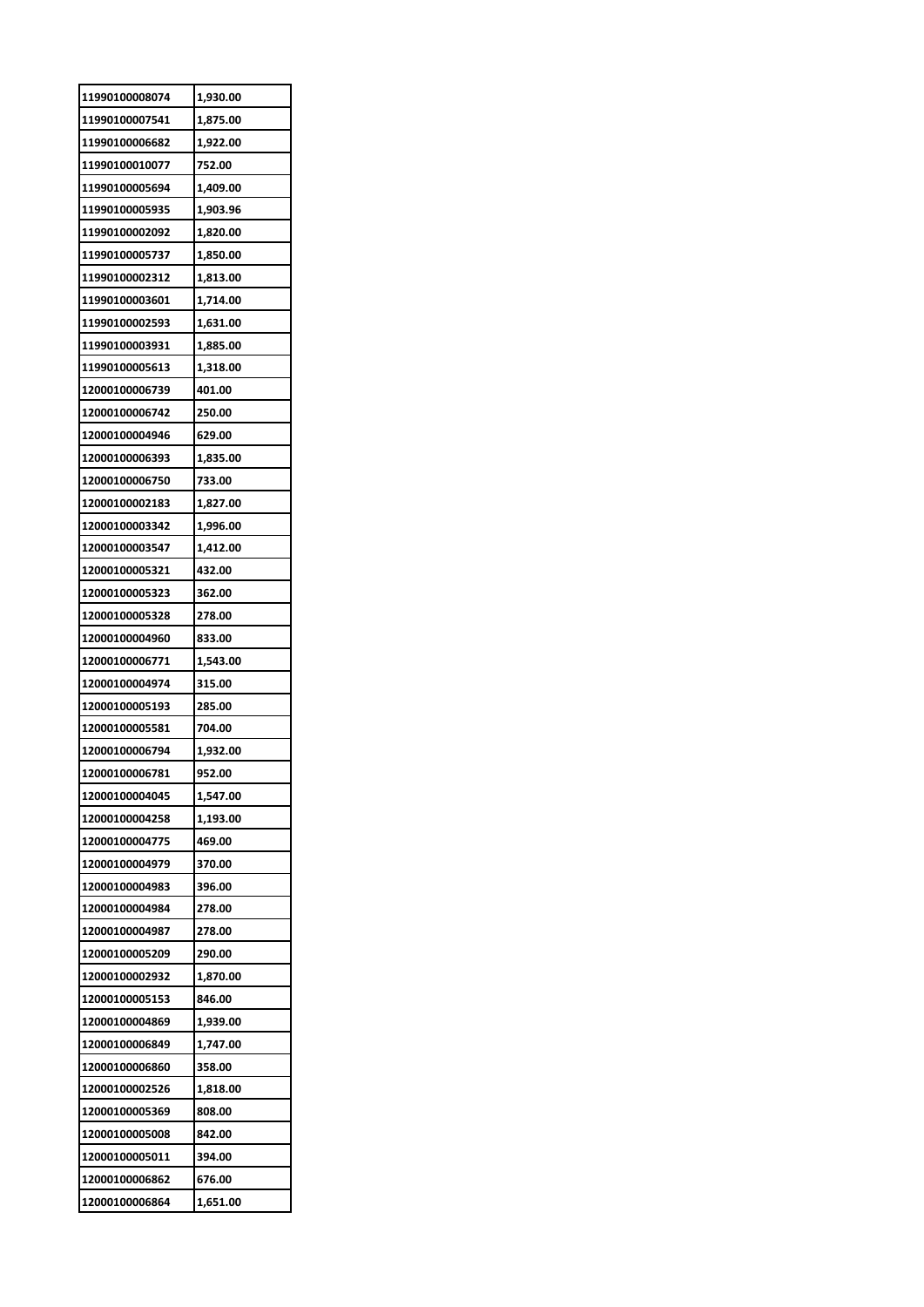| 12000100006869 | 699.00   |
|----------------|----------|
| 12000100000396 | 1,867.00 |
| 12000100002538 | 1,872.00 |
| 12000100005376 | 1,394.00 |
| 12000100005379 | 867.00   |
| 12000100004310 | 1,380.00 |
| 12000100000677 | 1,863.00 |
| 12000100005271 | 358.00   |
| 12000100005387 | 513.00   |
| 12000100000424 | 1,331.00 |
| 12000100001086 | 1,819.00 |
| 12000100001634 | 1,427.00 |
| 12000100004650 | 1,910.00 |
| 12000100005401 | 339.00   |
| 12000100004842 | 472.00   |
| 12000100006655 | 1,944.00 |
| 12000100006658 | 1,010.00 |
| 12000100002060 | 1,968.00 |
| 12000100005421 | 307.00   |
| 12000100000232 | 1,615.00 |
| 12000100000974 | 1,845.00 |
| 12000100001180 | 1,655.00 |
| 12000100002636 | 1,967.00 |
| 12000100002792 | 1,902.00 |
| 12000100004881 | 1,939.00 |
| 12000100001137 | 1,910.00 |
| 12000100003279 | 1,455.00 |
| 12000100005101 | 316.00   |
| 12000100005107 | 252.00   |
| 12000100006339 | 1,388.00 |
| 12000100006348 | 1.933.00 |
| 12000100006698 | 884.00   |
| 12000100002418 | 1,659.00 |
| 12000110007931 | 1,660.00 |
| 12000110006965 | 399.00   |
| 12000100004719 | 472.00   |
| 12000100004933 | 1,901.00 |
| 12000100004907 | 322.00   |
| 12000100005109 | 252.00   |
| 12000100005110 | 253.00   |
| 12000100005111 | 253.00   |
| 12000100005112 | 253.00   |
| 12000100005113 | 253.00   |
| 12000100005115 | 732.00   |
| 12000100005116 | 567.00   |
| 12000100005117 | 567.00   |
| 12000100006354 | 1,725.00 |
| 12000100006363 | 1,337.00 |
| 12000100003976 | 1,775.40 |
| 12000100003987 | 1,375.00 |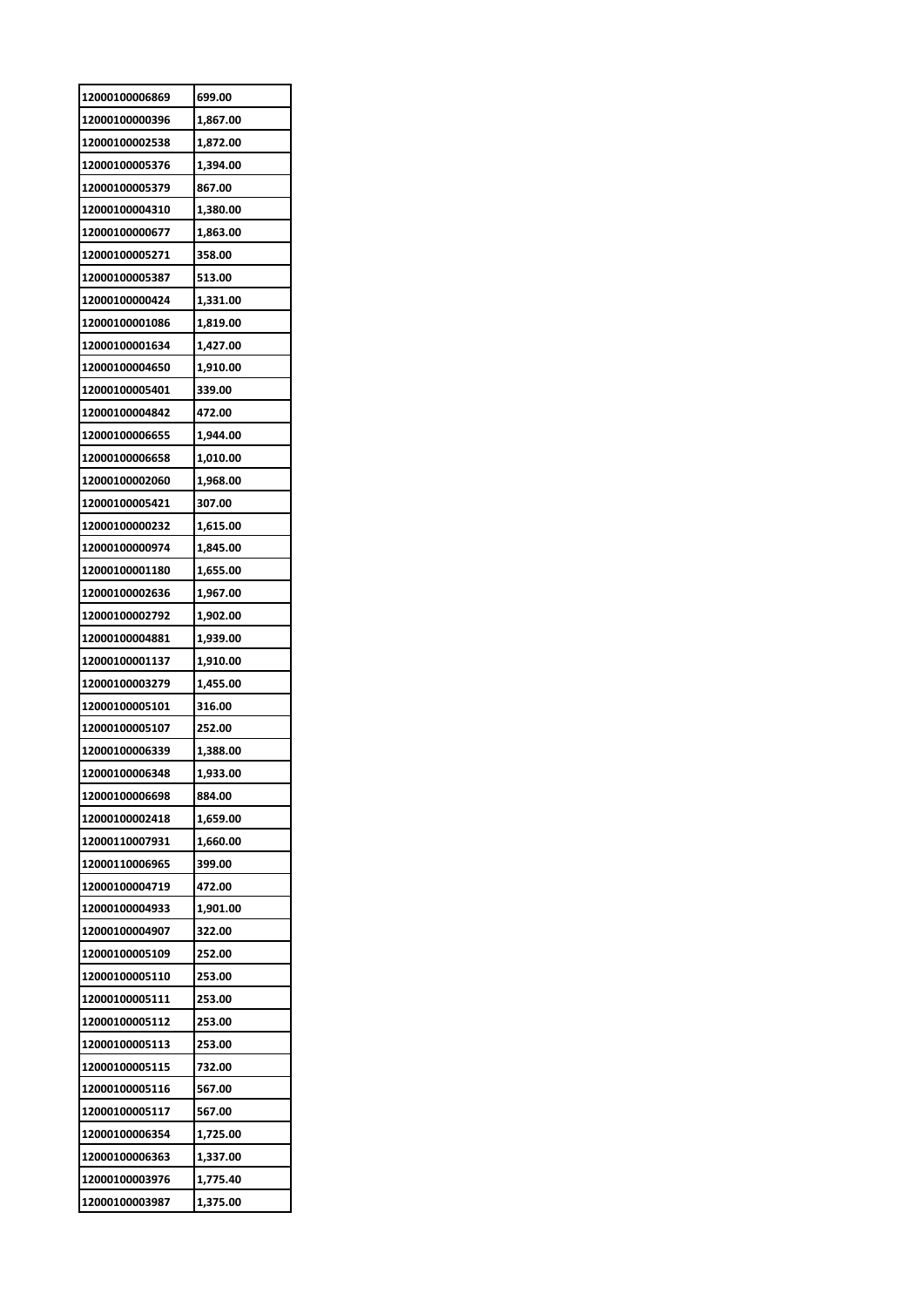| 12000100004914 | 309.00   |
|----------------|----------|
| 12000100004919 | 509.00   |
| 12000100005731 | 378.00   |
| 12000100004204 | 1,670.00 |
| 12010100002203 | 1,810.00 |
| 12010100001733 | 1,946.00 |
| 12010100001958 | 1,931.00 |
| 12010100001774 | 1,710.00 |
| 12010100002254 | 1,979.00 |
| 12010100000056 | 1,636.00 |
| 12010100001392 | 1,928.00 |
| 12010100000888 | 1,873.00 |
| 12010100001104 | 1,873.00 |
| 12010100001445 | 1,943.00 |
| 12010100000932 | 1,979.30 |
| 12010100001215 | 1,695.00 |
| 12010100007394 | 1,789.28 |
| 12010100007397 | 1,697.00 |
| 12010100007410 | 1,243.28 |
| 12010100007468 | 1,024.28 |
| 12010100000622 | 1,101.40 |
| 12010100007063 | 1,730.00 |
| 12010100007795 | 469.00   |
| 12010100006263 | 1,931.00 |
| 12010100000537 | 1,636.00 |
| 12010100007824 | 762.00   |
| 12010100005294 | 1,372.00 |
| 12010100007836 | 263.00   |
| 12010100007843 | 411.00   |
| 12010100007654 | 258.00   |
| 12010100007655 | 662.00   |
| 12010100005685 | 1,708.00 |
| 12010100008079 | 684.00   |
| 12010100005339 | 1,966.00 |
| 12010100006329 | 1,299.00 |
| 12010100005636 | 1,451.00 |
| 12010100000653 | 1,793.00 |
| 12010100007088 | 1,409.00 |
| 12010100000002 | 1,394.43 |
| 12010100007696 | 518.00   |
| 12010100008123 | 794.69   |
| 12010100008124 | 1,107.60 |
| 12010100006139 | 1,535.00 |
| 12010100007700 | 282.50   |
| 12010100007707 | 566.00   |
| 12010100007909 |          |
|                | 555.00   |
| 12010100005733 | 1,904.00 |
| 12010100008159 | 414.00   |
| 12010100008163 | 414.00   |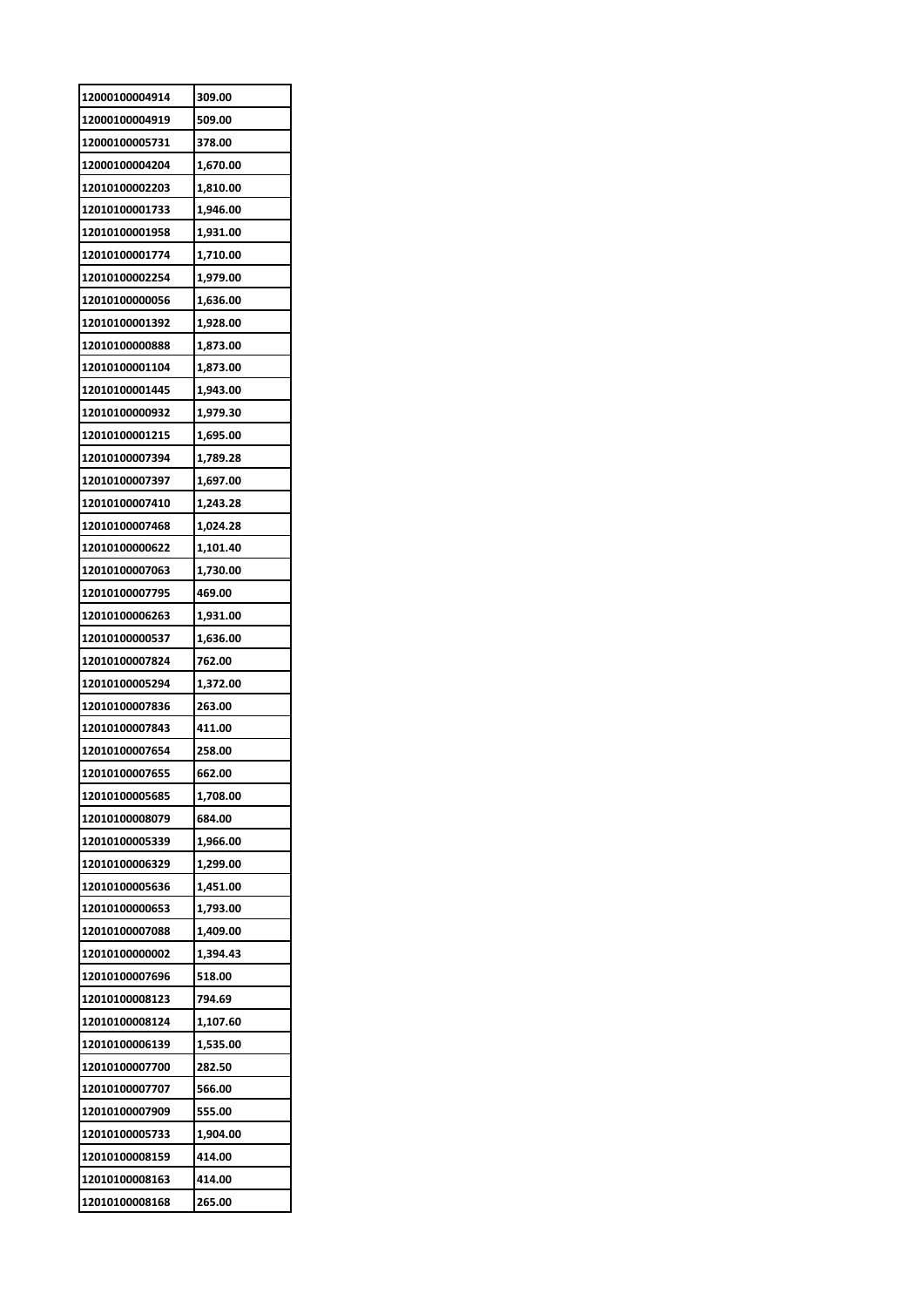| 12010100007713 | 335.64   |
|----------------|----------|
| 12010100007623 | 490.00   |
| 12010100008190 | 391.00   |
| 12010100008193 | 392.00   |
| 12010100007741 | 260.00   |
| 12010100005776 | 1,998.00 |
| 12010100005983 | 1,690.86 |
| 12010100001218 | 1,731.53 |
| 12010100007747 | 947.00   |
| 12010100007953 | 505.00   |
| 12010100005780 | 1,463.00 |
| 12010100008594 | 1,395.00 |
| 12010100006007 | 1,941.00 |
| 12010100006025 | 1,563.00 |
| 12010100007793 | 623.00   |
| 12010100002746 | 1,912.00 |
| 12010100004118 | 1,522.03 |
| 12010100005288 | 1,471.00 |
| 12010100003359 | 1,814.00 |
| 12010100002573 | 1,827.00 |
| 12010100003557 | 1,928.00 |
| 12010100000955 | 1,353.00 |
| 12010100000966 | 1,943.00 |
| 12010100003187 | 1,927.00 |
| 12010100003771 | 1,680.00 |
| 12010100003417 | 1,857.11 |
| 12010100005164 | 1,661.00 |
| 12010100001353 | 1,904.00 |
| 12010100004403 | 1,398.00 |
| 12010100001490 | 1,560.00 |
| 12010100004028 | 1,952.00 |
| 12010100004611 | 1,688.00 |
| 12010100004226 | 1,919.00 |
| 12010100004431 | 1,757.00 |
| 12010100002673 | 322.00   |
| 12010100002876 | 1,986.00 |
| 12010100002879 | 1,962.40 |
| 12010100003066 | 1,823.00 |
| 12010100004629 | 1,518.00 |
| 12010100004447 | 1,330.62 |
| 12010100009030 | 402.00   |
| 12010100009034 | 758.00   |
| 12010100009039 | 635.00   |
| 12010110013457 | 1,104.40 |
| 12010110011529 | 1,378.00 |
| 12010110011398 | 1,588.00 |
| 12010110011158 | 761.00   |
| 12010110011255 | 754.00   |
| 12010110011246 | 754.00   |
| 12010110011060 | 761.00   |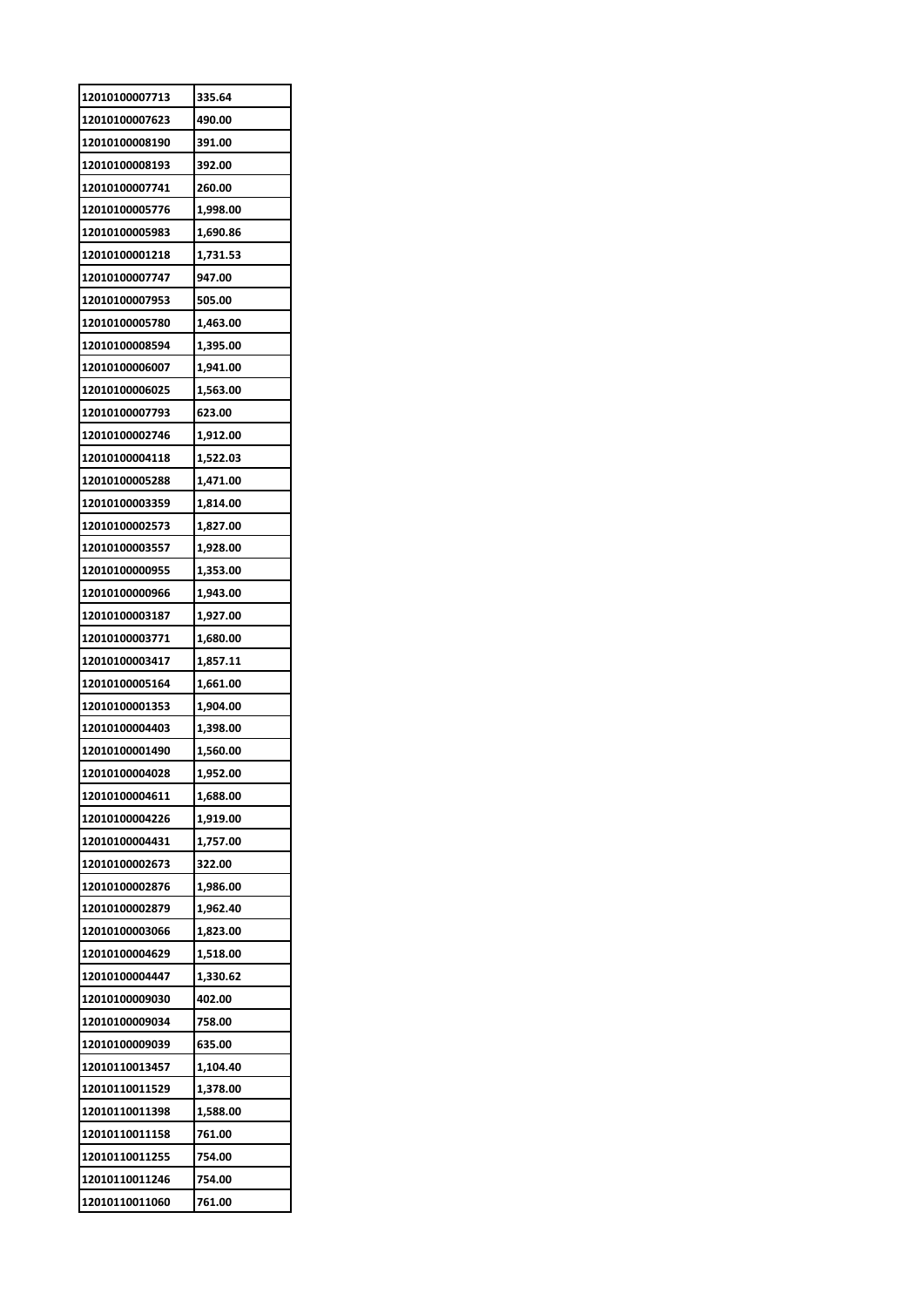| 12010110011051 | 761.00   |
|----------------|----------|
| 12010110011042 | 759.00   |
| 12010110011149 | 765.00   |
| 12010110011130 | 754.00   |
| 12010110010399 | 752.00   |
| 12010110010548 | 754.00   |
| 12010110010539 | 759.00   |
| 12010110010520 | 754.00   |
| 12010110010946 | 760.00   |
| 12010110010964 | 754.00   |
| 12010110010973 | 889.00   |
| 12010110010982 | 764.00   |
| 12010110010478 | 754.00   |
| 12010110010195 | 747.00   |
| 12010110009669 | 493.00   |
| 12010110009386 | 1,792.00 |
| 12010100001804 | 1,448.00 |
| 12010100003294 | 1,974.00 |
| 12010100003690 | 1,812.00 |
| 12010100003877 | 1,986.00 |
| 12010100004668 | 1,940.00 |
| 12010100003322 | 1,953.00 |
| 12020100001252 | 1,945.00 |
| 12020100000867 | 1,367.00 |
| 12020100001069 | 1,956.00 |
| 12020100001484 | 1,689.00 |
| 12020100000885 | 1,848.00 |
| 12020100000973 | 1,923.00 |
| 12020100000323 | 1,809.00 |
| 12020100002739 | 1,958.00 |
| 12020100004055 | 1.381.76 |
| 12020100002019 | 1,991.00 |
| 12020100002062 | 1,587.00 |
| 12020100002076 | 1,877.00 |
| 12020100002346 | 1,647.00 |
| 12020100003315 | 1,636.00 |
| 12020100000173 | 1,824.00 |
| 12020100003156 | 1,159.40 |
| 12020100003451 | 1,788.00 |
| 12020100003639 | 1,483.00 |
| 12020100003739 | 1,924.40 |
| 12020100004715 | 506.00   |
| 12020100004773 | 609.00   |
| 12020100004774 | 1,510.00 |
| 12020100004649 | 1,906.00 |
| 12020100004655 | 526.00   |
| 12020100004659 | 458.00   |
| 12020100004679 | 550.00   |
| 12020100004781 | 414.00   |
| 12020100004790 | 414.00   |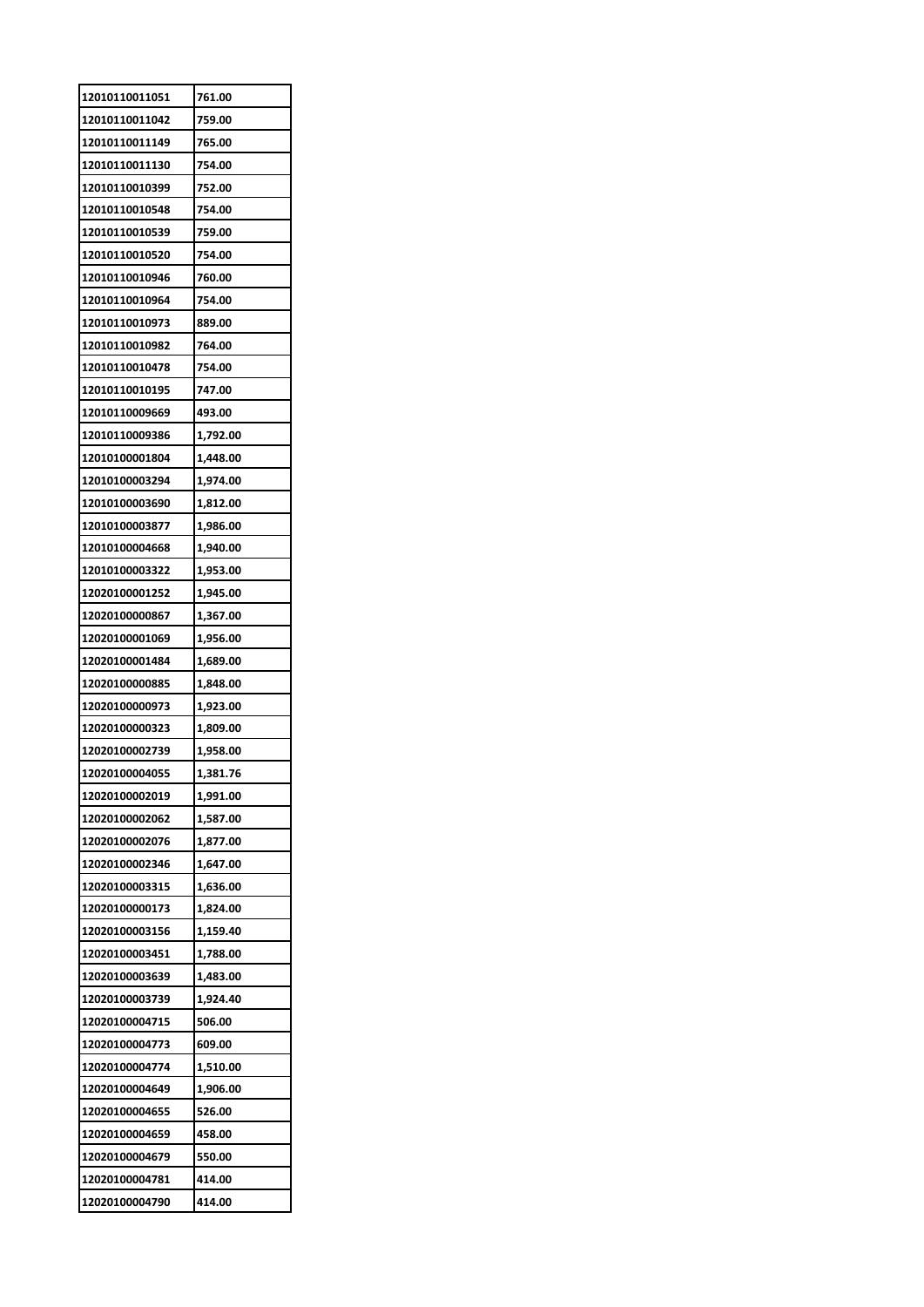| 12020100000524 | 1,923.00 |
|----------------|----------|
| 12030100003411 | 1,972.00 |
| 12030100003412 | 1,972.00 |
| 12030100003413 | 1,972.00 |
| 12030100003414 | 1,972.00 |
| 12030100003415 | 1,972.00 |
| 12030100004545 | 1,589.00 |
| 12030100004157 | 658.00   |
| 12030100004602 | 1,499.00 |
| 12030100004196 | 653.00   |
| 12030100004210 | 439.00   |
| 12030100004765 | 1,853.00 |
| 12030100002826 | 1,501.00 |
| 12030100004221 | 589.00   |
| 12030100003218 | 1,696.00 |
| 12030100001179 | 1,502.00 |
| 12030100004028 | 643.00   |
| 12030100004791 | 269.00   |
| 12030100003394 | 1,972.00 |
| 12030100003395 | 1,972.00 |
| 12030100003396 | 1,972.00 |
| 12030100003397 | 1,972.00 |
| 12030100003398 | 1,972.00 |
| 12030100003399 | 1,972.00 |
| 12030100003400 | 1,972.00 |
| 12030100003401 | 1,972.00 |
| 12030100003403 | 1,972.00 |
| 12030100003406 | 1,972.00 |
| 12030100004151 | 537.00   |
| 12030100003407 | 1,972.00 |
| 12030100003408 | 1.972.00 |
| 12030100003409 | 1,972.00 |
| 12030100003410 | 1,972.00 |
| 12030100004228 | 547.00   |
| 12030100004049 | 260.00   |
| 12030100004058 | 787.00   |
| 12030100004061 | 394.00   |
| 12030100004068 | 413.00   |
| 12030100003316 | 1,972.00 |
| 12030100003317 | 1,972.00 |
| 12030100003318 | 1,972.00 |
| 12030100003319 | 1,972.00 |
| 12030100003320 | 1,972.00 |
| 12030100003321 | 1,972.00 |
| 12030100003322 |          |
|                | 1,972.00 |
| 12030100003323 | 1,972.00 |
| 12030100003324 | 1,972.00 |
| 12030100003325 | 1,972.00 |
| 12030100003326 | 1,972.00 |
| 12030100003327 | 1,972.00 |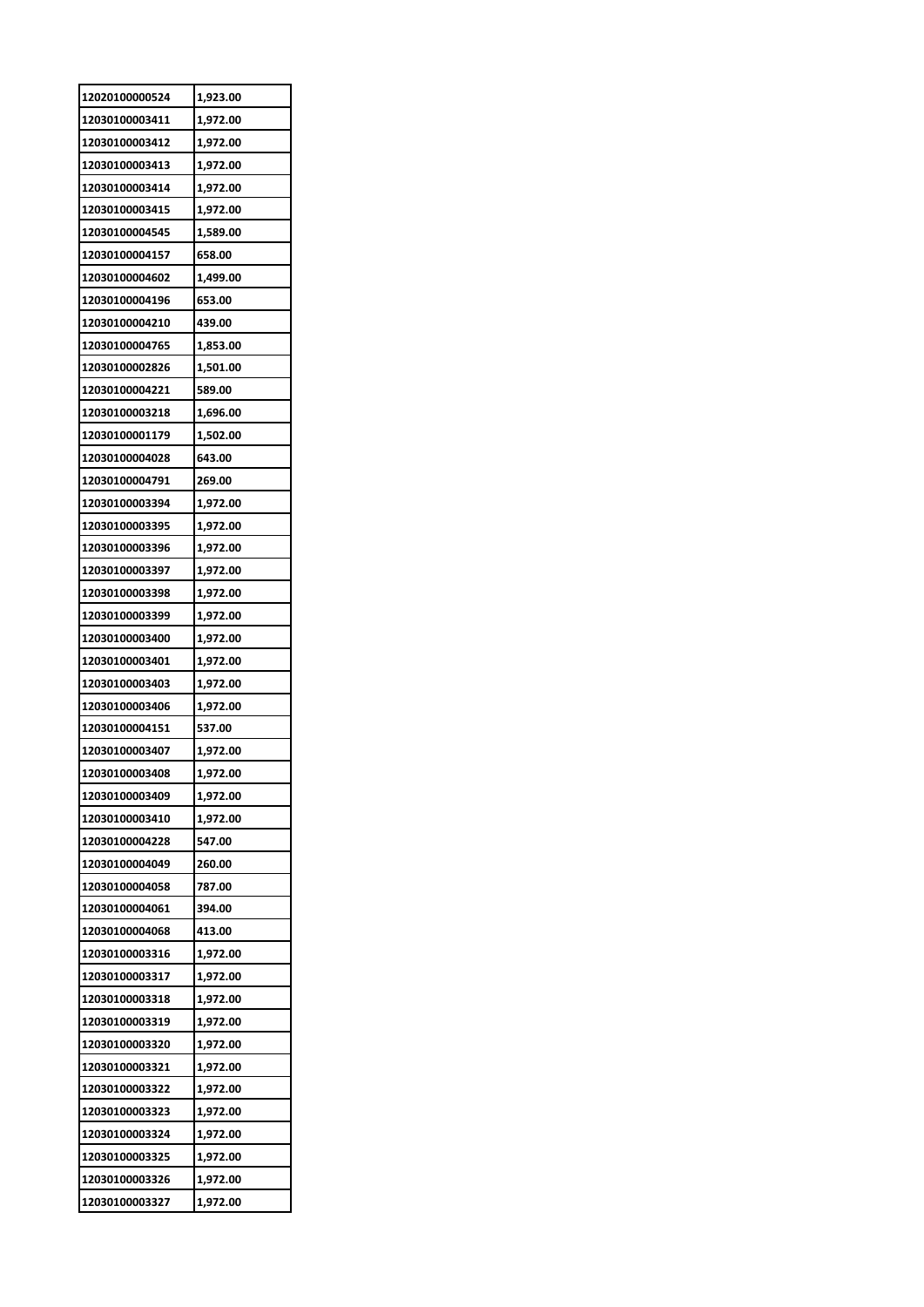| 12030100004076<br>653.00<br>12030100004077<br>652.00<br>12030100004079<br>646.00<br>12030100004080<br>653.00<br>12030100004084<br>430.00<br>12030100003329<br>1,972.00<br>12030100003330<br>1,972.00<br>12030100003331<br>1,972.00<br>432.00<br>12030100004165<br>12030100004799<br>1,672.00<br>12030100004177<br>653.00<br>12030100004818<br>1,663.00<br>12030100004819<br>1,661.00<br>12030100000260<br>1,378.05<br>12030100000453<br>1,939.30<br>12030100004187<br>653.00<br>12030100004094<br>653.00<br>12030100004096<br>653.00<br>12030100003344<br>1,972.00<br>12030100003346<br>1,972.00<br>12030100003349<br>1,972.00 |
|--------------------------------------------------------------------------------------------------------------------------------------------------------------------------------------------------------------------------------------------------------------------------------------------------------------------------------------------------------------------------------------------------------------------------------------------------------------------------------------------------------------------------------------------------------------------------------------------------------------------------------|
|                                                                                                                                                                                                                                                                                                                                                                                                                                                                                                                                                                                                                                |
|                                                                                                                                                                                                                                                                                                                                                                                                                                                                                                                                                                                                                                |
|                                                                                                                                                                                                                                                                                                                                                                                                                                                                                                                                                                                                                                |
|                                                                                                                                                                                                                                                                                                                                                                                                                                                                                                                                                                                                                                |
|                                                                                                                                                                                                                                                                                                                                                                                                                                                                                                                                                                                                                                |
|                                                                                                                                                                                                                                                                                                                                                                                                                                                                                                                                                                                                                                |
|                                                                                                                                                                                                                                                                                                                                                                                                                                                                                                                                                                                                                                |
|                                                                                                                                                                                                                                                                                                                                                                                                                                                                                                                                                                                                                                |
|                                                                                                                                                                                                                                                                                                                                                                                                                                                                                                                                                                                                                                |
|                                                                                                                                                                                                                                                                                                                                                                                                                                                                                                                                                                                                                                |
|                                                                                                                                                                                                                                                                                                                                                                                                                                                                                                                                                                                                                                |
|                                                                                                                                                                                                                                                                                                                                                                                                                                                                                                                                                                                                                                |
|                                                                                                                                                                                                                                                                                                                                                                                                                                                                                                                                                                                                                                |
|                                                                                                                                                                                                                                                                                                                                                                                                                                                                                                                                                                                                                                |
|                                                                                                                                                                                                                                                                                                                                                                                                                                                                                                                                                                                                                                |
|                                                                                                                                                                                                                                                                                                                                                                                                                                                                                                                                                                                                                                |
|                                                                                                                                                                                                                                                                                                                                                                                                                                                                                                                                                                                                                                |
|                                                                                                                                                                                                                                                                                                                                                                                                                                                                                                                                                                                                                                |
|                                                                                                                                                                                                                                                                                                                                                                                                                                                                                                                                                                                                                                |
|                                                                                                                                                                                                                                                                                                                                                                                                                                                                                                                                                                                                                                |
|                                                                                                                                                                                                                                                                                                                                                                                                                                                                                                                                                                                                                                |
| 12030100003351<br>1,972.00                                                                                                                                                                                                                                                                                                                                                                                                                                                                                                                                                                                                     |
| 12030100003352<br>1,972.00                                                                                                                                                                                                                                                                                                                                                                                                                                                                                                                                                                                                     |
| 12030100003353<br>1,972.00                                                                                                                                                                                                                                                                                                                                                                                                                                                                                                                                                                                                     |
| 12030100003354<br>1,972.00                                                                                                                                                                                                                                                                                                                                                                                                                                                                                                                                                                                                     |
| 1,516.00<br>12030100003028                                                                                                                                                                                                                                                                                                                                                                                                                                                                                                                                                                                                     |
| 12030100004101<br>653.00                                                                                                                                                                                                                                                                                                                                                                                                                                                                                                                                                                                                       |
| 12030100004104<br>653.00                                                                                                                                                                                                                                                                                                                                                                                                                                                                                                                                                                                                       |
| 12030100004107<br>690.00                                                                                                                                                                                                                                                                                                                                                                                                                                                                                                                                                                                                       |
| 12030100004108<br>653.00                                                                                                                                                                                                                                                                                                                                                                                                                                                                                                                                                                                                       |
| 12030100003355<br>1,972.00                                                                                                                                                                                                                                                                                                                                                                                                                                                                                                                                                                                                     |
| 12030100003356<br>1,972.00                                                                                                                                                                                                                                                                                                                                                                                                                                                                                                                                                                                                     |
| 12030100003357<br>1,972.00                                                                                                                                                                                                                                                                                                                                                                                                                                                                                                                                                                                                     |
| 12030100003362<br>1,972.00                                                                                                                                                                                                                                                                                                                                                                                                                                                                                                                                                                                                     |
| 12030100003363<br>1,972.00                                                                                                                                                                                                                                                                                                                                                                                                                                                                                                                                                                                                     |
| 12030100003366<br>1,972.00                                                                                                                                                                                                                                                                                                                                                                                                                                                                                                                                                                                                     |
|                                                                                                                                                                                                                                                                                                                                                                                                                                                                                                                                                                                                                                |
| 12030100003367<br>1,972.00                                                                                                                                                                                                                                                                                                                                                                                                                                                                                                                                                                                                     |
| 12030100002679<br>1,843.00                                                                                                                                                                                                                                                                                                                                                                                                                                                                                                                                                                                                     |
| 12030100004116<br>729.00                                                                                                                                                                                                                                                                                                                                                                                                                                                                                                                                                                                                       |
| 12030100004117<br>251.00                                                                                                                                                                                                                                                                                                                                                                                                                                                                                                                                                                                                       |
| 12030100004889<br>625.00                                                                                                                                                                                                                                                                                                                                                                                                                                                                                                                                                                                                       |
| 589.00<br>12030100004895                                                                                                                                                                                                                                                                                                                                                                                                                                                                                                                                                                                                       |
| 12030100004900<br>399.00                                                                                                                                                                                                                                                                                                                                                                                                                                                                                                                                                                                                       |
| 12030100000704<br>1,916.00                                                                                                                                                                                                                                                                                                                                                                                                                                                                                                                                                                                                     |
| 12030100004759<br>453.00                                                                                                                                                                                                                                                                                                                                                                                                                                                                                                                                                                                                       |
| 12030100004767<br>693.00                                                                                                                                                                                                                                                                                                                                                                                                                                                                                                                                                                                                       |
| 12030100003368<br>1,972.00                                                                                                                                                                                                                                                                                                                                                                                                                                                                                                                                                                                                     |
| 12030100003369<br>1,972.00                                                                                                                                                                                                                                                                                                                                                                                                                                                                                                                                                                                                     |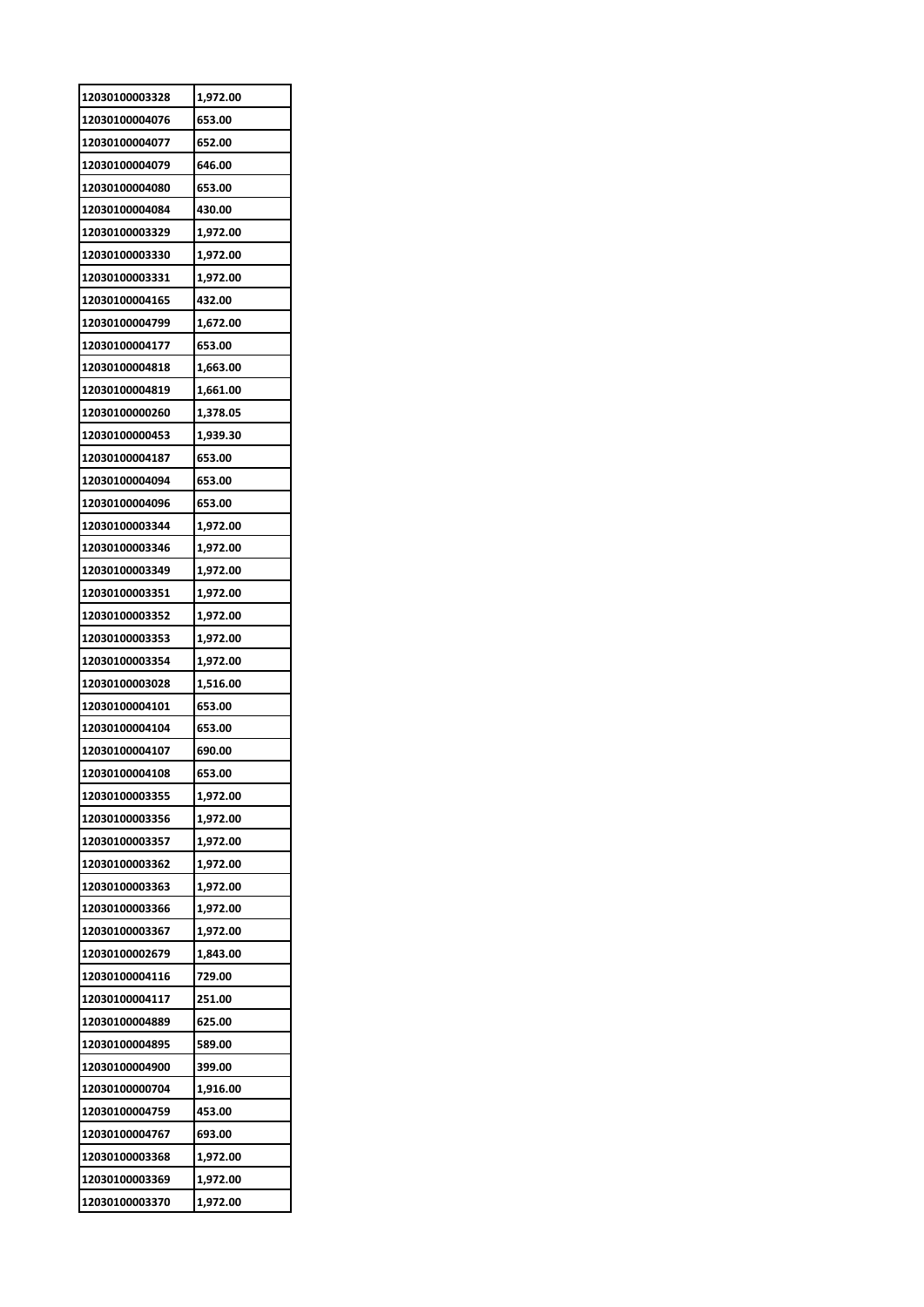| 12030100003371 | 1,972.00 |
|----------------|----------|
| 12030100003372 | 1,972.00 |
| 12030100003373 | 1,972.00 |
| 12030100003374 | 662.00   |
| 12030100003377 | 1,972.00 |
| 12030100003378 | 1,972.00 |
| 12030100003379 | 1,972.00 |
| 12030100003380 | 1,972.00 |
| 12030100002154 | 1,796.00 |
| 12030100004128 | 1,209.00 |
| 12030100004787 | 326.00   |
| 12030100003381 | 1,972.00 |
| 12030100003382 | 1,972.00 |
| 12030100003383 | 1,972.00 |
| 12030100003386 | 1,972.00 |
| 12030100003387 | 1,972.00 |
| 12030100003388 | 1,972.00 |
| 12030100003390 | 1,972.00 |
| 12030100003391 | 1,972.00 |
| 12030100003392 | 1,972.00 |
| 12030100003393 | 1,972.00 |
| 12030100003333 | 1,972.00 |
| 12030100003334 | 1,972.00 |
| 12030100003335 | 1,972.00 |
| 12030100003336 | 1,972.00 |
| 12030100003337 | 1,972.00 |
| 12030100003338 | 1,972.00 |
| 12030100003339 | 1,972.00 |
| 12030100003340 | 1,972.00 |
| 12030100003341 | 1,972.00 |
| 12030100004088 | 653.00   |
| 12030100004090 | 252.00   |
| 12030100004091 | 504.00   |
| 12030100004092 | 632.00   |
| 12040110005227 | 1,353.00 |
| 12040100004424 | 1,853.00 |
| 12040100001818 | 1,570.00 |
| 12040110004954 | 1,413.00 |
| 12040100003233 | 1,366.00 |
| 12040100003364 | 1,665.00 |
| 12040100003532 | 1,508.00 |
| 12040100003533 | 1,508.00 |
| 12040100001882 | 1,809.00 |
| 12040100004348 | 246.00   |
| 12040100004357 | 359.00   |
| 12040100004362 | 302.00   |
| 12040100001595 | 1,828.00 |
| 12040100002431 | 346.00   |
| 12040100000881 | 1,427.00 |
| 12040100001288 | 1,974.00 |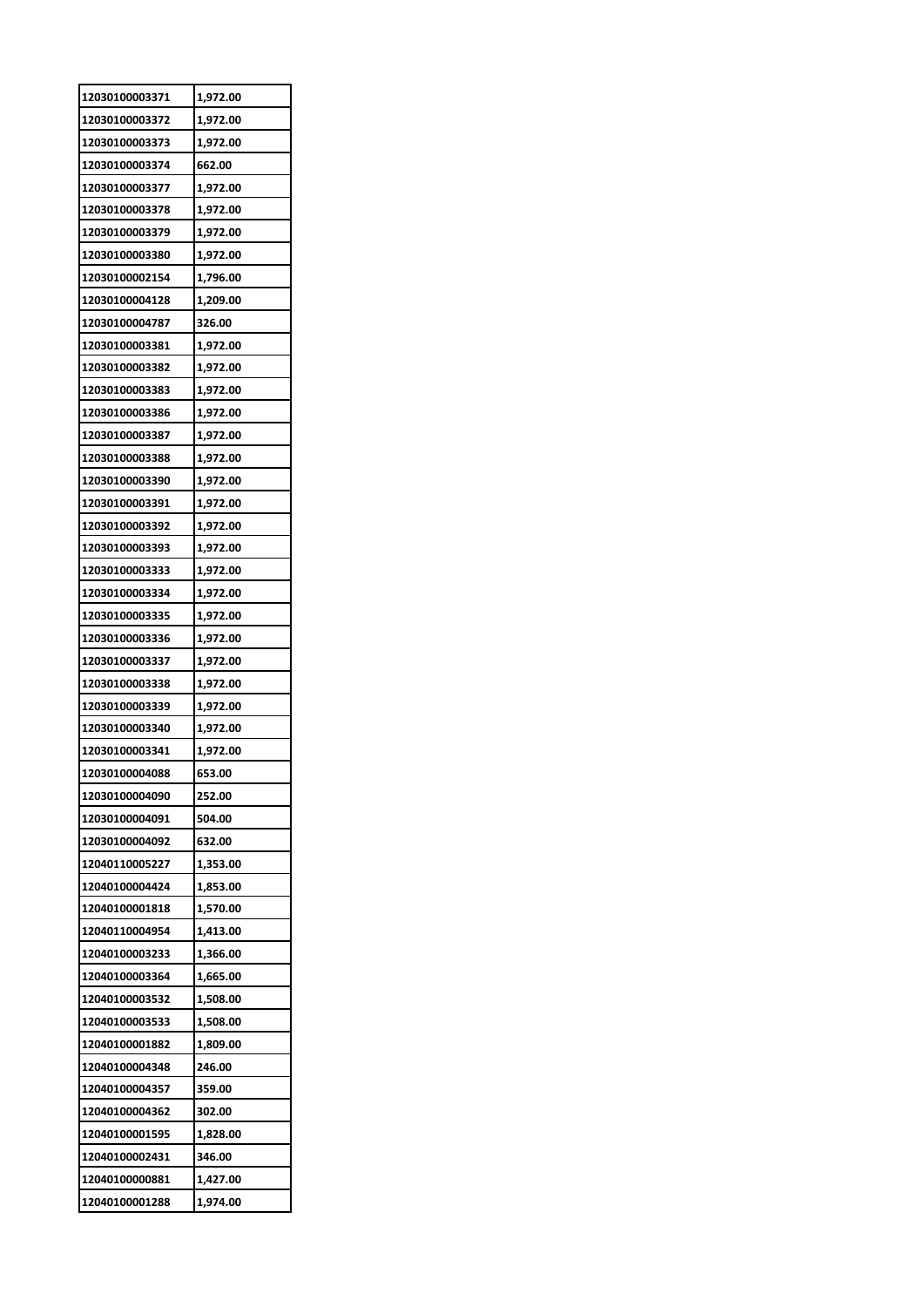| 12040100001376 | 1,476.00 |
|----------------|----------|
| 12050100005545 | 435.00   |
| 12050100005472 | 527.00   |
| 12050100002130 | 677.00   |
| 12050100000636 | 1,824.00 |
| 12050100002144 | 779.00   |
| 12050100002151 | 542.00   |
| 12050100002363 | 392.00   |
| 12050100000041 | 1,932.00 |
| 12050100000282 | 1,755.00 |
| 12050100005481 | 337.00   |
| 12050100005496 | 1,535.00 |
| 12050100004900 | 252.00   |
| 12050100005129 | 325.00   |
| 12050100005410 | 1,883.00 |
| 12050100005413 | 1,909.00 |
| 12050100004937 | 1,032.00 |
| 12050100004943 | 1,040.00 |
| 12050100003472 | 705.00   |
| 12050100003280 | 361.00   |
| 12050100001178 | 1,744.00 |
| 12050100002069 | 291.00   |
| 12050100000181 | 1,911.00 |
| 12050100003331 | 877.00   |
| 12050100005559 | 490.00   |
| 12050100004515 | 337.00   |
| 12050100003897 | 1,952.00 |
| 12050100005065 | 468.00   |
| 12050100005456 | 1,769.00 |
| 12050100005457 | 267.00   |
| 12050100005466 | 257.00   |
| 12050100005469 | 1,571.00 |
| 12050110007276 | 274.00   |
| 12050110006996 | 274.00   |
| 12050110007986 | 274.00   |
| 12050110006316 | 304.00   |
| 12050110006460 | 351.00   |
| 12050110006132 | 712.00   |
| 12050100000194 | 1,834.00 |
| 12050100002101 | 341.00   |
| 12050100002365 | 1,884.00 |
| 12050100002370 | 527.00   |
| 12050100000648 | 350.00   |
| 12050100002386 | 649.00   |
| 12050100002400 | 366.00   |
| 12050100003019 | 271.00   |
| 12050100004509 | 1,952.00 |
| 12050100000915 | 1,906.00 |
| 12050100001117 | 1,979.00 |
| 12060100003454 | 313.00   |
|                |          |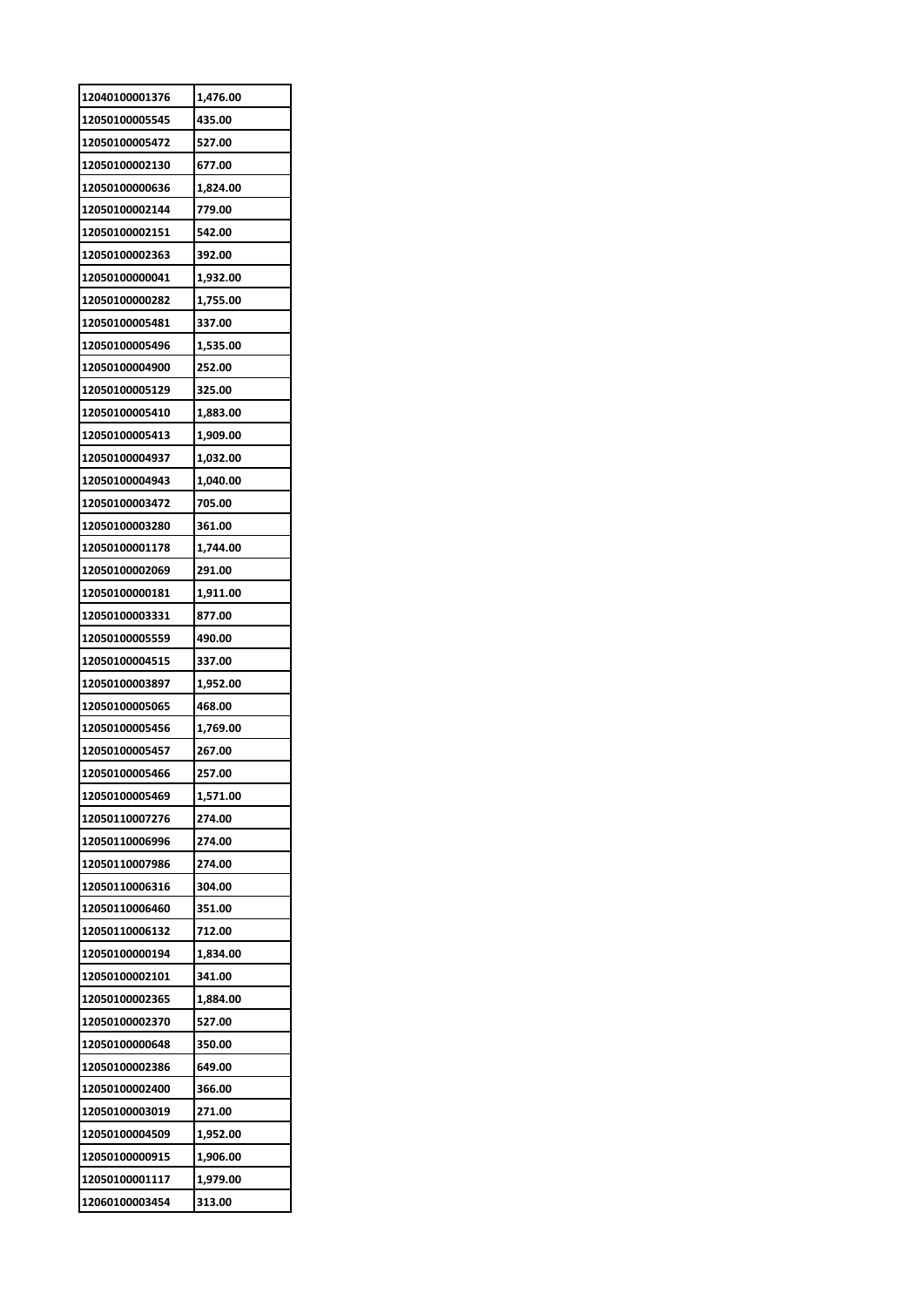| 12060100003459 | 278.00   |
|----------------|----------|
| 12060100003640 | 1,928.00 |
| 12060100004997 | 1,810.00 |
| 12060100003272 | 367.00   |
| 12060100003292 | 731.00   |
| 12060100003295 | 305.00   |
| 12060100003680 | 1,088.00 |
| 12060100003314 | 583.00   |
| 12060100005549 | 262.70   |
| 12060100003734 | 323.00   |
| 12060100003933 | 323.00   |
| 12060100003530 | 1,089.00 |
| 12060100005577 | 1,755.70 |
| 12060100003404 | 536.00   |
| 12060100003585 | 278.00   |
| 12060100003591 | 605.00   |
| 12060100003996 | 518.00   |
| 12060100004351 | 1,099.00 |
| 12060100004401 | 1,136.00 |
| 12060100004821 | 1,323.00 |
| 12060100004414 | 770.00   |
| 12060100004425 | 307.00   |
| 12060100004426 | 360.00   |
| 12060100004432 | 1,662.00 |
| 12060100004837 | 582.00   |
| 12060100004451 | 832.00   |
| 12060100003204 | 575.00   |
| 12060100003206 | 741.00   |
| 12060100004466 | 546.97   |
| 12060100003440 | 903.00   |
| 12060100003610 | 622.00   |
| 12060100000496 | 1,362.00 |
| 12060100001133 | 1,986.00 |
| 12060100001134 | 1,525.00 |
| 12060100001745 | 1,958.00 |
| 12060100000301 | 1,817.00 |
| 12060100002890 | 1,708.00 |
| 12060100003104 | 1,317.00 |
| 12060100004061 | 1,702.00 |
| 12060100000404 | 1,862.50 |
| 12060100004070 | 318.00   |
| 12060100002969 | 1,920.00 |
| 12060100001684 | 1,928.00 |
| 12060100005841 | 531.00   |
| 12060100005851 | 463.00   |
| 12060110010274 | 634.00   |
| 12060110010609 | 1,354.00 |
| 12060110010159 | 255.00   |
| 12060110007719 | 399.00   |
|                |          |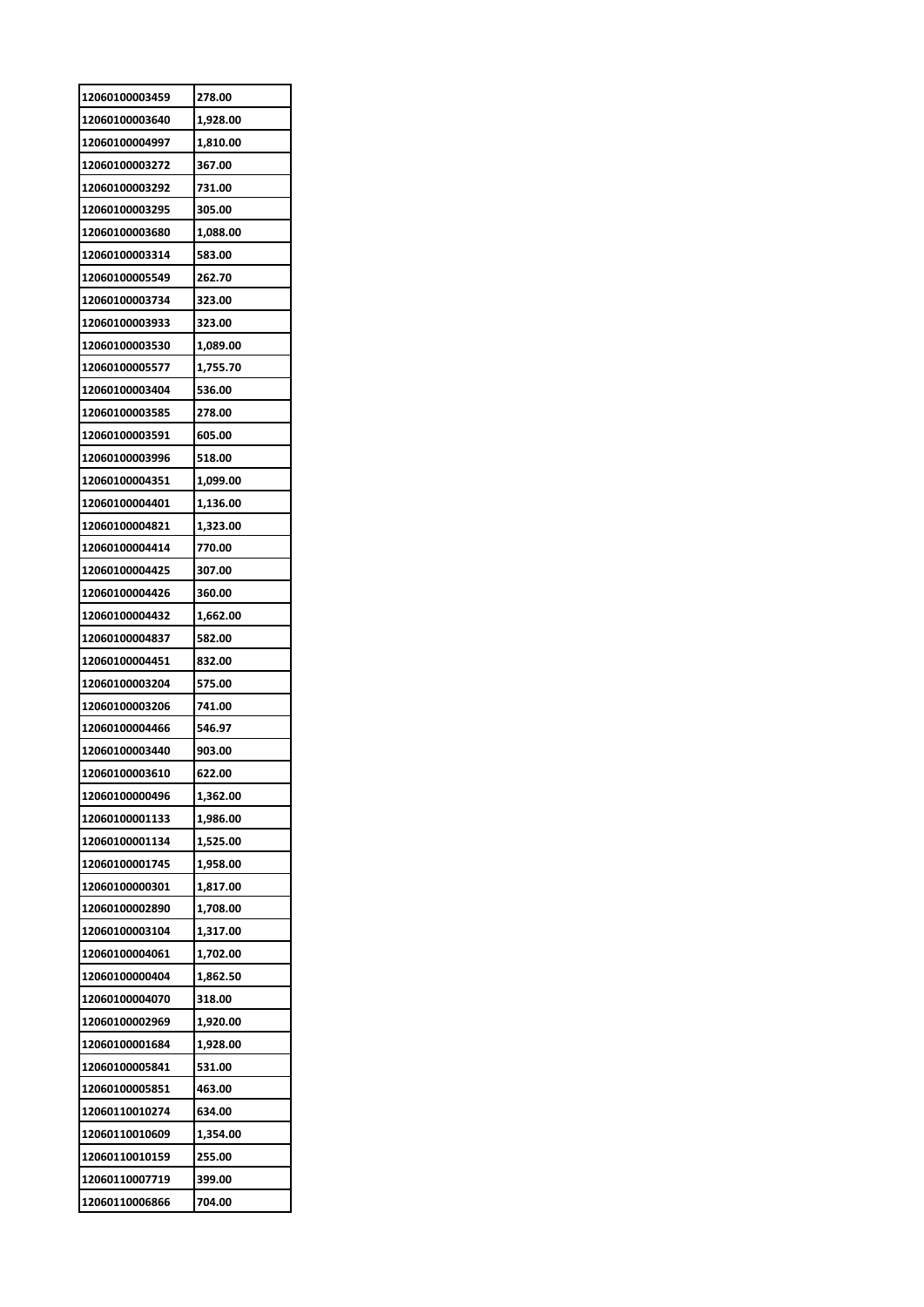| 12060110006330 | 645.00   |
|----------------|----------|
| 12060110006064 | 1,399.00 |
| 12060100005921 | 759.00   |
| 12060100005945 | 497.00   |
| 12060100005946 | 497.00   |
| 12060100005949 | 1,679.00 |
| 12060100005957 | 558.00   |
| 12060100000898 | 1,314.00 |
| 12060100001113 | 1,819.00 |
| 12070100001416 | 1,820.00 |
| 12070100005344 | 574.00   |
| 12070100005345 | 502.00   |
| 12070100005549 | 1,788.00 |
| 12070100005416 | 1,813.00 |
| 12070100005438 | 308.00   |
| 12070100005464 | 502.00   |
| 12070100002822 | 1,472.00 |
| 12070100003032 | 678.00   |
| 12070100003240 | 274.00   |
| 12070100004061 |          |
| 12070100004063 | 616.00   |
|                | 616.00   |
| 12070100004064 | 616.00   |
| 12070100004065 | 616.00   |
| 12070100004068 | 616.00   |
| 12070100004069 | 616.00   |
| 12070100004072 | 332.00   |
| 12070100003245 | 331.00   |
| 12070100003252 | 328.00   |
| 12070100000433 | 1,691.00 |
| 12070100001649 | 1,656.00 |
| 12070100001050 | 1,710.00 |
| 12070100001292 | 1,974.00 |
| 12070100000776 | 1,922.00 |
| 12070100000980 | 1,903.00 |
| 12070100001196 | 375.00   |
| 12070100001393 | 1,471.50 |
| 12070100000201 | 1,970.00 |
| 12070100002914 | 1,530.00 |
| 12070100003744 | 333.00   |
| 12070100003945 | 481.00   |
| 12070100004362 | 337.00   |
| 12070100003336 | 322.00   |
| 12070100003979 | 331.00   |
| 12070100002531 | 1,830.00 |
| 12070100003161 | 674.00   |
| 12070100003780 | 291.00   |
| 12070100003993 | 274.00   |
| 12070100003582 | 795.00   |
| 12070100003585 | 615.00   |
|                | 401.00   |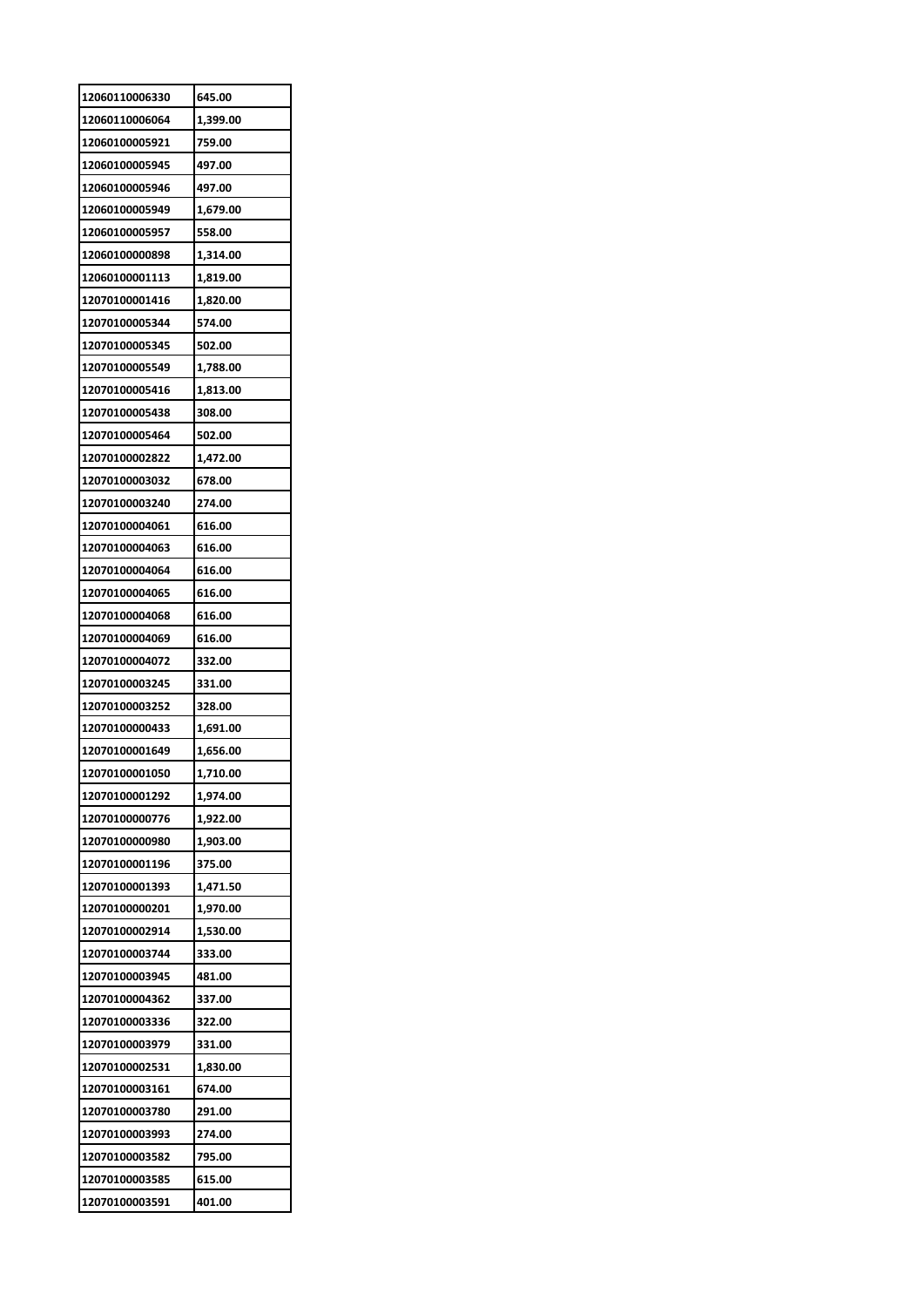| 12070100005554 | 325.00   |
|----------------|----------|
| 12070100005360 | 1,950.00 |
| 12070100005560 | 683.00   |
| 12070100005562 | 819.00   |
| 12070100005165 | 1,386.00 |
| 12070100005368 | 256.00   |
| 12070100005576 | 405.00   |
| 12070100005592 | 676.00   |
| 12070100005593 | 738.00   |
| 12070100005200 | 1,827.00 |
| 12070100005397 | 884.00   |
| 12070100005598 | 1,720.00 |
| 12070100005610 | 1,599.00 |
| 12070100005611 | 784.00   |
| 12070110008198 | 351.00   |
| 12070110007610 | 353.00   |
| 12070110006309 | 643.00   |
| 12070110006286 | 664.00   |
| 12070110006231 | 807.00   |
| 12070110006361 | 404.00   |
| 12070110005760 | 342.00   |
| 12070100003594 | 350.00   |
| 12070100003421 | 543.00   |
| 12070100004047 | 272.00   |
| 12070100002597 | 1,381.00 |
| 12070100004059 | 616.00   |
| 12070100004060 | 616.00   |
| 12070100004074 | 616.00   |
| 12070100004075 | 616.00   |
| 12070100004076 | 616.00   |
| 12070100004079 | 640.00   |
| 12070100004080 | 639.00   |
| 12070100004083 | 276.00   |
| 12070100003256 | 336.00   |
| 12070100003879 | 294.00   |
| 12070100001817 | 1,981.00 |
| 12070100003903 | 324.00   |
| 12070100003504 | 601.00   |
| 12070100003105 | 779.00   |
| 12070100003937 | 332.00   |
| 12070100003941 | 332.00   |
| 12070100003943 | 1,486.00 |
| 12070100002283 | 1,955.00 |
| 12080100002441 | 302.00   |
| 12080100002442 | 471.00   |
| 12080100002475 | 784.00   |
| 12080100002484 | 308.00   |
| 12080100002486 | 554.00   |
| 12080100002487 | 472.00   |
| 12080100002494 | 308.00   |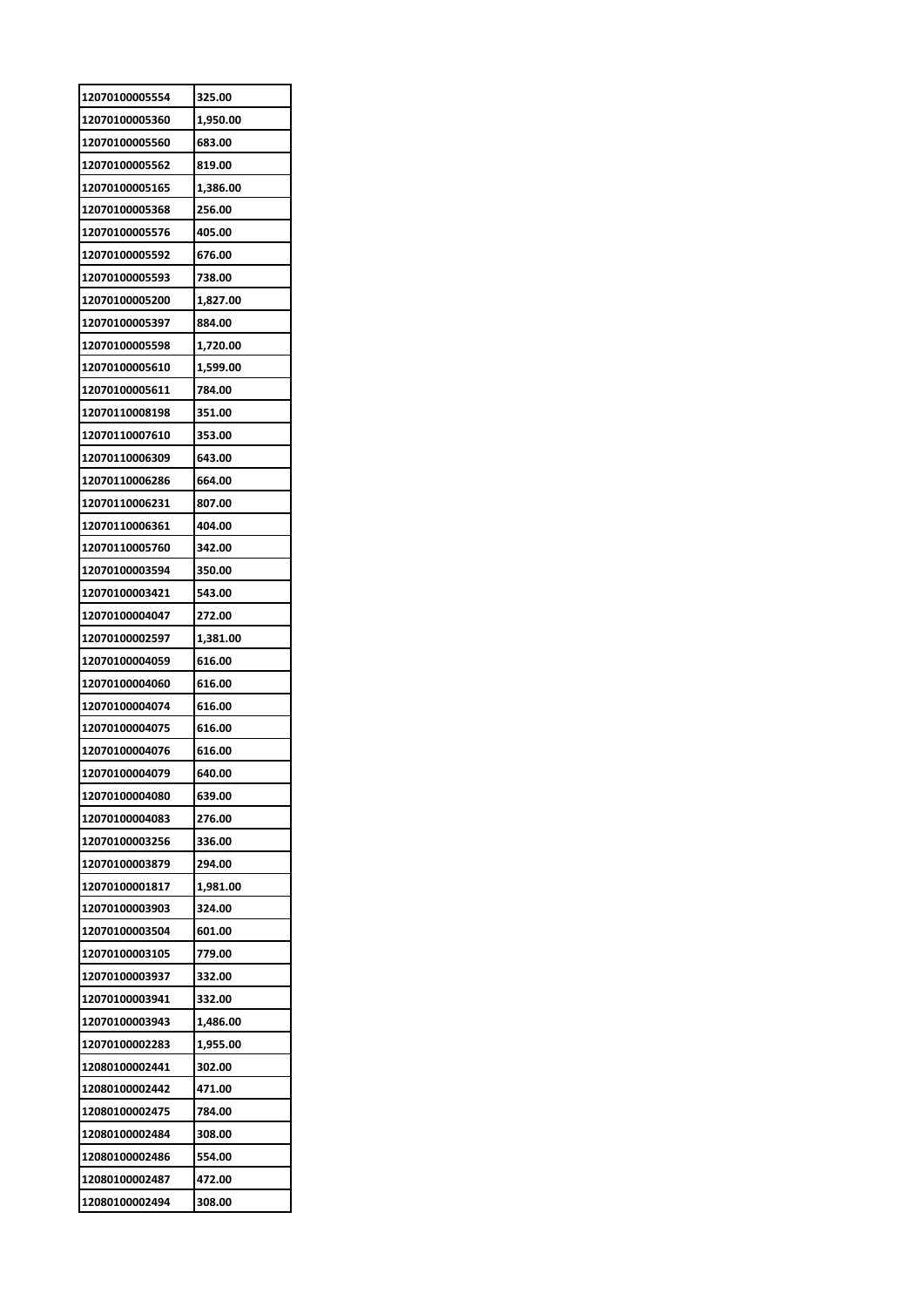| 12080100002626 | 497.00   |
|----------------|----------|
| 12080100002627 | 483.00   |
| 12080100002112 | 1,091.40 |
| 12080100002181 | 1,418.00 |
| 12080100001464 | 1,931.00 |
| 12080100001723 | 1,966.00 |
| 12080100002459 | 402.00   |
| 12080100002432 | 742.00   |
| 12080100002436 | 462.00   |
| 12080100002438 | 398.00   |
| 12080100002439 | 745.00   |
| 12090110003377 | 834.00   |
| 12090110001236 | 1,372.40 |
| 12090110000949 | 925.00   |
| 12090100008324 | 418.00   |
| 12090100008335 | 958.00   |
| 12090100008538 | 591.00   |
| 12090100008545 | 379.00   |
| 12090100008546 | 414.00   |
| 12090100008549 | 628.00   |
| 12090100008556 | 483.00   |
| 12090100008570 | 563.00   |
| 12090100008573 | 1,698.00 |
| 12090100008593 | 1,793.00 |
| 12090100008402 | 760.00   |
| 12090100008598 | 529.00   |
| 12090100008610 | 1,632.00 |
| 12090100008623 | 730.00   |
| 12090100008627 | 787.00   |
| 12090100008456 | 626.00   |
| 12090100008476 | 388.00   |
| 12090100002626 | 1,904.00 |
| 12090100001006 | 1,563.00 |
| 12090100000622 | 1,549.00 |
| 12090100000465 | 1,818.00 |
| 12090100000283 | 1,951.00 |
| 12090100000285 | 1,905.00 |
| 12090100002312 | 1,561.00 |
| 12090100001957 | 1,817.00 |
| 12090100000519 | 1,906.00 |
| 12090100005645 | 443.00   |
| 12090100006402 | 1,342.00 |
| 12090100005648 | 443.00   |
| 12090100005651 | 443.00   |
| 12090100005652 | 443.00   |
| 12090100005692 | 494.00   |
| 12090100005698 | 494.00   |
| 12090100005699 | 509.00   |
| 12090100005700 | 533.00   |
| 12090100006478 | 1,817.00 |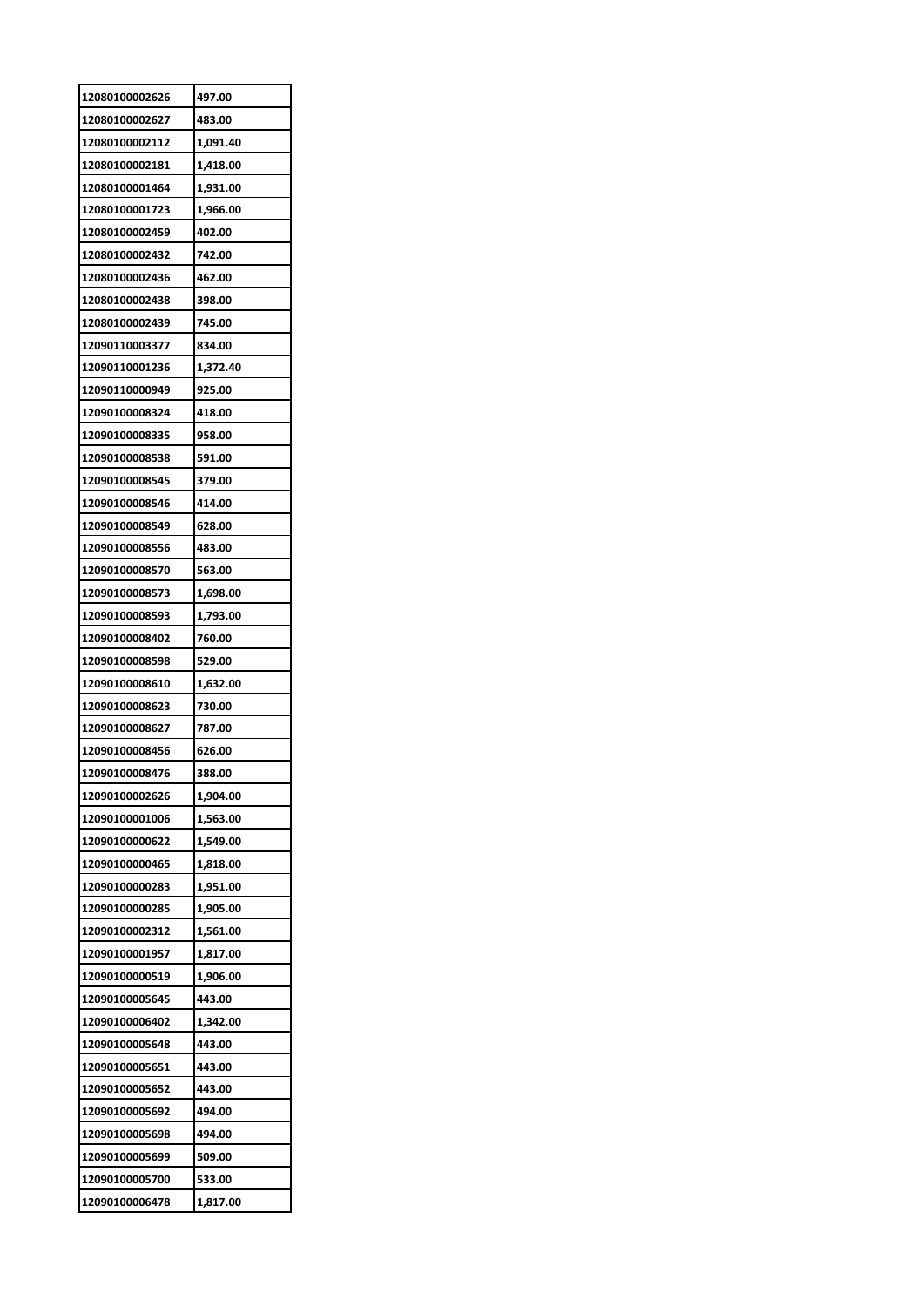| 12090100005944 | 248.00   |
|----------------|----------|
| 12090100005761 | 1,844.00 |
| 12090100007098 | 402.00   |
| 12090100005588 | 688.00   |
| 12090100005978 | 1,330.00 |
| 12090100005429 | 1,540.00 |
| 12090100007527 | 322.00   |
| 12090100005081 | 1,743.00 |
| 12090100005093 | 1,421.00 |
| 12090100003562 | 1,943.00 |
| 12090100003385 | 1,535.00 |
| 12090100003981 | 1,836.00 |
| 12090100003431 | 1,315.00 |
| 12090100005203 | 1,282.00 |
| 12090100003286 | 1,315.00 |
| 12100100003307 | 671.00   |
| 12100100003110 | 441.00   |
| 12100100004211 | 358.70   |
| 12100100004358 | 733.00   |
| 12100100004564 | 525.57   |
| 12100100005305 | 1,524.00 |
| 12100110006774 | 278.00   |
| 12100110006392 | 278.00   |
| 12100110006378 | 278.00   |
| 12100110006514 | 278.00   |
| 12100110006811 | 278.00   |
| 12100110006545 | 315.00   |
| 12100110006736 | 278.00   |
| 12100110006422 | 278.00   |
| 12100110006309 | 278.00   |
| 12100110007047 | 289.00   |
| 12100110007344 | 278.00   |
| 12100110007399 | 277.00   |
| 12100110007443 | 278.00   |
| 12100110006491 | 278.00   |
| 12100110009577 | 277.00   |
| 12100110007689 | 278.00   |
| 12100110008754 | 277.00   |
| 12100110009591 | 277.00   |
| 12100110009300 | 277.00   |
| 12100110009379 | 285.00   |
| 12100110009355 | 277.00   |
| 12100110009263 | 277.00   |
| 12100110009171 | 277.00   |
| 12100110009980 | 277.00   |
| 12100110009973 | 277.00   |
| 12100100005327 | 490.00   |
| 12100110005449 | 1,396.00 |
| 12100100001195 | 1,854.00 |
| 12100100000864 | 1,901.00 |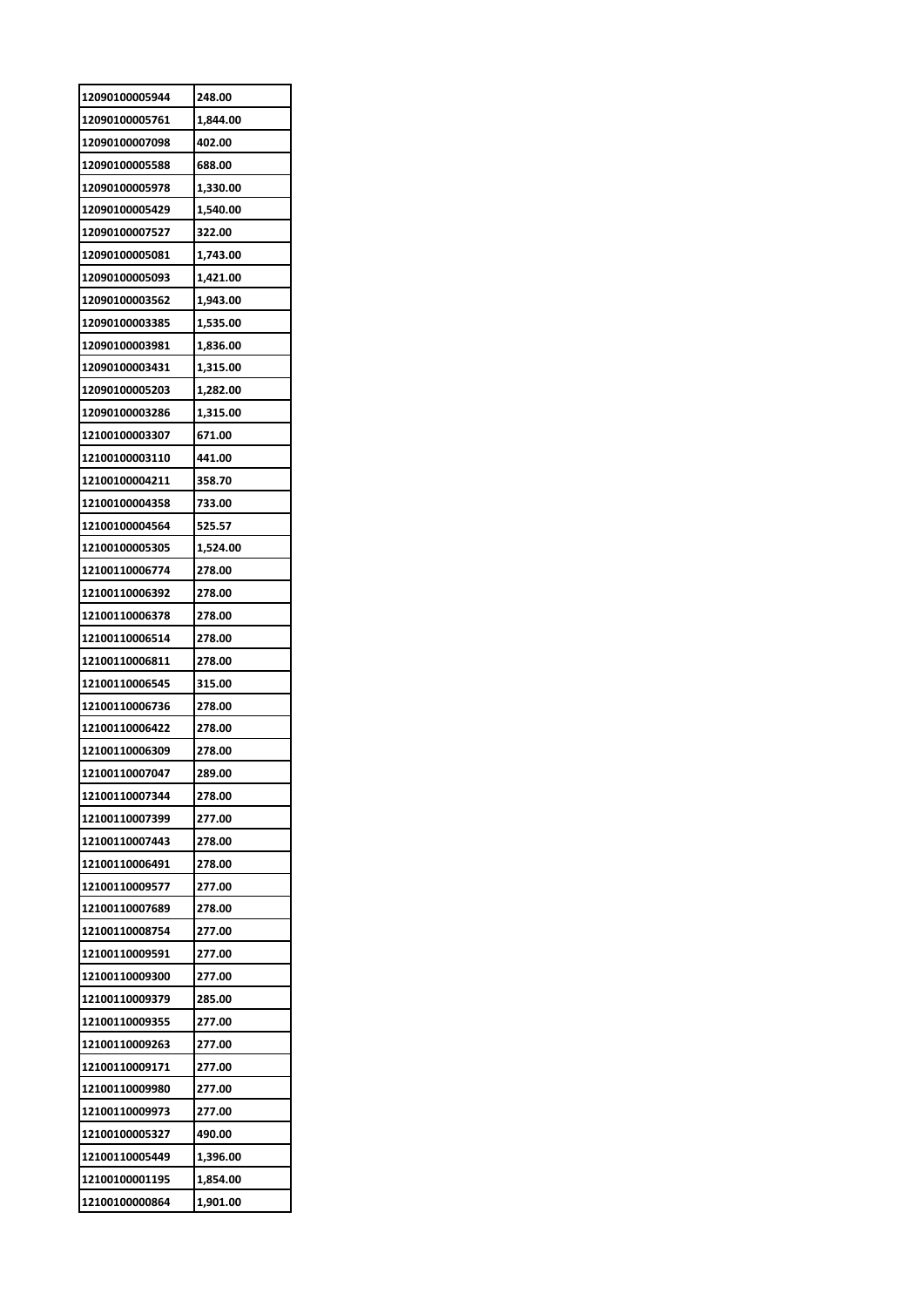| 12100100002587 | 1,392.00 |
|----------------|----------|
| 12100100001670 | 1,949.00 |
| 12100100000890 | 1,949.00 |
| 12100100001563 | 1,812.00 |
| 12100100001623 | 1,302.00 |
| 12100100000702 | 1,609.00 |
| 12100100002690 | 757.00   |
| 12100100002694 | 757.00   |
| 12100100003366 | 459.00   |
| 12100100003771 | 695.00   |
| 12100100000825 | 598.00   |
| 12100100003367 | 307.00   |
| 12100100003369 | 370.00   |
| 12100100003214 | 499.00   |
| 12100100003249 | 426.00   |
| 12100100003446 | 751.00   |
| 12100100003453 | 400.00   |
| 12100100004074 | 438.00   |
| 12100100003004 | 859.00   |
| 12100100003005 | 373.00   |
| 12100100003266 | 420.00   |
| 12110100004821 | 946.00   |
| 12110100001421 | 1,913.00 |
| 12110100001661 | 1,846.00 |
| 12110100001868 | 1,863.00 |
| 12110100003104 | 1,810.00 |
| 12110100000751 | 1,737.00 |
| 12110110005289 | 563.00   |
| 12110110006118 | 813.00   |
| 12110110007559 | 278.00   |
| 12110110007528 | 354.00   |
| 12110100000057 | 1,911.20 |
| 12110100001428 | 1,955.00 |
| 12110100002880 | 1,524.00 |
| 12110100001259 | 1,887.00 |
| 12110100000646 | 1,848.00 |
| 12110100000650 | 1,901.00 |
| 12110100001059 | 1,927.00 |
| 12110100001076 | 1,854.00 |
| 12110100003734 | 1,629.50 |
| 12110100004779 | 793.00   |
| 12110100004802 | 1,641.00 |
| 12120100002200 | 692.00   |
| 12120100002002 | 417.00   |
| 12120100000377 | 1,904.00 |
| 12120100000953 | 1,438.00 |
| 12120100001361 | 1,443.00 |
| 12120100003237 | 333.50   |
| 12120100000772 | 1,872.00 |
| 12120100002880 | 1,421.00 |
|                |          |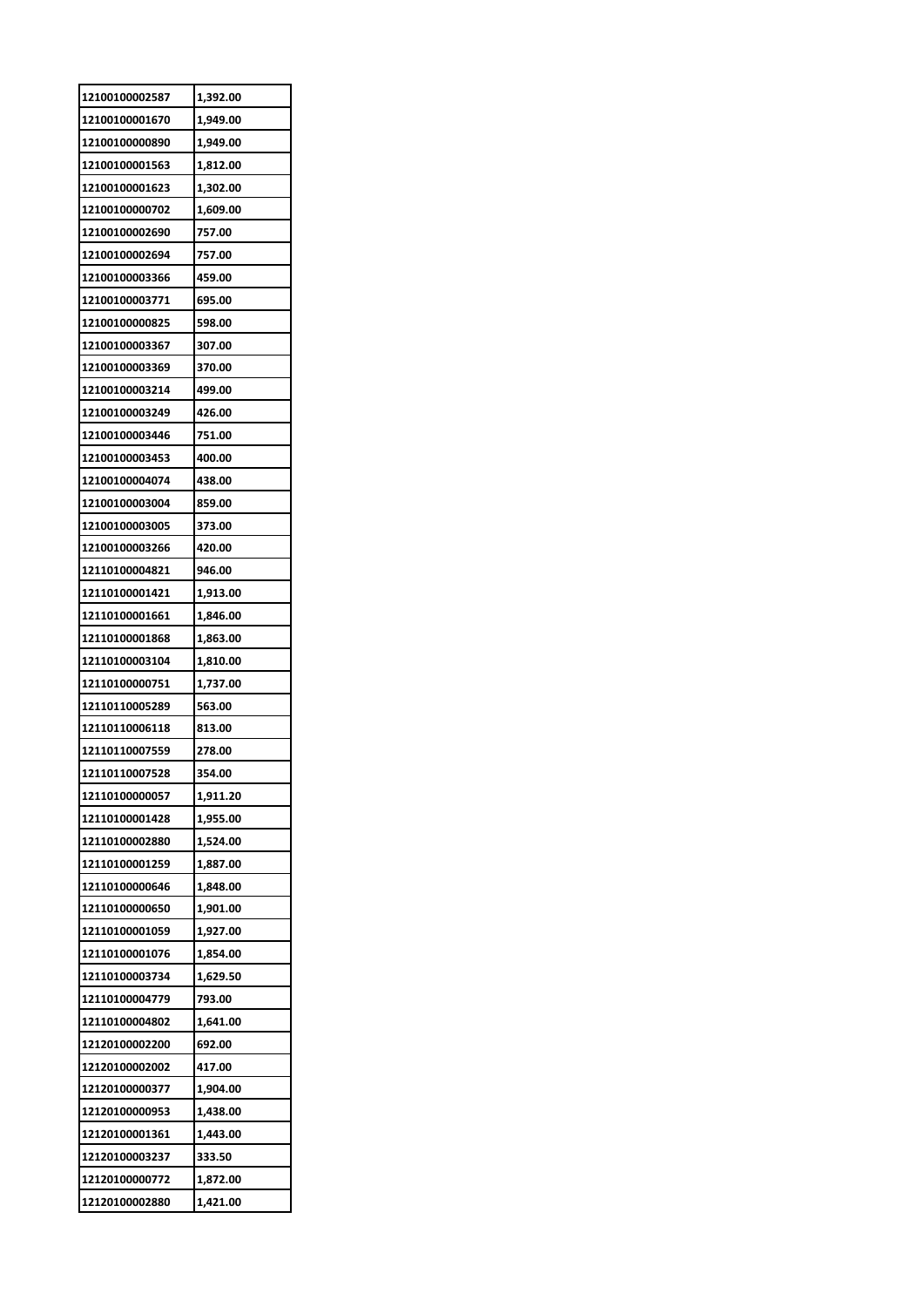| 12120110006675 | 634.00   |
|----------------|----------|
| 12120110006538 | 634.00   |
| 12120110005463 | 562.00   |
| 12120110005470 | 637.00   |
| 12120110005708 | 635.00   |
| 12120110004527 | 638.00   |
| 12120100001414 | 1,962.00 |
| 12120100001420 | 1,367.00 |
| 12120100001767 | 1,199.00 |
| 12120100000821 | 1,448.00 |
| 12120100001235 | 1,979.00 |
| 12120100001785 | 1,802.00 |
| 12120100001059 | 1,700.63 |
| 12120100000865 | 1,987.00 |
| 12120100000627 | 1,965.00 |
| 12120100002041 | 321.00   |
| 12120100003234 | 252.00   |
| 12120100002069 | 414.00   |
| 12120100002070 | 414.00   |
|                |          |
| 12120100002090 | 313.00   |
| 12120100003557 | 1,840.00 |
| 12120100001930 | 337.00   |
| 12120100001932 | 289.00   |
| 12120100003110 | 625.00   |
| 12120100003579 | 354.00   |
| 12120100000105 | 1,876.10 |
| 12130100003104 | 1,606.50 |
| 12130100003309 | 841.00   |
| 12130100002318 | 749.00   |
| 12130100000563 | 1,655.00 |
| 12130100001699 | 1,472.00 |
| 12130100002213 | 1,398.00 |
| 12130100001994 | 1,439.00 |
| 12130100002024 | 1,544.00 |
| 12130100001845 | 1,863.00 |
| 12130100003804 | 420.00   |
| 12130100003808 | 1,119.00 |
| 12130100003814 | 1,536.00 |
| 12130100003821 | 725.00   |
| 12130100003825 | 1,155.00 |
| 12130100003833 | 337.00   |
| 12130100003643 | 454.00   |
| 12130100003857 | 1,780.00 |
| 12130100002097 | 1,730.00 |
| 12130100003868 | 638.00   |
| 12130100002109 | 1,449.00 |
| 12130100003063 | 664.00   |
| 12130100003890 | 1,466.00 |
| 12130100003073 | 260.00   |
| 12130100003709 | 1,669.00 |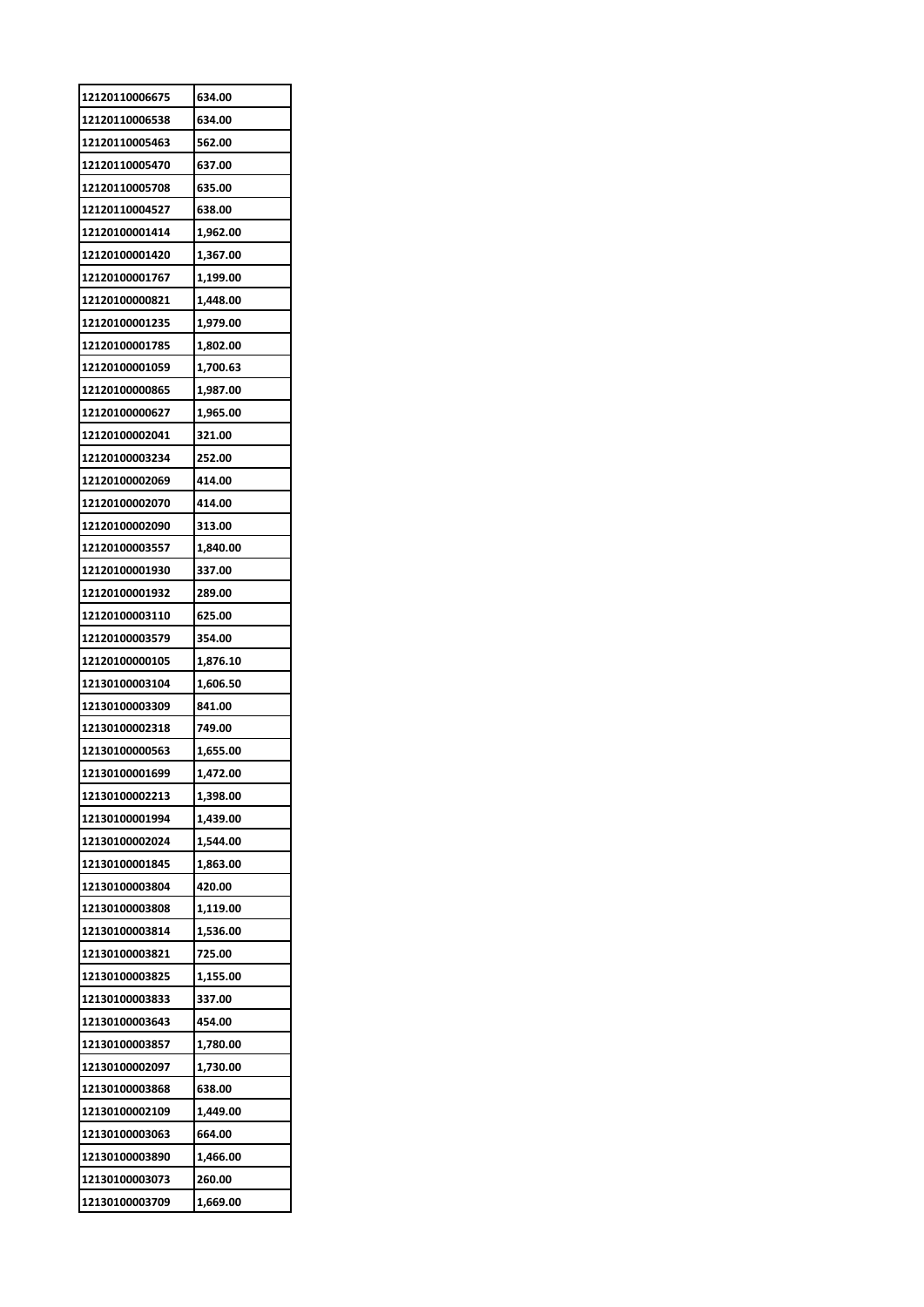| 12130100003084 | 260.00   |
|----------------|----------|
| 12130110001694 | 1,671.00 |
| 12140100001471 | 1,965.00 |
| 12140100000890 | 1,833.00 |
| 12140100000984 | 1,484.00 |
| 12140100005304 | 1,951.00 |
| 12140100005306 | 1,464.00 |
| 12140100000730 | 1,411.00 |
| 12140100001838 | 641.00   |
| 12140100002752 | 1,470.00 |
| 12140100002970 | 1,842.00 |
| 12140100005212 | 1,551.00 |
| 12140100000907 | 1,974.00 |
| 12140100002587 | 1,896.00 |
| 12140100001995 | 1,879.00 |
| 12150100001887 | 1,967.00 |
| 12150100002738 | 1,842.00 |
| 12150100001279 | 1,983.00 |
| 12150100003767 | 290.00   |
| 12150100003483 | 775.00   |
| 12150110005951 | 311.00   |
| 12150110005999 | 342.00   |
| 12150110005975 | 278.00   |
| 12150110005890 | 1,992.00 |
| 12150110006163 | 498.00   |
| 12150110006187 | 282.00   |
| 12150110008884 | 343.00   |
| 12150110007269 | 276.00   |
| 12150110008792 | 408.00   |
| 12150100005316 | 392.00   |
| 12150100003802 | 337.00   |
| 12150100004491 | 1,157.00 |
| 12150100004091 | 745.00   |
| 12150100004012 | 268.00   |
| 12150100003667 | 393.00   |
| 12150100003867 | 260.00   |
| 12150100004807 | 784.00   |
| 12150100003050 | 1,696.00 |
| 12150100002475 | 1,379.00 |
| 12150100001053 | 1,418.00 |
| 12150100001261 | 1,852.00 |
| 12150100000728 | 1,967.00 |
| 12150100001985 | 1,796.00 |
| 12150100001168 | 1,530.00 |
| 12150100001370 | 1,896.00 |
| 12150100002010 | 1,912.00 |
| 12150100002215 | 1,882.00 |
| 12150100002447 | 1,672.00 |
| 12150100001855 | 1,983.00 |
| 12150100002074 | 1,834.00 |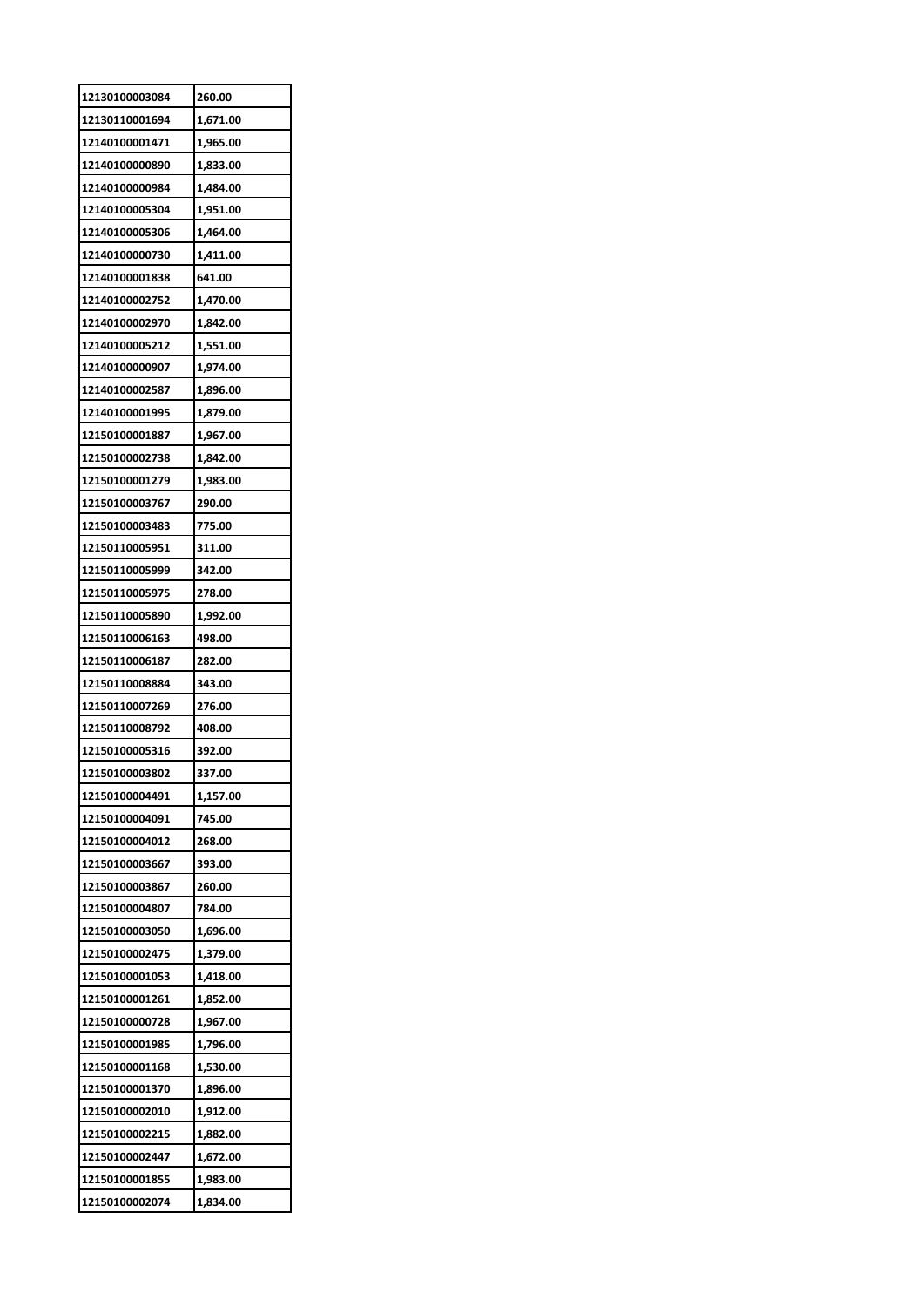| 12150100001908 | 1,946.00 |
|----------------|----------|
| 12150100001103 | 1,306.00 |
| 12150100001337 | 1,835.00 |
| 12150100002613 | 1,875.00 |
| 12150100005254 | 463.00   |
| 12160100000887 | 1,919.00 |
| 12160100004107 | 1,660.00 |
| 12160110008686 | 1,609.00 |
| 12160110008624 | 1,754.00 |
| 12160110008617 | 1,751.00 |
| 12160100000680 | 1,790.00 |
| 12160100002412 | 1,642.00 |
| 12160100002432 | 1,535.00 |
| 12160100001765 | 1,919.00 |
| 12160100004105 | 1,064.00 |
| 12160100004138 | 669.00   |
| 12160100004139 | 752.00   |
| 12160100004150 | 1,411.00 |
| 12160100004175 | 1,661.00 |
| 12160100004176 | 852.00   |
| 12160100001551 | 1,641.00 |
| 12160100000166 | 1,927.00 |
| 12160100000451 | 1,489.00 |
| 12160100001416 | 1,836.00 |
| 12160100001887 | 1,722.00 |
| 12160100000790 | 1,896.00 |
| 12160100001748 | 1,863.00 |
| 12160100001331 | 1,525.00 |
| 12160100003115 | 1,360.00 |
| 12160100003695 | 530.00   |
| 12160100002340 | 1,760.00 |
| 12170100005421 | 1,619.00 |
| 12170100002985 | 1,549.00 |
| 12170100004844 | 339.00   |
| 12170110007382 | 643.00   |
| 12170110009843 | 1,218.82 |
| 12170100004239 | 1,847.00 |
| 12170100000261 | 1,483.50 |
| 12170100002182 | 1,561.00 |
| 12170100000951 | 1,465.00 |
| 12170100004138 | 1,383.00 |
| 12170100004865 | 1,655.40 |
| 12170100003511 | 1,418.00 |
| 12170100003728 | 1,609.00 |
| 12170100006173 | 763.00   |
| 12170100003970 | 1,841.00 |
| 12170100003162 | 1,607.00 |
| 12170100003370 | 1,496.00 |
| 12170100006232 | 471.00   |
| 12170100006241 | 312.00   |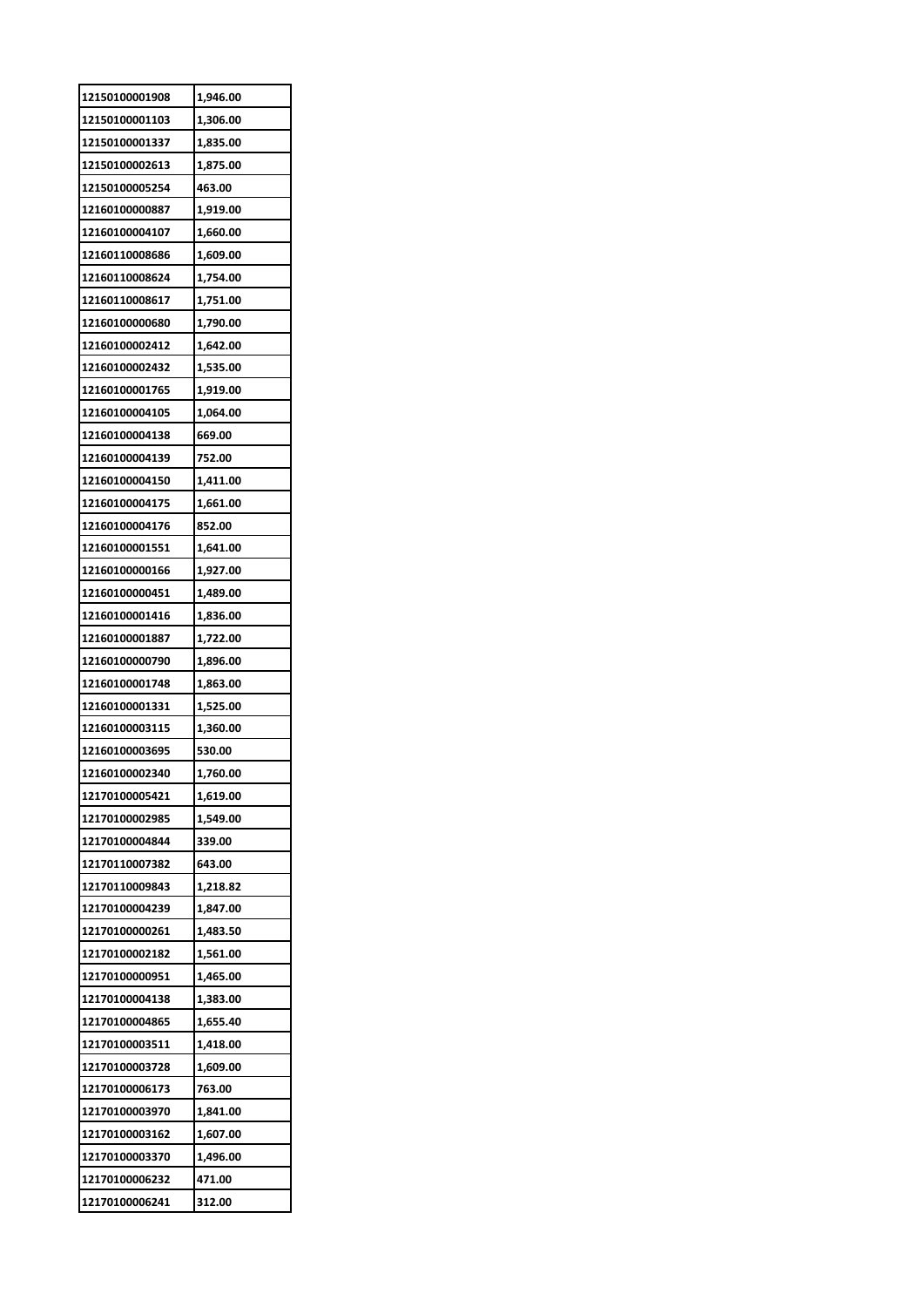| 12170100002970 | 1,826.00 |
|----------------|----------|
| 12170100000710 | 1,922.00 |
| 12170100006338 | 1,716.00 |
| 12170100003705 | 1,968.00 |
| 12170100006345 | 1,556.00 |
| 12170100006040 | 1,539.00 |
| 12170100002990 | 1,595.00 |
| 12170100000804 | 1,836.15 |
| 12170100001266 | 1,907.00 |
| 12170100002299 | 1,835.00 |
| 12170100004418 | 1,765.00 |
| 12180100002140 | 587.00   |
| 12180100001497 | 260.00   |
| 12180100001336 | 1,764.00 |
| 12180100000679 | 1,861.00 |
| 12180100001892 | 1,544.00 |
| 12180100001554 | 1,407.00 |
| 12180100001560 | 782.00   |
| 12180100000171 | 1,900.00 |
| 12180100000187 | 1,642.00 |
| 12180100002116 | 477.00   |
| 12180100000276 | 1,626.00 |
| 12190100000922 | 527.00   |
| 12190100002153 | 1,909.00 |
| 12190100000323 |          |
|                | 1,996.00 |
| 12190100002516 | 1,856.00 |
| 12190100001319 | 1,988.00 |
| 12190100000855 | 1,377.00 |
| 12190100000859 | 1,690.00 |
| 12190100006067 | 1,950.00 |
| 12190100007508 | 990.00   |
| 12190100007511 | 1,023.00 |
| 12190100006944 | 258.00   |
| 12190110008297 | 518.00   |
| 12190110009096 | 278.00   |
| 12190110011398 | 276.00   |
| 12190110009553 | 350.00   |
| 12190110009850 | 277.00   |
| 12190110009904 | 277.00   |
| 12190110010821 | 276.00   |
| 12190110010900 | 276.00   |
| 12190110010928 | 276.00   |
| 12190100001615 | 1,857.00 |
| 12190100003120 | 1,632.00 |
| 12190100001043 | 1,905.00 |
| 12190100001300 | 1,845.00 |
| 12190100007577 | 793.00   |
| 12190100007578 | 998.00   |
| 12190100007579 | 1,554.00 |
| 12190100006009 | 790.00   |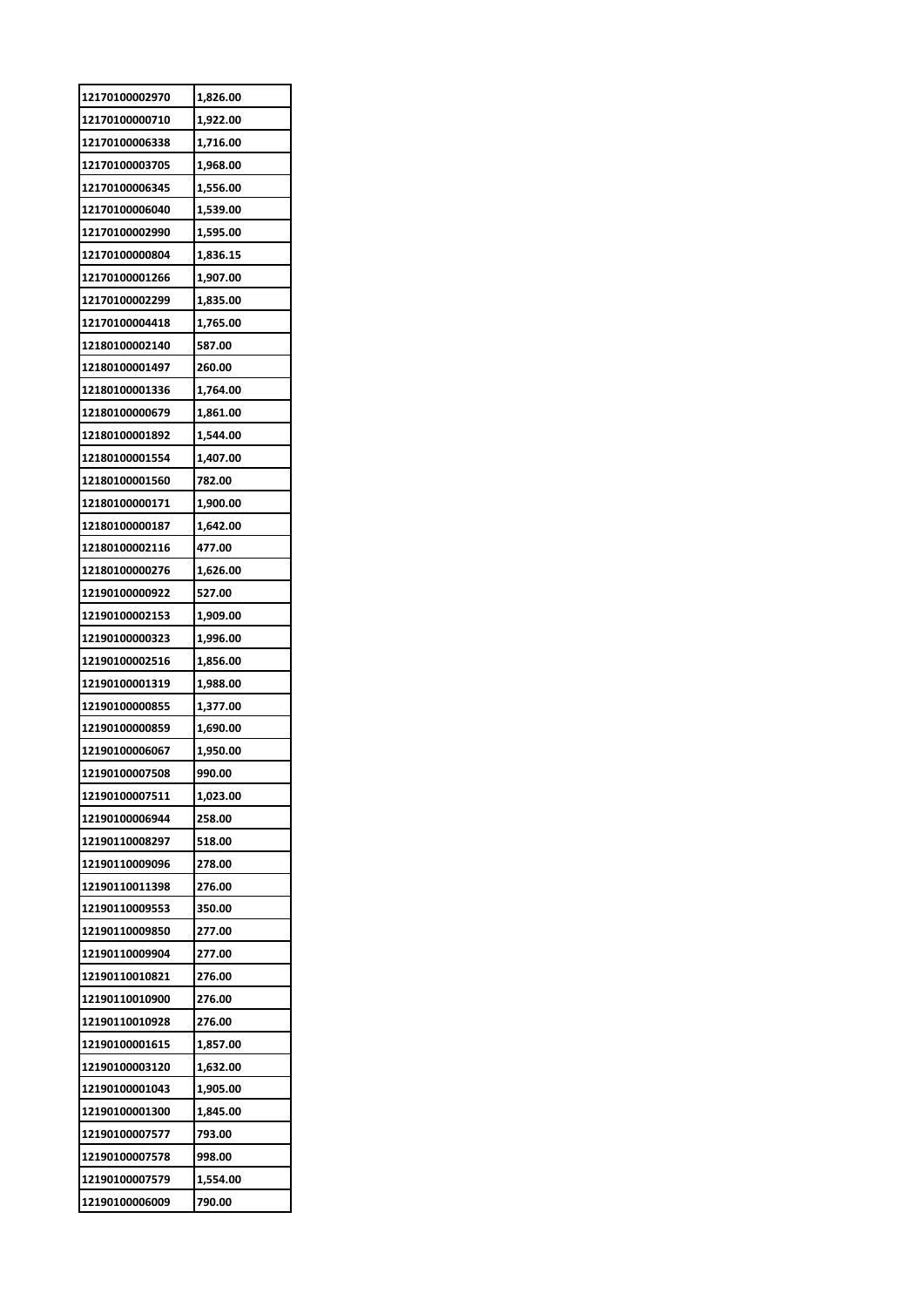| 12190100006598                   | 704.00             |
|----------------------------------|--------------------|
| 12190100000670                   | 1,941.00           |
| 12190100002103                   | 1,895.00           |
| 12190100002567                   | 1,322.00           |
| 12200100003600                   | 582.00             |
| 12200100004575                   | 1,844.00           |
| 12200100006335                   | 443.00             |
| 12200100006346                   | 726.00             |
| 12200100006352                   | 439.00             |
| 12200100005749                   | 1,409.00           |
| 12200100002007                   | 1,943.00           |
| 12200100002681                   | 1,939.00           |
| 12200100001836                   | 1,477.00           |
| 12200100000635                   | 1,992.00           |
| 12200100002340                   | 1,441.00           |
| 12200100006196                   | 510.00             |
| 12200100002989                   | 254.00             |
| 12200100006379                   | 517.00             |
| 12200100003095                   | 1,430.00           |
| 12200100003118                   | 1,514.00           |
| 12200100005550                   | 1,489.00           |
| 12210100002592                   | 796.00             |
| 12210100000631                   | 1,854.00           |
| 12210100007603                   | 437.00             |
| 12210100000467                   | 1,985.37           |
| 12210100000828                   |                    |
| 12210100002168                   | 1,658.00<br>294.00 |
| 12210100002031                   | 1,933.00           |
| 12210100004047                   | 722.00             |
| 12210100002700                   | 1,850.00           |
|                                  | 1.534.00           |
| 12210100001737<br>12210100001796 | 1,835.00           |
|                                  |                    |
| 12210100002430                   | 1,966.00           |
| 12210100001958                   | 1,943.00           |
| 12210100000165                   | 1,589.70           |
| 12210100007665                   | 357.00             |
| 12210110008297                   | 610.00             |
| 12210100001127                   | 1,640.00           |
| 12210100001253                   | 1,865.00           |
| 12220110013572                   | 1,376.00           |
| 12220110018018                   | 274.00             |
| 12220110017000                   | 274.00             |
| 12220110017514                   | 274.00             |
| 12220110016490                   | 275.00             |
| 12220110016436                   | 275.00             |
| 12220110017620                   | 274.00             |
| 12220110017587                   | 275.00             |
| 12220110017611                   | 275.00             |
| 12220110018744                   | 255.00             |
| 12220110014605                   | 1,506.00           |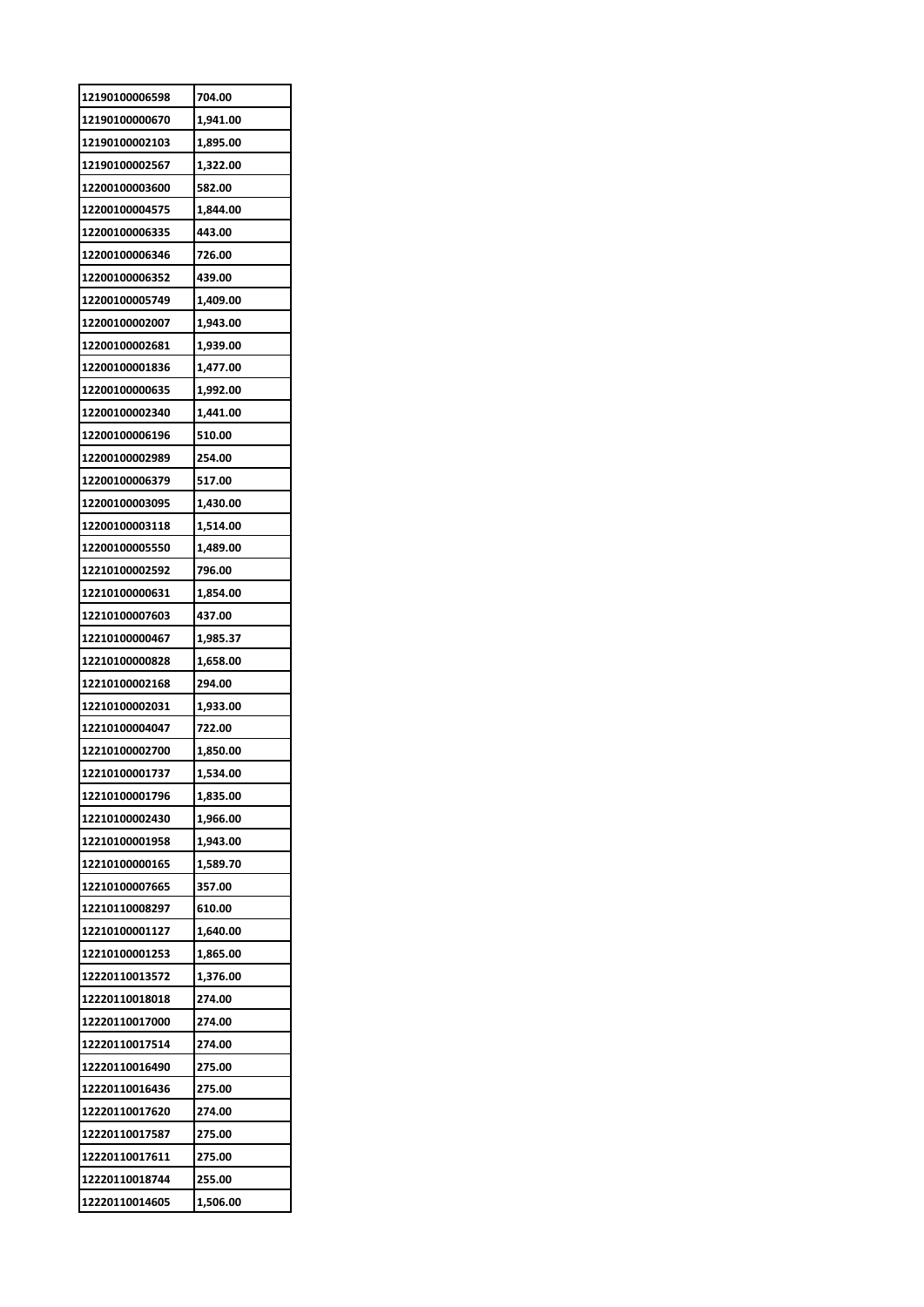| 12220100003477 | 1,437.00 |
|----------------|----------|
| 12220100005299 | 1,988.00 |
| 12220100000139 | 1,150.98 |
| 12220100011100 | 249.00   |
| 12220100010263 | 1,978.04 |
| 12220100010267 | 1,368.00 |
| 12220100009164 | 1,871.00 |
| 12220100003070 | 1,950.00 |
| 12220100005388 | 1,305.00 |
| 12220100011302 | 691.00   |
| 12220100010225 | 1,432.04 |
| 12220100011174 | 444.00   |
| 12220100011200 | 409.00   |
| 12220100010875 | 762.00   |
| 12220100010877 | 314.00   |
| 12220100010879 | 278.00   |
| 12220100010813 | 845.00   |
| 12220100010815 | 1,242.00 |
| 12220100010465 | 451.00   |
| 12220100008320 | 1,350.00 |
| 12220100012606 | 1,660.00 |
| 12220100012378 | 287.00   |
| 12220100010722 | 277.00   |
| 12220100007760 | 1,786.00 |
| 12220100010822 | 615.00   |
| 12220100010827 | 463.00   |
| 12220100005514 | 1,631.00 |
| 12220100002160 | 1,540.00 |
| 12220100012489 | 1,682.00 |
| 12220100009068 | 1,902.00 |
| 12220100007810 | 1,904.00 |
| 12220100012657 | 382.00   |
| 12220100011003 | 1,315.00 |
| 12220100000778 |          |
|                | 1,849.00 |
| 12220100009428 | 1,592.00 |
| 12220100008956 | 1,751.04 |
| 12220100009576 | 1,640.00 |
| 12220100010868 | 289.00   |
| 12220100010869 | 336.00   |
| 12220100010870 | 336.00   |
| 12220100010871 | 309.00   |
| 12220100008743 | 1,890.04 |
| 12220100008744 | 1,890.04 |
| 12220100012667 | 250.00   |
| 12220100008932 | 1,501.00 |
| 12220100010711 | 277.00   |
| 12220100010712 | 277.00   |
| 12220100010713 | 277.00   |
| 12220100010716 | 277.00   |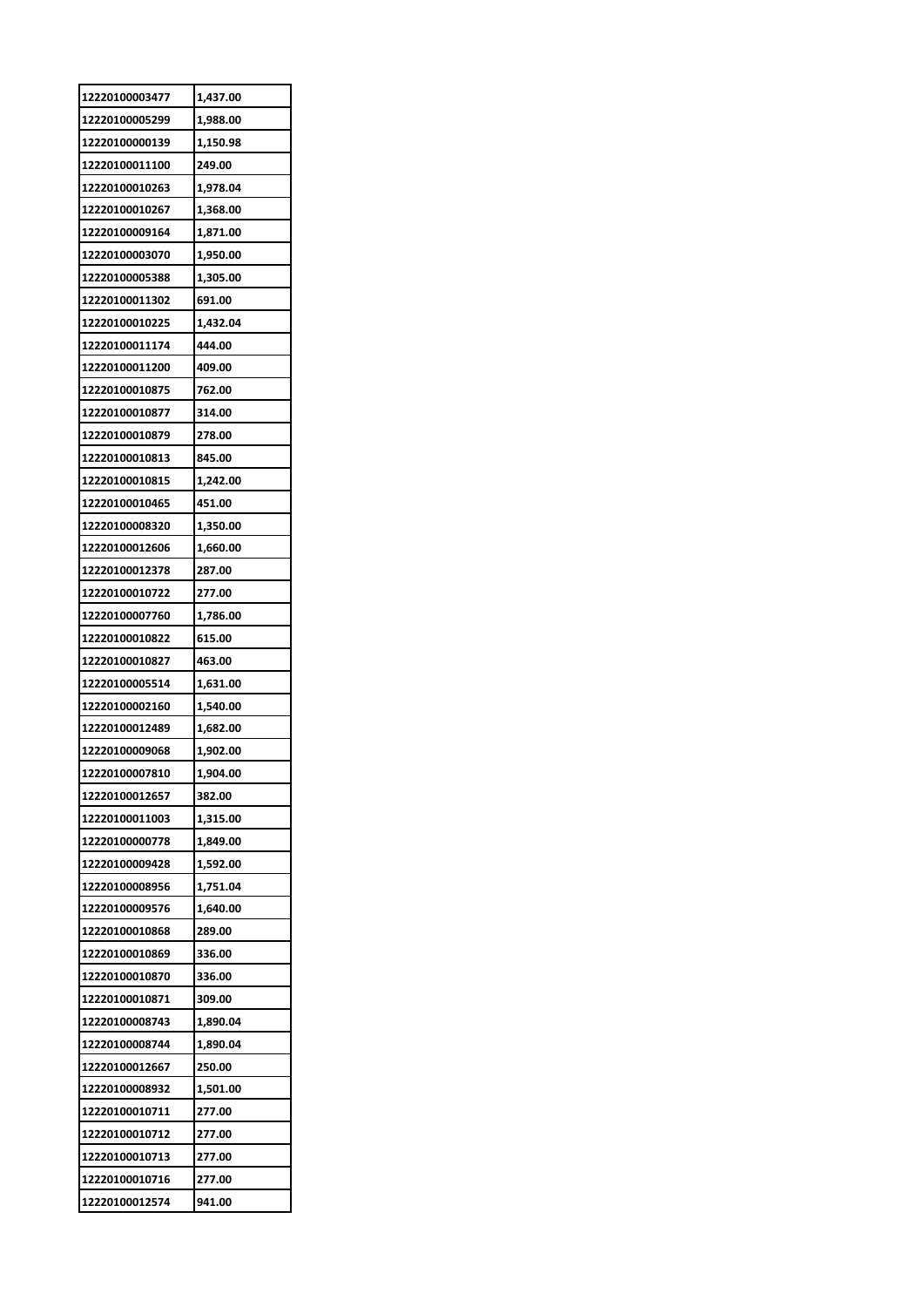| 1,845.00 |
|----------|
| 277.00   |
| 277.00   |
| 471.00   |
| 700.00   |
| 547.00   |
| 1,636.00 |
| 1,944.00 |
| 1,912.80 |
| 952.00   |
| 1,613.00 |
| 1,829.00 |
| 313.00   |
| 480.00   |
| 389.00   |
| 326.00   |
| 583.00   |
| 1,738.00 |
|          |
| 1,824.00 |
| 520.00   |
| 277.00   |
| 1,647.00 |
| 333.00   |
| 1,195.00 |
| 1,578.04 |
| 1,603.00 |
| 945.00   |
| 933.00   |
| 641.00   |
| 1,776.00 |
| 1.991.00 |
| 514.00   |
| 275.00   |
| 1,901.00 |
| 853.00   |
| 257.00   |
| 1,406.00 |
|          |
| 759.00   |
| 609.00   |
| 1,358.00 |
| 1,423.00 |
| 1,774.10 |
| 1,910.00 |
| 1,913.00 |
| 1,915.00 |
| 399.00   |
| 399.00   |
| 391.00   |
| 1,589.00 |
|          |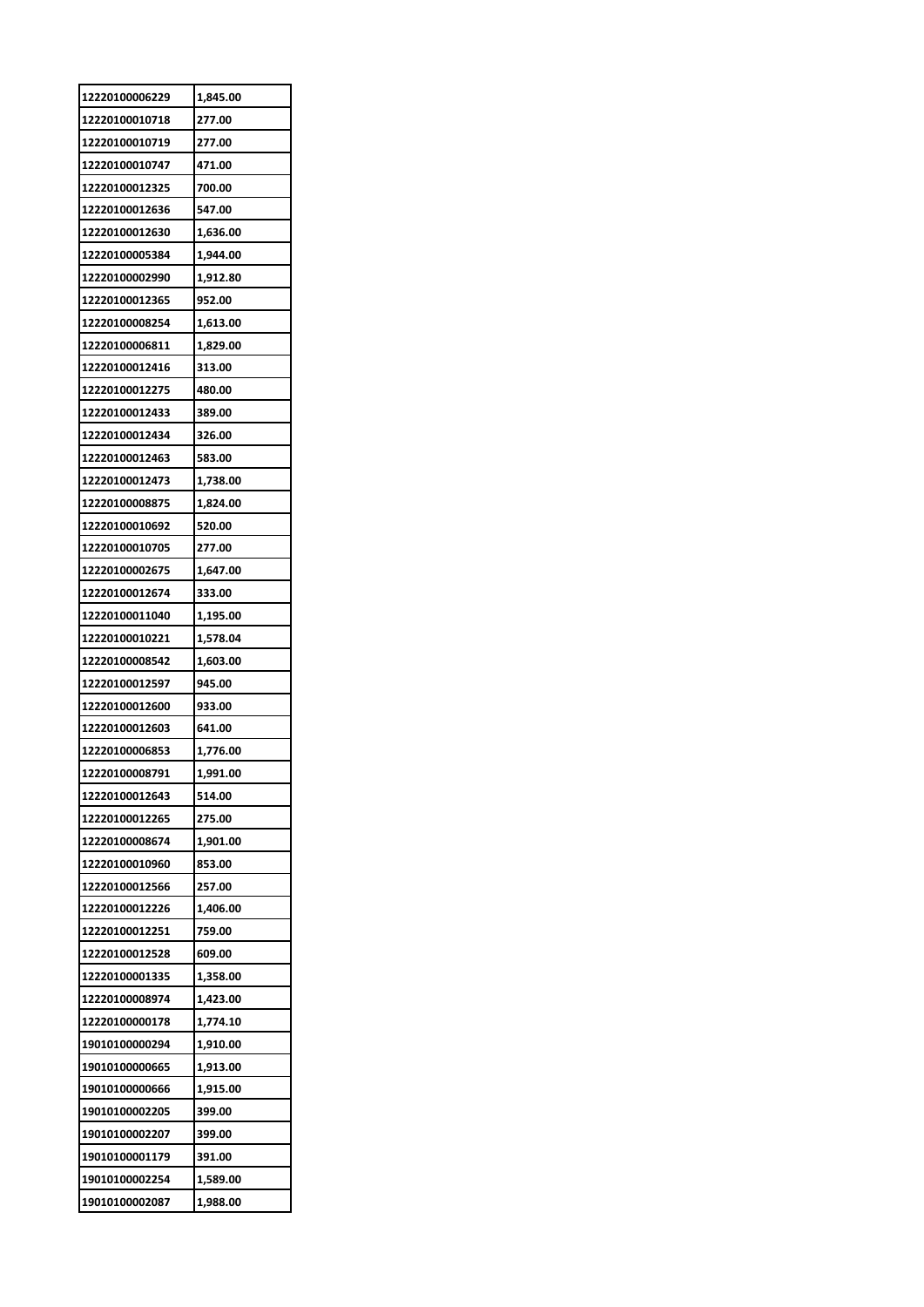| 19010100001686 | 1,656.00     |
|----------------|--------------|
| 19010100001896 | 1,927.00     |
| 19010100002281 | 380.00       |
| 19010100001231 | 900.00       |
| 19010100001233 | 459.00       |
| 19010100000036 | 1,902.00     |
| 19010100001743 | 1,813.00     |
| 19010100001750 | 1,464.00     |
| 19010100002195 | 395.00       |
| 19010100002202 | 420.00       |
| 19010100001280 | 361.00       |
| 19010100001284 | 545.00       |
| 19010100002134 | 1,399.00     |
| 19010100002216 | 396.00       |
| 19010100001996 | 1,765.00     |
| 19010100000900 | 1,841.00     |
| 19010100001319 | 1,974.00     |
| 19010100001326 | 354.00       |
| 19010100001327 | 354.00       |
| 19010100001819 | 1,912.00     |
| 19010100001329 | 354.00       |
| 19010100001334 | 354.00       |
| 19010100001633 | 1,563.00     |
| 19010100002176 | 1,349.00     |
| 19010100000938 | 1,931.50     |
|                |              |
| 19010100001838 | 1,747.00     |
| 19010100002194 | 398.00       |
| 19010100001395 | 855.00       |
| 19010100000369 | 1,853.00     |
| 19010100001661 | 1,904.00     |
| 19010100002242 | 763.00       |
| 10011030005007 | 58,06,652.60 |
|                |              |
| 10020100001942 | 1,373.23     |
| 10020100003258 | 1,951.00     |
| 10020100002081 | 1,827.00     |
| 10020100002744 | 1,879.00     |
| 10020100002376 | 1,835.00     |
| 10020100002754 | 1,902.00     |
| 10020100003284 | 1,916.00     |
| 10020100000628 | 1,930.00     |
| 10020100000823 | 1,725.00     |
| 10020100002208 | 1,322.79     |
| 10020100001032 | 1,430.00     |
| 10020100002021 | 1,904.00     |
| 10020100000854 | 1,633.26     |
| 10020100003020 | 1,915.00     |
| 10020100000684 | 1,902.00     |
| 10030100005686 | 369.00       |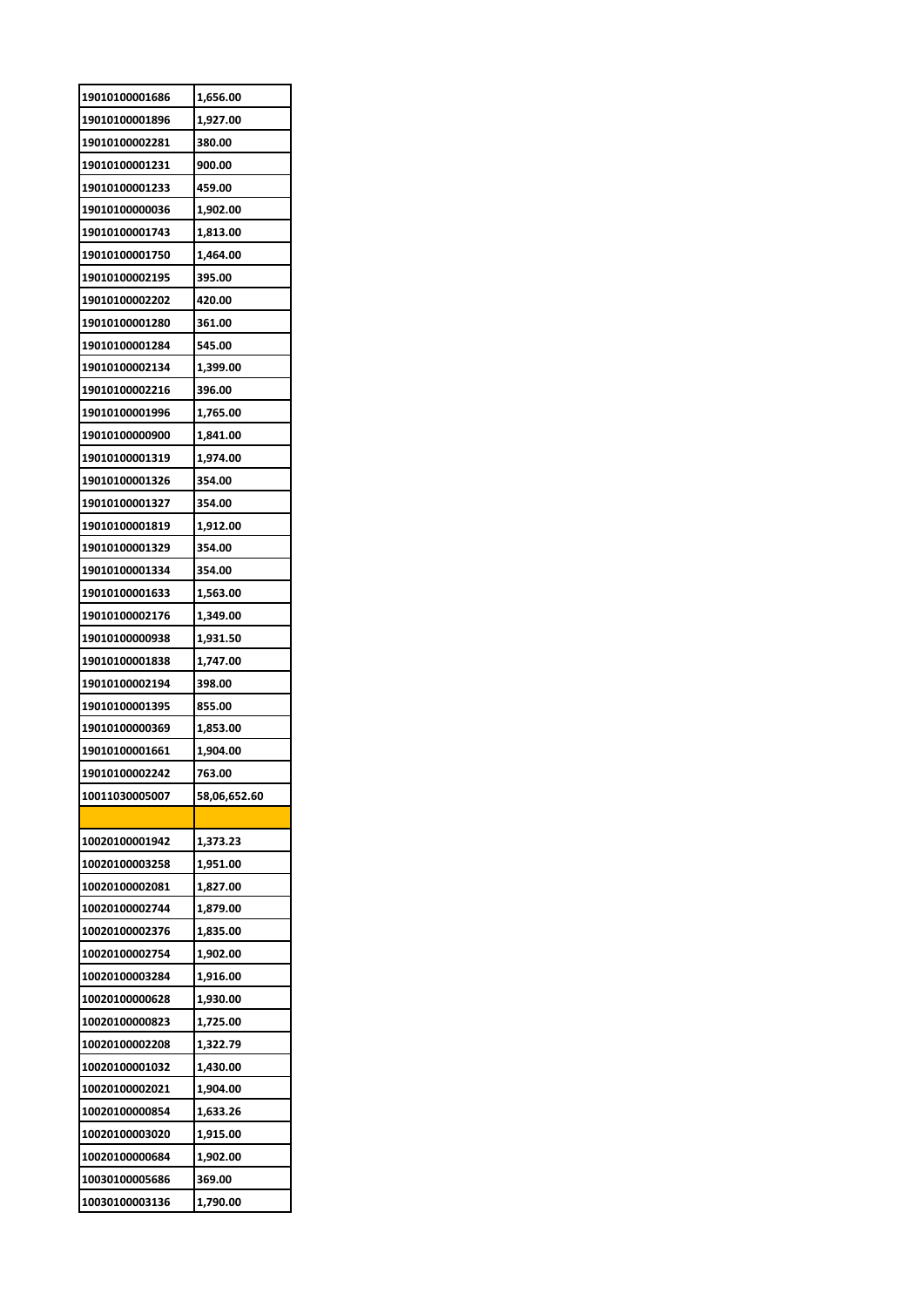| 10030100004934 | 980.00   |
|----------------|----------|
| 10030100005512 | 249.00   |
| 10030100004778 | 602.00   |
| 10030110009287 | 662.00   |
| 10030100004959 | 980.00   |
| 10030100004601 | 327.00   |
| 10030100004574 | 1,304.00 |
| 10030100005549 | 250.00   |
| 10030100004604 | 417.00   |
| 10030100006656 | 1,917.00 |
| 10030100007430 | 397.00   |
| 10030100007312 | 573.00   |
| 10030100005150 | 381.00   |
| 10030100004621 | 458.00   |
| 10030100004810 | 569.00   |
| 10030100004832 | 380.00   |
| 10030100003498 | 1,308.00 |
| 10030100004888 | 971.00   |
| 10030100004889 | 971.00   |
| 10030100007384 | 673.00   |
| 10030100007388 | 816.00   |
| 10030100007401 | 414.00   |
| 10030100002275 |          |
|                | 1,579.00 |
| 10030100001227 | 420.00   |
| 10030100001657 | 1,863.00 |
| 10030100001296 | 435.00   |
| 10030100001297 | 503.00   |
| 10030100001336 | 736.00   |
| 10030100001338 | 780.00   |
| 10030100001544 | 541.00   |
| 10030100001970 | 1,497.00 |
| 10030100004922 | 274.00   |
| 10040100003147 | 1,936.00 |
| 10040100000801 | 1,854.00 |
| 10040100001831 | 1,936.00 |
| 10040100001035 | 1,986.00 |
| 10040100001239 | 1,823.00 |
| 10040100000621 | 1,988.00 |
| 10040100000837 | 1,818.00 |
| 10040100001036 | 1,936.00 |
| 10040100001877 | 1,837.00 |
| 10040100000221 | 1,946.00 |
| 10040100001051 | 1,452.00 |
| 10040100001056 | 1,863.00 |
| 10040100000234 | 1,951.00 |
| 10040100000861 | 1,904.00 |
| 10040100002313 | 1,813.00 |
| 10040100004214 | 1,827.00 |
| 10040100003645 | 1,945.00 |
| 10040100004422 | 1,596.00 |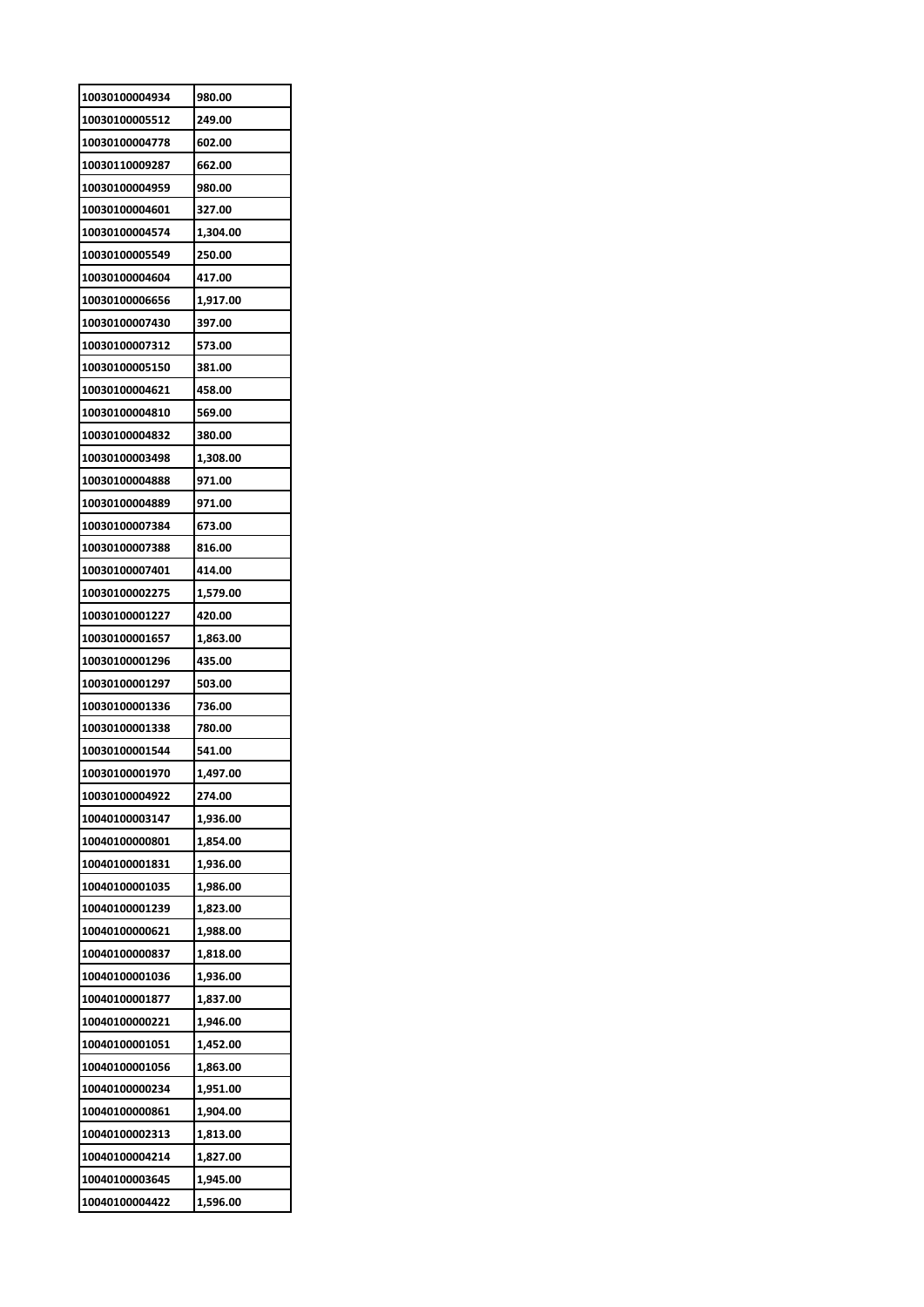| 10040100000455 | 1,863.00 |
|----------------|----------|
| 10040100000664 | 1,986.00 |
| 10040100001699 | 1,715.00 |
| 10040100001913 | 1,965.00 |
| 10040100001918 | 1,942.00 |
| 10040100002332 | 1,997.00 |
| 10040100004632 | 1,357.00 |
| 10040100001504 | 1,944.00 |
| 10040100000275 | 1,841.00 |
| 10040100000482 | 1,990.00 |
| 10040100001321 | 1,678.00 |
| 10040100000499 | 1,825.00 |
| 10040100002159 | 1,465.00 |
| 10040100005037 | 529.00   |
| 10040100002833 | 1,949.00 |
| 10040100002428 | 1,979.00 |
| 10040100005076 | 393.00   |
| 10040100005532 | 478.00   |
| 10040100003313 | 1,969.00 |
|                |          |
| 10040100003329 | 1,684.00 |
| 10040100003528 | 1,836.00 |
| 10040100003529 | 2,000.00 |
| 10040100003538 | 1,824.00 |
| 10040100005286 | 1,998.00 |
| 10040100002519 | 1,835.00 |
| 10040100002935 | 1,871.00 |
| 10040100003557 | 1,979.00 |
| 10040100001983 | 1,836.00 |
| 10040100002188 | 1,949.00 |
| 10040100004078 | 1,921.00 |
| 10040100000755 | 1,996.00 |
| 10040100004104 | 1,921.00 |
| 10040100000776 | 1,836.00 |
| 10040100002962 | 1,827.00 |
| 10040100003170 | 1,851.00 |
| 10040100002763 | 1,870.00 |
| 10040100004982 | 529.00   |
| 10040100002569 | 1,945.00 |
| 10040100004952 | 494.00   |
| 10040100004954 | 839.00   |
| 10040100004957 | 385.00   |
| 10040100005000 | 529.00   |
| 10040100005004 | 377.00   |
| 10040100005005 | 683.00   |
| 10040100002615 | 1,982.00 |
| 10040100002826 | 1,980.00 |
| 10040100003439 | 1,982.00 |
| 10050100005702 | 402.00   |
| 10050100005708 | 419.00   |
| 10050100005585 | 395.00   |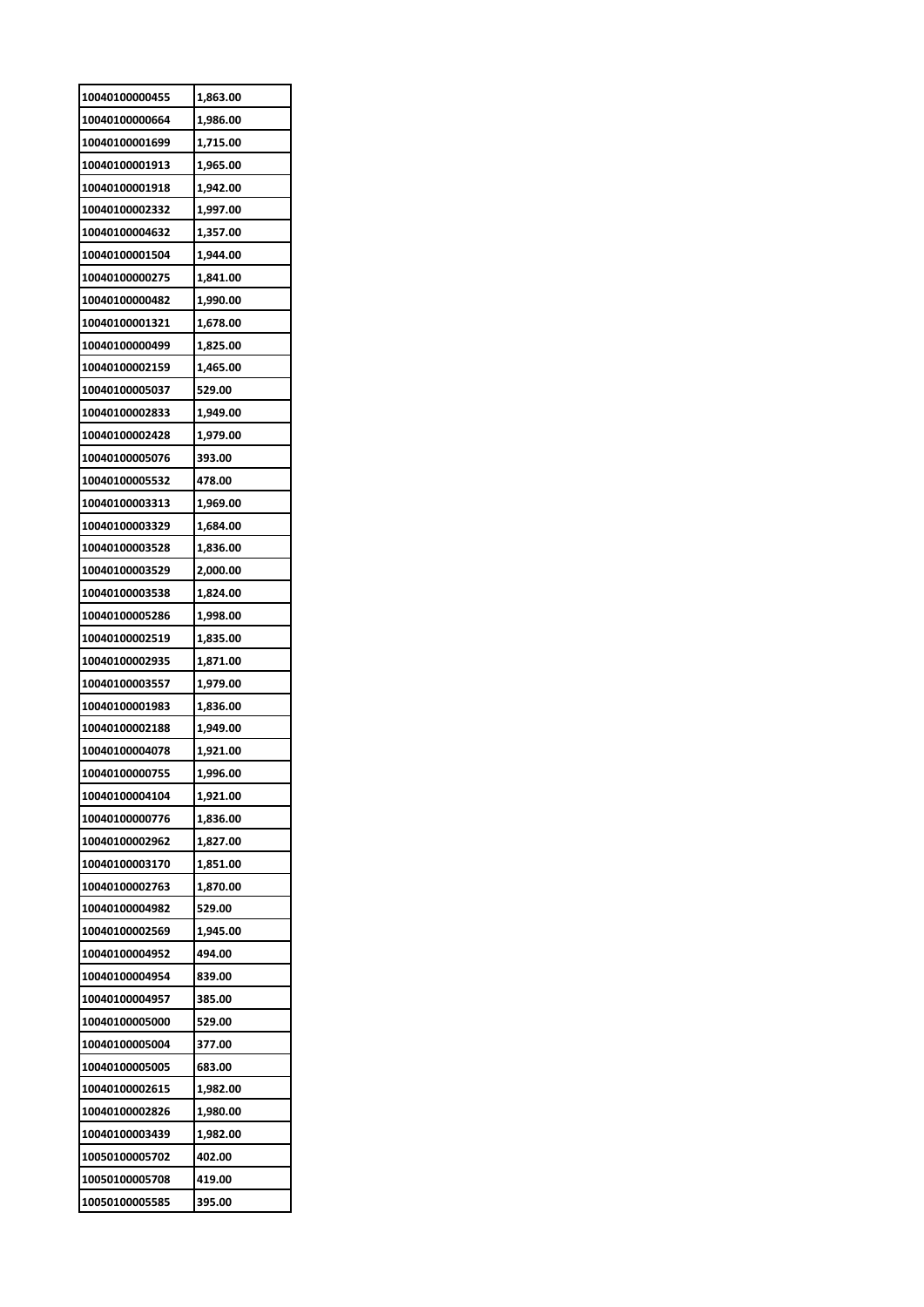| 10050100005591 | 583.00   |
|----------------|----------|
| 10050100005668 | 380.00   |
| 10050100005719 | 426.33   |
| 10050100005723 | 422.00   |
| 10050100005544 | 562.00   |
| 10050100005546 | 367.00   |
| 10050100005547 | 1,834.00 |
| 10050100005602 | 573.00   |
| 10050100005570 | 414.00   |
| 10050100005677 | 1,956.00 |
| 10050100005681 | 802.00   |
| 10050100005685 | 420.00   |
| 10050100005686 | 420.00   |
| 10050100005687 | 420.00   |
| 10050100005689 | 431.00   |
| 10050100005690 | 420.00   |
| 10050100005691 | 420.00   |
| 10050100005692 | 420.00   |
| 10050100005693 | 420.00   |
| 10050100005694 | 409.00   |
| 10050100005696 | 420.00   |
| 10050100006089 | 435.00   |
| 10050100006090 | 672.00   |
| 10050100006091 | 636.00   |
| 10050100006093 | 954.00   |
| 10050100005728 | 430.00   |
| 10050100005729 | 542.00   |
| 10050100005734 | 1,152.00 |
| 10050100005739 | 387.00   |
| 10050100005780 | 252.00   |
| 10050100005994 | 612.00   |
| 10050100006018 | 712.00   |
| 10050100006068 | 583.00   |
| 10050100006106 | 326.00   |
| 10050100006107 | 1,708.00 |
| 10050100006120 | 358.00   |
| 10050100006122 | 358.00   |
| 10050100001303 | 1,505.00 |
| 10050100002470 | 1,437.00 |
| 10050100004362 | 1,725.00 |
| 10060100008534 | 1,301.00 |
| 10060100008536 | 1,974.00 |
| 10060100002856 | 1,861.00 |
| 10060100002857 | 1,861.00 |
| 10060100002858 | 1,861.00 |
| 10060100005864 | 512.30   |
| 10060100005146 | 319.00   |
| 10060100005350 | 1,451.00 |
| 10060100005351 | 1,557.00 |
| 10060100005169 | 1,991.00 |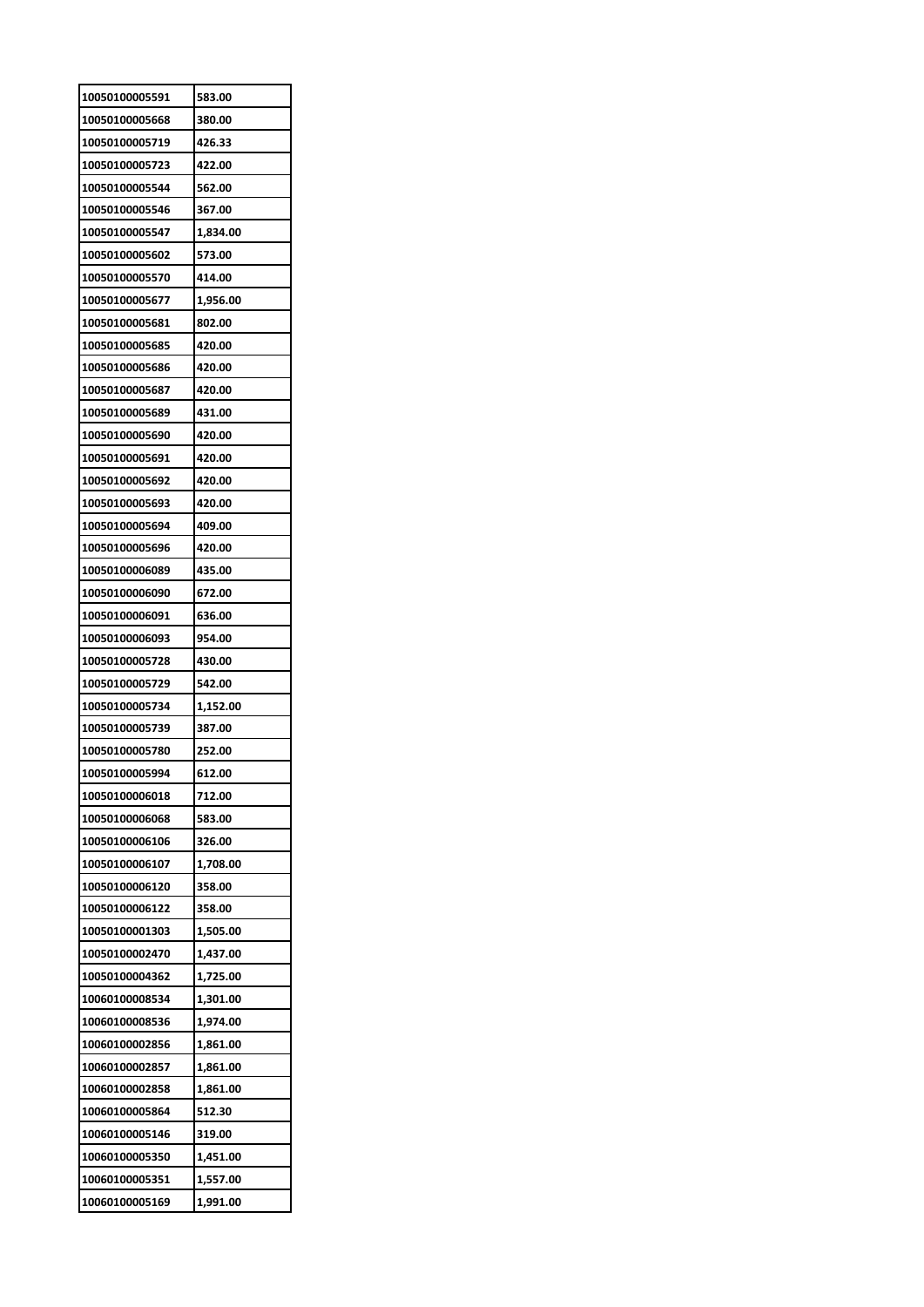| 10060100005178 | 625.00   |
|----------------|----------|
| 10060100005183 | 1,804.00 |
| 10060100005399 | 275.00   |
| 10060100008437 | 711.00   |
| 10060100008452 | 875.00   |
| 10060100008454 | 1,740.00 |
| 10060100007464 | 585.00   |
| 10060100008522 | 1,282.00 |
| 10060100008529 | 1,689.00 |
| 10060100005424 | 297.00   |
| 10060100005463 | 251.00   |
| 10060100005464 | 248.00   |
| 10060100005465 | 314.00   |
| 10060100005466 | 249.00   |
| 10070100004714 | 439.41   |
| 10070100003566 | 345.00   |
| 10070100004386 | 448.00   |
| 10070100004758 | 1,185.00 |
| 10070100004604 | 1,139.00 |
| 10070100005378 | 249.00   |
| 10070100003228 | 1,706.00 |
| 10070100003930 | 410.00   |
| 10070100003500 |          |
|                | 1,969.00 |
| 10070100000555 | 1,000.00 |
| 10070100005292 | 714.00   |
| 10070100005290 | 260.00   |
| 10070100003700 | 471.00   |
| 10070100005164 | 1,707.00 |
| 10070100003695 | 458.00   |
| 10070100004043 | 390.00   |
| 10070100005367 | 313.00   |
| 10070100005426 | 1,948.00 |
| 10070100005349 | 455.00   |
| 10070100005345 | 463.00   |
|                |          |
| 10070100005329 | 455.00   |
| 10070100003638 | 1,442.00 |
| 10080100000035 | 1,666.50 |
| 10080100003961 | 1,381.00 |
| 10090100000207 | 1,399.00 |
| 10090100001828 | 1,706.00 |
| 10090100003129 | 1,476.00 |
| 10090100004322 | 1,786.00 |
| 10090100008684 | 604.00   |
| 10090100007645 | 582.00   |
| 10090100009443 | 1,619.00 |
| 10090100007619 | 562.00   |
| 10090100007598 | 601.00   |
| 10090100007934 | 508.00   |
| 10090100007935 | 475.00   |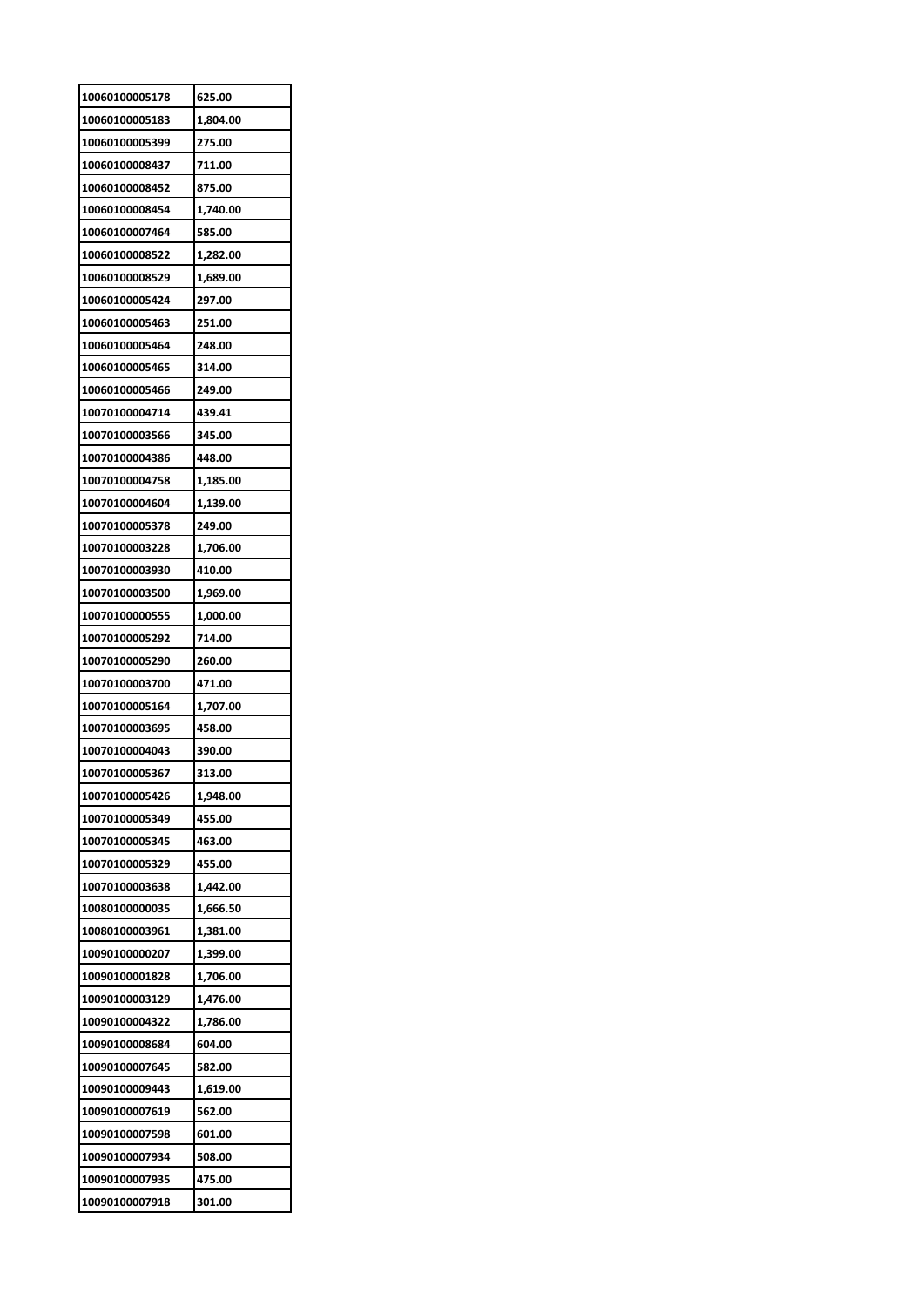| 10090100007926 | 263.00   |
|----------------|----------|
| 10090100007961 | 254.00   |
| 10090100007771 | 389.00   |
| 10090100009474 | 351.00   |
| 10090100009470 | 1,906.00 |
| 10090100007759 | 555.00   |
| 10090100007724 | 570.00   |
| 10090100007801 | 539.00   |
| 10090100007808 | 590.00   |
| 10090100007699 | 376.00   |
| 10090100007822 | 601.00   |
| 10090100007664 | 288.00   |
| 10090100009194 | 1,903.00 |
| 10090110010335 | 357.00   |
| 10090100005759 | 1,527.00 |
| 10100110011574 | 1,331.00 |
| 10100110011705 | 631.00   |
| 10100110011723 | 860.80   |
| 10100110011811 | 1,050.80 |
|                |          |
| 10100110009171 | 784.00   |
| 10100100006543 | 1,453.00 |
| 10100100006867 | 497.00   |
| 10100100006559 | 511.00   |
| 10100100006560 | 511.00   |
| 10100100006561 | 511.00   |
| 10100100005717 | 301.00   |
| 10100100005719 | 738.00   |
| 10100100006481 | 404.00   |
| 10100100006483 | 411.00   |
| 10100100006981 | 1,744.00 |
| 10100100006427 | 291.00   |
| 10100100006264 | 272.00   |
| 10100100006439 | 269.00   |
| 10100100006440 | 279.00   |
| 10100100006441 | 269.00   |
| 10100100006442 | 273.00   |
| 10100100006443 | 273.00   |
| 10100100006446 | 279.00   |
| 10100100006447 | 742.00   |
| 10100100006448 | 426.00   |
| 10100100006449 | 272.00   |
| 10100100006498 | 486.00   |
| 10100100006650 | 469.00   |
| 10100100005398 | 1,945.00 |
| 10100100006334 | 1,374.35 |
| 10100100006335 | 269.00   |
| 10100100005715 | 730.00   |
| 10100100005716 | 321.00   |
| 10100100006108 | 609.00   |
| 10100100006287 | 454.00   |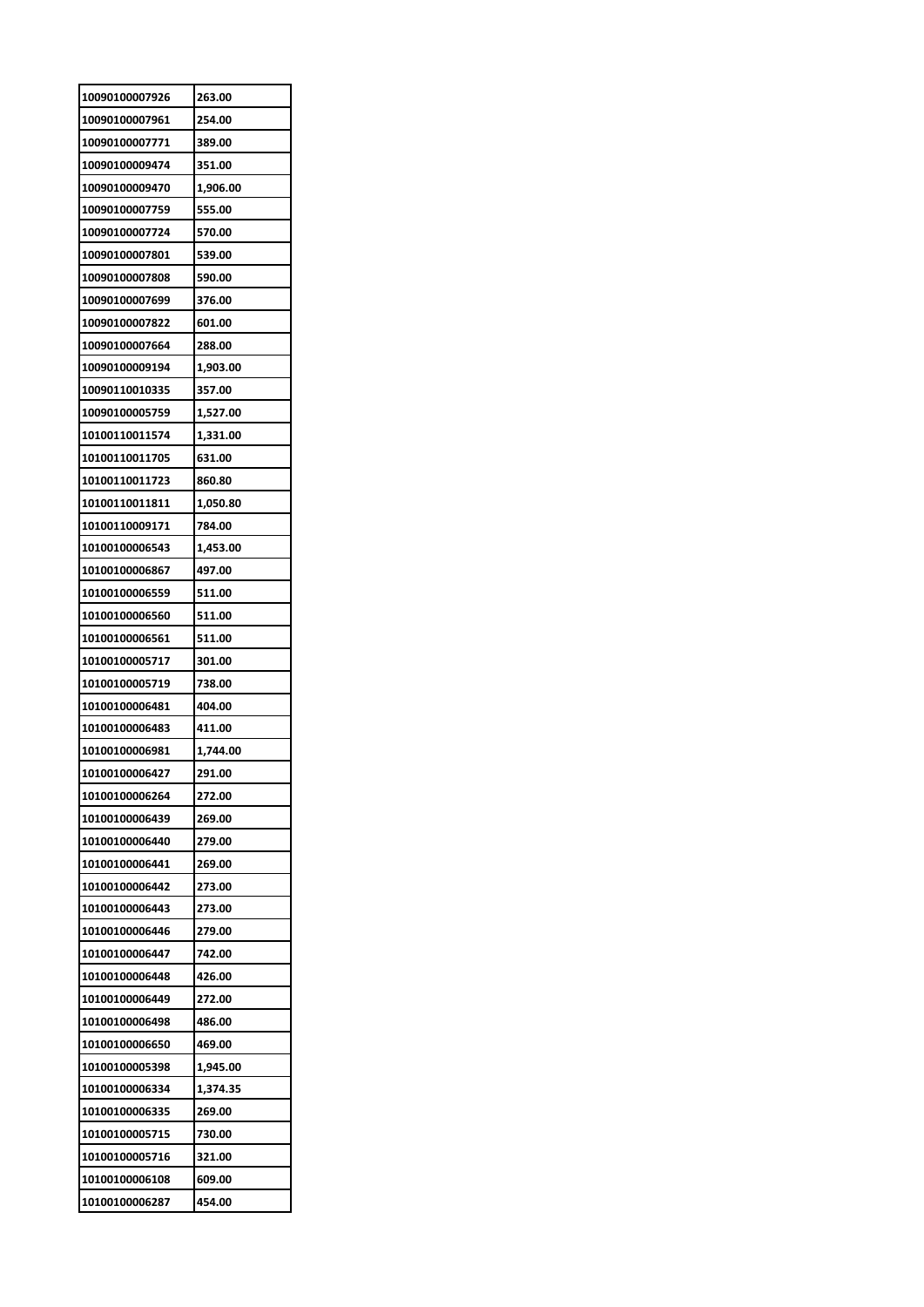| 10100100006293 | 273.00   |
|----------------|----------|
| 10100100006474 | 286.00   |
| 10100100006475 | 1,442.00 |
| 10100100006355 | 275.00   |
| 10100100006534 | 524.00   |
| 10100100006536 | 1,470.00 |
| 10100100003882 | 478.00   |
| 10100100005421 | 1,886.00 |
| 10100100002592 | 637.00   |
| 10100100003412 | 1,340.00 |
| 10100100003419 | 336.00   |
| 10100100004652 | 1,284.00 |
| 10100100006212 | 1,720.00 |
| 10100100006389 | 271.00   |
| 10100100006567 | 832.00   |
| 10100100006569 | 1,436.00 |
| 10100100003931 | 673.00   |
| 10100100006416 | 335.00   |
| 10100100006419 | 269.00   |
| 10100100003954 | 275.00   |
| 10100100004150 | 332.00   |
| 10100100006424 | 280.00   |
| 10100100006125 | 561.00   |
| 10100100006129 | 853.00   |
| 10100100006492 | 1,442.00 |
| 10100100006497 | 408.00   |
| 10100100004712 | 494.00   |
| 10100100004541 | 853.00   |
| 10100100000890 | 1,802.00 |
| 10100100003705 | 718.00   |
| 10100100003708 | 289.00   |
| 10100100003816 | 1,997.00 |
| 10100100006343 | 552.00   |
| 10100100006515 | 808.00   |
| 10100100006518 | 427.00   |
| 10100100006522 | 763.00   |
| 10100100006526 | 315.00   |
| 10100100004065 | 597.00   |
| 10100100003311 | 278.00   |
| 10100100003435 | 507.00   |
| 10100100003467 | 521.00   |
| 10100100003544 | 410.00   |
| 10100100003499 | 1,957.00 |
| 10100100003590 | 401.00   |
| 10100100002098 | 1,796.00 |
| 10100100002331 | 1,609.00 |
| 10100100003314 | 251.00   |
| 10100100003380 | 514.00   |
| 10110100004962 | 492.00   |
| 10110100004972 | 737.00   |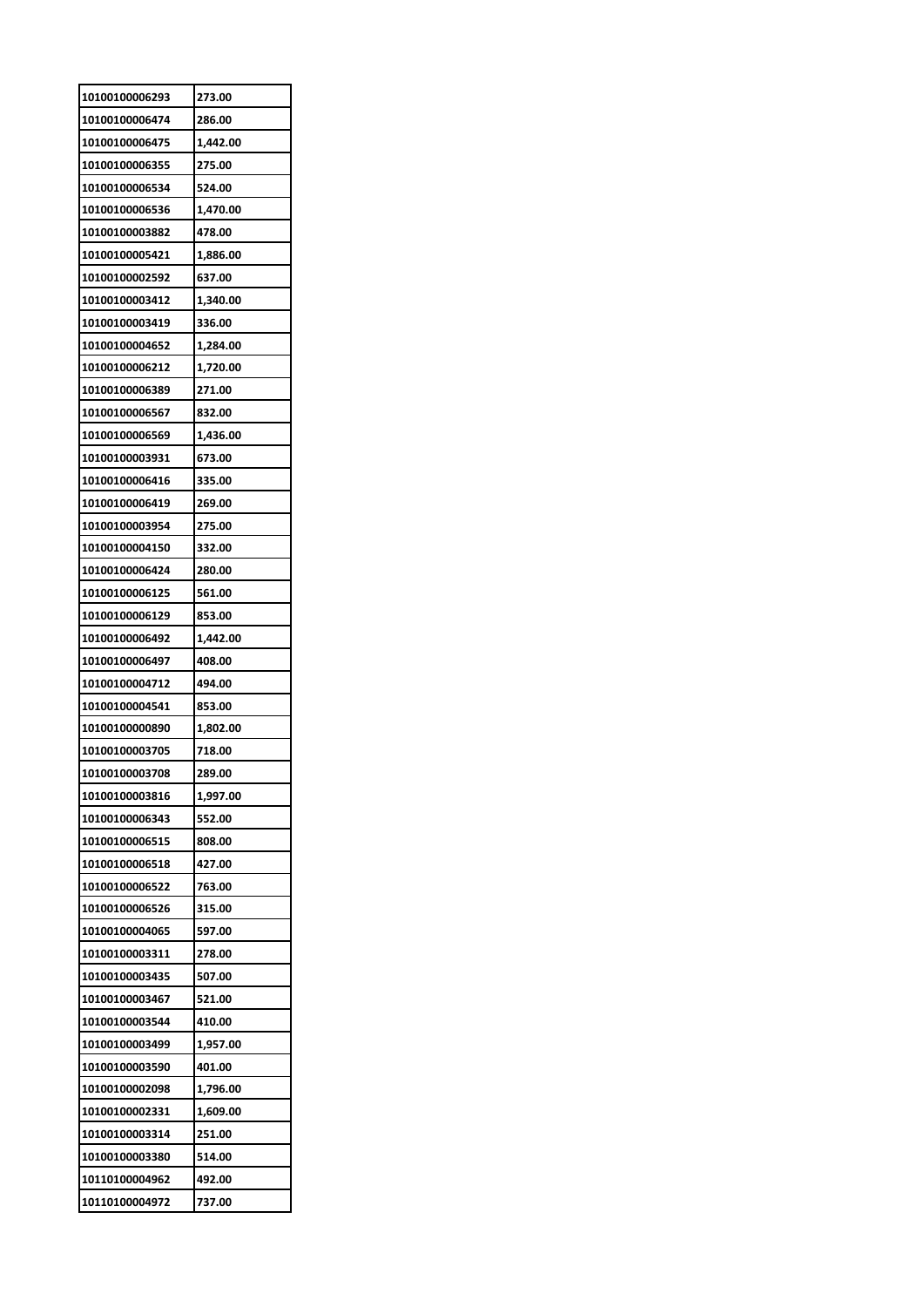| 10110110008051 | 1,889.00 |
|----------------|----------|
| 10110110007375 | 640.00   |
| 10110100005214 | 478.00   |
| 10110100004860 | 599.00   |
| 10110100005932 | 301.00   |
| 10110100003884 | 805.00   |
| 10110100004691 | 309.00   |
| 10110100004696 | 305.00   |
| 10110100005233 | 541.00   |
| 10110100004872 | 401.00   |
| 10110100004881 | 385.00   |
| 10110100005028 | 553.00   |
| 10110100006364 | 1,652.00 |
| 10110100004894 | 261.00   |
| 10110110006422 | 303.00   |
| 10110110006460 | 310.00   |
| 10110100005992 | 1,588.00 |
| 10110100005070 | 689.00   |
| 10110100004735 |          |
|                | 651.00   |
| 10110100004756 | 422.00   |
| 10110100006385 | 551.00   |
| 10110100005049 | 253.00   |
| 10110100006396 | 717.00   |
| 10110100004720 | 653.00   |
| 10110100002279 | 1,987.00 |
| 10110100005185 | 326.00   |
| 10110100004655 | 306.00   |
| 10110100004664 | 307.00   |
| 10110100004833 | 324.00   |
| 10110100005857 | 1,899.00 |
| 10110100004205 | 250.00   |
| 10110100005001 | 294.00   |
| 10110100005008 | 523.00   |
| 10110100005874 | 758.00   |
| 10110100005875 | 449.00   |
| 10110100004645 | 306.00   |
| 10110100005908 | 443.00   |
| 10110100005918 | 1,901.00 |
| 10110100004666 | 306.00   |
| 10120100005529 | 1,635.00 |
| 10120100005535 | 1,691.00 |
| 10120100005563 | 1,585.00 |
| 10120100000285 | 1,912.00 |
| 10120100005395 | 1,533.00 |
| 10120100005225 | 1,930.00 |
| 10120100005458 | 1,634.00 |
| 10120100005478 | 1,362.00 |
| 10120100005481 | 1,387.00 |
| 10120100005682 | 1,377.00 |
| 10120100005513 | 1,505.00 |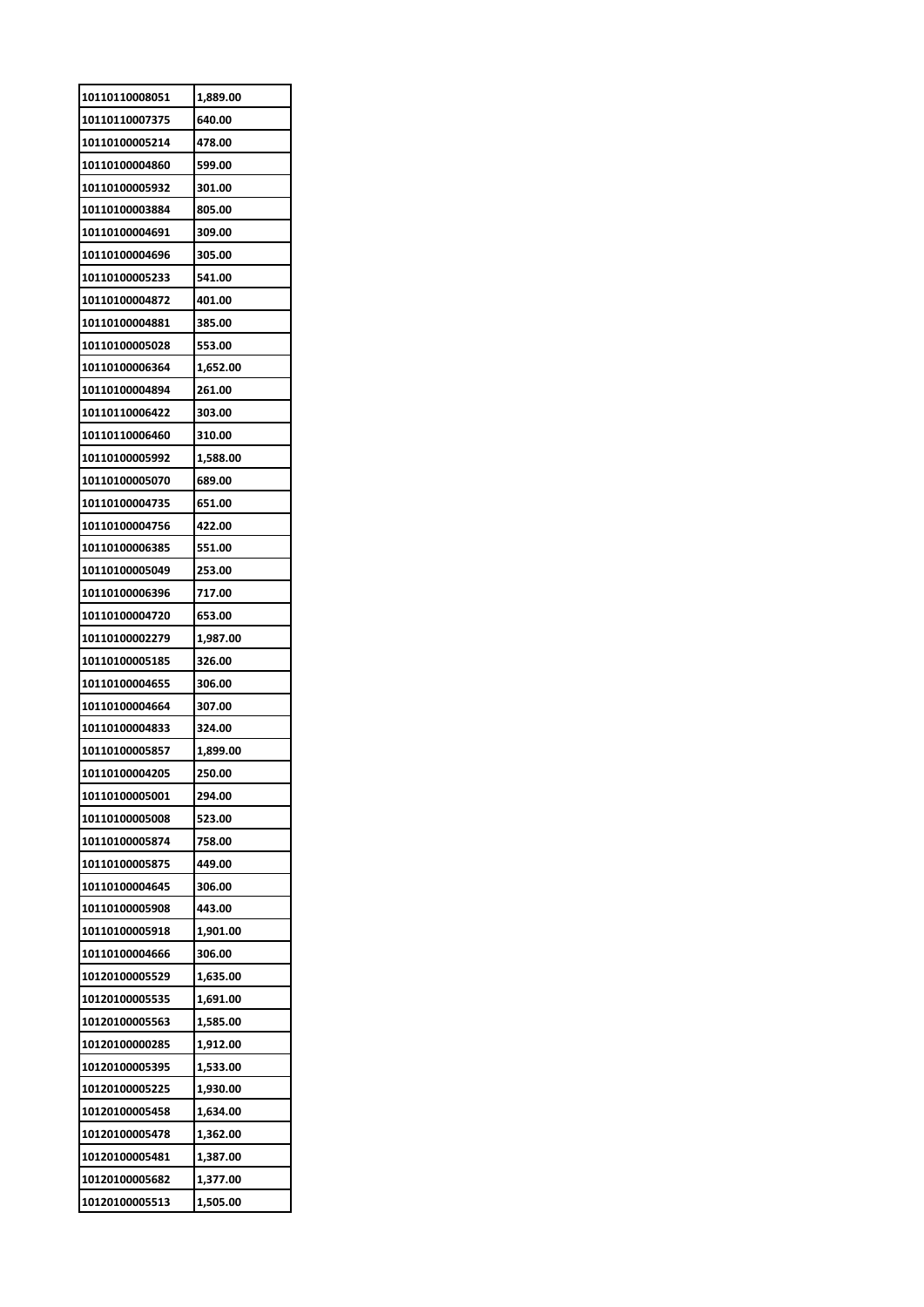| 10120100005525 | 1,408.00 |
|----------------|----------|
| 10120100001312 | 1,720.00 |
| 10120100001004 | 1,868.00 |
| 10120100001605 | 1,903.00 |
| 10120100003674 | 1,970.00 |
| 10120100004189 | 1,633.00 |
| 10120100000870 | 1,319.00 |
| 10120100000946 | 1,890.00 |
| 10120100001636 | 1,922.00 |
| 10120100004419 | 1,955.00 |
| 10120100004438 | 1,214.00 |
| 10120100005717 | 1,479.00 |
| 10120100001251 | 1,861.00 |
| 10120100004854 | 640.00   |
| 10120100004856 | 508.00   |
| 10120100005030 | 1,816.00 |
| 10120100002723 | 1,763.00 |
| 10120100001283 | 314.00   |
| 10120100004867 | 1,021.00 |
| 10120100004146 | 1,608.10 |
| 10120100003559 | 1,492.00 |
| 10120100003653 | 1,852.00 |
| 10120100004595 | 1,439.00 |
| 10120100004878 | 532.00   |
| 10120100004883 | 522.00   |
| 10120100002233 | 1,825.00 |
| 10120100002569 | 1,841.00 |
| 10120100003157 | 1,813.00 |
| 10120100002709 | 1,550.00 |
| 10120100003655 | 1,807.00 |
| 10120100003418 | 1,377.00 |
| 10120100003419 | 1,548.00 |
| 10120100003424 | 1,990.00 |
| 10130100003522 | 1,469.30 |
| 10130100009320 | 1,922.00 |
| 10130110012272 | 1,541.00 |
| 10130110010609 | 630.00   |
| 10130110010308 | 358.00   |
| 10130100002115 | 1,216.00 |
| 10130100004243 | 1,621.00 |
| 10130100004038 | 1,979.00 |
| 10130100005175 | 489.00   |
| 10140100004186 | 343.00   |
| 10140100000031 | 1,693.00 |
| 10140100003002 | 1,392.00 |
| 10140100004226 | 715.00   |
| 10140100004080 | 357.00   |
| 10140100004118 | 337.00   |
| 10150100003143 | 1,537.00 |
| 10150100005688 | 1,402.00 |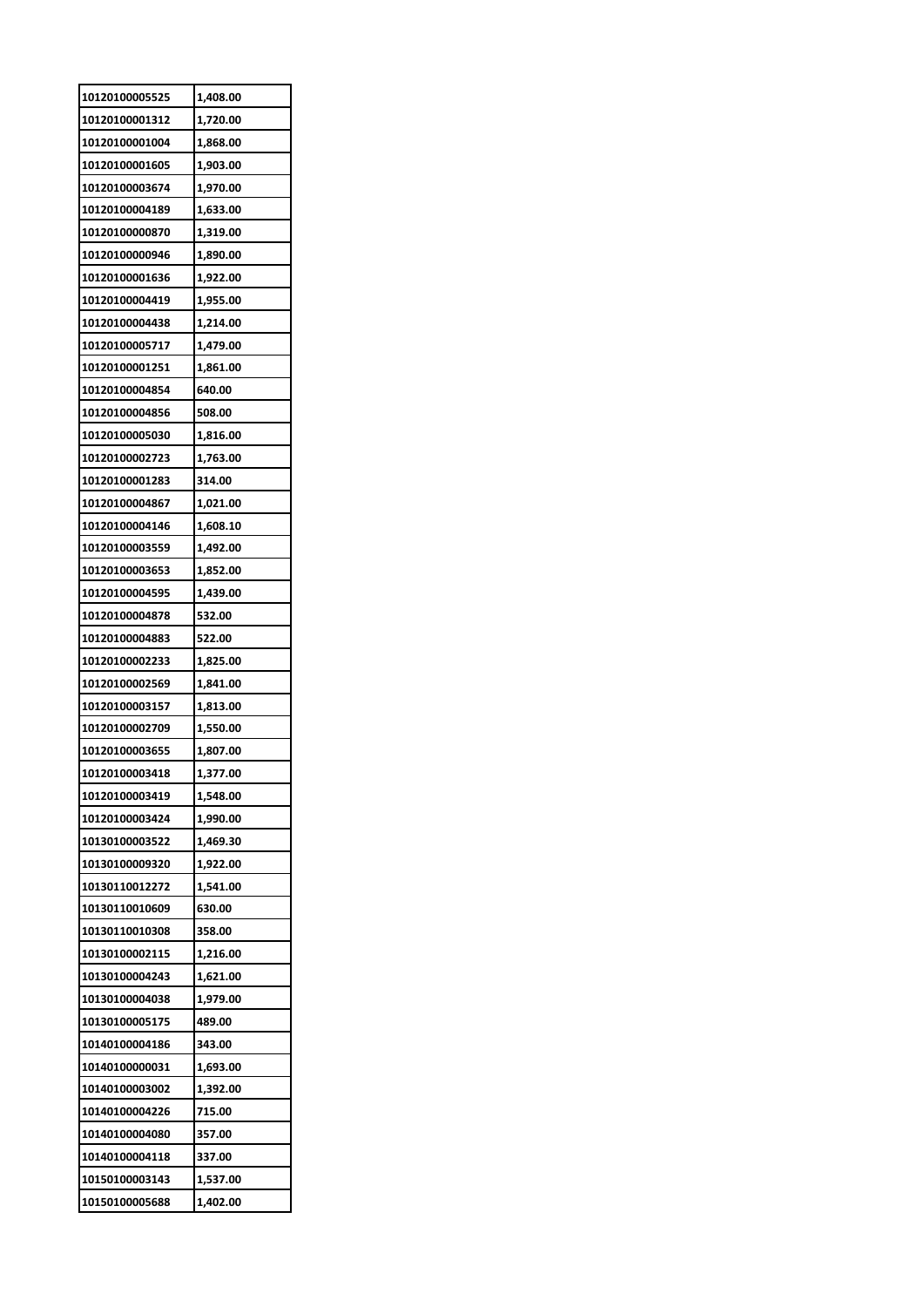| 10150100007160                   | 1,533.00         |
|----------------------------------|------------------|
| 10150100000861                   | 1,883.00         |
| 10150100002770                   | 1,488.00         |
| 10160100008601                   | 1,912.00         |
| 10160100007631                   | 608.00           |
| 10160100007521                   | 414.00           |
| 10160100007369                   | 747.00           |
| 10160100007060                   | 625.00           |
| 10160100008233                   | 1,928.00         |
| 10160100007066                   | 789.00           |
| 10160100007083                   | 272.00           |
| 10160100007111                   | 496.00           |
| 10160100007141                   | 486.00           |
| 10160100000923                   | 1,738.00         |
| 10160100006238                   | 1,647.00         |
| 10160100002153                   | 1,636.00         |
| 10160100004570                   | 1,887.00         |
| 10160100002812                   | 1,939.52         |
| 10160100006134                   | 1,377.00         |
|                                  |                  |
| 10160100007167<br>10160100007170 | 399.00<br>473.00 |
|                                  |                  |
| 10170100002312                   | 1,567.00         |
| 10170100002958                   | 386.00           |
| 10170100001994                   | 1,347.52         |
|                                  |                  |
| 10170100002568                   | 1,912.00         |
| 10180100006251                   | 1,427.00         |
| 10180100006263                   | 1,604.00         |
| 10180100005959                   | 590.00           |
| 10180100004518                   | 516.00           |
| 10180100006947                   | 536.00           |
| 10180110009553                   | 271.00           |
| 10180100003662                   | 1,455.00         |
| 10180100006170                   | 1,917.00         |
| 10180100006172                   | 672.00           |
| 10180100005601                   | 753.00           |
| 10180100006206                   | 742.00           |
| 10190100004584                   | 388.52           |
| 10190100001931                   | 1,737.00         |
| 10190100005351                   | 351.00           |
| 10190100005428                   | 940.00           |
| 10190100005441                   | 508.00           |
| 10190100005455                   | 1,992.00         |
| 10190100005457                   | 289.00           |
| 10190100005290                   | 880.00           |
| 10190100005291                   | 777.00           |
| 10190100005296                   | 687.00           |
| 10190110005548                   | 350.00           |
| 10190110005685                   | 928.00           |
| 10190110005562                   | 959.00           |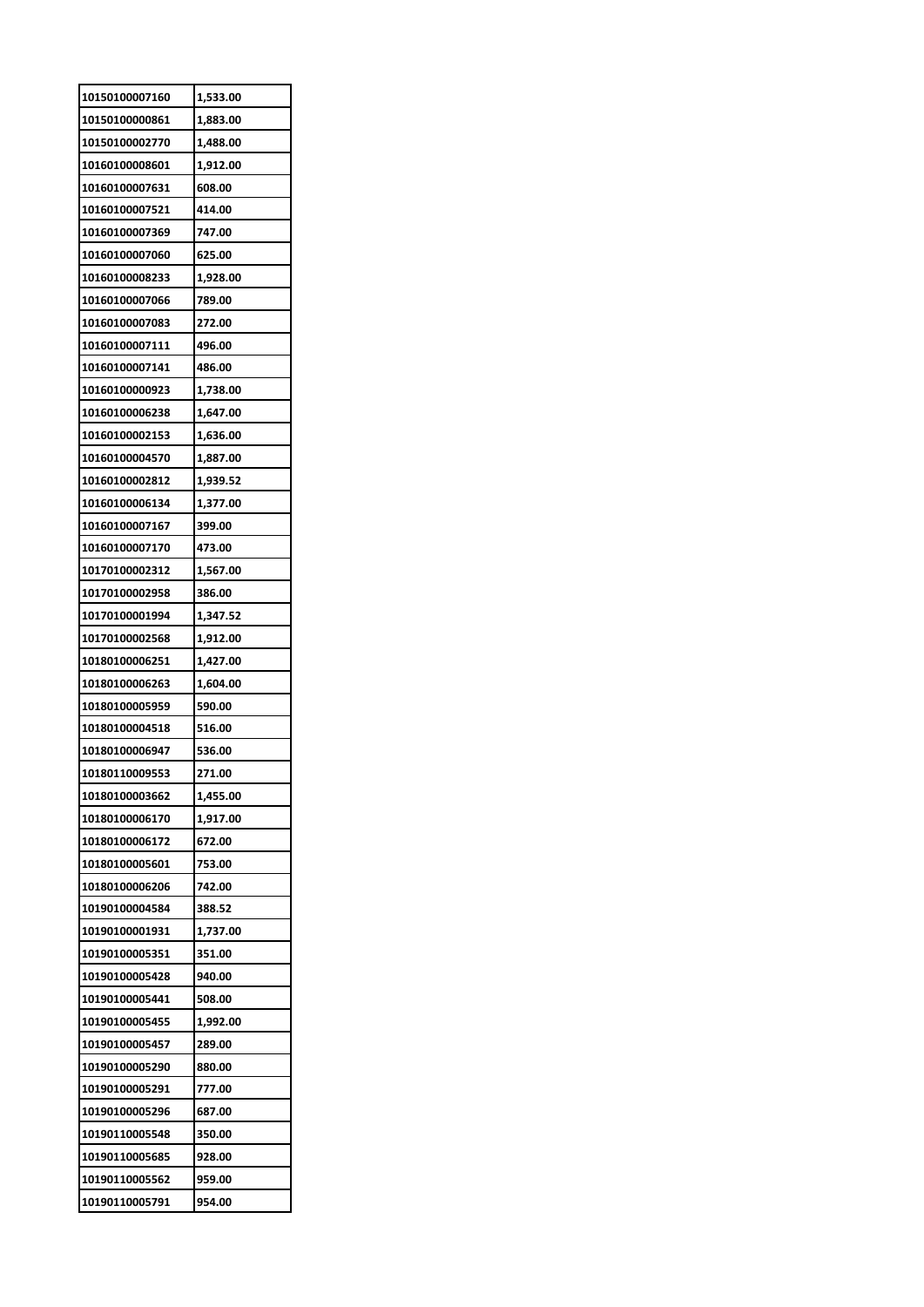| 10190110005913 | 961.00   |
|----------------|----------|
| 10190110005883 | 348.00   |
| 10190110005852 | 523.00   |
| 10190100004696 | 601.00   |
| 10190100004702 | 280.00   |
| 10190100004706 | 490.00   |
| 10190100004277 | 345.00   |
| 10190100004737 | 794.00   |
| 10190100004174 | 345.00   |
| 10190100004771 | 650.00   |
| 10190100004778 | 296.00   |
| 10190100004782 | 641.00   |
| 10190100004783 | 692.00   |
| 10190100004786 | 387.00   |
| 10190110005500 | 397.00   |
| 10190110005531 | 368.00   |
| 10190100004803 | 372.00   |
| 10190100004810 | 351.00   |
| 10190100004962 | 1,387.00 |
| 10190100004813 | 918.00   |
| 10190100004814 | 485.00   |
| 10190100004815 | 487.00   |
| 10190100004822 | 326.00   |
| 10190100004824 | 248.00   |
| 10190100004969 | 342.00   |
| 10190100004828 | 248.00   |
| 10190100004832 | 973.00   |
| 10190100005148 | 761.00   |
| 10200100006814 | 263.00   |
| 10200100011629 | 1,494.00 |
| 10200100006845 | 383.00   |
| 10200100006832 | 388.00   |
| 10200100009939 | 370.00   |
| 10200100008883 | 278.00   |
| 10200100008884 | 278.00   |
| 10200100006779 | 253.00   |
| 10200100007464 | 325.67   |
| 10200100006748 | 292.00   |
| 10200100010361 | 1,429.00 |
| 10200100006389 | 282.00   |
| 10200100007138 | 336.00   |
| 10200100010256 | 1,258.00 |
| 10200100006324 | 1,405.00 |
| 10200100007133 | 335.00   |
| 10200100008889 | 611.00   |
| 10200100007183 | 482.00   |
| 10200100006285 | 382.00   |
| 10200100007118 | 293.00   |
|                |          |
| 10200100006288 | 312.00   |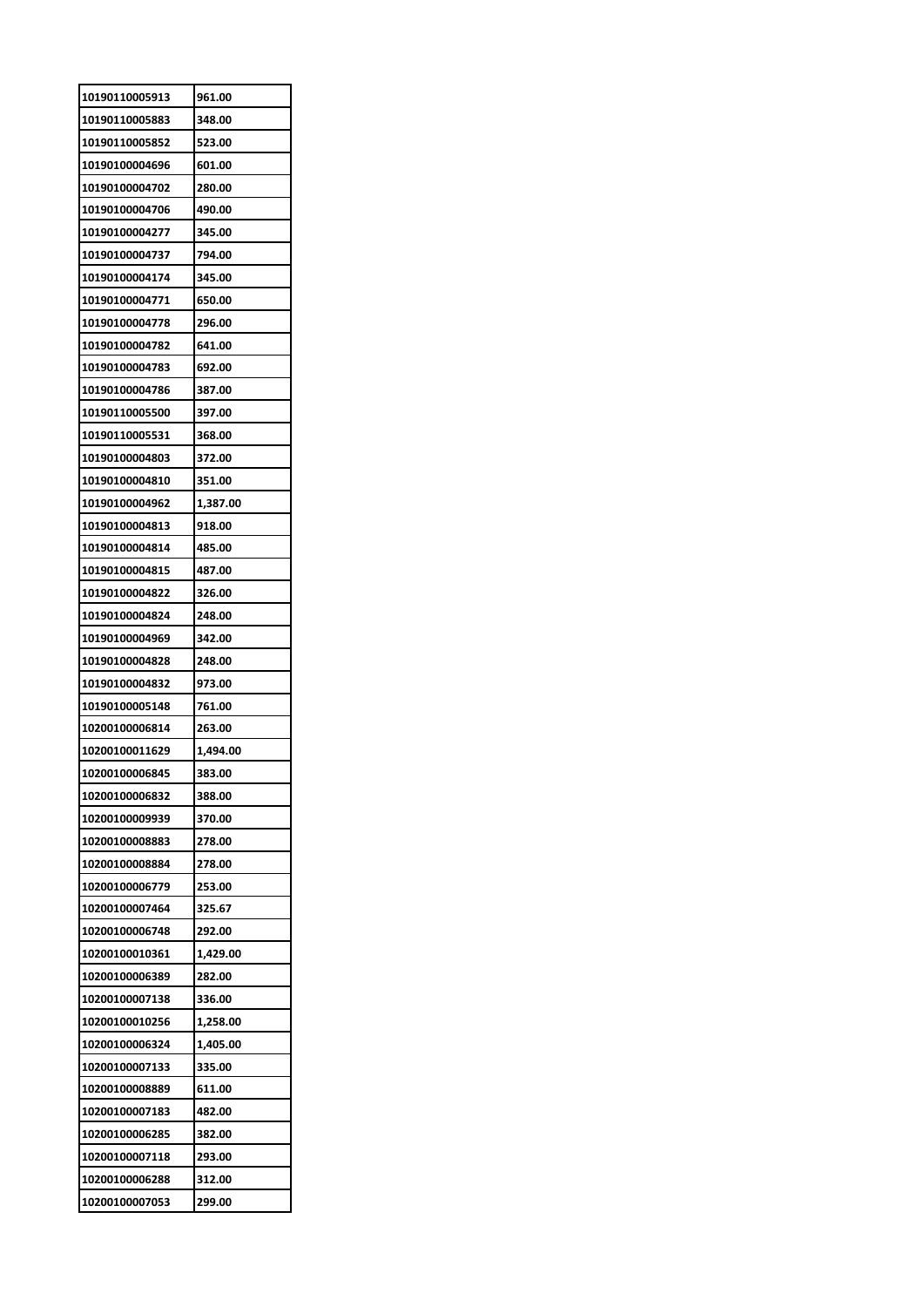| 10200100007122                   | 384.00               |
|----------------------------------|----------------------|
| 10200100007111                   | 1,411.00             |
| 10200100007113                   | 350.00               |
| 10200100010022                   | 1,865.00             |
| 10200100009390                   | 1,197.00             |
| 10200100004812                   | 1,716.00             |
| 10200100006010                   | 666.00               |
| 10200100006653                   | 341.00               |
| 10200100011715                   | 355.00               |
| 10200100009719                   | 812.00               |
| 10200100009720                   | 333.00               |
| 10200100006665                   | 579.00               |
| 10200100003391                   | 1,767.00             |
| 10200100006724                   | 273.00               |
| 10200100008504                   | 278.00               |
| 10200100002860                   | 1,850.00             |
| 10200100010433                   | 1,866.00             |
| 10200100006737                   | 278.00               |
| 10200100011773                   | 448.00               |
| 10200100009724                   | 812.00               |
| 10200100009726                   | 444.00               |
| 10200100006740                   | 373.00               |
| 10200100009733                   | 857.00               |
| 10200100009737                   | 393.00               |
| 10200100009738                   | 393.00               |
| 10200100011738                   | 542.00               |
| 10200100011755                   | 559.00               |
| 10200100011757                   |                      |
| 10200100011767                   | 261.00<br>568.00     |
|                                  |                      |
| 10200100001579<br>10200100002079 | 1,297.00<br>1,965.00 |
| 10200100002187                   |                      |
|                                  | 1,712.00             |
| 10200100000944                   | 1,492.00             |
| 10200100000024                   | 1,527.00             |
| 10200100009741                   | 250.00               |
| 10200100011742                   | 306.00               |
| 10200100011570                   | 364.00               |
| 10200100003747                   | 1,796.00             |
| 10200100007148                   | 556.00               |
| 10200100007153                   | 341.00               |
| 10200100006705                   | 277.00               |
| 10200100009700                   | 329.00               |
| 10200100009701                   | 627.00               |
| 10200100009702                   | 812.00               |
| 10200100003521                   | 1,404.00             |
| 10200100009707                   | 329.00               |
| 10200100009709                   | 812.00               |
| 10200100006603                   | 372.00               |
| 10200100006647                   | 282.00               |
| 10200100006709                   | 278.00               |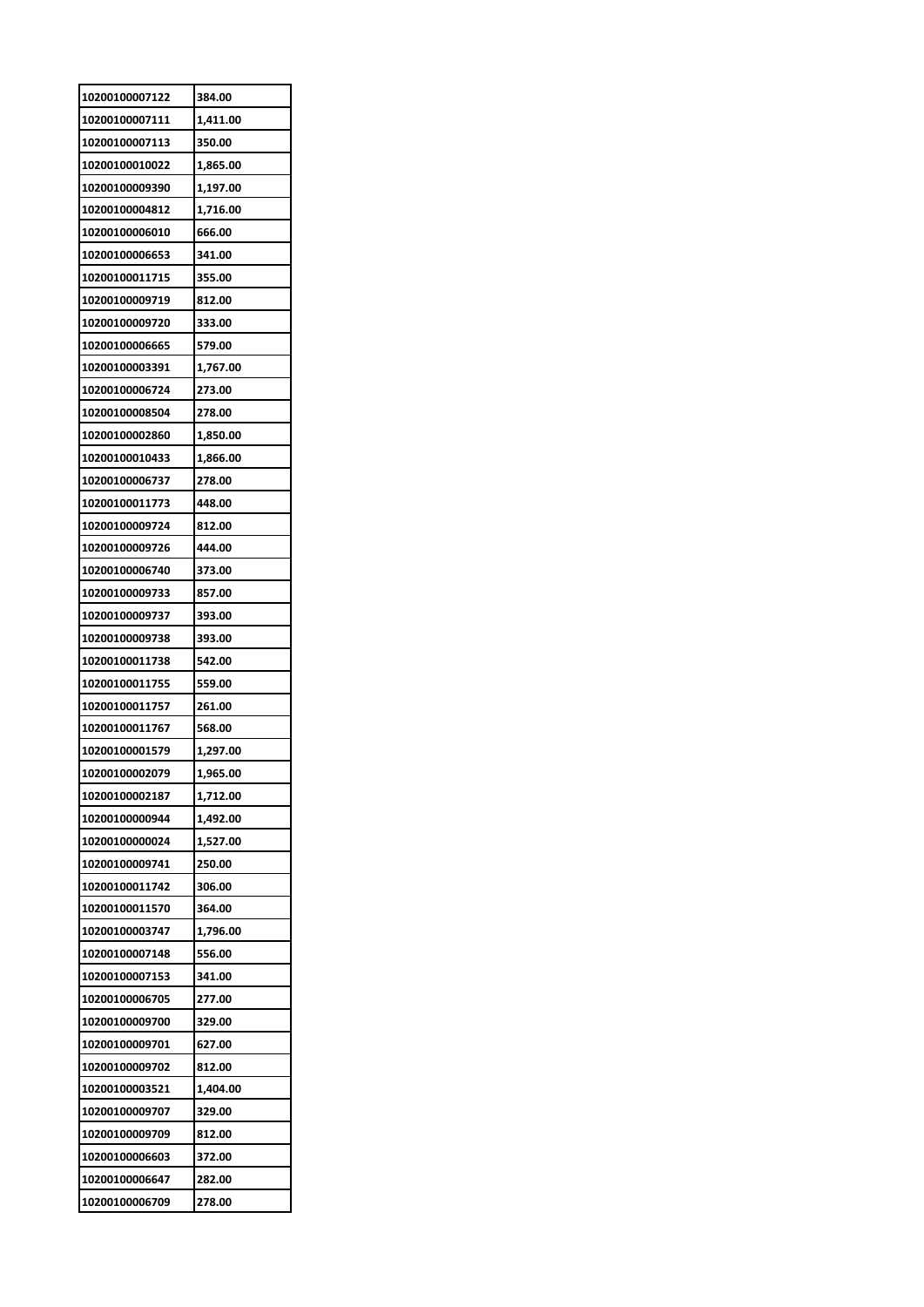| 10200100009712 | 812.00   |
|----------------|----------|
| 10210100003694 | 302.00   |
| 10210100003695 | 516.00   |
| 10210100003618 | 535.00   |
| 10210100003649 | 537.00   |
| 10210100003650 | 554.00   |
| 10210100003749 | 320.00   |
| 10210100003768 | 458.00   |
| 10210100005370 | 665.00   |
| 10210100005371 | 707.00   |
| 10210100005387 | 667.00   |
| 10210100005601 | 294.00   |
| 10210100005677 | 1,816.00 |
| 10210100005687 | 879.00   |
| 10210100005644 | 876.00   |
| 10210100005718 | 294.00   |
| 10210100005667 | 294.00   |
| 10210100005481 | 645.00   |
| 10210100005484 | 605.00   |
| 10210100005816 | 1,924.00 |
| 10210100005489 | 495.00   |
| 10210100004792 | 264.00   |
| 10210100004800 | 1,593.00 |
| 10210100004600 | 495.00   |
| 10210100003560 | 543.00   |
| 10210100000324 | 1,529.00 |
| 10210100000141 | 1,589.00 |
| 10210100005538 | 694.00   |
| 10210100005886 | 1,738.00 |
| 10210100005565 | 875.00   |
| 10220100001283 | 1,525.00 |
| 10220100005524 | 282.00   |
| 10220100003516 | 555.00   |
| 10220100005959 | 1,879.00 |
| 10230100003621 | 1,714.00 |
| 10230100006879 | 1,747.00 |
| 10230100007117 | 1,505.00 |
| 10230100007320 | 1,990.00 |
| 10230100002213 | 1,922.00 |
| 10230100003040 | 1,412.00 |
| 10230100006512 | 1,952.00 |
| 10230100007344 | 1,991.00 |
| 10230100007552 | 1,422.00 |
| 10230100001890 | 1,440.00 |
| 10230100003133 | 1,523.00 |
| 10230100000885 | 1,526.00 |
| 10230100001361 | 1,654.00 |
| 10230100003847 | 1,476.50 |
| 10230100007049 | 1,938.00 |
| 10230100007681 | 1,639.00 |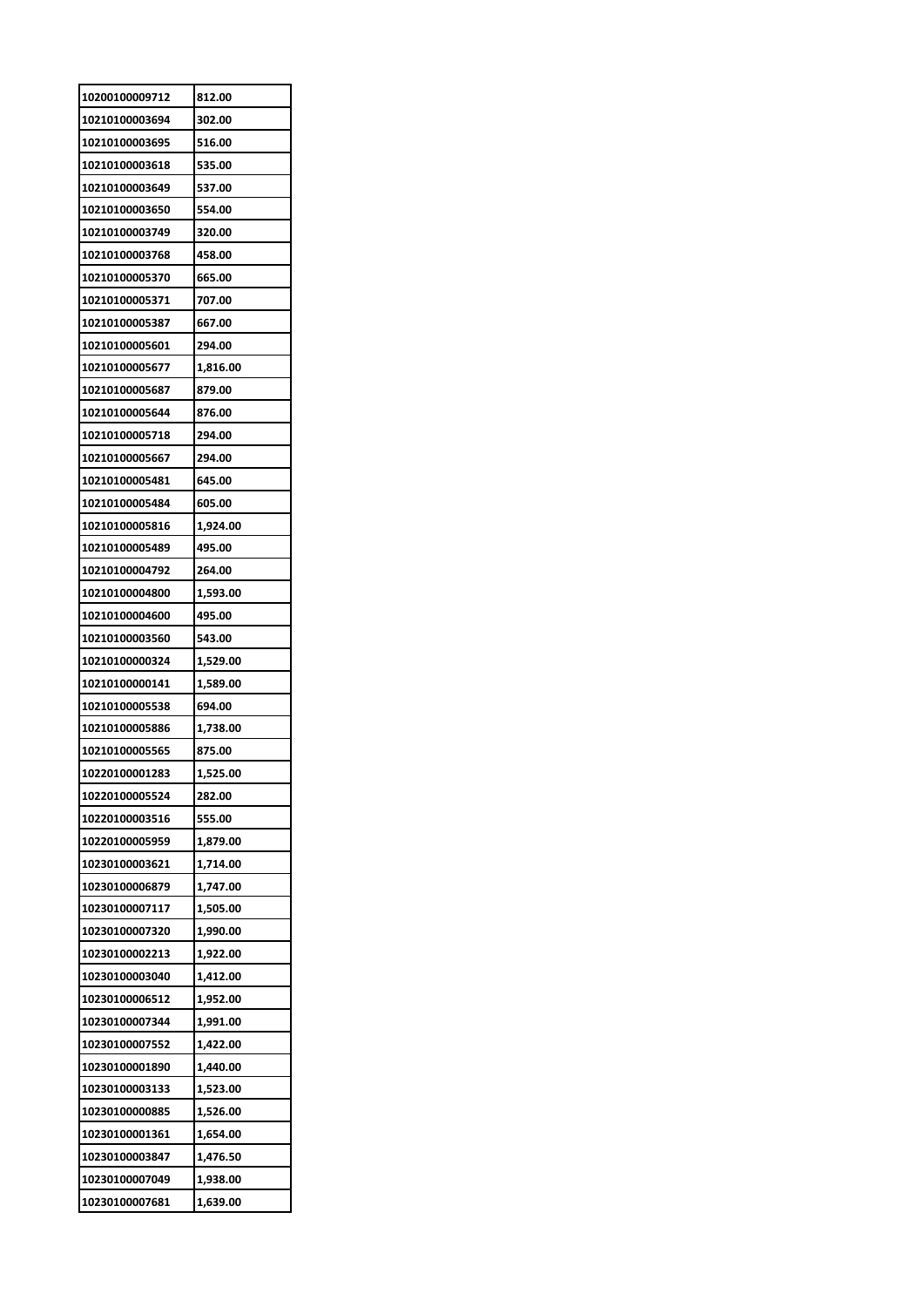| 10230100008514 | 254.00   |
|----------------|----------|
| 10230100008916 | 1,384.00 |
| 10230100005199 | 1,867.00 |
| 10230100008334 | 273.00   |
| 10230100008748 | 332.00   |
| 10230100008355 | 273.00   |
| 10230100008356 | 273.00   |
| 10230100008558 | 311.00   |
| 10230100007791 | 1,395.00 |
| 10230100008598 | 312.00   |
| 10230100008599 | 315.00   |
| 10230100004843 | 1,329.00 |
| 10230100008607 | 312.00   |
| 10230100008617 | 789.00   |
| 10230100008206 | 369.00   |
| 10230100008212 | 294.00   |
| 10230100008213 | 312.00   |
| 10230100008422 | 273.00   |
| 10230100008622 |          |
|                | 1,933.00 |
| 10230100008218 | 306.00   |
| 10230100008221 | 294.00   |
| 10230100008631 | 569.00   |
| 10230100008632 | 508.00   |
| 10230100008635 | 501.00   |
| 10230100008637 | 501.00   |
| 10230100005090 | 1,633.00 |
| 10230100008646 | 499.00   |
| 10230100002116 | 1,833.00 |
| 10230100002530 | 1,796.00 |
| 10230100008651 | 396.00   |
| 10230100008043 | 368.00   |
| 10230100008044 | 368.00   |
| 10230100008045 | 365.00   |
| 10230100008245 | 293.00   |
| 10230100008454 | 314.00   |
| 10230100008455 | 364.00   |
| 10230100008460 | 336.00   |
| 10230100005537 | 1,952.00 |
| 10230100008259 | 495.00   |
| 10230100008463 | 257.00   |
| 10230100008671 | 573.00   |
| 10230100008067 | 363.00   |
| 10230100008271 | 295.00   |
| 10230100004738 | 1,866.00 |
| 10230100004933 | 1,986.00 |
| 10230100008085 | 356.00   |
| 10230100008289 | 268.00   |
| 10230100008090 | 356.00   |
| 10230100008306 | 281.00   |
|                | 563.00   |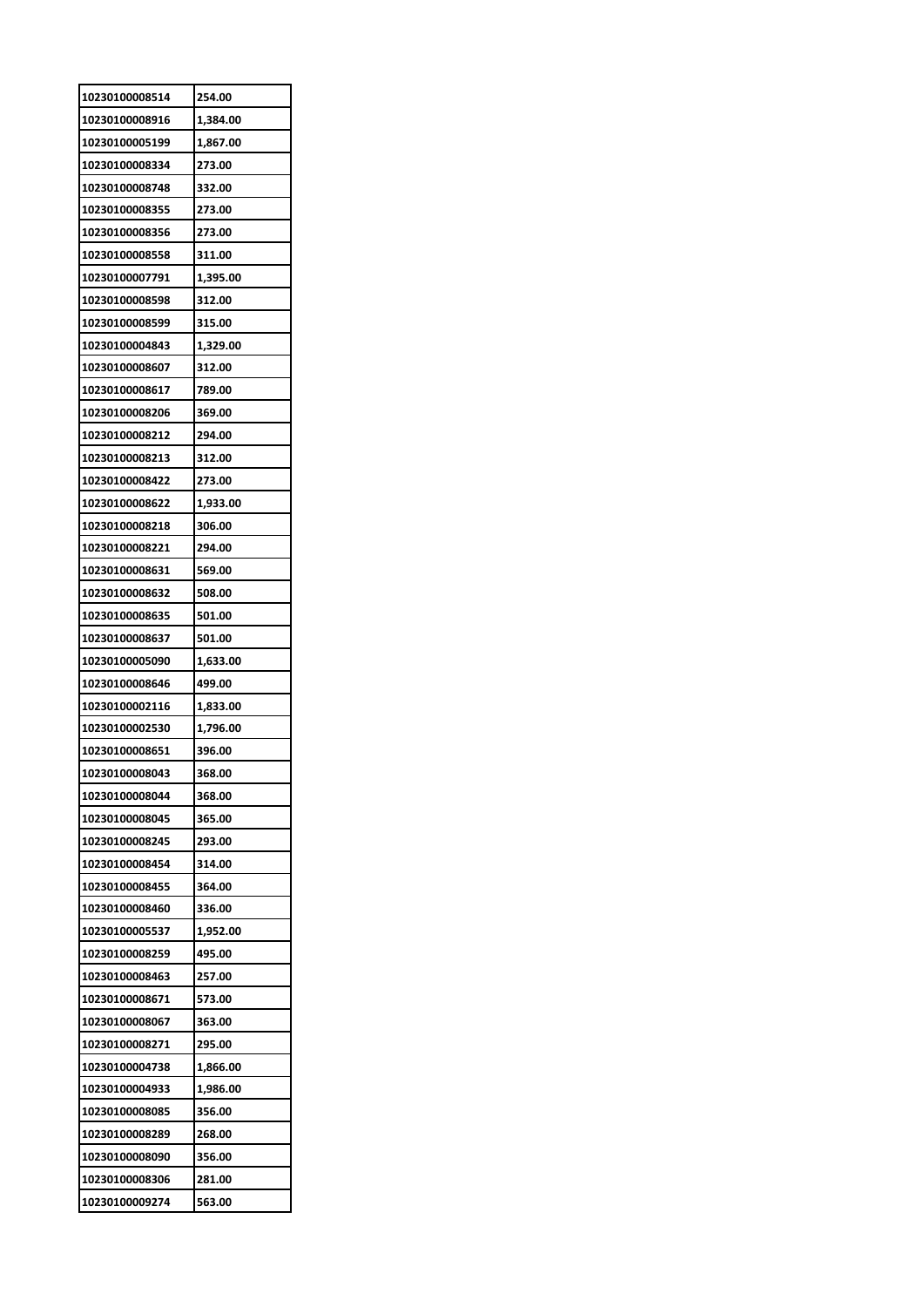| 10230100004558 | 1,927.40 |
|----------------|----------|
| 10230100006222 | 1,921.00 |
| 10230100008361 | 273.00   |
| 10230100008362 | 273.00   |
| 10230100008566 | 312.00   |
| 10230100009367 | 290.00   |
| 10230100008175 | 802.00   |
| 10230100008379 | 272.00   |
| 10230100008590 | 315.00   |
| 10230100005865 | 1,887.00 |
| 10230100008650 | 514.00   |
| 10240100005207 | 1,405.00 |
| 10240100004645 | 1,755.00 |
| 10240100001670 | 1,957.00 |
| 10240100004594 | 785.00   |
| 10240110005616 | 1,501.00 |
| 10250100006594 | 677.00   |
| 10250100006595 | 842.00   |
| 10250100007688 | 355.00   |
| 10250100007690 | 748.00   |
| 10250100007775 | 858.00   |
| 10250100007169 | 798.00   |
| 10250100006610 | 868.00   |
| 10250100007706 | 940.00   |
| 10250100007175 | 1,201.00 |
| 10250100007176 | 364.00   |
| 10250100005061 | 364.00   |
| 10250100005062 | 699.00   |
| 10250100005063 | 611.00   |
| 10250100005065 | 704.00   |
| 10250100005066 | 516.00   |
| 10250110010566 | 274.00   |
| 10250110010557 | 274.00   |
| 10250110010779 | 632.00   |
| 10250110011103 | 273.00   |
| 10250110008815 | 561.00   |
| 10250100003632 | 1,763.00 |
| 10250100006344 | 1,078.00 |
| 10250100006050 | 373.00   |
| 10250100006053 | 522.00   |
| 10250100004543 | 1,668.00 |
| 10250100001867 | 1,719.00 |
| 10250100007728 | 562.00   |
| 10250100007729 | 562.00   |
| 10250100007731 | 1,552.00 |
| 10250100007008 | 650.00   |
| 10250100007753 | 421.00   |
|                |          |
| 10250100007755 | 619.00   |
| 10250100006534 | 700.00   |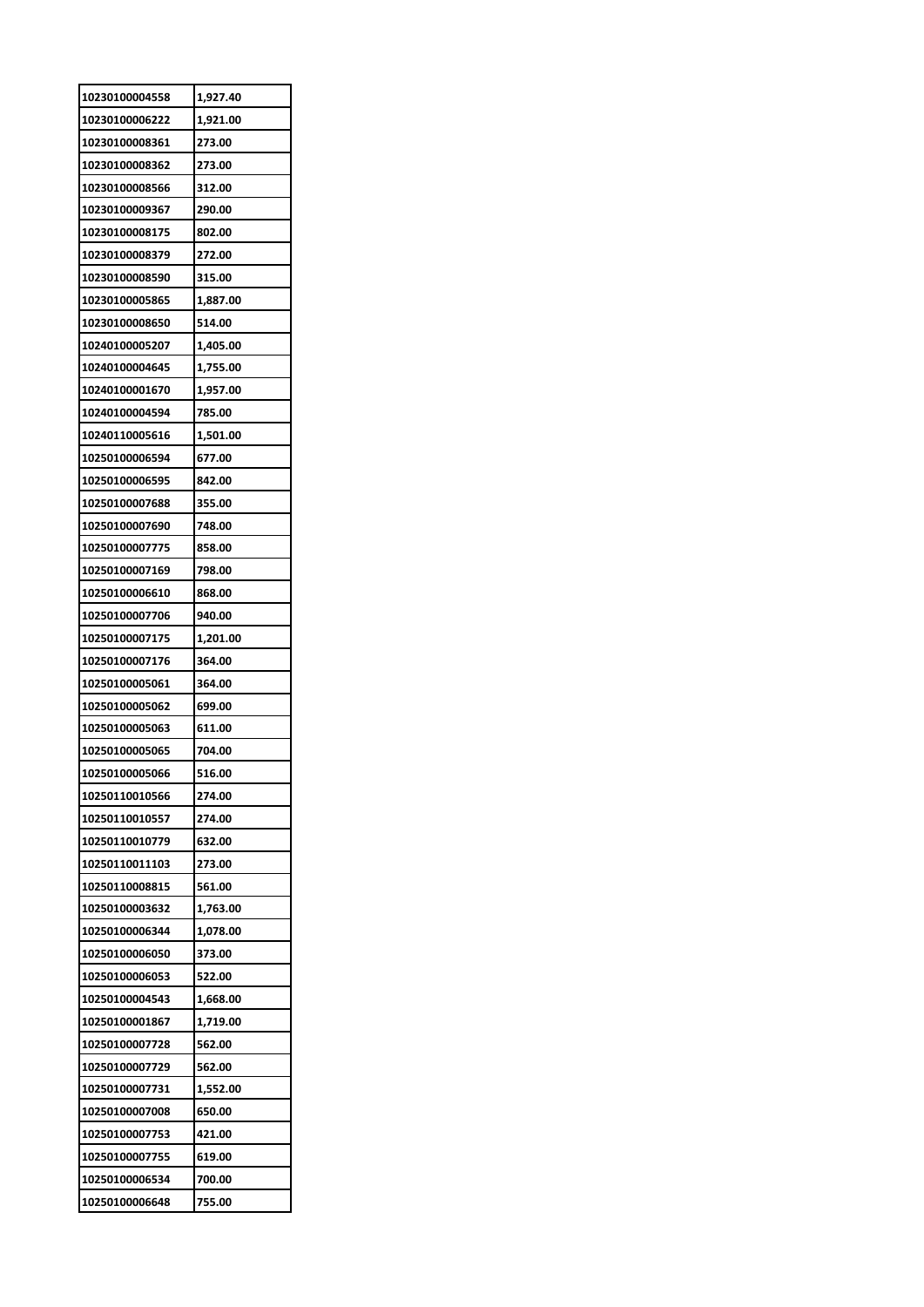| 10250100006548 | 807.00   |
|----------------|----------|
| 10250100006654 | 677.00   |
| 10250100007088 | 1,861.00 |
| 10260100001737 | 1,611.00 |
| 10260100002258 | 477.00   |
| 10260100002259 | 698.00   |
| 10270100004347 | 364.00   |
| 10270100004349 | 362.00   |
| 10270100002297 | 569.00   |
| 10270100001527 | 1,732.00 |
| 10270100003920 | 587.00   |
| 10270100003002 | 341.00   |
| 10270100004041 | 794.00   |
| 10270100004047 | 794.00   |
| 10270100004346 | 882.00   |
| 10270110005586 | 298.00   |
| 10270110005463 | 345.00   |
| 10270110004626 | 283.00   |
| 10280100003548 | 469.00   |
| 10280100002934 | 426.00   |
| 10280100003322 | 874.00   |
| 10280100003272 | 338.00   |
| 10280100004269 | 248.00   |
| 10280100003279 | 1,945.00 |
| 10280100004333 | 318.00   |
| 10280100003605 | 475.00   |
| 10280100003302 | 495.00   |
| 10280100003351 | 496.00   |
| 10280100003531 | 473.00   |
| 10280100004896 | 791.00   |
| 10280100004165 | 444.00   |
| 10280100004167 | 257.00   |
| 10280100003976 | 1,888.00 |
| 10280100003252 | 340.00   |
| 10280100003361 | 1,940.00 |
| 10280100003200 | 558.00   |
| 10280100003333 | 866.00   |
| 10280100004318 | 306.00   |
| 10280100004049 | 257.00   |
| 10280100004668 | 738.00   |
| 10280100003517 | 473.00   |
| 10280100003780 | 868.00   |
| 10280100003341 | 1,842.00 |
| 10280100002989 | 374.00   |
| 10280100003305 | 503.00   |
| 10280100004470 | 371.00   |
| 10280100004471 | 277.00   |
| 10280100003580 | 689.00   |
| 10280100003313 | 535.00   |
| 10280100003315 | 601.00   |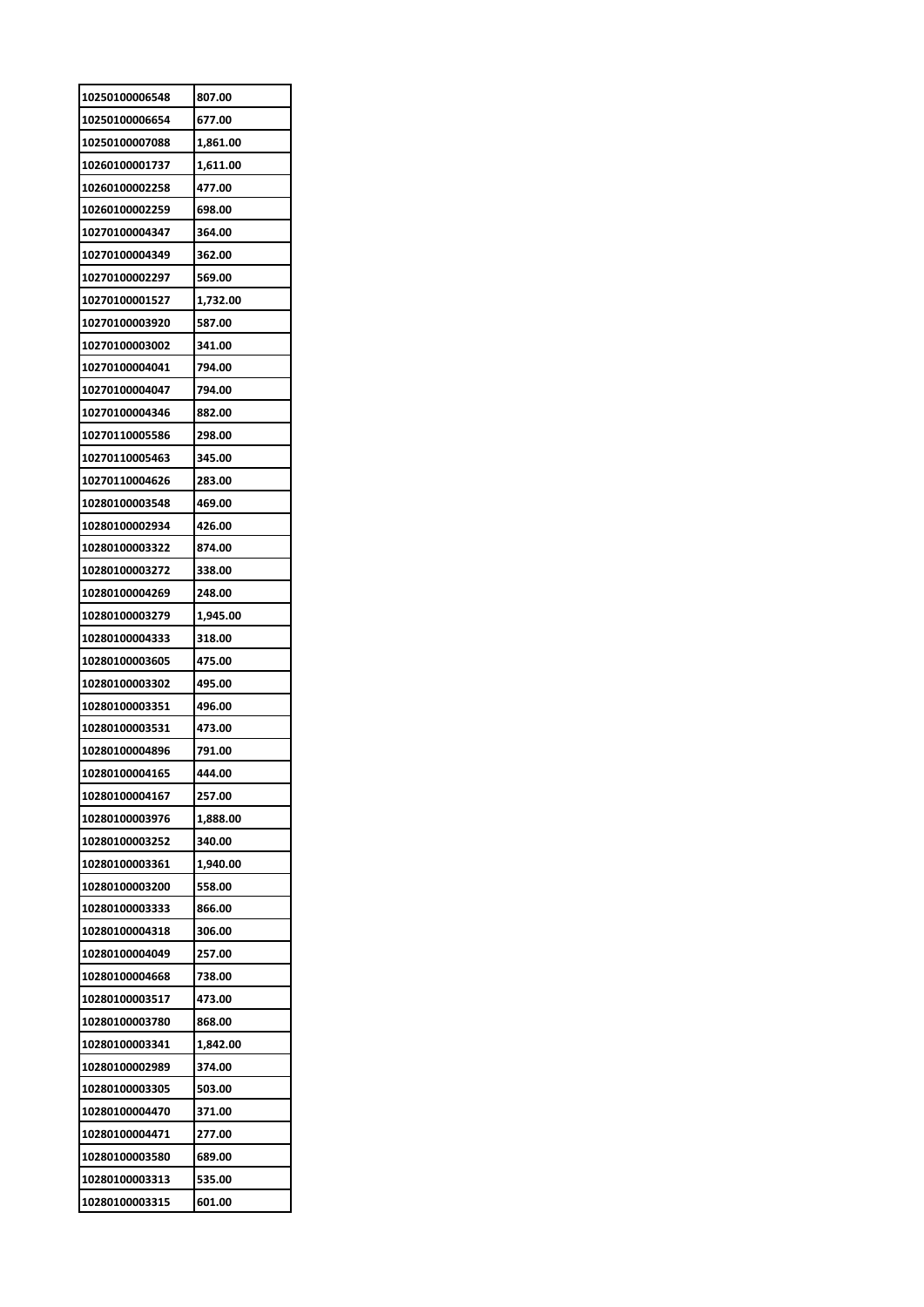| 10280100003316 | 1,912.00 |
|----------------|----------|
| 10280100003317 | 273.00   |
| 10280100003406 | 483.00   |
| 10280100004476 | 294.00   |
| 10290100003260 | 371.00   |
| 10290100004400 | 312.00   |
| 10290100003477 | 690.00   |
| 10290100003099 | 764.00   |
| 10290100003518 | 306.00   |
| 10290100002938 | 460.00   |
| 10290100001288 | 1,962.00 |
| 10290100002951 | 528.00   |
| 10290100003522 | 517.00   |
| 10290100003331 | 364.00   |
| 10290100003337 | 396.00   |
| 10290100003347 | 1,880.00 |
| 10290100004886 | 374.00   |
| 10290100002793 | 247.00   |
| 10290100004912 | 1,283.00 |
| 10290100004914 | 909.00   |
| 10290100003023 | 1,037.00 |
| 10290100003399 | 258.00   |
| 10290100003419 | 399.00   |
| 10290100002852 | 689.00   |
|                |          |
| 10290100004930 | 1,870.00 |
| 10300110015154 | 1,337.00 |
| 10300100005967 | 1,642.00 |
| 10300100005621 | 1,788.00 |
| 10300100006410 | 1,423.00 |
| 10300100009406 | 515.00   |
| 10300100008792 | 497.00   |
| 10300100008997 | 474.00   |
| 10300100008999 | 618.00   |
| 10300100009211 | 889.00   |
| 10300100008827 | 1,028.00 |
| 10300100010708 | 433.00   |
| 10300100010590 | 1,664.00 |
| 10300100010560 | 694.00   |
| 10300100008675 | 531.00   |
| 10300100008700 | 518.00   |
| 10300100008706 | 517.00   |
| 10300100009935 | 842.00   |
| 10300100009930 | 921.00   |
| 10300100009912 | 986.00   |
| 10300100009819 | 1,870.00 |
| 10300100003248 | 1,917.00 |
| 10300100002138 | 1,709.00 |
| 10300100002374 | 1,783.00 |
| 10300100002392 | 1,010.00 |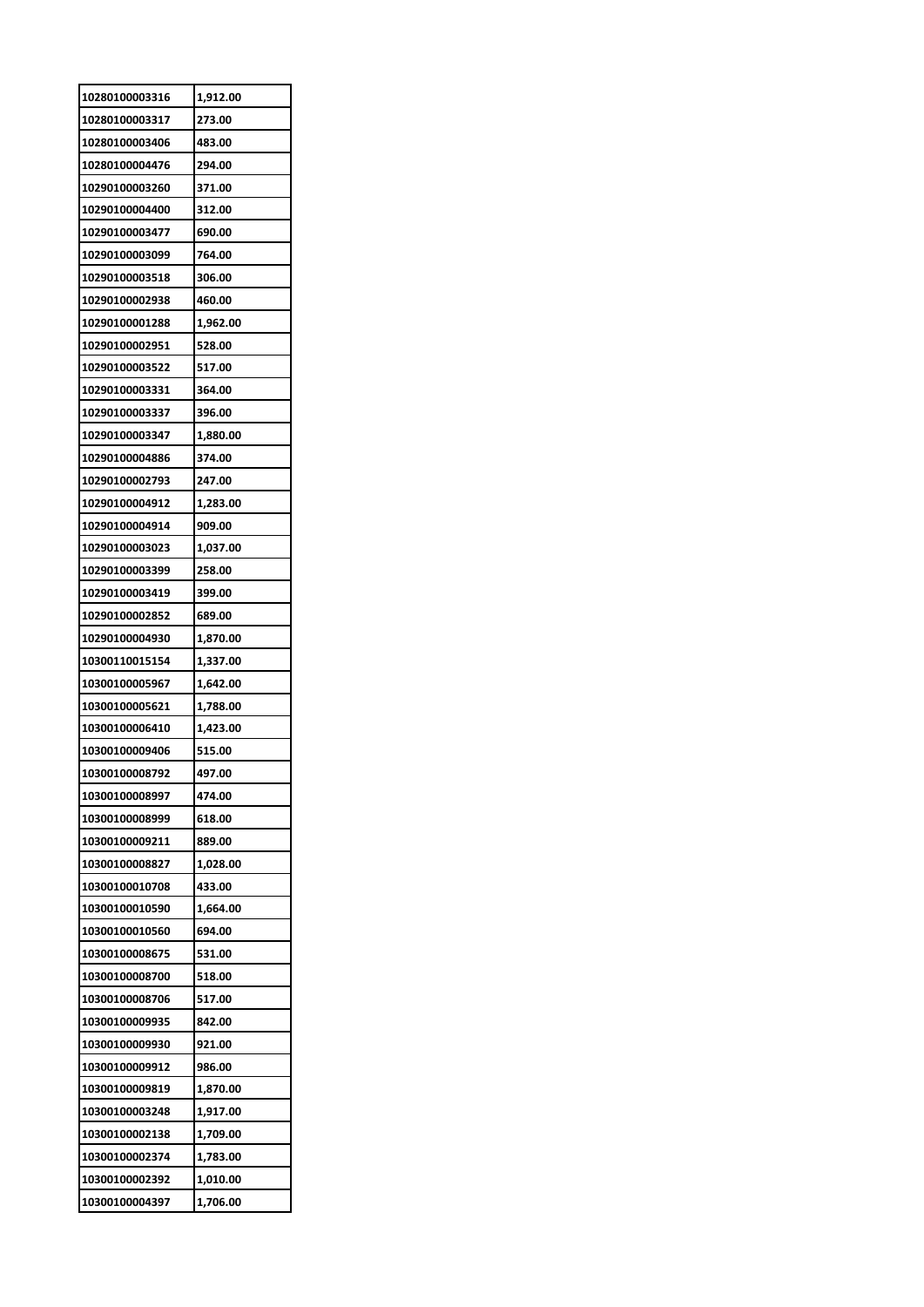| 10300100004595 | 366.00   |
|----------------|----------|
| 10300100004598 | 570.00   |
| 10300100004506 | 698.00   |
| 10300100003866 | 1,711.00 |
| 10300100003516 | 265.00   |
| 10300100003727 | 1,000.00 |
| 10300100003557 | 674.00   |
| 10300100003558 | 1,793.00 |
| 10300100010682 | 879.00   |
| 10300100010635 | 1,855.00 |
| 10300100011698 | 1,989.00 |
| 10300100011706 | 262.00   |
| 10300100009297 | 388.00   |
| 10300100009298 | 324.00   |
| 10300100009304 | 306.00   |
| 10300100011709 | 1,572.00 |
| 10300100009328 | 392.00   |
| 10300100008958 | 1,766.00 |
| 10310100001006 | 1,919.00 |
| 10310100003659 | 1,870.00 |
| 10310100004101 | 1,810.78 |
| 10310100004307 | 1,207.28 |
| 10310100000881 | 1,876.00 |
| 10310100004129 | 1,840.66 |
| 10310100001135 | 1,810.00 |
| 10310100003968 | 1,809.28 |
| 10310100001147 | 1,988.00 |
| 10310110008143 | 946.00   |
| 10310110006972 | 772.00   |
| 10310110006378 | 1,478.00 |
| 10310100003814 | 1.974.00 |
| 10310100004750 | 469.00   |
| 10310100004956 | 493.00   |
| 10310100004960 | 493.00   |
| 10310100004964 | 758.00   |
| 10310100004758 | 476.00   |
| 10310100004766 | 463.00   |
| 10310100004967 | 490.00   |
| 10310100004972 | 490.00   |
| 10310100005176 | 1,033.32 |
| 10310100004772 | 292.00   |
| 10310100006179 | 358.00   |
| 10310100004686 | 507.00   |
| 10310100004688 | 440.00   |
| 10310100004995 | 489.00   |
| 10310100005000 | 297.00   |
| 10310100005003 | 297.00   |
| 10310100005413 | 278.00   |
| 10310100005624 | 969.00   |
| 10310100004698 | 527.00   |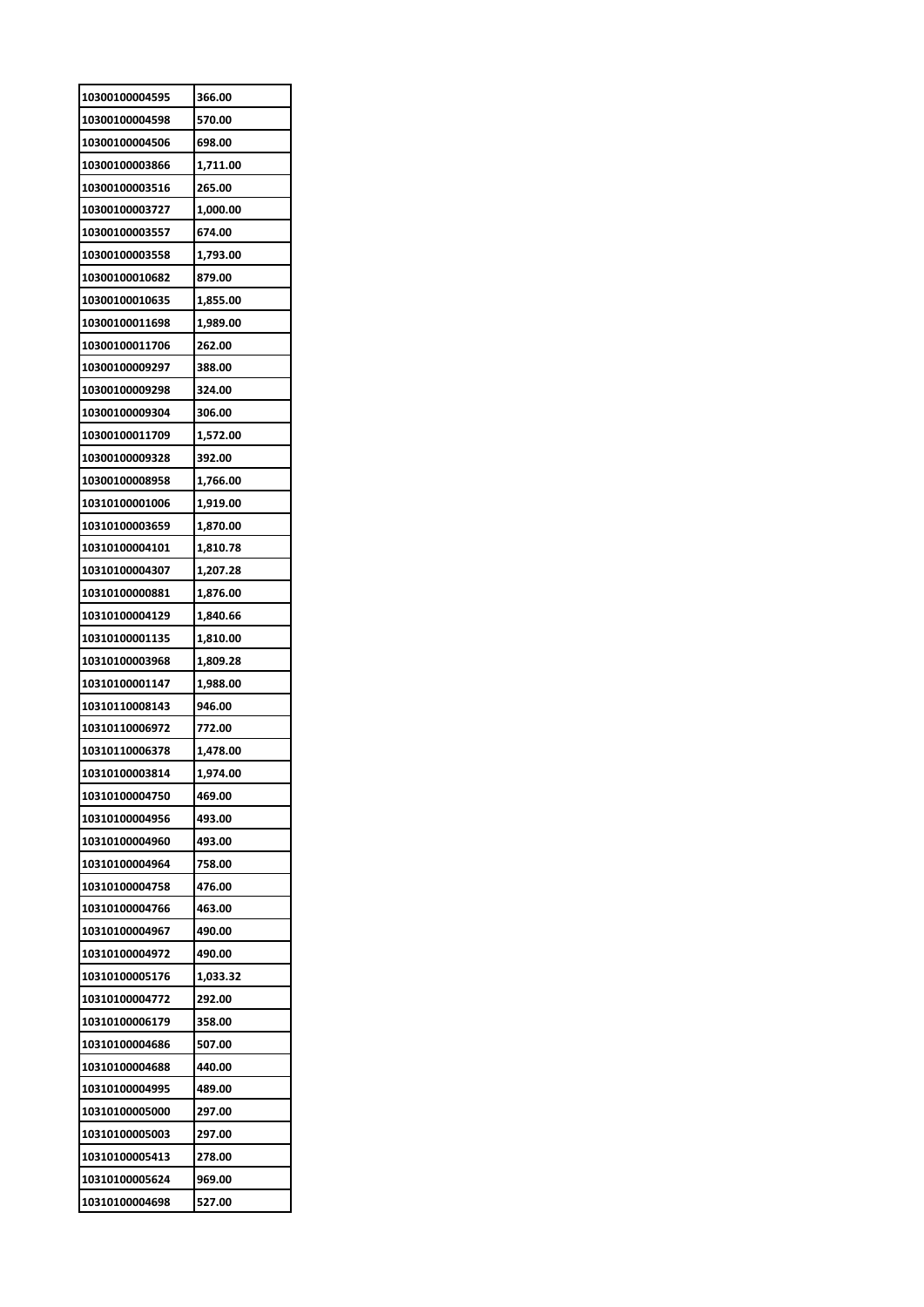| 10310100005005                   | 462.00               |
|----------------------------------|----------------------|
| 10310100005006                   | 478.00               |
| 10310100005013                   | 362.00               |
| 10310100005017                   | 478.00               |
| 10310100005025                   | 486.00               |
| 10310100004718                   | 507.00               |
| 10310100004826                   | 461.00               |
| 10310100005900                   | 852.00               |
| 10310100006041                   | 1,917.00             |
| 10310100005907                   | 247.00               |
| 10310100005916                   | 399.00               |
| 10310100005918                   | 252.28               |
| 10310100005090                   | 1,561.00             |
| 10310100004892                   | 266.00               |
| 10310100004899                   | 270.00               |
| 10310100004900                   | 277.28               |
| 10310100005954                   | 759.00               |
| 10310100004921                   | 1,811.55             |
| 10310100005969                   | 309.00               |
| 10310100005970                   | 309.00               |
| 10310100004951                   | 370.00               |
| 10310100005361                   | 848.00               |
| 10310100005362                   | 970.00               |
| 10310100004638                   | 521.00               |
| 10310100004643                   | 463.00               |
| 10310100002949                   | 1,206.00             |
| 10310100003236                   |                      |
| 10310100002582                   | 1,863.00             |
| 10310100002610                   | 1,831.00<br>1,809.00 |
|                                  |                      |
| 10310100002428<br>10310100004733 | 1,609.00<br>422.00   |
|                                  |                      |
| 10310100004736                   | 1,952.00             |
| 10310100004740                   | 253.00               |
| 10310100005886                   | 376.00               |
| 10310100005890                   | 370.00               |
| 10310100002838                   | 1,853.00             |
| 10310100001838                   | 1,919.00             |
| 10310100002249                   | 1,611.00             |
| 10310100002457                   | 1,937.00             |
| 10310100002467                   | 1,792.00             |
| 10310100001604                   | 1,949.00             |
| 10310100002289                   | 1,362.00             |
| 10310100002887                   | 1,921.00             |
| 10310100001451                   | 1,562.93             |
| 10310100003213                   | 1,849.00             |
| 10310100003224                   | 1,877.00             |
| 10310100004632                   | 361.00               |
| 10320100005045                   | 269.00               |
| 10320100003963                   | 1,515.00             |
| 10320100002992                   | 1,816.00             |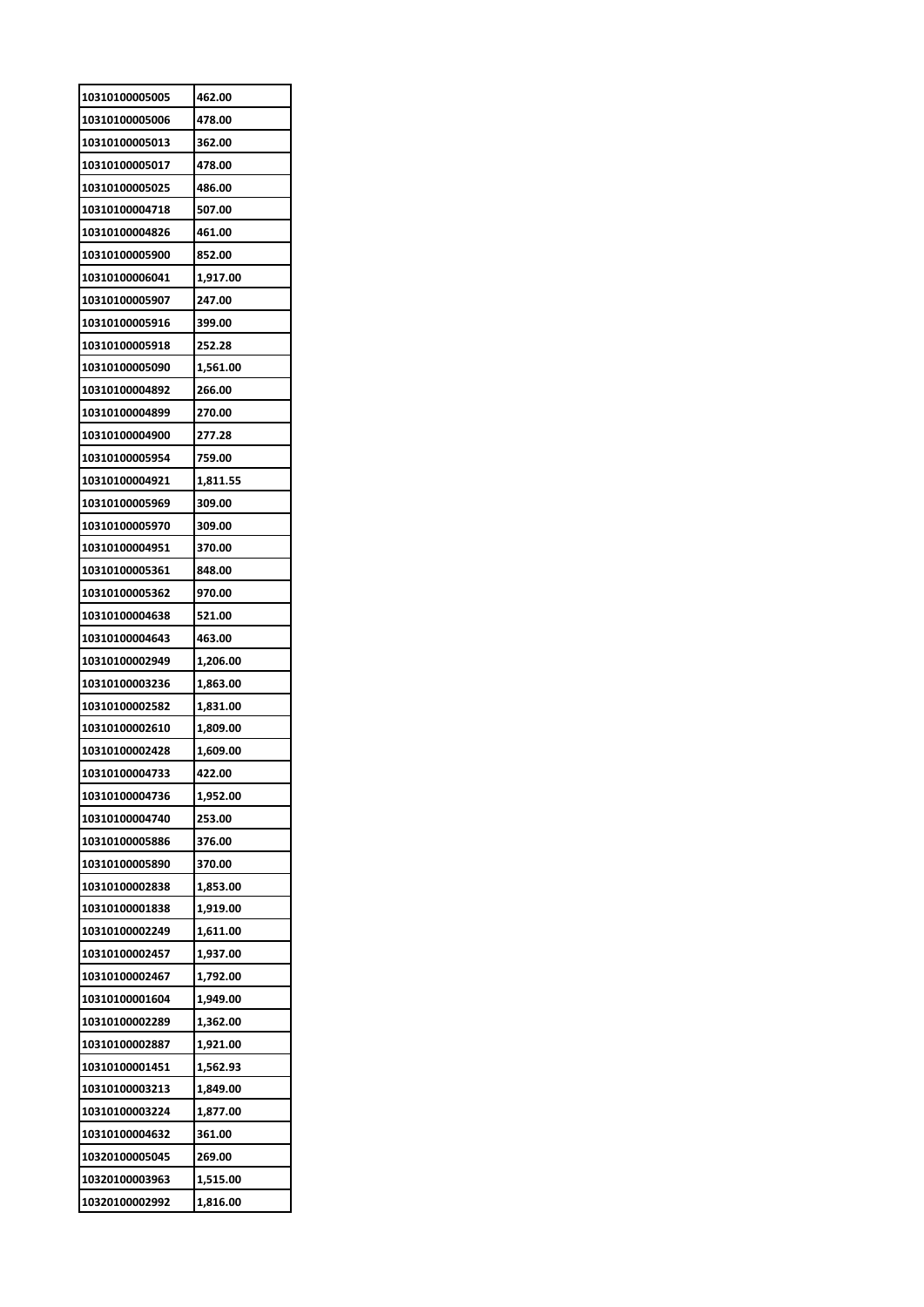| 10320100004680 | 1,781.00             |
|----------------|----------------------|
| 10320100004942 | 508.00               |
| 10320100004932 | 707.00               |
| 10320100004938 | 289.00               |
| 10320100004940 | 455.00               |
| 10320100004946 | 936.00               |
| 10320110008136 | 1,106.28             |
| 10320110008099 | 1,990.00             |
| 10330100005467 | 1,416.00             |
| 10330100001511 | 1,855.00             |
| 10330100004866 | 281.00               |
| 10330100004898 | 1,845.00             |
| 10330100002215 | 1,851.00             |
| 10330100007297 | 718.00               |
| 10330100007299 | 563.00               |
| 10330100005564 | 1,474.00             |
| 10330100001863 | 1,401.00             |
| 10330100003019 | 1,838.00             |
| 10330100004361 | 1,174.00             |
| 10330100001303 |                      |
| 10330100007914 | 1,988.00<br>1,857.00 |
|                |                      |
| 10330100002648 | 1,545.00             |
| 10330100002522 | 1,956.00             |
| 10330100008020 | 355.00               |
| 10330100000226 | 1,408.00             |
| 10330100003889 | 1,809.00             |
| 10330100006072 | 1,789.00             |
| 10330100007226 | 1,685.00             |
| 10330100007230 | 563.00               |
| 10330100007235 | 668.00               |
| 10330100004485 | 1.641.00             |
| 10330100001808 | 1,991.00             |
| 10330100007551 | 505.00               |
| 10330100007369 | 584.00               |
| 10330100004011 | 1,933.00             |
| 10330100004018 | 1,405.00             |
| 10330100007913 | 968.00               |
| 10330100007169 | 331.00               |
| 10330100006346 | 599.00               |
| 10330100006345 | 820.00               |
| 10330100007951 | 604.00               |
| 10330100007955 | 480.00               |
| 10330100008042 | 290.00               |
| 10330100007978 | 1,610.00             |
| 10330100007974 | 981.00               |
| 10330100006320 | 825.00               |
| 10330100008037 | 369.00               |
| 10330100007956 | 559.00               |
| 10340100006112 | 707.00               |
| 10340100003898 | 1,236.00             |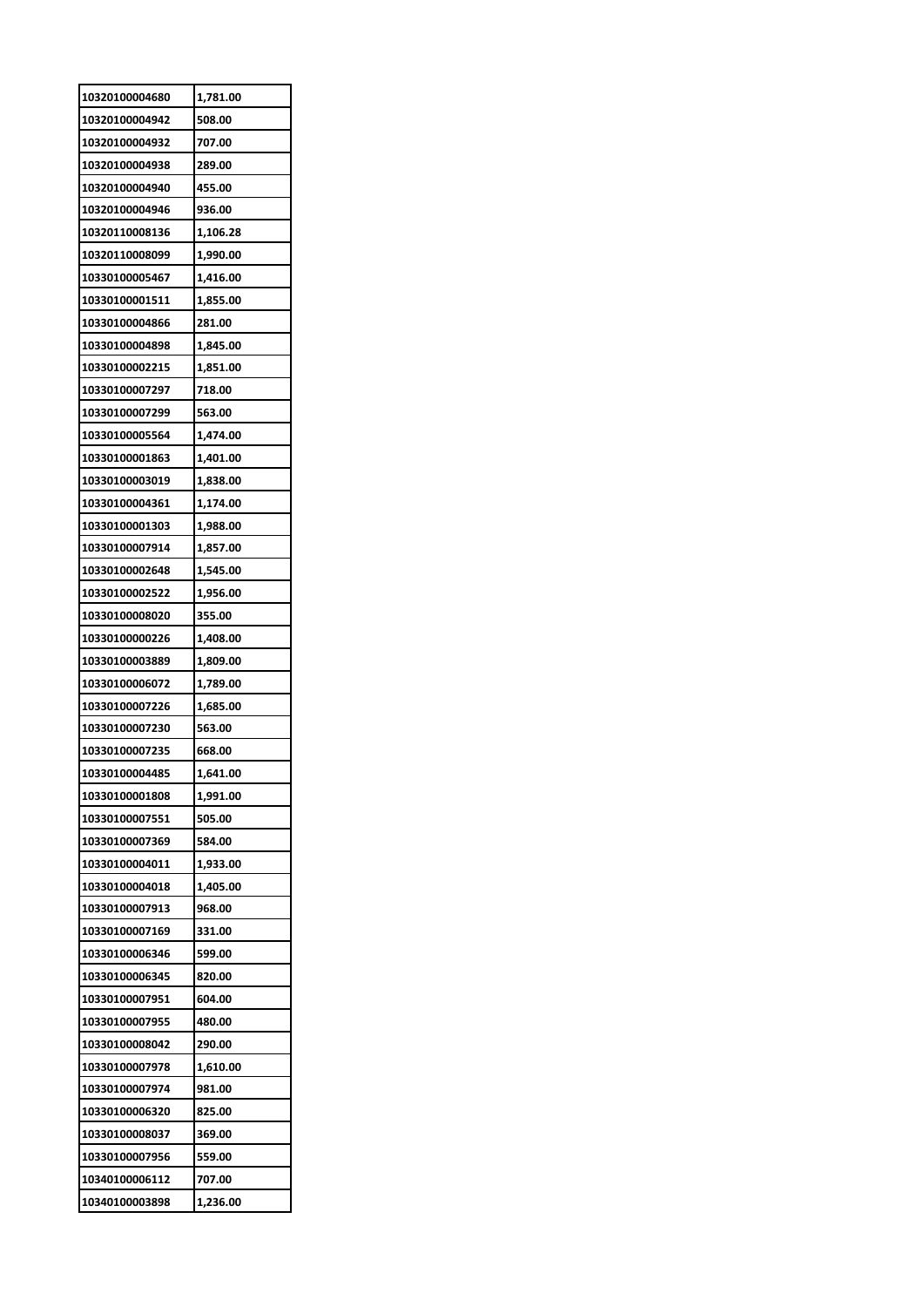| 10340100002667 | 1,858.00 |
|----------------|----------|
| 10340100003499 | 1,547.02 |
| 10340100001906 | 1,374.00 |
| 10340100002507 | 1,316.00 |
| 10340100005832 | 444.00   |
| 10340100005834 | 1,391.00 |
| 10340100005836 | 388.00   |
| 10340100005837 | 642.00   |
| 10340110007085 | 1,360.00 |
| 10340110008006 | 1,298.00 |
| 10350100002743 | 448.00   |
| 10350100002751 | 738.00   |
| 10350100000796 | 1,767.00 |
| 10350100002132 | 1,483.00 |
| 10350100002150 | 1,443.00 |
| 10350100002472 | 373.00   |
| 10350100002681 | 1,534.00 |
| 10350100002032 | 1,867.00 |
| 10350100002488 | 1,852.00 |
| 10350100000483 | 1,986.00 |
| 10350100000700 | 1,827.00 |
| 10350100000394 | 1,890.00 |
| 10350100002632 | 341.00   |
| 10350100000159 | 1,839.00 |
| 10350100002438 | 792.00   |
| 10350100002447 | 576.00   |
| 10350100002451 | 497.00   |
| 10350100002674 | 740.00   |
| 10350100000779 | 1,659.50 |
| 10350100003378 | 1,332.00 |
| 10350100002502 | 273.00   |
| 10350100002523 | 750.00   |
| 10350100001175 | 1,432.00 |
| 10350100002533 | 469.00   |
| 10350100002532 | 468.00   |
| 10360100003916 | 1,801.00 |
| 10360100004317 | 1,920.00 |
| 10360100002567 | 1,845.00 |
| 10360100005422 | 1,798.00 |
| 10360100003547 | 1,330.00 |
| 10360100005699 | 582.00   |
| 10360100000654 | 1,940.00 |
| 10360100001610 | 1,937.00 |
| 10360100000053 | 1,871.84 |
| 10360100000559 | 1,342.28 |
| 10360100001726 |          |
|                | 1,991.00 |
| 10360100001937 | 1,345.00 |
| 10360100003691 | 1,355.39 |
| 10360100000083 | 1,268.00 |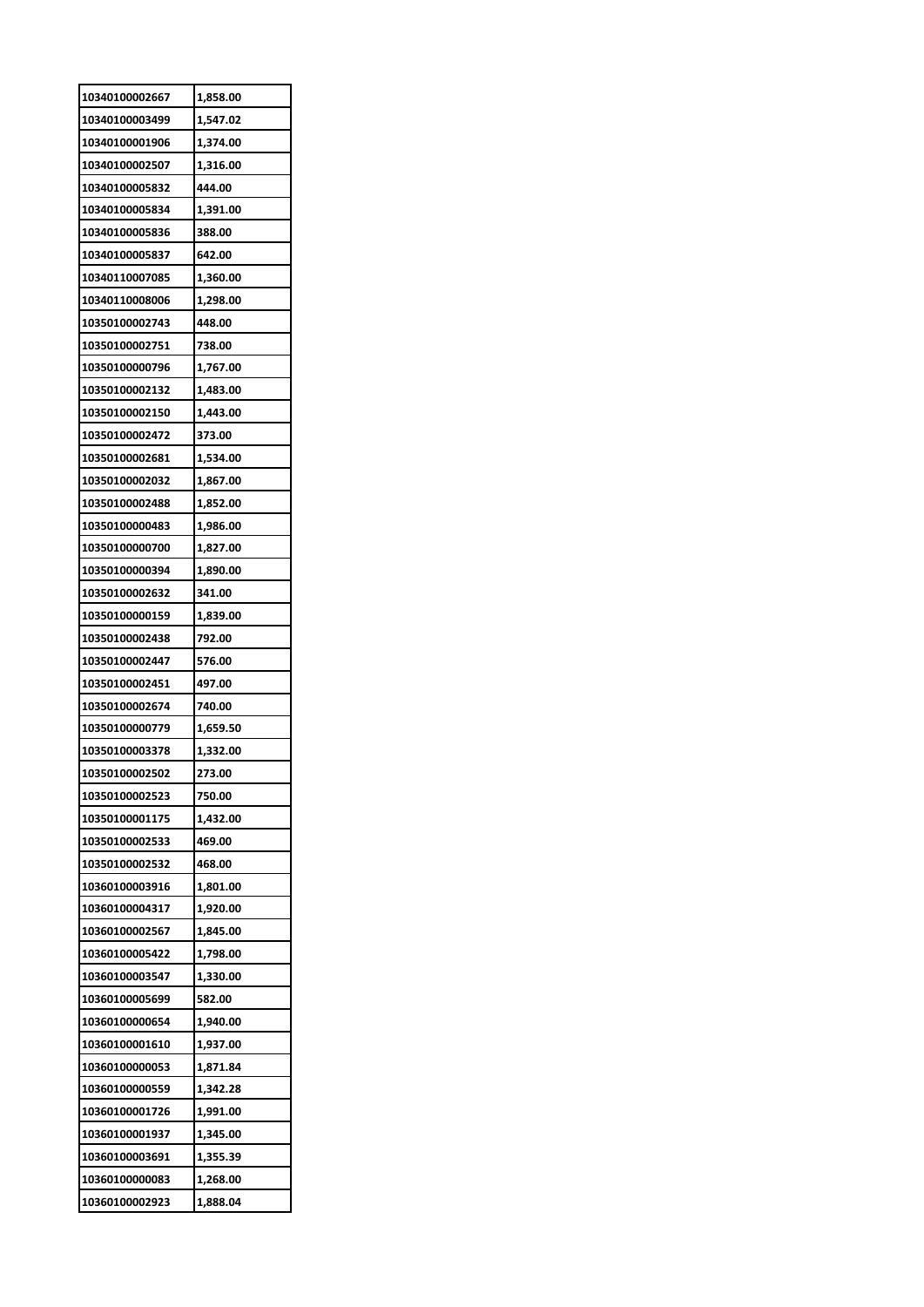| 10360100003491 | 2,000.00 |
|----------------|----------|
| 10360100004096 | 1,345.28 |
| 10360100000286 | 284.00   |
| 10360100001960 | 1,849.28 |
| 10360100004591 | 1,997.00 |
| 10360100002263 | 1,706.00 |
| 10360100005309 | 1,814.00 |
| 10360100001900 | 1,312.00 |
| 10360100002292 | 1,549.28 |
| 10360100002676 | 1,945.00 |
| 10360100003061 | 1,442.00 |
| 10360100005128 | 1,984.28 |
| 10360100004354 | 1,896.50 |
| 10360100005041 | 1,979.00 |
| 10360100003372 | 1,936.00 |
| 10360100005451 | 1,492.00 |
| 10360100002422 | 254.18   |
| 10360100005474 | 1,442.00 |
| 10360100002822 | 1,752.64 |
| 10360100005688 | 1,371.00 |
| 10360100001088 | 837.00   |
| 10370100004052 | 1,527.00 |
| 10370100000854 |          |
|                | 1,872.00 |
| 10370100001845 | 1,737.16 |
| 10370100004285 | 1,523.04 |
|                |          |
| 10370100006742 | 609.00   |
| 10370100006747 | 1,933.00 |
| 10370100007097 | 1,818.00 |
| 10370100006801 | 503.00   |
| 10370100006804 | 514.00   |
| 10370100006809 | 262.00   |
| 10370110008136 | 1,384.00 |
| 10370110008617 | 518.00   |
| 10370100000823 | 1,943.00 |
| 10370100005308 | 1,276.04 |
| 10370100005647 | 1,655.00 |
| 10370100004616 | 1,279.28 |
| 10370100006338 | 348.00   |
| 10370100003399 | 1,294.00 |
| 10370100004415 | 1,952.00 |
| 10370100004041 | 1,871.00 |
| 10370100005994 | 1,349.58 |
| 10370100005680 | 1,662.00 |
| 10370100001901 | 1,820.00 |
| 10370100002271 | 1,980.00 |
| 10370100002649 | 1,338.04 |
| 10370100001182 | 1,904.00 |
| 10370100002177 | 1,319.00 |
| 10370100002697 | 1,953.00 |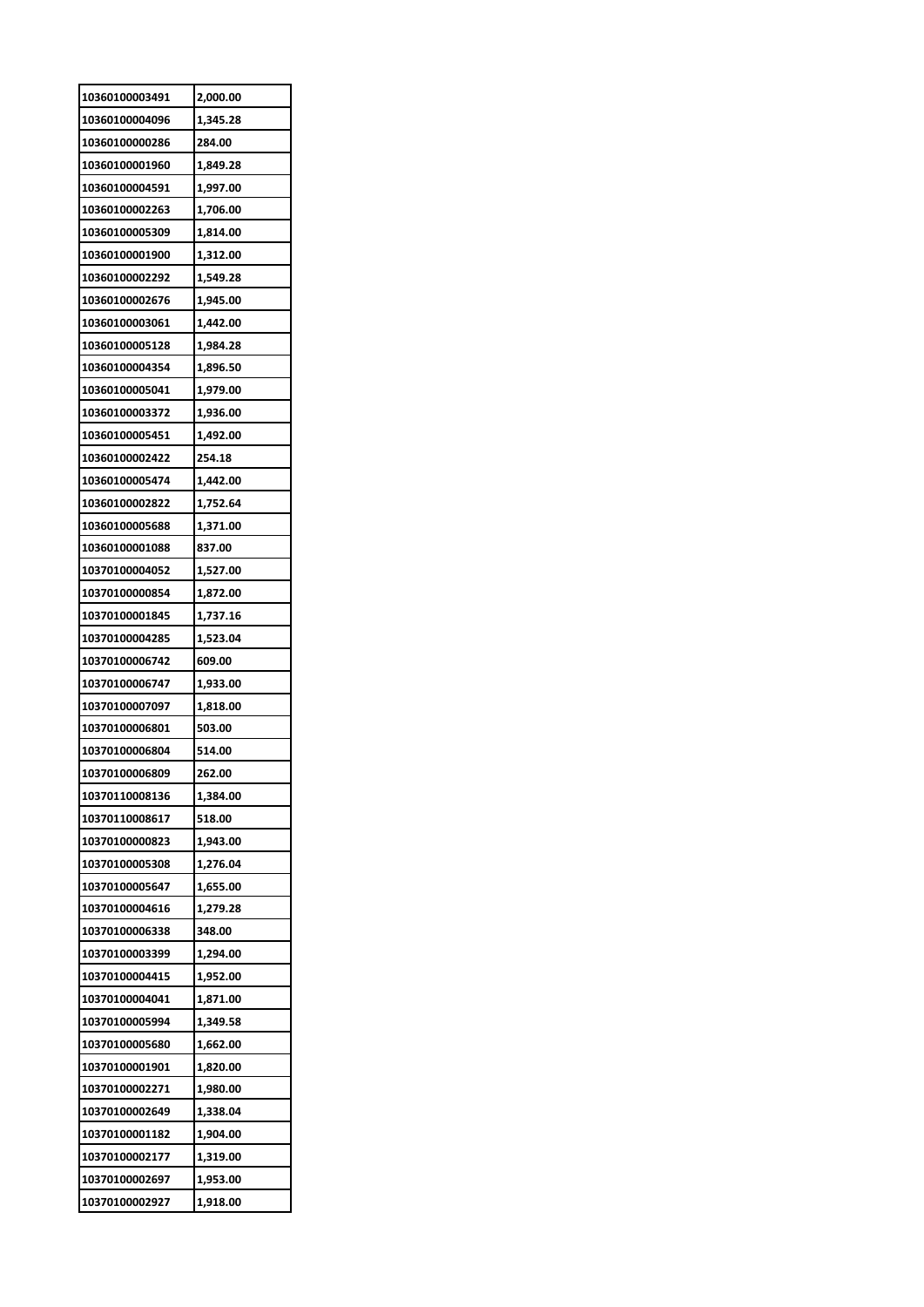| 10370100001794 | 1,631.00 |
|----------------|----------|
| 10370100001800 | 1,930.00 |
| 10370100001392 | 1,932.00 |
| 10380110007054 | 277.00   |
| 10380100003428 | 560.00   |
| 10380100004251 | 1,007.00 |
| 10380100004252 | 1,010.00 |
| 10380100003453 | 717.00   |
| 10380100003660 | 817.00   |
| 10380100003472 | 560.00   |
| 10380110006842 | 292.00   |
| 10380110006828 | 291.00   |
| 10380110006569 | 289.00   |
| 10380110006576 | 293.00   |
| 10380110006606 | 293.00   |
| 10380110006613 | 291.00   |
| 10380110006781 | 291.00   |
| 10380110006798 | 291.00   |
| 10380110006637 | 290.00   |
| 10380110006774 | 292.00   |
| 10380110006644 | 291.00   |
| 10380110006668 | 291.00   |
| 10380110006675 | 291.00   |
| 10380110006682 | 309.00   |
| 10380110006699 | 291.00   |
|                |          |
| 10380110006750 | 289.00   |
| 10380110005746 | 291.00   |
| 10380110005777 | 291.00   |
| 10380110005791 | 290.00   |
| 10380110005807 | 290.00   |
| 10380110005814 | 291.00   |
| 10380110005821 | 291.00   |
| 10380110004961 | 292.00   |
| 10380110004978 | 292.00   |
| 10380110004992 | 290.00   |
| 10380110005036 | 291.00   |
| 10380110005043 | 291.00   |
| 10380110005050 | 291.00   |
| 10380100003565 | 819.00   |
| 10380100003757 | 818.00   |
| 10380100004193 | 495.00   |
| 10380100003767 | 310.00   |
| 10380100004203 | 250.00   |
| 10380100004011 | 360.00   |
| 10380100004208 | 478.00   |
| 10380100004211 | 290.00   |
| 10380100004219 | 706.00   |
| 10380100003392 | 560.00   |
| 10380100003398 | 560.00   |
| 10380100003399 | 560.00   |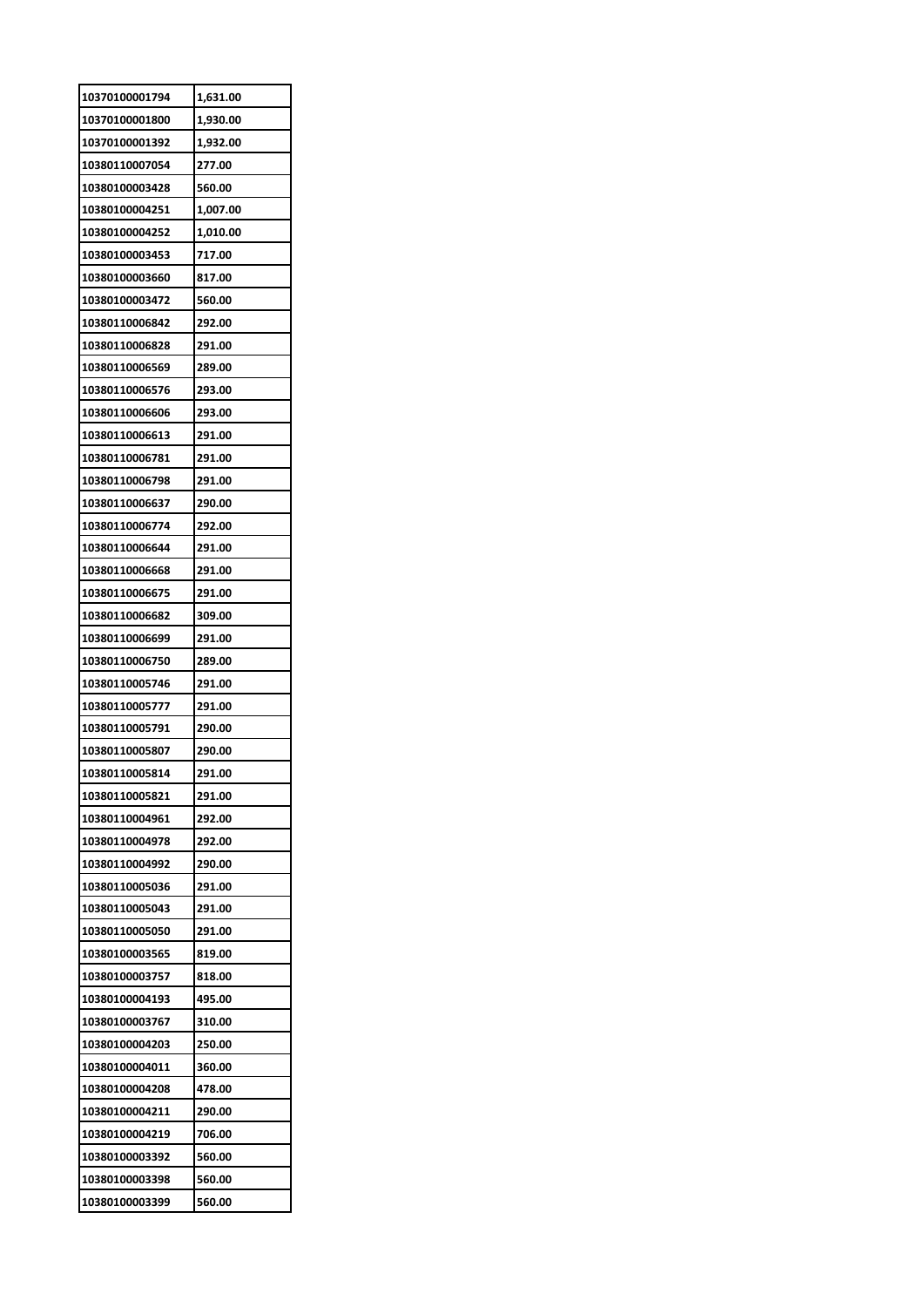| 10380100003400 | 717.00   |
|----------------|----------|
| 10380100003803 | 381.00   |
| 10380100004221 | 957.00   |
| 10380100004222 | 421.00   |
| 10380100004223 | 428.00   |
| 10380100004229 | 949.00   |
| 10380100004232 | 969.00   |
| 10380100003403 | 717.00   |
| 10380100004352 | 1,930.00 |
| 10380100004239 | 324.00   |
| 10380100004240 | 437.00   |
| 10380100004241 | 304.00   |
| 10380100004490 | 1,936.00 |
| 10380100001103 | 1,887.00 |
| 10380100001112 | 1,911.00 |
| 10380100001501 | 1,377.00 |
| 10380100003274 | 560.00   |
| 10380100003689 | 780.00   |
| 10380100003691 | 279.00   |
| 10380100003697 | 780.00   |
| 10380100003295 | 866.00   |
| 10380100004457 | 770.00   |
| 10380100004458 | 382.00   |
| 10380100003299 | 717.00   |
| 10380100003714 | 787.00   |
| 10380100002704 | 578.00   |
| 10380100003725 | 387.00   |
| 10380100003541 | 819.00   |
| 10380100004167 | 818.00   |
| 10380100003340 | 819.00   |
| 10380100003550 | 866.00   |
| 10380100001783 | 1,986.00 |
| 10380100000941 | 1,867.00 |
| 10380100000761 | 1,944.00 |
| 10380100001002 | 1,562.00 |
| 10380100000608 | 1,747.00 |
| 10380100001653 | 1,859.00 |
| 10380100001408 | 1,648.00 |
| 10380100000438 | 1,895.00 |
| 10380100000637 | 1,896.00 |
| 10380100004244 | 1,418.00 |
| 10380100001084 | 1,863.00 |
| 10390100006407 | 433.00   |
| 10390100006003 | 1,902.00 |
| 10390100005591 | 926.00   |
| 10390100003924 | 291.00   |
| 10390100003927 | 833.00   |
| 10390100003928 | 595.00   |
| 10390100003929 | 449.00   |
| 10390100003933 | 367.00   |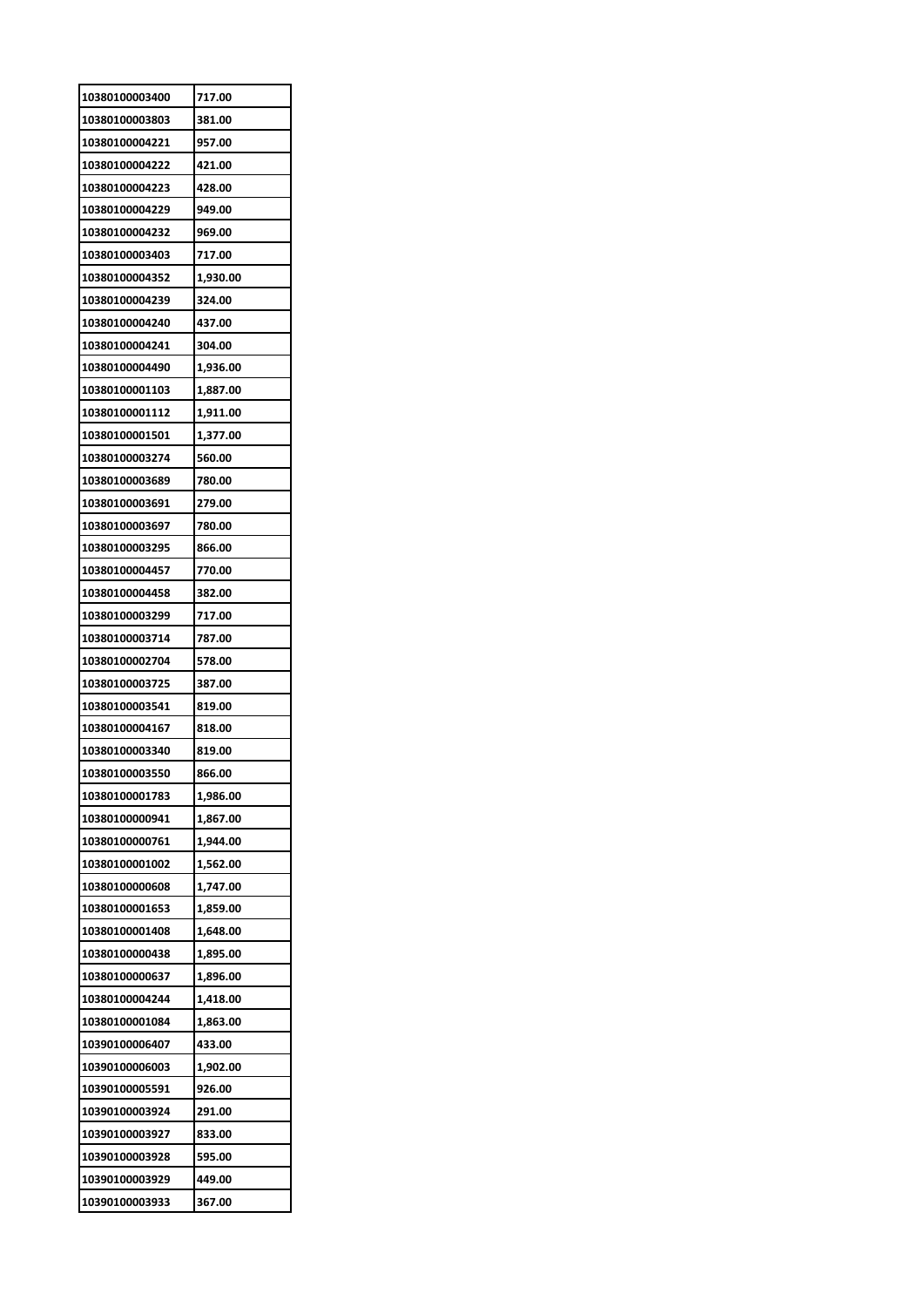| 10390100003939 | 433.00   |
|----------------|----------|
| 10390100003944 | 433.00   |
| 10390100003953 | 413.00   |
| 10390110009096 | 1,590.00 |
| 10390100008547 | 656.00   |
| 10390100008378 | 477.00   |
| 10390100007985 | 426.00   |
| 10390100007987 | 1.470.00 |
| 10390100008049 | 768.00   |
| 10390100007058 | 332.00   |
| 10390100001499 | 1,923.00 |
| 10390100004362 | 529.00   |
| 10390100005824 | 1,147.00 |
| 10390100005665 | 654.00   |
| 10390100006290 | 480.00   |
| 10390100004417 | 1,884.00 |
| 10390100007353 | 363.00   |
| 10390100005069 | 1,811.00 |
| 10390100006739 | 518.00   |
| 10390100006348 | 987.00   |
| 10390100006359 | 937.00   |
| 10390100005756 | 490.00   |
| 10390100005140 | 377.35   |
| 10390100003583 | 1,829.00 |
| 10390100000018 | 1,407.00 |
| 10390100004207 | 384.06   |
| 10390100003877 | 366.00   |
| 10390100003879 | 391.00   |
| 10390100003880 | 366.00   |
| 10390100003885 | 391.00   |
| 10390100003899 | 482.00   |
| 10390100003900 | 427.00   |
| 10390100002715 | 1,992.00 |
| 10390100002827 | 1,613.00 |
| 10390100002362 | 1,912.00 |
| 10390100004043 | 259.00   |
| 10390100003955 | 471.00   |
| 10390100003956 | 293.00   |
| 10390100003959 | 468.00   |
| 10390100003964 | 477.00   |
| 10390100004059 | 1,824.04 |
| 10390100003970 | 466.00   |
| 10390100003972 | 466.00   |
| 10390100003427 | 1,471.00 |
| 10390100003982 | 468.00   |
| 10390100003837 | 478.00   |
| 10390100003845 | 361.00   |
| 10390100003848 | 420.00   |
| 10390100003856 | 470.00   |
| 10390100004116 | 520.00   |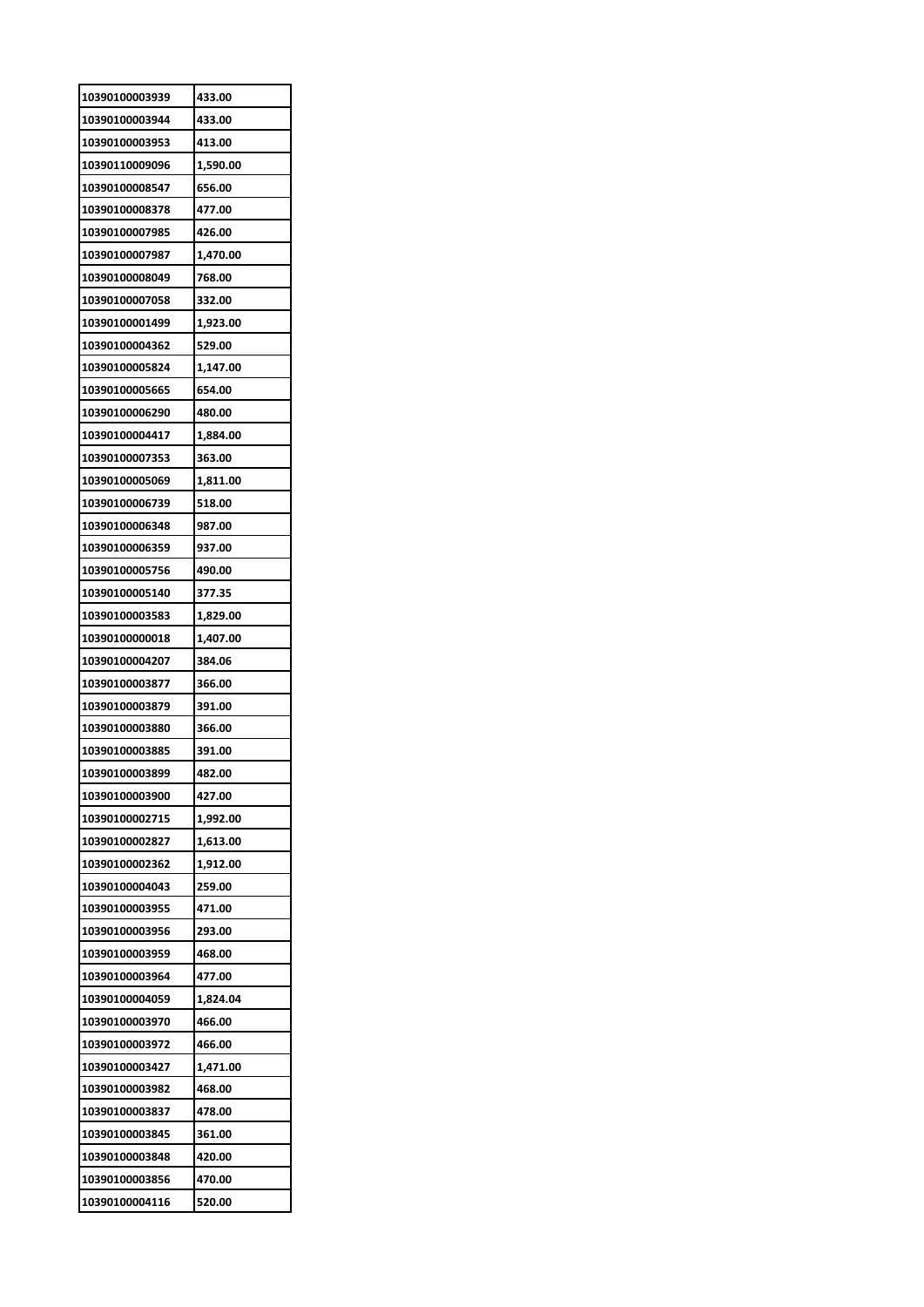| 10390100004172 | 510.00   |
|----------------|----------|
| 10390100007915 | 1,405.00 |
| 10390100003322 | 1,850.00 |
| 10390100002205 | 1,538.00 |
| 10390100002385 | 1,990.00 |
| 10390100002579 | 1,877.00 |
| 10390100002846 | 1,851.00 |
| 10390100001257 | 1,855.00 |
| 10390100003370 | 1,450.00 |
| 10390100002753 | 1,826.00 |
| 10390100002647 | 1,463.00 |
| 10390100002763 | 1,928.00 |
| 10390100002663 | 1,855.00 |
| 10390100001759 | 1,794.00 |
| 10390100001577 | 1,333.00 |
| 10390100000050 | 1,340.00 |
| 10400110005357 | 1,850.52 |
| 10400110006965 | 1,227.52 |
| 10400100004890 | 747.00   |
| 10400100003032 | 1,676.00 |
| 10400110005128 | 932.00   |
| 10400100002689 | 1,469.00 |
| 10400100004365 | 666.00   |
| 10400100002307 | 1,459.00 |
| 10400100004185 | 763.00   |
| 10400100004376 | 581.00   |
| 10400100002936 | 1,931.00 |
| 10400100004021 | 412.00   |
| 10400100004041 | 612.00   |
| 10400100002151 | 1,885.00 |
| 10400100001390 | 1,990.00 |
| 10400100001492 | 1,853.00 |
| 10400100002422 | 1,833.00 |
| 10400100004111 | 707.00   |
| 10400100002459 | 1,502.00 |
| 10400100002470 | 1,829.00 |
| 10400100004158 | 840.00   |
| 10400100004878 | 669.00   |
| 10400100004888 | 1,818.00 |
| 10400100000156 | 1,817.17 |
| 10400100000158 | 1,885.00 |
| 10400100000742 | 1,810.28 |
| 10400100001804 | 1,844.00 |
| 10400100003438 | 1,408.00 |
| 10400100000587 | 1,974.67 |
| 10400100003053 | 1,464.00 |
| 10400100000796 | 1,952.15 |
| 10400100000227 | 1,863.00 |
| 10400100000418 | 1,940.16 |
| 10400100000421 | 1,980.00 |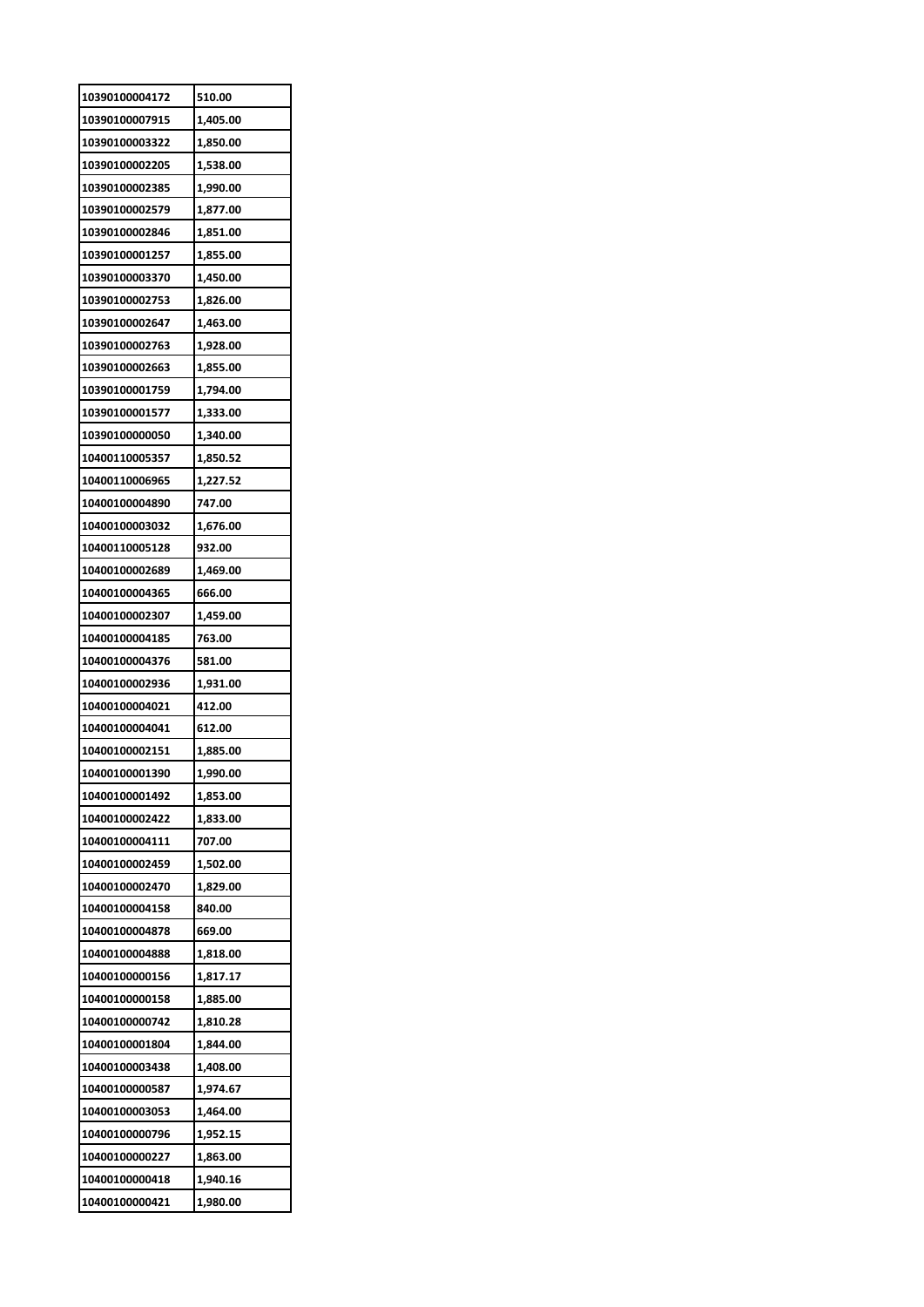| 10400100002070 | 1,975.00 |
|----------------|----------|
| 10400100000631 | 1,906.00 |
| 10400100001219 | 1,987.00 |
| 10400100003694 | 1,525.00 |
| 10400100000262 | 1,537.00 |
| 10400100000652 | 1,938.61 |
| 10400100000850 | 1,867.00 |
| 10400100001246 | 1,821.13 |
| 10400100003509 | 1,408.00 |
| 10400100000726 | 476.00   |
| 10400100003582 | 1,443.00 |
| 10400100000154 | 1,855.00 |
| 10410100002547 | 1,663.40 |
| 10410110004961 | 754.00   |
| 10420100003044 | 1,978.00 |
| 10420100004181 | 814.00   |
| 10420100001801 | 1,722.00 |
| 10420100001805 | 1,818.00 |
| 10420100002196 | 1,813.00 |
| 10420100003099 | 514.00   |
| 10420100003104 | 257.00   |
| 10420100003198 | 600.00   |
| 10420100001813 | 1,826.00 |
| 10420100000654 | 1,343.00 |
| 10420100001043 |          |
|                | 1,877.00 |
| 10420100001629 | 1,850.00 |
| 10420100001824 | 1,792.00 |
| 10420100003121 | 491.00   |
| 10420100003126 | 358.00   |
| 10420100003623 | 647.36   |
| 10420100003523 | 410.83   |
| 10420100000385 | 1,923.00 |
| 10420100001956 | 1,453.00 |
| 10420100001256 | 1,458.00 |
| 10420100003066 | 707.00   |
| 10420100001375 | 1,735.00 |
| 10420100002168 | 1,782.00 |
| 10420100003073 | 384.00   |
| 10420100003077 | 542.00   |
| 10420100001004 | 1,906.00 |
| 10420100003083 | 552.00   |
| 10420100003094 | 368.00   |
| 10420100003186 | 984.00   |
| 10420100002103 | 1,829.00 |
| 10420100002722 | 1,598.04 |
| 10420100002732 | 1,172.72 |
| 10420100002763 | 1,148.04 |
| 10420100001519 | 1,817.00 |
| 10420100001718 | 2,000.00 |
| 10420100003204 | 650.00   |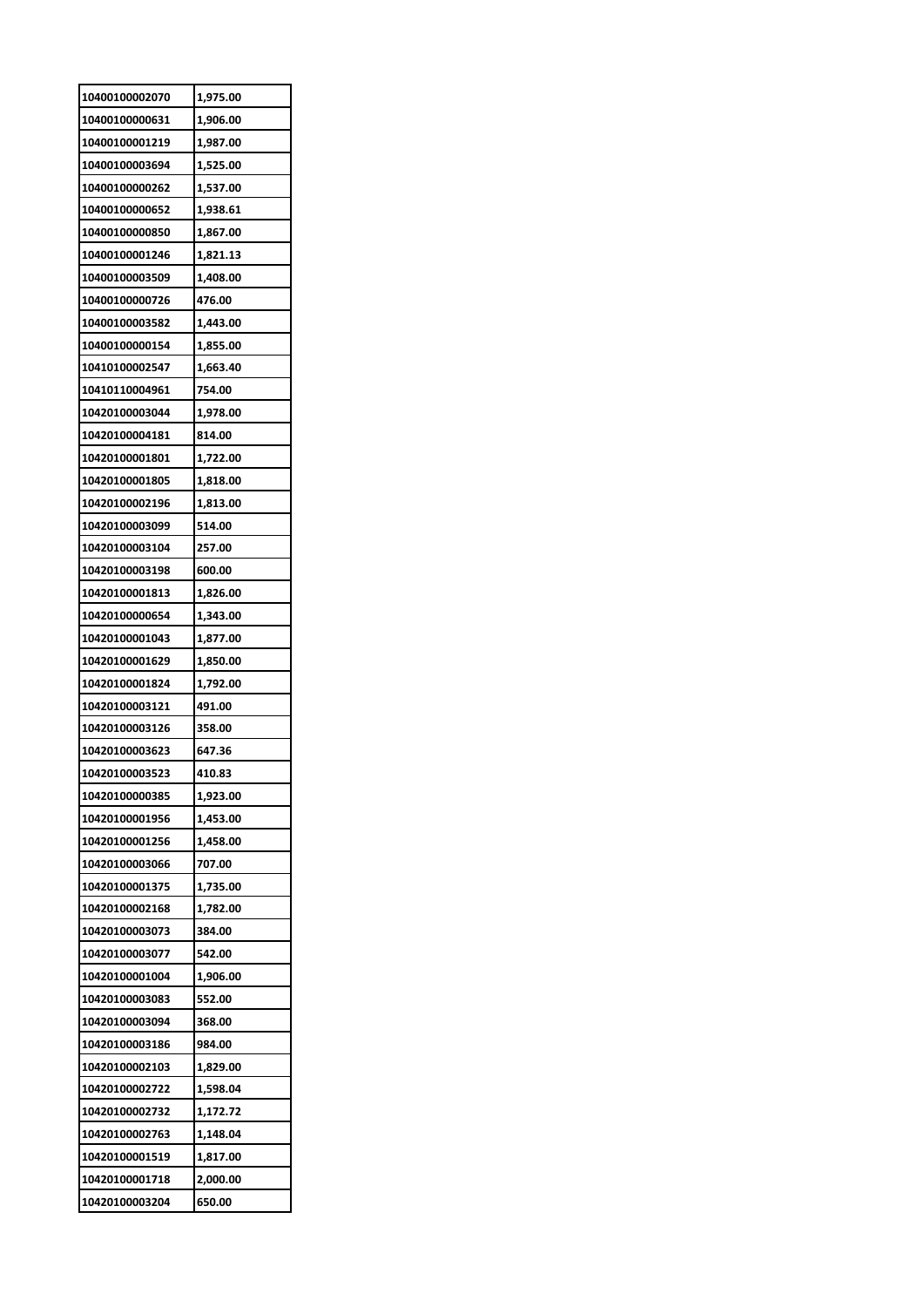| 10420100001730 | 1,836.00 |
|----------------|----------|
| 10420100002326 | 1,660.00 |
| 10420100003020 | 409.00   |
| 10420100001540 | 1,577.00 |
| 10420100001936 | 1,919.00 |
| 10420100003031 | 533.00   |
| 10420100003032 | 546.00   |
| 10420100001836 | 1,610.00 |
| 10420100002042 | 1,582.00 |
| 10420100003145 | 419.00   |
| 10420100003146 | 797.00   |
| 10420100003150 | 591.00   |
| 10420100000501 | 1,982.00 |
| 10420100000686 | 1,955.00 |
| 10420100000511 | 1,877.00 |
| 10420100001880 | 1,810.00 |
| 10420100000329 | 1,928.00 |
| 10420100001098 | 1,939.00 |
| 10420100002928 | 1,149.04 |
| 10420100002673 | 1,510.00 |
| 10420100002682 | 1,438.00 |
| 10420100002851 | 1,644.04 |
| 10420100002703 | 1,205.04 |
| 10430100005364 | 1,703.00 |
| 10430100002785 | 1,929.00 |
| 10430100003273 | 397.00   |
| 10430100002858 | 1,736.00 |
| 10430100004027 | 545.00   |
| 10430100001067 | 1,710.00 |
| 10430100001082 | 1,976.00 |
| 10430100003082 |          |
|                | 333.00   |
| 10430100003084 | 924.00   |
| 10430100003247 | 521.00   |
| 10430100003725 | 296.00   |
| 10430100002959 | 1,267.76 |
| 10430100003089 | 419.00   |
| 10430100004384 | 265.00   |
| 10430100002592 | 1,784.00 |
| 10440100000252 | 1,590.00 |
| 10440100002167 | 282.12   |
| 10440100006372 | 1,382.00 |
| 10450100001484 | 523.00   |
| 10450100001488 | 1,967.00 |
| 10450100005420 | 843.00   |
| 10450100001983 | 1,873.00 |
| 10450100001184 | 1,863.00 |
| 10450100000592 | 1,720.00 |
| 10450100000235 | 1,503.00 |
| 10450100002035 | 1,443.00 |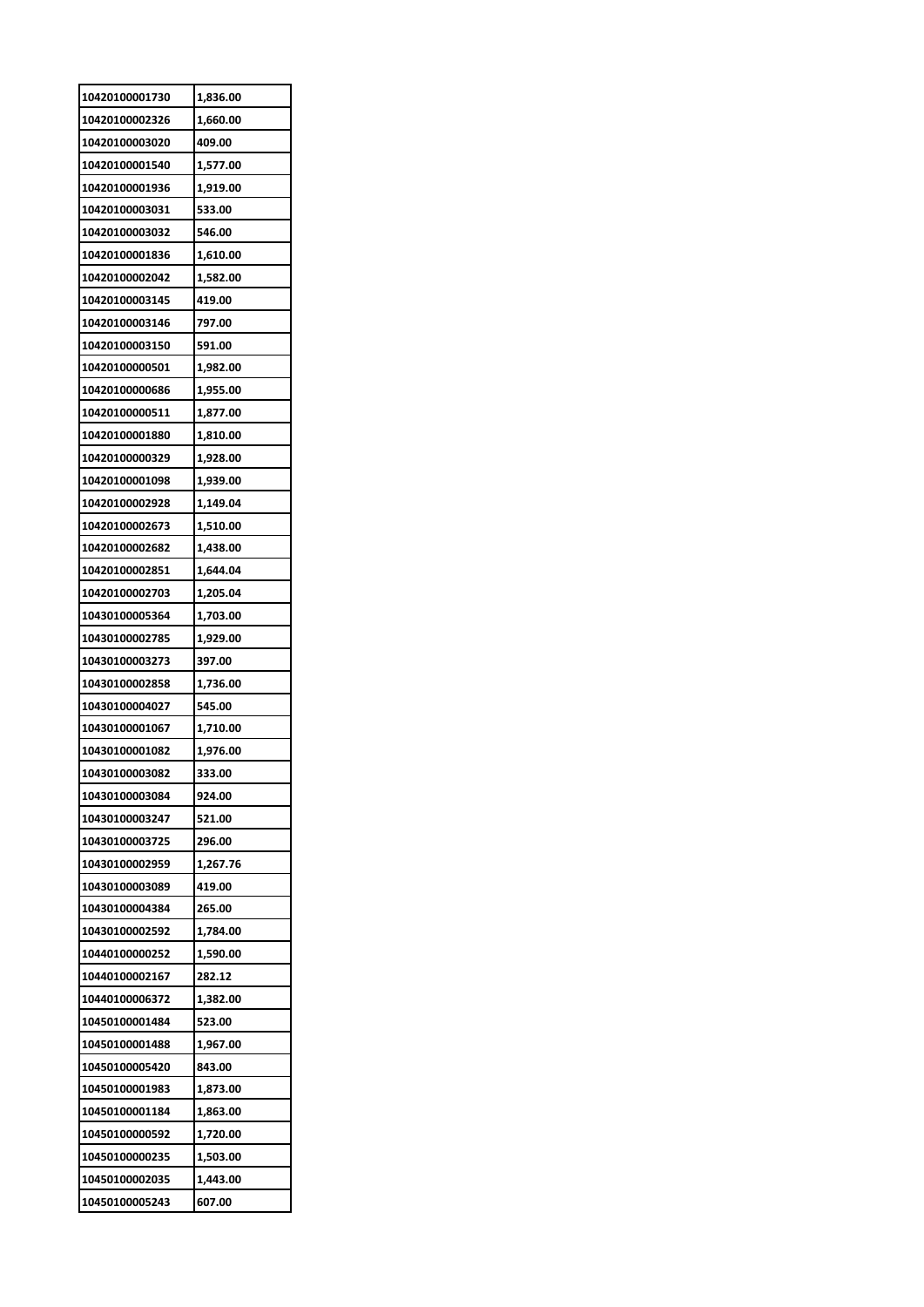| 10450100001417 | 393.00   |
|----------------|----------|
| 10450100001848 | 370.00   |
| 10450100000412 | 251.00   |
| 10450100000462 | 1,604.00 |
| 10450100001091 | 1,466.00 |
| 10450100000368 | 1,870.25 |
| 10450100003418 | 476.00   |
| 10450100003016 | 275.00   |
| 10450100003708 | 931.00   |
| 10450100004120 | 326.00   |
| 10450100004338 | 647.00   |
| 10450100001555 | 1,947.00 |
| 10450100001304 | 1,788.00 |
| 10460100002714 | 283.00   |
| 10460100002716 | 928.00   |
| 10460100002769 | 794.00   |
| 10460100000507 | 1,947.00 |
| 10460100001106 | 1,955.00 |
| 10460100001108 | 1,921.00 |
| 10460100001716 | 1,835.00 |
| 10460100002801 | 457.00   |
| 10460100002808 | 478.00   |
| 10460100002809 | 468.00   |
| 10460100001176 | 1,828.00 |
| 10460100002813 | 867.00   |
| 10460100002814 | 899.00   |
| 10460100002819 | 526.00   |
| 10460100001240 | 1,326.00 |
| 10460100002682 | 537.00   |
| 10460100000632 | 1,826.00 |
| 10460100001220 | 1.967.00 |
| 10460100001417 | 1,668.00 |
| 10460100000767 | 1,932.00 |
|                |          |
| 10460100003154 | 412.00   |
| 10460100004150 | 262.00   |
| 10460100004155 | 262.00   |
| 10460100003176 | 461.00   |
| 10460100004161 | 407.00   |
| 10460100004208 | 476.00   |
| 10460100004034 | 737.00   |
| 10460100002880 | 360.00   |
| 10460100002881 | 348.00   |
| 10460100002882 | 348.00   |
| 10460100004255 | 1,943.00 |
| 10460100001015 | 1,976.00 |
| 10460100001468 | 1,668.00 |
| 10460100002528 | 1,112.00 |
| 10460100004456 | 484.00   |
| 10460100002262 | 1,858.00 |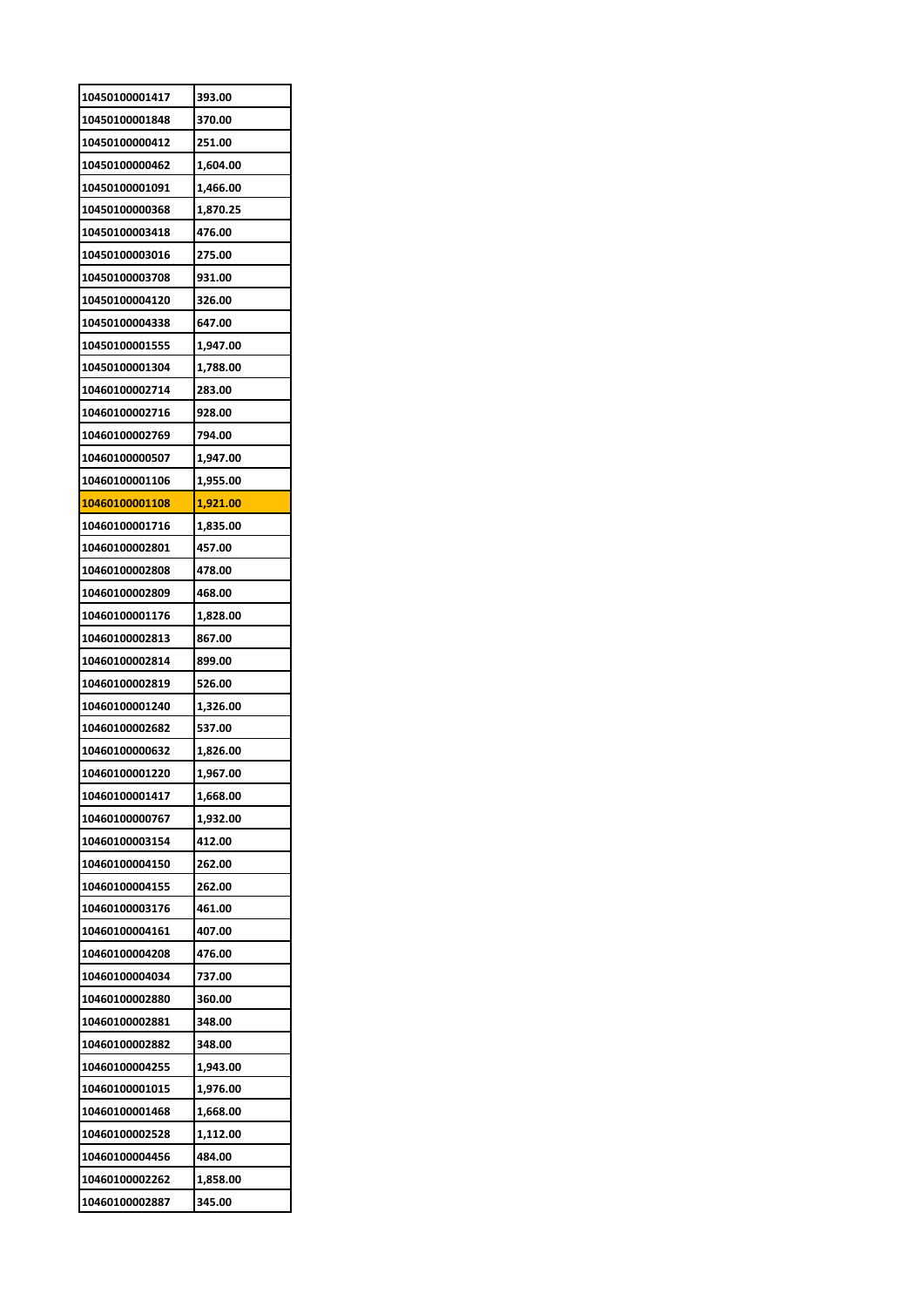| 10460100002889 | 348.00   |
|----------------|----------|
| 10460100002890 | 341.00   |
| 10460100002891 | 300.00   |
| 10460100002893 | 382.00   |
| 10460100002895 | 348.00   |
| 10460100002900 | 360.00   |
| 10460100002902 | 509.00   |
| 10460100002906 | 314.00   |
| 10460100002911 | 283.00   |
| 10460100002915 | 390.00   |
| 10460100002919 | 917.00   |
| 10460100002920 | 913.00   |
| 10460100002921 | 944.00   |
| 10460100002922 | 613.00   |
| 10460100002837 | 367.00   |
| 10460100002846 | 405.00   |
| 10460100002858 | 294.00   |
| 10460100003587 | 761.00   |
| 10460100003589 | 607.00   |
| 10460100002423 | 437.00   |
| 10460100002142 | 1,708.00 |
| 10460100002508 | 612.00   |
| 10460100002512 | 374.00   |
| 10460100003552 | 500.00   |
| 10460100004538 | 787.00   |
| 10460100004550 | 887.00   |
| 10460110004817 | 1,526.00 |
| 10460110007306 | 284.00   |
| 10460110007009 | 1,101.00 |
| 10460110005401 | 293.00   |
| 10460110005500 | 324.00   |
| 10460110007641 | 713.00   |
| 10460110007436 | 283.00   |
| 10460110007399 | 1,378.00 |
| 10460110007405 | 283.00   |
|                |          |
| 10460110007719 | 1,268.00 |
| 10460110009461 | 1,459.00 |
| 10470100003084 | 534.00   |
| 10470100003093 | 301.00   |
| 10470100001131 | 1,520.00 |
| 10470110007498 | 306.00   |
| 10470110007689 | 307.00   |
| 10470110007696 | 308.00   |
| 10470110007504 | 306.00   |
| 10470110005111 | 1,508.00 |
| 10470100003010 | 439.00   |
| 10470100003031 | 731.00   |
| 10470100003032 | 421.00   |
| 10470100003038 | 285.00   |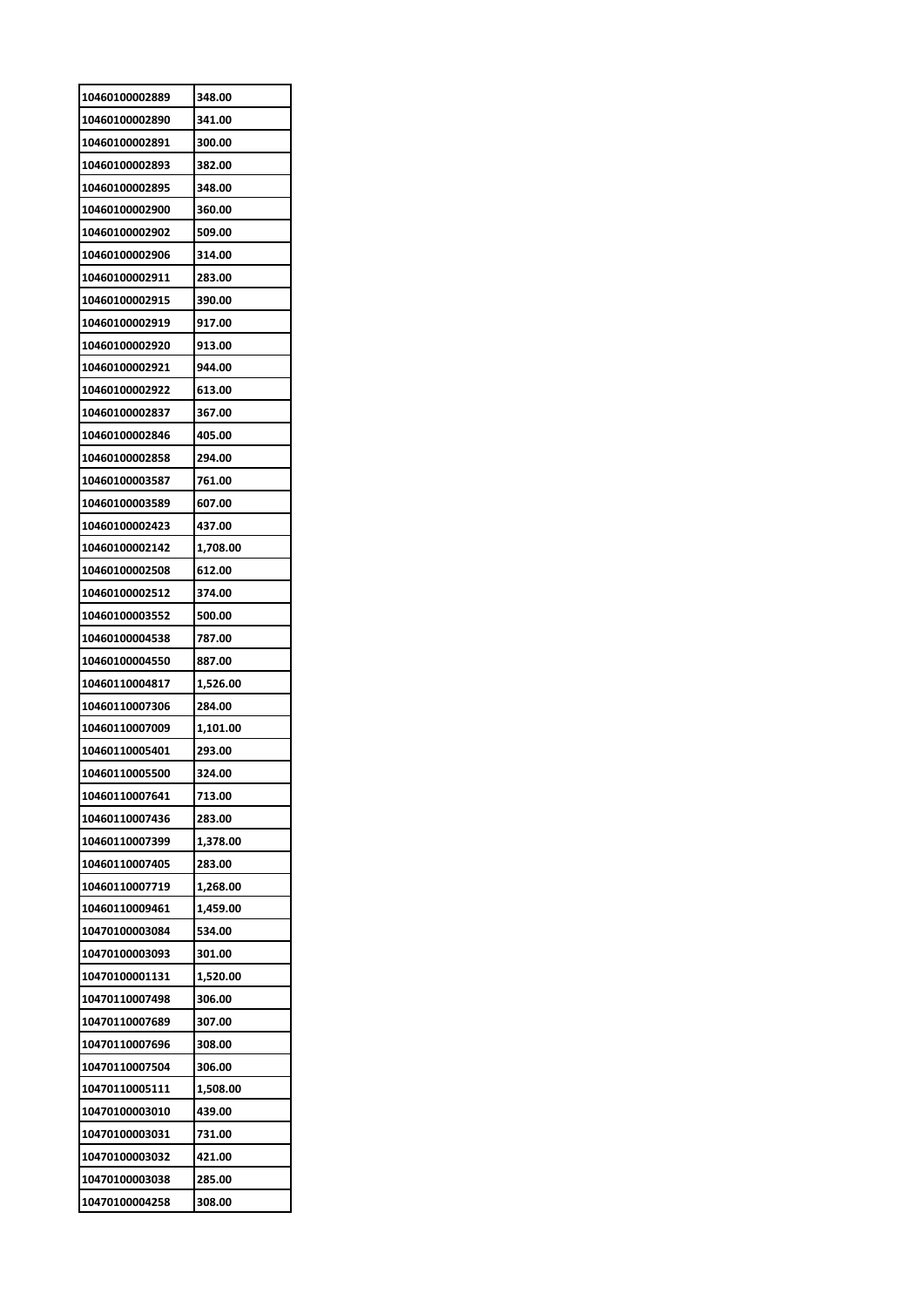| 10470100003166                   | 319.00           |
|----------------------------------|------------------|
| 10470100004259                   | 417.00           |
| 10470100004260                   | 376.00           |
| 10470100002626                   | 1,533.00         |
| 10470100002455                   | 1,405.00         |
| 10470100000365                   | 1,921.00         |
| 10470100000406                   | 1,818.00         |
| 10470100004277                   | 547.00           |
| 10470100001498                   | 1,837.00         |
| 10470100001918                   | 1,903.00         |
| 10470100003864                   | 828.00           |
| 10470100003110                   | 306.00           |
| 10470100003120                   | 321.00           |
| 10470100002151                   | 1,916.00         |
| 10470100004124                   | 2,000.00         |
| 10470100004383                   | 809.00           |
| 10470100004389                   | 568.00           |
| 10470100004394                   | 840.00           |
| 10470100004397                   | 455.00           |
| 10470100004399                   | 413.00           |
| 10470100003924                   | 806.00           |
| 10470100004402                   | 642.00           |
| 10480100002128                   | 1,903.00         |
| 10480110006316                   | 505.00           |
| 10480110006620                   | 411.00           |
| 10480110006675                   | 1,461.00         |
| 10480110007832                   | 1,197.00         |
| 10480100005699                   | 853.00           |
| 10480100005708                   | 615.00           |
| 10480100005709                   | 342.00           |
| 10480100005718                   | 653.00           |
| 10480100005925                   |                  |
|                                  |                  |
|                                  | 367.00           |
| 10480100005720                   | 356.00           |
| 10480100005728                   | 779.00           |
| 10480100006122                   | 403.00           |
| 10480100000319                   | 1,714.00         |
| 10480100003710                   | 1,689.00         |
| 10480100004239                   | 339.00           |
| 10480100004043                   | 628.00           |
| 10480100004657                   | 337.00           |
| 10480100002883                   | 1,383.00         |
| 10480100004052                   | 252.00           |
| 10480100002484                   | 1,518.00         |
| 10480100004363                   | 462.00           |
| 10480100004064                   | 541.00           |
| 10480100003856                   | 635.00           |
| 10480100003859                   | 371.00           |
| 10480100002115                   | 1,920.00         |
| 10480100005863<br>10480100005877 | 411.00<br>533.00 |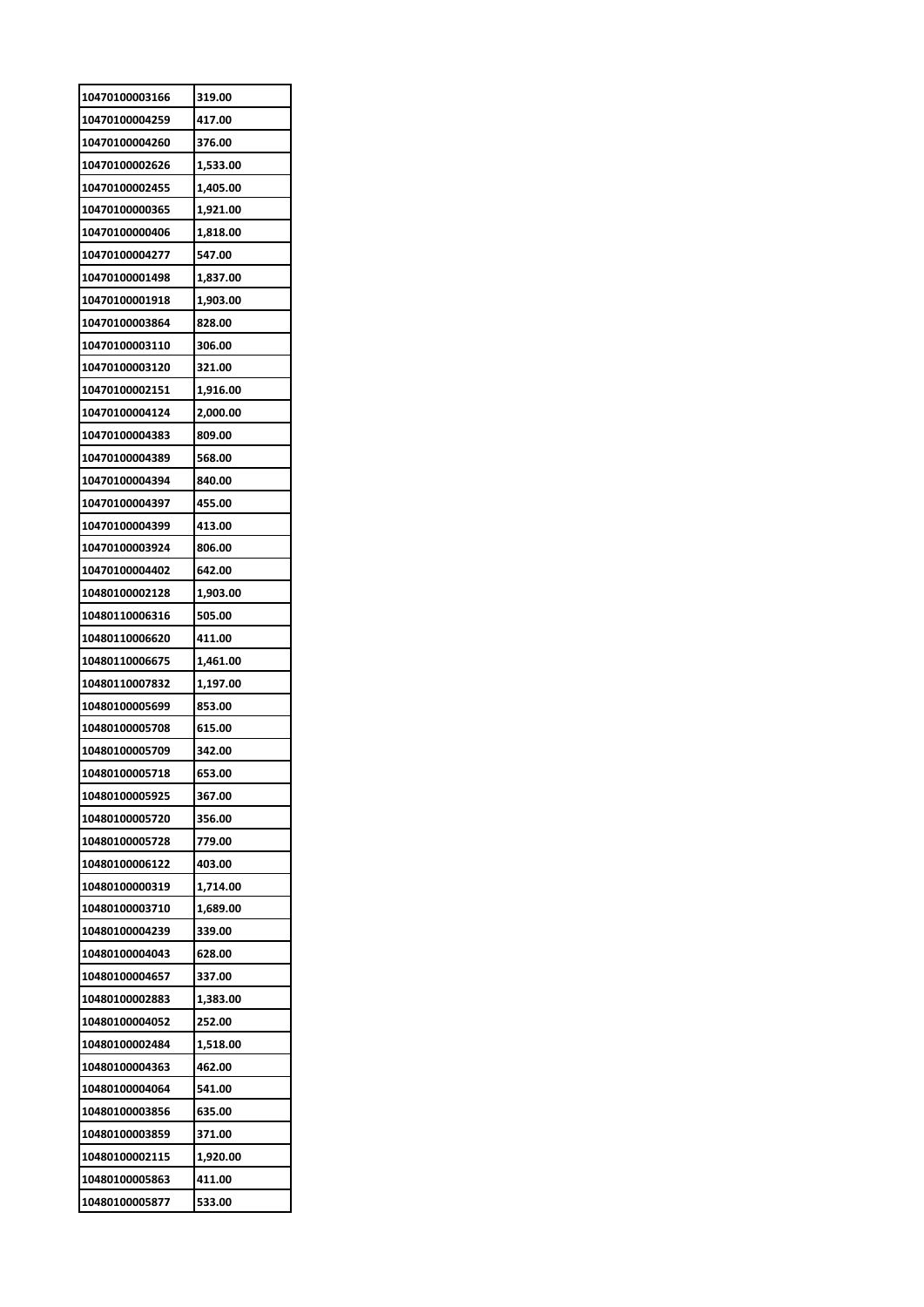| 10480100003221 | 1,395.00 |
|----------------|----------|
| 10480100001567 | 1,649.00 |
| 10480100001987 | 1,953.00 |
| 10480100004212 | 1,897.00 |
| 10480100002002 | 1,923.00 |
| 10480100002212 | 1,919.00 |
| 10480100004296 | 627.00   |
| 10480100004016 | 1,844.00 |
| 10480100004395 | 595.00   |
| 10480100004086 | 1,000.00 |
| 10480100000147 | 1,850.00 |
| 10480100000533 | 1,933.00 |
| 10480100000257 | 1,960.00 |
| 10480100000597 | 1,837.00 |
| 10480100000608 | 1,902.00 |
| 10480100005737 | 357.00   |
| 10480100005743 | 657.00   |
| 10480100005951 | 336.00   |
| 10480100005953 | 340.00   |
| 10480100005771 | 776.00   |
| 10480100005801 | 533.00   |
| 10480100006212 | 1,481.00 |
| 10480100006216 | 405.00   |
| 10480100005862 | 1,737.00 |
| 10490100003818 | 784.00   |
| 10490100003064 | 1,996.00 |
| 10490100001623 | 1,967.00 |
| 10490100003466 | 1,505.00 |
| 10490100003845 | 475.00   |
| 10490100002038 | 1,648.00 |
| 10490100003310 | 1,667.00 |
| 10490100000914 | 1,778.50 |
| 10490100001277 | 521.00   |
| 10490100003515 | 1,508.00 |
| 10490100001684 | 2,000.00 |
| 10490100001351 | 1,959.00 |
| 10490100002121 | 1,818.00 |
| 10490100002499 | 1,886.00 |
|                |          |
| 10490100002505 | 1,830.00 |
| 10490100003887 | 390.00   |
| 10490100003890 | 369.00   |
| 10490100001572 | 1,648.00 |
| 10490100003238 | 1,355.00 |
| 10490100001402 | 1,943.00 |
| 10490100002909 | 1,953.00 |
| 10490100002642 | 1,947.00 |
| 10490100003551 | 737.28   |
| 10490100001718 | 409.00   |
| 10490100002285 | 1,863.00 |
| 10490100002644 | 1,849.00 |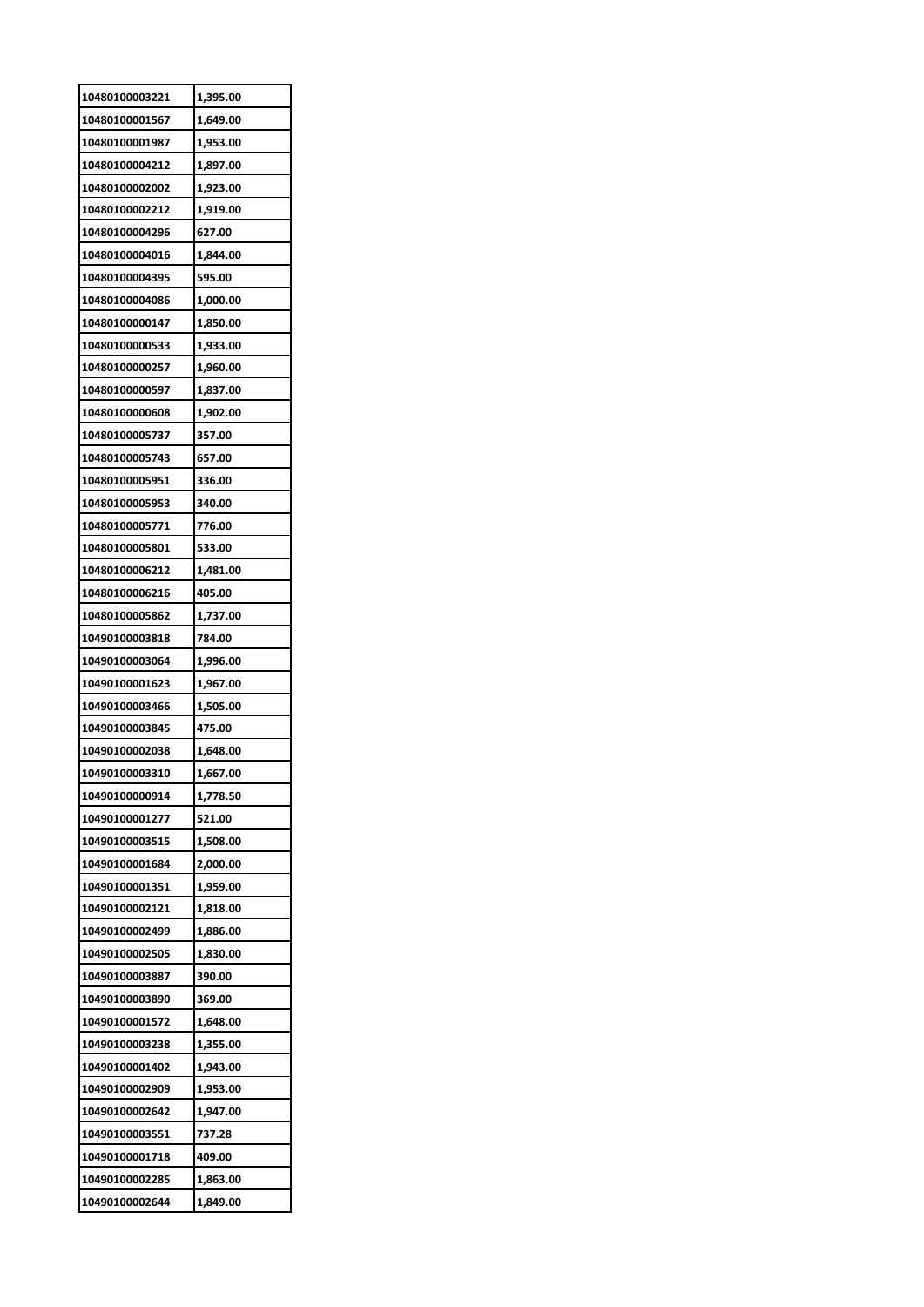| 10490100002833 | 1,976.00 |
|----------------|----------|
| 10490100002980 | 1,919.00 |
| 10490100003367 | 1,792.00 |
| 10490100001539 | 1,633.00 |
| 10490100002479 | 1,944.00 |
| 10490100003859 | 316.00   |
| 10490100003863 | 320.00   |
| 10490100003865 | 314.00   |
| 10490100003570 | 1,361.00 |
| 10500100001692 | 1,671.00 |
| 10500100001927 | 1,193.00 |
| 10500100003507 | 566.00   |
| 10500100000930 | 1,602.00 |
| 10500100001266 | 1,997.00 |
| 10500100001362 | 1,852.00 |
| 10500100003965 | 289.00   |
| 10500100002020 | 1,590.00 |
| 10500100003578 | 843.00   |
| 10500100001610 | 1,850.00 |
| 10500100004228 | 275.00   |
| 10500100004236 | 894.00   |
| 10500100004238 | 695.00   |
| 10500100000023 | 1,561.00 |
| 10500100002904 | 1,959.00 |
| 10500100003338 | 1,519.00 |
| 10510100005113 | 936.00   |
| 10510100003343 | 592.00   |
| 10510100003353 | 822.00   |
| 10510100005327 | 1,295.00 |
| 10510100001198 | 1,928.00 |
| 10510100001202 | 1,850.00 |
| 10510100000006 | 1,863.00 |
| 10510100001008 | 1,482.00 |
| 10520100000896 | 468.00   |
| 10520100000901 | 846.00   |
| 10520100001087 | 281.00   |
| 10520100001290 | 438.00   |
| 10520100001299 | 335.00   |
| 10520100001429 | 469.00   |
| 10520100003386 | 400.00   |
| 10520100003387 | 721.00   |
| 10520100000059 | 598.00   |
| 10520100000489 | 784.00   |
| 10520100000911 | 261.00   |
| 10520100001106 | 313.00   |
| 10520100001301 | 789.00   |
| 10520100001306 | 460.00   |
| 10520100000291 | 256.00   |
| 10520100000501 | 389.00   |
| 10520100000708 | 484.00   |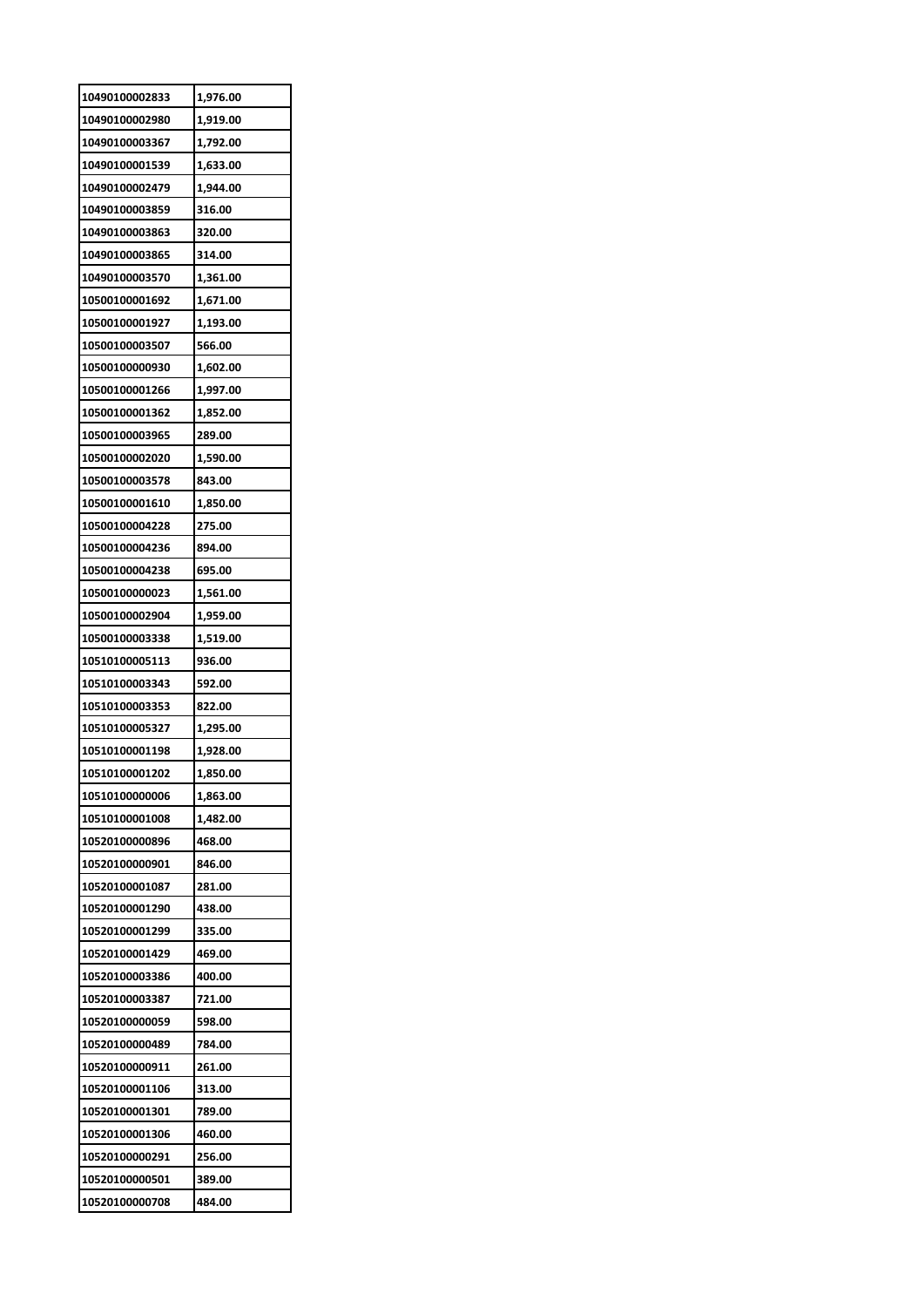| 10520100000715 | 703.00   |
|----------------|----------|
| 10520100000929 | 1,044.00 |
| 10520100001115 | 472.00   |
| 10520100001160 | 519.00   |
| 10520100000311 | 328.00   |
| 10520100000512 | 249.00   |
| 10520100000518 | 306.00   |
| 10520100000934 | 755.00   |
| 10520100001123 | 395.00   |
| 10520100001326 | 589.00   |
| 10520100001463 | 335.00   |
| 10520100001467 | 656.00   |
| 10520100001470 | 499.00   |
| 10520100001471 | 252.00   |
| 10520100003631 | 400.00   |
| 10520100000320 | 456.00   |
| 10520100000524 | 756.00   |
| 10520100000745 | 262.00   |
| 10520100000954 | 529.00   |
| 10520100001136 | 376.00   |
| 10520100004907 | 589.00   |
| 10520100001719 | 632.00   |
|                |          |
| 10520100001721 | 465.00   |
| 10520100003848 | 337.00   |
| 10520100000331 | 508.00   |
| 10520100000336 | 338.00   |
| 10520100000957 | 266.00   |
| 10520100001146 | 845.00   |
| 10520100001216 | 396.00   |
| 10520100003446 | 369.00   |
| 10520100000121 | 632.00   |
| 10520100000344 | 264.00   |
| 10520100000773 | 506.00   |
| 10520100000973 | 503.00   |
| 10520100000975 | 658.00   |
| 10520100001153 | 521.00   |
| 10520100001156 | 292.00   |
| 10520100003222 | 279.00   |
| 10520100001504 | 555.00   |
| 10520100003669 | 611.00   |
| 10520100003670 | 316.00   |
| 10520100000357 | 416.00   |
| 10520100000366 | 386.00   |
| 10520100000567 | 303.00   |
| 10520100000983 | 261.00   |
| 10520100001365 | 534.00   |
| 10520100001367 | 303.00   |
| 10520100003471 | 322.40   |
| 10520100003472 | 1,452.00 |
| 10520100003479 | 253.00   |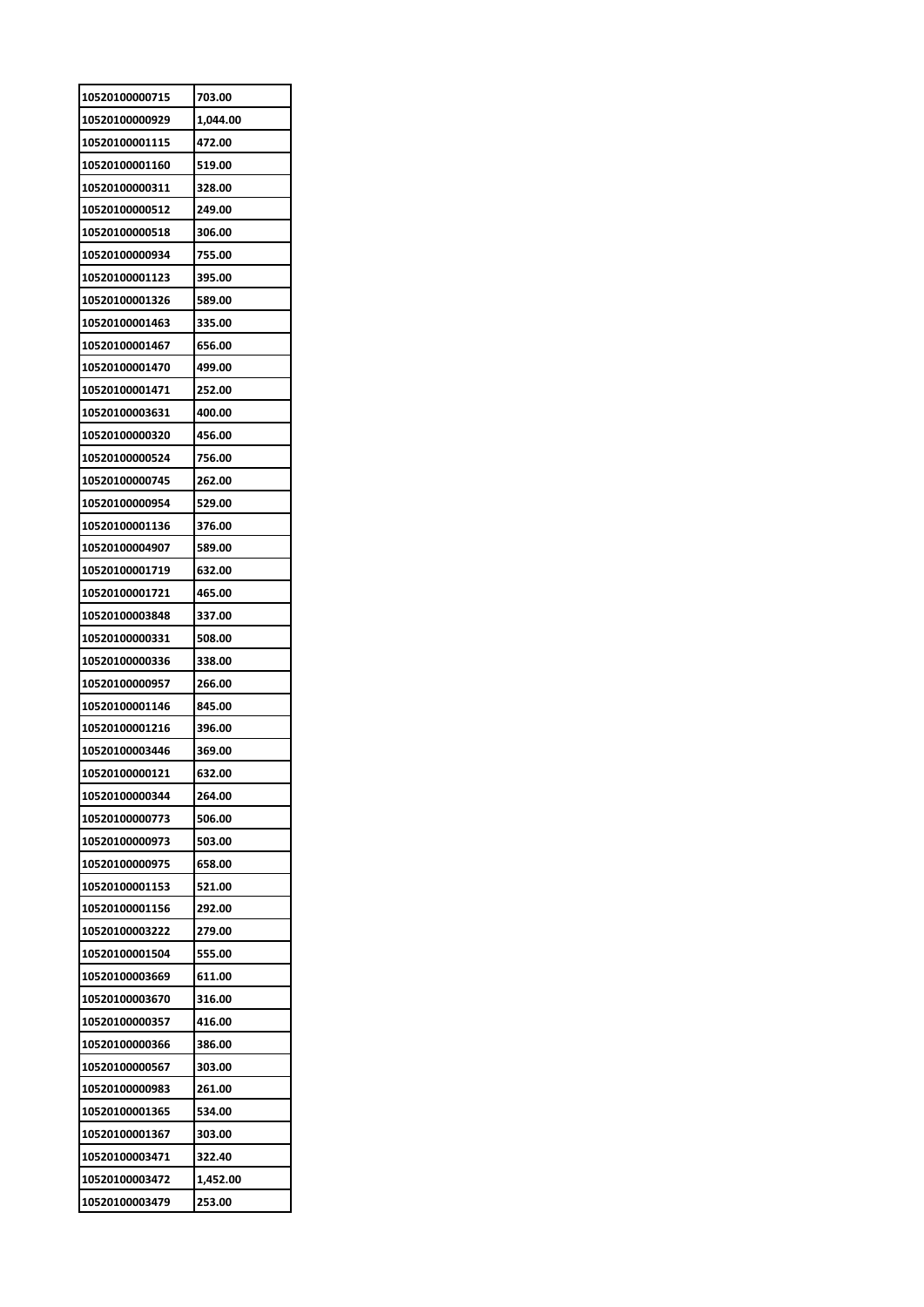| 10520100000143 | 721.00   |
|----------------|----------|
| 10520100002783 | 373.00   |
| 10520100002986 | 777.00   |
| 10520100004062 | 679.00   |
| 10520100004292 | 832.00   |
| 10520100004297 | 818.00   |
| 10520100002192 | 689.00   |
| 10520100002193 | 694.00   |
| 10520100002399 | 279.00   |
| 10520100001726 | 1,927.00 |
| 10520100002152 | 247.00   |
| 10520100002154 | 542.00   |
| 10520100002157 | 586.52   |
| 10520100002370 | 258.00   |
| 10520100002567 | 543.00   |
| 10520100003007 | 835.00   |
| 10520100003217 | 603.00   |
| 10520100004075 | 376.00   |
| 10520100004078 | 412.80   |
| 10520100004306 | 840.00   |
| 10520100004564 | 1,466.00 |
| 10520100001951 | 550.00   |
| 10520100001962 | 282.00   |
| 10520100002169 | 275.00   |
| 10520100002584 | 500.00   |
| 10520100002585 | 658.52   |
| 10520100003265 | 437.92   |
| 10520100001538 | 653.00   |
| 10520100001746 | 315.00   |
| 10520100001752 | 308.00   |
| 10520100001754 | 495.00   |
| 10520100001967 | 372.00   |
| 10520100001973 | 701.00   |
| 10520100002384 | 439.00   |
| 10520100002600 | 1,828.00 |
| 10520100002605 | 1,978.00 |
| 10520100003028 | 453.00   |
| 10520100003029 | 453.00   |
| 10520100003032 | 453.00   |
| 10520100003244 | 676.00   |
| 10520100003266 | 541.43   |
| 10520100001763 | 612.00   |
| 10520100001765 | 272.00   |
| 10520100001980 | 383.00   |
| 10520100001984 | 307.00   |
| 10520100002877 | 384.00   |
| 10520100002402 | 346.00   |
| 10520100002406 | 523.00   |
| 10520100002615 | 493.00   |
| 10520100002618 | 738.00   |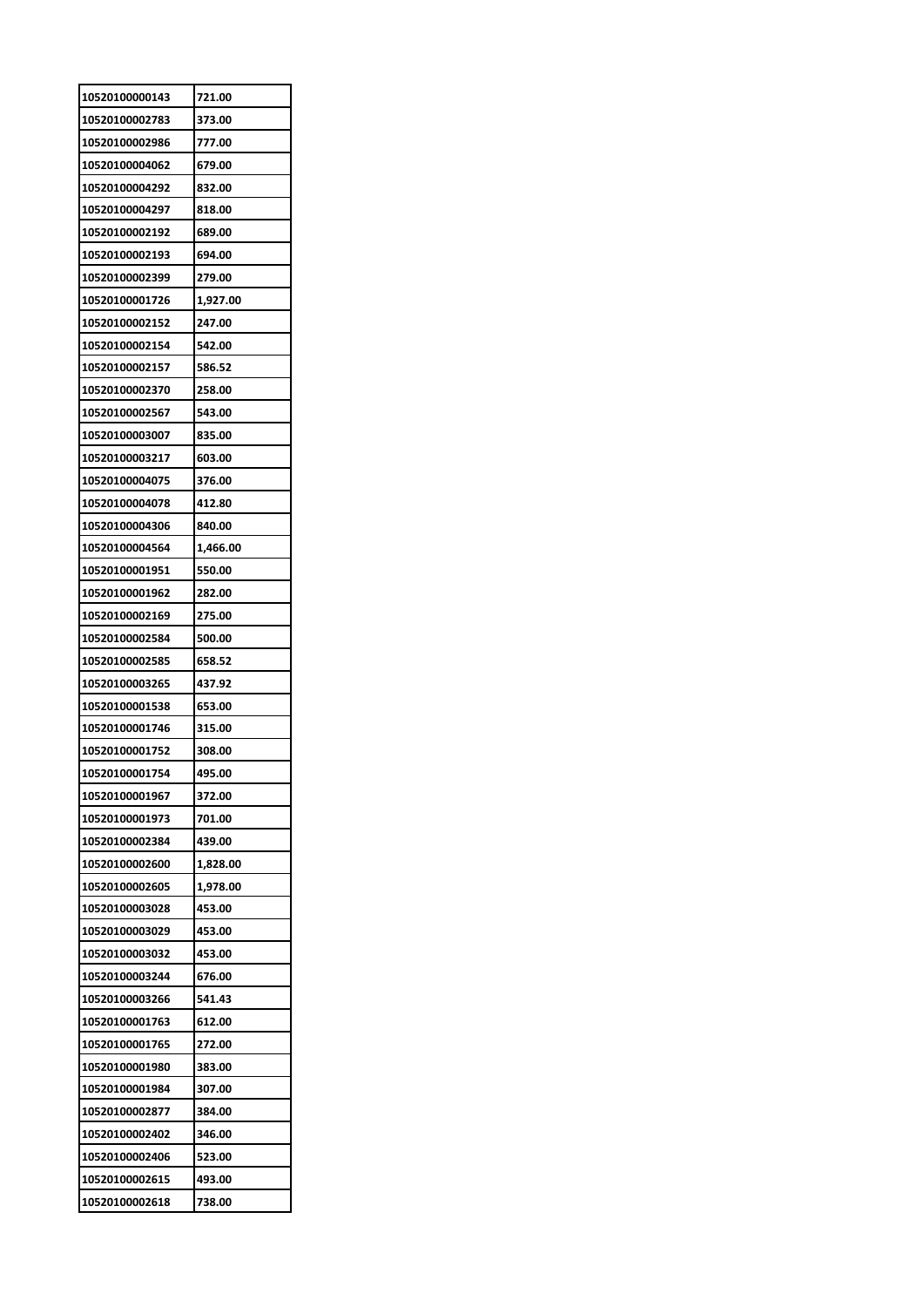| 10520100003043 | 269.00   |
|----------------|----------|
| 10520100003253 | 302.00   |
| 10520100001565 | 478.00   |
| 10520100001572 | 331.00   |
| 10520100001770 | 346.00   |
| 10520100001779 | 256.00   |
| 10520100001992 | 273.00   |
| 10520100001998 | 373.00   |
| 10520100002201 | 489.00   |
| 10520100002415 | 251.00   |
| 10520100002623 | 721.00   |
| 10520100002627 | 524.00   |
| 10520100002843 | 1,896.00 |
| 10520100002851 | 367.00   |
| 10520100002852 | 367.00   |
| 10520100002853 | 640.00   |
| 10520100003050 | 467.00   |
| 10520100003260 | 1,025.00 |
| 10520100003262 | 272.00   |
| 10520100002057 | 282.00   |
| 10520100001788 | 712.00   |
| 10520100001792 | 475.00   |
| 10520100001793 | 310.00   |
| 10520100001796 | 248.00   |
| 10520100002010 | 380.00   |
| 10520100002213 | 422.00   |
| 10520100002866 | 863.00   |
| 10520100003064 | 477.00   |
| 10520100004366 | 456.00   |
| 10520100001587 | 590.00   |
| 10520100001592 | 1,645.00 |
| 10520100001594 | 639.00   |
| 10520100001597 | 825.00   |
| 10520100002026 | 329.00   |
| 10520100002235 | 255.00   |
| 10520100002935 | 346.00   |
| 10520100002939 | 356.00   |
| 10520100001601 | 638.00   |
| 10520100001820 | 400.00   |
| 10520100001826 | 726.00   |
| 10520100002452 | 436.00   |
| 10520100002457 | 432.00   |
| 10520100002670 | 397.00   |
| 10520100002886 | 367.00   |
| 10520100002887 | 367.00   |
| 10520100002888 | 367.00   |
| 10520100002890 | 364.00   |
|                |          |
| 10520100003101 | 367.00   |
| 10520100001614 | 602.00   |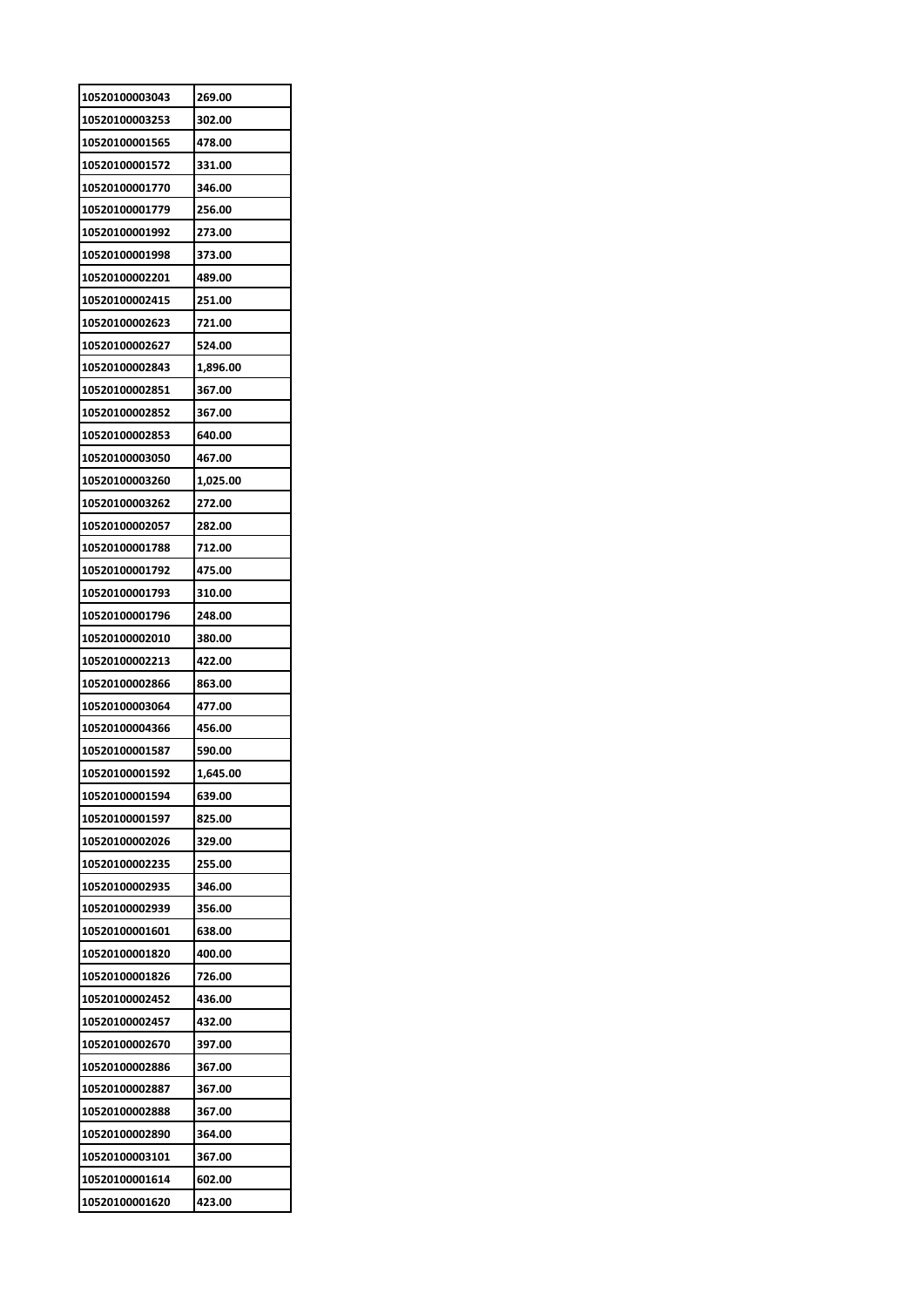| 10520100001831 | 730.00   |
|----------------|----------|
| 10520100001837 | 1,966.00 |
| 10520100002254 | 1,817.00 |
| 10520100002905 | 599.00   |
| 10520100002907 | 533.00   |
| 10520100001629 | 587.00   |
| 10520100001633 | 293.00   |
| 10520100002066 | 979.00   |
| 10520100002273 | 499.00   |
| 10520100002477 | 329.00   |
| 10520100001644 | 601.00   |
| 10520100001647 | 692.00   |
| 10520100001651 | 728.00   |
| 10520100002285 | 308.00   |
| 10520100002699 | 542.00   |
| 10520100001660 | 371.00   |
| 10520100001874 | 473.00   |
| 10520100001879 | 249.00   |
| 10520100002082 | 460.00   |
| 10520100001936 | 689.00   |
| 10520100003143 | 743.00   |
| 10520100003144 | 566.00   |
| 10520100004028 | 495.00   |
| 10520100004031 | 360.00   |
| 10520100004035 | 495.00   |
| 10520100001886 | 616.00   |
| 10520100001894 | 273.00   |
| 10520100002096 | 335.52   |
| 10520100002523 | 604.00   |
| 10520100002957 | 434.00   |
| 10520100003155 | 351.00   |
| 10520100004039 | 495.00   |
| 10520100001686 | 402.00   |
| 10520100001687 | 722.00   |
| 10520100001909 | 261.00   |
| 10520100002350 | 413.00   |
| 10520100002770 | 313.00   |
| 10520100002531 | 421.00   |
| 10520100002533 | 717.00   |
| 10520100002739 | 384.00   |
| 10520100002744 | 279.00   |
| 10520100002751 | 867.00   |
| 10520100002960 | 282.00   |
| 10520100003171 | 348.00   |
| 10520100003172 | 1,917.18 |
| 10520100003177 | 708.00   |
| 10520100004263 | 246.00   |
| 10520100004270 | 640.00   |
| 10520100001691 | 495.00   |
| 10520100001693 | 411.00   |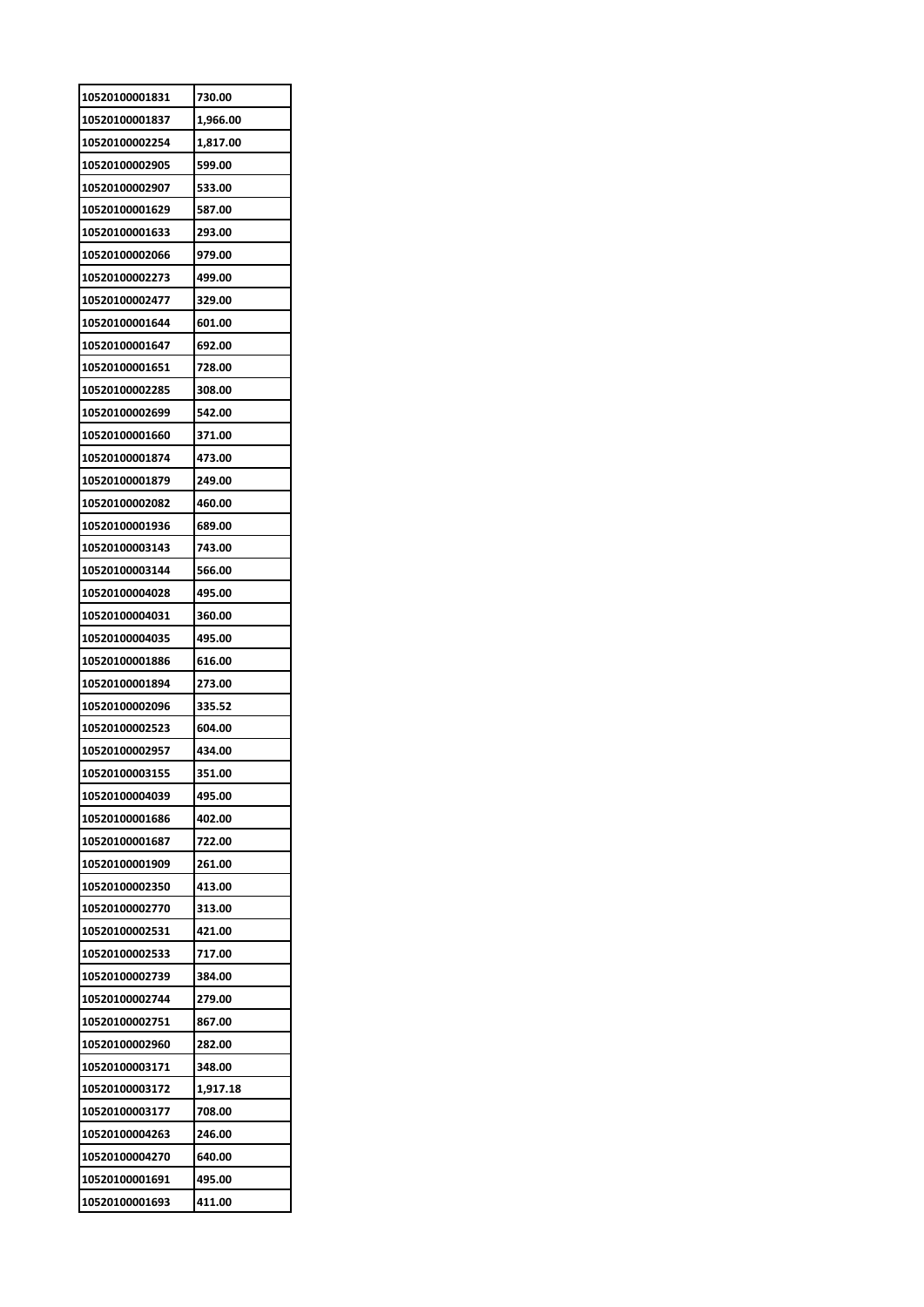| 10520100001697 | 506.00   |
|----------------|----------|
| 10520100001923 | 362.00   |
| 10520100002344 | 547.00   |
| 10520100002550 | 622.00   |
| 10520100002752 | 367.00   |
| 10520100002763 | 350.00   |
| 10520100002764 | 328.00   |
| 10520100002977 | 460.00   |
| 10520100004275 | 818.00   |
| 10520100004283 | 357.00   |
| 10520100006648 | 1,990.00 |
| 10520100006508 | 269.00   |
| 10520100006885 | 1,747.00 |
| 10520100005851 | 1,372.00 |
| 10520100006267 | 627.00   |
| 10520100006521 | 252.00   |
| 10520100006365 | 1,016.00 |
| 10520100006753 | 1,670.00 |
| 10520100006178 | 1,715.00 |
| 10520100005766 | 509.00   |
| 10520100006437 | 249.00   |
| 10520100006445 | 297.00   |
| 10520100006811 | 246.00   |
| 10520100002142 | 567.00   |
| 10520100006573 | 519.00   |
| 10520100006210 | 936.00   |
| 10520100006604 | 1,217.00 |
| 10520100006844 | 1,681.00 |
| 10520100006617 | 334.00   |
| 10520100006350 | 686.00   |
| 10520110006996 | 658.00   |
| 10520110007221 | 397.00   |
| 10520110007917 | 1,354.00 |
| 10530100002322 | 459.00   |
| 10530100000459 | 1,867.00 |
| 10530100002716 | 341.00   |
| 10530100004428 | 845.00   |
| 10530100002175 | 503.00   |
| 10530100002545 | 465.00   |
| 10530100004927 | 824.00   |
| 10530100002845 | 343.00   |
| 10530100000710 | 1,291.00 |
| 10530100001975 | 462.00   |
| 10530100002865 | 318.00   |
| 10530100002160 | 566.00   |
| 10530100002161 | 566.00   |
| 10530100004954 | 292.00   |
| 10530100002843 | 391.00   |
| 10530100002164 | 334.00   |
| 10530100002167 | 402.00   |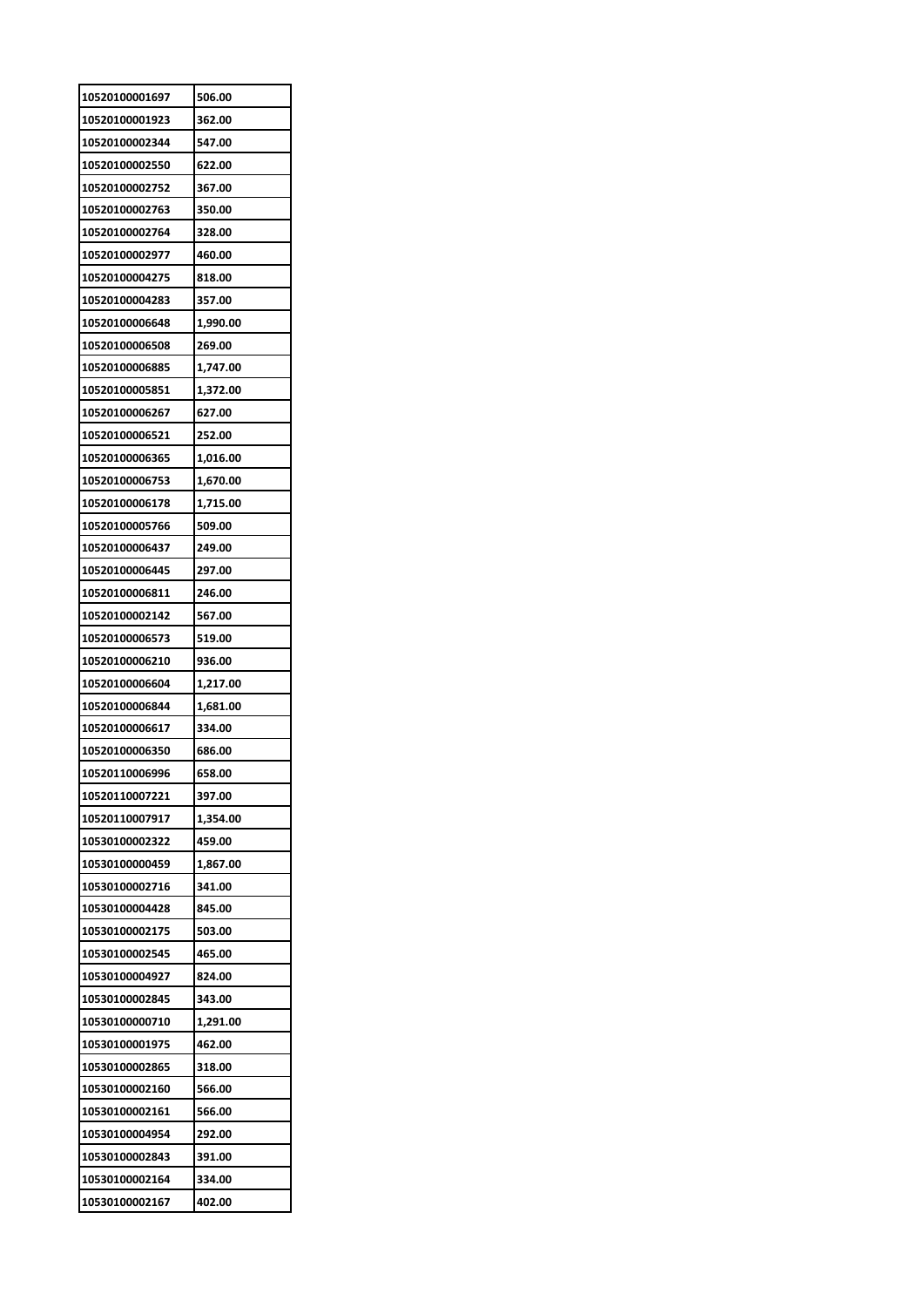| 454.00   |
|----------|
| 1,366.00 |
| 419.00   |
| 958.90   |
| 269.00   |
| 289.00   |
| 763.00   |
| 1,646.00 |
| 555.00   |
| 742.00   |
| 420.00   |
| 1,050.00 |
| 1,733.00 |
| 1,570.00 |
| 650.00   |
| 567.00   |
| 381.00   |
| 397.00   |
| 1,714.00 |
|          |
| 282.00   |
| 260.00   |
| 1,655.00 |
| 1,997.00 |
| 1,872.00 |
| 1,493.00 |
| 1,855.00 |
| 1,289.00 |
| 704.00   |
| 1,465.00 |
| 1,611.00 |
| 277.00   |
| 313.00   |
| 277.00   |
| 376.00   |
| 277.00   |
| 254.00   |
| 262.00   |
| 315.00   |
| 484.00   |
| 313.00   |
| 1,818.00 |
| 524.00   |
| 489.00   |
| 798.00   |
| 936.00   |
| 361.00   |
| 1,944.00 |
|          |
| 278.00   |
| 359.00   |
|          |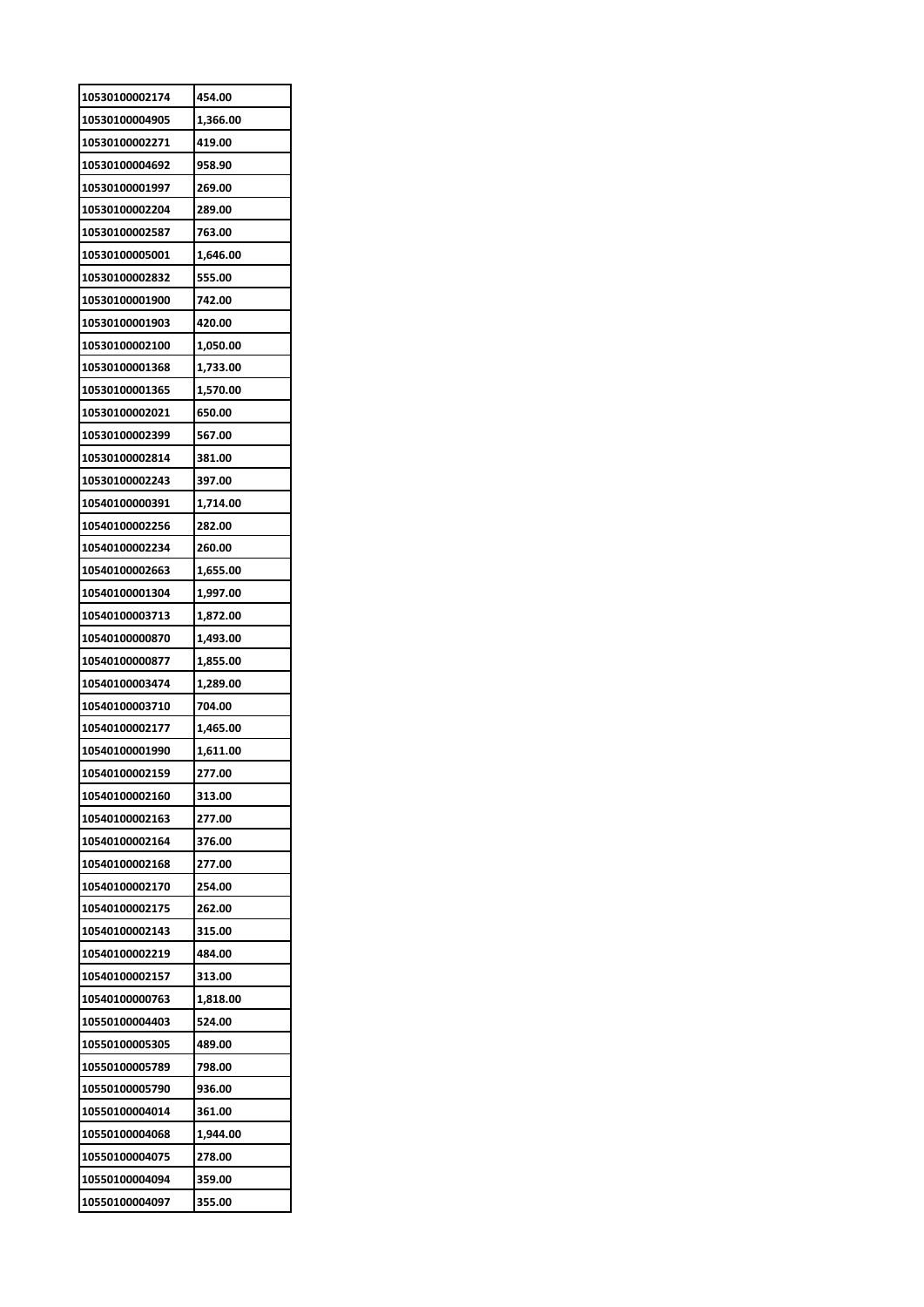| 10550100004106 | 375.00   |
|----------------|----------|
| 10550100004109 | 397.00   |
| 10550100004113 | 397.00   |
| 10550100004129 | 489.00   |
| 10550100004130 | 483.00   |
| 10550100004136 | 485.00   |
| 10550100004138 | 359.00   |
| 10550100004139 | 371.00   |
| 10550100004158 | 384.00   |
| 10550100004118 | 397.00   |
| 10550100004120 | 392.00   |
| 10550100004121 | 517.00   |
| 10550100004122 | 331.00   |
| 10550100004123 | 331.00   |
| 10550100004125 | 400.00   |
| 10550100004126 | 310.00   |
| 10550100004144 | 355.00   |
| 10550100004151 | 596.00   |
| 10550100004167 | 649.00   |
| 10550100003298 | 444.00   |
| 10550100003302 | 444.00   |
| 10550100001205 | 1,920.00 |
| 10550100003283 | 444.00   |
| 10550110006439 | 257.00   |
| 10550100003639 | 444.00   |
| 10550100003663 | 1,990.00 |
| 10550100002777 | 1,403.00 |
| 10550100001466 | 289.44   |
|                |          |
| 10550100003813 | 346.00   |
| 10550100003824 | 346.00   |
| 10550100003825 | 542.00   |
| 10550100003894 | 388.00   |
| 10550100004050 | 640.00   |
| 10550100004053 | 1,190.00 |
| 10550100004056 | 857.00   |
| 10550100004078 | 519.00   |
| 10550100002907 | 1,424.00 |
| 10550100003003 | 1,640.00 |
| 10550100002348 | 1,562.00 |
| 10550100003433 | 444.00   |
| 10550100003830 | 400.00   |
| 10550100004549 | 558.00   |
| 10550100003052 | 759.00   |
| 10560100000406 | 1,991.00 |
| 10560100002752 | 1,499.00 |
| 10560100001916 | 1,806.00 |
| 10560100002808 | 1,589.00 |
| 10560100002820 | 742.00   |
| 10560100002821 | 545.00   |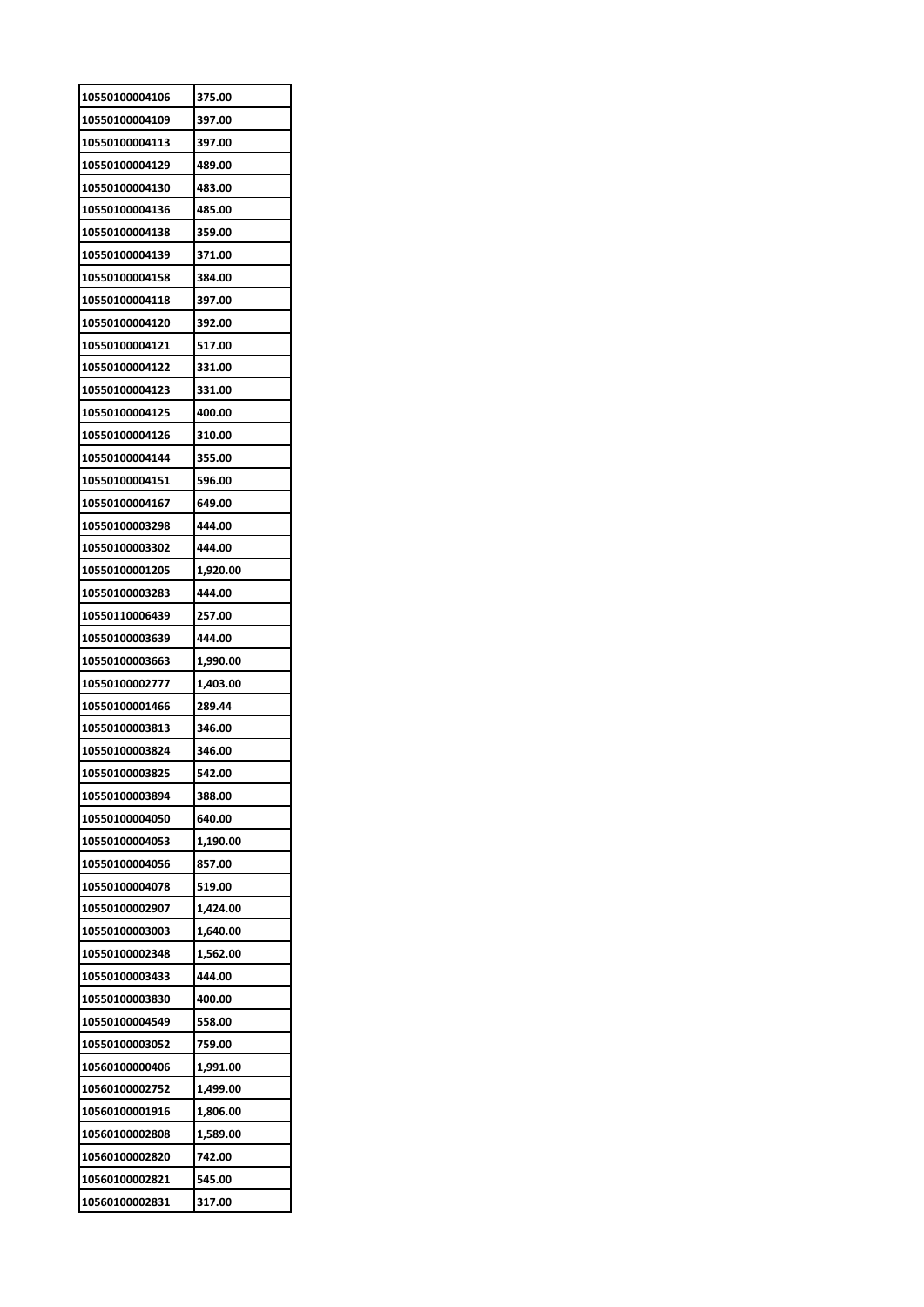| 10560100002000                   | 1,760.00 |
|----------------------------------|----------|
| 10570100001429                   | 1,950.00 |
| 10570100003003                   | 344.00   |
| 10570100003750                   | 653.00   |
| 10570100000862                   | 1,910.00 |
| 10570100000732                   | 1,818.00 |
| 10570100003013                   | 285.00   |
| 10570100002200                   | 1,559.00 |
| 10570100002201                   | 1,669.00 |
| 10570100003272                   | 402.00   |
| 10570100001582                   | 1,933.00 |
| 10570100001799                   | 1,883.00 |
| 10570100002244                   | 1,416.00 |
| 10570100001925                   | 1,821.00 |
| 10570100000970                   | 1,902.00 |
| 10570100001492                   | 467.00   |
| 10570100000995                   | 1,917.00 |
| 10580100002761                   | 313.00   |
| 10580100002844                   | 310.00   |
| 10580110005906                   | 275.00   |
| 10580110006163                   | 277.00   |
| 10580100002109                   | 1,822.00 |
| 10580100001561                   | 1,922.00 |
| 10580100002379                   | 1,560.00 |
| 10580100005480                   | 774.00   |
| 10580100005479                   | 775.00   |
| 10580100005478                   | 867.00   |
| 10580100005475                   | 389.00   |
| 10580100004037                   | 272.00   |
| 10580100005314                   | 840.00   |
| 10580100002164                   | 1,472.00 |
| 10580100001020                   | 1,652.00 |
| 10580100005485                   | 396.00   |
|                                  |          |
| 10580100005483                   | 557.00   |
| 10580100005481<br>10580100002742 | 936.00   |
|                                  | 310.00   |
| 10590100002334                   | 1,922.00 |
| 10590100002040                   | 1,508.00 |
| 10590100002700                   | 437.00   |
| 10590100002708                   | 437.00   |
| 10590100002455                   | 1,866.52 |
| 10590100002380                   | 1,382.00 |
| 10590100005086                   | 472.00   |
| 10590100000545                   | 1,350.00 |
| 10590100005395                   | 1,946.00 |
| 10590100005398                   | 1,205.00 |
| 10590100000091                   | 1,594.00 |
| 10590100002628                   | 281.00   |
| 10590100001883                   | 1,981.00 |
| 10590100001297                   | 1,620.00 |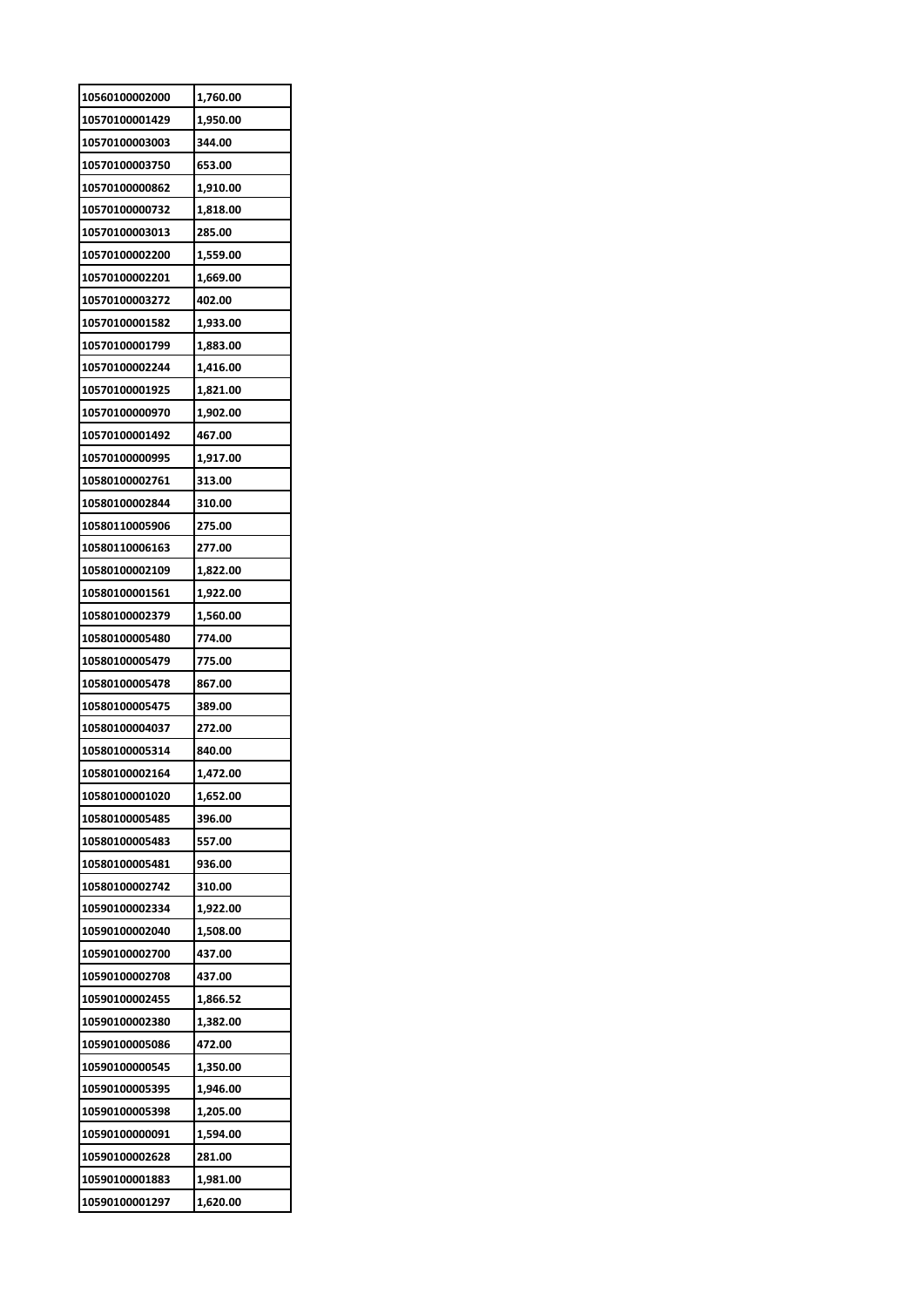| 10590100004919 | 1,905.00 |
|----------------|----------|
| 10590100002539 | 657.00   |
| 10590100002542 | 684.00   |
| 10590100004937 | 1,714.00 |
| 10590100002191 | 1,570.00 |
| 10590100002199 | 1,520.00 |
| 10590100005349 | 390.00   |
| 10600100001824 | 1,784.00 |
| 10600100001649 | 1,829.00 |
| 10600100003422 | 1,573.00 |
| 10600100003849 | 302.00   |
| 10600100002681 | 1,550.00 |
| 10600100000150 | 1,341.00 |
| 10600100002035 | 1,570.00 |
| 10600100002599 | 1,501.00 |
| 10600100003867 | 1,462.00 |
| 10600100000900 | 1,853.00 |
| 10600100003284 | 514.00   |
| 10600100003926 | 280.00   |
| 10600100002914 | 436.00   |
| 10600100003132 | 314.00   |
| 10600100000418 | 1,588.00 |
| 10620100007507 | 788.00   |
| 10620100007718 | 875.00   |
| 10620100006307 |          |
|                | 1,823.00 |
|                |          |
| 10620100007317 | 1,407.00 |
| 10620110012184 | 350.00   |
| 10620110011051 | 635.00   |
| 10620110012652 | 1,489.00 |
| 10620110010405 | 1,563.00 |
| 10620100006105 | 1,417.40 |
| 10620100007527 | 528.00   |
| 10620100007530 | 732.00   |
| 10620100007534 | 869.00   |
| 10620100007535 | 369.00   |
| 10620100006328 | 1,946.00 |
| 10620100006537 | 1,807.00 |
| 10620100007135 | 1,574.00 |
| 10620100007555 | 1,932.00 |
| 10620100005566 | 1,403.00 |
| 10620100005568 | 1,433.00 |
| 10620100004577 | 2,000.00 |
| 10620100001981 | 683.00   |
| 10620100002102 | 1,314.00 |
| 10620100007556 | 1,863.00 |
| 10620100007557 | 807.00   |
| 10620100007561 | 727.00   |
| 10620100007562 | 372.00   |
| 10620100006986 | 295.00   |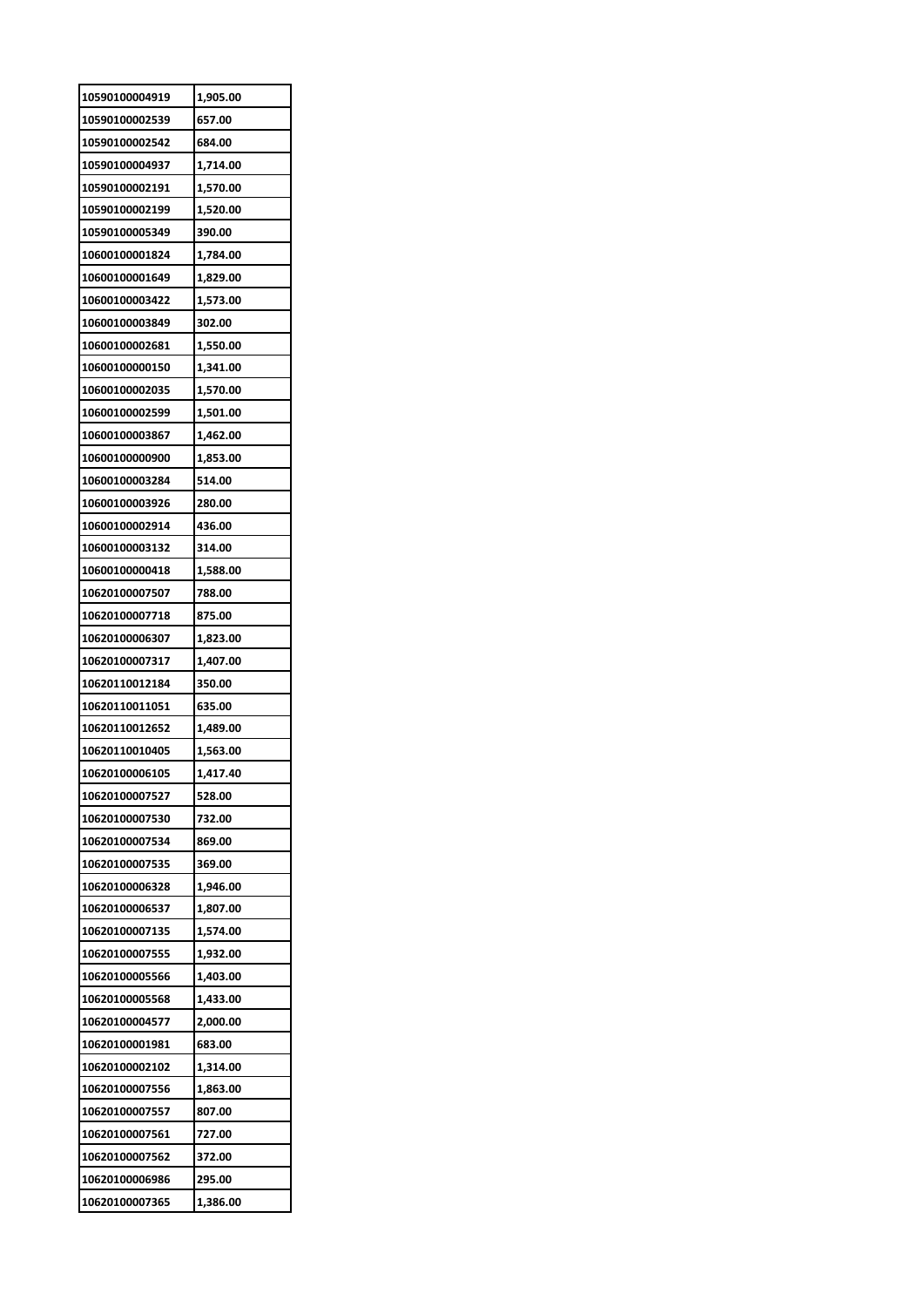| 10620100007566                   | 363.00               |
|----------------------------------|----------------------|
| 10620100007569                   | 372.00               |
| 10620100007572                   | 661.00               |
| 10620100007573                   | 511.00               |
| 10620100007583                   | 363.00               |
| 10620100007589                   | 520.00               |
| 10620100007189                   | 1,720.00             |
| 10620100007597                   | 280.00               |
| 10620100007599                   | 376.00               |
| 10620100007465                   | 314.00               |
| 10620100007468                   | 424.00               |
| 10620100007469                   | 495.00               |
| 10620100007471                   | 1,346.00             |
| 10620100007672                   | 397.00               |
| 10620100006059                   | 1,623.00             |
| 10620100007691                   | 867.00               |
| 10620100006081                   | 1,659.00             |
| 10620100006501                   | 1,785.00             |
| 10620100002004                   | 1,962.00             |
| 10620100005811                   | 1,417.00             |
| 10620100007621                   | 578.00               |
| 10620100006831                   | 1,560.00             |
| 10620100007641                   | 518.00               |
| 10620100008033                   | 1,599.00             |
| 10620100007028                   | 1,516.00             |
| 10620100007652                   | 1,253.00             |
| 10620100007459                   | 667.00               |
| 10620100007463                   | 658.00               |
| 10620100007656                   | 551.00               |
| 10620100001246                   | 286.00               |
| 10620100001405                   | 1.838.00             |
| 10620100003489                   | 1,641.00             |
| 10620100002730                   | 1,992.00             |
| 10620100005847                   | 1,701.00             |
| 10620100005504                   | 1,600.00             |
| 10630100000704                   | 1,344.28             |
| 10630100001706                   | 1,817.00             |
| 10640100002442                   | 1,597.00             |
| 10640100002662                   | 1,863.00             |
| 10640100003230                   | 1,788.00             |
| 10640100003861                   | 360.00               |
| 10640110004824                   |                      |
|                                  | 1,867.00<br>1,035.40 |
| 10640110006255<br>10640100001888 |                      |
|                                  | 1,729.00             |
| 10640100001535                   | 1,797.00             |
| 10640100002786                   | 1,730.00             |
| 10640100002387                   | 1,996.00             |
| 10640100002408                   | 1,911.00             |
| 10640100000882                   | 1,895.00             |
| 10640100003723                   | 1,401.00             |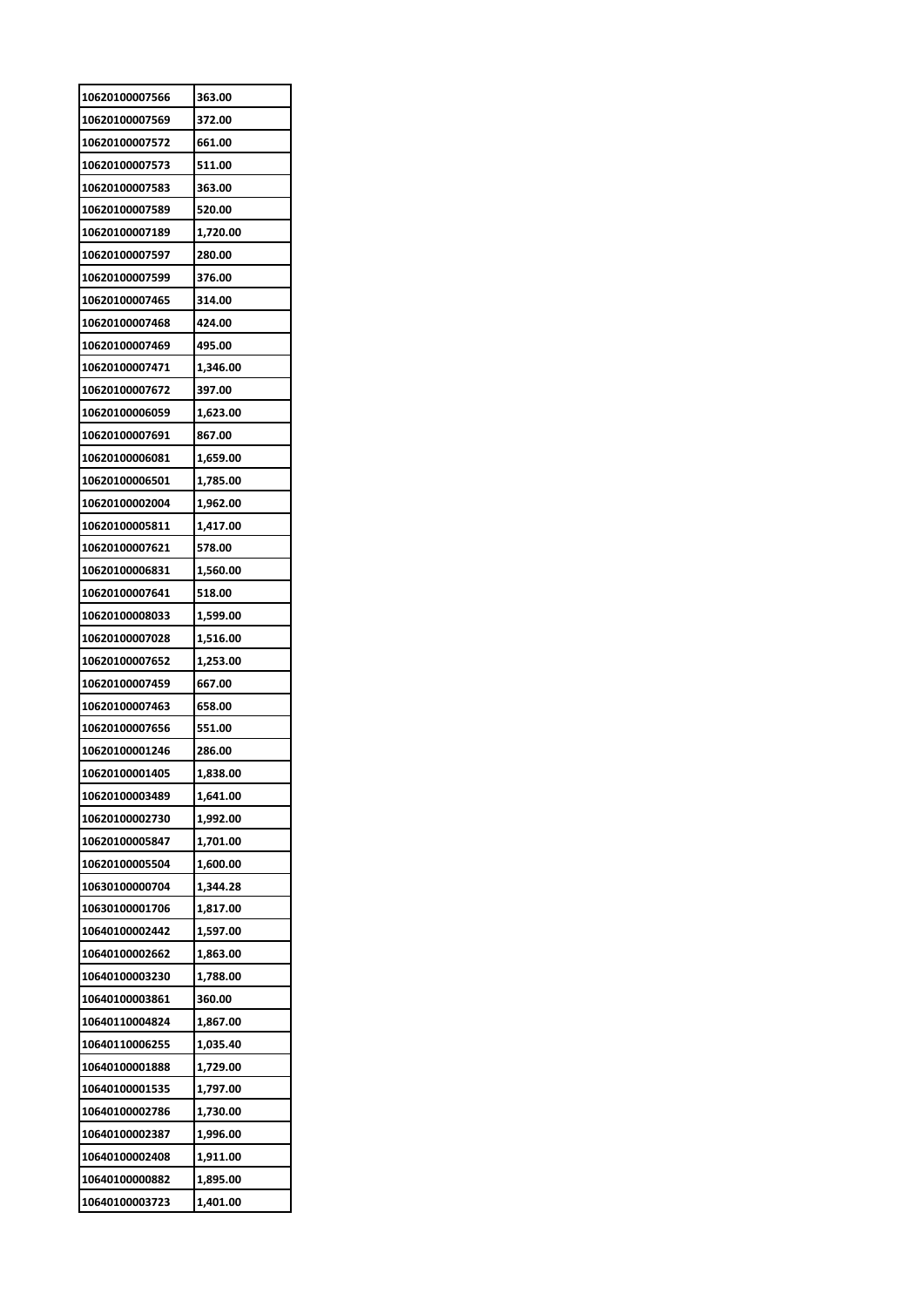| 10640100003762 | 1,520.00 |
|----------------|----------|
| 10640100000965 | 1,839.00 |
| 10640100001227 | 1,861.00 |
| 10640100000810 | 1,957.70 |
| 10640100000843 | 1,967.00 |
| 10640100001052 | 1,424.08 |
| 10640100001265 | 1,344.94 |
| 10640100000849 | 1,499.53 |
| 10640100000160 | 1,495.00 |
| 10640100000389 | 1,988.00 |
| 10640100003818 | 1,477.00 |
| 10640100003502 | 1,585.00 |
| 10640100003340 | 1,796.32 |
| 10640100001345 | 1,854.00 |
| 10640100001776 | 1,867.00 |
| 10640100001781 | 1,901.00 |
| 10640100001978 | 1,987.00 |
| 10640100001401 | 1,434.00 |
| 10640100002010 | 1,931.75 |
| 10640100001639 | 1,943.00 |
| 10640100001650 | 1,992.00 |
| 10640100001842 | 1,861.00 |
| 10650100002791 | 1,895.00 |
| 10650100002396 | 1,381.91 |
| 10650100002814 | 571.00   |
| 10650100003025 | 1,590.00 |
| 10650100001368 | 1,580.00 |
| 10650100002409 | 1,867.00 |
| 10650100002615 | 1,417.00 |
| 10650100003041 | 1,568.10 |
| 10650100003058 | 1,413.00 |
| 10650100003682 | 1,868.00 |
| 10650100004106 | 1,840.00 |
| 10650110007368 | 346.00   |
| 10650100002280 | 1,898.00 |
| 10650100003312 | 1,906.00 |
| 10650100001684 | 1,569.00 |
| 10650100003756 | 1,876.00 |
| 10650100001707 | 1,579.25 |
| 10650100002555 | 1,902.00 |
| 10650100006277 | 653.00   |
| 10650100005039 | 1,508.00 |
| 10650100004630 | 1,333.00 |
| 10650100005257 | 886.00   |
| 10650100005069 | 1,489.00 |
| 10650100006337 | 492.00   |
| 10650100005116 | 1,274.52 |
| 10650100005324 | 803.00   |
| 10650100006360 | 504.00   |
| 10650100005332 | 794.00   |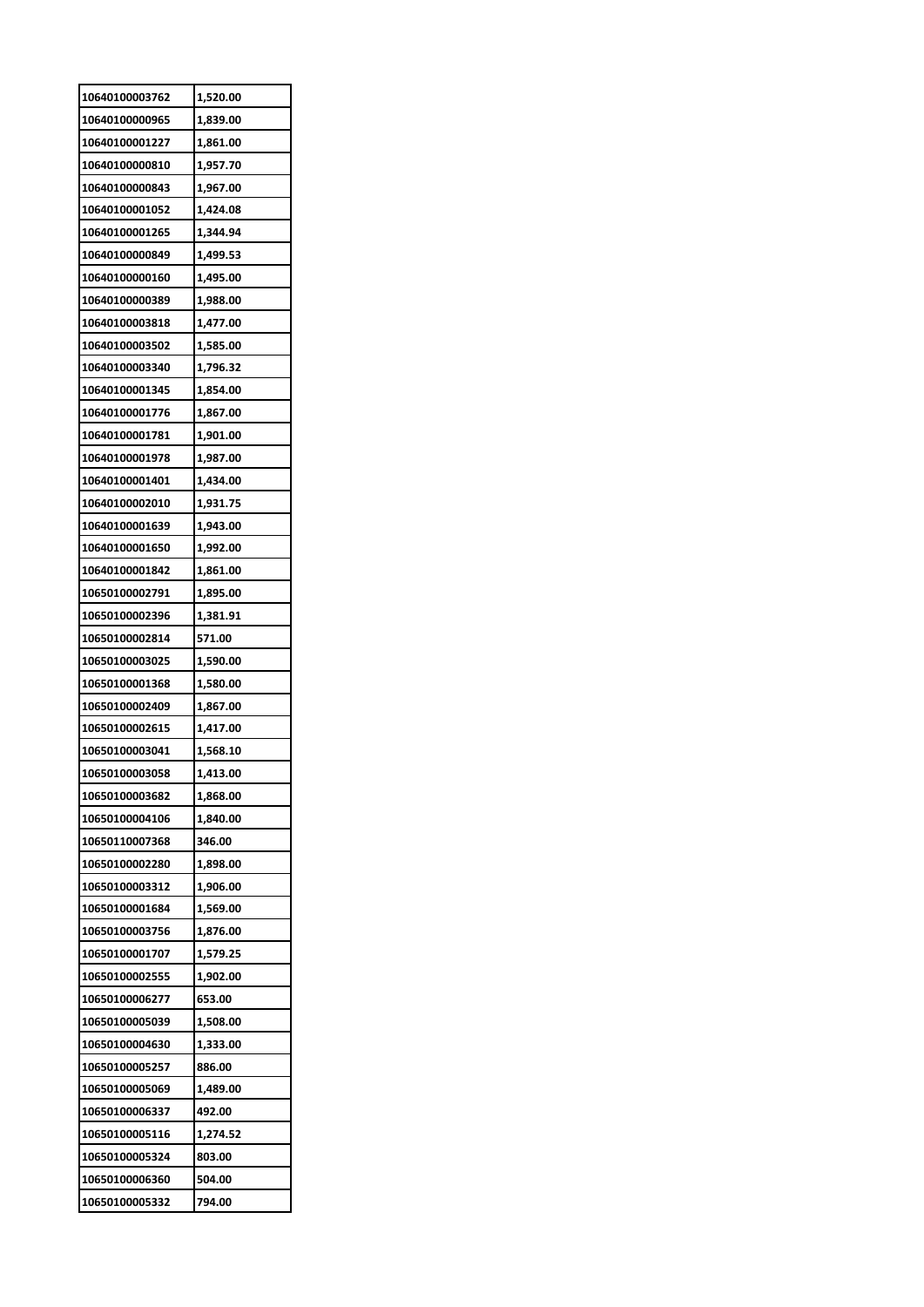| 10650100005137 | 1,407.00 |
|----------------|----------|
| 10650100005361 | 428.00   |
| 10650100005380 | 411.00   |
| 10650100005385 | 411.00   |
| 10650100006020 | 610.00   |
| 10650100006971 | 1,970.52 |
| 10650100005622 | 359.00   |
| 10650100006675 | 516.00   |
| 10660100000200 | 1,829.60 |
| 10660100001144 | 1,918.00 |
| 10660100001418 | 1,962.00 |
| 10660100006302 | 987.00   |
| 10660100001008 | 1,910.00 |
| 10660100003166 | 1,388.00 |
| 10660100005846 | 456.00   |
| 10660100006234 | 506.00   |
| 10660100002669 | 1,865.00 |
| 10660100002684 | 1,872.00 |
| 10660100005887 | 669.00   |
| 10660100001404 | 1,489.00 |
| 10660100001631 | 1,866.00 |
| 10660100006369 | 741.00   |
| 10660100001373 | 1,961.73 |
| 10660100002547 | 1,316.00 |
| 10660100003022 | 1,917.00 |
| 10660100000165 | 1,867.00 |
| 10660100006354 | 1,738.00 |
| 10660110010584 | 1,707.00 |
| 10660110011699 | 1,341.18 |
| 10660110008938 | 1,323.00 |
| 10670100005773 | 682.00   |
| 10670100005791 | 356.00   |
| 10670100005774 | 682.00   |
| 10670100005779 | 672.00   |
| 10670100005629 | 646.00   |
| 10670100005737 | 713.00   |
| 10670100005623 | 1,807.00 |
| 10670100005752 | 691.00   |
| 10670100003625 | 1,389.00 |
| 10670100003305 | 1,298.00 |
| 10670110012254 | 1,477.00 |
| 10670100005607 | 871.00   |
| 10670100005613 | 1,466.00 |
| 10670100005529 | 458.00   |
| 10670100005535 | 597.00   |
| 10670100005479 | 614.00   |
| 10670100002051 | 1,391.00 |
| 10680100004332 |          |
|                | 745.00   |
| 10680100004745 | 981.00   |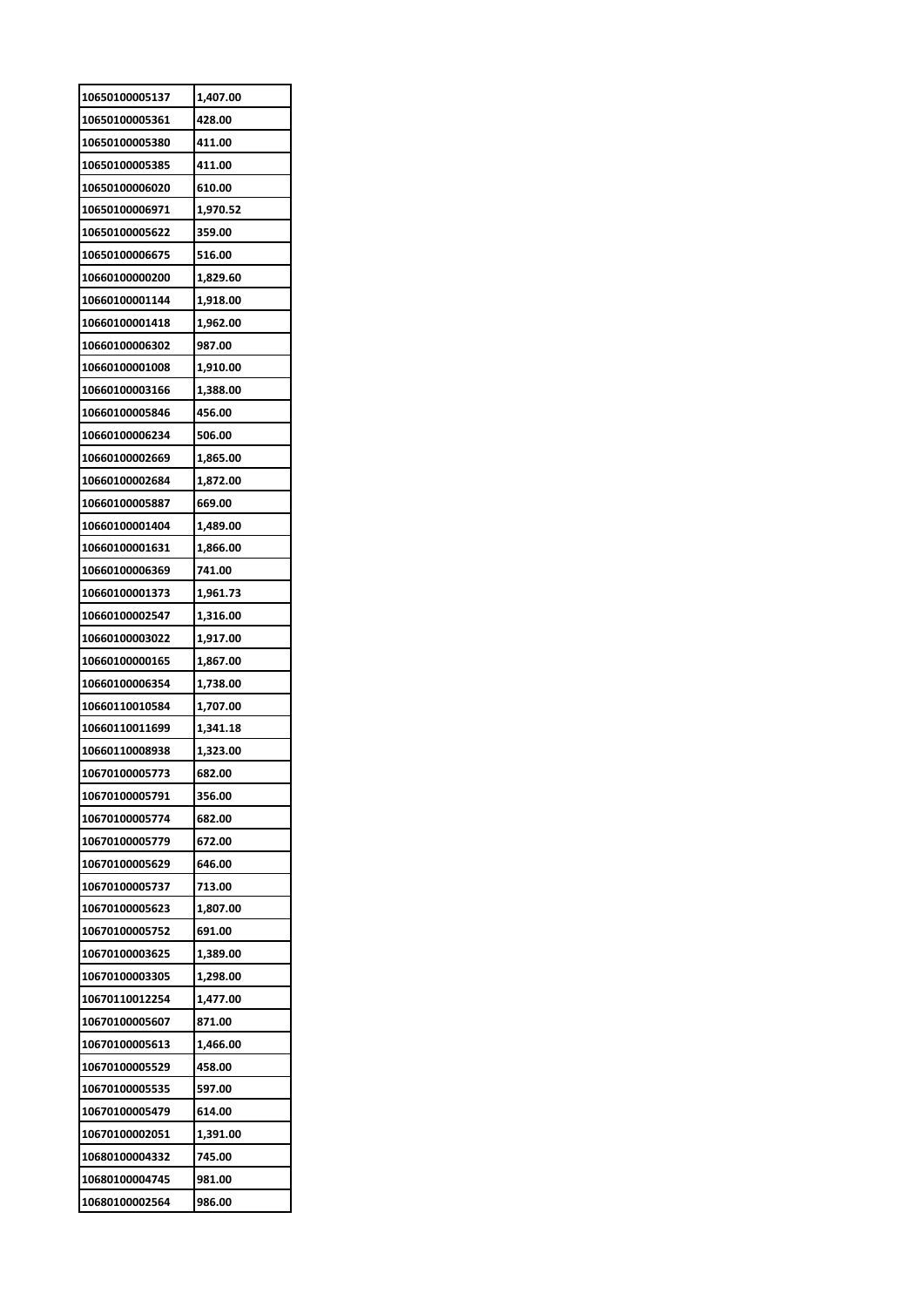| 10680100001462 | 1,944.00 |
|----------------|----------|
| 10680100002407 | 1,836.00 |
| 10680100003620 | 597.00   |
| 10680100004736 | 686.00   |
| 10680100001350 | 1,620.00 |
| 10680100004555 | 1,922.00 |
| 10680100004662 | 1,239.00 |
| 10680100004558 | 1,912.00 |
| 10680100002408 | 1,395.00 |
| 10680100002376 | 1,775.00 |
| 10680100004730 | 319.00   |
| 10680100002058 | 1,403.00 |
| 10680100002189 | 286.00   |
| 10680100002258 | 1,898.52 |
| 10690100002926 | 1,816.00 |
| 10690100002164 | 1,988.00 |
| 10690100002229 | 1,943.00 |
| 10690100003607 | 938.00   |
| 10690100001787 | 1,896.00 |
| 10690100002046 | 1,754.00 |
| 10690100005486 | 1,889.24 |
| 10690100004990 | 495.00   |
| 10690100005037 | 692.00   |
| 10690100001226 | 1,944.00 |
| 10690100006400 | 936.00   |
|                |          |
| 10690100006401 | 251.00   |
| 10690100006445 | 461.00   |
| 10690100006446 | 864.00   |
| 10690100006470 | 1,715.00 |
| 10690100005544 | 1,959.20 |
| 10690100004470 | 645.00   |
| 10690100005696 | 1,437.00 |
| 10690100004256 | 1,364.00 |
| 10690100002788 | 1,835.00 |
| 10690100004287 | 1,435.06 |
| 10690100004382 | 485.00   |
| 10690100004413 | 674.00   |
| 10690100004346 | 505.00   |
| 10690100005895 | 1,301.00 |
| 10690100005900 | 1,296.00 |
| 10700100004720 | 1,526.00 |
| 10700100003743 | 1,436.00 |
| 10700100001441 | 1,902.00 |
| 10700100001447 | 1,970.00 |
| 10700110005326 | 684.00   |
| 10700100004664 | 392.40   |
| 10700100004452 | 436.76   |
| 10700100001917 | 1,851.00 |
| 10700100004063 | 424.00   |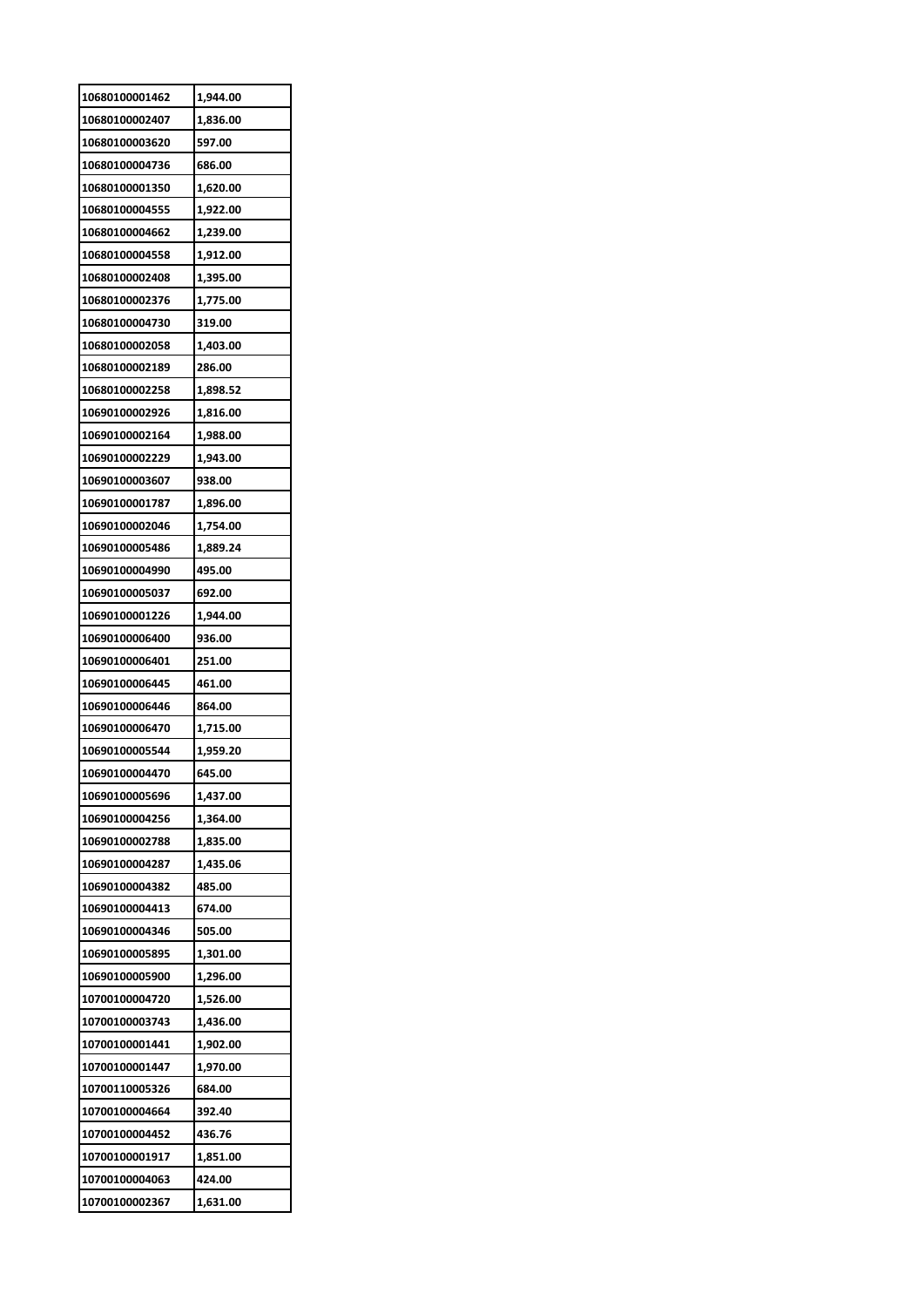| 10700100002574 | 1,510.00 |
|----------------|----------|
| 10700100002591 | 1,967.00 |
| 10700100003664 | 251.00   |
| 10700100001100 | 1,716.00 |
| 10700100001300 | 1,997.00 |
| 10700100004524 | 896.00   |
| 10700100004718 | 658.00   |
| 10700100004142 | 375.00   |
| 10700100001152 | 1,982.00 |
| 10700100003145 | 1,550.50 |
| 10700100000129 | 1,929.00 |
| 10700100003181 | 1,957.00 |
| 10700100003182 | 1,818.00 |
| 10700100003194 | 1,427.00 |
| 10700100001011 | 1,834.00 |
| 10700100003446 | 1,355.00 |
| 10700100000853 | 1,835.00 |
| 10700100001280 | 1,816.97 |
| 10700100002726 | 1,951.00 |
| 10710100002993 | 311.00   |
| 10710100003001 | 412.00   |
| 10710100003397 | 461.00   |
| 10710100001591 | 1,416.00 |
| 10710100006070 | 432.00   |
| 10710100002317 | 1,366.00 |
| 10710100002859 | 368.00   |
| 10710100002226 | 809.08   |
| 10710100002781 | 266.00   |
| 10710100002102 | 1,346.00 |
| 10710100004830 | 456.00   |
| 10720100001945 | 1.927.00 |
| 10720100001638 | 1,722.00 |
| 10720100002170 | 1,880.00 |
| 10720110007474 | 412.00   |
| 10720100003543 | 1,509.00 |
| 10720100006719 | 520.00   |
| 10720100006535 | 374.00   |
| 10720100006920 | 1,780.00 |
| 10720100003349 | 1,444.00 |
| 10720100003454 | 1,374.00 |
| 10720100006561 | 1,543.00 |
| 10720100006760 | 833.00   |
| 10720100003215 | 1,591.00 |
| 10720100006766 | 1,225.00 |
| 10720100002953 | 1,311.00 |
| 10720100003366 | 1,391.00 |
|                |          |
| 10720100001173 | 1,850.00 |
| 10720100002280 | 1,991.00 |
| 10720100001366 | 1,452.00 |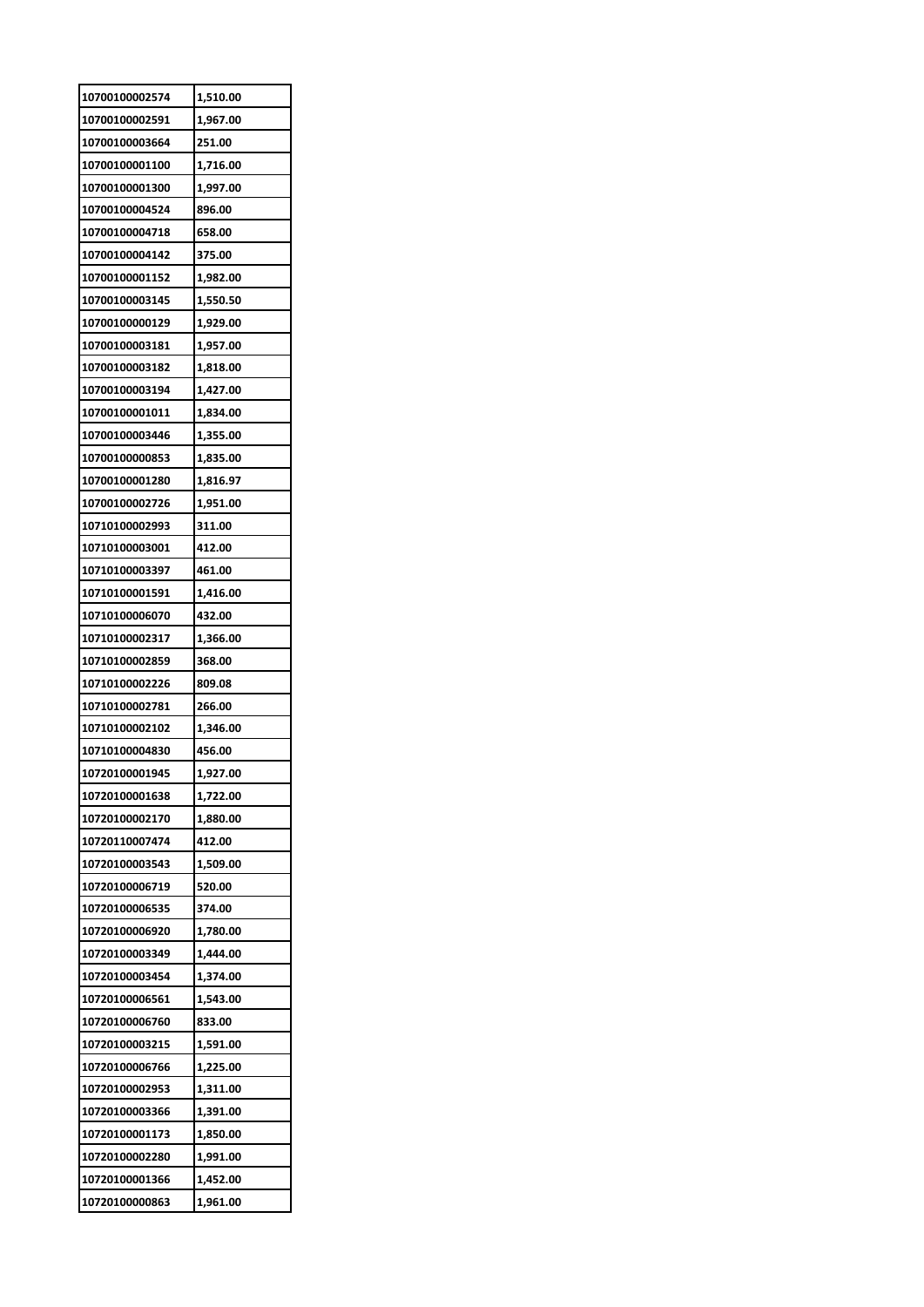| 10720100001282 | 1,973.00 |
|----------------|----------|
| 10720100001106 | 1,942.00 |
| 10720100000964 | 1,918.00 |
| 10720100002374 | 1,782.00 |
| 10720100001179 | 1,921.00 |
| 10720100001203 | 1,439.00 |
| 10720100000821 | 1,847.00 |
| 10720100001027 | 1,987.00 |
| 10720100001037 | 1,835.00 |
| 10720100000844 | 1,449.00 |
| 10720100001262 | 1,610.00 |
| 10720100006629 | 1,003.00 |
| 10720100003658 | 1,520.00 |
| 10730100003781 | 572.00   |
| 10730100004358 | 834.00   |
| 10730100002645 | 1,385.00 |
| 10730100003574 | 791.00   |
| 10730100003987 | 453.00   |
| 10730100002543 | 1,440.00 |
| 10730100001291 | 1,494.00 |
| 10730100003399 |          |
|                | 661.00   |
| 10730100003443 | 825.00   |
| 10730100002838 | 328.00   |
| 10730100002907 | 306.00   |
| 10730100004461 | 275.00   |
| 10730100004467 | 557.00   |
| 10730100003625 | 345.00   |
| 10730100004482 | 486.00   |
| 10730100004484 | 383.00   |
| 10730100004485 | 616.00   |
| 10730100003682 | 370.00   |
| 10730100004382 | 699.00   |
| 10730100003700 | 837.00   |
| 10730100003916 | 541.00   |
| 10740100004846 | 537.00   |
| 10740100004599 | 424.00   |
| 10740100002030 | 1,325.00 |
| 10740100003445 | 724.00   |
| 10740100006116 | 1,527.00 |
| 10740100006073 | 594.00   |
| 10740100006076 | 273.00   |
| 10740100006093 | 250.00   |
| 10740100003596 | 279.00   |
| 10740100001205 | 1,883.00 |
| 10740100003355 | 351.00   |
| 10740100001801 | 1,717.52 |
| 10740100001904 | 654.00   |
| 10740100003121 | 293.00   |
| 10740100000087 | 1,818.65 |
| 10740100000103 | 1,496.85 |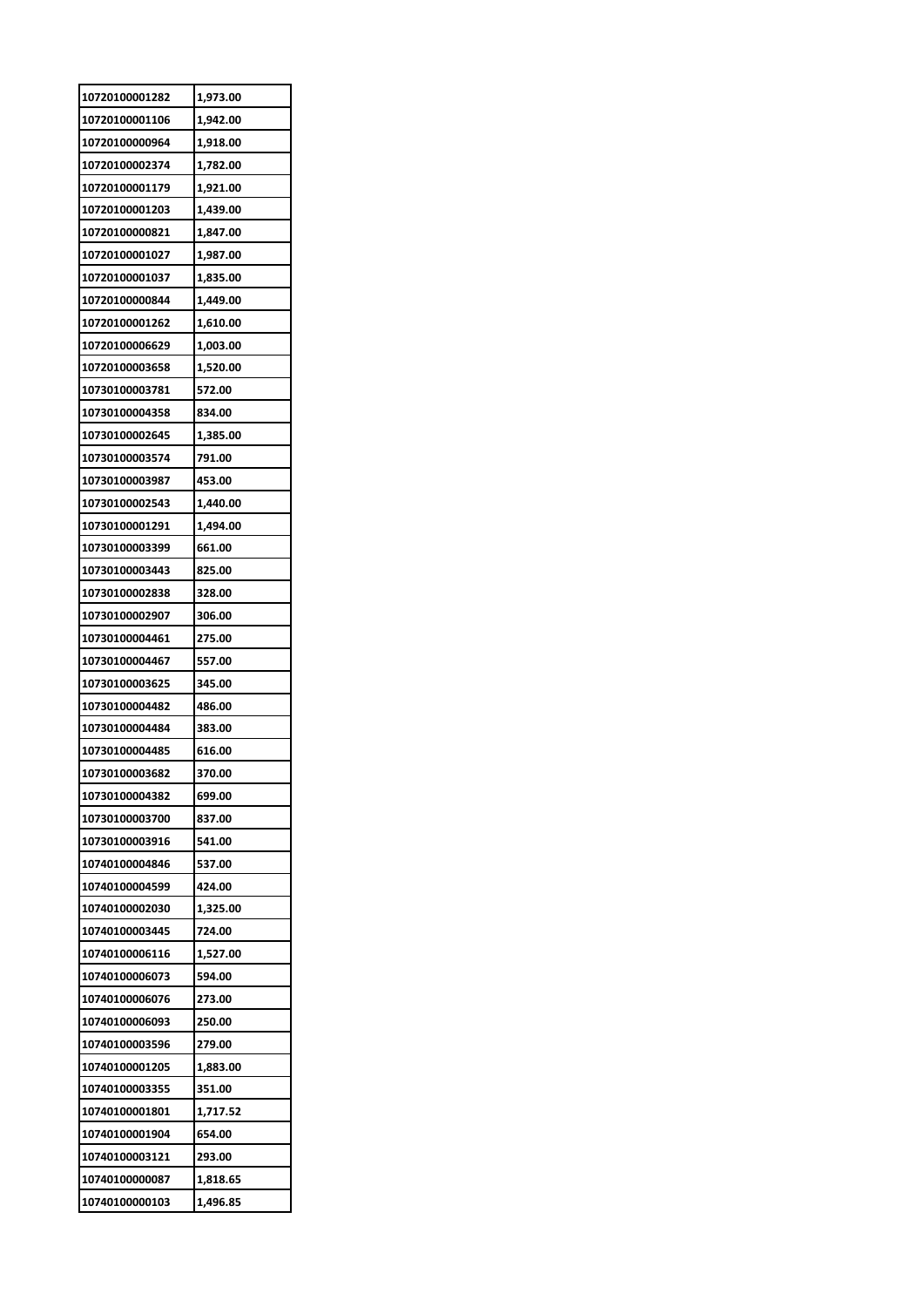| 10740100000138 | 1,654.20 |
|----------------|----------|
| 10740100000203 | 1,660.05 |
| 10740100000241 | 1,538.60 |
| 10740100000246 | 1,429.15 |
| 10740100000248 | 1,556.55 |
| 10740100000300 | 1,957.85 |
| 10740100000080 | 1,981.40 |
| 10750100001080 | 1,828.00 |
| 10750100001907 | 1,855.00 |
| 10750100002705 | 1,996.00 |
| 10750100002139 | 1,472.00 |
| 10750100004735 | 1,501.00 |
| 10750100000393 | 1,978.00 |
| 10750100004091 | 436.00   |
| 10750100004862 | 1,572.00 |
| 10750100002715 | 1,666.00 |
| 10750100000907 | 1,820.00 |
| 10750100001333 | 1,755.00 |
| 10750100004901 | 750.00   |
|                |          |
| 10750100004981 | 999.00   |
| 10750100000258 | 1,346.00 |
| 10750100004342 | 769.00   |
| 10750100002053 | 1,534.92 |
| 10750100003784 | 257.00   |
| 10750100004199 | 488.00   |
|                |          |
| 10750100004470 | 946.00   |
| 10750100002071 | 1,946.00 |
| 10750100004681 | 1,980.00 |
| 10750100004983 | 710.00   |
| 10750110005548 | 376.00   |
| 10760100001258 | 1.951.52 |
| 10760100005573 | 440.00   |
| 10760100005575 | 355.00   |
| 10760100005576 | 461.00   |
| 10760100009425 | 554.00   |
| 10760100005578 | 440.00   |
| 10760100003009 | 1,951.00 |
| 10760100009518 | 276.00   |
| 10760100006153 | 470.00   |
| 10760100004314 | 1,942.00 |
| 10760100001889 | 1,998.00 |
| 10760100000974 | 1,806.00 |
| 10760100005548 | 1,364.00 |
| 10760100000708 | 1,792.52 |
| 10760100006952 | 922.00   |
| 10760100003998 | 1,875.00 |
| 10760100000275 | 1,966.00 |
| 10760100008510 | 353.00   |
| 10760100000305 | 1,990.40 |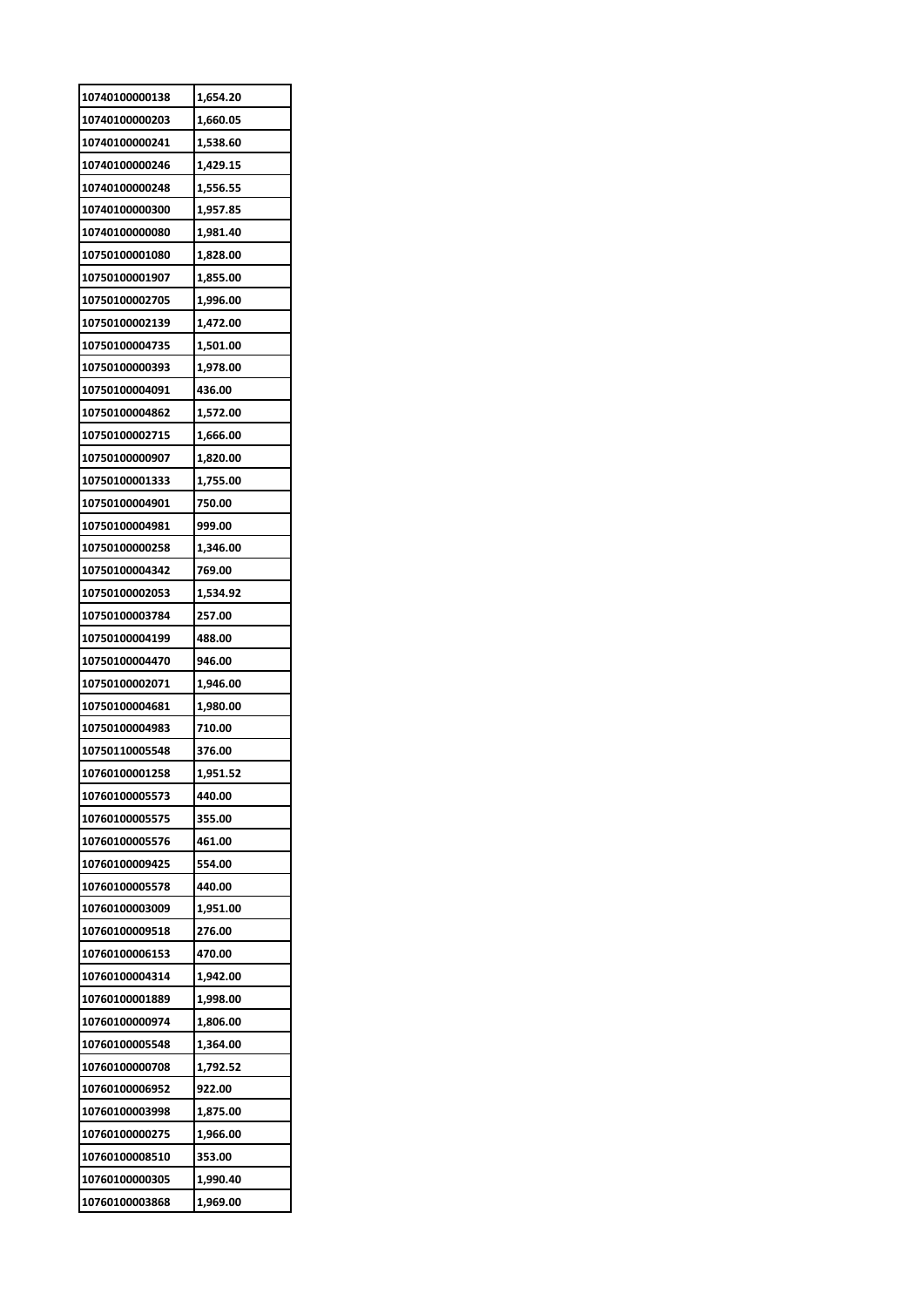| 10760100003281 | 1,333.00 |
|----------------|----------|
| 10760100001339 | 1,991.00 |
| 10760100001561 | 1,967.00 |
| 10760100004965 | 1,173.40 |
| 10760100004973 | 1,483.40 |
| 10760100000578 | 1,786.52 |
| 10760100009125 | 1,363.00 |
| 10760100002284 | 1,841.00 |
| 10760100000184 | 1,795.55 |
| 10760100005564 | 297.00   |
| 10760100009048 | 1,363.00 |
| 10760100007379 | 1,871.00 |
| 10760100008103 | 342.00   |
| 10760100001175 | 1,766.00 |
| 10760100001236 | 1,883.00 |
| 10760100003158 | 1,182.40 |
| 10760100003520 | 1,895.00 |
| 10760100003255 | 1,922.00 |
| 10760100001642 | 1,918.00 |
| 10760100003524 | 1,835.00 |
| 10760100002867 | 1,692.52 |
| 10760100001600 | 1,976.52 |
| 10760100005525 | 454.00   |
| 10760100001913 | 1,828.00 |
| 10760100001052 | 1,999.00 |
| 10760100005388 | 289.00   |
| 10760100002671 | 1,957.40 |
| 10760100008712 | 1,621.00 |
| 10760100003908 | 1,656.00 |
| 10760100004141 | 1,530.00 |
| 10760100004142 | 1,530.00 |
| 10760100004143 | 1,530.00 |
| 10760100002295 | 1,996.00 |
| 10760100005785 | 600.00   |
| 10760100002495 | 1,152.50 |
| 10760100002496 | 1,560.50 |
| 10760100001873 | 1,848.00 |
| 10760100002206 | 1,911.00 |
| 10760100002048 | 1,961.00 |
| 10760100001394 | 1,440.00 |
| 10760100002095 | 1,911.00 |
| 10760100000885 | 1,812.50 |
| 10760100002128 | 1,898.00 |
| 10760100001093 | 1,972.00 |
| 10760100002800 | 1,884.00 |
| 10760100002801 |          |
|                | 1,938.00 |
| 10770100001234 | 1,987.90 |
| 10770110007078 | 1,353.00 |
| 10770110007580 | 1,251.00 |
| 10770110006149 | 595.00   |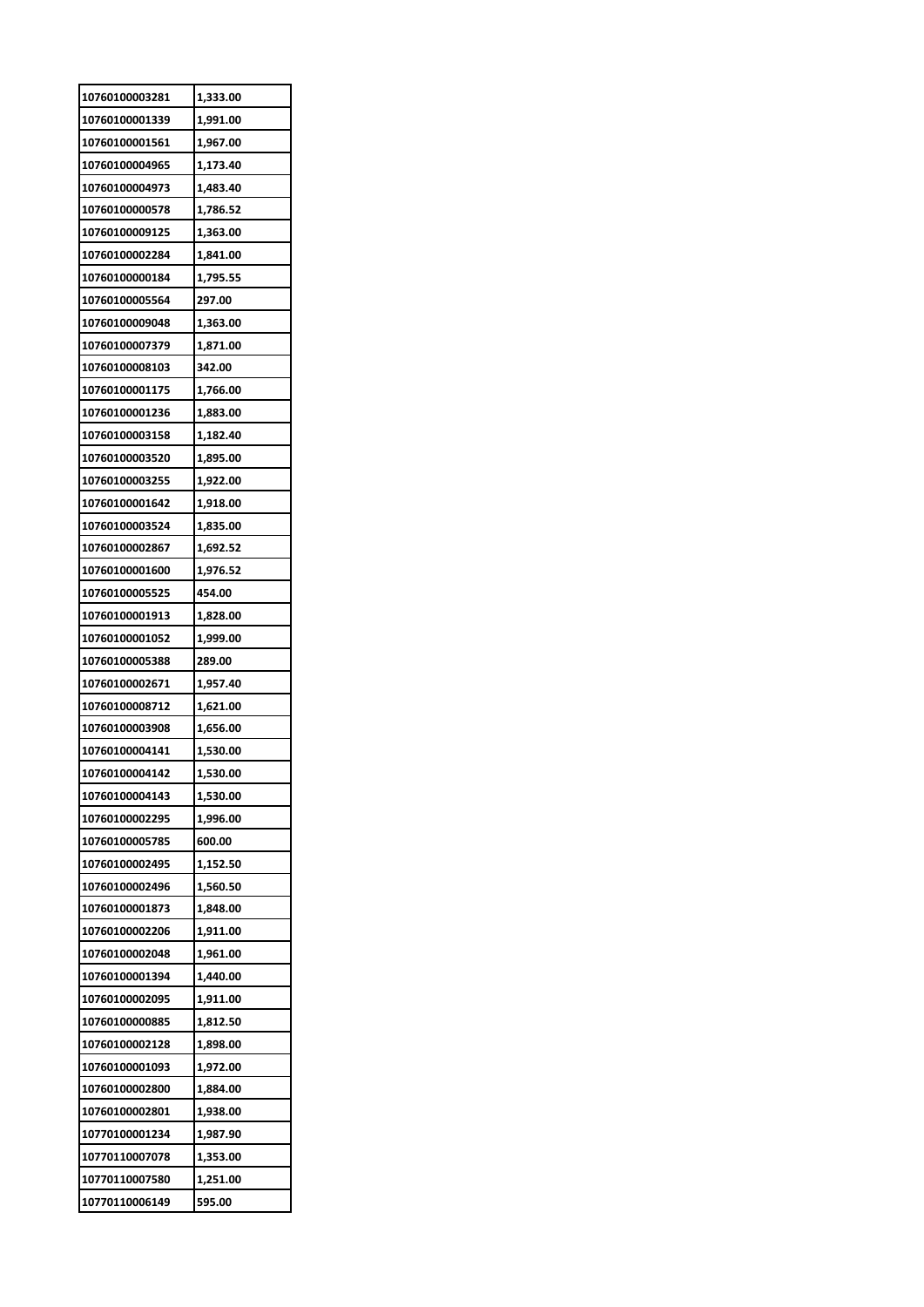| 10770110006163 | 274.00   |
|----------------|----------|
| 10770110006323 | 1,615.00 |
| 10770100001053 | 1,962.26 |
| 10770100001259 | 1,568.00 |
| 10770100003166 | 493.00   |
| 10770100004579 | 669.00   |
| 10770100001938 | 1,945.00 |
| 10770100002945 | 1,579.00 |
| 10770100004613 | 1,572.00 |
| 10770100002633 | 1,862.55 |
| 10770100003213 | 666.00   |
| 10770100002636 | 1,644.00 |
| 10770100003701 | 1,432.00 |
| 10770100003327 | 629.00   |
| 10770100003329 | 528.00   |
| 10770100003339 | 551.00   |
| 10770100003761 | 275.00   |
| 10770100005035 | 256.00   |
| 10770100004835 | 546.00   |
| 10770100005045 | 256.00   |
| 10770100005060 | 340.00   |
| 10770100005549 | 735.00   |
| 10770100005382 | 289.00   |
| 10770100005435 | 367.00   |
| 10770100005481 | 1,562.00 |
| 10770100003877 | 434.00   |
| 10770100001248 | 1,944.00 |
| 10780110007382 | 278.00   |
| 10780110012810 | 344.00   |
| 10780110010830 | 400.00   |
| 10780110010238 | 1,823.79 |
| 10780110010812 | 518.00   |
| 10780100004421 | 1,986.00 |
| 10780100004429 | 732.00   |
| 10780100004430 | 749.00   |
| 10780100004432 | 688.00   |
| 10780100004434 | 385.00   |
| 10780100001738 | 1,990.00 |
| 10780100001128 | 1,459.00 |
| 10780100000505 | 1,983.00 |
| 10780110006415 | 1,746.52 |
| 10780100004437 | 475.00   |
| 10780100004442 | 1,992.00 |
| 10780100004444 | 900.00   |
| 10780100004678 | 603.00   |
| 10780100001627 | 1,774.00 |
| 10780100004123 | 1,423.00 |
| 10780100003780 | 1,301.00 |
| 10780100004290 | 1,460.52 |
| 10780100004323 | 1,908.52 |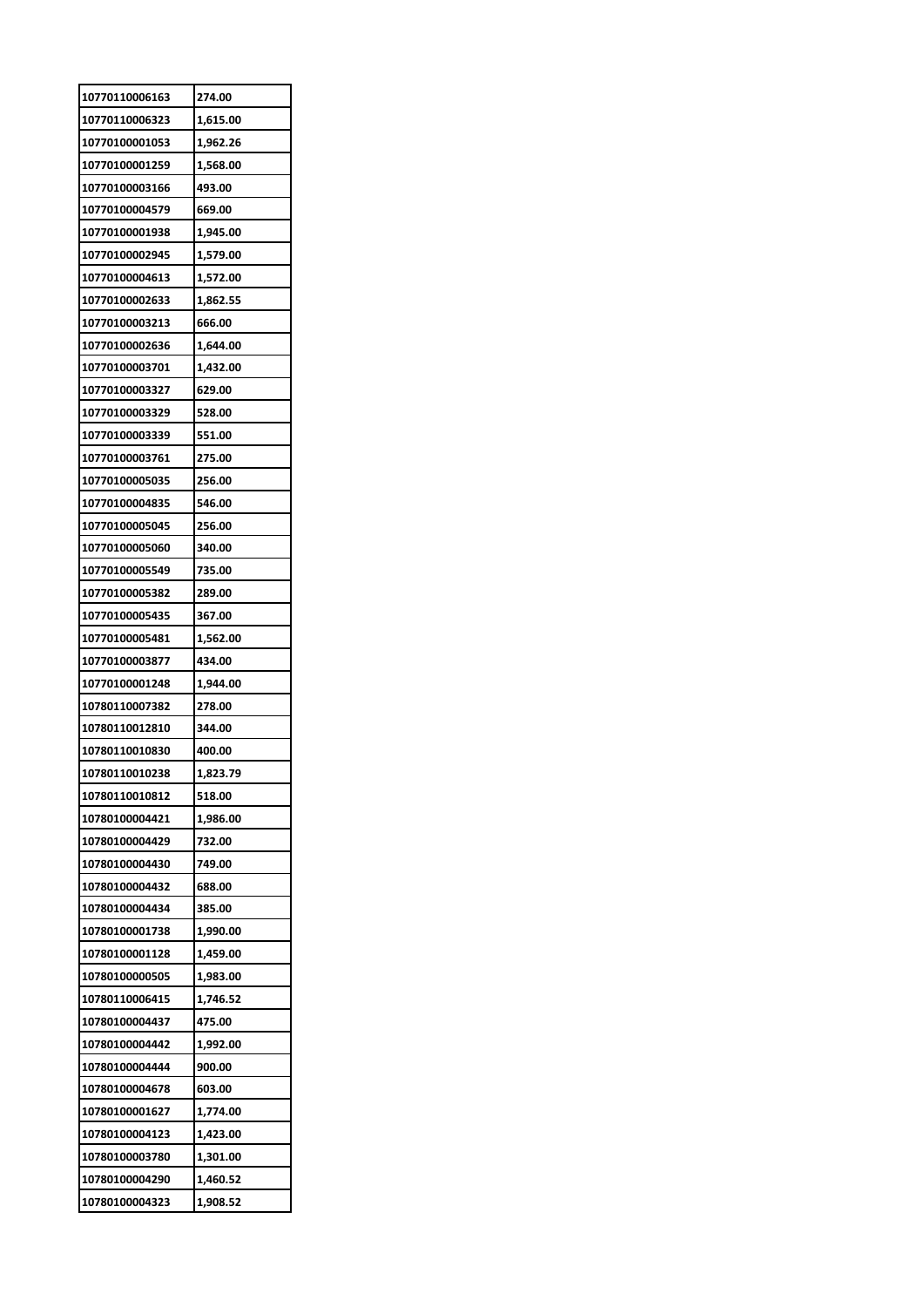| 10780100000806 | 1,911.00 |
|----------------|----------|
| 10780100002751 | 1,893.00 |
| 10780100002752 | 1,917.00 |
| 10780100005947 | 1,435.00 |
| 10780100006230 | 498.00   |
| 10780100004398 | 514.00   |
| 10780100004404 | 520.00   |
| 10780100005763 | 1,952.00 |
| 10780100004405 | 1,252.00 |
| 10780100004406 | 833.00   |
| 10780100004407 | 367.00   |
| 10780100004408 | 271.00   |
| 10780100002753 | 1,917.00 |
| 10780100002568 | 1,512.00 |
| 10780100002445 | 1,982.00 |
| 10780100000975 | 1,562.00 |
| 10790100006480 | 502.00   |
| 10790100004809 | 734.00   |
| 10790100005477 | 435.00   |
| 10790100004024 | 427.00   |
| 10790100004032 | 279.00   |
|                |          |
| 10790100002915 | 1,969.00 |
| 10790100004162 | 516.00   |
| 10790100004169 | 398.00   |
| 10790100004170 | 409.00   |
| 10790100000246 | 1,919.15 |
| 10790100006320 | 1,759.52 |
| 10790100004085 | 617.00   |
| 10790100004369 | 291.00   |
| 10790100002641 | 1,443.00 |
| 10790100006300 | 1,766.00 |
| 10790100000811 | 1,792.00 |
| 10790100001662 | 1,946.00 |
| 10790100006446 | 1,702.00 |
| 10790100004387 | 719.00   |
| 10790100004042 | 324.00   |
| 10790100004091 | 612.00   |
| 10790100004110 | 520.00   |
| 10790100004112 | 288.00   |
| 10790100004114 | 379.00   |
| 10790100002559 | 1,975.00 |
| 10790100005304 | 414.00   |
| 10790100004038 | 339.00   |
| 10790100004044 | 808.00   |
| 10790100004045 | 248.00   |
| 10790100003209 | 1,886.00 |
| 10790100006129 | 383.00   |
| 10790100002582 | 1,650.00 |
| 10790100002589 | 1,602.00 |
| 10790100004828 | 1,591.00 |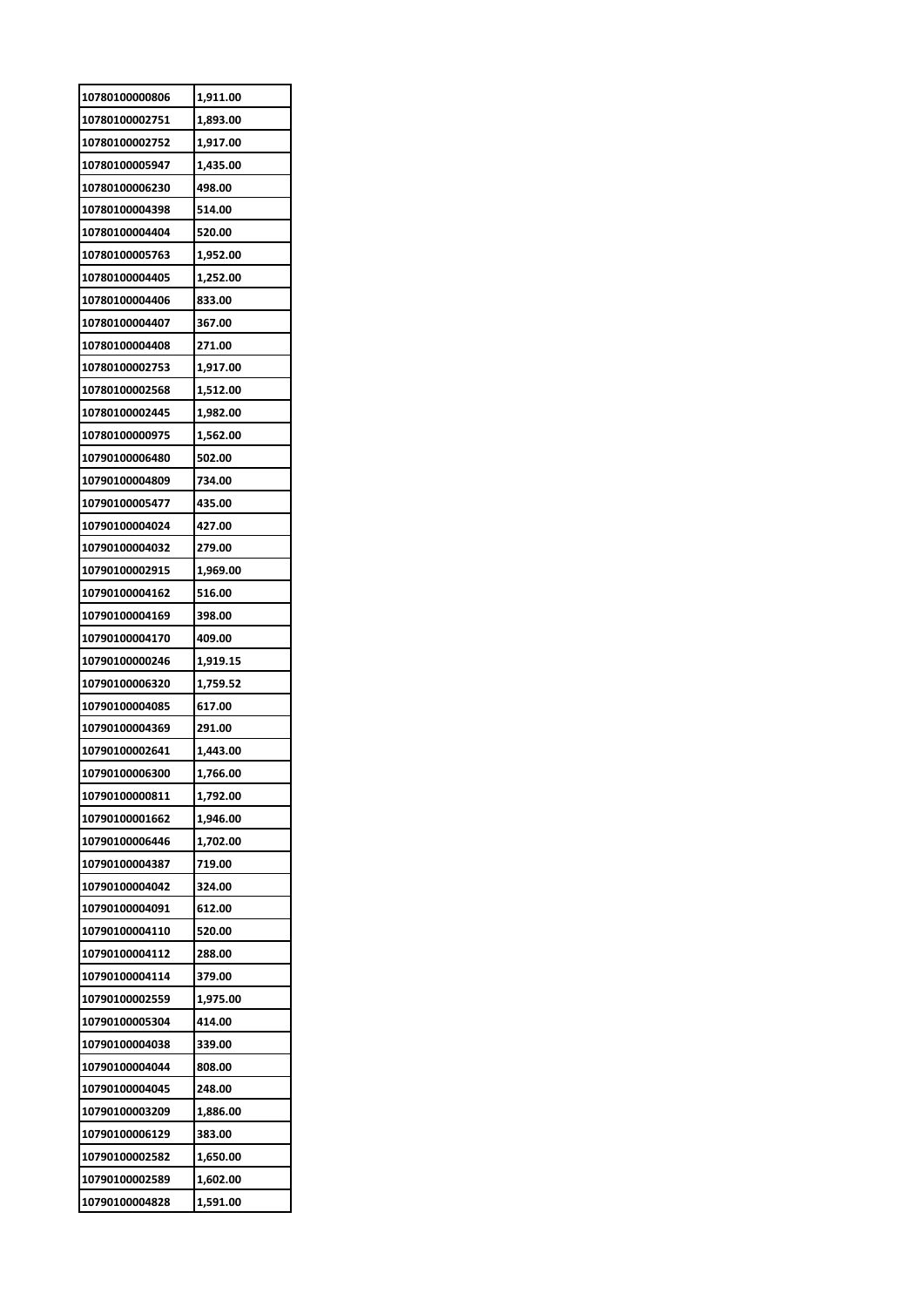| 10790100004098 | 264.00   |
|----------------|----------|
| 10790100004125 | 258.00   |
| 10790100004126 | 258.00   |
| 10790100004127 | 258.00   |
| 10790100004128 | 258.00   |
| 10800100004651 | 771.00   |
| 10800100006590 | 736.00   |
| 10800100004778 | 271.00   |
| 10800100004782 | 271.00   |
| 10800100006625 | 1,083.00 |
| 10800110009317 | 276.00   |
| 10800110009232 | 347.00   |
| 10800110009348 | 636.00   |
| 10800110009287 | 288.00   |
| 10800110009270 | 575.00   |
| 10800100002660 | 1,700.00 |
| 10800100000513 | 1,381.00 |
| 10800100004440 | 1,774.00 |
| 10800100004746 | 430.00   |
| 10800100006087 | 1,025.00 |
| 10800100006924 | 607.00   |
| 10800100004804 | 271.00   |
| 10800100004750 | 430.00   |
| 10800100004753 | 278.00   |
| 10800100006849 | 493.00   |
| 10800100006850 | 356.00   |
| 10800100002885 | 1,332.00 |
| 10800100007000 | 588.00   |
| 10800100007002 | 604.00   |
| 10800100004960 | 843.00   |
| 10800100004977 | 1,657.00 |
| 10800100006961 | 334.00   |
| 10800100004668 | 835.00   |
| 10800100004794 | 458.00   |
| 10800100005637 | 1,025.00 |
| 10800100005646 | 1,025.00 |
| 10800100006721 | 840.00   |
| 10800100006843 | 332.00   |
| 10800100006844 | 332.00   |
| 10800100006889 | 512.00   |
| 10800100006601 | 252.00   |
| 10800100007373 | 817.00   |
| 10800100006840 | 299.00   |
| 10800100005278 | 849.00   |
| 10800100005324 | 840.00   |
| 10800100005920 | 596.00   |
| 10800100007312 | 256.00   |
| 10800100003150 | 1,872.00 |
| 10800100003178 | 1,825.00 |
| 10800100005340 | 849.00   |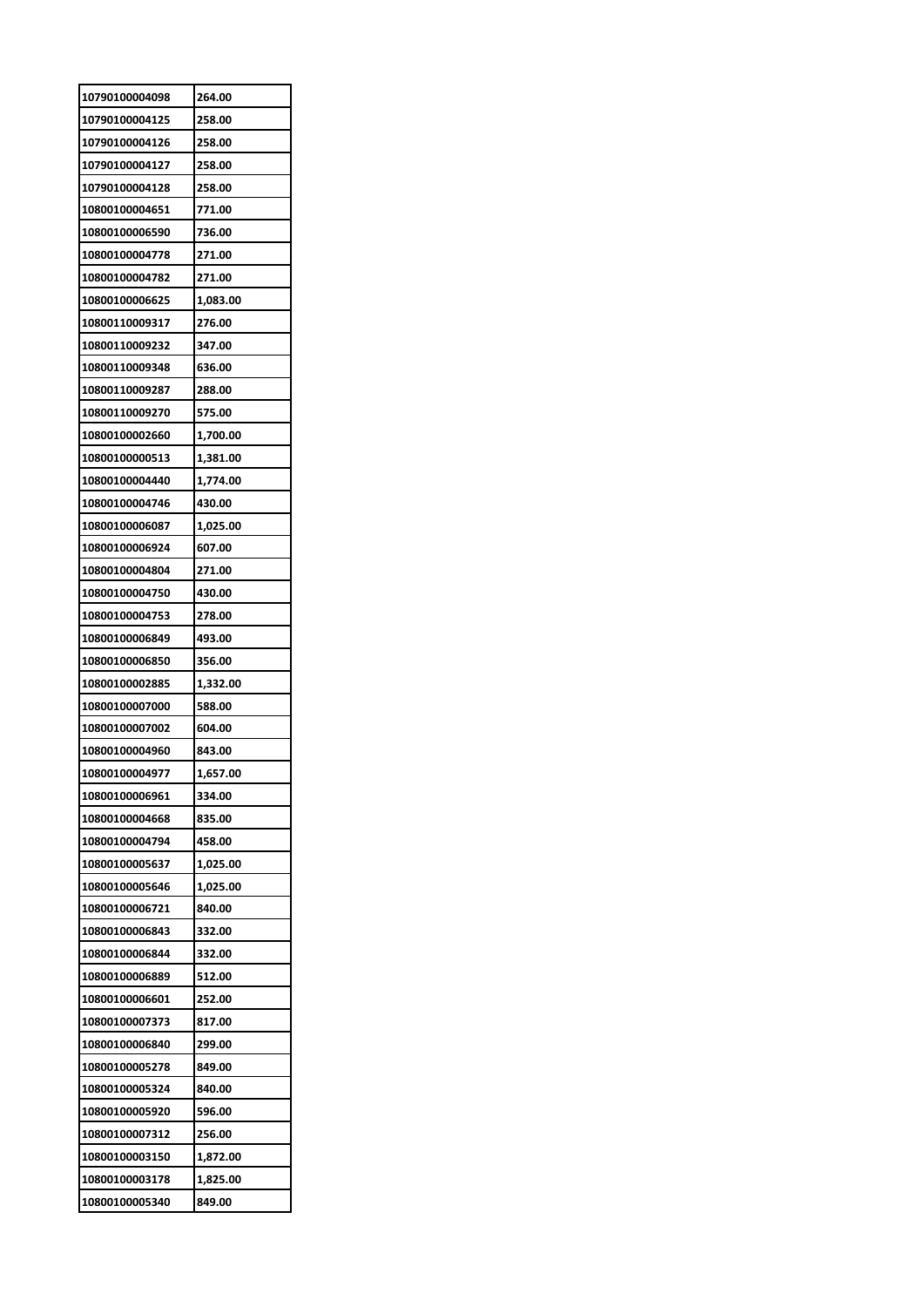| 10800100005739 | 856.00   |
|----------------|----------|
| 10800100004687 | 1,904.00 |
| 10800100005433 | 1,025.00 |
| 10800100007236 | 1,857.00 |
| 10800100005252 | 842.00   |
| 10800100006023 | 829.00   |
| 10800100005451 | 1,025.00 |
| 10800100007005 | 1,529.00 |
| 10800100004355 | 1,691.09 |
| 10800100004482 | 1,452.00 |
| 10800100002816 | 1,519.00 |
| 10800100002773 | 1,541.00 |
| 10800100007316 | 639.00   |
| 10800100007323 | 483.00   |
| 10800100007325 | 554.00   |
| 10800100001327 | 1,359.09 |
| 10800100000834 | 1,492.00 |
| 10810110004916 | 1,367.00 |
| 10810100000942 | 1,981.00 |
| 10810100000993 | 1,833.00 |
| 10810100003279 | 833.00   |
| 10810100001355 | 1,883.00 |
| 10810100001436 | 2,000.00 |
| 10810100003441 | 346.00   |
| 10810100003442 | 329.00   |
| 10810100000306 | 1,886.50 |
| 10810100000341 | 1,849.70 |
| 10810100003351 | 342.00   |
| 10810100000415 | 1,921.95 |
| 10810100003471 | 247.00   |
| 10810100003477 | 459.00   |
| 10810100003479 | 462.00   |
|                |          |
| 10810100000785 | 1,828.00 |
| 10810100003209 | 486.00   |
| 10810100003542 | 352.00   |
| 10810100004334 | 596.00   |
| 10810100004336 | 483.00   |
| 10810100003384 | 342.00   |
| 10810100003298 | 829.00   |
| 10810100003305 | 533.00   |
| 10810100003622 | 1,302.00 |
| 10810100002528 | 1,539.00 |
| 10810100002541 | 1,944.00 |
| 10810100002558 | 1,911.00 |
| 10810100003213 | 462.00   |
| 10810100000916 | 1,959.00 |
| 10810100003265 | 586.00   |
| 10810100002038 | 1,653.00 |
| 10810100002865 | 1,463.00 |
| 10810100001387 | 1,950.00 |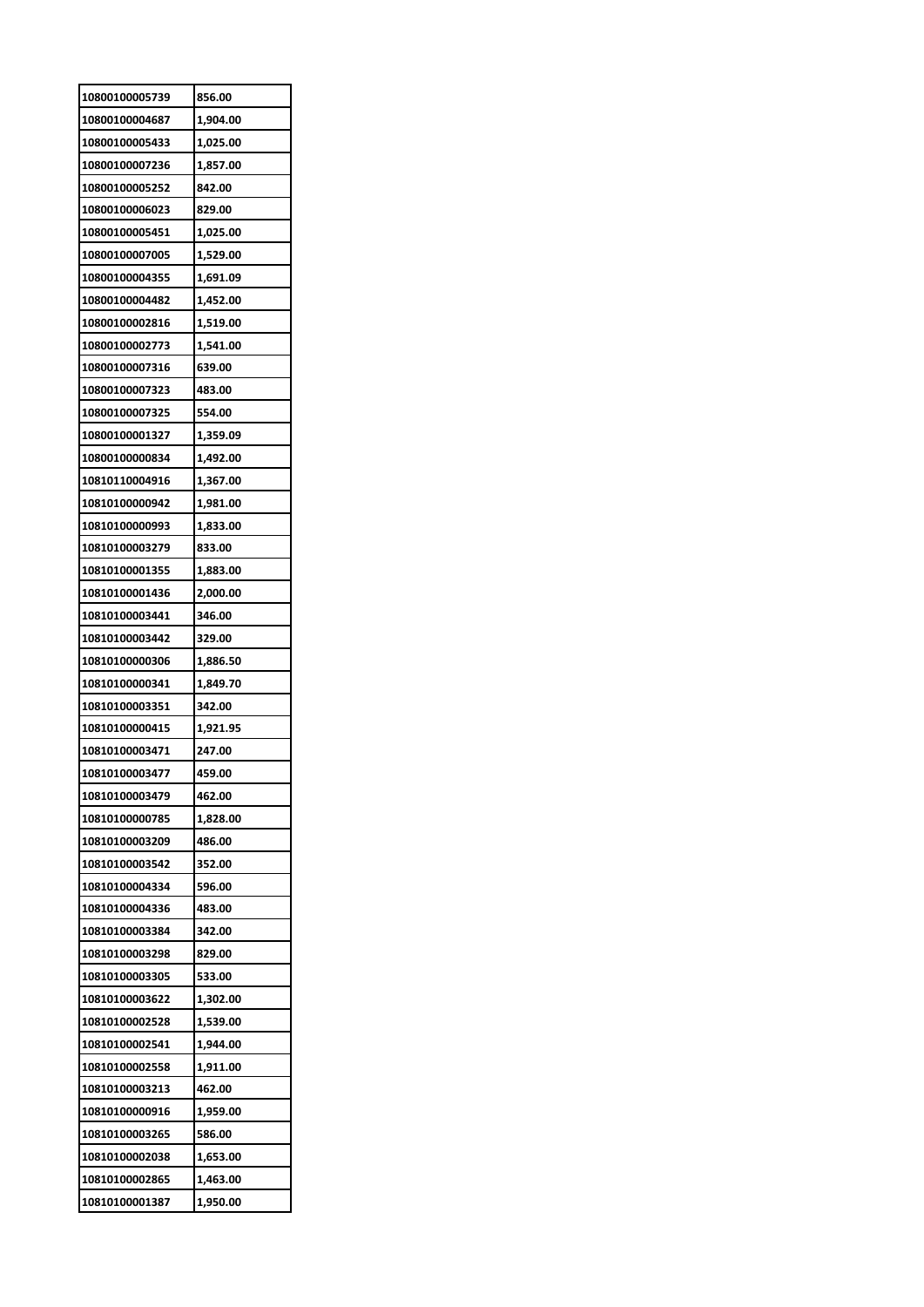| 10810100001944 | 282.00   |
|----------------|----------|
| 10810100001270 | 1,834.00 |
| 10810100001985 | 1,267.60 |
| 10810100000105 | 1,430.45 |
| 10810100000333 | 1,377.55 |
| 10810100002491 | 1,591.00 |
| 10810100002279 | 1,266.00 |
| 10810100003511 | 292.00   |
| 10820110008280 | 1,352.52 |
| 10820110008969 | 277.00   |
| 10820100003838 | 1,916.00 |
| 10820100006118 | 530.00   |
| 10820100003975 | 500.00   |
| 10820100003820 | 1,619.00 |
| 10820100000813 | 1,922.00 |
| 10820100000816 | 1,824.63 |
| 10820100006331 | 1,330.00 |
| 10820100006600 | 1,505.00 |
| 10820100006659 | 1,817.00 |
| 10820100006608 | 296.00   |
| 10820100006610 | 1,973.00 |
| 10820110007757 | 277.00   |
| 10820100001239 | 1,885.00 |
| 10820100002266 | 1,870.00 |
| 10820100001879 | 1,947.00 |
| 10820100005840 | 381.00   |
| 10820100005676 | 1,901.00 |
| 10820100004091 | 344.00   |
| 10820100004094 | 335.00   |
| 10820100006618 | 1,703.00 |
| 10820100006681 | 345.00   |
| 10820100006698 | 583.00   |
| 10820100006700 | 1,614.00 |
| 10820100004105 | 433.00   |
| 10820100005563 | 569.00   |
| 10820100001540 | 1,818.00 |
| 10820100001560 | 1,890.00 |
| 10820100000264 | 1,511.00 |
| 10820100001813 | 1,990.00 |
| 10830100005477 | 1,579.00 |
| 10830100003066 | 550.00   |
| 10830100002448 | 1,512.00 |
| 10830100004048 | 1,985.00 |
| 10830100003561 | 1,961.00 |
| 10830100001974 | 1,956.00 |
| 10830100001620 | 1,715.00 |
| 10830100000963 | 1,296.00 |
| 10830100000856 | 1,640.00 |
| 10830100003151 | 833.00   |
| 10830100005363 | 544.00   |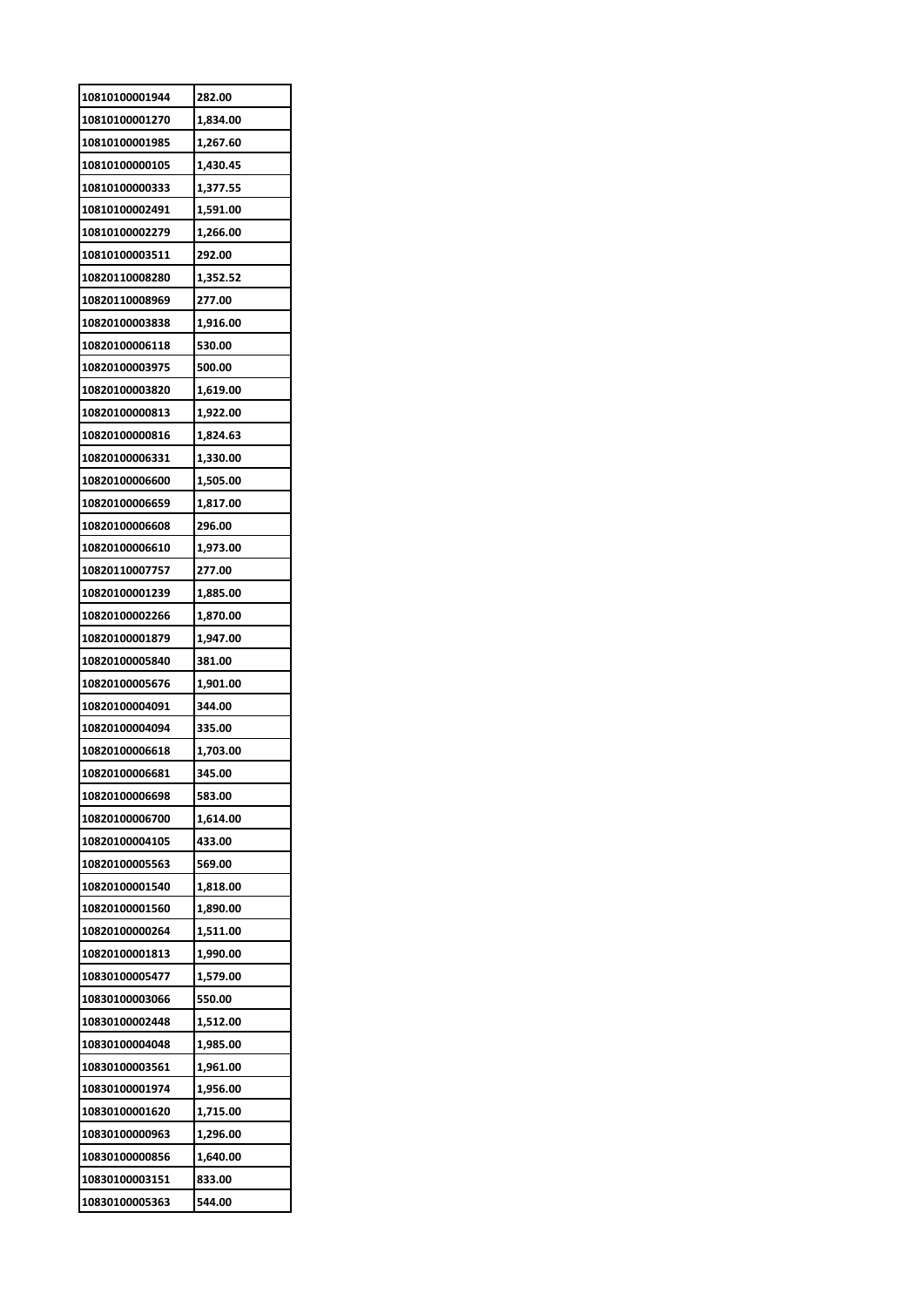| 10830100003161 | 419.00   |
|----------------|----------|
| 10830100005373 | 380.00   |
| 10830100005375 | 357.00   |
| 10830100005466 | 459.00   |
| 10830100001831 | 1,545.00 |
| 10830100001424 | 1,919.00 |
| 10830100003188 | 405.00   |
| 10830100003190 | 321.00   |
| 10830100003047 | 1,929.00 |
| 10830100000172 | 1,932.00 |
| 10830100002523 | 1,502.00 |
| 10830100002751 | 1,759.52 |
| 10830100001722 | 1,499.00 |
| 10830100001724 | 1,439.00 |
| 10840100004420 | 1,359.00 |
| 10840100003956 | 1,092.00 |
| 10840100004739 | 1,011.00 |
| 10840100001586 | 1,541.00 |
| 10840100003401 | 702.00   |
| 10840100004619 | 928.00   |
| 10840100004626 | 725.00   |
| 10840100004450 | 1,339.52 |
| 10840110006521 | 1,778.00 |
| 10850110011945 | 344.00   |
| 10850100008271 | 253.00   |
| 10850100009082 | 770.00   |
| 10850100009283 | 769.00   |
| 10850100008283 | 373.00   |
| 10850100008089 | 282.00   |
| 10850100008290 | 348.00   |
| 10850100008291 | 293.00   |
| 10850100008292 | 350.00   |
| 10850100008293 | 300.00   |
| 10850100009107 | 825.00   |
| 10850100008300 | 324.00   |
| 10850100009124 | 1,730.00 |
| 10850100008140 | 363.00   |
| 10850100008152 | 532.00   |
| 10850100008155 | 332.00   |
| 10850100008998 | 279.00   |
| 10850100009398 | 263.00   |
| 10850100009406 | 355.00   |
| 10850100008197 | 477.00   |
| 10850100009025 | 1,019.00 |
| 10850100009412 | 356.00   |
| 10850100009038 | 1,762.00 |
| 10850100008235 | 676.00   |
| 10850110012874 | 663.00   |
| 10850110013147 | 402.00   |
| 10850100007294 | 502.00   |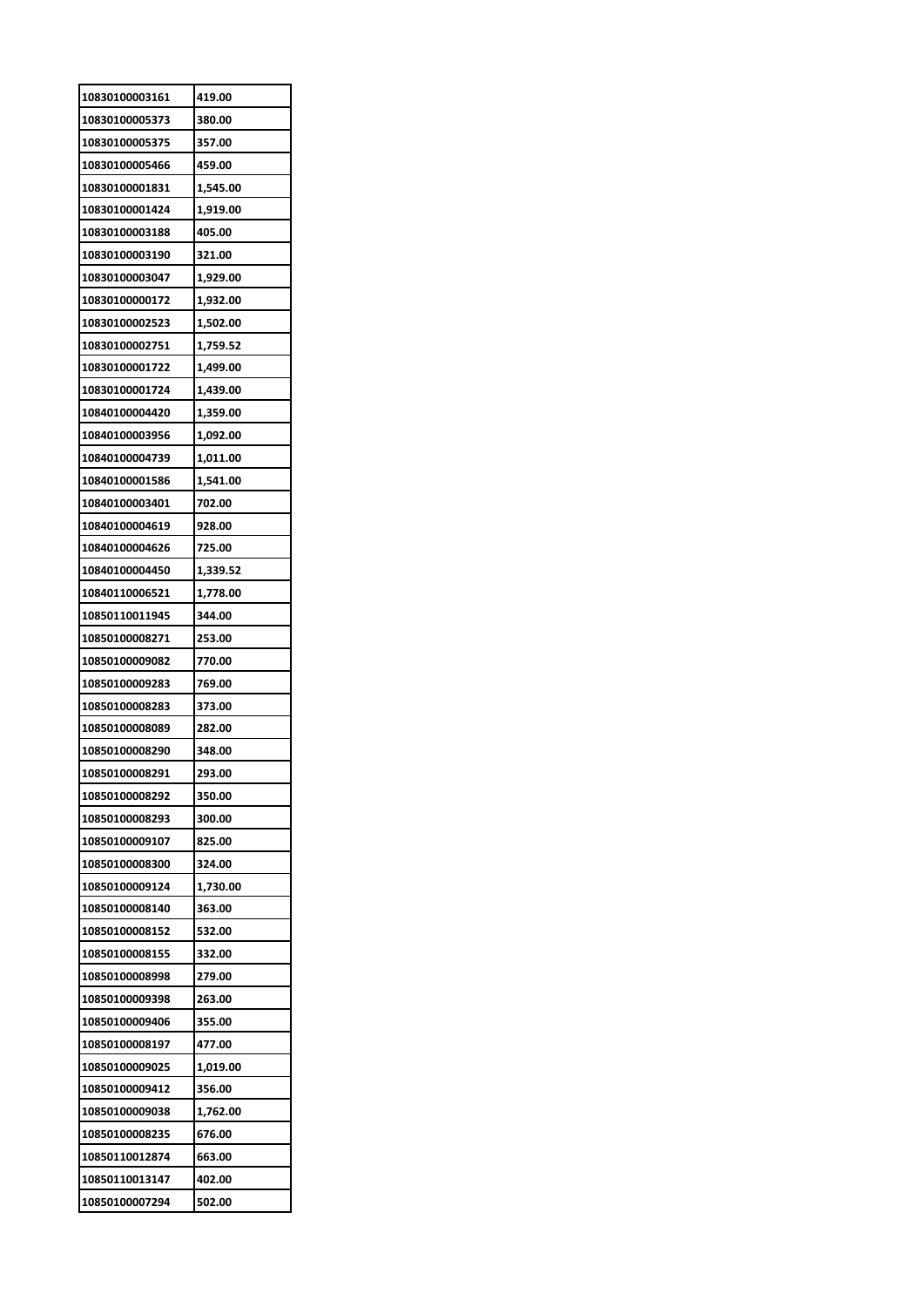| 10850100007299 | 501.00   |
|----------------|----------|
| 10850100007306 | 283.00   |
| 10850100007541 | 334.00   |
| 10850100007411 | 318.00   |
| 10850100007148 | 246.00   |
| 10850100007516 | 857.00   |
| 10850100007517 | 789.00   |
| 10850100008664 | 288.00   |
| 10850100009264 | 1,017.00 |
| 10850100009265 | 1,017.00 |
| 10850100009266 | 312.00   |
| 10850100007612 | 915.00   |
| 10850100007613 | 763.00   |
| 10850100007614 | 539.00   |
| 10850100004467 | 743.00   |
| 10850100004474 | 274.00   |
| 10850100004477 | 318.00   |
| 10850100004284 | 552.00   |
| 10850100004403 | 392.00   |
| 10850100003174 | 1,958.00 |
| 10850100003588 | 1,319.00 |
| 10850100004423 | 599.00   |
| 10850100003006 | 1,958.00 |
| 10850100004553 | 923.00   |
| 10850100004558 | 993.00   |
| 10850100004364 | 430.00   |
| 10850100004371 | 269.00   |
| 10850100004372 | 728.00   |
| 10850100006966 | 476.00   |
| 10850100006158 | 812.00   |
| 10850100005588 | 1.056.00 |
| 10850100006890 | 561.00   |
| 10850100004507 | 369.00   |
| 10850100004508 | 447.00   |
| 10850100004512 | 417.00   |
| 10850100004518 | 437.00   |
| 10850100004527 | 518.00   |
| 10850100004530 | 495.00   |
| 10850100004535 | 479.00   |
| 10850100004340 | 288.00   |
| 10860100005743 | 930.00   |
| 10860100006053 | 1,538.52 |
| 10860100006189 | 801.00   |
| 10860100006201 | 573.00   |
| 10860100005625 | 347.52   |
| 10860100006100 | 1,328.52 |
| 10860100005090 | 674.00   |
| 10860100002370 | 1,641.00 |
| 10860100001809 | 1,725.00 |
|                | 1,374.00 |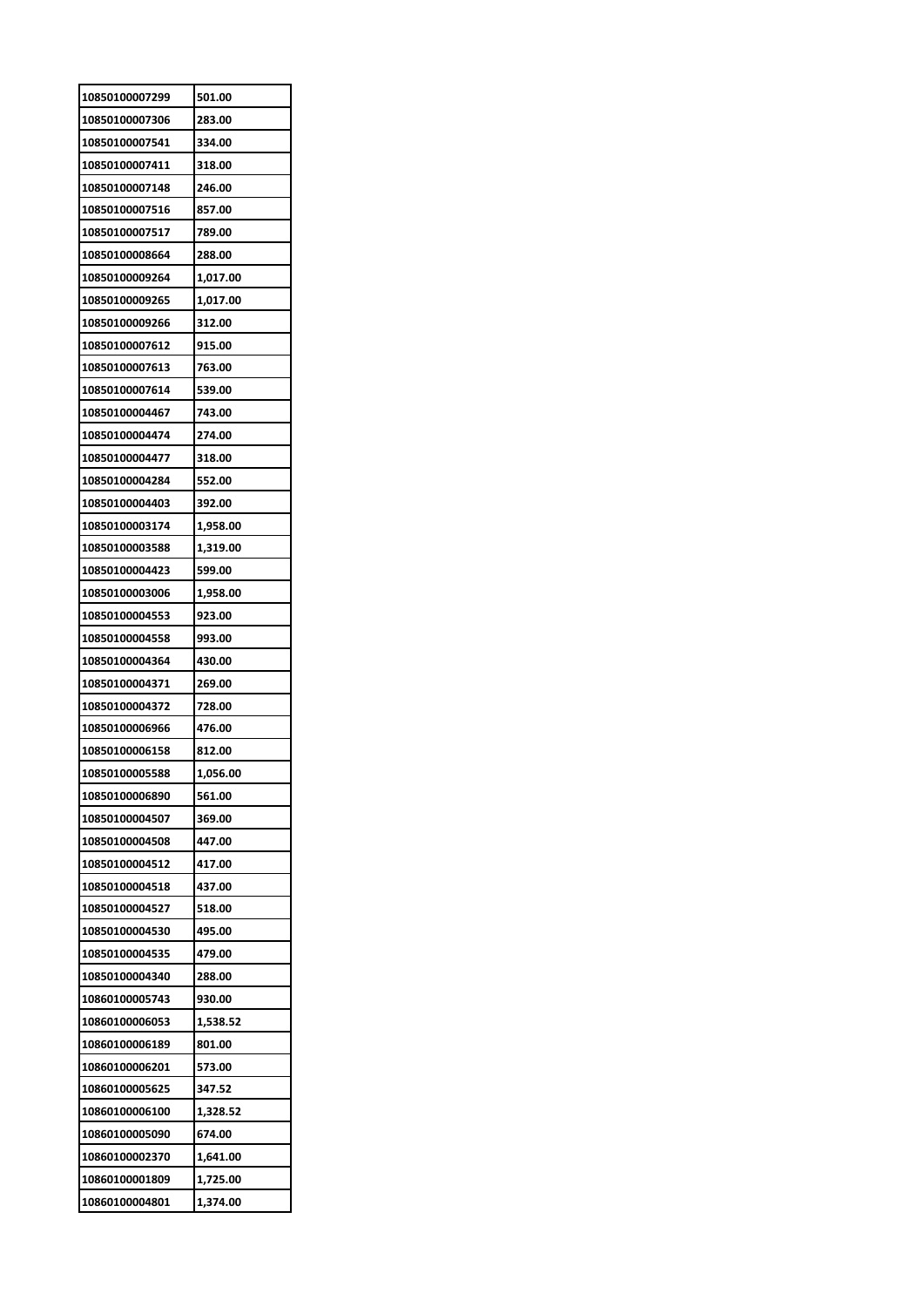| 10860100000261 | 1,859.00 |
|----------------|----------|
| 10860100006236 | 383.00   |
| 10860100002877 | 1,801.00 |
| 10860100001734 | 1,738.00 |
| 10860100002505 | 1,392.00 |
| 10860100002513 | 1,961.00 |
| 10860100003090 | 1,915.00 |
| 10860100003474 | 1,432.00 |
| 10860100000706 | 1,285.52 |
| 10860100004346 | 1,665.00 |
| 10860100004705 | 1,375.00 |
| 10860100000572 | 1,889.00 |
| 10860100000579 | 286.00   |
| 10860100002977 | 1,957.00 |
| 10860100001839 | 1,923.00 |
| 10860100002035 | 1,915.00 |
| 10860100001878 | 1,789.00 |
| 10860100000395 | 1,883.00 |
| 10860100004099 | 1,891.00 |
| 10860100006272 | 498.00   |
| 10860100005156 | 588.00   |
| 10860100006279 | 517.00   |
| 10860100006299 | 365.40   |
| 10860100005820 | 1,988.00 |
| 10860100006318 | 775.00   |
|                |          |
| 10870100005460 | 1,324.00 |
| 10870100006102 | 508.00   |
| 10870110006439 | 820.00   |
| 10870110006644 | 820.00   |
| 10870110006699 | 820.00   |
| 10870110006682 | 288.00   |
| 10870110006552 | 852.00   |
| 10870110007429 | 1,863.00 |
| 10870110007368 | 1,212.52 |
| 10870110008419 | 1,387.00 |
| 10870100001015 | 1,835.00 |
| 10870100004369 | 278.00   |
| 10870100004016 | 770.00   |
| 10870100004478 | 475.00   |
| 10870100002986 | 1,982.00 |
| 10870100003618 | 925.00   |
| 10870100004704 | 1,769.00 |
| 10870100005705 | 249.00   |
| 10870100002237 | 1,791.00 |
| 10870100005347 | 820.00   |
| 10870100005350 | 903.00   |
| 10870100005367 | 1,317.86 |
| 10870100000939 | 1,432.00 |
| 10870100000993 | 1,419.00 |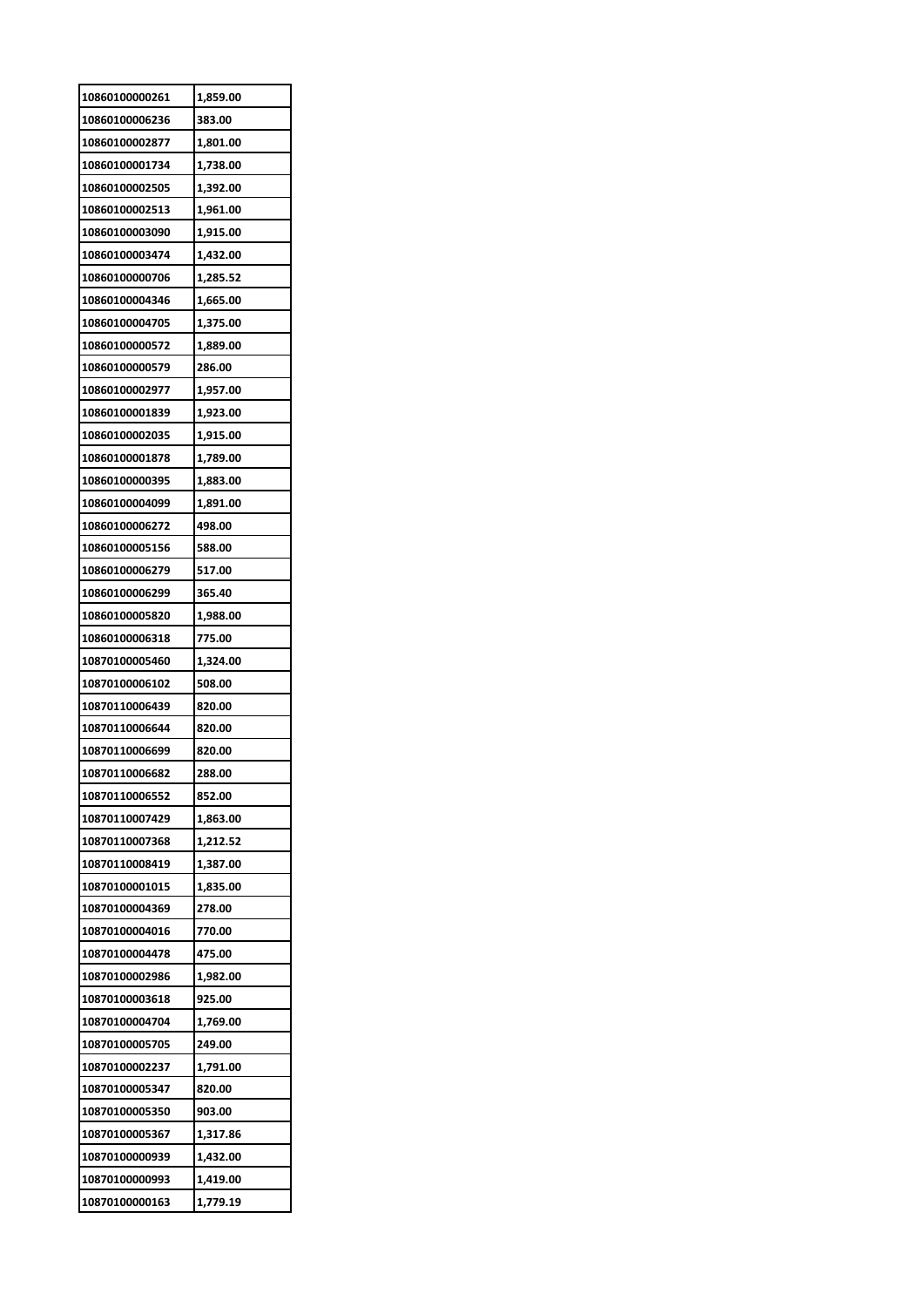| 10870100003520 | 1,161.52 |
|----------------|----------|
| 10870100003373 | 1,665.00 |
| 10870100002241 | 1,451.00 |
| 10870100002272 | 1,419.00 |
| 10870100002651 | 1,444.00 |
| 10870100003621 | 1,912.00 |
| 10880100003891 | 252.00   |
| 10880100003900 | 937.00   |
| 10880100003351 | 921.00   |
| 10880100003209 | 519.00   |
| 10880100003935 | 410.00   |
| 10880100003936 | 410.00   |
| 10880100003225 | 422.00   |
| 10880100002338 | 1,580.00 |
| 10880100001972 | 1,510.00 |
| 10880100001979 | 1,510.00 |
| 10890100003851 | 367.00   |
| 10890100005361 | 1,016.00 |
| 10890100005362 | 1,614.00 |
| 10890100005364 | 1,522.00 |
|                |          |
| 10890100004352 | 318.00   |
| 10890100005210 | 539.00   |
| 10890100004825 | 510.00   |
| 10890100004664 | 768.00   |
| 10890100004875 | 352.00   |
|                |          |
| 10890100000738 | 1,847.00 |
| 10890100004884 | 466.00   |
| 10890100004690 | 591.00   |
| 10890100003512 | 616.00   |
| 10890100003713 | 324.00   |
| 10890100003741 | 794.00   |
| 10890100003550 | 707.00   |
| 10890100003767 | 332.00   |
| 10890100003498 | 429.00   |
| 10890100003468 | 389.00   |
| 10890100001279 | 365.00   |
| 10890100001924 | 1,371.00 |
| 10900100002408 | 1,597.00 |
| 10900100006448 | 344.00   |
| 10900100007074 | 533.00   |
| 10900100007075 | 366.00   |
| 10900100003698 | 360.00   |
| 10900100006799 | 1,686.00 |
| 10900100003718 | 301.00   |
| 10900100002542 | 1,505.00 |
| 10900100004016 | 425.00   |
| 10900100004223 | 1,095.00 |
| 10900100004960 | 379.00   |
| 10900100005515 | 551.00   |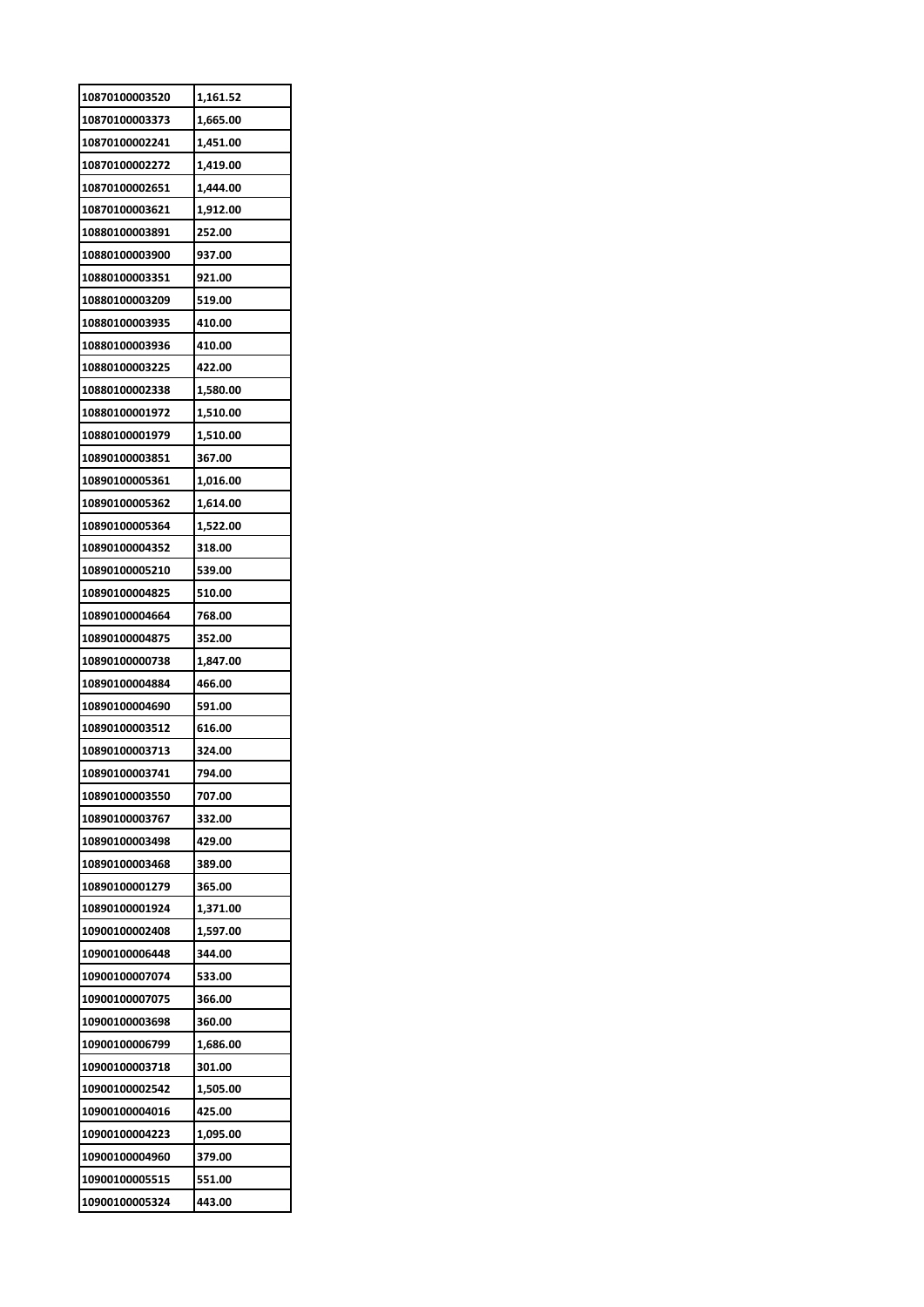| 10900100001201 | 1,792.00 |
|----------------|----------|
| 10900100000759 | 1,482.00 |
| 10900100000032 | 1,050.00 |
| 10900100005766 | 322.61   |
| 10900100006187 | 644.00   |
| 10900100003927 | 289.00   |
| 10910100008080 | 293.00   |
| 10910100009026 | 1,755.00 |
| 10910100000530 | 1,766.95 |
| 10910100004051 | 1,498.00 |
| 10910110009508 | 1,354.00 |
| 10910110012041 | 1,499.00 |
| 10910100002329 | 275.00   |
| 10910100004701 | 1,941.00 |
| 10910100000221 | 1,938.35 |
| 10910100001619 | 1,816.46 |
| 10910100001755 | 1,807.00 |
| 10910100001956 | 1,654.00 |
| 10910100005431 | 754.00   |
| 10910100006549 | 1,478.00 |
| 10910100008193 | 254.08   |
|                |          |
| 10910100003558 | 1,829.00 |
| 10910100006644 | 1,478.00 |
| 10910100002442 | 1,861.00 |
| 10920100009507 | 1,870.00 |
| 10920100009134 | 573.00   |
| 10920100006871 | 673.00   |
| 10920100009153 | 459.00   |
| 10920100009545 | 636.00   |
| 10920100009420 | 611.00   |
| 10920100009161 | 637.00   |
| 10920110012607 | 286.00   |
| 10920110009997 | 620.00   |
| 10920100004162 | 1,956.00 |
| 10920100009372 | 501.00   |
| 10920100008163 | 734.00   |
| 10920100009211 | 620.00   |
| 10920100009060 | 704.00   |
| 10920100009092 | 1,749.00 |
| 10920100009061 | 707.00   |
| 10920100009252 | 292.00   |
| 10920100008191 | 520.00   |
| 10920100006894 | 396.00   |
| 10920100009232 | 456.00   |
| 10920100009539 | 503.00   |
| 10920100009538 | 358.00   |
| 10920100009488 | 782.00   |
| 10920100007514 | 601.00   |
| 10920100007143 | 375.00   |
| 10920100003781 | 1,563.00 |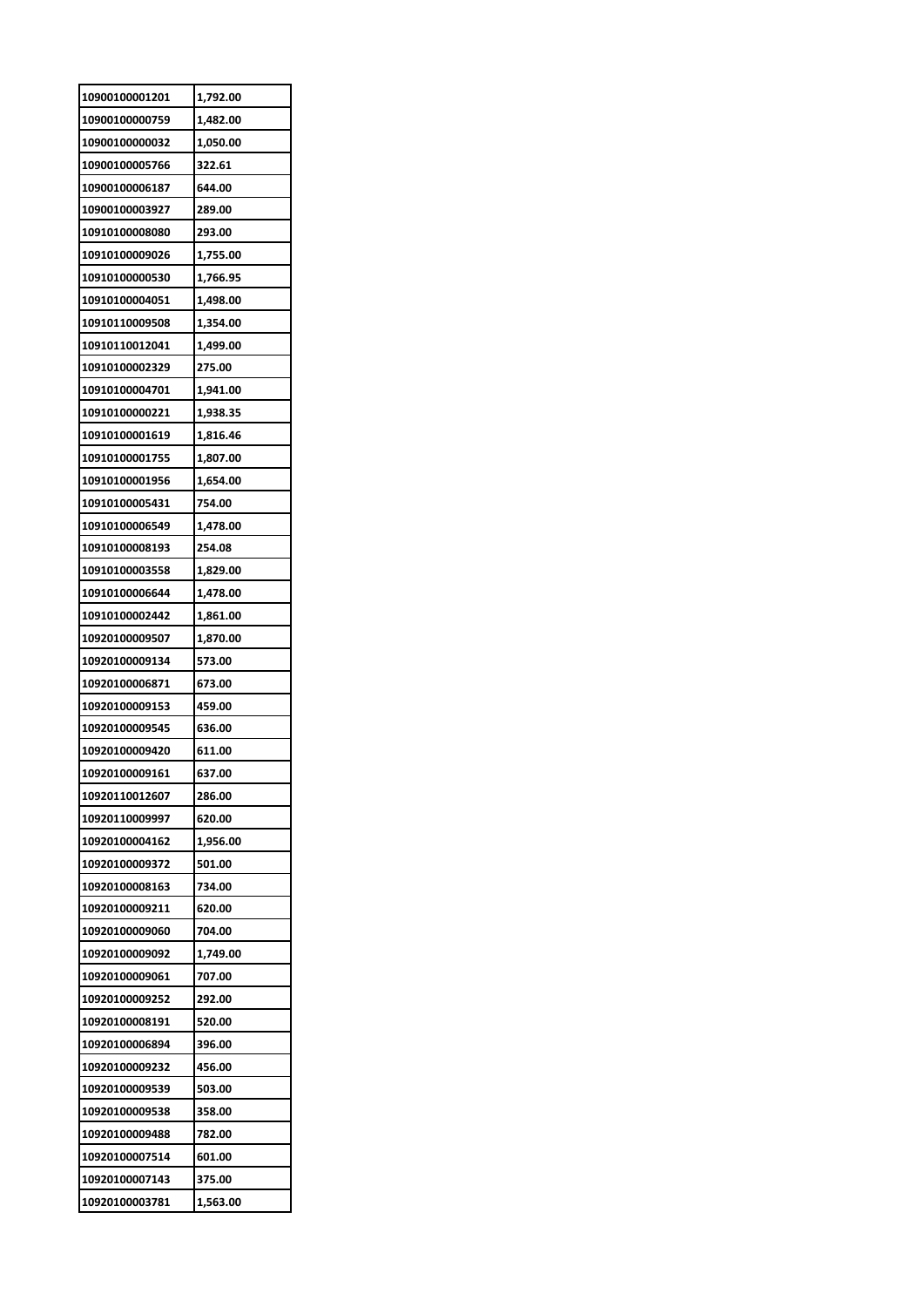| 10920100002984                   | 1,872.00 |
|----------------------------------|----------|
| 10920100003795                   | 1,380.00 |
| 10920100009162                   | 941.00   |
| 10920100009342                   | 1,592.00 |
| 10920100009338                   | 284.00   |
| 10920100009417                   | 790.00   |
| 10920100009409                   | 1,602.00 |
| 10920100009184                   | 674.00   |
| 10920100007398                   | 1,185.00 |
| 10920100009343                   | 516.00   |
| 10920100005726                   | 1,694.00 |
| 10920100005746                   | 1,857.40 |
| 10920100002305                   | 1,850.00 |
| 10920100006020                   | 395.00   |
| 10920100001494                   | 1,849.00 |
| 10920100001876                   | 1,636.00 |
| 10920100002359                   | 1,578.00 |
| 10920100006079                   | 281.00   |
| 10920100005847                   | 288.00   |
| 10920100005903                   | 587.00   |
| 10920100006110                   | 1,386.00 |
| 10920100001281                   | 1,904.00 |
| 10920100002493                   | 1,992.00 |
| 10920100006315                   | 295.00   |
| 10920100005969                   | 366.00   |
| 10920100001766                   | 1,313.00 |
| 10920100001770                   | 1,633.00 |
| 10930100002634                   | 1,510.00 |
| 10930100002008                   | 1,333.00 |
| 10930100000760                   | 1,923.00 |
| 10930100001177                   | 1,367.00 |
| 10930100001199                   | 1,720.00 |
| 10930100001399                   | 1,291.00 |
| 10930100002280                   | 556.00   |
| 10930110003346                   | 1,526.00 |
| 10940100002443                   | 584.00   |
| 10940100002856                   |          |
| 10940100004262                   | 309.00   |
|                                  | 1,819.00 |
| 10940100002617<br>10940100001899 | 866.00   |
|                                  | 1,427.00 |
| 10940100002390                   | 415.00   |
| 10940100002399                   | 733.00   |
| 10940100002071                   | 1,567.00 |
| 10940100004595                   | 939.00   |
| 10940100002401                   | 463.00   |
| 10940100002714                   | 1,375.00 |
| 10940100000964                   | 1,697.00 |
| 10940100002471                   | 1,075.00 |
| 10940100002476                   | 1,218.00 |
| 10940100002265                   | 1,440.00 |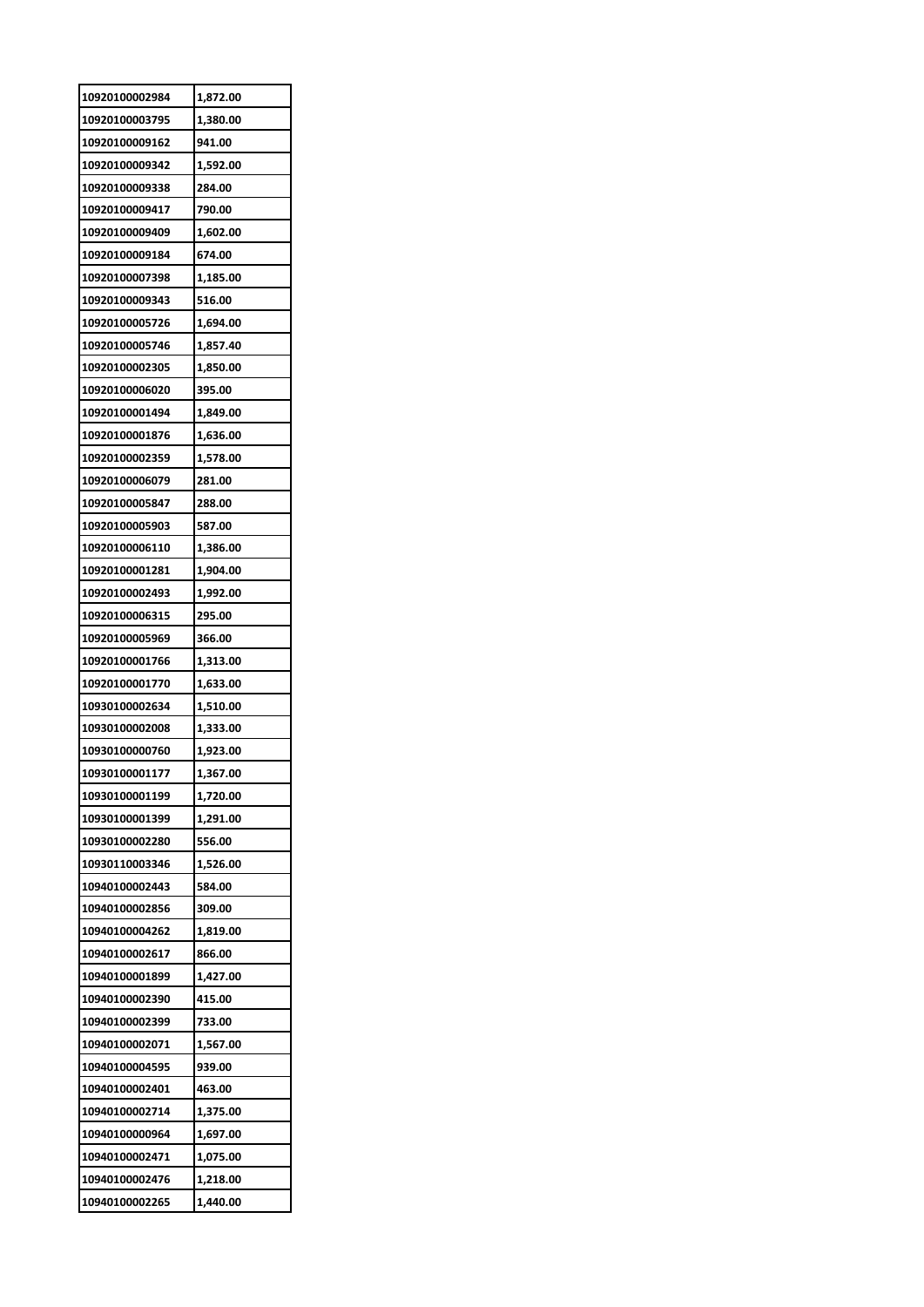| 10950100002285 | 1,940.00 |
|----------------|----------|
| 10950100004180 | 513.00   |
| 10950100003325 | 760.00   |
| 10950100003339 | 705.00   |
| 10950100003367 | 367.00   |
| 10950100001590 | 1,912.50 |
| 10950100002657 | 1,440.00 |
| 10950100000250 | 1,967.00 |
| 10950100000716 | 1,666.00 |
| 10950100003505 | 282.00   |
| 10950100003508 | 402.00   |
| 10960100004111 | 599.00   |
| 10960100001935 | 519.00   |
| 10960100003754 | 1,396.00 |
| 10960100004012 | 888.00   |
| 10960100001070 | 1,446.00 |
| 10960100003811 | 607.00   |
| 10960100004181 | 1,545.00 |
| 10960100004205 | 706.00   |
| 10960100004042 | 282.00   |
| 10960100003185 | 677.00   |
| 10960100004152 | 912.00   |
| 10960100003548 | 707.00   |
| 10960100004069 | 981.00   |
| 10960100001723 | 1,085.40 |
| 10960100001976 | 728.00   |
| 10960100001981 | 647.00   |
| 10960100000688 | 1,495.00 |
| 10960100002008 | 824.00   |
| 10960100002049 | 1,632.00 |
| 10960100004182 | 912.00   |
| 10960100004088 | 300.00   |
| 10960100003142 | 660.00   |
| 10970100005722 | 1,018.00 |
| 10970100005723 | 663.00   |
| 10970100005724 | 1,880.00 |
| 10970100005725 | 497.00   |
| 10970100005726 | 644.00   |
| 10970100003929 | 447.00   |
| 10970100003970 | 483.00   |
| 10970100003977 | 628.00   |
| 10970100003981 | 916.00   |
| 10970100004008 | 1,952.00 |
| 10970100003835 | 390.00   |
|                |          |
| 10970100002935 | 345.00   |
| 10970100003346 | 1,399.00 |
| 10970100000584 | 1,939.00 |
| 10970100002237 | 1,522.00 |
| 10970110006040 | 1,473.00 |
| 10970100002135 | 1,974.00 |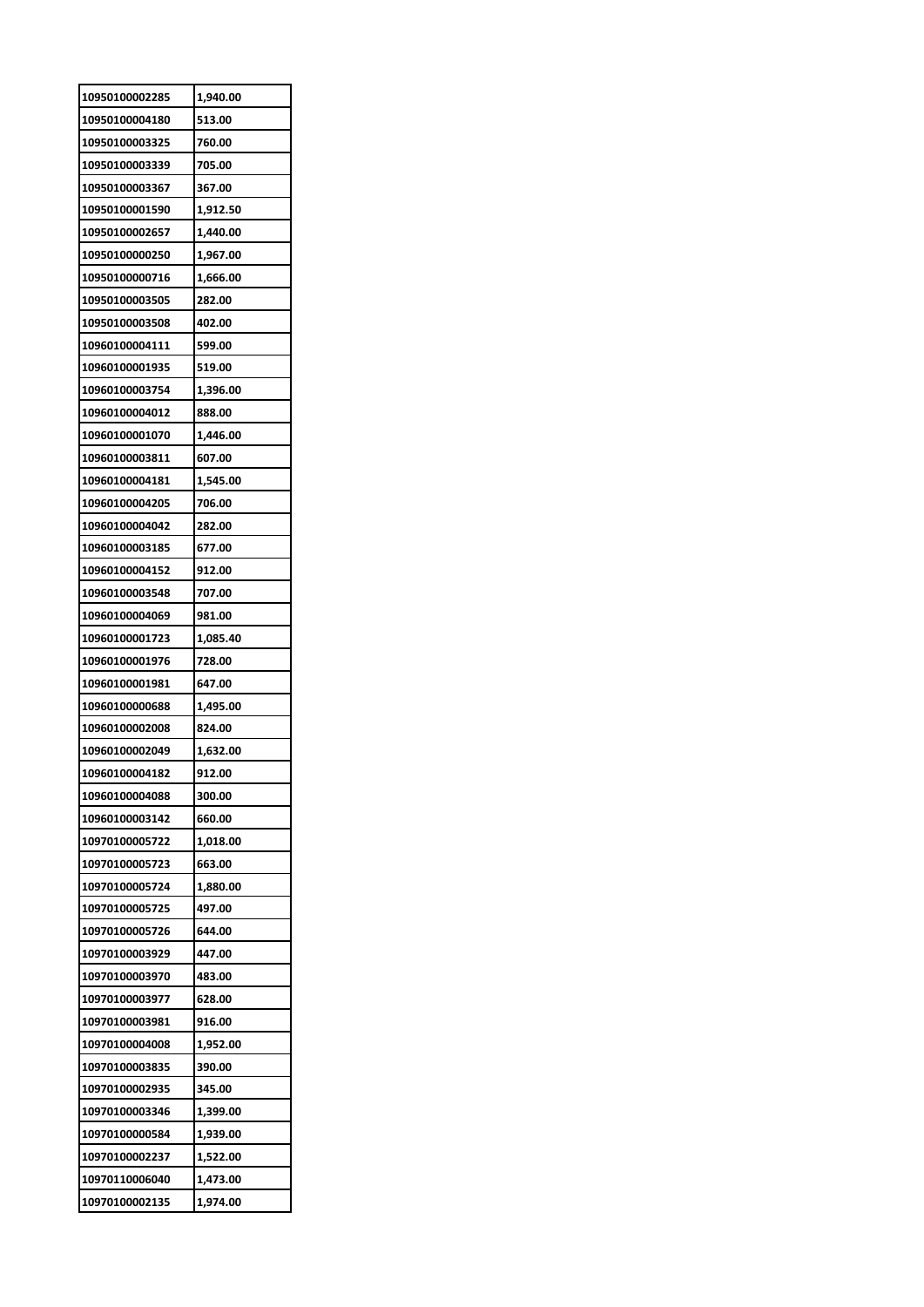| 10970100003848 | 321.00   |
|----------------|----------|
| 10970100003855 | 633.00   |
| 10970100003856 | 455.00   |
| 10970100005898 | 619.00   |
| 10970100005590 | 1,219.40 |
| 10970100002383 | 1,966.00 |
| 10970100005704 | 1,735.00 |
| 10970100005702 | 1,484.00 |
| 10970100005703 | 1,633.00 |
| 10970100005420 | 1,596.00 |
| 10980100000610 | 1,462.41 |
| 10980110005876 | 1,228.00 |
| 10980110004992 | 640.00   |
| 10980100001574 | 1,631.00 |
| 10980100000524 | 342.00   |
| 10980100003232 | 1,403.00 |
| 10980100000839 | 1,980.00 |
| 10980100003604 | 1,706.00 |
| 10980100000966 | 390.00   |
| 10980100001841 | 1,726.00 |
| 10990100001683 | 1,435.00 |
| 10990100002603 | 767.00   |
| 10990110008327 | 314.00   |
| 10990110008556 | 1,525.00 |
| 10990110008372 | 388.00   |
| 10990110008150 | 365.00   |
| 10990110012546 | 1,096.40 |
| 10990100000914 | 1,956.00 |
| 10990100005355 | 1,586.00 |
| 10990100005357 | 334.00   |
| 10990100005361 | 510.00   |
| 10990100005363 | 339.00   |
| 10990100003768 | 1,816.00 |
| 10990100005365 | 462.00   |
| 10990100005367 | 1,002.00 |
| 10990100003511 | 1,409.00 |
| 10990100003162 | 1,550.00 |
| 10990100003371 | 1,868.00 |
| 10990100002516 | 1,931.00 |
| 10990100005821 | 274.00   |
| 10990100006261 | 334.00   |
| 10990100000382 | 1,954.90 |
| 10990100000404 | 1,939.25 |
| 10990100000357 | 1,950.35 |
| 10990100000628 | 1,319.00 |
| 10990100004622 | 1,884.00 |
| 10990100002106 | 1,931.00 |
| 10990100000771 | 1,454.05 |
| 10990100002228 | 1,739.00 |
| 10990100001307 | 1,755.00 |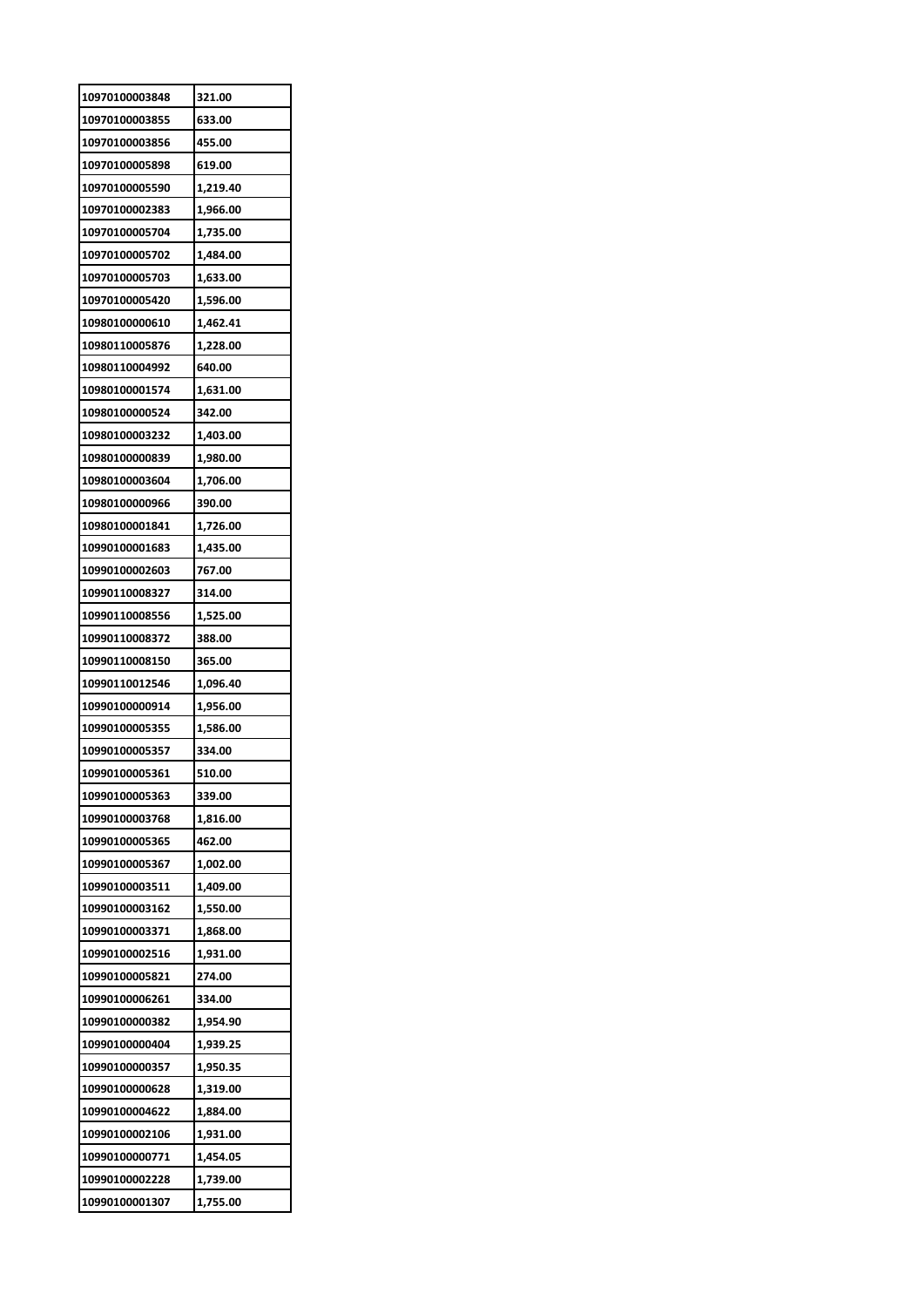| 10990100001699 | 1,933.00 |
|----------------|----------|
| 10990100001592 | 1,920.00 |
| 10990100004962 | 1,567.00 |
| 10990100004864 | 1,447.50 |
| 10990100003430 | 1,630.00 |
| 10990100006220 | 324.00   |
| 10990100001031 | 1,690.00 |
| 10990100006255 | 662.00   |
| 11000100005383 | 360.00   |
| 11000100005399 | 563.00   |
| 11000100003339 | 1,293.00 |
| 11000100001522 | 1,863.00 |
| 11000100001529 | 1,855.00 |
| 11000100002580 | 377.00   |
| 11000100002588 | 528.00   |
| 11000100002591 | 381.00   |
| 11000100002795 | 476.00   |
| 11000100002796 | 476.00   |
| 11000100002798 | 476.00   |
| 11000100002799 | 476.00   |
| 11000100001954 | 1,535.00 |
| 11000100002603 | 381.00   |
| 11000100002604 | 381.00   |
| 11000100002508 | 861.00   |
| 11000100002224 | 1,976.00 |
| 11000100002635 | 528.00   |
| 11000100002842 | 491.00   |
| 11000100002848 | 246.00   |
| 11000100002849 | 246.00   |
| 11000100002850 | 246.00   |
| 11000100001170 | 1,854.50 |
| 11000100002649 | 248.00   |
| 11000100002857 | 254.00   |
| 11000100002863 | 246.00   |
| 11000100005219 | 1,289.00 |
| 11000100003832 | 617.00   |
| 11000100004879 | 1,985.00 |
| 11000100005685 | 596.00   |
| 11000100000341 | 1,859.00 |
| 11000100000983 | 355.00   |
| 11000100002676 | 503.00   |
| 11000100002883 | 541.00   |
| 11000100002884 | 611.00   |
| 11000100002885 | 541.00   |
| 11000100002269 | 1,529.00 |
| 11000100000421 | 1,818.30 |
| 11000100000457 | 1,997.00 |
| 11000100000494 | 1,812.70 |
| 11000100002686 |          |
|                | 420.00   |